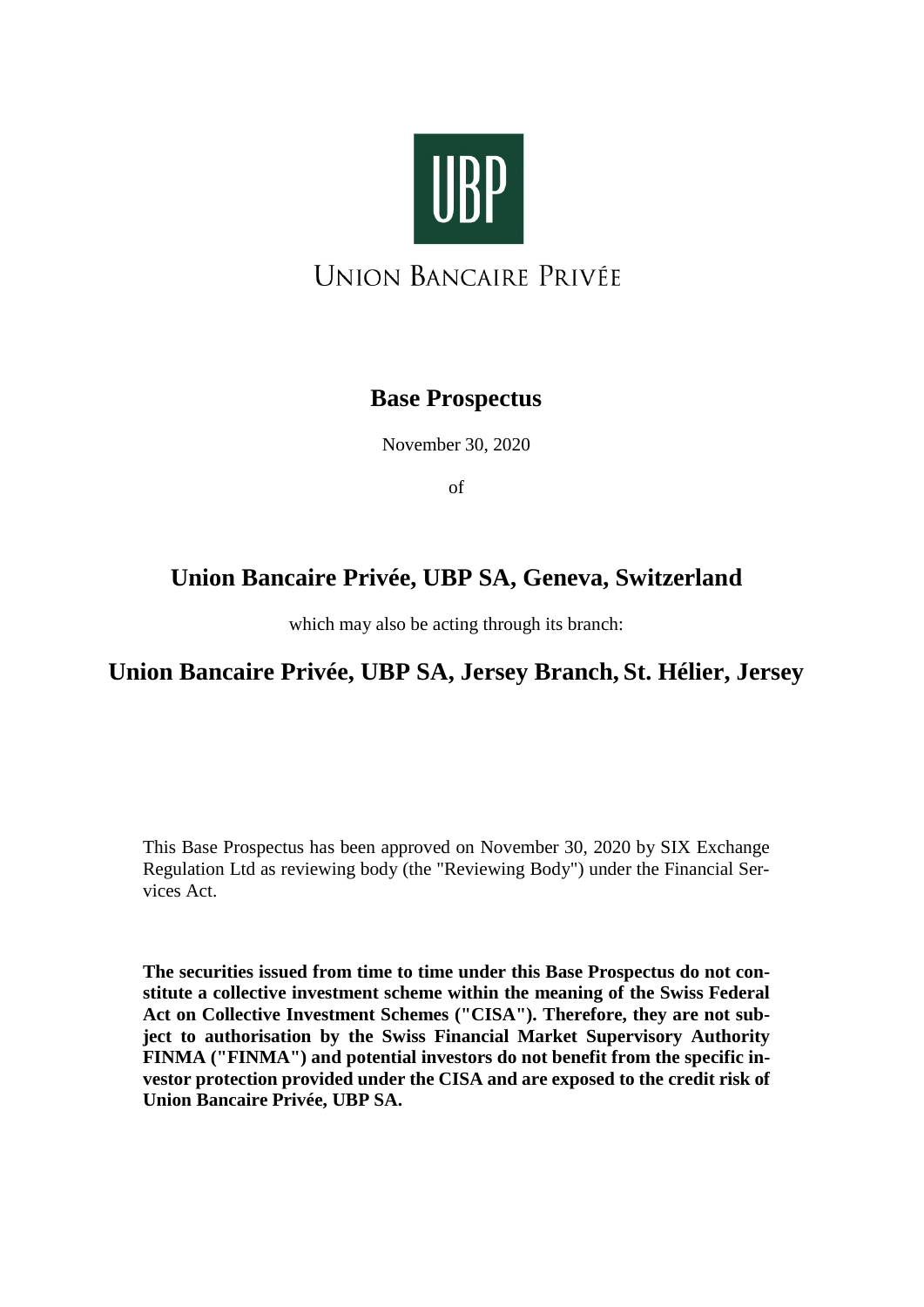#### **Introduction to this Document**

Union Bancaire Privée, UBP SA, Geneva, Switzerland, a corporation under the laws of Switzerland, which may also be acting through its branch Union Bancaire Privée, UBP SA, Jersey Branch, (the "Issuer") may from time to time issue under this Base Prospectus investment products and leverage products (the "Products").

This document constitutes the Base Prospectus within the meaning of article 45 of the Swiss Financial Services Act ("FinSA"), which may be amended or supplemented from time to time, and together with the relevant Final Terms prepared for the issuance of a particular Product shall form the documentation for the issuance and contain the full legally binding terms and conditions of a particular Product.

Products issued under this Base Prospectus may be listed on the SIX Swiss Exchange Ltd ("SIX Swiss Exchange") and be admitted to trading on the SIX Swiss Exchange and/or listed and traded on any other exchange or trading venue, as specified in the relevant Final Terms.

In this Base Prospectus, the products issued hereunder are generically referred to as "Products" without expressing any views as to their particular features or legal qualification. Where appropriate and in accordance with the SSPA Swiss Derivative Map 2020 (see "www.sspa.ch/en"), Products may also be referred to more specifically as

#### **Capital Protection Products (SSPA Category 11)**

Capital Protection Certificate with Participation (renamed as from January 1, 2021: "Capital Protection Note with Participation") (SSPA Category 1100) Barrier Capital Protection Certificate (renamed as from January 1, 2021: "Barrier Capital Protection Note") (SSPA Category 1130) Capital Protection Certificate with Twin-Win (renamed as from January 1, 2021: "Capital Protection Note with Twin Win") (SSPA Category 1135) Capital Protection Certificate with Coupon (renamed as from January 1, 2021: "Capital Protection Note with Coupon") (SSPA Category 1140)

#### **Yield Enhancement Products (SSPA Category 12)**

Discount Certificate (SSPA Category 1200) Barrier Discount Certificate (SSPA Category 1210) Reverse Convertible (SSPA Category 1220) Barrier Reverse Convertible (SSPA Category 1230) Express Certificate without Barrier (renamed as from January 1, 2021: "Reverse Convertible with Conditional Coupon") (SSPA Category 1255) Express-Barrier-Certificate (renamed as from January 1, 2021: "Barrier Reverse Convertible with Conditional Coupon") (SSPA Category 1260)

#### **Participation Products (SSPA Category 13)**

Tracker Certificate (SSPA Category 1300) Outperformance Certificate (SSPA Category 1310) Bonus Certificate (SSPA Category 1320) Bonus Outperformance Certificate (SSPA Category 1330) Twin-Win Certificate (SSPA Category 1340)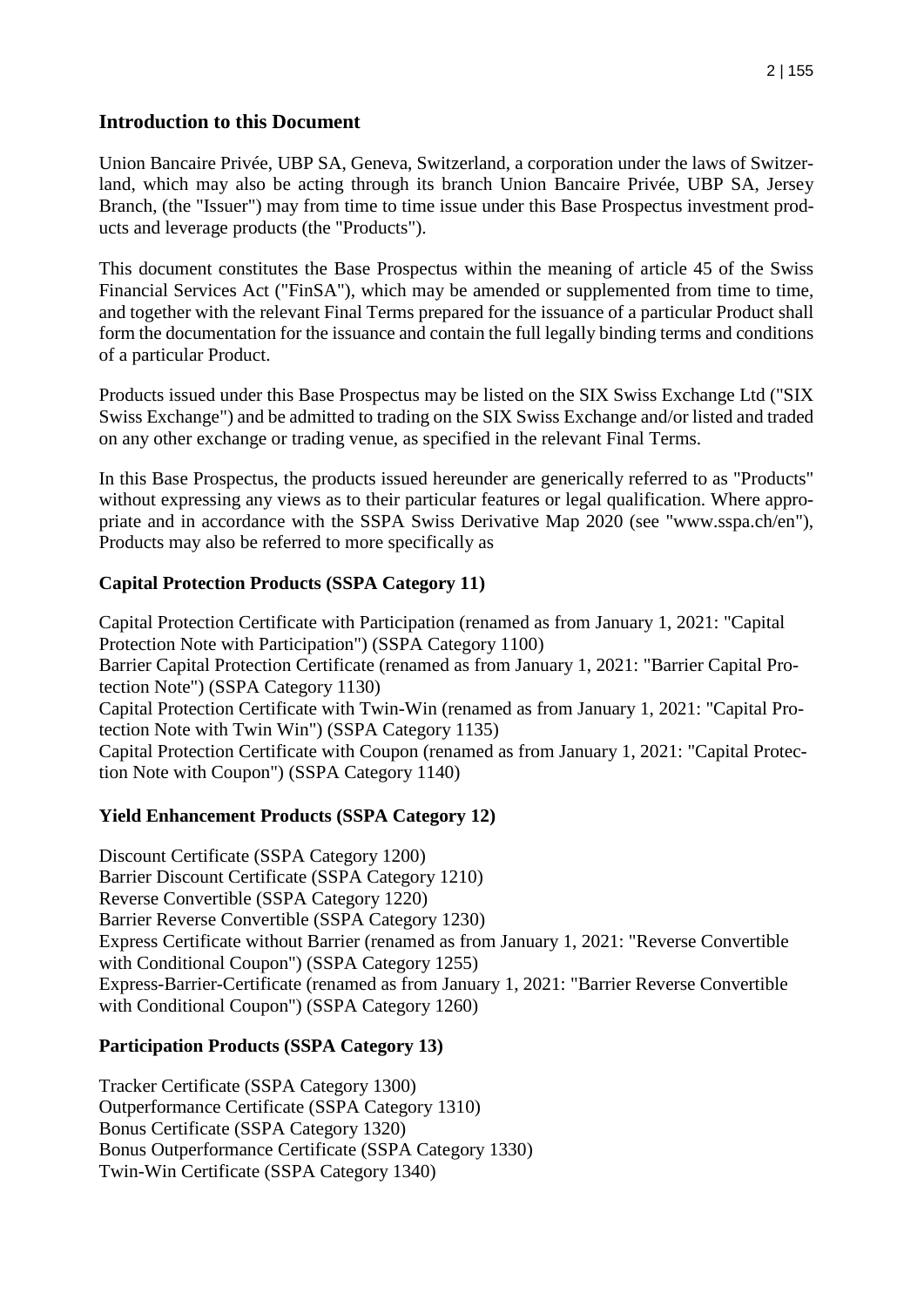#### **Investment Products with Reference Entities (renamed as from January 1, 2021: "Investment Products with Additional Credit Risk") (SSPA Category 14)**

Credit Linked Note (as from January 1, 2021; SSPA Category 1400) Reference Entity Certificate with Conditional Capital Protection (renamed as from January 1, 2021: "Certificate with Conditional Capital Protection and Additional Credit Risk") (SSPA Category 1410) Reference Entity Certificate with Yield Enhancement (renamed as from January 1, 2021: "Yield Enhancement Certificate with Additional Credit Risk") (SSPA Category 1420) Reference Entity Certificate with Participation (renamed as from January 1, 2021: "Participation Certificate with Additional Credit Risk") (SSPA Category 1430)

## **Leverage Products (SSPA Category 20)**

Warrant (SSPA Category 2100) Spread Warrant (SSPA Category 2110) Warrant with Knock-Out (SSPA Category 2200) Mini-Future (SSPA Category 2210) Constant Leverage Certificate (SSPA Category 2300)

In this Base Prospectus, the Capital Protection Products, Yield Enhancement Products, Participation Products and Investment Products with Reference Entities are also referred to as "investment products", whereas Warrants, Spread Warrants, Warrants with Knock-Out, Mini-Futures and Constant Leverage Certificates are also referred to as "leverage products".

For further information on the products issued under this Base Prospectus refer to section "Description of Products" and for information on the risk relating to the Products and the Issuer refer to sections "Risk Factors – Risk Factors Relating to the Products" and "Risk Factors – Risk Factors Relating to the Issuer".

The Products may be linked to an underlying reference asset or underlying reference assets and the settlement amount, redemption amount, interest amount, coupon amount and/or early payment amount as well as any other payment or delivery obligation under the Products may be calculated by reference to an underlying reference asset or underlying reference assets, as specified in the relevant Final Terms, such as: (a) a share or a basket of shares, (b) an index or a basket of indices, (c) a commodity or a basket of commodities, (d) a foreign exchange rate or a basket of foreign exchange rates, (e) a fund or a basket of funds, (f) a bond or a basket of bonds, (g) the credit of a specified reference entity or obligations, (h) an interest rate or a basket of interest rates, (i) a futures contract or a basket of futures contracts, (j) a reference rate or a basket of reference rates or (j) a combination of any of the above and/or one or more other types of reference assets (each an "Underlying Asset(s)" or "Underlying (s)" or "Underlying Reference As $set(s)$ ").

The Products are subject to provisions which provide for various adjustments and modifications of their terms and alternative means of valuation of the Underlying Reference Asset(s) in certain circumstances, any of which provisions could be exercised by the Issuer and/or Calculation Agent in a manner which has an adverse effect on the market value and/or amount payable or deliverable in respect of such Products.

The Products are complex financial instruments. Accordingly, investments in the Products require a thorough understanding of the nature of Products. Potential investors in Products should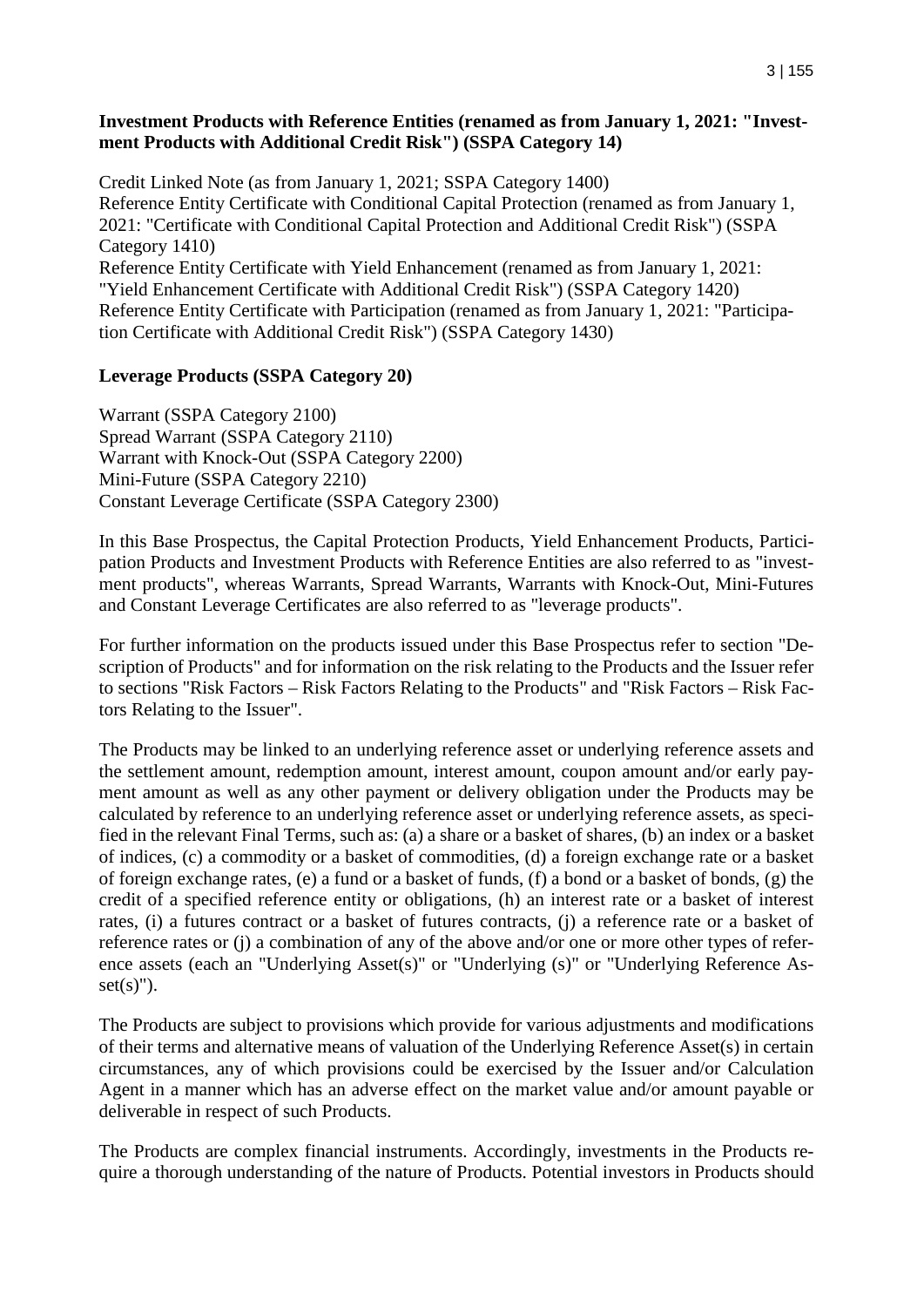ensure that they have sufficient knowledge and experience with respect to an investment in complex financial instruments, understand the Terms and Conditions to the relevant Products and be familiar with financial markets in order to make a meaningful evaluation of the Products, the merits and risks of investing in the Products.

Potential investors in Products should consider the suitability of such an investment in light of such investor's particular circumstances and should ensure that they have sufficient financial resources to bear all risks of an investment in the respective Products and should be aware that a sale of the Products may not be possible immediately or at all.

The terms and conditions of the Products (the "**Terms and Conditions**") are composed of the following parts:

- the "General Terms and Conditions" set out under Section "General Terms and Conditions of the Products";
- the "Underlying Specific Terms and Conditions" set out under Section "General Terms and Conditions of the Products"; and
- the "Product Specific Terms and Conditions" set out in the relevant Final Terms.

The Product Specific Terms and Conditions contained in the Final Terms for a specific Product shall complete and/or amend the General Terms and Conditions for the purpose of such Product.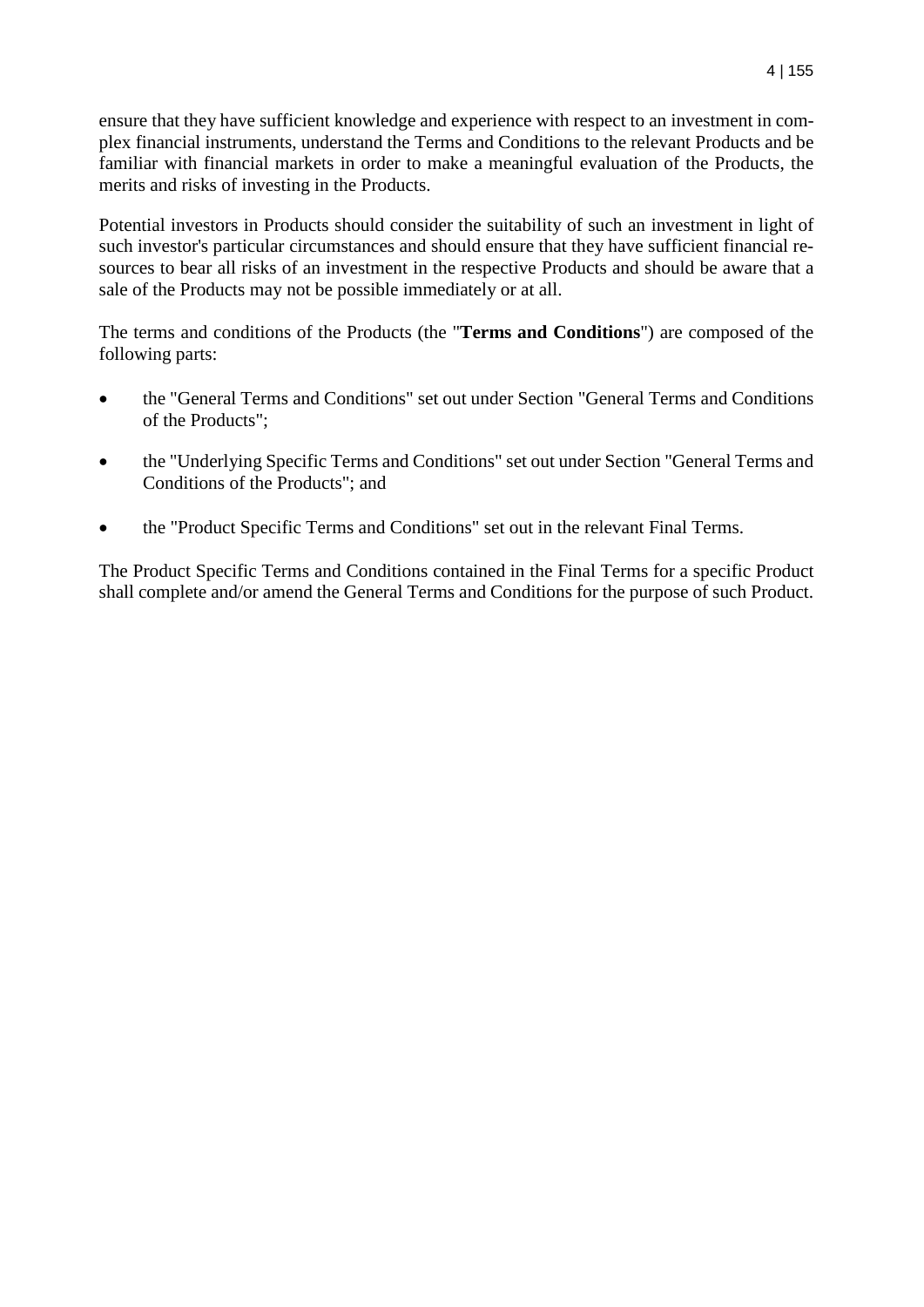## **Important Notices**

#### **General restriction on distribution of this Base Prospectus**

The distribution of this Base Prospectus and the offering or sale of the Products in certain jurisdictions may be restricted by law. Persons into whose possession this Base Prospectus comes are required by the Issuer to inform themselves about and to observe any such restriction. **The publication of this Base Prospectus is not intended as an offer or solicitation for the purchase or sale of any financial instrument in any jurisdiction where such offer or solicitation would violate the laws of such jurisdiction.** 

#### **No obligation to offer and sell Products**

There is no obligation upon the Issuer to offer and sell all of the Products of any issue and the Issuer may at any time issue and offer fungible tranches of any Products. The Products of any issue may be offered and sold from time to time in one or more transactions in the over-thecounter market or otherwise at prevailing market prices or in negotiated transactions, at the discretion of the Issuer, as the case may be, subject as provided above.

#### **Not a recommendation to invest in the Products**

This Base Prospectus should not be considered as a recommendation by the Issuer to invest in the Products. The Issuer does not make any representation, express or implied, as to the performance of the Products either in absolute terms or relative to competing investments. Each potential purchaser of Products should determine for himself or herself or itself the relevance of the information contained in this Base Prospectus and the relevant Final Terms and any purchase of Products should be based upon such investigation as such potential purchaser deems necessary.

**Potential investors should ensure that they have sufficient knowledge to evaluate and understand the risks and benefits of an investment in a relevant Product and to consider the suitability of the relevant Products as an investment in light of their own circumstances, investment objectives, tax position and financial condition by consulting their own professional financial, accounting, legal and tax advisors.** 

#### **The information in this Base Prospectus is subject to change**

Neither the delivery of this Base Prospectus nor any offer or sale of Products made in connection herewith shall, under any circumstances, create any implication that there has been no change in the affairs of the Issuer since the date of the relevant Final Terms or that there has been no adverse change in the financial position of the Issuer since the date of the relevant Final Terms or that any other information supplied in connection with the offer or sale of Products is correct as of any time subsequent to the date on which it is supplied or, if different, the date indicated in the document containing the same.

#### **Forward looking statements**

This Base Prospectus (including any document incorporated by reference) includes forwardlooking statements that are based on the future financial development or future financial results, as well as other statements that are not historical facts. Forward-looking statements can be identified by the use of terms such as 'believe', 'expect', 'plan', 'project', 'estimate', 'anticipate',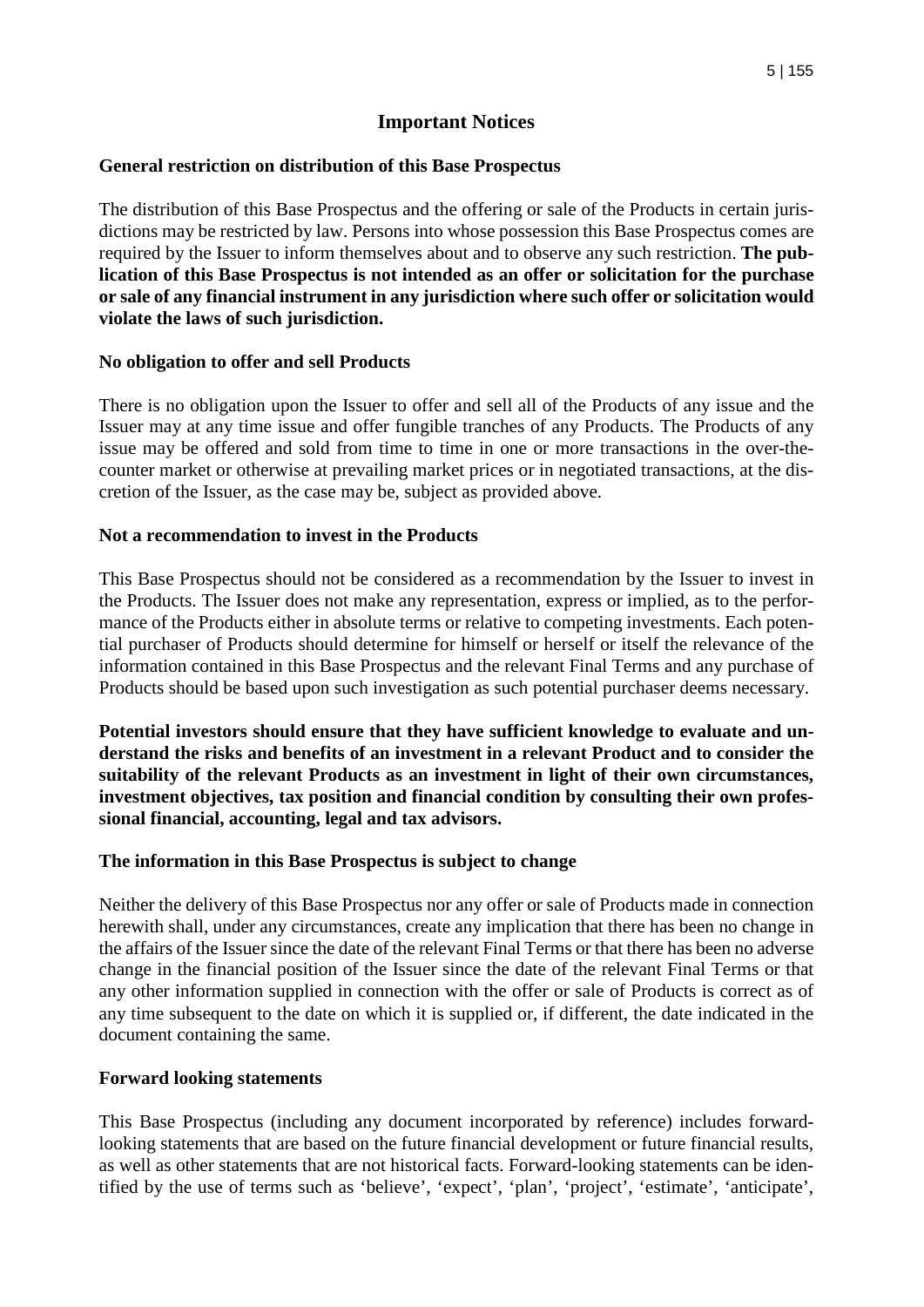'intend', 'aim', 'assume', 'may', 'could', 'will' and other similar expressions. These statements are based on assumptions and expectations that the issuer considers to be realistic as of the date of this Base Prospectus, but that could subsequently prove to be incorrect. Such statements are inherently uncertain and subject to a variety of circumstances, many of which are beyond the Issuer's control. A description of some of the risks associated with the Issuer and the Products is provided in section III headed "Risk Factors". Should one or more of these risks materialise, or should the assumptions on which the description of the risks is based prove to be incorrect, the actual outcome and results could differ significantly from the current assessment.

Due to this uncertainty of future developments, the Issuer assumes no liability in respect to or in connection with the forward-looking statements contained herein and potential investors should not rely on forward-looking statements in any way. The issuer is under no obligation to revise or update forward-looking statements and the description of risk even if new information, future events or other circumstances have made them incorrect or misleading.

#### **Certain U.S. restrictions**

The Products have not been and will not be registered under the Securities Act of 1933, as amended, of the United States of America. Restrictions have been imposed on offers and sales of the Products and on the distribution of documents relating thereto in the United States.

THE PRODUCTS OFFERED HEREBY HAVE NOT BEEN AND WILL NOT BE REGIS-TERED WITH, OR APPROVED BY, ANY UNITED STATES FEDERAL OR STATE SECU-RITIES OR COMMODITIES COMMISSION OR REGULATORY AUTHORITY. FUR-THERMORE, THE FOREGOING AUTHORITIES HAVE NOT PASSED UPON OR EN-DORSED THE MERITS OF THIS OFFERING OR THE ACCURACY OR ADEQUACY OF THIS BASE PROSPECTUS. ANY REPRESENTATION TO THE CONTRARY IS A CRIMI-NAL OFFENCE IN THE UNITED STATES.

THE PRODUCTS THAT MAY BE ISSUED UNDER THIS BASE PROSPECTUS HAVE NOT BEEN AND WILL NOT BE REGISTERED UNDER THE UNITED STATES SECURITIES ACT OF 1933, AS AMENDED (THE "SECURITIES ACT"), AND WILL NOT BE AND MAY NOT BE OFFERED OR SOLD WITHIN THE UNITED STATES OR TO U.S. PERSONS, AS DEFINED IN RULE 902(K) OF REGULATION S PROMULGATED UNDER THE SECURI-TIES ACT ("REGULATION S") UNLESS THE PRODUCTS ARE REGISTERED UNDER THE SECURITIES ACT, OR AN EXEMPTION FROM THE REGISTRATION REQUIRE-MENTS OF THE SECURITIES ACT IS AVAILABLE. THE PRODUCTS WILL ALSO NOT BE OFFERED TO ANY PERSON WHO COMES WITHIN THE DEFINITION OF U.S. PER-SON FOR ANY PURPOSE PROVIDED UNDER THE CEA UNLESS APPLICABLE EX-EMPTIONS ARE AVAILABLE FOR ALL PARTICIPANTS INVOLVED IN THE ISSU-ANCE OF THE PRODUCTS.

ANY UNITED STATES PERSON WHO HOLDS THE PRODUCTS WILL BE SUBJECT TO LIMITATIONS UNDER THE UNITED STATES INCOME TAX LAWS INCLUDING THE LIMITATIONS PROVIDED IN SECTIONS 165 (j) AND 1287 (a) OF THE UNITED STATES INTERNAL REVENUE CODE OF 1986, AS AMENDED.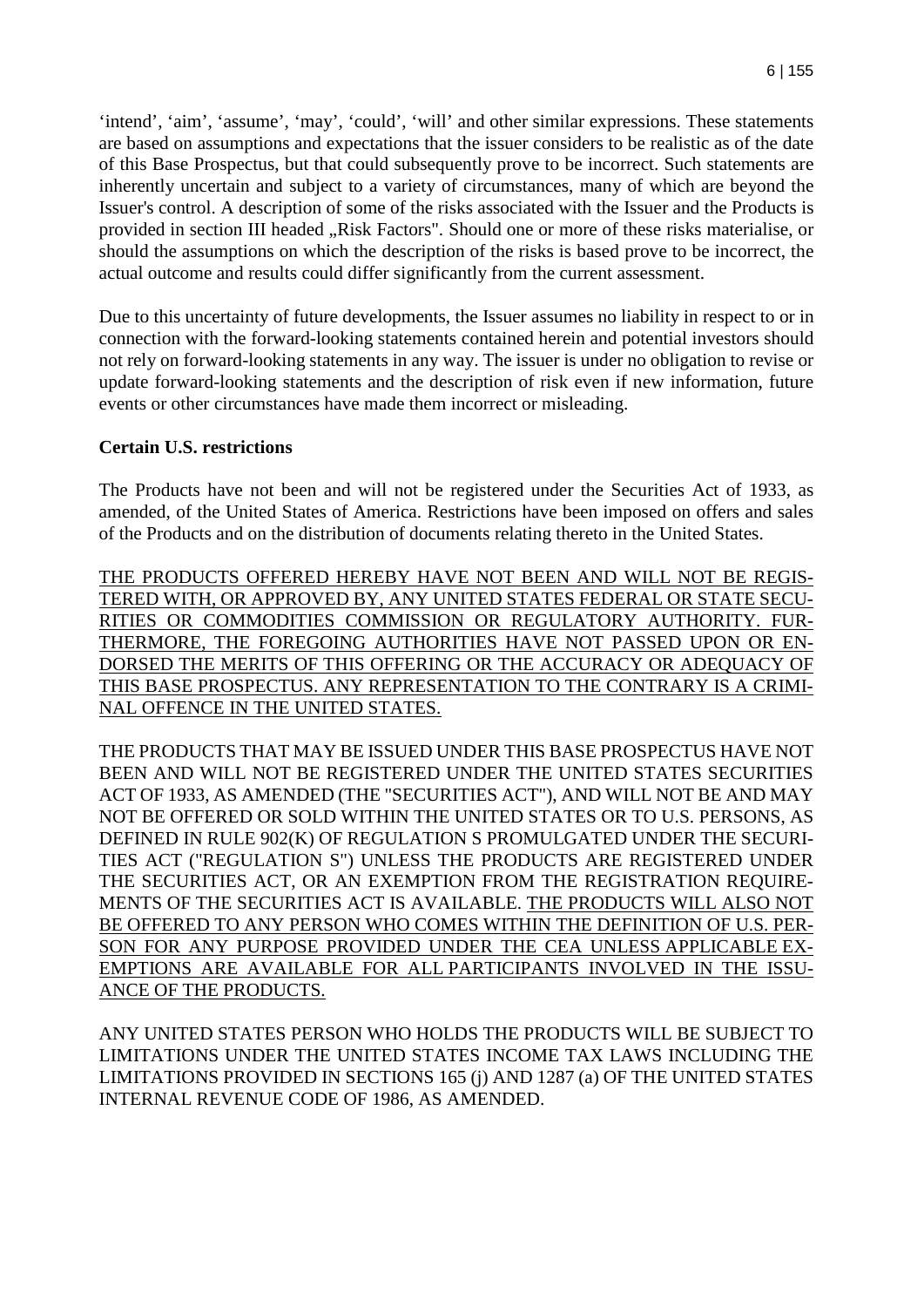# **Table of Contents**

| Ι.  |           |                                                                                                                                  |  |
|-----|-----------|----------------------------------------------------------------------------------------------------------------------------------|--|
| II. |           |                                                                                                                                  |  |
|     | A.        |                                                                                                                                  |  |
|     | <b>B.</b> |                                                                                                                                  |  |
|     | C.        |                                                                                                                                  |  |
|     | D.        | 1.<br>2.<br>3.<br>Investment Products with Reference Entities (renamed as from January 1, 2021: "Investment Products<br>4.<br>5. |  |
| Ш.  |           |                                                                                                                                  |  |
|     | A.        |                                                                                                                                  |  |
|     | <b>B.</b> |                                                                                                                                  |  |
|     |           | 1.                                                                                                                               |  |
|     |           | 2.<br>3.                                                                                                                         |  |
|     |           | 4.                                                                                                                               |  |
|     |           | 5.                                                                                                                               |  |
|     | C.        |                                                                                                                                  |  |
|     |           | 1.                                                                                                                               |  |
|     |           | 2.<br>3.                                                                                                                         |  |
| IV. |           |                                                                                                                                  |  |
|     | A.        |                                                                                                                                  |  |
|     | <b>B.</b> |                                                                                                                                  |  |
| V.  |           |                                                                                                                                  |  |
| VI. |           |                                                                                                                                  |  |
|     | A.        |                                                                                                                                  |  |
|     | <b>B.</b> |                                                                                                                                  |  |
|     | C.        |                                                                                                                                  |  |
|     | D.        |                                                                                                                                  |  |
|     | Ε.        |                                                                                                                                  |  |
|     | F.        |                                                                                                                                  |  |
|     | G.        |                                                                                                                                  |  |
|     | H.        |                                                                                                                                  |  |
|     | Ι.        |                                                                                                                                  |  |
|     | J.        |                                                                                                                                  |  |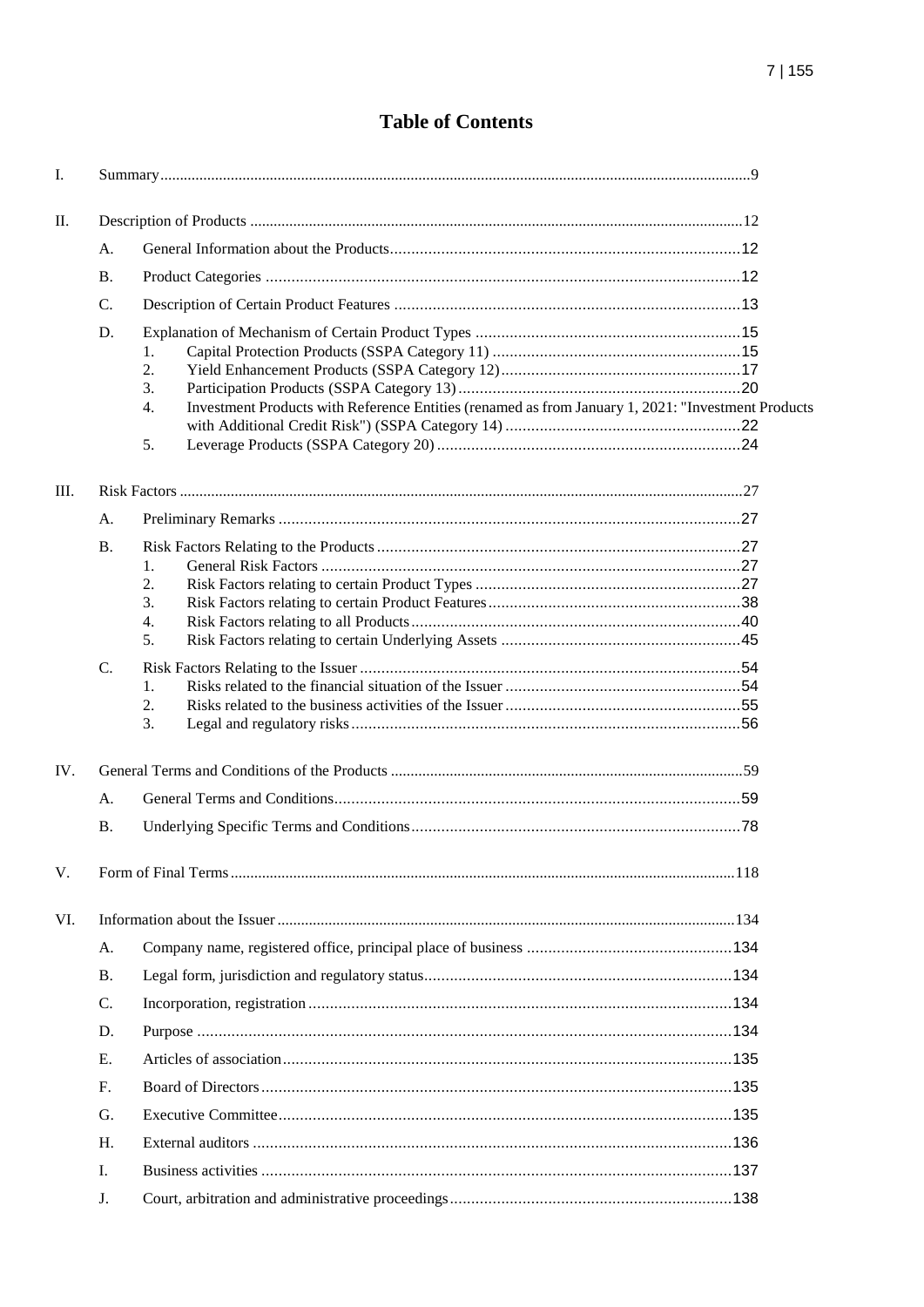|       | Κ.             |                                                                                                                                                        |  |  |
|-------|----------------|--------------------------------------------------------------------------------------------------------------------------------------------------------|--|--|
|       | L.             |                                                                                                                                                        |  |  |
|       | M.             |                                                                                                                                                        |  |  |
|       | N.             |                                                                                                                                                        |  |  |
| VII.  |                |                                                                                                                                                        |  |  |
|       | A.             |                                                                                                                                                        |  |  |
|       | B <sub>1</sub> |                                                                                                                                                        |  |  |
|       | $C_{\cdot}$    |                                                                                                                                                        |  |  |
|       | D.             |                                                                                                                                                        |  |  |
|       | Ε.             |                                                                                                                                                        |  |  |
|       | $F_{\cdot}$    |                                                                                                                                                        |  |  |
|       |                |                                                                                                                                                        |  |  |
|       | G.             |                                                                                                                                                        |  |  |
|       | H.             |                                                                                                                                                        |  |  |
|       | L.             |                                                                                                                                                        |  |  |
|       | J.             |                                                                                                                                                        |  |  |
|       | K.             |                                                                                                                                                        |  |  |
|       | L.             |                                                                                                                                                        |  |  |
|       |                |                                                                                                                                                        |  |  |
| VIII. |                |                                                                                                                                                        |  |  |
|       |                | 1.                                                                                                                                                     |  |  |
|       |                | Union Bancaire Privée, UBP SA, acting through its Jersey branch145<br>$\left(a\right)$                                                                 |  |  |
|       |                | Union Bancaire Privée, UBP SA acting through its Swiss head office 145<br>(b)<br>Proposed Amendment of the Swiss Federal Withholding Tax Act146<br>(c) |  |  |
|       |                | 2.                                                                                                                                                     |  |  |
|       |                | $\left(a\right)$                                                                                                                                       |  |  |
|       |                | (b)                                                                                                                                                    |  |  |
|       |                | (c)                                                                                                                                                    |  |  |
|       |                | (d)                                                                                                                                                    |  |  |
|       |                | (e)                                                                                                                                                    |  |  |
|       |                | 3.                                                                                                                                                     |  |  |
|       |                | 4.                                                                                                                                                     |  |  |
|       |                | 5.                                                                                                                                                     |  |  |
|       |                | 6.                                                                                                                                                     |  |  |
|       |                | 7.                                                                                                                                                     |  |  |
|       |                | 8.<br>Swiss Facilitation of the Implementation of the U.S. Foreign Account Tax Compliance Act151<br>9.                                                 |  |  |
|       |                |                                                                                                                                                        |  |  |
| IX.   |                |                                                                                                                                                        |  |  |
| X.    |                |                                                                                                                                                        |  |  |
|       | A.             |                                                                                                                                                        |  |  |
|       | <b>B.</b>      |                                                                                                                                                        |  |  |
|       | C.             |                                                                                                                                                        |  |  |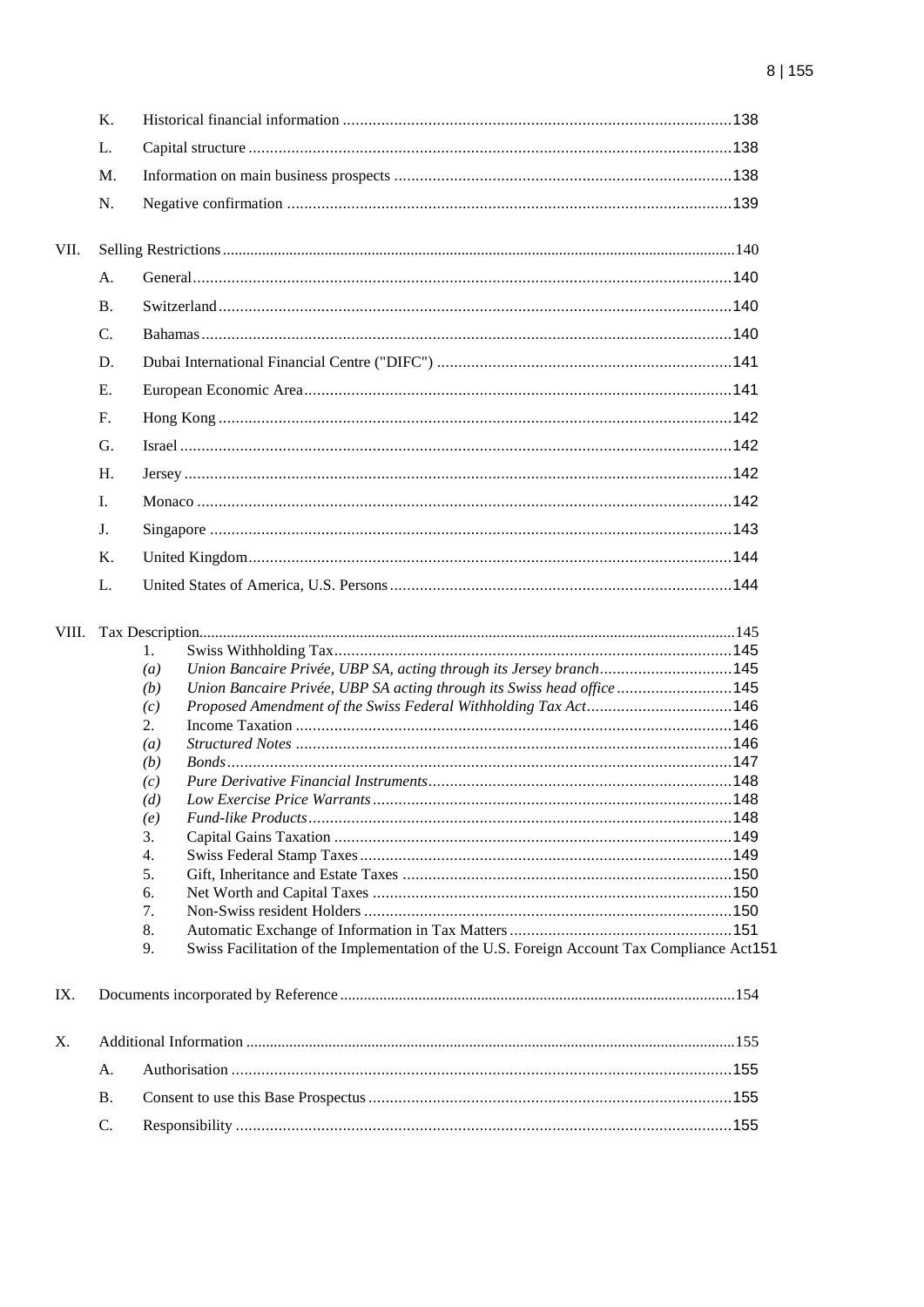# **I. Summary**

## **Introduction**

*This summary constitutes a Summary of this Base Prospectus, for purposes of articles 40 para. 3 and 43 of the Financial Services Act ("FinSA"). This Summary is to be read and understood as an introduction to this Base Prospectus (as supplemented from time to time). The specific information on the Products and any public offer or admission to trading of the Products will be set out in the relevant Final Terms.* 

*Any decision by an investor to invest in the Products should not be based on this Summary but on a consideration of this Base Prospectus in its entirety, including any information incorporated by reference, and the relevant Final Terms. This Summary is therefore subject to the information contained in the remainder of this Base Prospectus and the relevant Final Terms.* 

*Potential investors should be aware that any liabilities for this Summary under article 69 of the FinSA is limited to cases where the information contained herein is misleading, inaccurate or*  inconsistent when read together with the other parts of this Base Prospectus and the relevant *Final Terms.* 

| <b>Information about the</b><br><b>Issuer</b> | Union Bancaire Privée, UBP SA is incorporated and domi-<br>ciled at rue du Rhône 96-98, CH-1204 Geneva, Switzerland,<br>as a stock corporation (Aktiengesellschaft; société anonyme)<br>under Swiss law and registered with the commercial register<br>of the Canton of Geneva under the number CHE-105.923.869<br>and may be acting through its branch Union Bancaire Privée,<br>UBP SA Jersey Branch which is domiciled at 40 Esplanade,<br>P.O. Box 526, Saint Hélier, JE4 5UH Jersey.                                             |
|-----------------------------------------------|---------------------------------------------------------------------------------------------------------------------------------------------------------------------------------------------------------------------------------------------------------------------------------------------------------------------------------------------------------------------------------------------------------------------------------------------------------------------------------------------------------------------------------------|
| <b>Product Description</b>                    | Under this Base Prospectus investment products and leverage<br>products may be issued.<br>The product types and product features are based on the cate-<br>gories and additional product features used in the SSPA Swiss<br>Derivative Map 2020 issued by the Swiss Structured Products<br>Association SSPA (see: www.sspa.ch/en). The product types<br>and products features are not universal and, in different mar-<br>kets or jurisdictions, different products types and product fea-<br>tures may be used for the same product. |
|                                               | Each Product issued under this Base Prospectus may be linked<br>to one or more underlying reference asset(s), which may be a<br>share, an index, a foreign exchange rate, a commodity, an in-<br>terest rate, a bond, a fund, a futures contract, a reference rate,<br>a reference entity as well as a basket or index comprising the<br>aforementioned (the "Underlying Assets"). The performance                                                                                                                                    |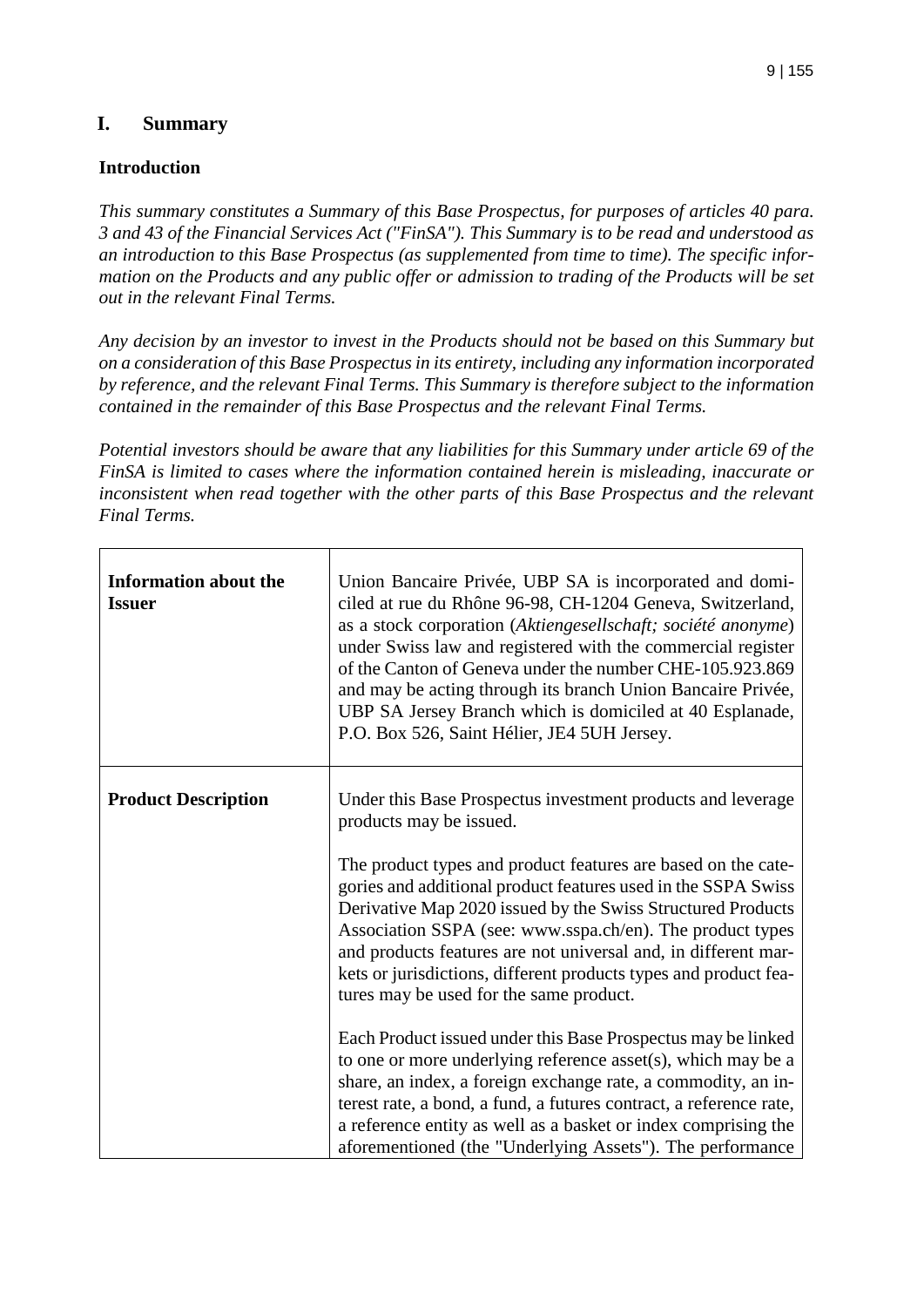|                      | of the Products may depend to a certain degree on the perfor-<br>mance of such Underlying Asset(s).                                                                                                                                                                                                                                                                                                                                                                                                    |
|----------------------|--------------------------------------------------------------------------------------------------------------------------------------------------------------------------------------------------------------------------------------------------------------------------------------------------------------------------------------------------------------------------------------------------------------------------------------------------------------------------------------------------------|
| <b>Product Types</b> | The following product types may be issued under this Base<br>Prospectus:                                                                                                                                                                                                                                                                                                                                                                                                                               |
|                      | Capital Protection Products (SSPA Category 11)<br>a)                                                                                                                                                                                                                                                                                                                                                                                                                                                   |
|                      | Capital Protection Certificate with Participation (renamed as<br>from January 1, 2021: "Capital Protection Note with Partici-<br>pation") (SSPA Category 1100)<br>Barrier Capital Protection Certificate (renamed as from Janu-                                                                                                                                                                                                                                                                        |
|                      | ary 1, 2021: "Barrier Capital Protection Note") (SSPA Cate-<br>gory 1130)<br>Capital Protection Certificate with Twin-Win (renamed as<br>from January 1, 2021: "Capital Protection Note with Twin<br>Win") (SSPA Category 1135)<br>Capital Protection Certificate with Coupon (renamed as from                                                                                                                                                                                                         |
|                      | January 1, 2021: "Capital Protection Note with Coupon")<br>(SSPA Category 1140)                                                                                                                                                                                                                                                                                                                                                                                                                        |
|                      | b)<br><b>Yield Enhancement Products (SSPA Category 12)</b>                                                                                                                                                                                                                                                                                                                                                                                                                                             |
|                      | Discount Certificate (SSPA Category 1200)<br>Barrier Discount Certificate (SSPA Category 1210)<br>Reverse Convertible (SSPA Category 1220)<br>Barrier Reverse Convertible (SSPA Category 1230)<br>Express Certificate without Barrier (renamed as from January<br>1, 2021: "Reverse Convertible with Conditional Coupon")<br>(SSPA Category 1255)<br>Express-Barrier-Certificate (renamed as from January 1,<br>2021: "Barrier Reverse Convertible with Conditional Cou-<br>pon") (SSPA Category 1260) |
|                      | Participation Products (SSPA Category 13)<br>$\mathbf{c})$                                                                                                                                                                                                                                                                                                                                                                                                                                             |
|                      | Tracker Certificate (SSPA Category 1300)<br>Outperformance Certificate (SSPA Category 1310)<br>Bonus Certificate (SSPA Category 1320)<br>Bonus Outperformance Certificate (SSPA Category 1330)<br>Twin-Win Certificate (SSPA Category 1340)                                                                                                                                                                                                                                                            |
|                      | Investment Products with Reference Entities (renamed<br>d)<br>as from January 1, 2021: "Investment Products with Addi-<br>tional Credit Risk") (SSPA Category 14)                                                                                                                                                                                                                                                                                                                                      |
|                      | Credit Linked Note (as from January 1, 2021: SSPA Category<br>1400)                                                                                                                                                                                                                                                                                                                                                                                                                                    |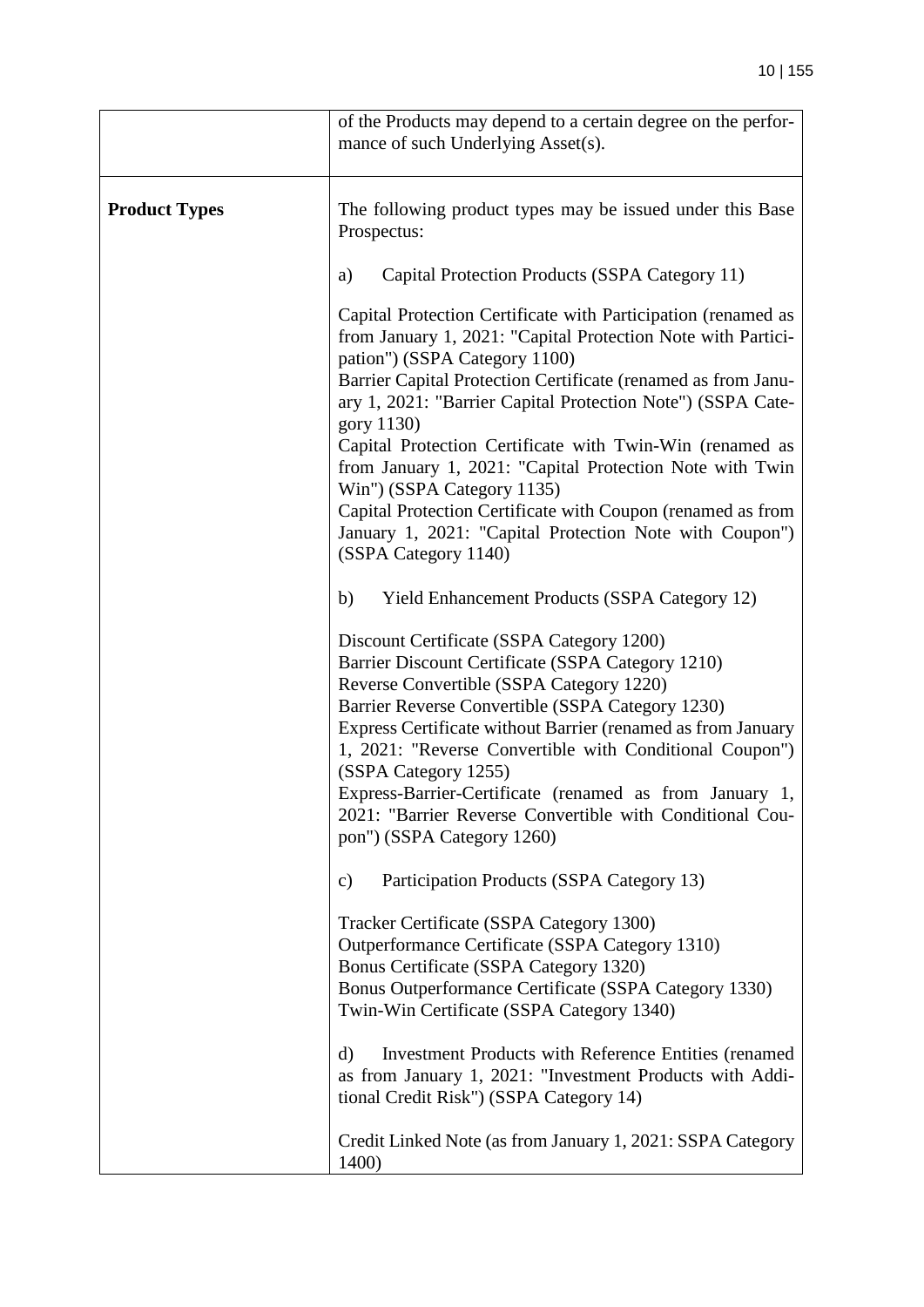|                                                                             | Reference Entity Certificate with Conditional Capital Protec-<br>tion (renamed as from January 1, 2021: "Certificate with Con-                                                                                                                                                                                                                                                               |
|-----------------------------------------------------------------------------|----------------------------------------------------------------------------------------------------------------------------------------------------------------------------------------------------------------------------------------------------------------------------------------------------------------------------------------------------------------------------------------------|
|                                                                             | ditional Capital Protection and Additional Credit Risk")                                                                                                                                                                                                                                                                                                                                     |
|                                                                             | (SSPA Category 1410)                                                                                                                                                                                                                                                                                                                                                                         |
|                                                                             | Reference Entity Certificate with Yield Enhancement (re-                                                                                                                                                                                                                                                                                                                                     |
|                                                                             | named as from January 1, 2021: "Yield Enhancement Certif-                                                                                                                                                                                                                                                                                                                                    |
|                                                                             | icate with Additional Credit Risk") (SSPA Category 1420)                                                                                                                                                                                                                                                                                                                                     |
|                                                                             | Reference Entity Certificate with Participation (renamed as                                                                                                                                                                                                                                                                                                                                  |
|                                                                             | from January 1, 2021: "Participation Certificate with Addi-                                                                                                                                                                                                                                                                                                                                  |
|                                                                             | tional Credit Risk") (SSPA Category 1430)                                                                                                                                                                                                                                                                                                                                                    |
|                                                                             | e)<br>Leverage Products (SSPA Category 20)                                                                                                                                                                                                                                                                                                                                                   |
|                                                                             | Warrant (SSPA Category 2100)                                                                                                                                                                                                                                                                                                                                                                 |
|                                                                             | Spread Warrant (SSPA Category 2110)                                                                                                                                                                                                                                                                                                                                                          |
|                                                                             | Warrant with Knock-Out (SSPA Category 2200)                                                                                                                                                                                                                                                                                                                                                  |
|                                                                             | Mini-Future (SSPA Category 2210)                                                                                                                                                                                                                                                                                                                                                             |
|                                                                             | Constant Leverage Certificate (SSPA Category 2300)                                                                                                                                                                                                                                                                                                                                           |
|                                                                             | In this Base Prospectus, the Capital Protection Products,<br>Yield Enhancement Products, Participation Products and In-<br>vestment Products with Reference Entities are also referred<br>to as "investment products", whereas Warrants, Spread War-<br>rants, Warrants with Knock-Out, Mini-Futures and Constant<br>Leverage Certificates are also referred to as "leverage prod-<br>ucts". |
| <b>Specific Product Infor-</b><br>mation                                    | The specific information on the Products (including infor-<br>mation on the offer and admission to trading) for a specific<br>public offer or a specific admission to trading of Products will<br>be set out in the relevant Final Terms.                                                                                                                                                    |
|                                                                             | The relevant Final Terms will be filed with the Reviewing<br>Body and published in accordance with the FinSA as soon as<br>the Final Terms of such Products are available, but, in the case<br>of an admission to trading, in any case no later than the first<br>day of trading for such Products. Such Final Terms are not<br>subject to review or approval by the Reviewing Body.         |
| <b>Approval of the Base Pro-</b><br>spectus by the Reviewing<br><b>Body</b> | This Base Prospectus is dated and was approved as a base pro-<br>spectus with the meaning of article 45 of the FinSA by SIX<br>Exchange Regulation Ltd, Hardturmstrasse 201, CH-8005<br>Zurich, Switzerland, as reviewing body under the Financial<br>Services Act on November 30, 2020.                                                                                                     |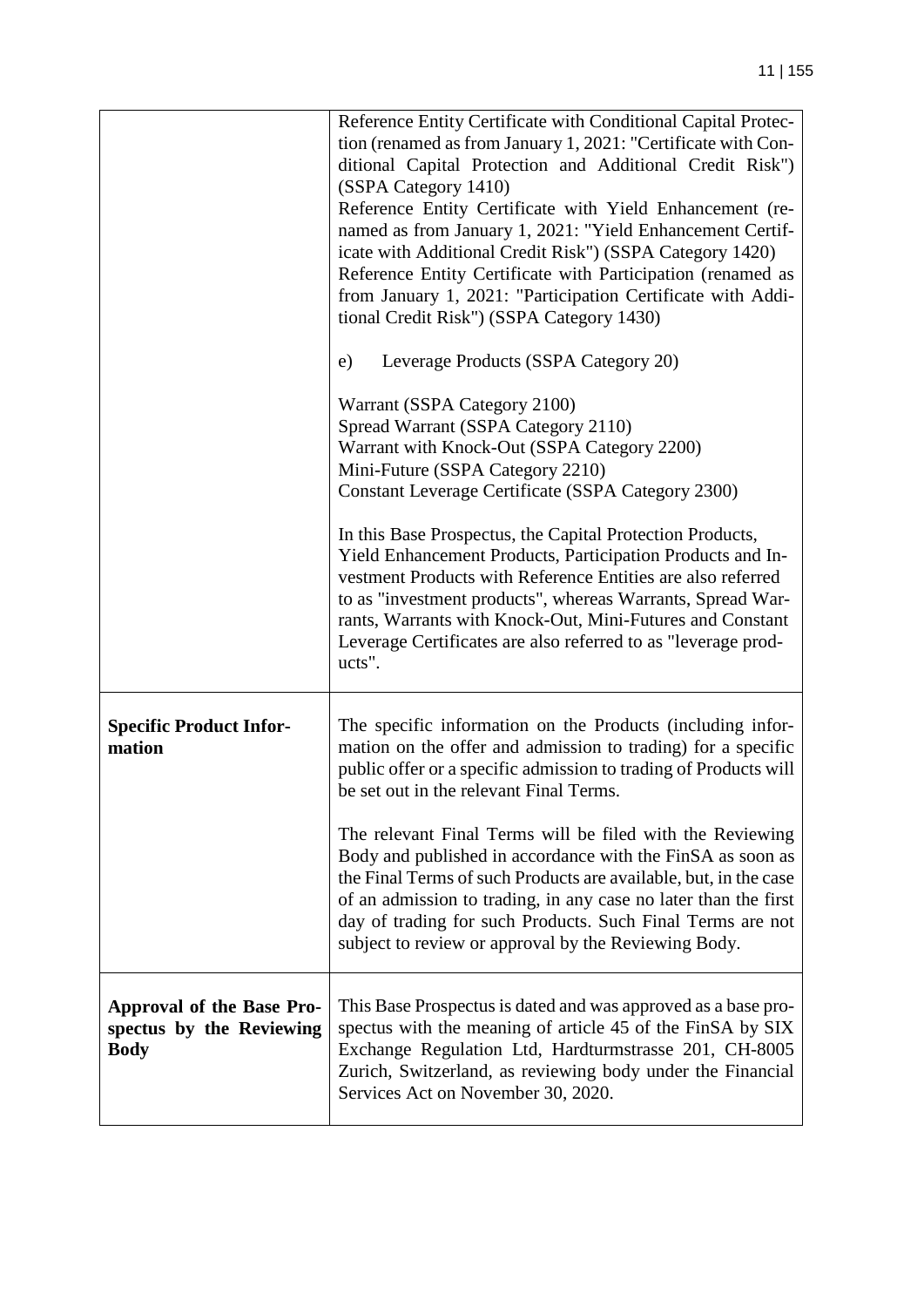# **II. Description of Products**

#### **A. General Information about the Products**

The investment products and leverage products (the "**Products**") that may be issued under this Base Prospectus are generically referred to as "Products" without expressing any views as to their particular features or legal qualification. The main categories of Products that may be issued under this Base Prospectus are set out below.

In this Base Prospectus, the Capital Protection Products, Yield Enhancement Products, Participation Products and Investment Products with Reference Entities are also referred to as "investment products", whereas Warrants, Spread Warrants, Warrants with Knock-Out, Mini-Futures and Constant Leverage Certificates are also referred to as "leverage products".

The below listed product categories and product features are based on the categories and additional product features used in the "SSPA Swiss Derivative Map 2020" issued by the Swiss Structured Products Association SSPA (see "www.sspa.ch/en"). The product categories and product features are not universal and, in different markets or jurisdictions, different products categories and product features may be used for the same product.

Each Product issued under this Base Prospectus may be linked to one or more underlying reference assets, which may be a share, an index, a foreign exchange rate, a commodity, an interest rate, a bond, a fund, a futures contract, a reference rate, a reference entity as well as a basket or index comprising the aforementioned (each an "**Underlying Asset(s)**" or "**Underlying(s)**" or "**Underlying Reference Asset(s)**"). The performance of the Product may depend to some degree on the performance of such Underlying Asset(s).

## **B. Product Categories**

The main categories of Products that may be issued under this Base Prospectus are described below. The Issuer may issue other investment products and leverage products under this Base Prospectus than those listed below or to modify the below listed products. Such Products may have characteristics, which partially or significantly deviate from those of the main categories of investment products and leverage products described below. Additional information on the Product may be included in the relevant Final Terms.

## **Capital Protection Products (SSPA Category 11)**

Capital Protection Certificate with Participation (renamed as from January 1, 2021: "Capital Protection Note with Participation") (SSPA Category 1100)

Barrier Capital Protection Certificate (renamed as from January 1, 2021: "Barrier Capital Protection Note") (SSPA Category 1130)

Capital Protection Certificate with Twin-Win (renamed as from January 1, 2021: "Capital Protection Note with Twin Win") (SSPA Category 1135)

Capital Protection Certificate with Coupon (renamed as from January 1, 2021: "Capital Protection Note with Coupon") (SSPA Category 1140)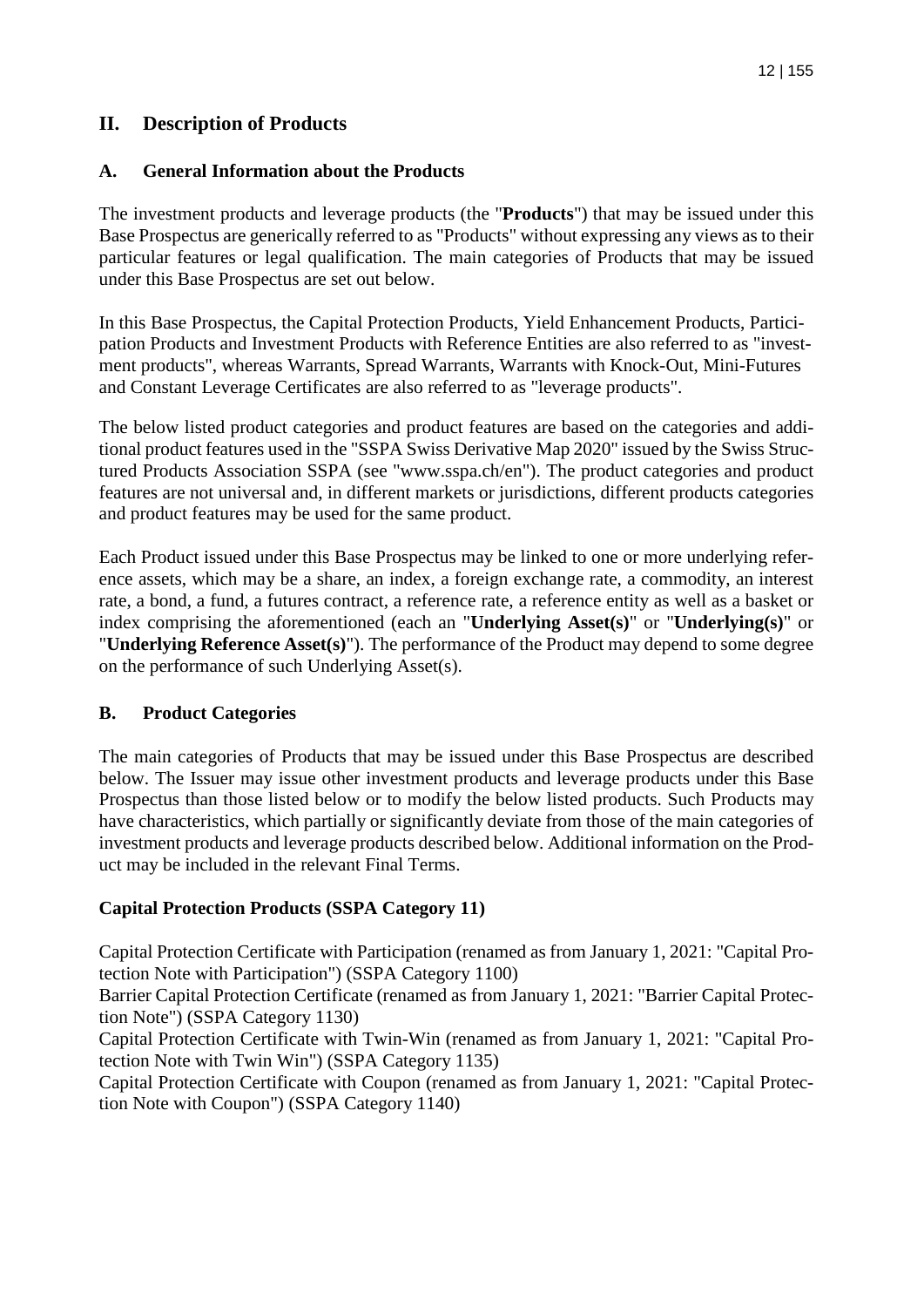## **Yield Enhancement Products (SSPA Category 12)**

Discount Certificate (SSPA Category 1200) Barrier Discount Certificate (SSPA Category 1210) Reverse Convertible (SSPA Category 1220) Barrier Reverse Convertible (SSPA Category 1230) Express Certificate without Barrier (renamed as from January 1, 2021: "Reverse Convertible with Conditional Coupon") (SSPA Category 1255) Express-Barrier-Certificate (renamed as from January 1, 2021: "Barrier Reverse Convertible with Conditional Coupon") (SSPA Category 1260)

#### **Participation Products (SSPA Category 13)**

Tracker Certificate (SSPA Category 1300) Outperformance Certificate (SSPA Category 1310) Bonus Certificate (SSPA Category 1320) Bonus Outperformance Certificate (SSPA Category 1330) Twin-Win Certificate (SSPA Category 1340)

#### **Investment Products with Reference Entities (renamed as from January 1, 2021: "Investment Products with Additional Credit Risk") (SSPA Category 14)**

Credit Linked Note (as from January 1, 2021: SSPA Category 1400) Reference Entity Certificate with Conditional Capital Protection (renamed as from January 1, 2021: "Certificate with Conditional Capital Protection and Additional Credit Risk") (SSPA Category 1410) Reference Entity Certificate with Yield Enhancement (renamed as from January 1, 2021: "Yield Enhancement Certificate with Additional Credit Risk") (SSPA Category 1420) Reference Entity Certificate with Participation (renamed as from January 1, 2021: "Participation Certificate with Additional Credit Risk") (SSPA Category 1430)

#### **Leverage Products (SSPA Category 20)**

Warrant (SSPA Category 2100) Spread Warrant (SSPA Category 2110) Warrant with Knock-Out (SSPA Category 2200) Mini-Future (SSPA Category 2210) Constant Leverage Certificate (SSPA Category 2300)

For a more detailed explanation of the products, including calculation examples, investors should contact their relationship manager and/or professional advisor.

#### **C. Description of Certain Product Features**

Each Product issued under this Base Prospectus may provide for one or more of the following product features.

American barrier In contrast to the European barrier, any day during the term of the Product is relevant for monitoring the barrier.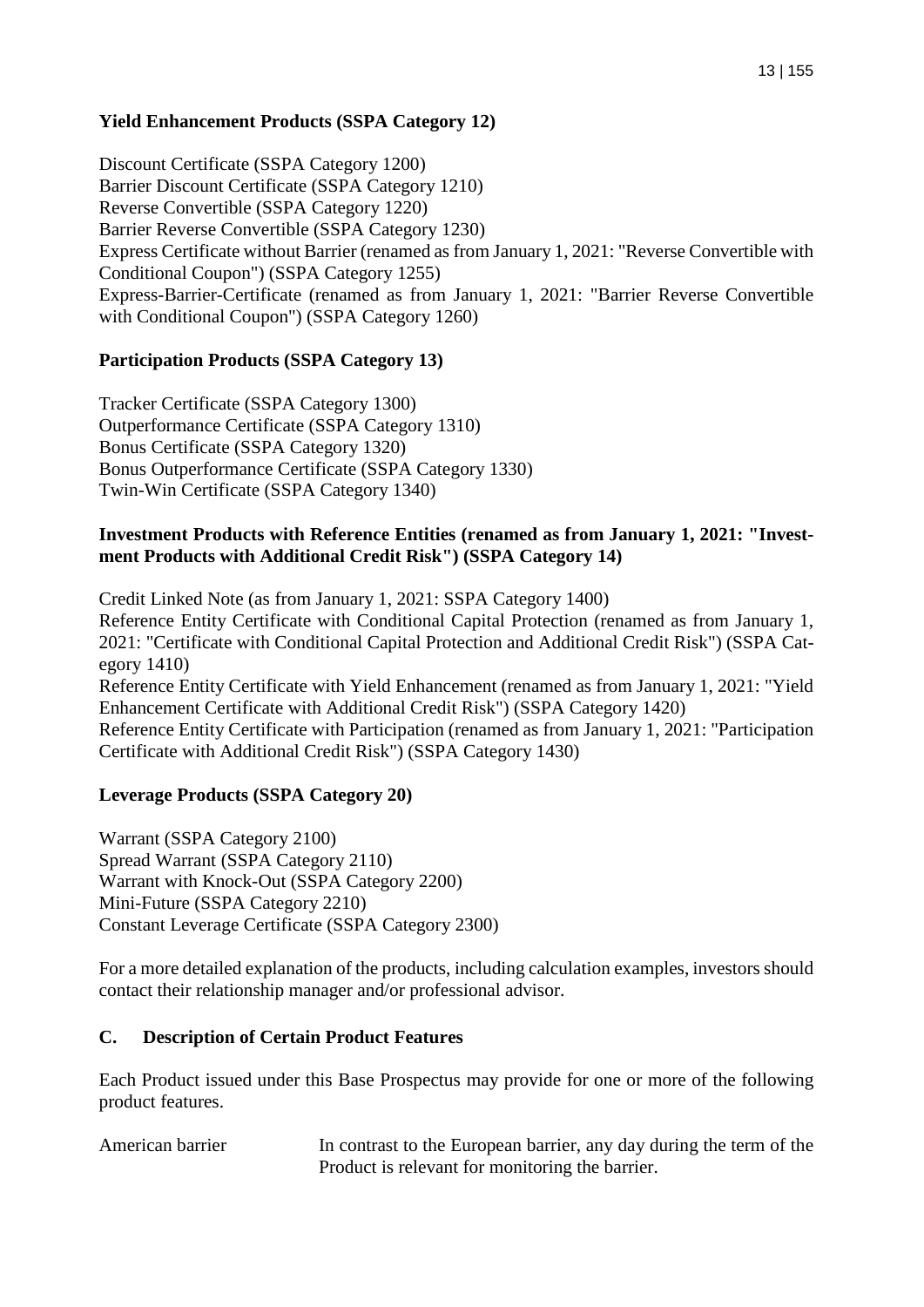| <b>Asian Option</b>               | Uses the average underlying price over a number of predefined pe-<br>riods (monthly, quarterly, annually) rather than the price at a spe-<br>cific time.                                                        |
|-----------------------------------|-----------------------------------------------------------------------------------------------------------------------------------------------------------------------------------------------------------------|
| Auto-callable                     | If, on an observation day, the price of the underlying is either on or<br>above (bull) or on or below (bear) a previously defined barrier ("au-<br>tocall trigger"), the product is redeemed prior to maturity. |
| Bearish; with a bear feature      | The Product benefits from falling prices of the Underlying Refer-<br>ence Asset(s).                                                                                                                             |
| Best-of                           | The return of the Product depends on the performance of the best<br>performing Underlying Reference Asset(s).                                                                                                   |
| Bullish; with a bull feature      | The Product benefits from rising prices of the Underlying Refer-<br>ence Asset(s).                                                                                                                              |
| Callable                          | The Issuer has the right to cancel early, however, there is no obli-<br>gation to do so.                                                                                                                        |
| Capped participation              | The Product has a maximum yield.                                                                                                                                                                                |
| Conditional coupon                | A scenario exists where the coupon is not repaid (coupon at risk)<br>or an unpaid coupon can be recouped at a later date (memory cou-<br>pon).                                                                  |
| European barrier                  | Only the last-day closing price is relevant for monitoring the bar-<br>rier.                                                                                                                                    |
| Invers                            | The Product performs in inverse proportion to the Underlying Ref-<br>erence Reference Asset(s).                                                                                                                 |
| Lock-in                           | If the lock-in level is reached, the minimum repayment is a preas-<br>signed amount regardless of future development of the underlying<br>price.                                                                |
| Look-back                         | Barrier and/or strike are set with a time delay (look-back phase).                                                                                                                                              |
| <b>Open-End Securities</b>        | Products without a predefined fixed maturity / term.                                                                                                                                                            |
| <b>Partial Capital Protection</b> | Capital protection is between 90% and 100% of the nominal value.                                                                                                                                                |
| Participation                     | Specifies the proportion at which the investor profits from the per-<br>formance of the underlying. This can be 1:1, disproportionately<br>high or disproportionately low.                                      |
| Puttable                          | The investor has the right to return the product to the issuer on cer-<br>tain days during the term.                                                                                                            |
| Variable Coupon                   | The coupon amount can vary depending on a predefined scenario.                                                                                                                                                  |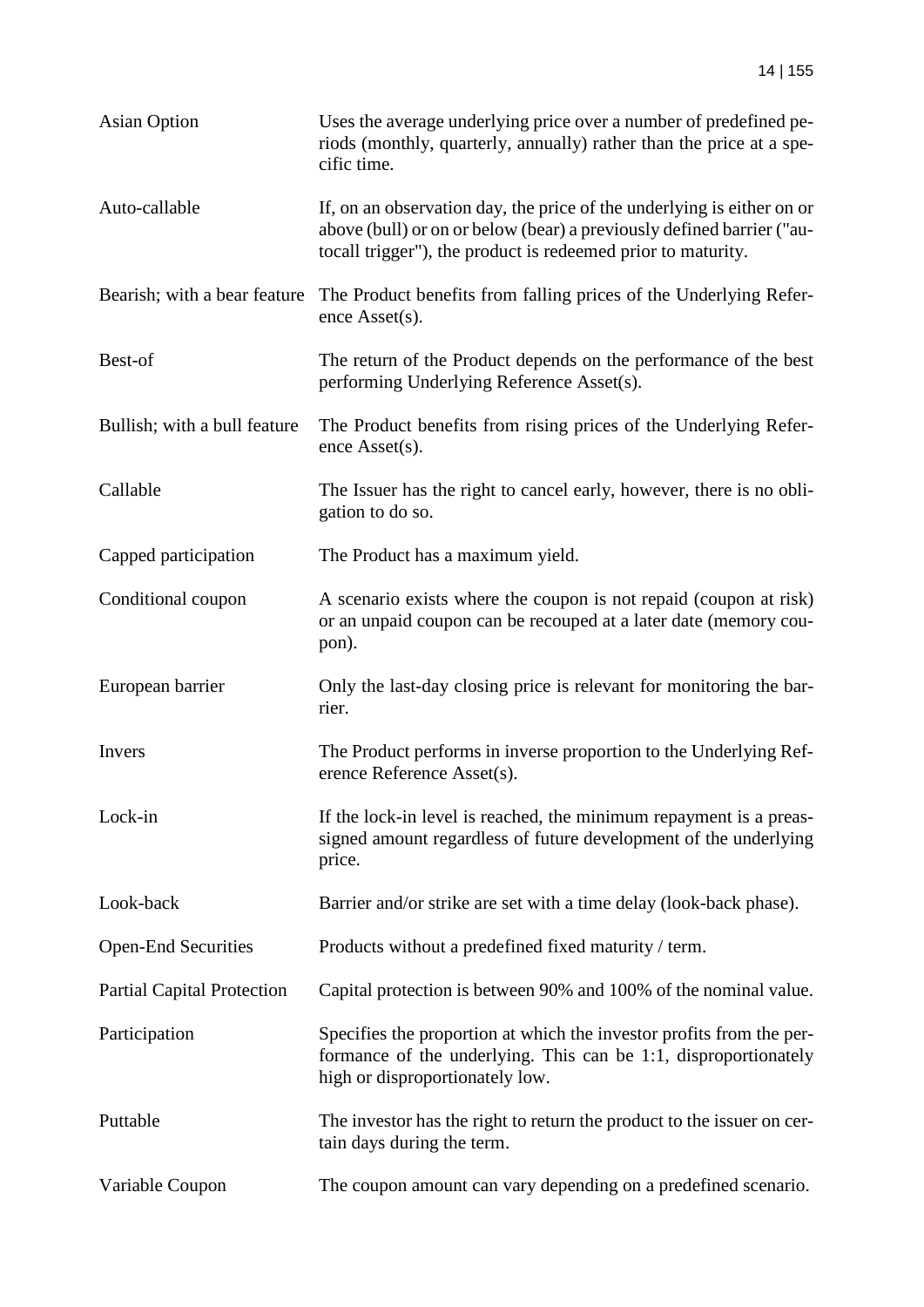Worst-of The return of the Product depends on the performance of the worst performing Underlying Reference Asset(s).

The above list of product features is not exhaustive and a particular Product may have other product features as set out in the respective Final Terms.

## **D. Explanation of Mechanism of Certain Product Types**

#### **1. Capital Protection Products (SSPA Category 11)**

Capital Protection Products are primarily targeted at investors that wish to at least recover their invested capital or the main part of it at maturity, irrespective of the market's performance.

Capital Protection Products may be targeted at investors that (i) expect the value of the Underlying Reference Asset(s) to increase (or, in the case of Products with a bear feature, to decrease) but (ii) cannot exclude a sharp decrease (or, in the case of Products with a bear feature, a sharp increase) of the value of the Underlying Reference Asset(s) throughout the term of such Products.

Capital Protection Products provide for a specific minimal redemption amount. The level of the minimal redemption amount representing the level of capital protection indicates the percentage of the nominal or par value of the Product that the investor will be entitled to at the settlement date. It is set by the Issuer at the time of the issuance and it applies only at the end of the term or at maturity. The Issuer may set the level of the minimal redemption amount representing the level of capital protection below 100% of the nominal or par value of the Product (partial capital protection). Capital protection therefore does not mean that the investor is entitled to a redemption amount equal to the full nominal or par value of the Product. The potential loss is limited by the minimum redemption amount, subject to the credit risk of the Issuer.

The product category "Capital Protection Products" includes in particular the following product types:

## **1.1 Capital Protection Certificate with Participation (renamed as from January 1, 2021: "Capital Protection Note with Participation") (SSPA Category 1100)**

Capital Protection Certificates with Participation are primarily targeted at investors that (i) expect the value of the Underlying Reference Asset(s) and its volatility to increase (or, in the case of a Product with a bear feature, the value of the Underlying Reference Asset(s) to decrease) but (ii) consider a sharp decrease of the value of the Underlying Reference Asset(s) to be possible (or, in the case of a Product with a bear feature, a sharp increase of the value of the Underlying Reference Asset(s)).

Capital Protection Certificates with Participation allow investors to participate in the performance of the Underlying Reference Asset(s). If the value of the Underlying Reference Asset(s) has developed favourably (i.e., if the value of the Underlying Reference Asset(s) has increased or, in case of Products with a bear feature, decreased), the return will exceed the minimum redemption amount of the Product.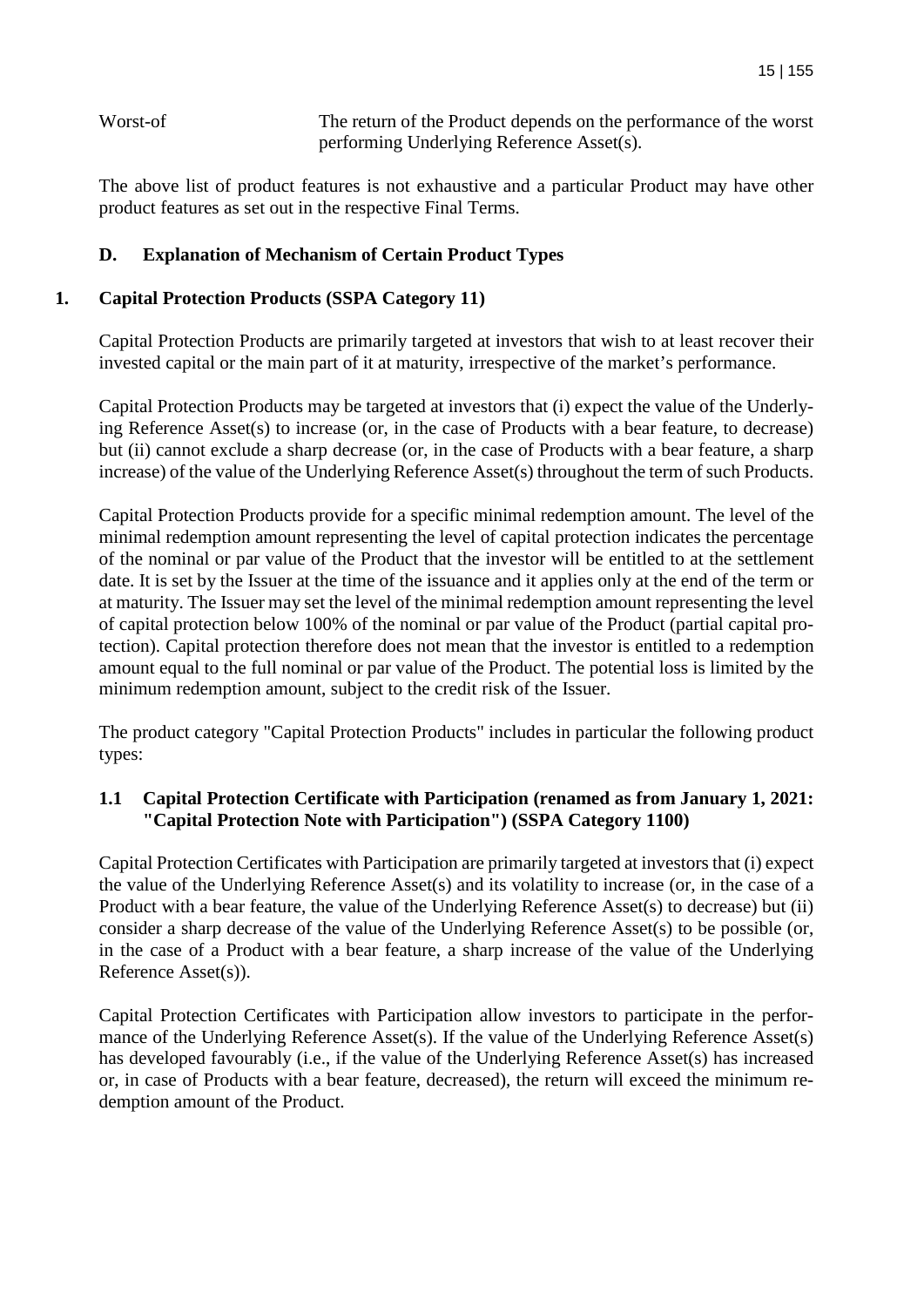## **1.2 Barrier Capital Protection Certificate (renamed as from January 1, 2021: "Barrier Capital Protection Note") (SSPA Category 1130)**

Barrier Capital Protection Certificates are primarily targeted at investors that (i) expect the value of the Underlying Reference Asset(s) to increase (or, in the case of a Product with a bear feature the value of the Underlying Reference Asset(s) to decrease) but (ii) consider a sharp decrease of the value of the Underlying Reference Asset(s) to be possible (or, in the case of a Product with a bear feature, a sharp increase of the value of the Underlying Reference Asset(s)) and (iii) expect that the value of the Underlying Reference Asset(s) will not increase above (or, in case of Products with a bear feature, fall below) the specified barrier throughout the term of such Products.

Barrier Capital Protection Certificates allow investors to participate in the performance of the Underlying Reference Asset(s) up (or, in case of Products with a bear feature, down) to such barrier. If the value of the Underlying Reference Asset(s) has developed favourably (i.e., if the value of the Underlying Reference Asset(s) has increased or, in case of Products with a bear feature, decreased), the return will exceed the minimum redemption amount of the Product but is limited by the level of the specified barrier. In case of a breach of such barrier, the redemption amount will be reduced but be at least equal to the minimum redemption amount.

## **1.3 Capital Protection Certificate with Twin-Win (renamed as from January 1, 2021: "Capital Protection Note with Twin Win") (SSPA Category 1135)**

Capital Protection Certificates with Twin-Win are primarily targeted at investors that (i) expect the value of the Underlying Reference Asset(s) to slightly increase or fall but (ii) consider a sharp decrease of the value of the Underlying Reference Asset(s) to be possible and (iii) expect that the value of the Underlying Reference Asset(s) will not increase above a specified upper barrier and not fall below a specified lower barrier throughout the term of such Products.

Capital Protection Certificate with Twin-Win allow investors to participate in the absolute performance (positive as well as negative performance) of the Underlying Reference Asset(s) within the upper and lower barrier. If the value of the Underlying Reference Asset(s) has developed favourably (i.e., if the value of the Underlying Reference Asset(s) has increased or decreased but not breached either of the barriers), the return will exceed the minimum redemption amount of the Product but is limited by the level of the upper and lower barrier, respectively. In case of a breach of a barrier, the redemption amount will be reduced but be at least be equal to the minimum redemption amount.

## **1.4 Capital Protection Certificate with Coupon (renamed as from January 1, 2021: "Capital Protection Note with Coupon") (SSPA Category 1140)**

Capital Protection Certificates with Coupon are primarily targeted at investors that wish to at least recover their invested capital or the main part of it at maturity, irrespective of the market's performance.

Capital Protection Certificates with Coupon allow investors to participate in the performance of the Underlying Reference Asset(s) by receiving a periodic coupon payment. The amount of the coupon payment may be fixed or may be variable and depend on the value of the Underlying Reference Asset(s) at a specific date prior to each coupon payment date (variable coupon). In case of a variable coupon, the amount of the coupon payment increases (or, in case of Products with a bear feature, decreases) if the value of the Underlying Reference Asset(s) has developed favourably (i.e., if the value of the Underlying Reference Asset(s) has increased or, in case of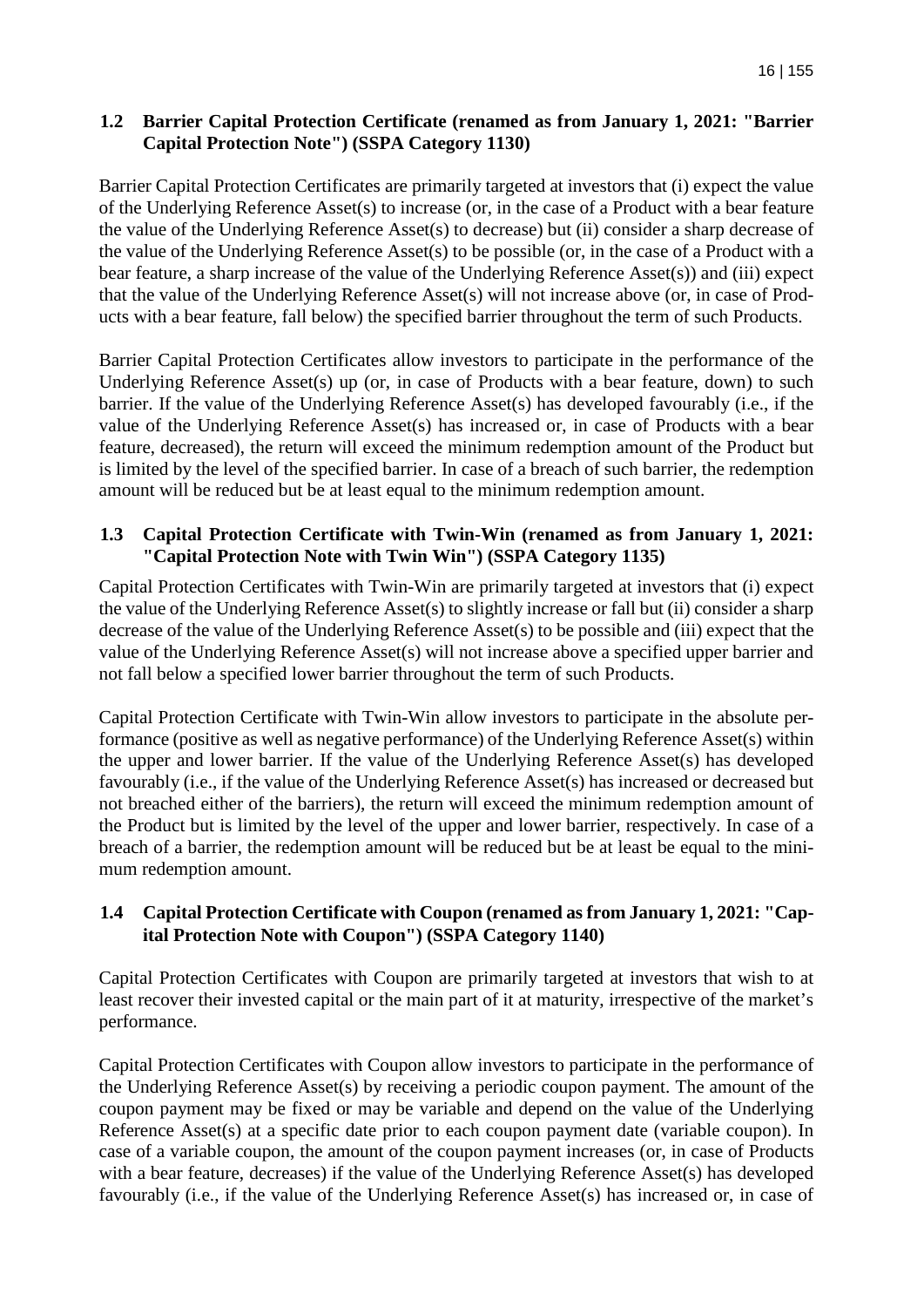Products with a bear feature, decreased). In case of a Capital Protection Product with a fixed coupon, the payment of the coupon may depend on the value of the Underlying Reference Asset(s) not breaching a specified barrier (coupon at risk). If such barrier is breached, the investor will not be entitled to a coupon payment on the relevant coupon payment date.

## **2. Yield Enhancement Products (SSPA Category 12)**

Yield Enhancement Products are primarily targeted at investors that are looking for income rather than participation.

Yield Enhancement Products may be targeted at investors that expect (i) the value of the Underlying Reference Asset(s) to remain constant or to slightly increase (or, in the case of Products with a bear feature, to slightly decrease) and (ii) volatility of the Underlying Reference As-set to decrease, in each case, throughout the term of the Product.

Yield Enhancement Products provide for a redemption amount that is limited to a maximum amount (cap) and may provide for (fixed or variable) periodic coupon payments during the term.

Yield Enhancement Products may be linked to several Underlying Reference Assets and may therefore offer a larger discount or coupon than Yield Enhancement Products linked to just one Underlying Reference Asset(s).

The product category "Yield Enhancement Products" includes in particular the following product types:

## **2.1 Discount Certificate (SSPA Category 1200)**

Discount Certificates are primarily targeted at investors that expect the value of the Underlying Reference Asset(s) to move sideways or to slightly increase (or, in the case of Products with a bear feature to slightly decrease), with falling volatility.

Discount Certificates are issued at a discount, i.e. a discount compared to a direct investment in the Underlying Reference Asset(s). The redemption amount depends on the value of the Underlying Reference Asset(s) at redemption. If the value of the Underlying Reference Asset(s) has developed favourably (i.e., if the value of the Underlying Reference Asset(s) at redemption is above or, in case of Products with a bear feature, below) the specified strike price (typically the initial value of the Underlying Reference Asset(s)), the redemption amount will be equal to such strike price.

# **2.2 Barrier Discount Certificate (SSPA Category 1210)**

Barrier Discount Certificates are primarily targeted at investors that expect the value of the Underlying Reference Asset(s) (i) to remain constant or to slightly increase (or, in the case of Products with a bear feature, to slightly decrease), with falling volatility, and (ii) not to fall below (or, in case of Products with a bear feature, rise above) the specified barrier throughout the term of the Products.

Barrier Discount Certificates are issued at a discount, i.e. a discount compared to a direct investment in the Underlying Reference Asset(s) and provide for a conditional minimum redemption amount (i.e., the redemption amount is generally at least equal to 100% of the nominal or par value of the Product if the specified barrier is not breached during the term of the Product).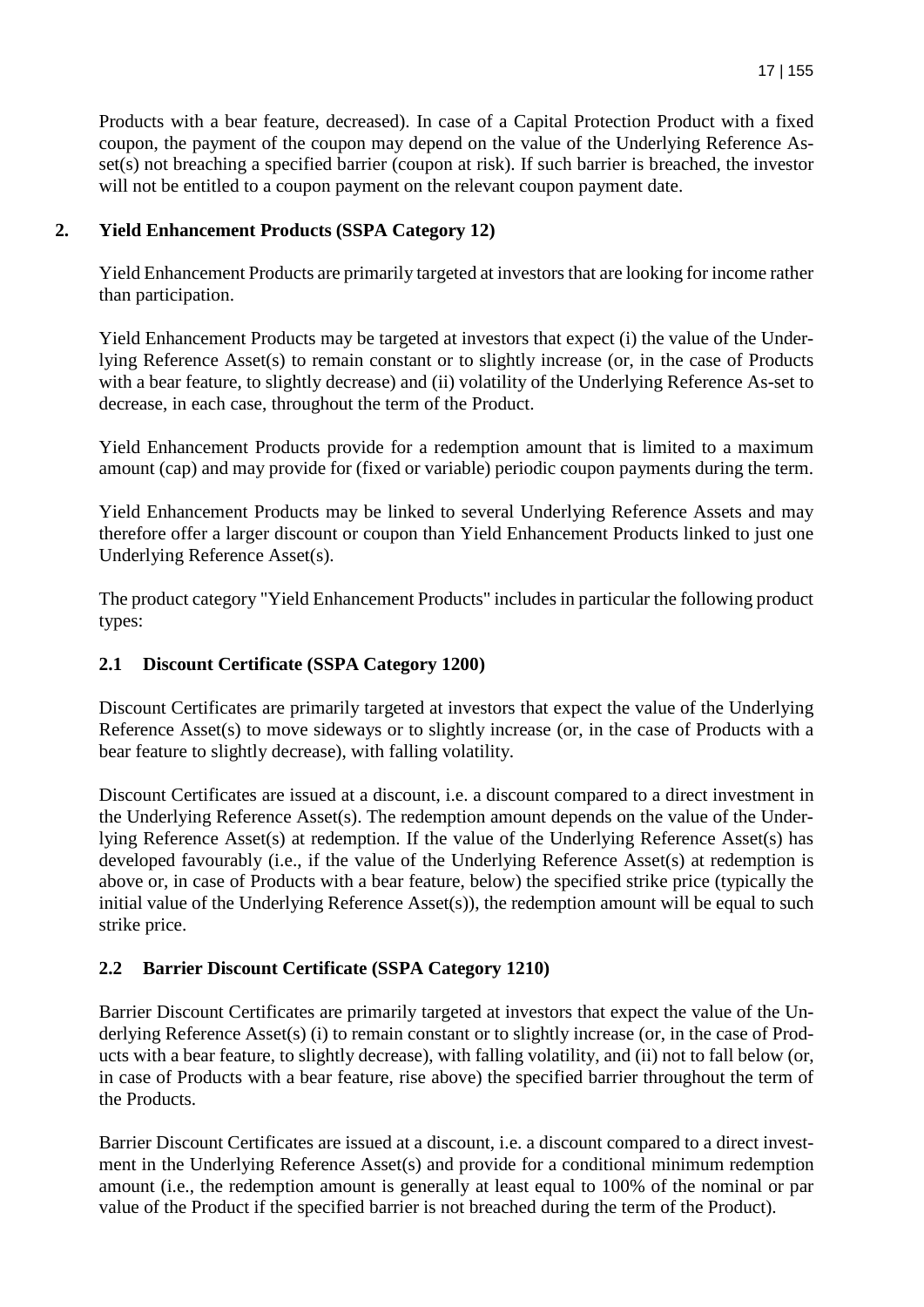If the value of the Underlying Reference Asset(s) has developed favourably (i.e., if the value of the Underlying Reference Asset(s) did not fall below or, in case of Products with a bear feature, rise above) the specified barrier throughout the term of the Products or, if the barrier is breached, the value of the Underlying Reference Assets at redemption is at or above (or, in case of Products with a bear feature, below) the specified strike price (typically the initial value of the Underlying Reference Asset(s)), the redemption amount will be equal to such strike price.

In contrast to Discount Certificates (SSPA Category 1200), the probability of receiving the maximum redemption amount under Barrier Discount Certificates is higher due to the conditional protection provided by the barrier, although the discount at which they are issued is generally smaller and therefore the return on an investment in barrier discount certificate generally lower.

## **2.3 Reverse Convertible (SSPA Category 1220)**

Reverse Convertibles are primarily targeted at investors that expect (i) the value of the Underlying Reference Asset(s) to move sideways or to slightly increase (or, in the case of Products with a bear feature to slightly decrease) and (ii) falling volatility.

Reverse Convertibles allow investors to benefit from an enhanced return by receiving a periodic coupon payment. The redemption amount depends on the value of the Underlying Reference Asset(s) at the end of the term of the Product. If the value of the Underlying Reference Asset(s) has developed favourably (i.e., if the value of the Underlying Reference Asset(s) at redemption is above or, in case of Products with a bear feature, below) the specified strike price (typically the initial value of the Underlying Reference Asset(s)), the redemption amount will generally be equal to such strike price.

# **2.4 Barrier Reverse Convertible (SSPA Category 1230)**

Barrier Reverse Convertibles are primarily targeted at investors that expect the value of the Underlying Reference Asset(s) (i) to remain constant or to slightly increase (or, in the case of barrier reverse certificates with a bear feature, to slightly decrease), with falling volatility, and (ii) not to fall below (or, in case of Products with a bear feature, rise above) the specified barrier throughout the term of the Products.

Barrier Reverse Convertibles allow investors to benefit from an enhanced return by receiving a periodic coupon payment and provide for a conditional minimum redemption amount at the end of the term of the Products (i.e., the redemption amount is generally at least equal to 100% of the nominal or par value of the Product if the specified barrier is not breached during the term of the Product).

If the value of the Underlying Reference Asset(s) has developed favourably (i.e., if the value of the Underlying Reference Asset(s) did not fall below or, in case of Products with a bear feature, rise above) the specified barrier throughout the term of the Products or, if the barrier is breached, the value of the Underlying Reference Assets at redemption is at or above (or, in case of Products with a bear feature, below) the specified strike price (typically the initial value of the Underlying Reference Asset(s)), the redemption amount will generally at least be equal to 100% of the nominal or par value of the Product.

In contrast to Reverse Convertibles (SSPA Category 1220), the probability of receiving the maximum redemption amount under Barrier Reverse Convertibles is higher due to the conditional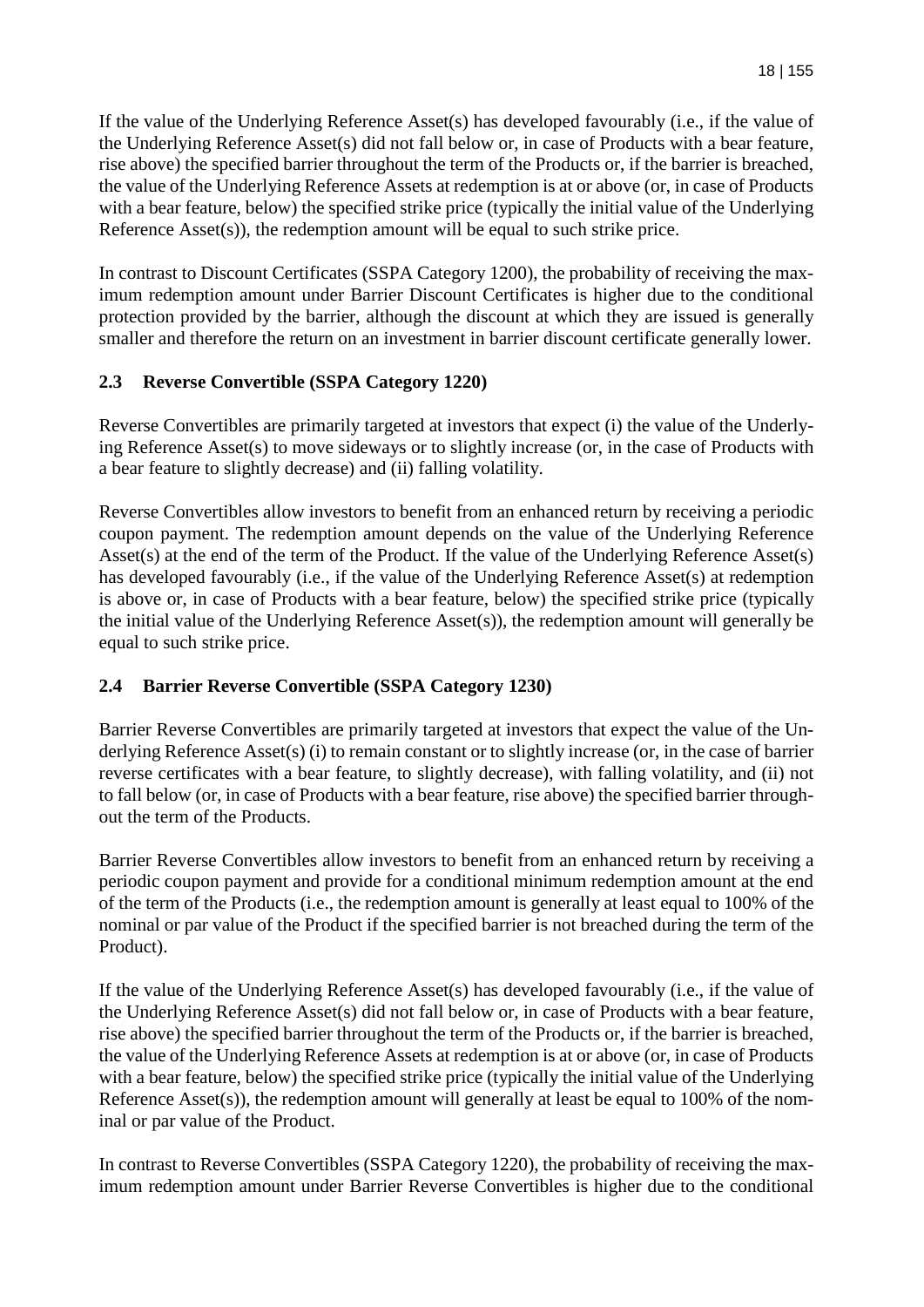protection provided by the barrier, although the periodic coupon payment and therefore the return on an investment in Barrier Reverse Convertibles is generally lower.

## **2.5 Express Certificate without Barrier (renamed as from January 1, 2021: "Reverse Convertible with Conditional Coupon") (SSPA Category 1255)**

Express Certificates without Barrier are primarily targeted at investors that expect the value of the Underlying Reference Asset(s) to increase or to slightly increase (or, in the case of Products with a bear feature, to decrease or slightly decrease), with falling volatility.

Express Certificates without Barrier typically provide for one or more coupon payments in respect of one or more observation dates on which the value of the Underlying Reference Asset(s) is observed. If the value of the Underlying Reference Asset(s) has increased (or in the case of Products with a bear feature, decreased) to a specified threshold, investors are entitled to a coupon payment in respect of such observation date.

If the value of the Underlying Reference Asset(s) has increased and it exceeds (or, in case of Products with a bear feature, has decreased and falls below) a specified threshold (autocall trigger), such Products are redeemed early on the relevant autocall trigger date and investors are entitled to an early redemption amount generally equal to 100% of the nominal or par value of the Product plus a coupon.

## **2.6 Express- Barrier-Certificate (renamed as from January 1, 2021: "Barrier Reverse Convertible with Conditional Coupon") (SSPA Category 1260)**

Express- Barrier-Certificates are primarily targeted at investors that expect (i) the value of the Underlying to increase or to slightly increase (or, in the case of Products with a bear feature, to decrease or slightly decrease), with falling volatility, and (ii) not to fall below (or, in case of Products with a bear feature, rise above) the specified barrier throughout the term of the Product.

Express- Barrier-Certificates typically provide for one or more coupon payments in respect of one or more observation dates on which the value of the Underlying Reference Asset(s) is observed. If the value of the Underlying Reference Asset(s) has increased (or in the case of Products with a bear feature, decreased) to a specified threshold, investors are entitled to a coupon payment in respect of such observation date.

If the value of the Underlying Reference Asset(s) has increased and exceeds (or, in case of Products with a bear feature, has decreased and falls below) a specified threshold (autocall trigger), such Products are redeemed early on the relevant autocall trigger date and investors are entitled to an early redemption amount generally equal to 100% of the nominal or par value of the Product plus a coupon.

Express- Barrier-Certificates provide for a conditional minimum redemption amount at the end of the term of the Products (i.e., the redemption amount is generally at least equal to 100% of the nominal or par value of the Product if the specified barrier is not breached during the term of the Product).

If the value of the Underlying Reference Asset(s) has developed favourably (i.e., if the value of the Underlying Reference Asset(s) did not fall below or, in case of Products with a bear feature, rise above) the specified barrier throughout the term of the Products or, if the barrier is breached, the value of the Underlying Reference Assets at redemption is at or above (or, in case of Products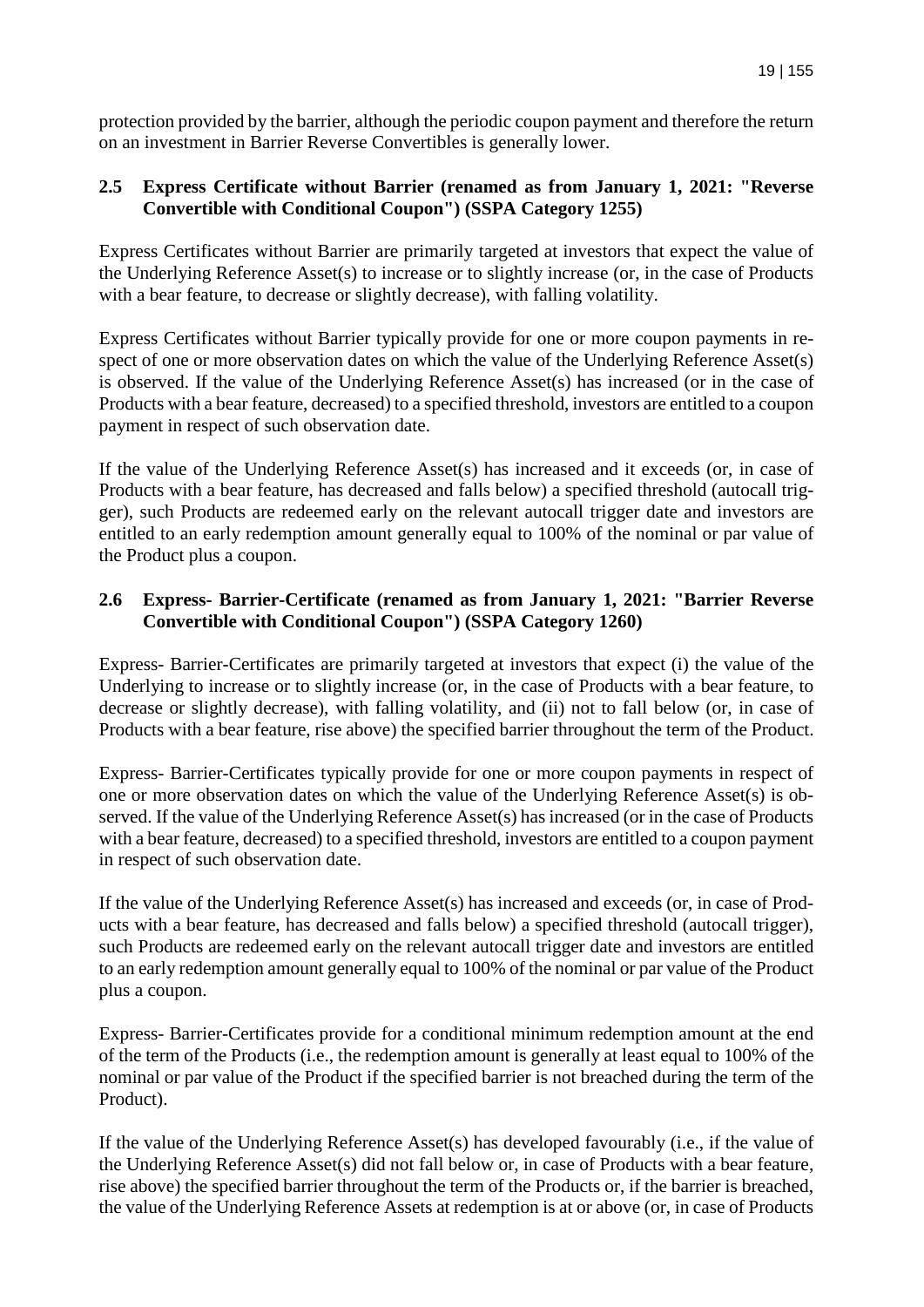with a bear feature, below) the specified strike price (typically the initial value of the Underlying Reference Asset(s)), the redemption amount will generally at least be equal to 100% of the nominal or par value of the Product.

## **3. Participation Products (SSPA Category 13)**

Participation Products are primarily targeted at investors (i) that expect the value of the Underlying Reference Asset(s) to increase (or, in the case of Products with a bear feature, to decrease), (ii) but are unwilling or unable to make an investment in the amount required for a direct investment achieving the desired participation in the development of the value of the Underlying Reference Asset(s).

"Participation Products" generally track the performance of the Underlying Asset(s) and enable investors to participate in the performance of the Underlying Asset(s). Depending on the structure of the "Participation Product", investor participate proportionate or disproportionate in the performance of the Underlying Asset(s). The profit an investor may achieve by investing in a "Participation Product" is theoretically unlimited, but there is the risk of a total loss.

Participation Products can provide for a minimum redemption amount. The level of the minimal redemption amount representing the level of capital protection indicates the percentage of the nominal or par value of the Product that the investor will be entitled to at the settlement date, provided the barrier is not reached, if applicable. If the barrier is reached or exceeded (either above or below), the investor loses the minimum redemption amount (limited capital protection). The redemption in the case of Participation Products, depending on the structure or the Underlying Reference Asset(s), may be made by payment of a cash settlement amount or the physical delivery of the relevant Underlying Reference Asset(s), adjusted in accordance with the ratio.

The product category "Participation Products" includes in particular the following product types:

## **3.1 Tracker Certificate (SSPA Category 1300)**

Tracker Certificates are primarily targeted at investors that expect the value of the Underlying Reference Asset(s) to increase (or, in the case of Products with a bear feature, to decrease). Tracker Certificates allow an investor to participate in the performance of one or more Underlying Reference Assets, which can be equally or unequally weighted. The profit and loss potential of the Tracker Certificates corresponds largely to that of the Underlying Reference Assets and is not limited.

## **3.2 Outperformance Certificate (SSPA Category 1310)**

Outperformance Certificates are primarily targeted at investors that expect (i) the value of the Underlying Reference Asset(s) to increase (or, in the case of Products with a bear feature, to decrease) and (ii) the volatility to increase.

Outperformance Certificates allow the investor in such Products to participate in the performance of the Underlying Reference Assets. If the defined strike price is reached, the participation of the investor is increased by a participation factor resulting in a disproportionate participation in the positive performance (or, in case of an Outperformance Certificate with a bear feature, in the negative performance) of the Underlying Reference Asset(s). The loss potential of the Outperformance Certificates corresponds largely to that of the Underlying Reference Assets and there is the risk of a total loss.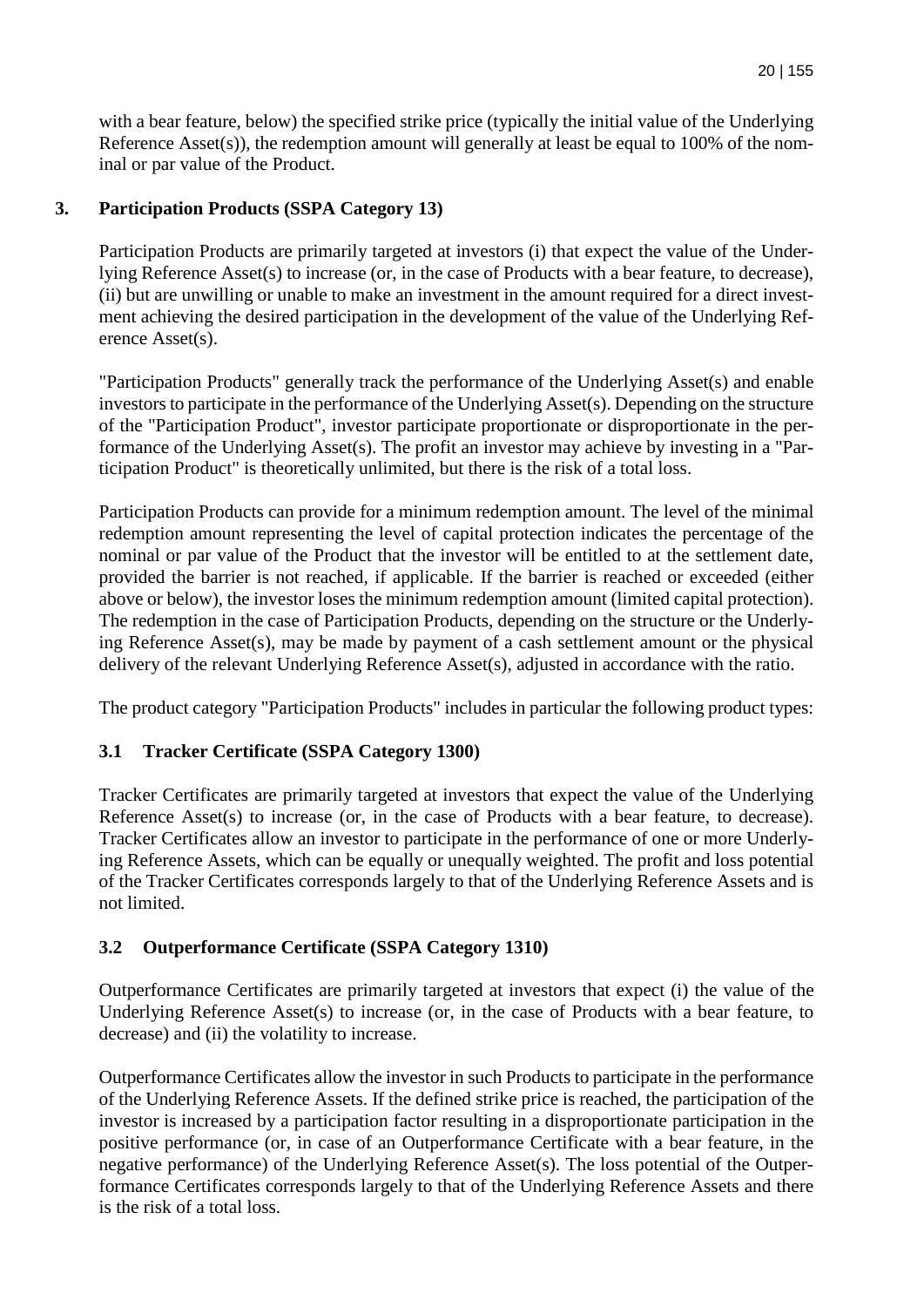## **3.3 Bonus Certificate (SSPA Category 1320)**

Bonus Certificates are primarily targeted at investors that expect (i) the value of the Underlying Reference Asset(s) to move sideways or to increase (or, in the case of Products with a bear feature, to decrease) and (ii) the Underlying Reference Asset(s) not to breach the defined barrier throughout the term of such Product.

Bonus Certificates allow the investor to participate in the performance of Underlying Reference Asset(s) and provide for a conditional minimum redemption amount at the end of the term of the Bonus Certificates.

If the specified barrier is not reached and not breached during the term of the Bonus Certificate, the investor will receive at least the minimum redemption amount and the potential profit corresponds largely to that of the Underlying Reference Assets and is not limited.

If the barrier is reached or breached, such "Bonus Certificates" change into "Tracker Certificates", with no capital protection. The loss potential then corresponds largely to that of the Underlying Assets and there is the risk of a total loss.

## **3.4 Bonus Outperformance Certificate (SSPA Category 1330)**

Bonus Outperformance Certificates are primarily targeted at investors that expect (i) the value of the Underlying Reference Asset(s) to increase (or, in the case of Products with a bear feature, to decrease) and (ii) the Underlying Reference Asset(s) not to reach or breach the specified barrier throughout the term of such Product.

"Bonus Outperformance Certificates" allow the investor to participate in the performance of the Underlying Asset(s) and provide for a conditional minimum redemption amount at the end of the term of the "Bonus Outperformance Certificates".

If the specified barrier is not reached and not breached during the term of the "Bonus Outperformance Certificate", investor will receive at least the minimum redemption amount.

Furthermore, if the defined strike price is reached, the participation of the investor is increased by a participation factor resulting in a disproportionate participation in the positive performance (or, in case of an "Bonus Outperformance Certificate" with a bear feature, in the negative performance) of the Underlying Asset(s) and the potential profit is not limited.

If the specified barrier is reached or breached during the term of the "Bonus Outperformance Certificates", such "Bonus Outperformance Certificates" change into "Outperformance Certificates", with no capital protection. The loss potential then corresponds largely to that of the Underlying Assets and there is the risk of a total loss.

Bonus-Outperformance Certificates allow the investor to participate in the performance of the Underlying Reference Asset(s). If the defined strike price is reached, the participation of the investor in a Bonus Outperformance Certificate is increased by a disproportionate (and unlimited) participation factor. Such Product may provide for a limit on the achievable profits (cap). Below the strike price, the profit potential of Bonus Outperformance Certificates, corresponds largely to that of the Underlying Reference Assets, adjusted by the applicable conversion ratio and any related fees. Bonus Outperformance Certificates provide for a conditional minimum redemption amount. The level of the minimal redemption amount representing the level of capital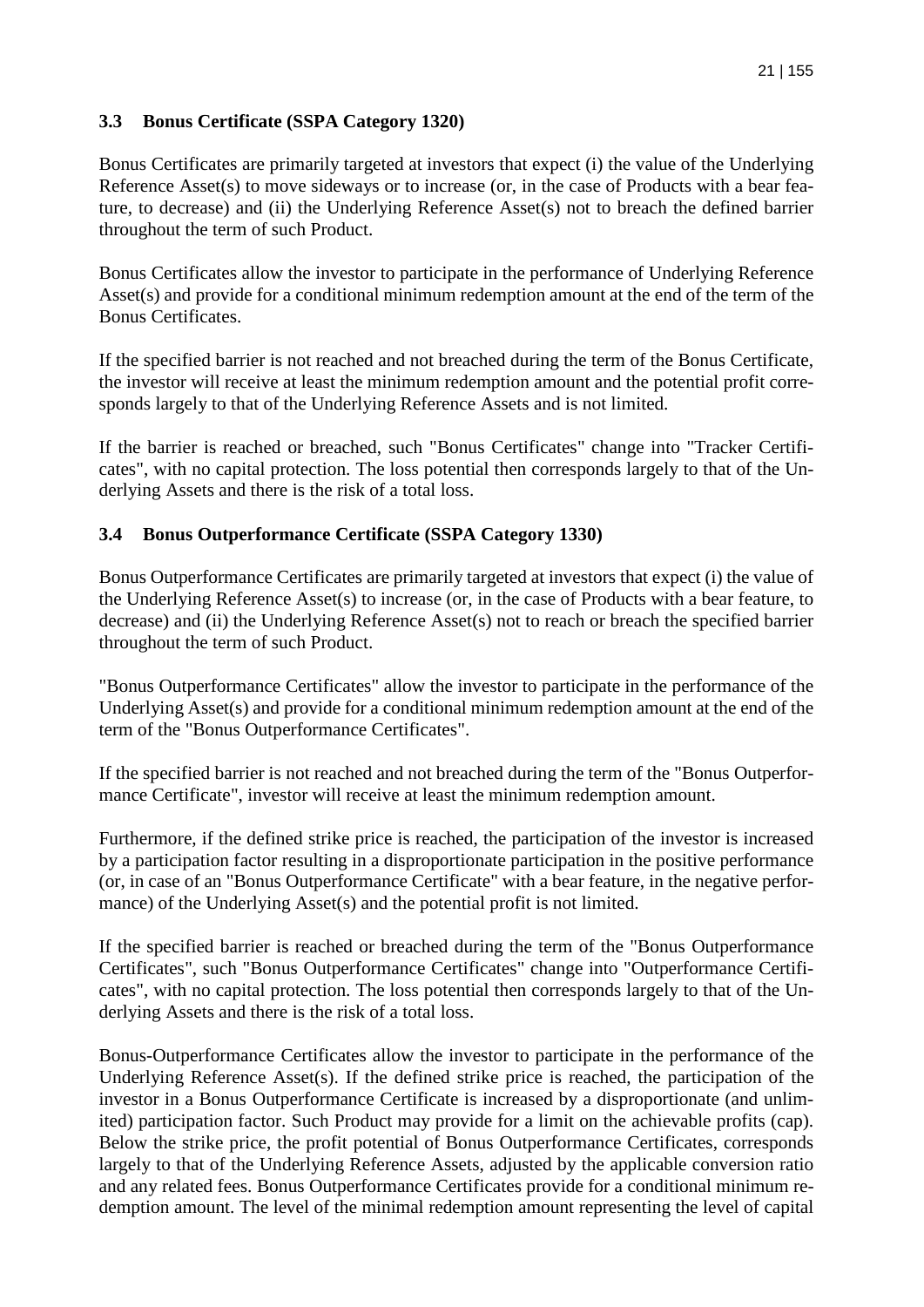protection indicates the percentage of the nominal or par value of the Product that the investor will be entitled to at the settlement date, provided the barrier is not reached.

# **3.5 Twin-Win Certificate (SSPA Category 1340)**

Twin-Win Certificates are primarily targeted at investors that expect (i) the value of the Underlying Reference Asset(s) to increase or to slightly decrease (or, in the case of Products with a bear feature, to decrease or slightly increase) and (ii) the Underlying Reference Asset(s) not to breach the defined barrier throughout the term of such Product.

Twin-Win Certificates allow the investor to participate in the performance of the Underlying Reference Asset(s). Profits are possible with both an increasing and slightly decreasing value of the Underlying Reference Asset(s) (or, in the case of Products with a bear feature decreasing or slightly increasing value of the Underlying Reference Asset(s)).

If the value of the Underlying Reference Asset(s) increases above the strike price, the value of the Twin-Win Certificate and the profit corresponds largely to that of the Underlying Reference Assets and the potential profit is not limited. If the value of the Underlying Reference Assets is below the strike price, but the value of the Underlying Reference Asset(s) did not touch or fall below the barrier throughout the term of such Products, then the negative performance of the Underlying Reference Asset(s) are converted into corresponding profits for investors in the Twin-Win Certificates.

Twin-Win Certificates provide for a conditional minimum redemption amount. The level of the minimal redemption amount representing the level of capital protection indicates the percentage of the nominal or par value of the Product that the investor will be entitled to at the settlement date, provided the barrier is not reached or breached.

If the barrier is reached or breached, such Twin-Win Certificates change into Tracker Certificates and loss potential then corresponds largely to that of the Underlying Reference Assets and there is the risk of a total loss.

## **4. Investment Products with Reference Entities (renamed as from January 1, 2021: "Investment Products with Additional Credit Risk") (SSPA Category 14)**

Investment Products with Reference Entities are primarily targeted at investors that expect no credit event to occur with regard to a reference entity or reference obligation.

Investment Products with Reference Entities are affected by the occurrence of a defined credit event in respect of a reference entity or obligation. If a credit event occurs in respect of a reference entity or obligation during the term of the Investment Products with a Reference Entity, they will be redeemed at a value which may be significantly below their initial value and as low as zero and investors will make a partial or total loss.

The product category "Investment Products with a Reference Entity" includes in particular the following product types:

# **4.1 Credit Linked Notes (as from January 1, 2021: SSPA Category 1400)**

Credit Linked Notes are primarily targeted at investors that expect that no credit event to occur with regard to a reference entity or reference obligation.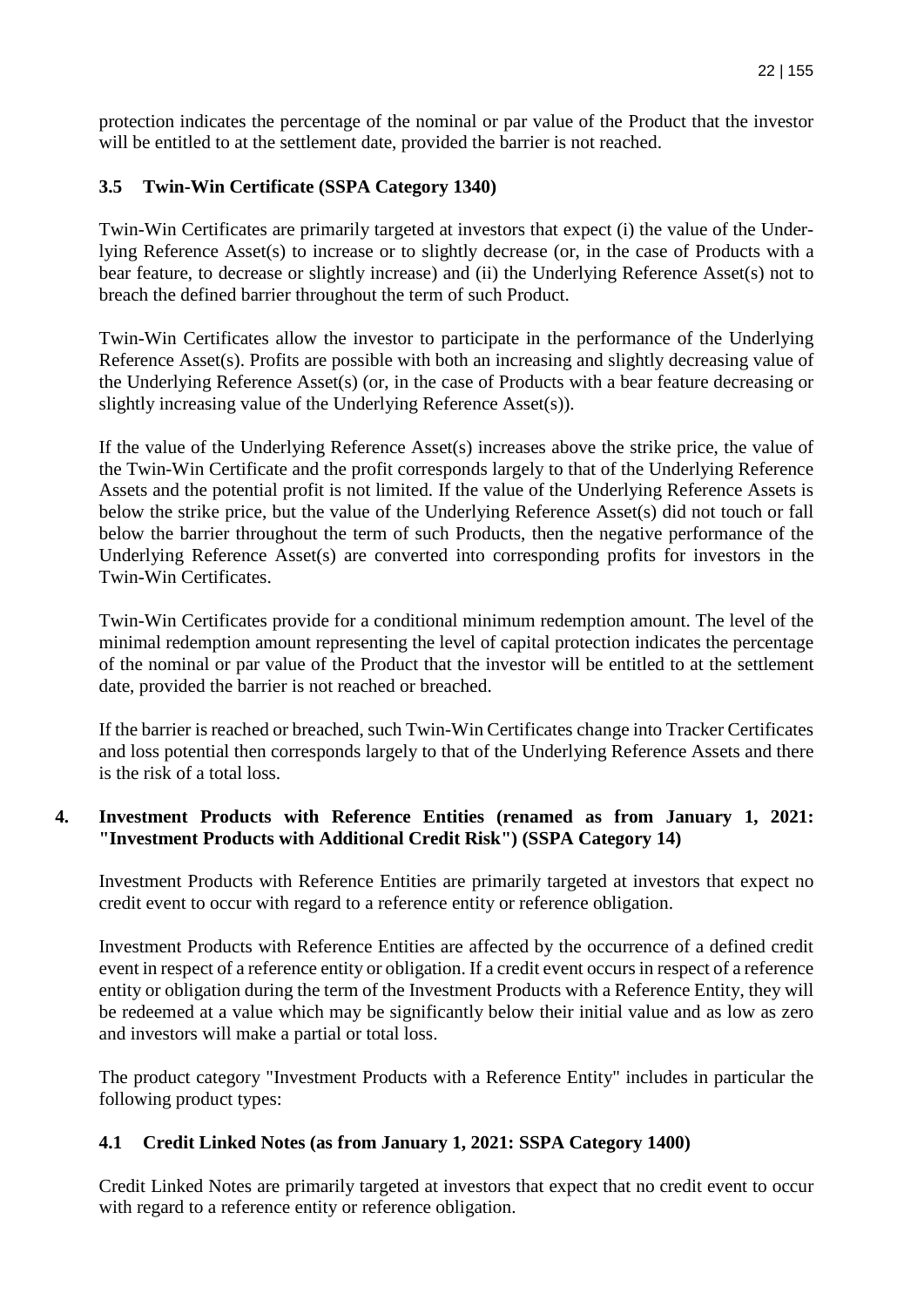Generally, if during the term of a Credit Linked Note a credit event or a credit redemption event in respect of the relevant reference entity or reference entities occurs, further coupon payments and the repayment of the entire or part of the redemption amount are jeopardize as specified in the applicable terms and conditions of the respective Credit Linked Note (early redemption). In such case the amount investors receive may be significantly below its initial value and as low as zero and investors will make a partial or total loss. Therefore, in particular, the solvency of a specific reference entity is decisive.

Generally, if during the term of a Credit Linked Note no credit event or credit redemption event occurs in respect of the relevant reference entity resp. reference entities, Credit Linked Notes generally provide for a defined scheduled redemption amount equal to a certain percent-age of the relevant outstanding principal amount specified in the applicable terms and condi-tions, which investors will receive on the defined scheduled maturity date, provided that the product is not redeemed prior to the scheduled maturity date.

## **4.2 Reference Entity Certificate with Conditional Capital Protection (renamed as from January 1, 2021: "Certificate with Conditional Capital Protection and Additional Credit Risk") (SSPA Category 1410)**

Reference Entity Certificates with Conditional Capital Protection are primarily targeted at investors that (i) expect the value of the Underlying Reference Asset(s) to increase (or, in the case of Products with a bear feature to decrease), (ii) consider a sharp decrease of the value of the Underlying Reference Asset(s) to be possible (or, in the case of a Product with a bear feature, a sharp increase of the value of the Underlying Reference Asset(s)) and (iii) and expect no credit event to occur with regard to a reference entity or obligation.

A Reference Entity Certificate with Conditional Capital Protection may have one or more underlying reference entities or obligations. If during the term of the Product no credit event occurs in respect of the reference entity or obligation, the investor will participate in the performance the Underlying Reference Asset(s). If the value of the Underlying Reference Asset(s) has developed favourably (i.e., if the value of the Underlying Reference Asset(s) has increased or, in case of Products with a bear feature, decreased), the return will exceed the minimum redemption amount of the Product. Therefore, if no credit event occurs, Reference Entity Certificates with Conditional Capital Protection work in the same manner as the corresponding Capital Protection Product on which they are based.

If a credit event occurs in respect of the reference entity or obligation during the term of the "Reference Entity Certificates with Conditional Capital Protection", the investor loses the capital protection and the "Reference Entity Certificates with Conditional Capital Protection" and they will be redeemed at a value which may be significantly below their initial value and as low as zero and investors will make a partial or total loss.

## **4.3 Reference Entity Certificate with Yield Enhancement (renamed as from January 1, 2021: "Yield Enhancement Certificate with Additional Credit Risk") (SSPA Category 1420)**

Reference Entity Certificates with Yield Enhancement are primarily targeted at investors that expect (i) the value of the Underlying Reference Asset(s) to move sideways or to slightly increase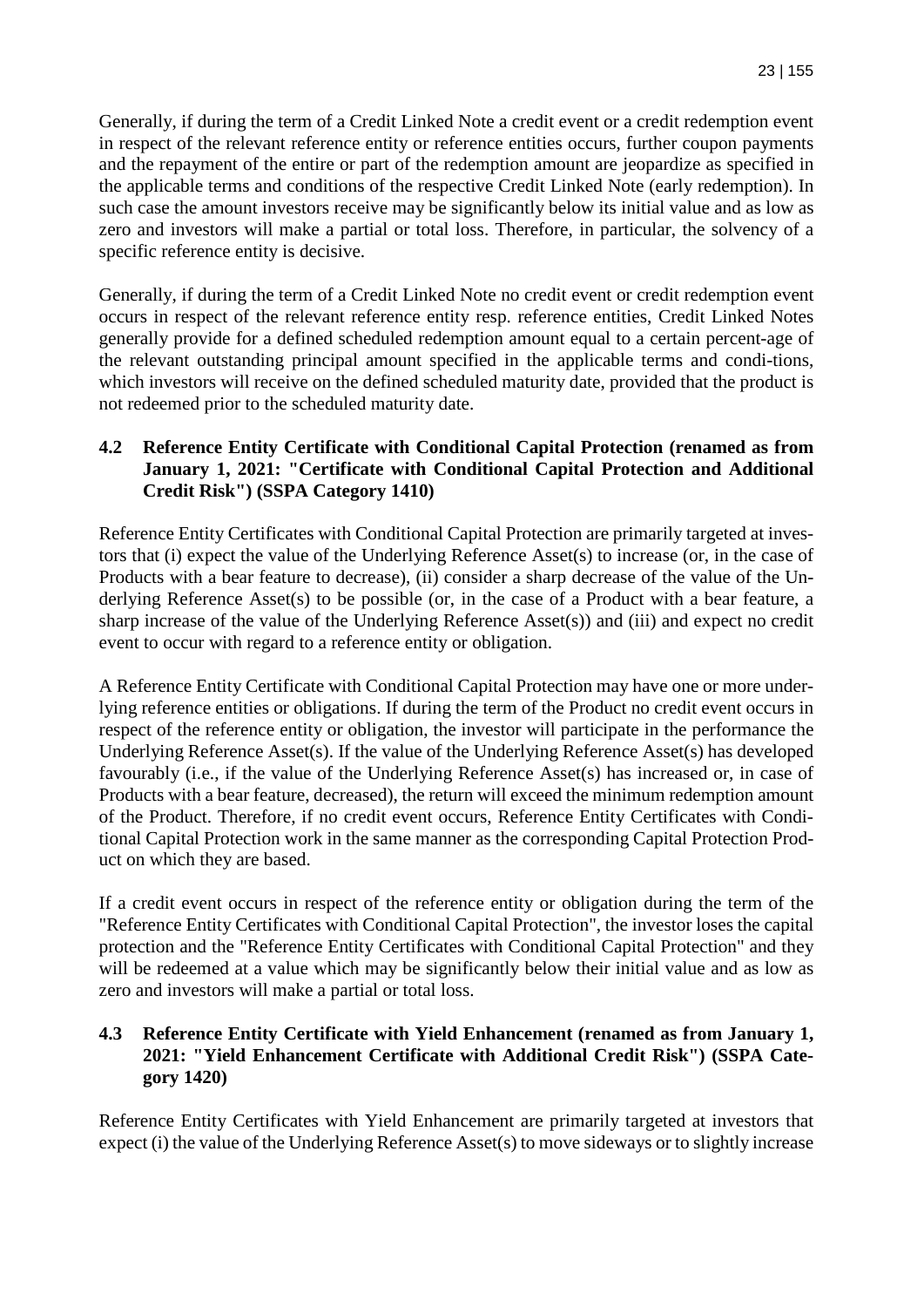(or, in the case of Products with a bear feature to slightly decrease), with falling volatility, and (ii) no credit event to occur with regard to a reference entity or obligation.

A Reference Entity Certificate with Yield Enhancement may have one or more underlying reference entities or obligations. If during the term of the Product no credit event occurs in respect of the reference entity or obligation, the investor will receive a coupon or a discount and the Product will work in the same manner as the corresponding Yield Enhancement Product on which it is based. If a credit event occurs in respect of the reference entity or obligation during the term of the Product, it will be redeemed at a value which may be significantly below its initial value and as low as zero and the investor will make a partial or total loss.

## **4.4 Reference Entity Certificate with Participation (renamed as from January 1, 2021: "Participation Certificate with Additional Credit Risk") (SSPA Category 1430)**

Reference Entity Certificates with Participation Products are primarily targeted at investors that expect (i) the value of the Underlying Reference Asset(s) to increase (or, in the case of Products with a bear feature, to decrease) and (ii) no credit event to occur with regard to a reference entity or obligation.

A Reference Entity Certificate with Participation may have one or more underlying reference entities or obligations. If during the term of the Product no credit event occurs in respect of the reference entity or obligation, the investor will participate in the performance the Underlying Asset(s) in the same manner as the corresponding Participation Product on which it is based.

If a credit event occurs in respect of the reference entity or obligation during the term of the Product, it will be redeemed at a value which may be significantly below its initial value and as low as zero and the investor will make a partial or total loss.

## **5. Leverage Products (SSPA Category 20)**

Leverage Products are subject to a leverage effect both in the direction of profits and losses, i.e., changes in the value of the Underlying Reference Asset(s) have a disproportionate effect on the value of Leveraged Products compared to a direct investment in the Underlying Reference Asset(s). The leverage effect permits investors to use less capital compared to investing directly in the Underlying Reference Asset(s). Leverage Products generally are subject to an increased risk of total loss (even if limited to the initial investment) and may be for investors looking for a speculation and / or hedging opportunity.

The product category "Leverage Products" includes in particular the following product types:

# **5.1 Warrant (SSPA Category 2100)**

Warrants with a call feature are primarily targeted at investors that expect the value of the Underlying Reference Asset(s) and the volatility to increase. Warrants with a put feature are primarily targeted at investors that expect the value of the Underlying Reference Asset(s) to decrease and volatility to increase. A warrant is therefore suitable for hedging and speculating.

The essential attribute of a Warrant is the leverage effect. The leverage effect causes the value of such Product to react proportionally more strongly to changes in the value of the Underlying Reference Asset(s) below or above the strike price, as applicable. The leverage is the result of the fact that the invested capital in such a Product is smaller than for a direct investment in the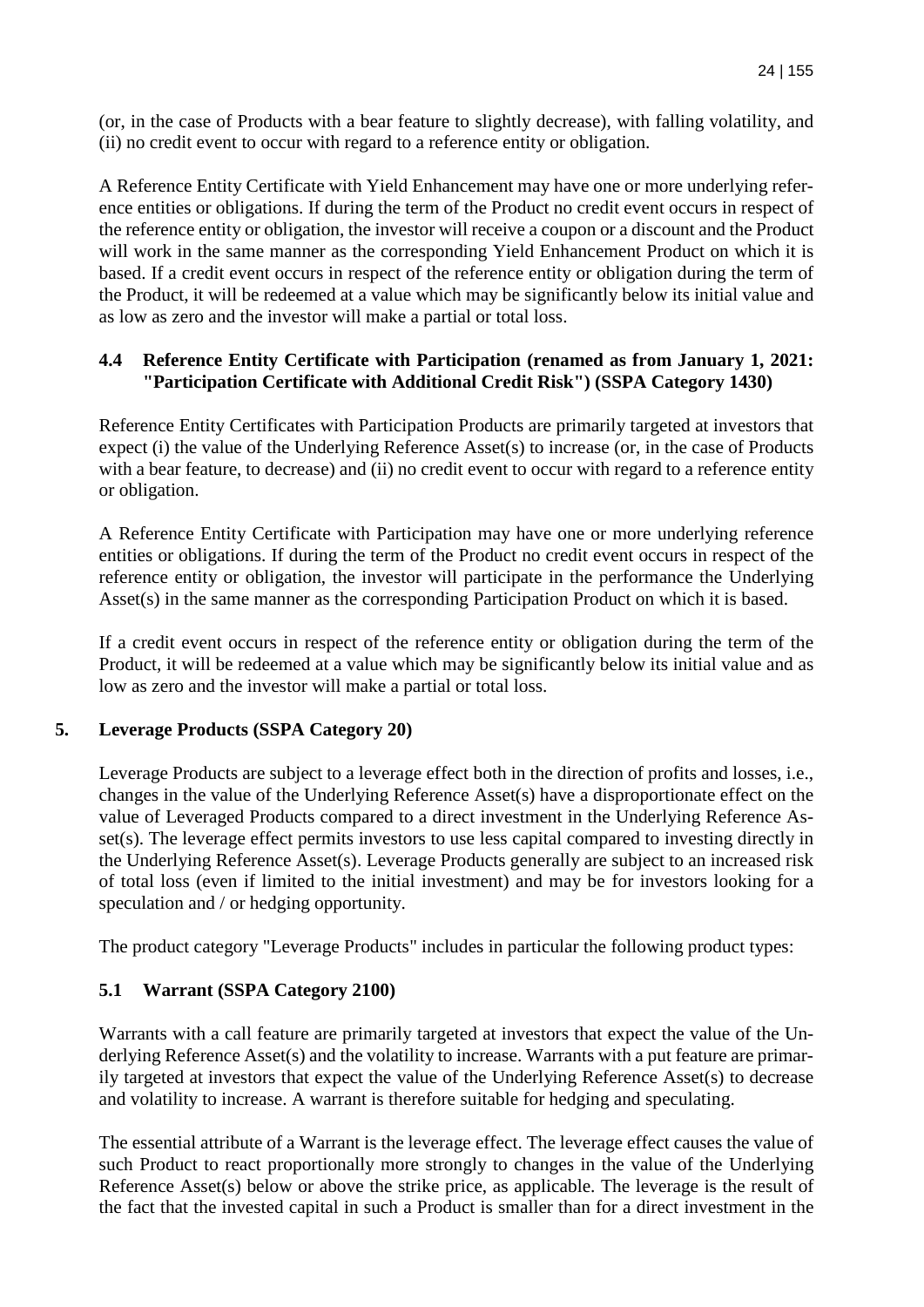Underlying Reference Asset(s). Therefore, a smaller investment may generate a leveraged positive or negative performance relative to the Underlying Reference Asset(s).

# **5.2 Spread Warrant (SSPA Category 2110)**

Spread Warrants with a bull feature are primarily targeted at investors that expect the value of the Underlying Reference Asset(s) to increase. Spread Warrants with a bear feature are primarily targeted at investors that expect the value of the Underlying Reference Asset(s) to decrease.

A Spread Warrant provides for a leverage effect, meaning the value of such Product will react proportionally more strongly to changes in the value of the Underlying Reference Asset(s) below or above the strike price, as applicable. The leverage is the result of the fact that the invested capital in such a Product is smaller than for a direct investment in the Underlying Reference Asset(s). Therefore, a smaller investment may generate a leveraged performance relative to the Underlying Reference Asset(s).

The potential yield of an investment in Spread Warrants is limited, namely by the upper cap in the case of Spread Warrants with a bull feature and by the lower cap in the case of Spread Warrants with a bear feature. This means that an investor may benefit from an increase (in the case of bull feature) or a decrease (in the case of a bear feature) of the value of the Underlying Reference Asset(s) up to a maximum value at the lower or upper cap, as applicable.

## **5.3 Warrant with Knock-Out (SSPA Category 2200)**

Warrants with Knock-Out and a call feature are primarily targeted at investors that expect the value of the Underlying Reference Asset(s) to increase. Warrants with Knock-Out and a put feature are primarily targeted at investors that expect the value of the Underlying Reference Asset(s) to decrease.

A Warrant with a Knock-Out provides for a leverage effect, meaning the value of such Product will react proportionally more strongly to changes in the value of the Underlying Reference Asset(s) below or above the knock-out, as applicable. The leverage is the result of the fact that the invested capital in such a Product is smaller than for a direct investment in the Underlying Reference Asset(s). Therefore, a smaller investment may generate a leveraged performance relative to the Underlying Reference Asset(s). Volatility only has a minor effect on the value of a Warrant with a Knock-Out and also the loss of time value is marginal.

## **5.4 Mini-Future (SSPA Category 2210)**

Mini Futures (long) are primarily targeted at investors that expect the value of the Underlying Reference Asset(s) to increase. Mini Futures (short) are primarily targeted at investors that expect the value of the Underlying Reference Asset(s) to decrease. A Mini Future is therefore suitable for hedging and speculating.

A Mini-Future provides for a leverage effect, meaning the value of such Product will react proportionally more strongly to changes in the value of the Underlying Reference Asset(s) below or above the stop-loss barrier. The leverage effect is the result of the fact that the invested capital in such a Product is smaller than for a direct investment in the Underlying Reference Asset(s). Therefore, a smaller investment may generate a leveraged performance relative to the Underlying Reference Asset(s).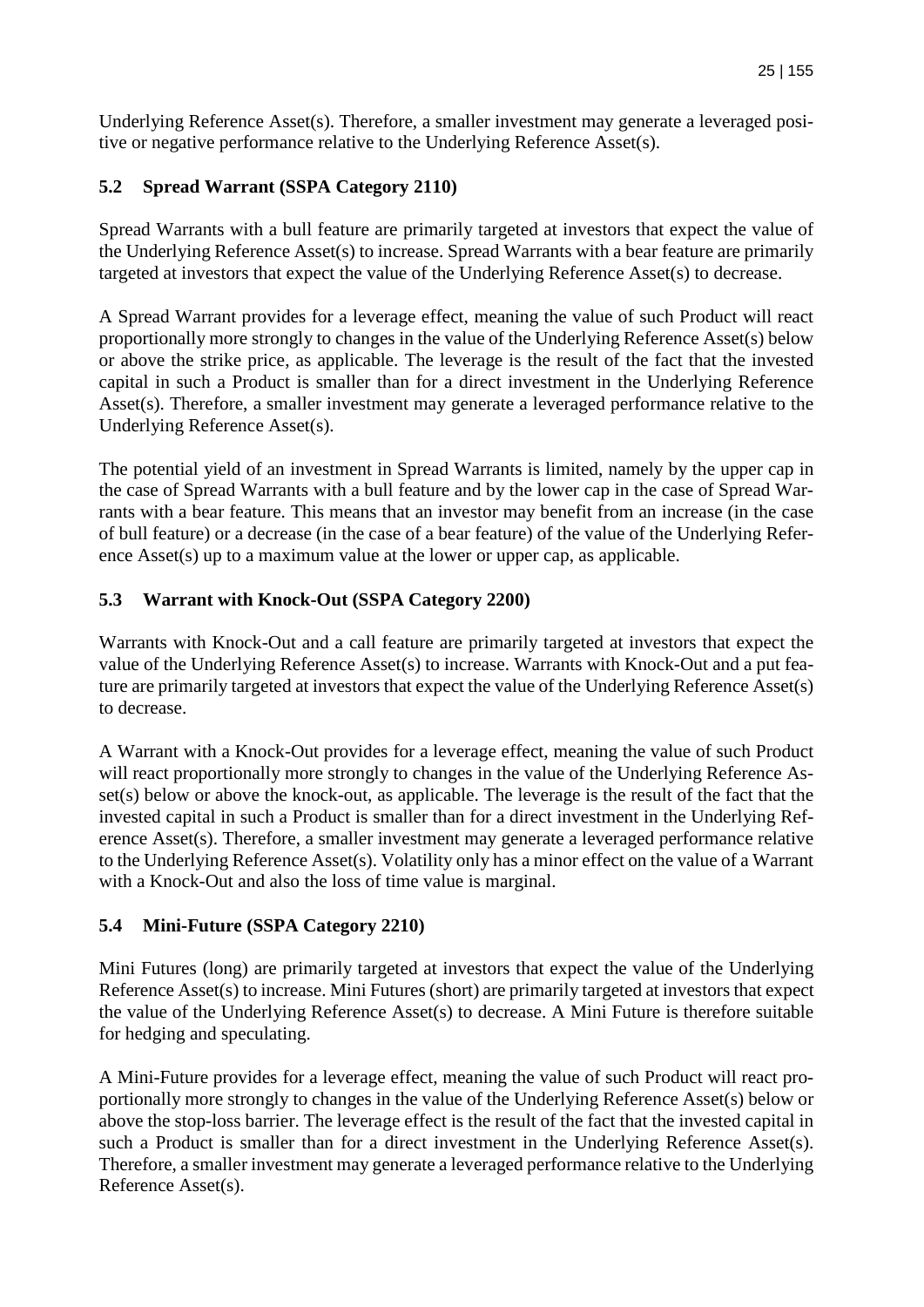## **5.5 Constant Leverage Certificate (SSPA Category 2300)**

Constant Leverage Certificates (long) are primarily targeted at investors that expect the value of the Underlying Reference Asset(s) to increase. Constant Leverage Certificates (short) are primarily targeted at investors that expect the value of the Underlying Reference Asset(s) to decrease. Constant Leverage Certificates allow investors to make long term-leveraged investments in an Underlying Reference Asset(s) for which the risk and leverage effect are kept constant.

A Constant Leverage Certificate provides for a leverage effect, meaning the value of such Product will react proportionally more strongly to changes in the value of the Underlying Reference Asset(s). The leverage effect is the result of the fact that the invested capital in such a Product is smaller than for a direct investment in the Underlying Reference Asset(s). Therefore, a smaller investment may generate a leveraged performance relative to the Underlying Reference Asset(s). Unlike other Leverage Products, the leverage effect of a Constant Leverage Certificate remains constant. A regular resetting mechanism under which the performance of the Underlying Reference Asset(s) is mirrored with a defined leverage factor (i.e., a constant leverage of, for example, 10), ensures that the leverage effect remains constant.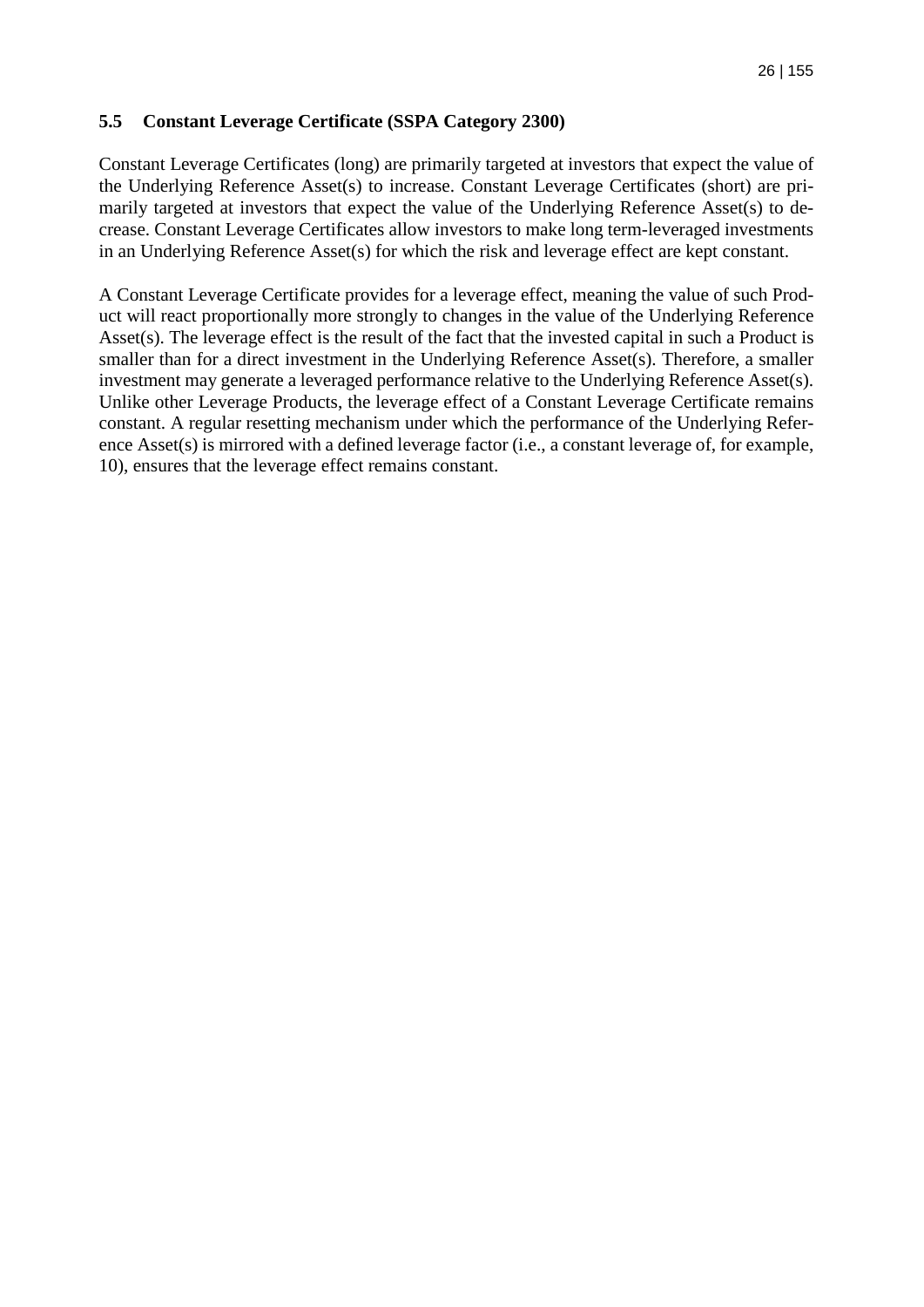# **III. Risk Factors**

## **A. Preliminary Remarks**

An investment in Products involves substantial risks and an investment in the Products is not equivalent to investing directly in the Underlying Reference Asset(s).

The Issuer believes that the following factors may affect its ability to fulfil its respective obligations in respect of the Products and are material for the purpose of assessing the market risks and other risks associated with the Products. All of these factors are contingencies which may or may not occur and the Issuer expresses no view on the likelihood of any such contingency occurring. The factors discussed below regarding the risks of acquiring or holding any Products are not exhaustive, and additional risks and uncertainties that are not presently known to the Issuer, or that the Issuer currently believes to be immaterial, could also have a material impact on the business operations or financial condition of the Issuer or on the Products.

## **B. Risk Factors Relating to the Products**

## **1. General Risk Factors**

Potential investors should refer to the Swiss Bankers Association's brochure "Risks Involved in Trading Financial Instruments", as amended, which shall be deemed to be incorporated in, and to form part of, this Base Prospectus, for a description of the risks associated with an investment in the Products and securities trading in general. Investors are deemed to have read and understood and, if necessary discussed this brochure and the explanations contained therein with their pro-fessional financial, accounting, legal and tax advisors.

## **2. Risk Factors relating to certain Product Types**

## **2.1 Capital Protection Products (SSPA Category 11)**

Investors in capital protection products should be aware that although the Products provide for either full or partial capital protection (i.e., the minimum redemption amount, which may be equal to, less than or higher than the nominal or par value of the Product, whichever is specified in the applicable terms and conditions, and may be less than the issue price or, if different, the price the relevant investor paid for such Products), they may still lose some or all of their investment therein (including the minimum redemption amount), in particular if the Issuer becomes insolvent or otherwise unable to fulfil all or part of its obligations under such Products. Moreover, investors in such Products should be aware that (i) the respective capital protection is only valid at maturity of the respective Product and (ii) that the value of such Products may fall below the respective minimum redemption amount during the lifetime of such Products.

(a) Capital Protection Certificate with Participation (renamed as from January 1, 2021: "Capital Protection Note with Participation") (SSPA Category 1100)

If, at redemption, the value of the Underlying Reference Asset(s) has developed unfavourably (i.e., if the value of the Underlying Reference Asset(s) has decreased, or, in case of Products with a bear feature, increased), investors in Capital Protection Certificates with Participation will only receive the minimum redemption amount upon redemption. In such a case, an investor will not make a profit and an investment in such Products will result in a loss upon redemption if the issue price (or, if different, the price the relevant investor paid for such Products) is higher than the minimum redemption amount.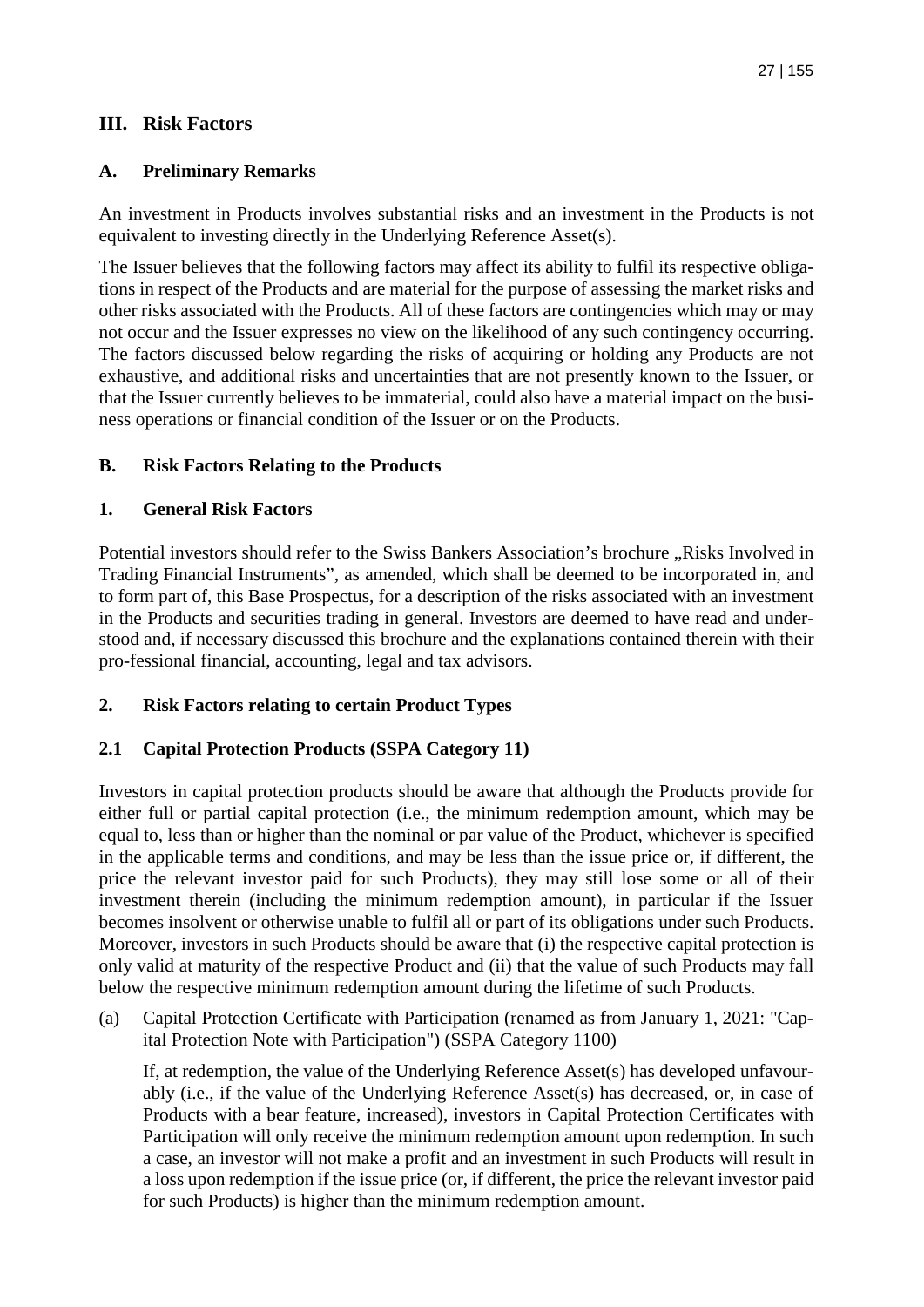The value of the investment will be adversely affected and may fall to zero if the Issuer becomes insolvent or otherwise unable to fulfil all or part of its obligations.

(b) Barrier Capital Protection Certificate (renamed as from January 1, 2021: "Barrier Capital Protection Note") (SSPA Category 1130)

If, at redemption, the value of the Underlying Reference Asset(s) has developed unfavourably (i.e., if the value of the Underlying Reference Asset(s) has decreased, or, in case of Products with a bear feature, increased, or if the value of the Underlying Reference Asset(s) has breached a relevant barrier), investors in Barrier Capital Protection Certificates will only receive the minimum redemption amount upon redemption. In such a case, an investor will not make a profit and an investment in such Products will result in a loss upon redemption if the issue price (or, if different, the price the relevant investor paid for such Products) is higher than the minimum redemption amount.

The value of the investment will be adversely affected and may fall to zero if the Issuer becomes insolvent or otherwise unable to fulfil all or part of its obligations.

The potential return of an investment in Barrier Capital Protection Certificates is capped.

(c) Capital Protection Certificate with Twin-Win (renamed as from January 1, 2021: "Capital Protection Note with Twin Win") (SSPA Category 1135)

If, at redemption, the value of the Underlying Reference Asset(s) has developed unfavourably (i.e., if the value of the Underlying Reference Asset(s) has breached a relevant barrier), investors in Capital Protection Certificates with Twin-Win will only receive the minimum redemption amount upon redemption. In such a case, an investor will not make a profit and an investment in such Products will result in a loss upon redemption if the issue price (or, if different, the price the relevant investor paid for such Products) is higher than the minimum redemption amount..

The value of the investment will be adversely affected and may fall to zero if the Issuer becomes insolvent or otherwise unable to fulfil all or part of its obligations.

The potential return of an investment in Capital Protection Certificates with Twin-Win is capped.

(d) Capital Protection Certificate with Coupon (renamed as from January 1, 2021: "Capital Protection Note with Coupon") (SSPA Category 1140)

If, at redemption, the value of the Underlying Reference Asset(s) has developed unfavourably (i.e., if the value of the Underlying Reference Asset(s) has decreased, or, in case of Products with a bear feature, increased, or if the value of the Underlying Reference Asset(s) has breached a relevant barrier), investors in Capital Protection Certificates with Coupon will only receive the minimum redemption amount upon redemption. In such a case, an investor will not make a profit and an investment in such Products will result in a loss upon redemption if the issue price (or, if different, the price the relevant investor paid for such Products) is higher than the minimum redemption amount.

The value of the investment will be adversely affected and may fall to zero if the Issuer becomes insolvent or otherwise unable to fulfil all or part of its obligations.

The potential return of an investment in Capital Protection Certificates with Coupon is capped.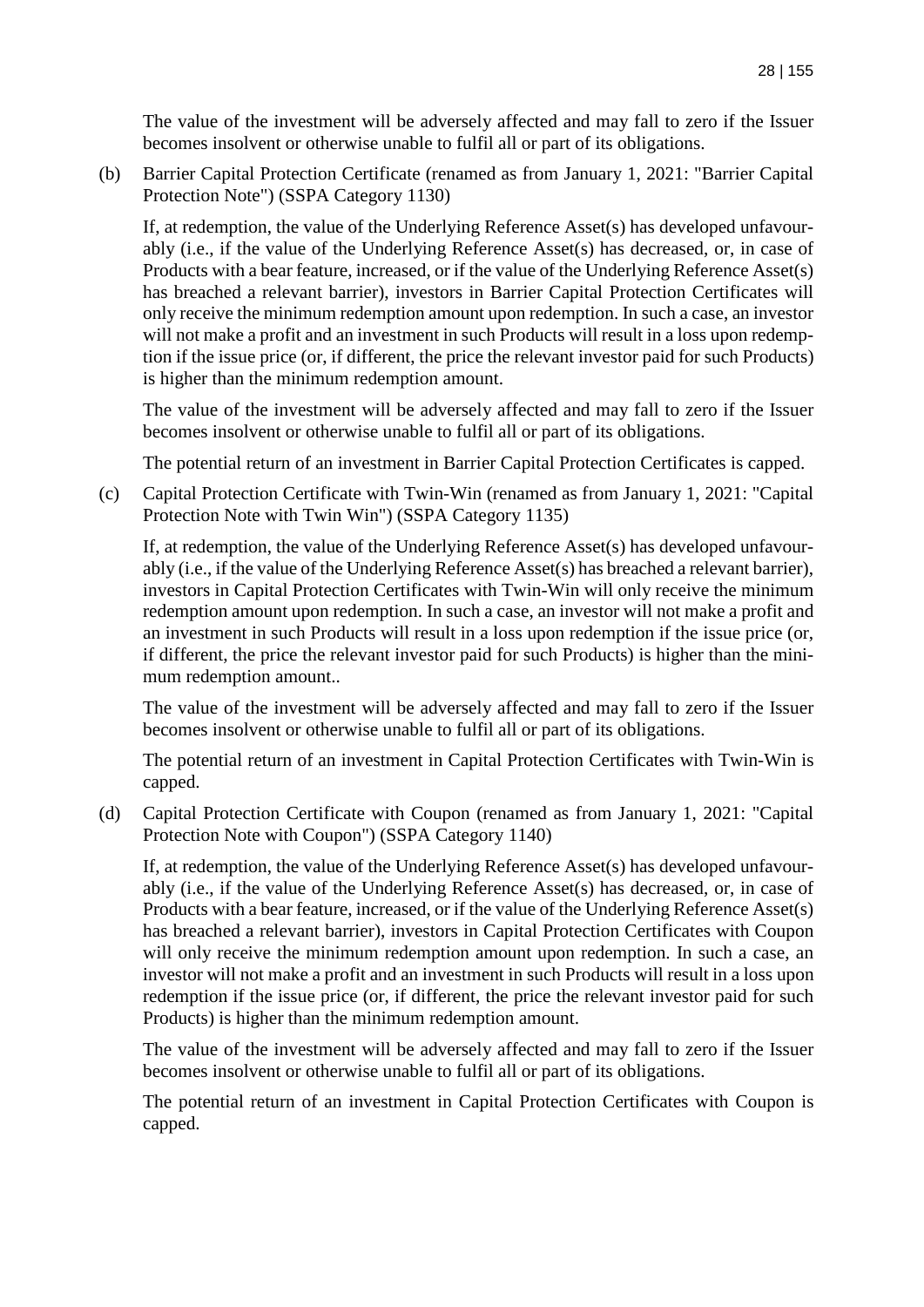## **2.2 Yield Enhancement Products (SSPA Category 12)**

Yield Enhancement Products do not provide for a minimum redemption amount and the redemption amount may be as low as zero. Investors in such Products bear the risk of a total loss at redemption.

The value of the investment will be adversely affected and may fall to zero if the Issuer becomes insolvent or otherwise unable to fulfil all or part of its obligations.

The potential return on an investment in Yield Enhancement Products is, in principle, capped.

The risk associated with Yield Enhancement Products linked to several Underlying Reference Assets with a "worst-of" structure (or, in case of Yield Enhancement Products with a bear feature, with a "best-of" structure) is typically higher and, if the value of the Underlying Reference Asset(s) at redemption develops unfavourably, investors will receive the Underlying Reference Asset(s) with the worst performance (or, in case of Yield Enhancement Products with a bear feature, the Underlying Reference Asset(s) with the best performance) (physical settlement) or a redemption amount depending on the value of the Underlying Reference Asset(s) with the worst performance (or, in case of Yield Enhancement Products with a bear feature, with the best performance) (cash settlement).

(a) Discount Certificate (SSPA Category 1200)

Discount Certificates directly reflect the negative performance (or, in the case of Products with a bear feature, the positive performance) of the Underlying Reference Asset(s).

If, at redemption, the value of the Underlying Reference Asset(s) has developed unfavourably (i.e., if the value of the Underlying Reference Asset(s) has decreased, or, in case of Products with a bear feature, increased), investors in Discount Certificates will only receive the specified number (ratio) of Underlying Reference Asset(s) (physical settlement) or a redemption amount depending on the value of the Underlying Reference Asset(s) (cash settlement) upon redemption. In such a case, an investor will not make a profit and an investment in such Products will result in a loss upon redemption if the issue price (or, if different, the price the relevant investor paid for such Products) is higher than the value of the specified number (ratio) of Underlying Reference Assets (physical settlement) or the redemption amount (cash settlement). The value of the Underlying Reference Asset(s) and hence the redemption amount may be as low as zero. Investors in such Products bear the risk of a total loss at redemption.

The value of the investment will be adversely affected and may fall to zero if the Issuer becomes insolvent or otherwise unable to fulfil all or part of its obligations.

The potential return of an investment in Discount Certificates is capped.

#### (b) Barrier Discount Certificate (SSPA Category 1210)

Upon a breach of the specified barrier, Barrier Discount Certificates directly reflect the negative performance (or, in the case of Products with a bear feature, the positive performance) of the Underlying Reference Asset(s).

If during the term of the Products, the value of the Underlying Reference Asset(s) has developed unfavourably (i.e., if the value of the Underlying Reference Asset(s) has decreased below the specified barrier or, in case of Products with a bear feature, increased above the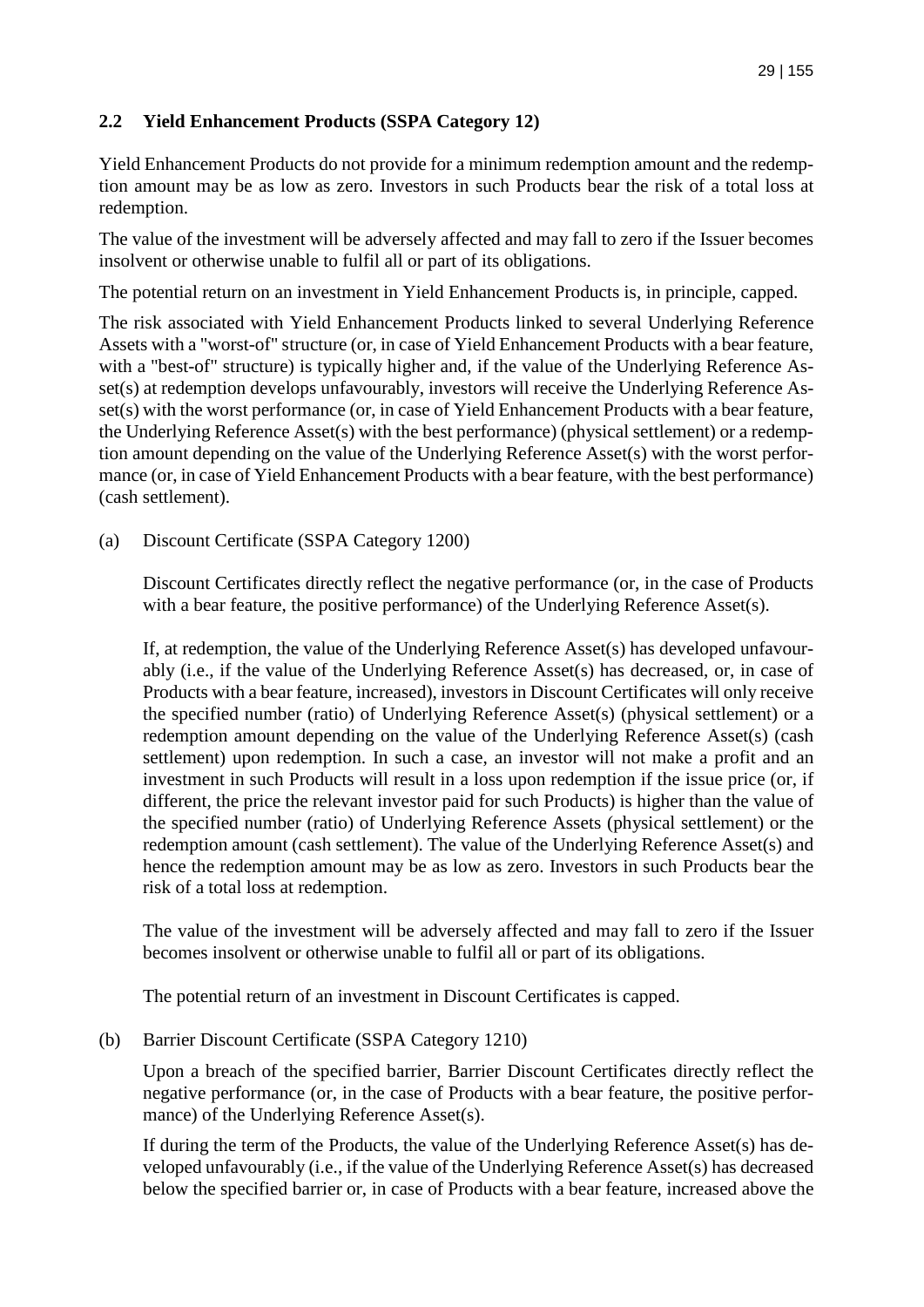specified barrier), investors in Barrier Discount Certificates will receive the specified number (ratio) of Underlying Reference Assets (physical settlement) or a redemption amount depending on the value of the Underlying Reference Asset(s) (cash settlement) upon redemption, unless at redemption the value of the Underlying Reference Asset(s) has developed favourably. In the unfavourable case, an investor will not make a profit and an investment in such Products will result in a loss upon redemption if the issue price (or, if different, the price the relevant investor paid for such Products) is higher than the value of the specified number (ratio) of Underlying Reference Assets (physical settlement) or the redemption amount (cash settlement).

The value of the Underlying Reference Asset(s) and hence the redemption amount may be as low as zero. Investors in such Products bear the risk of a total loss at redemption, if the specified barrier is breached during the term of the Product.

The value of the investment will be adversely affected and may fall to zero if the Issuer becomes insolvent or otherwise unable to fulfil all or part of its obligations.

The potential return of an investment in Barrier Discount Certificates is capped.

(c) Reverse Convertible (SSPA Category 1220)

Reverse Convertibles directly reflect the negative performance (or, in the case of Products with a bear feature, the positive performance) of the Underlying Reference Asset(s).

If, at redemption, the value of the Underlying Reference Asset(s) has developed unfavourably (i.e., if the value of the Underlying Reference Asset(s) at redemption has decreased, or, in case of Products with a bear feature, increased), investors will receive the specified number (ratio) of Underlying Reference Assets (physical settlement) or a redemption amount depending on the value of the Underlying Reference Asset(s) (cash settlement) upon redemption. In such a case, an investor will not make a profit and an investment in such Products will result in a loss upon redemption if the issue price (or, if different, the price the relevant investor paid for such Products) is higher than the value of the specified number (ratio) of Underlying Reference Assets (physical settlement) or the redemption amount (cash settlement), save for the periodic coupon payments The value of the Underlying Reference Asset(s) and hence the redemption amount may be as low as zero. Investors in such Products bear the risk of a total loss at redemption, save for the periodic coupon payment, subject to the issuer risk.

The value of the investment will be adversely affected and may fall to zero if the Issuer becomes insolvent or otherwise unable to fulfil all or part of its obligations.

The potential return of an investment in Reverse Convertibles is capped.

(d) Barrier Reverse Convertible (SSPA Category 1230)

Upon a breach of the specified barrier, Barrier Reverse Convertibles directly reflect the negative performance (or, in the case of Products with a bear feature, the positive performance) of the Underlying Reference Asset(s).

If during the term of the Products, the value of the Underlying Reference Asset(s) has developed unfavourably (i.e., if the value of the Underlying Reference Asset(s) has decreased below the specified barrier or, in case of Products with a bear feature, increased above the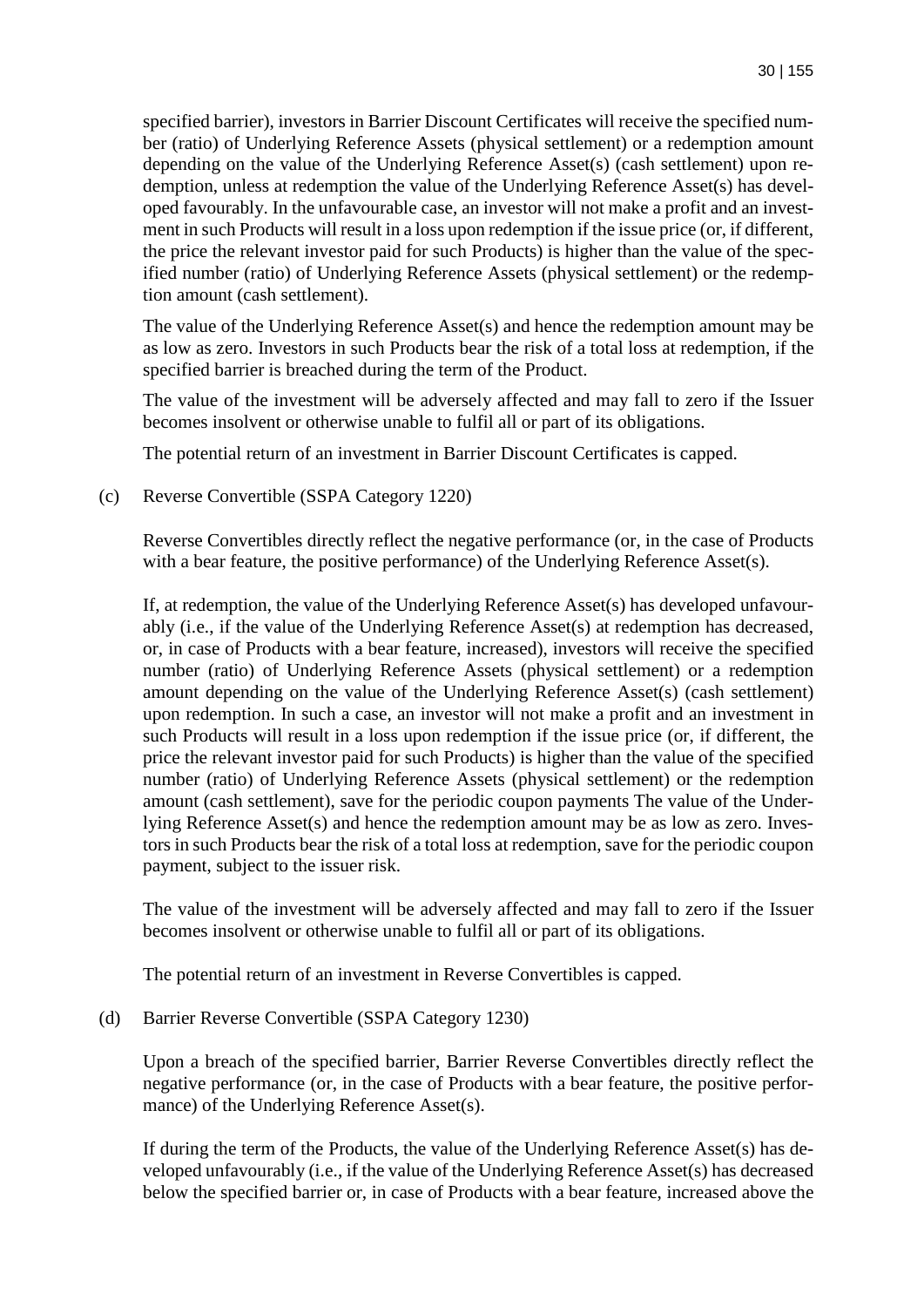specified barrier), investors will receive the specified number (ratio) of Underlying Reference Assets (physical settlement) or a redemption amount depending on the value of the Underlying Reference Asset(s) (cash settlement) upon redemption, unless at redemption the value of the Underlying Reference Asset(s) has developed favourably. In the unfavourably case, an investor will not make a profit and an investment in such Products will result in a loss upon redemption if the issue price (or, if different, the price the relevant investor paid for such Products) is higher than the value of the specified number (ratio) of Underlying Reference Assets (physical settlement) or the redemption amount (cash settlement), save for the periodic coupon payments. The value of the Underlying Reference Asset(s) and hence the redemption amount may be as low as zero. Investors in such Products bear the risk of a total loss at redemption, save for the periodic coupon payments, subject to the issuer risk, if the specified barrier is breached during the term of the Product.

The value of the investment will be adversely affected and may fall to zero, if the Issuer becomes insolvent or otherwise unable to fulfil all or part of its obligations.

The potential return of an investment in Barrier Reverse Convertibles is capped.

(e) Express Certificate without Barrier (renamed as from January 1, 2021: "Reverse Convertible with Conditional Coupon") (SSPA Category 1255)

Express Certificates without barrier directly reflect the negative performance (or, in the case of Products with a bear feature, the positive performance) of the Underlying Reference Asset(s).

If, at redemption, the value of the Underlying Reference Asset(s) has developed unfavourably (i.e., if the value of the Underlying Reference Asset(s) at redemption has decreased, or, in case of Products with a bear feature, increased), investors will receive the specified number (ratio) of Underlying Reference Assets (physical settlement) or the redemption amount depending on the value of the Underlying Reference Asset(s) (cash settlement) upon redemption. In such a case, an investor will not make a profit and an investment in such Products will result in a loss upon redemption if the issue price (or, if different, the price the relevant investor paid for such Products) is higher than the value of the specified number (ratio) of Underlying Reference Assets (physical settlement) or the redemption amount (cash settlement). The value of the Underlying Reference Asset(s) and hence the redemption amount may be as low as zero. Investors in such Products bear the risk of a total loss at redemption.

The timing of redemption of Express Certificates without Barrier is uncertain since the occurrence of an autocall trigger depends on the performance of the Underlying Reference Asset(s). If the value of the Underlying Reference Asset(s) has developed unfavourably (i.e., if the value of the Underlying Reference Asset(s) does not exceed (or, in case of Products with a bear feature, fall below) the specified thresh-old, Express Certificates without Barrier will not be redeemed until the end of its term.

The value of the investment will be adversely affected and may fall to zero if the Issuer becomes insolvent or otherwise unable to fulfil all or part of its obligations.

The potential return of an investment in Express Certificates without Barrier is capped.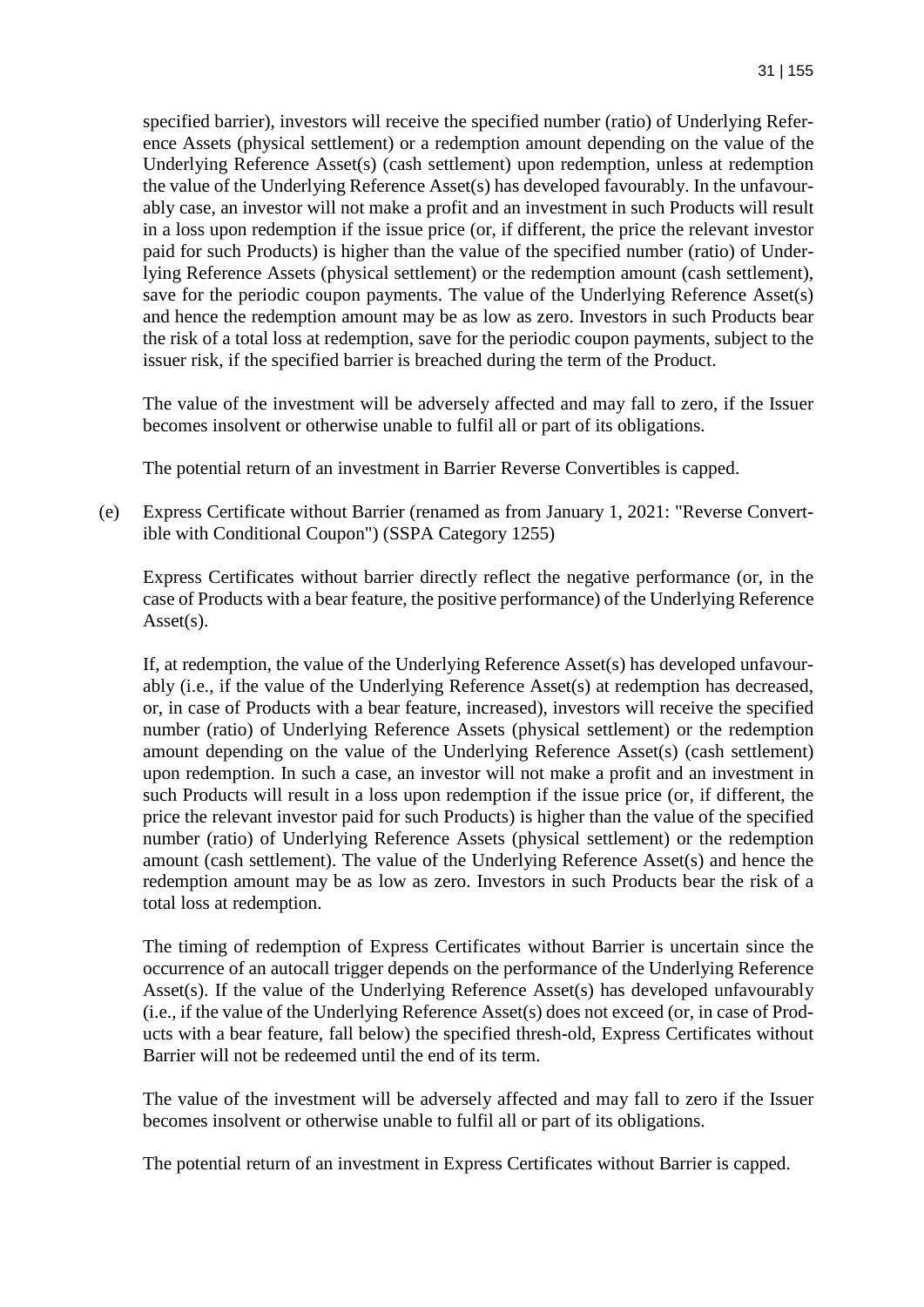(f) Express-Barrier-Certificate (renamed as from January 1, 2021: "Barrier Reverse Convertible with Conditional Coupon") (SSPA Category 1260)

Upon a breach of the specified barrier, Express-Barrier-Certificates directly reflect the negative performance (or, in the case of Products with a bear feature, the positive performance) of the Underlying Reference Asset(s).

If, at redemption, the value of the Underlying Reference Asset(s) has developed unfavourably (i.e., if the value of the Underlying Reference Asset(s) has decreased below the specified barrier or, in case of Products with a bear feature, increased above the specified barrier), investors will receive the specified number (ratio) of Underlying Reference Assets (physical settlement) or a redemption amount depending on the value of the Underlying Reference Asset(s) (cash settlement) upon redemption. In such a case, an investor may not make a profit and an investment in such Products may result in a loss upon redemption if the issue price (or, if different, the price the relevant investor paid for such Products) is higher than the value of the specified number (ratio) of Underlying Reference Assets (physical settlement) or the redemption amount (cash settlement). The value of the Underlying Reference Asset(s) and hence the redemption amount may be as low as zero. Investors in such Products bear the risk of a total loss at redemption, save for the periodic coupon payments, if any, if the specified barrier is breached during the term of the Product.

The timing of redemption Express-Barrier-Certificate is uncertain since the occurrence of an autocall trigger depends on the performance of the Underlying Reference Asset(s). If the value of the Underlying Reference Asset(s) has developed unfavourably (i.e., if the value of the Underlying Reference Asset(s) does not exceed (or, in case of Products with a bear feature, fall below) the specified threshold, Express-Barrier-Certificates will not be redeemed until the end of its term.

The value of the investment will be adversely affected and may fall to zero if the Issuer becomes insolvent or otherwise unable to fulfil all or part of its obligations.

The potential return of an investment in Express-Barrier-Certificate is capped.

## **2.3 Participation Products (SSPA Category 13)**

Participation products may directly reflect the negative performance (or, in the case of Products with a bear feature, the positive performance) of the Underlying Reference Asset(s).

The value of the Underlying Reference Asset(s) and hence the redemption amount may be as low as zero. Investors in such Products bear the risk of a total loss at redemption.

The value of the investment will be adversely affected and may fall to zero if the Issuer becomes insolvent or otherwise unable to fulfil all or part of its obligations.

The risk associated with Participation Products linked to several Underlying Reference Assets with a "worst-of" structure (or, in case of Participation Products with a bear feature, with a "bestof" structure) is typically higher and, if the value of the Underlying Reference Asset(s) at redemption develops unfavourably, investors will receive the Underlying Reference Asset(s) with the worst performance (or, in case of Participation Products with a bear feature, the Underlying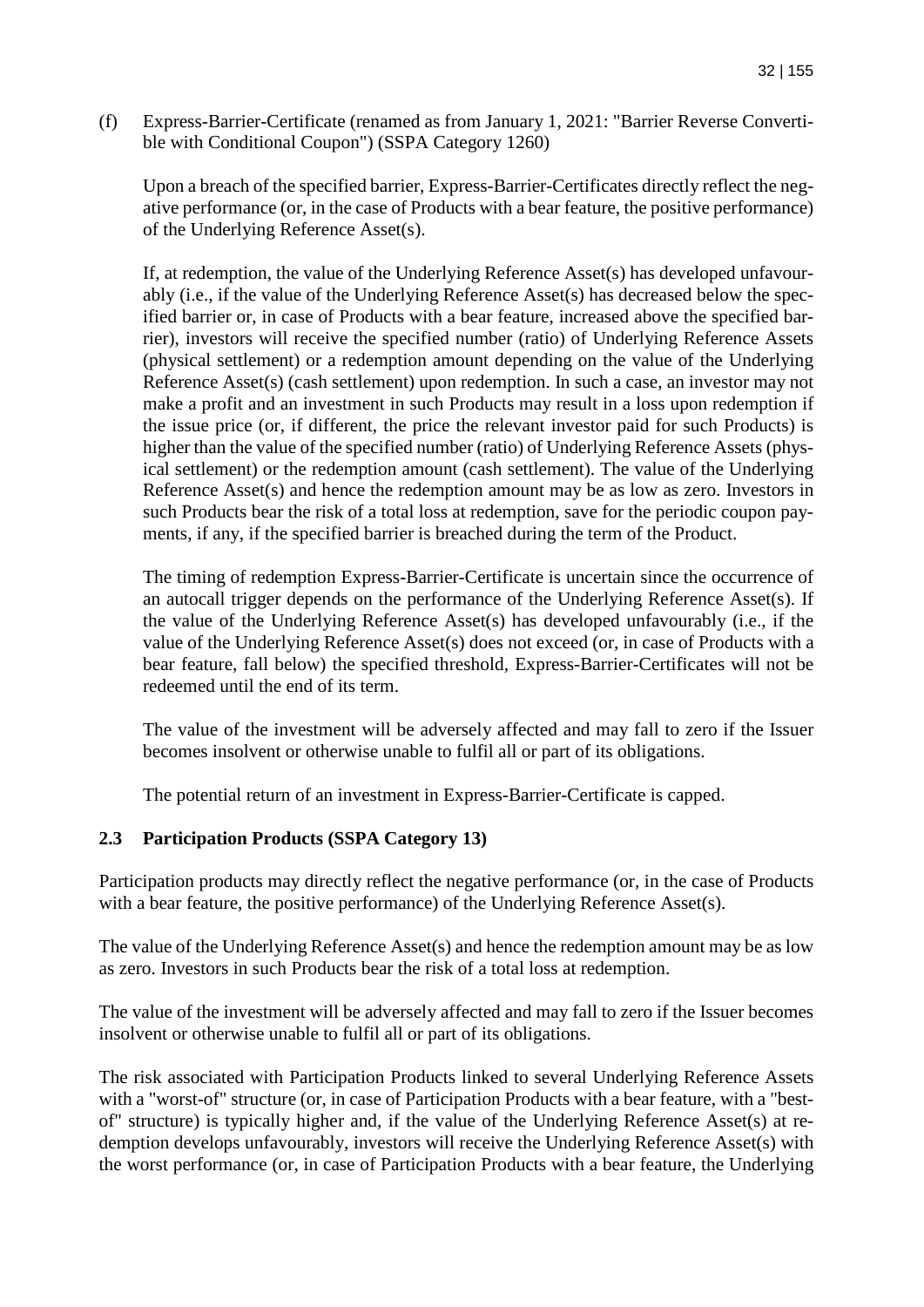Reference Asset(s) with the best performance) (physical settlement) or a redemption amount depending on the value of the Underlying Reference Asset(s) with the worst performance (or, in case of Participation Products with a bear feature, with the best performance) (cash settlement).

#### (a) Tracker Certificate (SSPA Category 1300)

If, at redemption, the value of the Underlying Reference Asset(s) has developed unfavourably (i.e. if the value of Underlying Reference Asset(s) has decreased or, in the case of Products with a bear feature has increased), investors will suffer a loss on the investment at redemption. The potential loss corresponds to the negative performance of the Underlying Reference Asset(s). If at redemption the value of the Underlying Reference Asset(s) is below (or, in case of Products with a bear feature, is above) its initial value, investors will receive the specified number (ratio) of Underlying Reference Assets (physical settlement) or a redemption amount determined based on the value of the Underlying Reference Asset(s) (cash settlement) upon redemption. In such a case, an investor will not make a profit and an investment in such Products will result in a loss upon redemption if the issue price (or, if different, the price the relevant investor paid for such Products) is higher than the value of the specified number (ratio) of Underlying Reference Assets (physical settlement) or the redemption amount (cash settlement). The value of the Underlying Reference Asset(s) and hence the redemption amount may be as low as zero. Therefore, the investor in a Tracker Certificate bears the risk of a partial or total loss at redemption.

The value of the investment will be adversely affected and may fall to zero if the Issuer becomes insolvent or otherwise unable to fulfil all or part of its obligations.

#### (b) Outperformance Certificate (SSPA Category 1310)

If, at redemption, the value of the Underlying Reference Asset(s) has developed unfavourably (i.e. if the value of Underlying Reference Asset(s) has decreased or, in the case of Products with a bear feature has increased), investors will suffer a loss on the investment at redemption. The potential loss corresponds to the negative performance of the Underlying Reference Assets. If at redemption the value of the Underlying Reference Asset(s) is below (or, in case of Products with a bear feature, is above) its initial value, investors will receive the specified number (ratio) of Underlying Reference Assets (physical settlement) or a redemption amount determined based on the value of the Underlying Reference Asset(s) (cash settlement) upon redemption. In such a case, an investor will not make a profit and an investment in such Products will result in a loss upon redemption if the issue price (or, if different, the price the relevant investor paid for such Products) is higher than the value of the specified number (ratio) of Underlying Reference Assets (physical settlement) or the redemption amount (cash settlement). The value of the Underlying Reference Asset(s) and hence the redemption amount may be as low as zero. Therefore, the investor in an Outperformance Certificate bears the risk of a partial or total loss at redemption.

The value of the investment will be adversely affected and may fall to zero if the Issuer becomes insolvent or otherwise unable to fulfil all or part of its obligations.

#### (c) Bonus Certificate (SSPA Category 1320)

Upon a breach of the specified barrier, Bonus Certificates directly reflect the negative performance (or, in the case of Products with a bear feature, the positive performance) of the Underlying Reference Asset(s).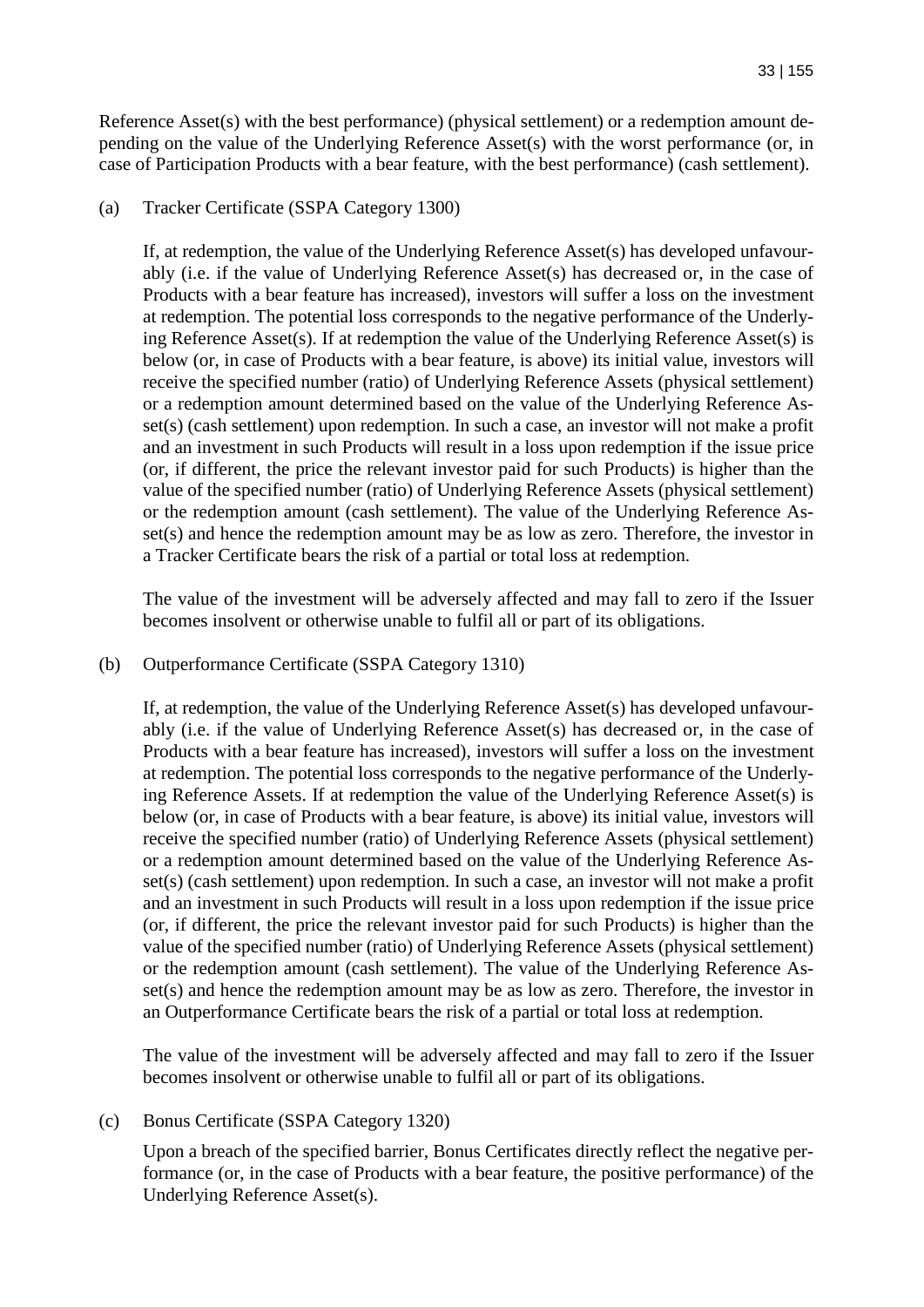If, at redemption, the value of the Underlying Reference Asset(s) has developed unfavourably (i.e., if the value of the Underlying Reference Asset(s) has decreased below the specified barrier or, in case of Products with a bear feature, increased above the specified barrier), investors in Bonus Certificates will receive the specified number (ratio) of Underlying Reference Assets (physical settlement) or a redemption amount depending on the value of the Underlying Reference Asset(s) (cash settlement) upon redemption. In such a case, an investor will not make a profit and an investment in such Products will result in a loss upon redemption if the issue price (or, if different, the price the relevant investor paid for such Products) is higher than the value of the specified number (ratio) of Underlying Reference Assets (physical settlement) or the redemption amount (cash settlement). The value of the Underlying Reference Asset(s) and hence the redemption amount may be as low as zero. Investors in such Products bear the risk of a total loss at redemption, if the specified barrier is breached during the term of the Product.

The value of the investment will be adversely affected and may fall to zero if the Issuer becomes insolvent or otherwise unable to fulfil all or part of its obligations.

(d) Bonus Outperformance Certificate (SSPA Category 1330)

Upon a breach of the specified barrier, Bonus Outperformance Certificates directly reflect the negative performance (or, in the case of Products with a bear feature, the positive performance) of the Underlying Reference Asset(s).

If, at redemption, the value of the Underlying Reference Asset(s) has developed unfavourably (i.e., if the value of the Underlying Reference Asset(s) has decreased below the specified barrier or, in case of Products with a bear feature, increased above the specified barrier), investors in Bonus Outperformance Certificates will receive the specified number (ratio) of Underlying Reference Assets (physical settlement) or a redemption amount depending on the value of the Underlying Reference Asset(s) (cash settlement) upon redemption. In such a case, an investor will not make a profit and an investment in such Products will result in a loss upon redemption if the issue price (or, if different, the price the relevant investor paid for such Products) is higher than the value of the specified number (ratio) of Underlying Reference Assets (physical settlement) or the redemption amount (cash settlement). The value of the Underlying Reference Asset(s) and hence the redemption amount may be as low as zero. Investors in such Products bear the risk of a total loss at redemption, if the specified barrier is breached during the term of the Product.

The value of the investment will be adversely affected and may fall to zero if the Issuer becomes insolvent or otherwise unable to fulfil all or part of its obligations.

(e) Twin Win Certificate (SSPA Category 1340)

Upon a breach of the specified barrier, Twin Win Certificates directly reflect the negative performance (or, in the case of Products with a bear feature, the positive performance) of the Underlying Reference Asset(s).

If, at redemption, the value of the Underlying Reference Asset(s) has developed unfavourably (i.e., if the value of the Underlying Reference Asset(s) has decreased below the specified barrier or, in case of Products with a bear feature, increased above the specified barrier), investors in Twin Win Certificates will receive the specified number (ratio) of Underlying Reference Assets (physical settlement) or a redemption amount depending on the value of the Underlying Reference Asset(s) (cash settlement) upon redemption. In such a case, an investor will not make a profit and an investment in such Products will result in a loss upon redemption if the issue price (or, if different, the price the relevant investor paid for such Products) is higher than the value of the specified number (ratio) of Underlying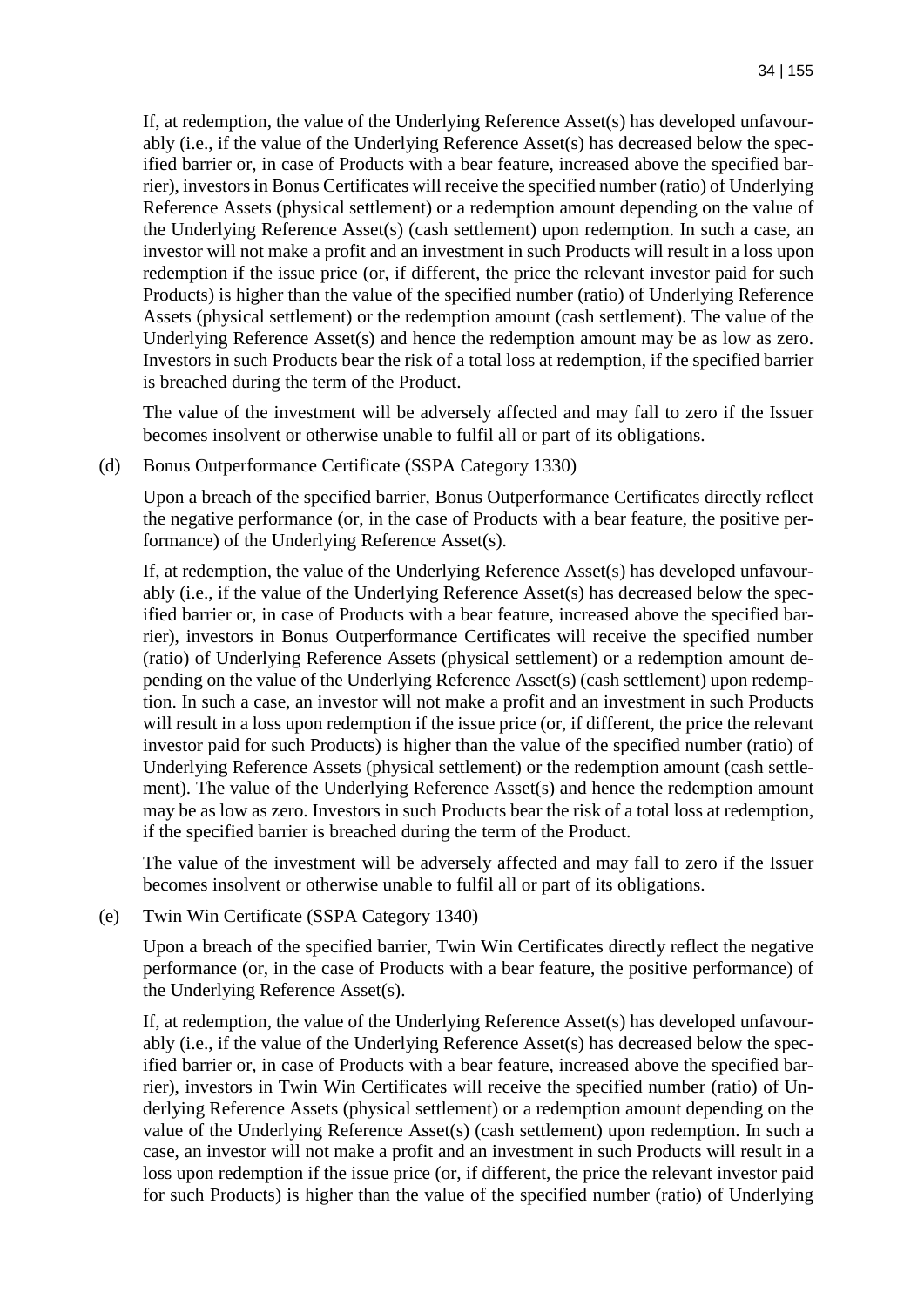Reference Assets (physical settlement) or the redemption amount (cash settlement). The value of the Underlying Reference Asset(s) and hence the redemption amount may be as low as zero. Investors in such Products bear the risk of a total loss at redemption, if the specified barrier is breached during the term of the Product.

The value of the investment will be adversely affected and may fall to zero if the Issuer becomes insolvent or otherwise unable to fulfil all or part of its obligations.

#### **2.4 Investment Products with Reference Entities (renamed as from January 1, 2021: "Investment Products with Additional Credit Risk") (SSPA Category 14)**

Investment Products with Reference Entities are highly complex financial products. In addition to the risks affecting the corresponding Capital Protection Products, Yield Enhancement Products or Participation Products on which they may be based, Investment Products with Reference Entities are also subject to the risk that a credit event occurs in relation to the reference entity.

(a) Credit Linked Notes (as from January 1, 2021: SSPA Category 1400)

Credit Linked Notes are highly complex financial products. Credit Linked Notes are subject to the risk that a credit event occurs in relation to the reference entity. If during the term of a Credit Linked Note a credit event or a credit redemption event in respect of the relevant reference entity or reference entities occurs, further coupon payments and the repayment of the entire or part of the redemption amount are jeopardize as specified in the applicable terms and conditions of the respective Credit Linked Note (early redemption). In such case the amount investors receive may be significantly below its initial value and as low as zero and investors will make a partial or total loss. Therefore, in particular, the solvency of a specific reference entity is decisive.

Furthermore, the value of the investment will be adversely affected and may fall to zero if the Issuer becomes insolvent or otherwise unable to fulfil all or part of its obligations.

(b) Reference Entity Certificate with Conditional Capital Protection (renamed as from January 1, 2021: "Certificate with Conditional Capital Protection and Additional Credit Risk") (SSPA Category 1410)

Reference Entity Certificates with Conditional Capital Protection are highly complex financial products. In addition to the risks affecting the corresponding Capital Protection Products on which they are based, Reference Entity Certificates with Conditional Capital Protection are also subject to the risk that a credit event occurs in relation to the reference entity.

In addition, the occurence of a credit event in relation to the reference entity will adversely affect the redemption amount, which may be as low as zero.

The value of the investment will be adversely affected and may fall to zero if the Issuer becomes insolvent or otherwise unable to fulfil all or part of its obligations.

(c) Reference Entity Certificate with Yield Enhancement (renamed as from January 1, 2021: "Yield Enhancement Certificate with Additional Credit Risk") (SSPA Category 1420)

Reference Entity Certificates with Yield Enhancement are highly complex financial products. In addition to the risks affecting the corresponding Yield Enhancement Products on which they are based, Reference Entity Certificates with Yield Enhancement are also subject to the risk that a credit event occurs in relation to the reference entity.

In addition, the occurence of a credit event in relation to the reference entity will adversely affect the redemption amount, which may be as low as zero.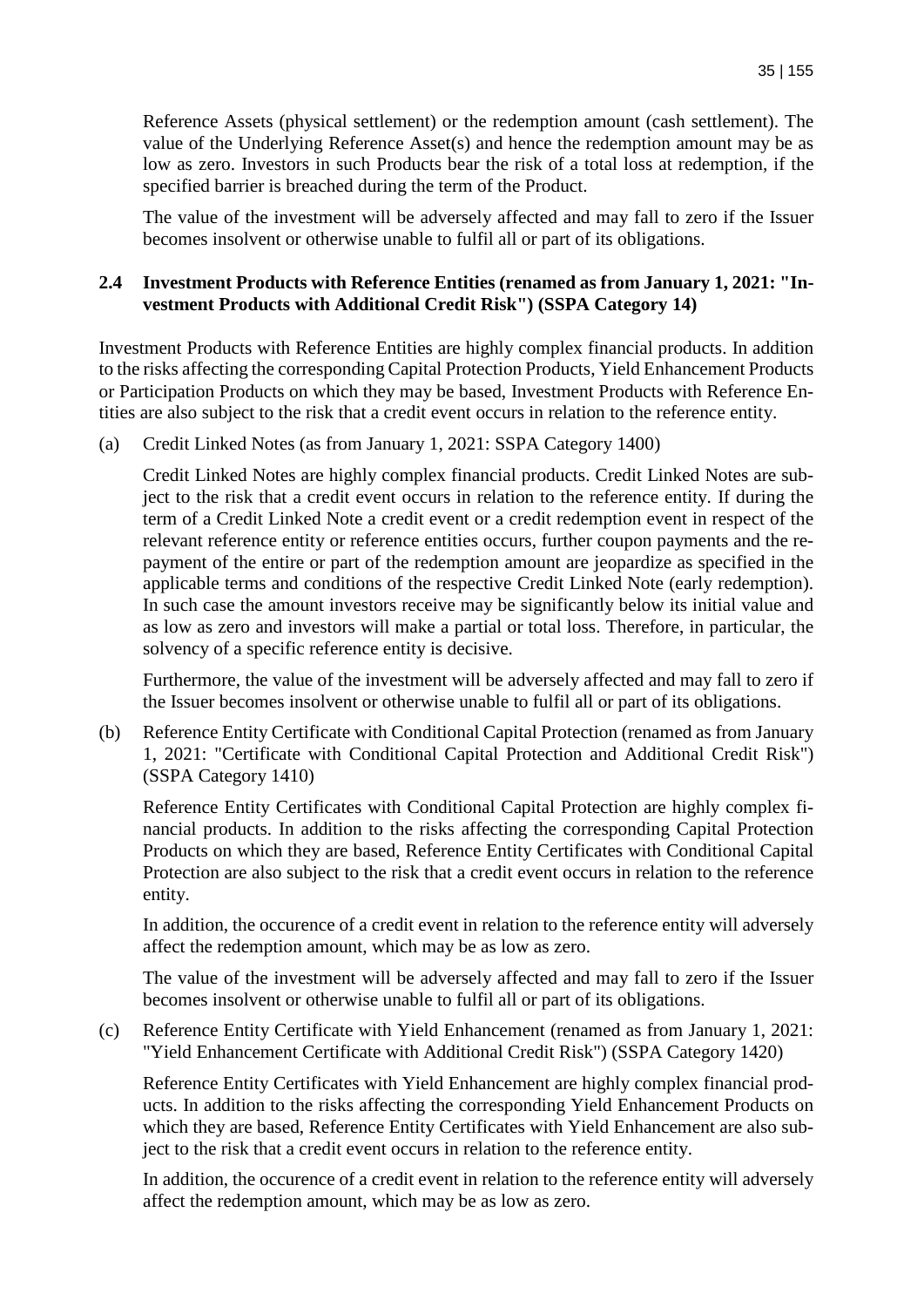The value of the investment will be adversely affected and may fall to zero if the Issuer becomes insolvent or otherwise unable to fulfil all or part of its obligations.

The potential return of an investment in Reference Entity Certificates with Yield Enhancement is capped.

(d) Reference Entity Certificate with Participation (renamed as from January 1, 2021: "Participation Certificate with Additional Credit Risk") (SSPA Category 1430)

Reference Entity Certificates with Participation are highly complex financial products. In addition to the risks affecting the corresponding Participation Products on which they are based, Reference Entity Certificates with Participation are also subject to the risk that a credit event occurs in relation to the reference entity.

In addition, the occurence of a credit event in relation to the reference entity will adversely affect the redemption amount, which may be as low as zero.

The value of the investment will be adversely affected and may fall to zero if the Issuer becomes insolvent or otherwise unable to fulfil all or part of its obligations.

## **2.5 Leverage Products (SSPA Category 20)**

Leverage Products generate increased risk of total loss (that is limited to the initial investment) compared to direct investment in the Underlying Reference Asset(s) and thus require continuous monitoring. Such Products are in particular for investors looking for a speculation or a hedging possibilty.

(a) Warrant (SSPA Category 2100)

The leverage effect of a Warrant can also work to the disadvantage of the holder of such a Product in the case of a decreasing value of the Underlying Reference Asset(s), in the case of a Warrant with a call feature, or an increasing value in the case of a Warrant with a put feature. Warrants, therefore, have an increased risk of a total loss of the invested capital.

A continuous monitoring of such Products is required. Due to the limited term of such Products, the investor cannot expect a timely recovery of a negative (in case of a call feature) or positive (in case of a put feature) performance of the Underlying Reference Asset(s) within the term of the Warrant. Warrants expire worthless if the market value of the Underlying Reference Asset(s) lies below (call warrants) or above (put warrants) the strike price.

The value of the investment will be adversely affected and may fall to zero if the Issuer becomes insolvent or otherwise unable to fulfil all or part of its obligations.

(b) Spread Warrant (SSPA Category 2110)

The leverage effect of a Spread Warrant can also work to the disadvantage of the holder of such a Product in the case of a decreasing value of the Underlying Reference Asset(s), in the case of a Spread Warrant with a bull feature, or an increasing value in the case of a Spread Warrant with a bear feature. Spread Warrants therefore have an increased risk of a total loss of the invested capital.

A continuous monitoring of such Product is required. Due to the limited term of such Products, the investor cannot expect a timely recovery of a negative (in case of a bull feature) or positive (in case of a bear feature) performance of the Underlying Reference Asset(s) within the term of the Spread Warrant. Spread Warrants expire worthless if the market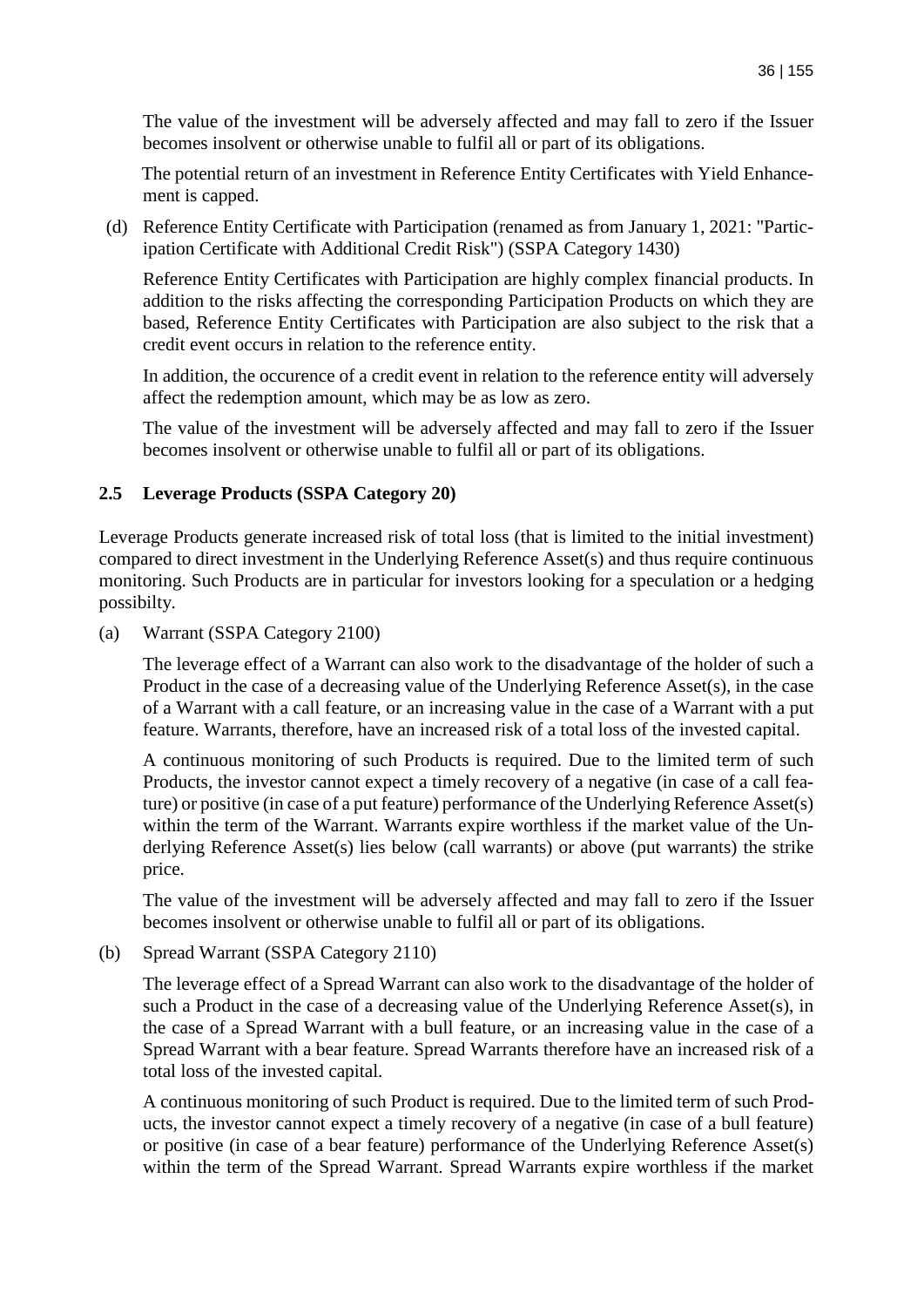value of the Underlying Reference Asset(s) lies below (bull feature) or above (bear feature) the strike price.

The value of the investment will be adversely affected and may fall to zero if the Issuer becomes insolvent or otherwise unable to fulfil all or part of its obligations.

The potential return of an investment in Spread Warrants is capped.

(c) Warrant with Knock-Out (SSPA Category 2200)

A Warrant with Knock-Out immediately expires without value if the knock-out barrier is reached during the term of such Product. The reaching of the knock-out barrier, therefore, leads to the investor losing the entire initial investment.

The leverage effect of a Warrant with Knock-Out can also work to the disadvantage of the holder of such a Product in the case of a decreasing value of the Underlying Reference Asset(s), in the case of a Warrant with Knock-Out with a bull (call) feature, or an increasing value in the case of a Warrant with Knock-Out with a bear (put) feature. A Warrant with Knock-Out therefore has an increased risk of a total loss of the invested capital.

A continuous monitoring of such Products is required. Due to the limited term of such Products, the investor cannot expect a timely recovery of a negative (in case of a bull feature) or positive (in case of a bear feature) performance of the Underlying Reference Asset(s) within the term of the Warrant with Knock-Out.

The value of the investment will be adversely affected and may fall to zero if the Issuer becomes insolvent or otherwise unable to fulfil all or part of its obligations.

(d) Mini-Future (SSPA Category 2210)

Mini-Futures do not have a fixed term, but expire immediately upon the value of the Underlying Reference Asset(s) falling below (long Mini-Futures) or reaching (short Mini-Future) the defined stop-loss barrier. Upon reaching the stop-loss barrier the residual value of the Product is redeemed. A continuous monitoring of such Product is required.

The leverage effect of a Mini-Future can also work to the disadvantage of the holder of such a Product in the case of a decreasing value of the Underlying Reference Asset, in the case of a long Mini-Future, or an increasing value in the case of a short Mini-Future. A Mini-Future therefore has an increased risk of a total loss of the invested capital.

The value of the investment will be adversely affected and may fall to zero if the Issuer becomes insolvent or otherwise unable to fulfil all or part of its obligations.

(e) Constant Leverage Certificate (SSPA Category 2300)

The leverage effect of a Constant Leverage Certificate can also work to the disadvantage of the holder of such a Product, leading to losses in the case of a decreasing value of the Underlying Reference Asset(s), in the case of a long Constant Leverage Certificate, or an increasing value in the case of a short Constant Leverage Certificate. Constant Leverage Certificates therefore have an increased risk of a total loss of the invested capital. Frequent shifts in the direction of the value of the Underlying Reference Asset(s) have a negative effect on the performance of the product.

Constant Leverage Certificate provide for an early redemption if the stop-loss barrier is reached. In such a case, the Product will be redeemed at the liquidation value of the Underlying Reference Asset(s), which may be equal to zero. Therefore, a total loss of the amount invested in such Products is possible, but any such loss is limited to the amount invested and the value of the Product cannot become negative. A continuous monitoring of such Product is required.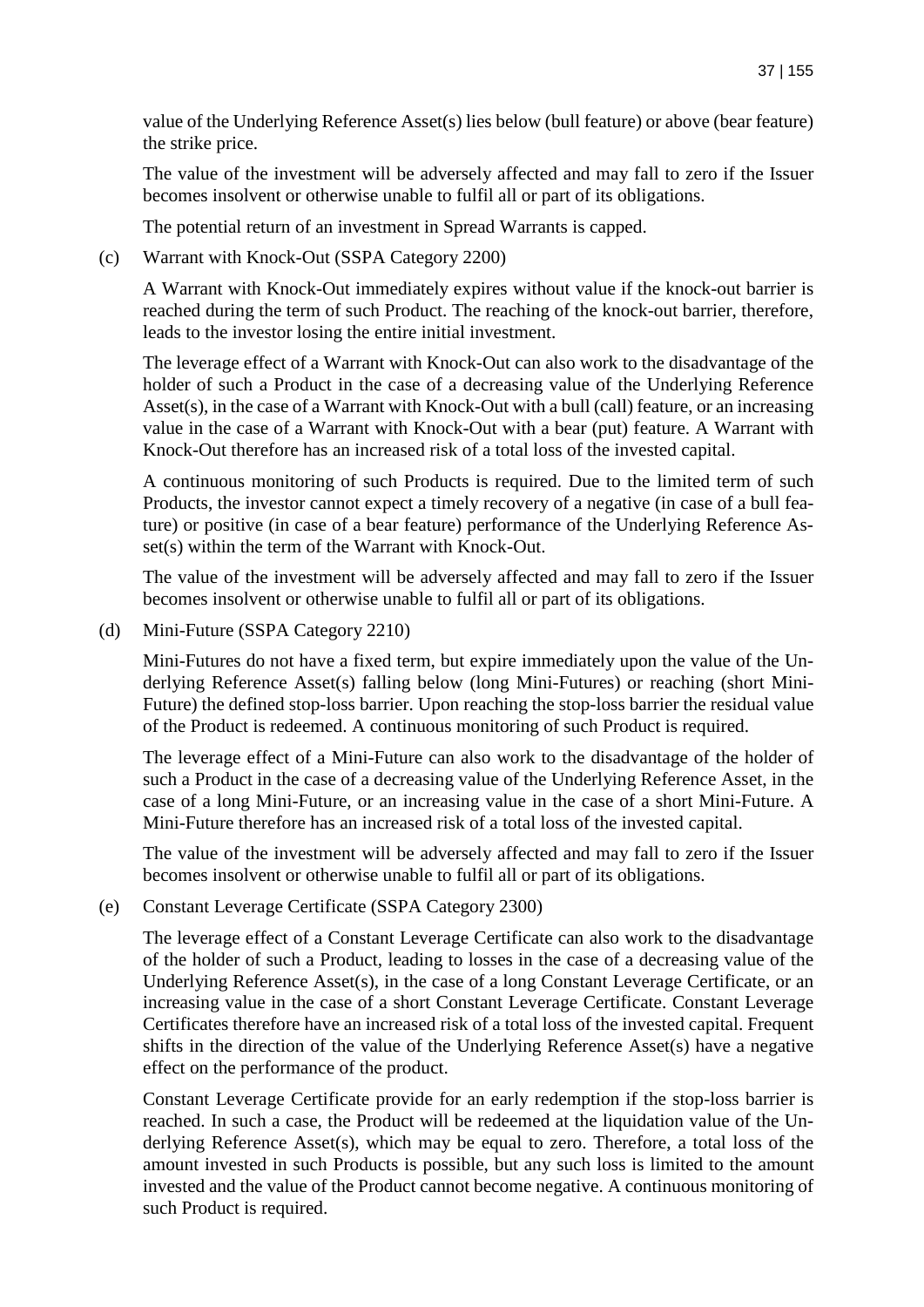The value of the investment will be adversely affected and may fall to zero if the Issuer becomes insolvent or otherwise unable to fulfil all or part of its obligations.

# **3. Risk Factors relating to certain Product Features**

# **3.1 Risks of Products with physical settlement**

In the case of such Products, delivery of the Underlying(s) will not be made on the date of valuation of the Underlying(s), but on the Final Redemption Date (or the first Delivery Day thereafter). Accordingly, an investor in any such Products will be exposed to the risk that the value of the Underlying(s) to be delivered will decline between the date of valuation and the time of delivery. Furthermore, if a Product is physically settled, any investor therein will be exposed to the risks relating to the Share Issuer and the Share, the Fund, ETF, Fund Administrator, Fund Manager, the Commodity or the foreign exchange rate, as applicable. In respect of Products linked to precious metals, investors should note that the physical delivery of precious metals will be effected by way of a credit entry to the appropriate precious metals account of the investor, thereby exposing the investor to risks related to the entity (including risks of insolvency) where such account is maintained.

If the applicable Terms and Conditions provide for a physical settlement upon redemption and the Issuer is not in a position to deliver the Underlying(s), then the Issuer is entitled to effect a cash settlement instead.

In addition, an investor in Products with physical settlement should not assume that he or she will be able to sell any Underlying(s) for a specific price after redemption of such Products (in particular, not for a price corresponding to the amount of capital such investor used to purchase such Products). Furthermore, if not sold, such Underlying(s) may decrease in value or may even become worthless and in such case, the investor runs the risk of losing all the capital used to purchase such Products (including any associated transaction costs).

Investors in such Products may also be subject to certain documentary, turnover or stamp taxes in relation to the delivery and/or disposal of such Underlying(s).

# **3.2 Risks of an Issuer's call option**

In case of Products with an Issuer's call option, the Issuer is entitled, at its own discretion, to redeem the Products in whole but not in part prior to the Final Redemption Date pursuant to the applicable provisions of the General Terms and Conditions and / or the Product Specific Terms and Conditions. If the Issuer exercises its right to early redeem the Products, investors in such Products will not be able to participate in any performance of the Underlying(s) after the date of such early redemption and investors in such Products may incur additional transaction costs as a consequence of reinvesting proceeds received upon any early redemption and the conditions for such a reinvestment may be less favourable than the relevant investor's initial investment in the Products.

### **3.3 Risks related to the performance of the Worst-Performing Underlying or the Best-Performing Underlying, as the case may be**

In the case of Products linked to multiple Underlyings with a "worst-of" structure (or, in case of Products with a bear feature, with a "best-of"-structure), investors in such Products are exposed to, in the case of Products without a bear feature, the negative performance of the Worst-Performing Underlying (which is the Underlying with the worst performance out of all Underlyings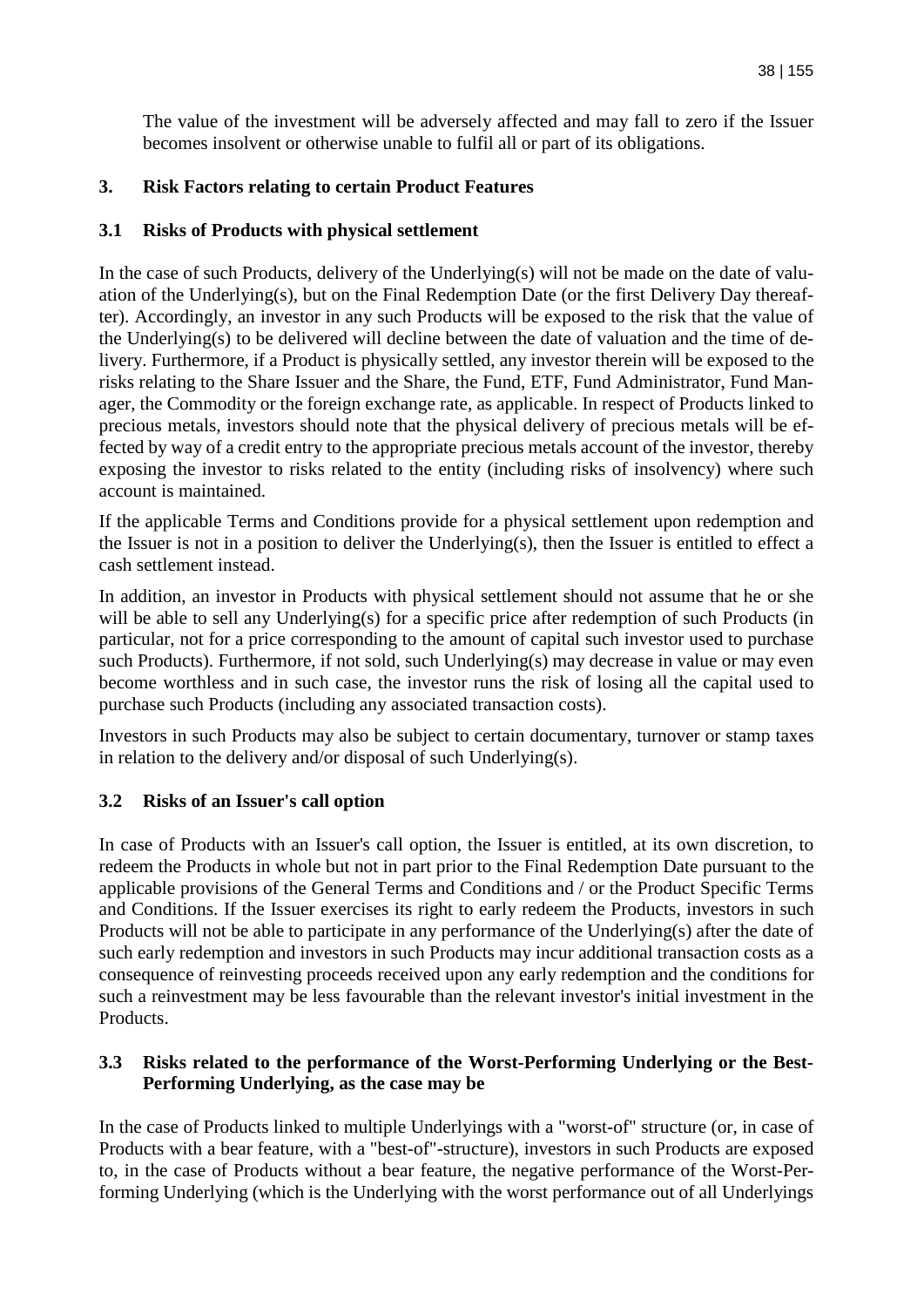determined in accordance with the applicable Terms and Conditions), or, in the case of Products with a bear feature, the positive performance of (*i.e.*, the risk of a short investment in) the Best-Performing Underlying (which is the Underlying with the best performance out of all Underlyings determined in accordance with the applicable Terms and Conditions).

# **3.4 Risks resulting from the correlation of multiple Underlyings**

In the case of Products linked to multiple Underlyings with a "worst-of" structure (or, in case of Products with a bear feature, with a "best-of"-structure), the level of correlation among the Underlyings indicates their interdependence with respect to their performance, and such level of correlation may have a significant impact on the value of the Products. For example, if all of the Underlyings originate from the same sector and the same country, a high level of correlation may generally be assumed, which could mean that, in the case of events affecting such sector or country, the value of all Underlyings may move in the same direction at substantially the same time and/or experience a substantially similar level of volatility. In such case, such coordinated movement and/or volatility may have a more substantial impact on the value of the Products linked thereto than if such Products were linked to multiple Underlyings with a low level of correlation. Alternatively, if there is a low level of correlation among the Underlyings, any change in the performance of one of the Underlyings may have a more substantial impact on the value of the Products linked thereto than if such Products were linked to multiple Underlyings with a high level of correlation. However, an investor in Products should be aware that (i) past levels of correlation among the Underlyings may not be determinative of future levels of correlation, (ii) the values of Underlyings with a high level of correlation may nevertheless move in opposite directions and/or experience different levels of volatility, and (iii) the values of Underlyings with a low level of correlation may nevertheless move in the same direction at substantially the same time and/or experience a substantially similar level of volatility.

### **3.5 Risks that an unfavourable performance of a single Underlying included in the basket may result in an unfavourable performance of the Basket as a whole**

Investors in Products linked to a basket should be aware that even in the case of the favourable performance of one or more Underlyings, the performance of the basket as a whole may be unfavourable if the unfavourable performance of one or more of the other Underlyings outweighs such favourable performance.

## **3.6 Risks of Products linked to a basket made up of a small number of Underlyings or unequally weighted Underlyings**

The performance of a basket that includes a smaller number of Underlyings will generally be more greatly affected by changes in the value of any particular Underlying included therein than a basket that includes a greater number of Underlyings.

The performance of a basket that gives greater weight to an Underlying or certain Underlyings will generally be more affected by changes in the value of such Underlying(s) than a basket that gives equal or relatively equal weight to each Underlying.

# **3.7 The profit potential of Products is capped**

Any amounts payable in accordance with the applicable Terms and Conditions of the relevant Products will be limited to such amounts specified in the applicable Terms and Conditions. Investors in such Products will not participate in any performance of the Underlying(s) that would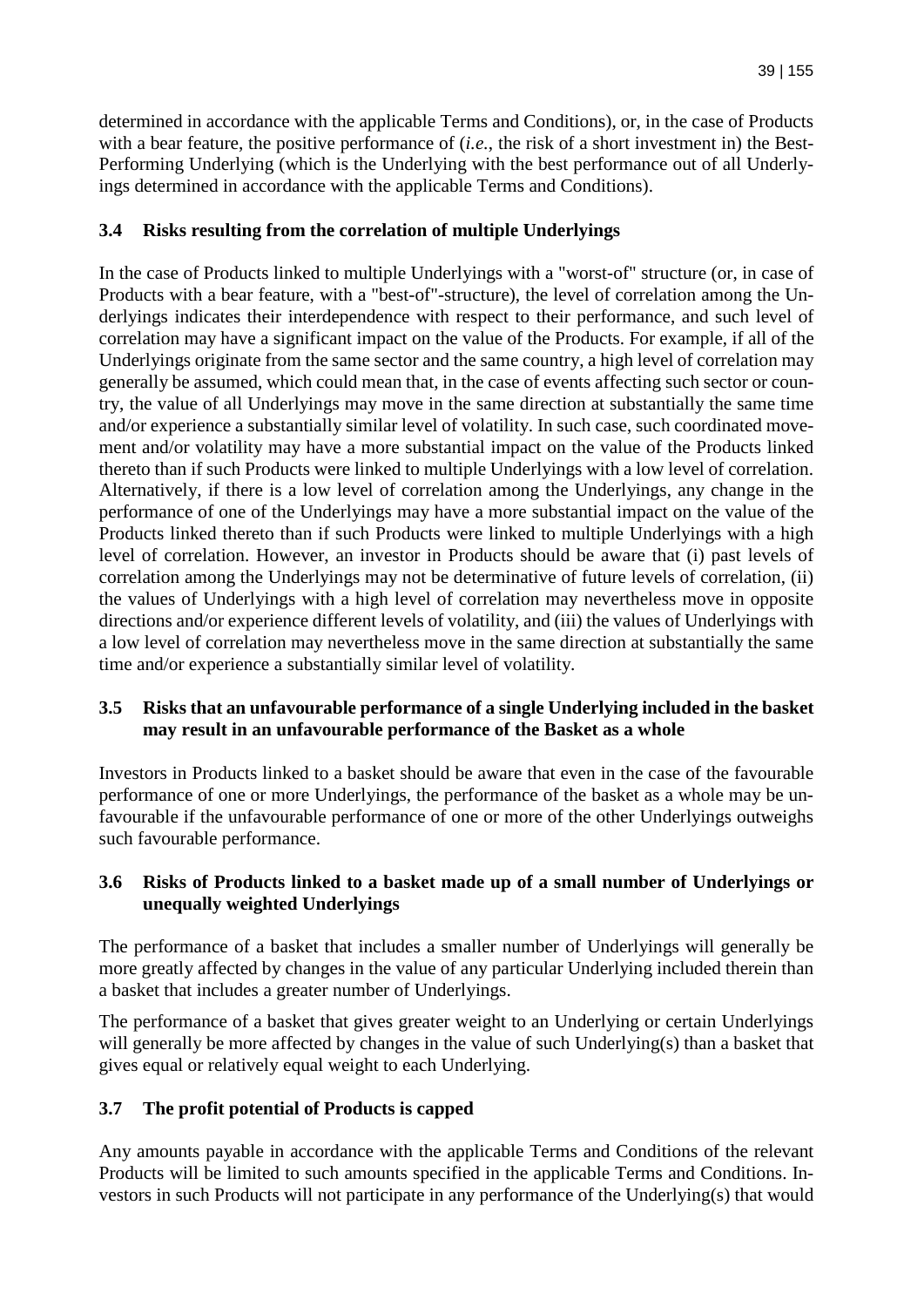result in amounts exceeding the amounts payable in accordance with the applicable Terms and Conditions of the relevant Products. Therefore, an investment in such Products may lead to a lower return than if the investor had made a direct investment in the Underlying(s).

# **4. Risk Factors relating to all Products**

## **4.1 Risks in case of an insolvency of the Issuer**

Products are direct, unconditional, unsecured and unsubordinated obligations of the Issuer. If the Issuer were to become insolvent, claims of investors in Products will rank equally in right of payment with all other unsecured and unsubordinated obligations of the Issuer, except such obligations given priority by law.

An investment in Products will also not be covered by any compensation or insurance scheme (such as a bank deposit protection scheme) of any government agency of Switzerland or any other jurisdiction and Products do not have the benefit of any government guarantee. Products are the obligations of the Issuer only and holders of Products must look solely to the Issuer for the performance of the Issuer's obligations under such Products.

In the event of the insolvency of the Issuer, an investor in Products may therefore lose all or some of its investment therein irrespective of any favourable development of the other value determining factors, such as the performance of the Underlying(s).

### **4.2 Risks related to factors that influence the market value of the Products**

During the term of a Product, the market value of, and the expected return on, such Product may be influenced by many factors, some or all of which may be unpredictable or beyond the Issuer's control, and which may offset or magnify each other, including, without limitation:

- supply and demand for such Product, including inventory positions of any other market maker;
- the expected frequency and magnitude of changes in the market value of the Underlying(s) (volatility);
- economic, financial, political or regulatory events or judicial decisions that affect the Issuer, the Underlying(s) or the financial markets generally;
- interest and yield rates in the market generally;
- the time remaining until the redemption / settlement of the Products;
- the Issuer's creditworthiness, including actual or anticipated downgrades in the Issuer's credit ratings; and
- dividend payments on the Underlying(s), if any.

Some or all of these factors may have a negative impact on the price of a Product, so that investors may only be able to sell Products on the secondary market during their lifetime incurring losses of invested capital. The impact of any of the factors set forth above may enhance or offset some or all of any change resulting from another factor or factors.

In addition, certain built-in costs are likely to adversely affect the market value of Products. The price at which the Issuer will be willing to purchase Products from a holder in secondary market transactions, if at all, will likely be lower than the original Issue Price.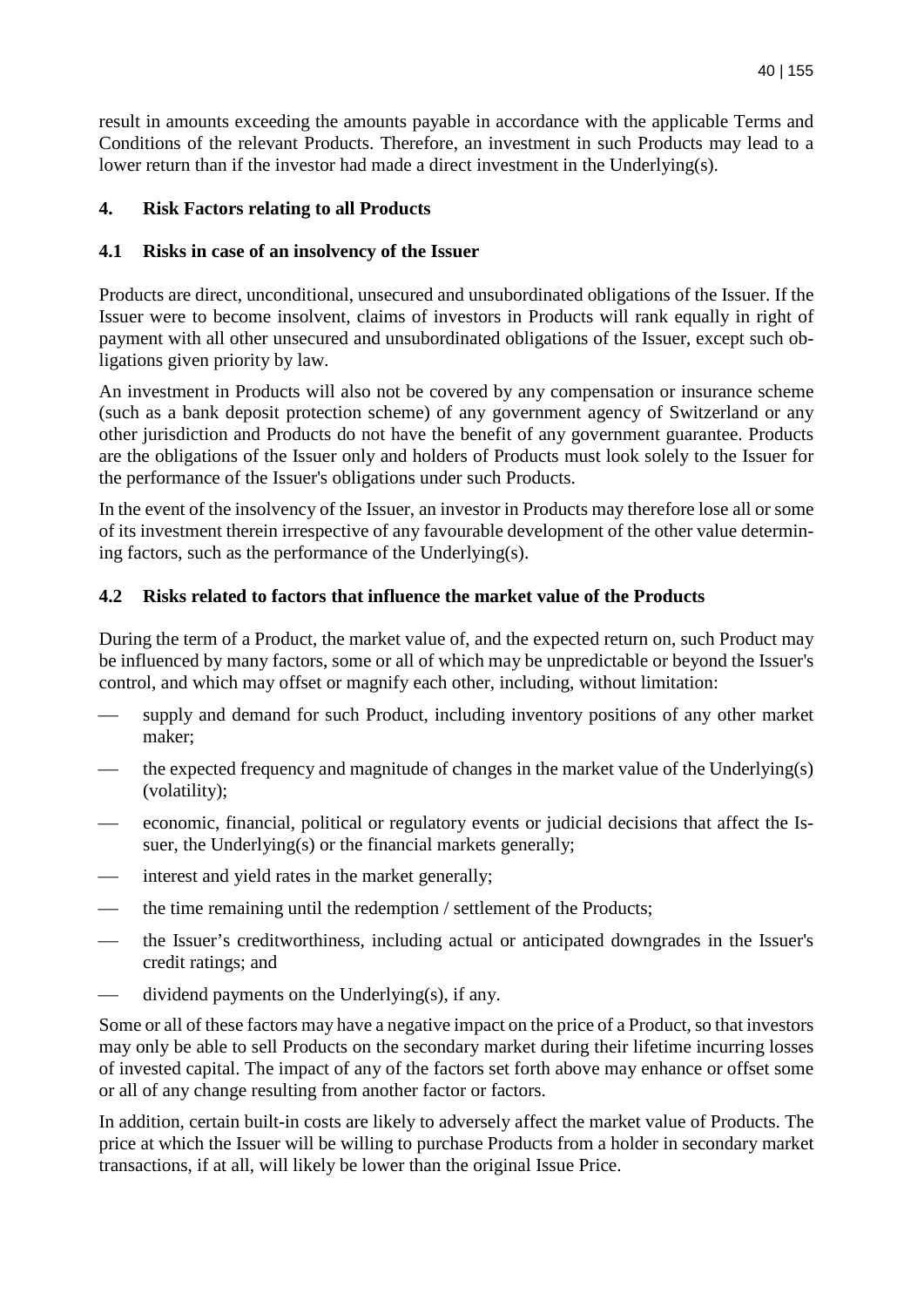#### **4.3 Risks related to investors' general appraisal of the creditworthiness of the Issuer**

The risk concerning the ability of the Issuer to meet its obligations is described by the rating of independent rating agencies. A rating is an assessment of the creditworthiness of debtors or issuers of debt securities (such as the Products) carried out on the basis of a standardized evaluation of creditworthiness. A rating gives an indication of the probability of timely and full payment of interest and principal or other amounts. The lower the assigned rating on the applicable scale, the higher is the risk estimate of the rating agency that obligations will not be met, not be met in full and/or not paid when due. A rating is not a recommendation to buy or hold any securities issued by the Issuer, but only an assessment by the rating agency with respect to the credit quality of the Issuer at a certain time and provides no assurance that losses will not occur. The rating can be changed at any time by the rating agency. The suspension, reduction or withdrawal of the rating can negatively influence the market price of the Products

The creditworthiness of the Issuer is generally also expected to be reflected in the credit spread on debt securities issued by it, i.e. the margin payable by the Issuer to an investor as a premium for the assumed credit risk. If the credit spread of the Issuer widens, this would result in a decrease in the market value of such Products.

Factors influencing the credit spread of the Issuer include, among other things, the creditworthiness and rating of the Issuer, probability of default of the Issuer, estimated recovery rate in liquidation and remaining term of the relevant Product. The liquidity situation, the general level of interest rates, overall economic, national and international political and financial regulatory developments, and the currency in which the relevant Product is denominated may also have a negative effect on the credit spread of the Issuer.

### **4.4 Risks in connection with the performance of the Underlying(s)**

Each Product will represent an investment linked to the performance of one or more Underlying(s) which may be a Share, an Index, a Foreign Exchange Rate, a Commodity, an Interest Rate, a Bond, a Fund, a Futures Contract, a Reference Rate, a Reference Entity or Obligation as well as a Basket comprising the aforementioned.

Any amount payable, or other benefit to be received, under a Product will generally depend upon the performance of such Underlying(s).

The value of the Underlying(s) may be subject to sudden and large unpredictable changes over time and this degree of change is referred to as "volatility". The volatility of the Underlying(s) may be affected by, among other things, national and international financial, political, military or economic events, including governmental actions, or by the activities of participants in the relevant markets. Any of these events or activities could adversely affect the market value of Products linked to such Underlying(s).

The Issuer expects that, generally, the value and volatility of the Underlying(s) on any day will affect the market value of such Product more than any other single factor.

However, a potential investor should not expect the market value of a Product in the secondary market to vary in proportion to changes in the value of the Underlying(s). The return on a Product (if any) may bear little relation to, and may be much less than, the return that the investor therein might have achieved if such investor had invested directly in the Underlying(s).

The market value of a Product is determined not only by changes in the value of the Underlying(s), but also depends upon a number of other factors. Accordingly, the market value of a Product may decline even if the value of the Underlying(s) remains constant or slightly increases (or decreases, in the case of Products with a bear feature). Investors should also note that any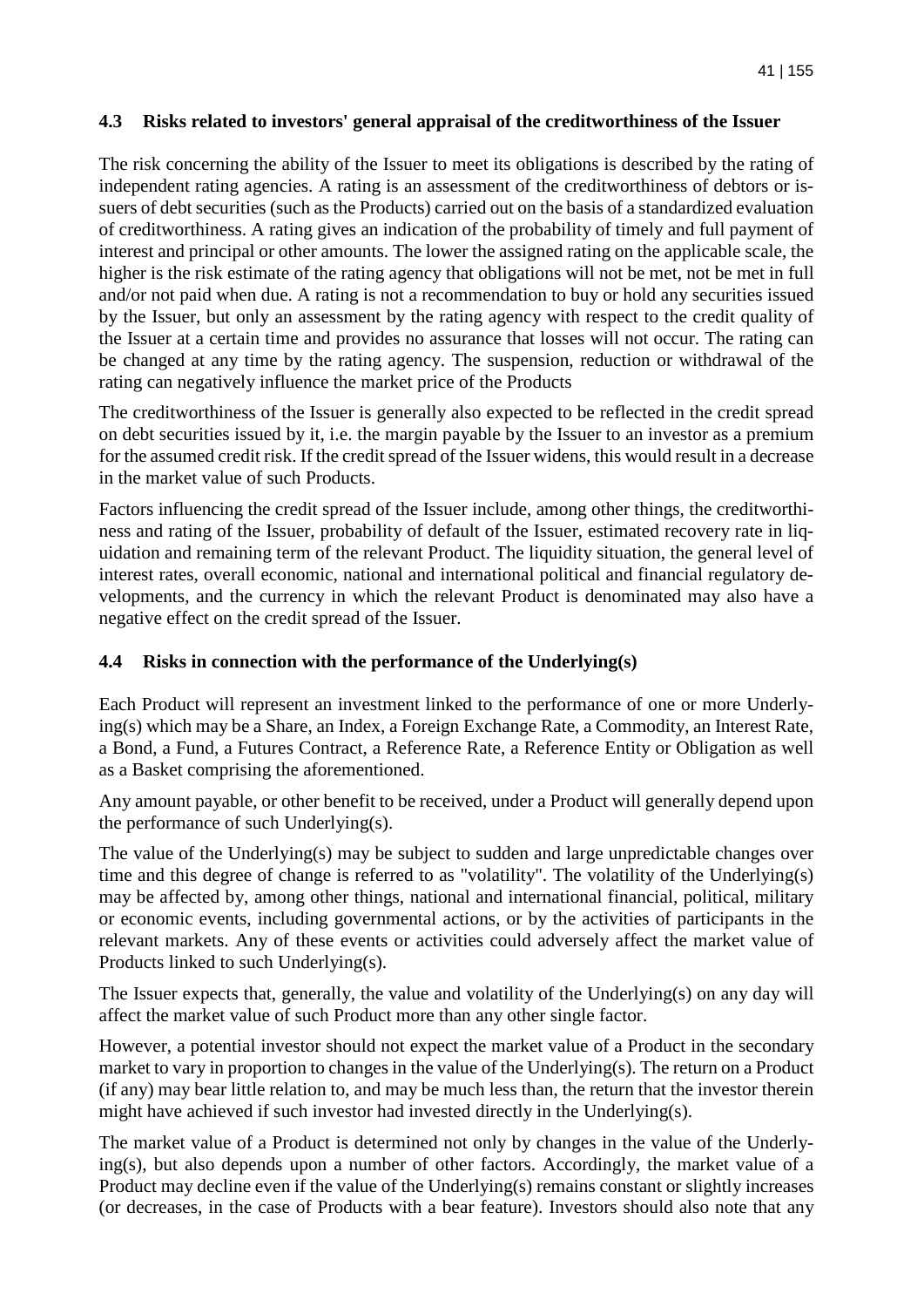information about the past performance of the Underlying(s) at the time the relevant Product is issued should not be regarded as indicative of the range of, or trends in, fluctuations in the value of such Underlying(s) that may occur in the future.

Further, if the Underlying(s) perform(s) unfavourably during the lifetime of the Products, such Products might trade considerably below the Issue Price, regardless of whether the Underlying(s) is/are at, below or above, as applicable, any threshold specified in the applicable Terms and Conditions.

# **4.5 Risks related to potential conflicts of interest of the Issuer**

The Issuer, the dealer(s) and their respective Affiliates may deal with and engage generally in any kind of commercial or investment banking or other business with any Share Issuer or any of its Affiliates or any other person or entities having obligations relating to any Share Issuer or any of its Affiliates in the same manner as if any Products linked to Shares issued by such Share Issuer did not exist, regardless of whether any such action might have an adverse effect on the value of such Products.

The Issuer, the dealer(s) and their respective Affiliates may from time to time be engaged in transactions involving, among other things, the Underlying(s), the components of the Index or Indices linked thereto, the components of the Fund or Funds linked thereto, the components of the ETF or ETFs linked thereto or the Share Issuer(s) of the Share(s) linked thereto, which may affect the market value or liquidity of such Products and which could be deemed to be adverse to the interests of the investors in such Products.

Further, the Issuer or one of its Affiliates will be the Calculation Agent with respect to each Product. In performing its duties in its capacity as Calculation Agent, the Issuer (or such Affiliate) may have interests adverse to the interests of the investors in the relevant Products, which may affect such investors' return on such Products, particularly where the Calculation Agent is entitled to exercise discretion.

The Issuer may sell Products to dealers and other financial institutions at a discount to the Issue Price or reimburse a certain amount of the Issue Price to them ("Distribution Fees"). Distribution Fees, if any, may be disclosed in the Final Terms and reflect the maximum amount a dealer or financial institution may receive from the Issuer; the actual amount may be lower. The Issuer may also sell Products within the own organisation. Potential Investors should be aware that Distribu-tion Fees and any payments or benefits received by UBP SA acting as Issuer and/or in other roles in connection with the Products, such as an Investment Manager, a market maker and a Calculation Agent, may adversely affect and limit the Potential Investor's profit potential under the Products. In addition, Potential Investors should be aware that Distribution Fees and such other payments or benefits may, depending on the circumstances, cause potential conflicts of interests at the dealers, UBP SA (acting as Issuer or in other roles in connection with the Products) and other financial institutions. Dealers, UBP SA and other financial institutions are obliged, however, to implement organisational measures designed to prevent such potential conflicts of interest that may adversely affect the interests of their clients.

### **4.6 Risks in connection with hedging transactions by the Issuer**

The Issuer may use a portion of the total proceeds from the sale of Products for transactions to hedge the risks of the Issuer relating to such Products. In such case, the Issuer or one of its Affiliates may conclude transactions that correspond to the obligations of the Issuer under such Products. As a general rule, such transactions are concluded on or prior to the Issue Date/Payment Date of such Products, but may also occur thereafter. On or before any date on which the value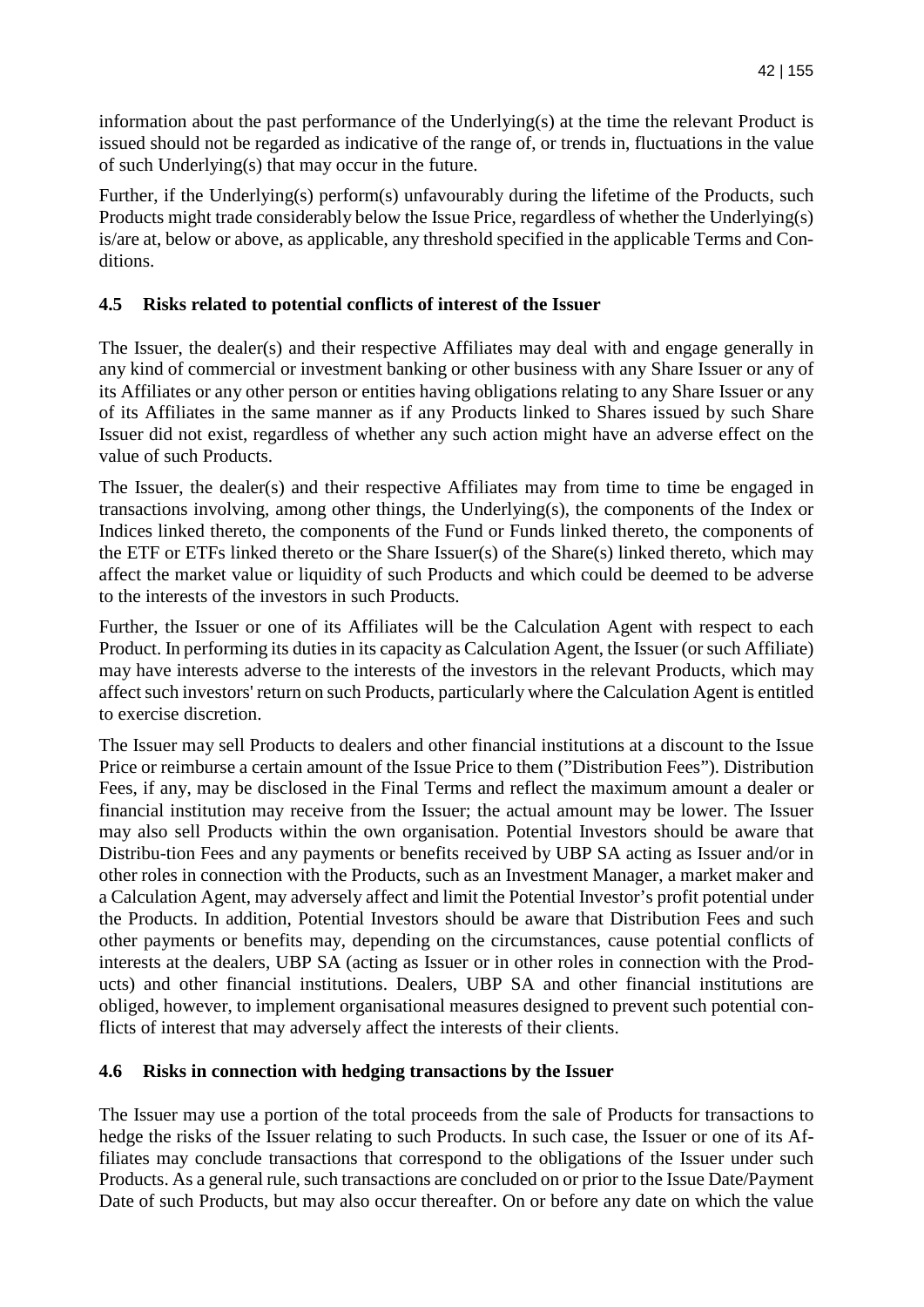of the Underlying(s) is determined pursuant to the Terms and Conditions applicable to the Products, the Issuer or one of its Affiliates may take the steps necessary for closing out any such hedging transactions. It cannot, however, be ruled out that the value of the Underlying(s) will be influenced by such hedging transactions in individual cases. In addition, in the case of a Product whose value is based on the occurrence of a certain event in relation to the Underlying(s), entering into or closing out such hedging transactions may influence the probability of the occurrence or non-occurrence of such determining event.

Further, to the extent the Issuer is unable to conclude the above described hedging transactions, or such hedging transactions are difficult to conclude, the spread between the bid and offer prices relating to the relevant Products may be temporarily expanded or the provision of such bid and offer prices may be temporarily suspended, in each case in order to limit the economic risks to the Issuer. Consequently, holders of such Products may be unable to sell their Products or, if able to sell their Products on an exchange or on the over-the-counter market, may only be able to sell their Products at a price that is substantially lower than their actual value at the time of such sale, which may lead to losses to those holders.

## **4.7 Interest rate and inflation risk**

An investment in Products may involve interest rate risk since the intrinsic value of a Product may be sensitive to fluctuations in interest rates.

Interest rates are determined by factors of supply and demand in the international money markets, which are in particular governed by macro economic factors, inflation expectations, complex political factors, speculation, central bank and government intervention and other market forces. Fluctuations in short term or long term interest rates may affect the market value of Products. Fluctuations in interest rates of the currency in which a Product or the Underlying(s) is/are denominated may also affect the market value of such Product.

The real yield on an investment in Products is reduced by inflation. Consequently, the higher the rate of inflation, the lower the real yield on a Product will be. If the inflation rate is equal to or higher than the yield under a Product, the real yield on such Product will be zero or even negative.

### **4.8 Risks in connection with transaction costs/charges**

When Products are purchased or sold, several types of incidental costs (including transaction fees and commissions) are incurred in addition to the purchase or sale price of such Products. These incidental costs may significantly reduce or eliminate any profit from holding such Products.

In addition to such costs directly related to the purchase of securities (direct costs), potential investors in Products must also take into account any follow-up costs (such as custody fees). Potential investors should inform themselves about any additional costs incurred in connection with the purchase, custody or sale of Products before investing in such Products.

### **4.9 Risks in connection with the secondary market in general**

The Products issued under this Base Prospectus may be illiquid financial instruments and even if the Issuer should endeavour to provide a secondary market for the Products, investors should be ready to hold the respective Products until their maturity.

Products may have no established trading market when issued and one may never develop. If a market does develop, it may not be liquid. Therefore, investors may not be able to sell their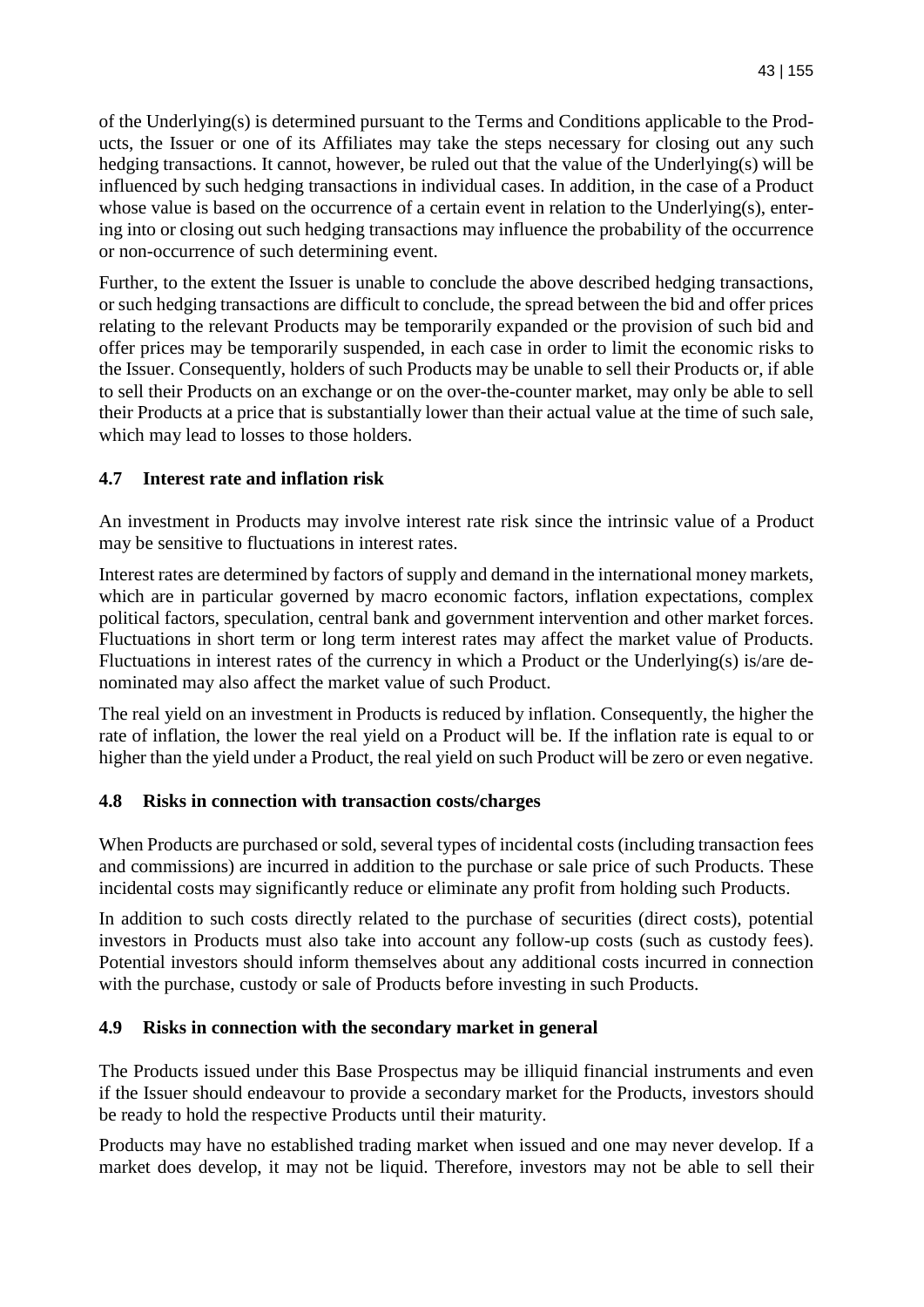Products easily or at prices reasonably acceptable to them. This is particularly the case for Products that are especially sensitive to interest rate, currency or market risks, are designed for specific investment objectives or strategies or have been structured to meet the investment requirements of limited categories of investors. These types of Products will generally have a more limited secondary market and experience a higher price volatility than conventional debt securities. Furthermore, there may also be less liquidity in the secondary market for Products if the Products are not listed on a regulated or unregulated market or other trading venue and, depending upon the particular structure of such Products, if such Products are exclusively offered to retail investors without any offer to institutional investors. Illiquidity may have a material adverse effect on the market value of Products.

Under normal market circumstances, the Issuer will endeavour to provide a secondary market for Products, but is under no legal obligation to do so. There will be a price difference between bid and offer prices (spread). Even where the Issuer provides a secondary market for Products, investors may still be unable to sell their Products for prices reasonably acceptable to them.

### **4.10 Risks in connection with a listing of Products**

Products may be listed on an exchange or trading venue and Products which are listed on an exchange or trading venue may also be delisted during their term. Because other dealers or market participants are not likely to make a secondary market for listed or non-listed Products, the price at which a holder of Products may be able to trade listed or non-listed Products is likely to depend on the bid and offer prices, if any, at which the Issuer or the Calculation Agent is willing to trade such Products.

### **4.11 Risks in connection with discretionary rights of the Issuer and/or Calculation Agent and termination rights of the Issuer**

The Issuer and/or Calculation Agent has broad discretionary authority to make various determinations and adjustments under Products, any of which, even if made in good faith and in a reasonable manner, may have an adverse effect on the market value thereof or amounts payable or other benefits to be received thereunder. Any such discretion exercised by, or any calculation made by, the Issuer and/or Calculation Agent (in the absence of manifest error) shall be binding on the Issuer and all holders of the relevant Products.

Upon the occurrence of an Additional Adjustment Event or Extraordinary Event, if applicable, the Issuer and/or Calculation Agent has the right to, among other things, modify the terms of the Products and the Issuer may exercise a right to early redeem the relevant Products. In accordance with the applicable Terms and Conditions of the Products such events principally relate to the Product, the Issuer and the Underlying(s).

Upon the occurrence of an Additional Adjustment Event or an Extraordinary Event, if applicable, the Issuer and/or Calculation Agent has broad discretion to make certain modifications to the terms of the Products to account for such event, or any amount payable or other benefit to be received under the relevant Products. This may include substituting another underlying or underlyings for an Underlying, irrespective of whether such substitute underlying or underlyings are then currently used for purposes of the Products or changing the settlement terms of a Product from physical settlement to cash settlement. Any such modification made by the Issuer and/or Calculation Agent may have an adverse effect on the market value of or amount payable or other benefit to be received under the relevant Products. Such modification may be made without the consent of Holders of Products.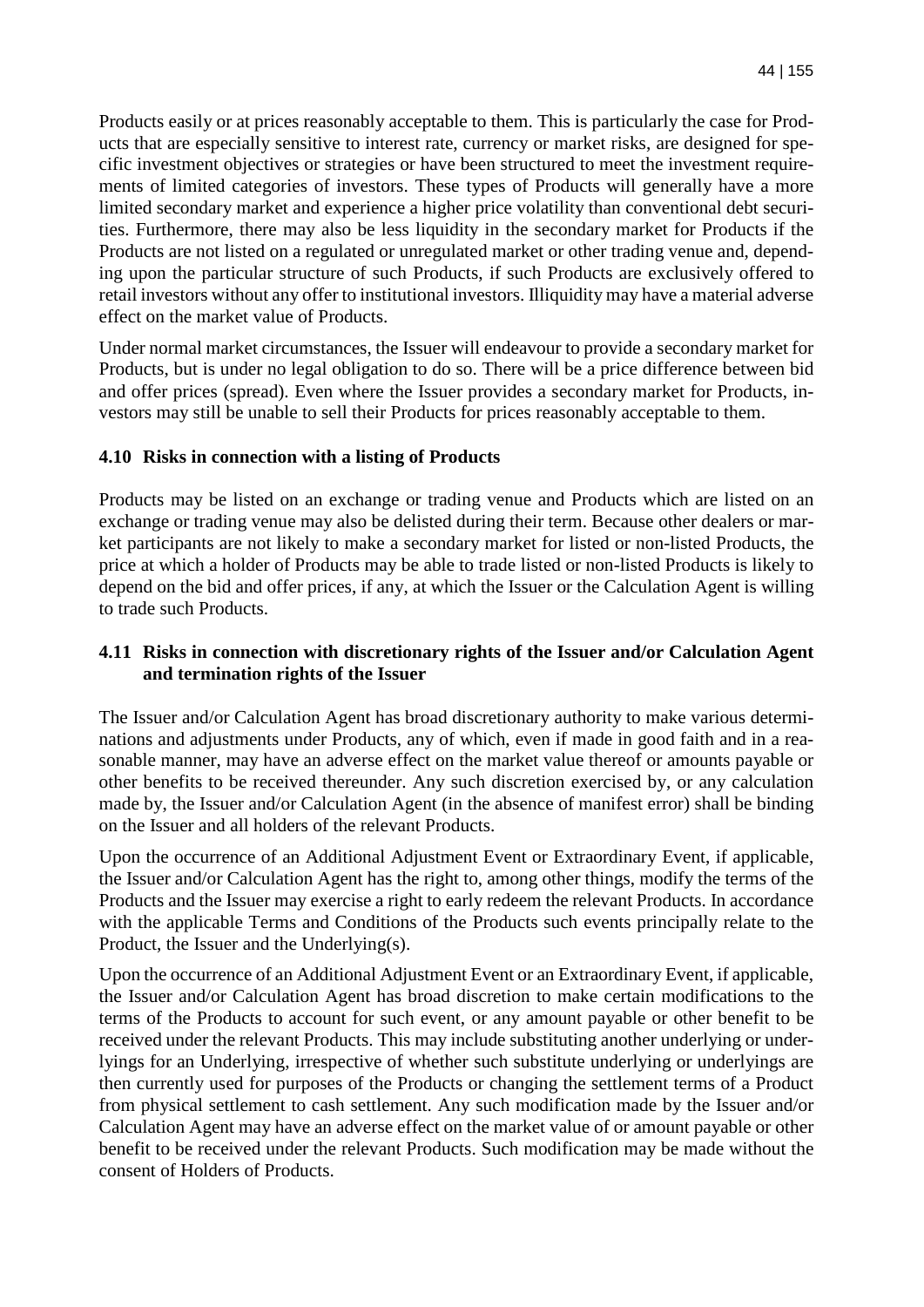Upon the occurrence of an Additional Adjustment Event or Extraordinary Event, if applicable, the Issuer is further entitled to early terminate the Products if the Calculation Agent determines that it is unable to make any modification to the Products or any such modification would not be reasonably acceptable to the Issuer and the Holders.

If in such case the Issuer exercises the early termination right, the Products will be redeemed early at an amount which will be determined by the Calculation Agent and which may be considerably lower than the Issue Price (or, if different, the price the relevant investor paid for such Product) and/or the redemption, settlement or any other amount that would otherwise have been due after the date of such early redemption will be paid.

## **4.12 Risks in connection with rights of ownership in the Underlying(s)**

Unless otherwise provided for in the Terms and Conditions, Potential Investors should be aware that the relevant underlying(s) will not be held by the Issuer for the benefit of the investors into Products, and as such, investors into Products will not obtain any rights of ownership, including, without limitation, any voting rights, any rights to receive dividends or other distributions or any other rights with respect to any underlying referenced by such Product.

## **5. Risk Factors relating to certain Underlying Assets**

## **5.1 Risks of Products linked to Share(s)**

(a) Risks in connection with factors affecting the performance of the Share(s)

Factors that may affect the performance of the Share(s) may also adversely affect the market value of, and the return (if any) on, the Products linked thereto. The performance of the Share(s) is dependent upon macroeconomic factors, such as interest and price levels on the capital markets, currency developments, political factors and Share Issuer-specific factors such as earnings position, market position, risk situation, shareholder structure and distribution policy.

(b) No claim against the Share Issuer or recourse to the Share(s)

Products linked to Share(s) do not represent a claim against or an investment in the relevant Share Issuer and investors in such Products will not have any right of recourse under such Products to such Share(s) or the relevant Share Issuer. Products linked to Shares are not in any way sponsored, endorsed, or promoted by the relevant Share Issuer and the relevant Share Issuer has no obligation to take into account the consequences of its actions on any investor in such Products. Accordingly, the relevant Share Issuer may take any actions in respect of the Share(s) without regard to the interests of the investors in Products linked thereto, and any of these actions could adversely affect the market value of such Products. The relevant Share Issuer will have no involvement in the offer and sale of Products linked to Share(s) and will have no obligation to any investor in such Products. An investment in Products linked to Share(s) does not result in any right to receive information from the relevant Share Issuer in respect of the Shares or exercise voting rights in respect of, or receive distributions on, the Share(s).

(c) Risk that the return on the Products does not reflect the return on a direct investment in the Share(s)

An investor's return on Products linked to Share(s) may not reflect the return such investor would realise if he or she actually owned the relevant Share(s). For example, investors in Products linked to Share(s) will not receive dividends, if any, paid on such Share(s) during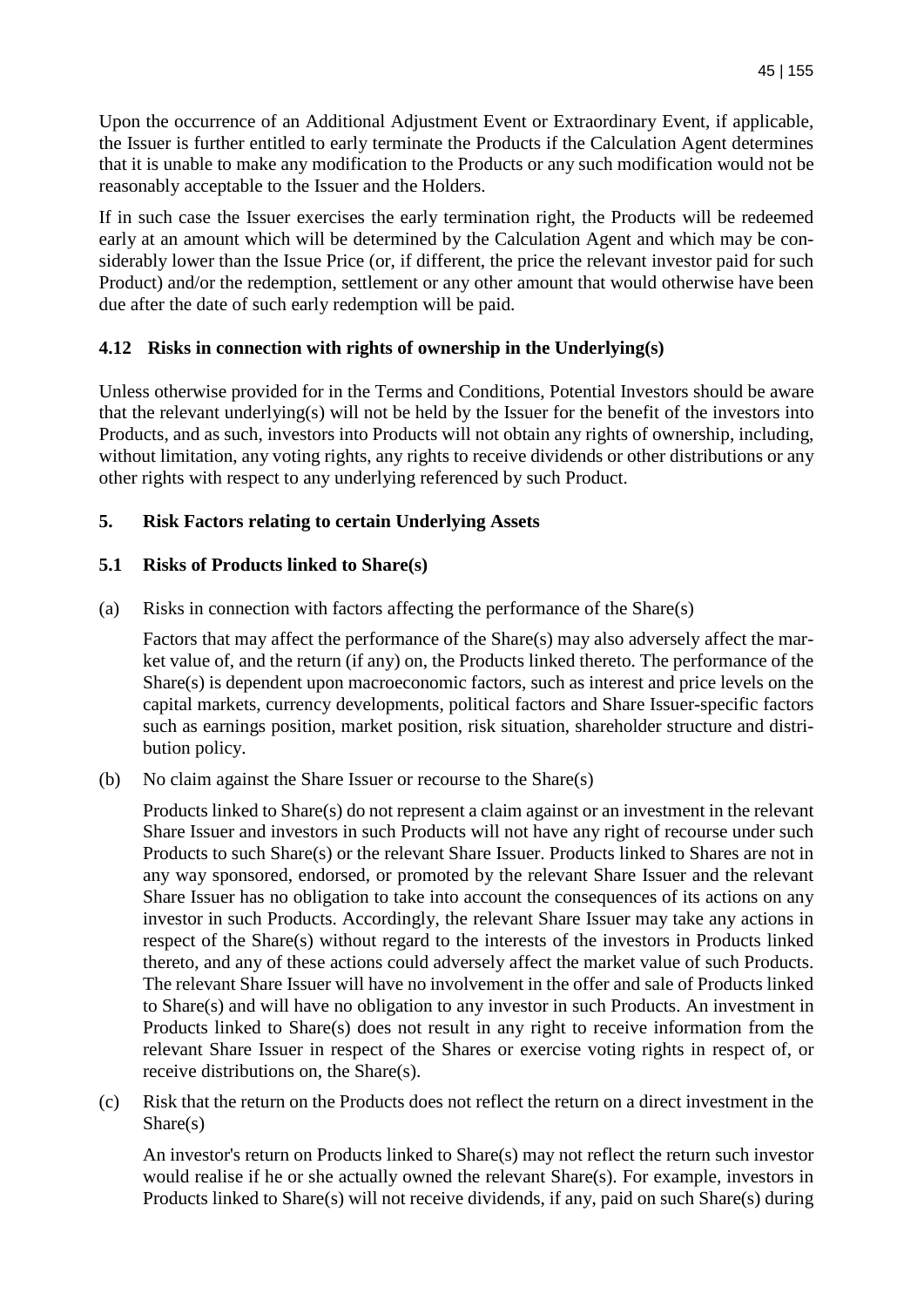the term of such Products. Similarly, investors in Products linked to Share(s) will not have any voting rights in the Share(s) during the term of such Products. Accordingly, an investor in such Products may receive a lower payment (if any) upon redemption of such Products than such investor would have received if he or she had invested in the Share(s) directly.

(d) No assurance that investors will be registered as shareholders in the share register of the Share Issuer(s) upon physical delivery of the Shares

At the time any Share is delivered to a holder of a Product pursuant to the terms thereof, the then valid registration rules of the Share Issuer will apply and there is a risk that such holder may not be registered as shareholder in the share register of the Share Issuer. The Issuer does not offer any assurance or guarantee that holders of Products will be accepted as shareholder in the share register of the Share Issuer(s) upon physical delivery of Share(s) under the Products.

#### **5.2 Risks of Products linked to an Index or Indices**

(a) Risks in connection with factors affecting the performance of the Index or Indices

Factors that may affect the performance of the Index or Indices may also adversely affect the market value of, and return (if any) on, Products linked thereto. Indices are comprised of a synthetic portfolio of shares or other components and, as such, the performance of an Index is dependent upon the macroeconomic factors affecting the performance of the shares or other components that comprise such Index, which may include interest and price levels on the capital markets, currency developments, political factors and (in the case of shares) company-specific factors, such as earnings position, market position, risk situation, shareholder structure and distribution policy.

(b) Risk that the return on the Products does not reflect the return on a direct investment in the components included in the Index linked thereto

An investor's return on Products linked to an Index may not reflect the return such investor would realise if he or she actually owned the components included in such Index. For example, if the components of an Index are shares, investors in the Products linked to such Index will not receive any dividends paid on those shares and will not benefit from such dividends unless such Index takes such dividends into account for purposes of calculating the Index level. Similarly, investors in Products linked to an Index will not have any voting rights in the underlying shares or any other components included in such Index. Accordingly, an investor in Products linked to an Index may receive a lower payment (if any) upon redemption of such Products than such investor would have received if he or she had invested in the components of the relevant Index directly.

(c) Risk of change in the composition or discontinuance of the Index

A change in the composition or the discontinuance of the Index could adversely affect the market value of, and return (if any) on, Products linked thereto. In principle, the Issuer and the Calculation Agent have no influence on the composition or performance of an Index (other than a proprietary index of the Issuer (risks in relation to proprietary indices of the Issuer are set out in the following paragraph)), to which a Product is linked. The relevant Licensor/Index Sponsor can add, delete or substitute the components of such Index or make methodological changes that could change the weight or method of calculation of the value of one or more components of such Index. Changing the components of an Index may affect the Index level as a newly added component may perform significantly worse or better than the component it replaces, which in turn may affect the market value of, and the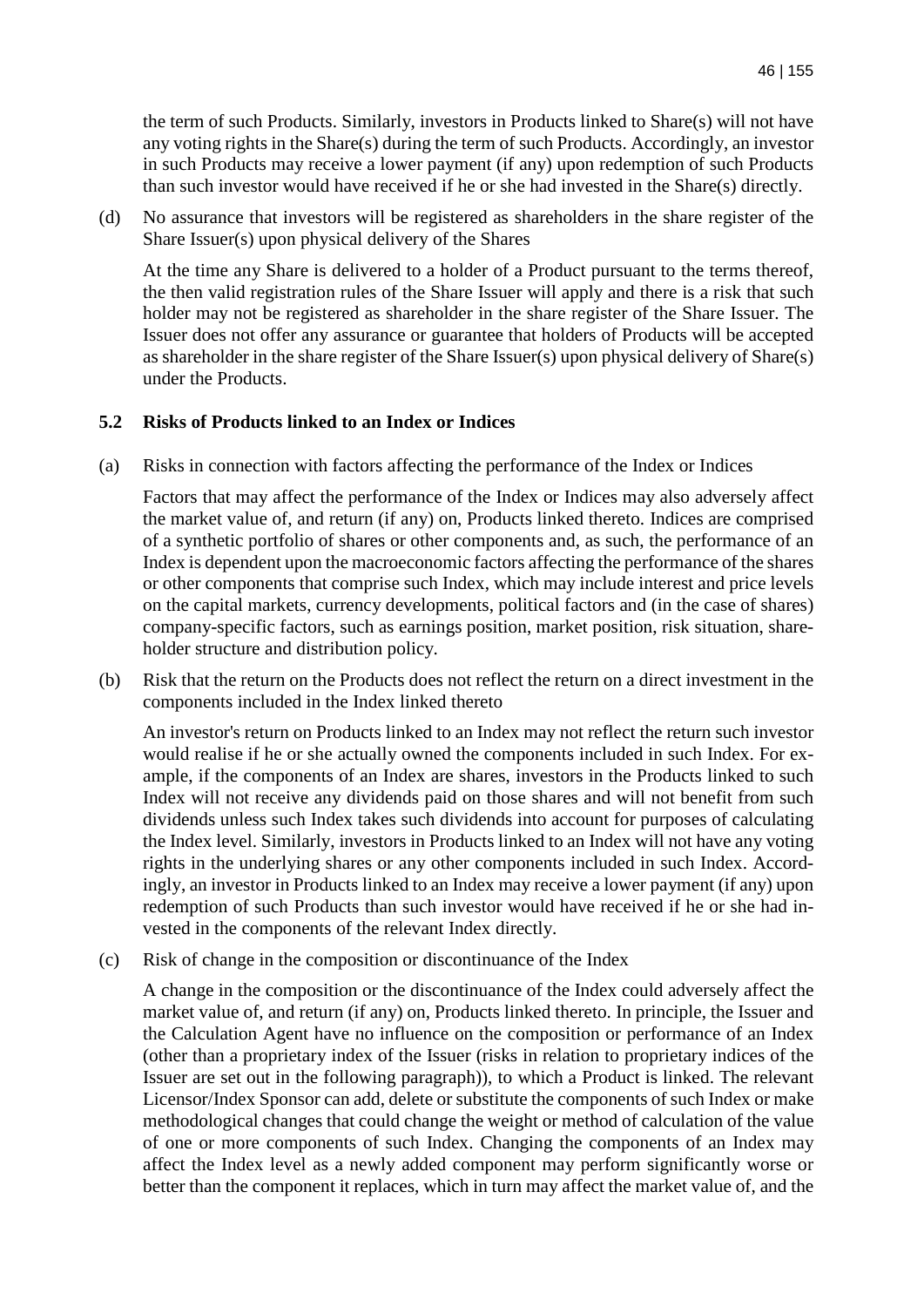payments made by the Issuer under the Products upon redemption. The relevant Licensor/Index Sponsor of any such Index may also alter, discontinue or suspend calculation or dissemination of such Index. The relevant Licensor/Index Sponsor will have no involvement in the offer and sale of Products linked to an Index and will have no obligation to any investment therein. The relevant Licensor/Index Sponsor may take any actions in respect of an Index without regard to the interests of the investors in Products linked thereto, and any of these actions could adversely affect the market value of such Products.

(d) Risks in relation to Products linked to a proprietary Index of the Issuer

Products may be linked to proprietary indices that are indices developed by the Issuer or one of its Affiliates ("Proprietary Indices" and each a "Proprietary Index") where the Issuer or its Affiliates act as Index Calculation Agent or Licensor/Index Sponsor. These indices pursue a defined strategy to achieve an investment objective as described in more detail in the relevant index description. Any potential investor in Products linked to Proprietary Indices should be aware that such indices usually have only a limited operating history with no proven track record in achieving the stated investment objective in the medium or long term. Therefore, no assurance can be given that any such strategy on which a Proprietary Index is based will be successful and that such index will perform in line with or better than the relevant market benchmark or any alternative strategy that might be used to achieve the same or similar investment objectives.

The index rules of a Proprietary Index provide the Issuer or its Affiliates in the capacity as Licensor/Index Sponsor and Index Calculation Agent with broad discretion to make certain calculations, determinations and amendments to the applicable index rules, from time to time, which calculations, determinations and amendments will, in the absence of manifest error, be binding upon Holders of Products. The applicable Terms and Conditions and the index rules of the relevant Proprietary Index contain certain guidelines for the exercise of such discretion by the Licensor/Index Sponsor and the Index Calculation Agent in accordance with applicable laws and regulations. Before making a decision to invest in Products linked to Proprietary Indices potential investors should take into consideration that any such determination by the Licensor/Index Sponsor or the Index Calculation Agent may have an adverse effect on the market value of or amount payable or other benefit to be received under the relevant Products.

Proprietary Indices rely on the Issuer's infrastructure and electronic systems (including internal data feeds). Any breakdown or impairment to such infrastructure or electronic systems could affect the performance or continued operability of the relevant Index.

### **5.3 Risks of Products linked to a Commodity or Commodities**

(a) Risks in connection with factors affecting the performance of the Commodity or Commodities

Factors that affect the performance of the Commodity or Commodities may adversely affect the market value of, and return (if any) on, the Products linked thereto. Commodity prices may be more volatile than other asset classes. Trading in Commodities is speculative and may be extremely volatile. Commodity prices are affected by a variety of factors that are unpredictable including, for example, warehousing, transportation and insurance costs, changes in supply and demand relationships, weather patterns and extreme weather conditions, governmental programmes and policies, national and international political, military, terrorist and economic events, fiscal, monetary and exchange control programmes, changes in interest and exchange rates and changes and suspensions or disruptions of market trading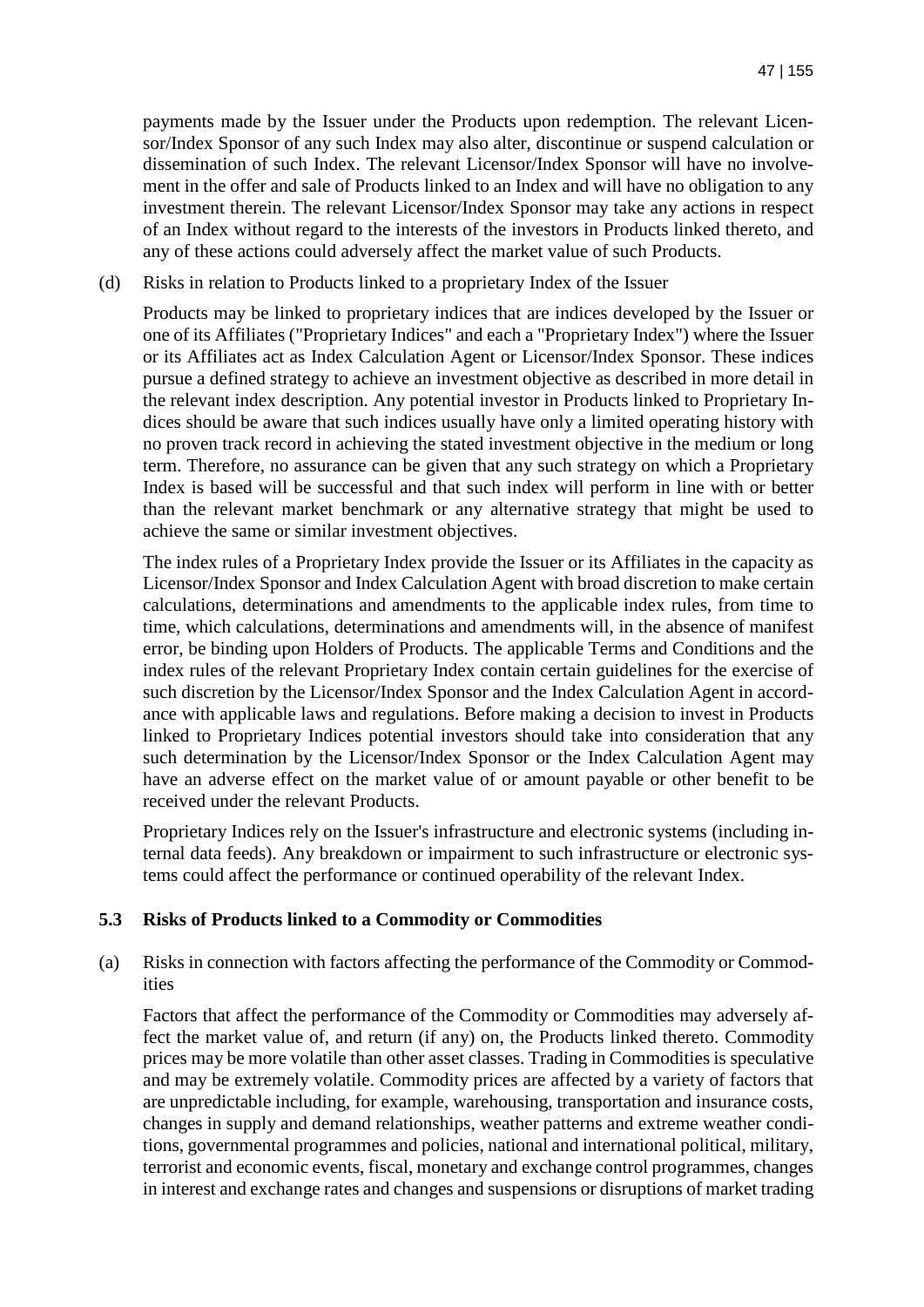activities in commodities and related contracts. Commodity prices may be more volatile than other asset classes, making investments in commodities riskier than other investments.

A Commodity is either (i) a "physical" commodity, which needs to be stored and transported, and which is generally traded at a "spot" price, or (ii) a commodity contract, which is an agreement either (a) to buy or sell a set amount of an underlying physical commodity at a predetermined price and during a specified delivery period (which may be referred to as a delivery month), or (b) make and receive a cash payment based on changes in the price of the underlying physical commodity.

(b) Risks of Commodities that reference commodities contracts that are traded on unregulated or "under regulated" exchanges

Commodity contracts may be traded on regulated specialised futures exchanges (such as futures contracts). Commodity contracts may also be traded directly between market participants "over-the-counter" on trading facilities that are subject to lesser degrees of regulation or, in some cases, no substantive regulation. Accordingly, trading in such "over-thecounter" contracts may not be subject to the same provisions of, and the protections afforded to, contracts traded on regulated specialised futures exchanges, and there may therefore be additional risks related to the liquidity and price histories of the relevant contracts.

(c) Products linked to a Futures Contract on a particular Commodity may provide a different return than if they were linked to the physical Commodity or the Commodities

Products linked to a Commodity may be linked to a Futures Contract on such Commodity rather than to the Commodity itself. The price of a Futures Contract on a Commodity will generally be at a premium or at a discount to the spot price of the relevant Commodity. This discrepancy is due to such factors as (i) the need to adjust the spot price due to related expenses (*e.g.*, warehousing, transport and insurance costs) and (ii) different methods being used to evaluate general factors affecting the spot and the futures markets. In addition, and depending on the relevant Commodity, there can be significant differences in the liquidity of the spot and the futures markets. Accordingly, Products linked to a Futures Contract of a particular Commodity may provide a different return than if they were linked to the relevant Commodity itself.

(d) Risks in relation to the physical delivery of a Commodity that is a precious metal

If an investor in a Product linked to a Commodity that is a precious metal with a physical delivery feature does not maintain a precious metal account with a bank, physical delivery of such Commodity on the Final Redemption Date will not be possible and no substitute cash settlement (or any other payment) will be made by the Issuer. Therefore, any such investor must sell such Product in order to realise his or her investment therein. See also "*— II. Specific risks of Products with certain features — Risks of Products with physical settlement*".

(e) Additional risks of Products linked to Commodity Indices, including potential effects of "rolling"

Commodity Indices are Indices that track the performance of a basket of commodity contracts on certain Commodities. The weighting of the respective Commodities included in a Commodity Index will depend on the particular Index, and is generally described in the relevant index rules of the Index. Commodity contracts have a predetermined expiration date - *i.e.* a date on which trading of the commodity contract ceases. Holding a commodity contract until expiration will result in delivery of the underlying physical Commodity or a cash settlement. Alternatively, "rolling" the commodity contracts means that the commodity contracts that are nearing expiration (the "near-dated commodity contracts") are sold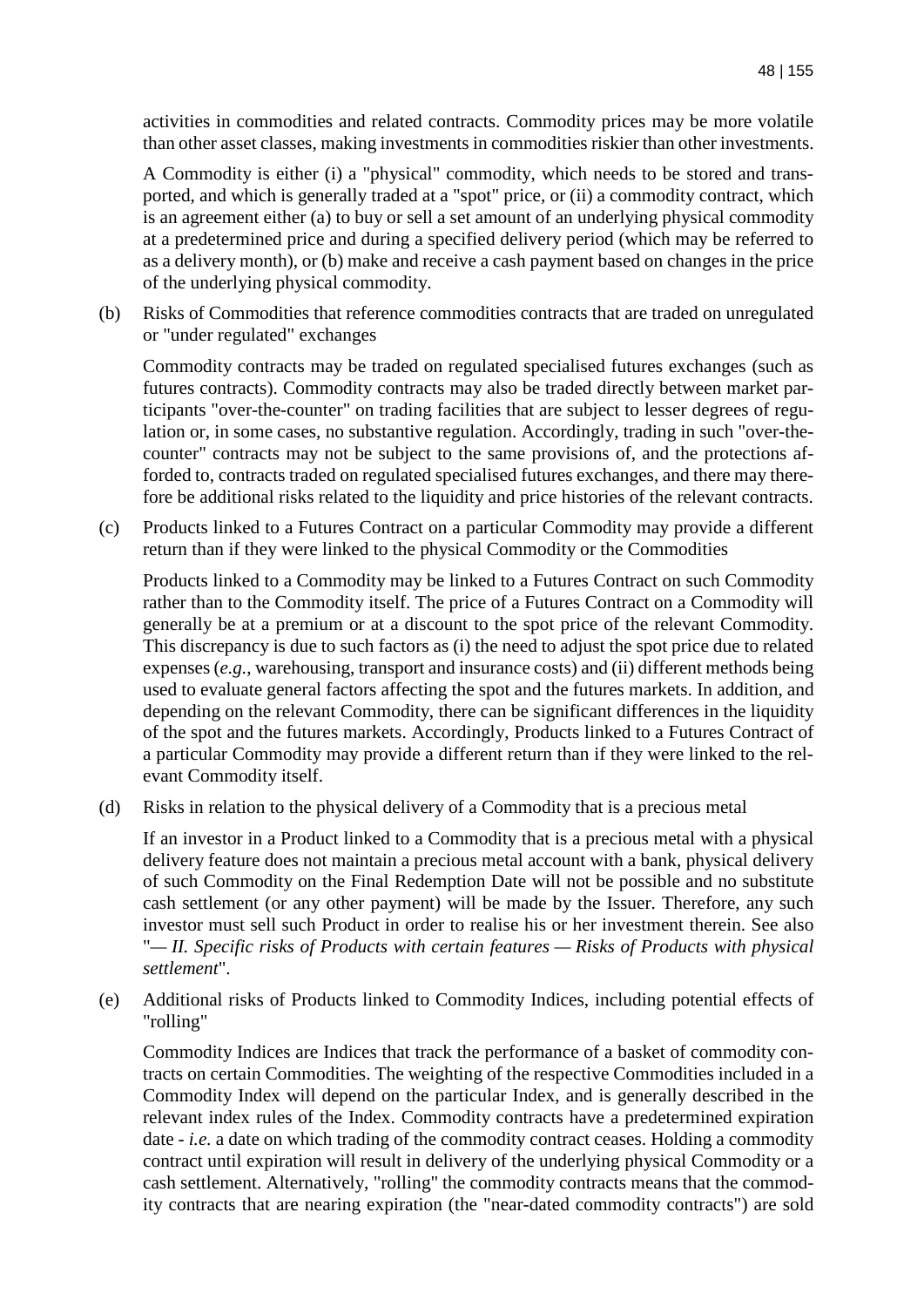before they expire and commodity contracts that have an expiration date further in the future (the "longer-dated commodity contracts") are purchased. Commodity Indices "roll" the component commodity contracts in order to maintain an ongoing exposure to the relevant Commodities. Specifically, as a commodity contract is required to be rolled pursuant to the relevant index rules, the relevant Commodity Index is calculated as if exposure to the commodity contract was liquidated and exposure was taken to another (generally longer-dated) commodity contract for an equivalent exposure. "Rolling" can affect the level of a Commodity Index in a number of ways, including:

- The sensitivity of the overall level of a Commodity Index to a particular commodity contract may be increased or decreased through "rolling". Where the price of a neardated commodity contract is greater than the price of the longer-dated commodity contract (the relevant Commodity is said to be in "*backwardation*"), then "rolling" from the former to the latter will result in exposure to a greater number of commodity contracts. Therefore, any loss or gain on the new positions for a given movement in the prices of the commodity contracts will be greater than if the Commodity Index had synthetically held the same number of commodity contracts as before the "roll". Conversely, where the price of the near-dated commodity contract is lower than the price of the longer-dated commodity contract (the relevant Commodity is said to be in "contango"), then "rolling" will result in exposure to a smaller number of the commodity contracts. Therefore, any gain or loss on the new positions for a given movement in the prices of the commodity contracts will be less than if the Commodity Index had synthetically held the same number of commodity contracts as before the "roll".
- Whether a Commodity is in "contango" or "backwardation" can be expected to affect the Commodity Index level over time. If a Commodity is in "contango", then the price of the longer-dated commodity contract will generally be expected to (but may not) decrease over time as it nears expiry. In such event, the level of the Commodity Index can generally be expected to be negatively affected. If a Commodity is in "backwardation", then the price of the longer-dated commodity contract will generally be expected to (but may not) increase over time as it nears expiry. In such event, the level of the Commodity Index can generally be expected to be positively affected.

#### **5.4 Risks of Products linked to Foreign Exchange Rate(s)**

Factors affecting the performance of the Foreign Exchange Rate(s) may adversely affect the market value of, and return (if any) on, Products linked thereto.

The performance of Foreign Exchange Rate(s) is dependent upon the supply and demand for currencies in the international foreign exchange markets, which are subject to economic factors, including inflation rates in the countries concerned, interest rate differences between the respective countries, economic forecasts, international political factors, currency convertibility and safety of making financial investments in the currency concerned, speculation and measures taken by governments and central banks. Such measures include, without limitation, imposition of regulatory controls or taxes, issuance of a new currency to replace an existing currency, alteration of the exchange rate or exchange characteristics by devaluation or revaluation of a currency or imposition of exchange controls with respect to the exchange or transfer of a specified currency that would affect exchange rates and the availability of a specified currency.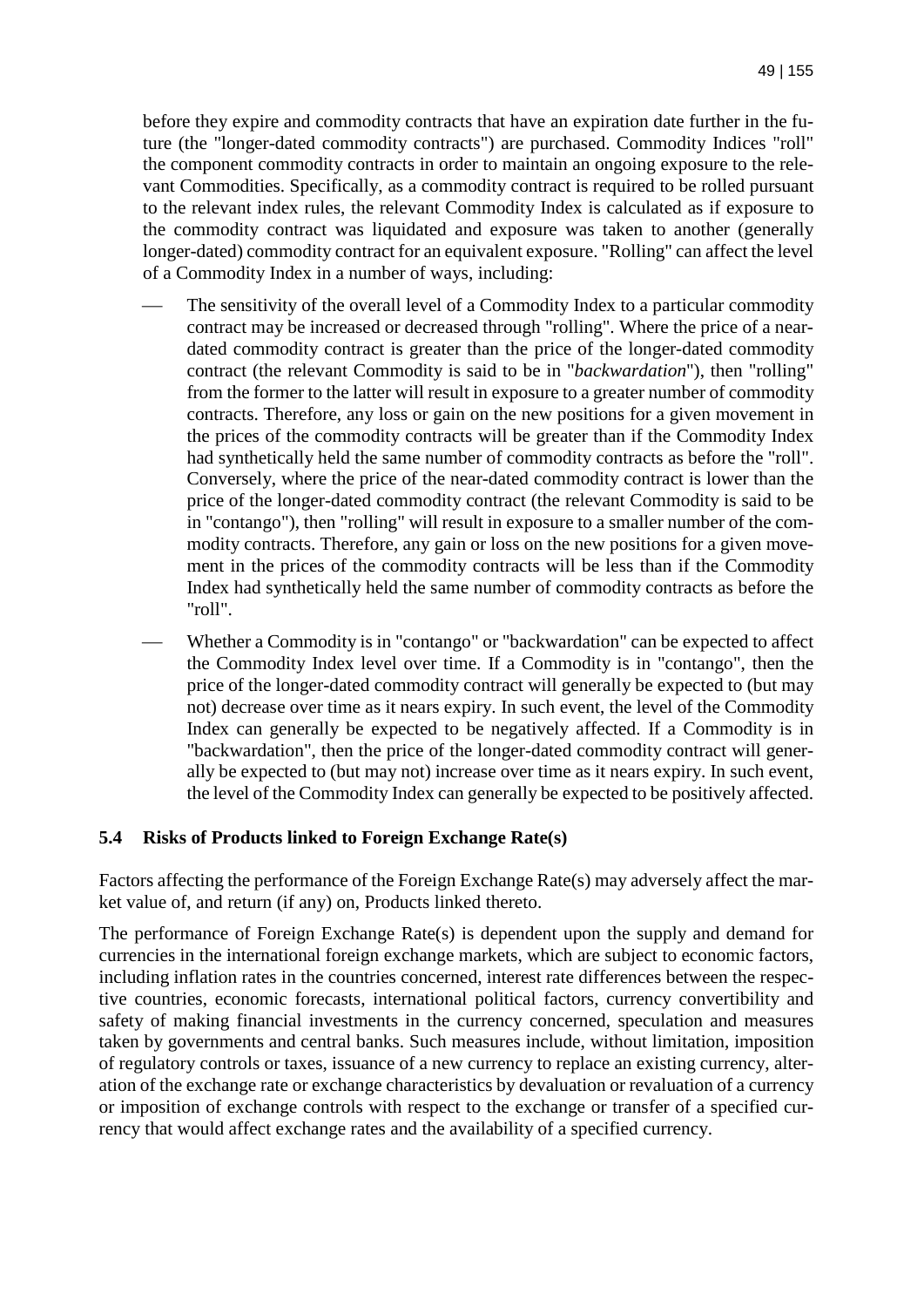#### **5.5 Risks of Products linked to Fund(s) and Exchange Traded Fund(s)**

(a) Risks in connection with factors affecting the performance of the Fund(s) and of the Exchange Traded Fund(s)

Factors that affect the performance of the Fund(s) and of the Exchange Trade Fund(s) may adversely affect the market value of, and the return (if any) on, the Products linked thereto. Products may be linked to (i) Exchange Traded Funds which are open-ended or other funds traded like a share on an exchange, or (ii) to traditional Funds. Both traditional Funds and Exchange Traded Funds track the performance of a portfolio of assets. As a result, the performance of a Fund or an Exchange Traded Fund is dependent upon the macroeconomic factors affecting the performance of such assets which may include, among other things, interest and price levels on the capital markets, commodity prices, currency developments, political factors and, in the case of shares, company specific factors, such as earnings position, market position, risk situation, shareholder structure and distribution policy. Moreover, among other things, the liquidity of the Fund(s) and/or Exchange Traded Fund(s) may also affect the liquidity of the Products linked to such Fund(s) and/or Exchange Traded Fund(s).

(b) Risk that the return on the Product does not reflect the return on a direct investment in the assets included in the portfolio of the Fund(s) or the Exchange Traded Fund(s) linked thereto

An investor's return on Products linked to Fund(s) or Exchange Traded Fund(s) may not reflect the return such investor would realise if he or she actually owned the relevant assets included in the portfolio(s) of the Fund(s) or Exchange Traded Fund(s). For example, if the portfolio of the Fund(s) or Exchange Traded Fund(s) includes shares or a share index, investors in the Products linked to such Fund or Exchange Traded Fund will not receive any dividends paid on such shares or the shares included in such share index and will not benefit from those dividends unless such Fund or Exchange Traded Fund takes such dividends into account for purposes of calculating the value of such Fund or Exchange Traded Fund, as applicable. Similarly, investors in Products linked to Fund(s) or Exchange Traded Fund(s) will not have any voting rights in the shares or other assets that are included in the portfolio(s) of the Fund(s) or Exchange Traded Fund(s). Accordingly, an investor in Products linked to Fund(s) or Exchange Traded Fund(s) may receive a lower payment (if any) upon redemption of such Products than such investor would have received, if he or she had directly invested in the assets included in the portfolio of such Fund(s) or Exchange Traded Fund(s).

(c) Risks of a change in the composition or discontinuance of the Fund(s) or Exchange Traded Fund(s)

A change in the composition or discontinuance of the Fund(s) or Exchange Traded Fund(s) could adversely affect the market value of, and return (if any) on, Products linked thereto. In principle, the Issuer and the Calculation Agent have no influence on the composition or performance of any Fund, any Exchange Traded Fund or any index that such Fund or Exchange Traded Fund is intended to replicate. The Fund Administrator, Fund Manager or the licensor/index sponsor, as applicable, of the underlying index can add, delete or substitute the assets included in such index, respectively, or make methodological changes that could affect the value of such Fund, such Exchange Traded Fund and of such underlying index. The substitution of assets included in the portfolio of a Fund, Exchange Traded Fund or in an underlying index may affect the value of such Fund or Exchange Traded Fund, as a newly added asset may perform significantly worse or better than the asset it replaces,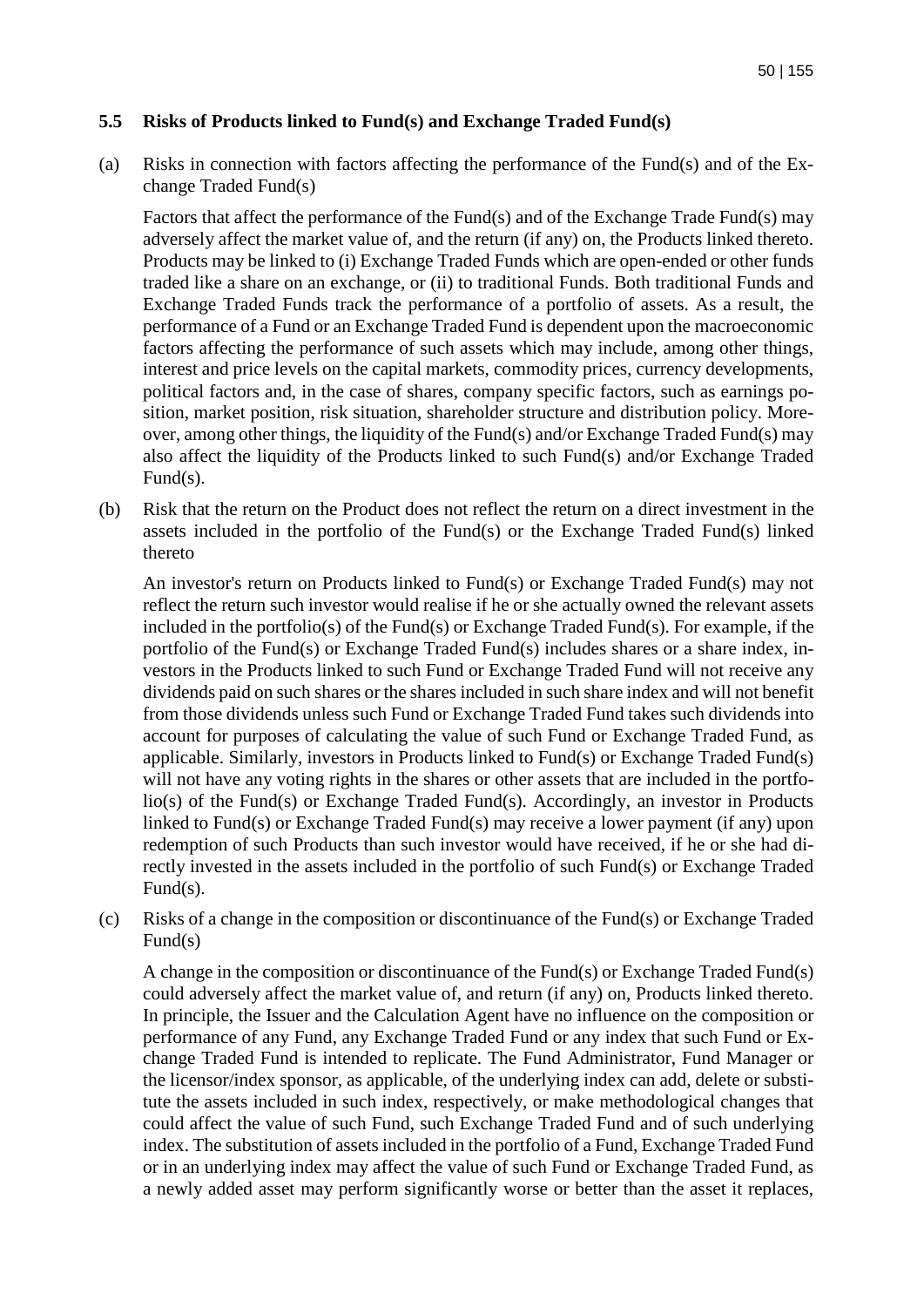which in turn may affect the market value of, or payments (or other benefits to be received) under, the Products. The Fund Administrator, Fund Manager or licensor/index sponsor of any underlying index may also alter, discontinue or suspend calculation or dissemination of such Fund, such Exchange Traded Fund or such underlying index, respectively. The Fund Administrator, Fund Manager and licensor/index sponsor of such underlying index are not involved in the offer and sale of the Products and have no obligation to invest therein. The Fund Administrator, Fund Manager and licensor/index sponsor of such underlying index may take any actions in respect of such Fund, such Exchange Traded Fund or such underlying index, respectively, without regard to the interests of the investors in Products, and any of these actions could adversely affect the market value of (or amount payable under) such Products. In particular, no assurance can be given that the performance of an Exchange Traded Fund will be identical to the performance of the assets which it intends to replicate due to many factors.

(d) Risks in relation to market price

The market price of interests in Exchange Traded Fund(s) that are traded on an exchange may, due to the forces of supply and demand, as well as liquidity and scale of trading spread in the secondary market, diverge from their net asset value, *i.e.*, the market price per interest in Exchange Traded Fund(s) could be higher or lower than its net asset value, and will fluctuate during the trading day. Such fluctuations may also affect the market value of the Products linked to Exchange Traded Fund(s).

(e) The performance of Fund(s) and of Exchange Traded Fund(s) with a portfolio of assets that are concentrated in the shares of a particular industry or group of industries could be more volatile than the performance of Funds or Exchange Traded Funds with portfolios of more diverse assets.

#### **5.6 Risks of Products linked to Interest Rate(s) or Reference Rate(s)**

(a) Risks in connection with factors affecting the performance of the Interest Rate(s) or Reference Rate(s)

Factors that are affecting the performance of the Interest Rate(s) or Reference Rate(s) may adversely affect the market value of, and return (if any) on, Products linked thereto. Interest Rates and Reference Rates are mainly dependent upon the factors of the supply and demand for credit in the money market, *i.e.*, the rates of interest paid on investments, determined by the interaction of supply of and demand for funds in the money market. The supply and demand in the money market on the other hand is dependent upon macroeconomic factors, such as interest and price levels on the capital markets, currency developments and political factors, or upon other factors, depending on the specific type of Interest Rate or Reference Rate.

(b) Risks of a methodological change or discontinuance of the determination of the Interest Rate(s) or Reference Rate(s)

A methodological change or discontinuance of the determination of the Interest Rate(s) or Reference Rate(s) may adversely affect the market value of, and return (if any) on, Products linked thereto. In principle, the Issuer and the Calculation Agent have no influence on the determination of the Interest Rate(s) or Reference Rate(s). Interest Rates and Reference Rates are generally calculated by an independent organization or a governmental authority, often based on information provided by market participants. The entity publishing an Interest Rate or Reference Rate (*i.e.*, the Rate Source, as defined in the applicable Terms and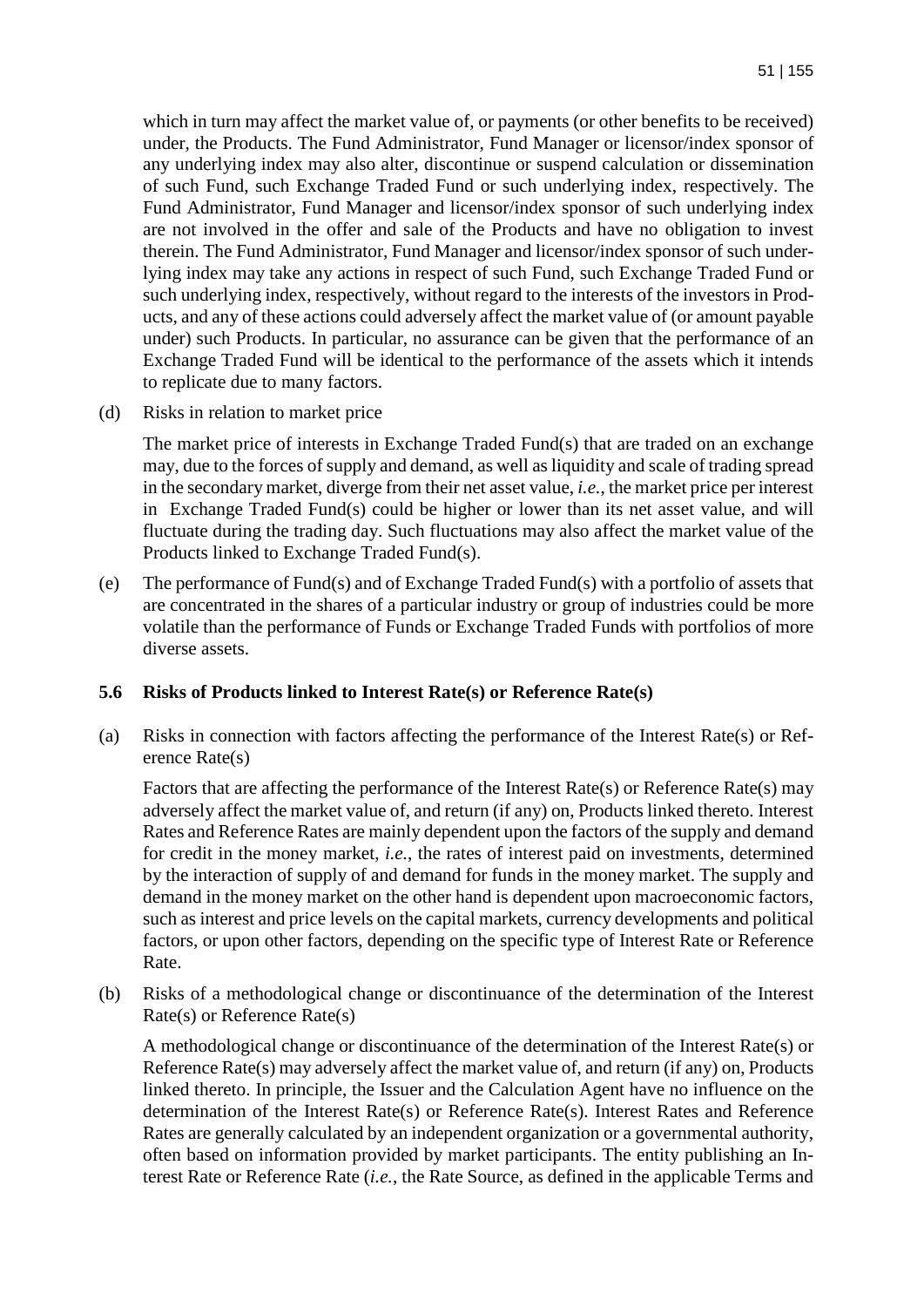Conditions) can modify the calculation method for determining such Interest Rate or Reference Rate or make other methodological changes that could affect the value of the Interest Rate or Reference Rate. The Rate Source may also alter, discontinue or suspend calculation or dissemination of such Interest Rate or Reference Rate. The Rate Source is not involved in the offer and sale of the Products and has no obligation to invest therein. The Rate Source may take any actions in respect of such Interest Rate or Reference Rate without regard to the interests of the investors in Products, and any of these actions could adversely affect the market value of such Products.

### **5.7 Risks of Products linked to Bond(s)**

(a) Risks in relation to the credit risk of the issuer of the Bond (the "Bond Issuer")

Bonds constitute debt obligations of the Bond Issuer. Products linked to Bonds are therefore linked to the credit risk of the Bond Issuer.

(b) Risks in relation to the market price

The performance of the Bond(s) is, among others, dependent upon macroeconomic factors, such as interest and price levels on the capital markets, currency developments, political factors as well as specific factors in relation to the Bond Issuer, such as earnings position, market position, risk situation, shareholder structure and distribution policy. Accordingly, the market value of the Products and the payments under the Products can be significantly impaired.

(c) Risks resulting from the indirect investment in the Bond(s)

Products linked to Bond(s) do not represent a claim against the relevant Bond Issuer and investors in such Products will not have any right of recourse under such Products to such Bond(s) or the relevant Bond Issuer. Products linked to Bonds are not in any way sponsored, endorsed, or promoted by the relevant Bond Issuer and the relevant Bond Issuer has no obligation to take into account the consequences of its actions on any investor in such Products. Accordingly, the relevant Bond Issuer may take any actions in respect of the Bond(s) without regard to the interests of the investors in Products linked thereto, and any of these actions could adversely affect the market value of such Products. The relevant Bond Issuer will have no involvement in the offer and sale of Products linked to Bond(s) and will have no obligation to any investor in such Products. An investment in Products linked to Bond(s) does not result in any right to receive information from the relevant Bond Issuer in respect of the Bonds or distributions on the Bond(s).

(d) Risk that the return on the Products does not reflect the return on a direct investment in the Bond(s)

An investor's return on Products that are linked to Bond(s) may not reflect the return such investor would realise if he or she actually owned the relevant Bond(s). For example, investors in Products linked to a Bond will not receive any interest payments on such Bond during the term of such Products. Accordingly, an investor in any such Products may receive a lower payment (if any) upon redemption of such Products than such investor would have received if he or she had invested in the Bond(s) directly

### **5.8 Risks of Products linked to Futures Contract(s)**

There is generally a close correlation between the price movement of an underlying for the relevant Futures Contract on a spot market and on the corresponding futures market. However, Futures Contracts are generally traded at a premium or discount compared with the spot price of the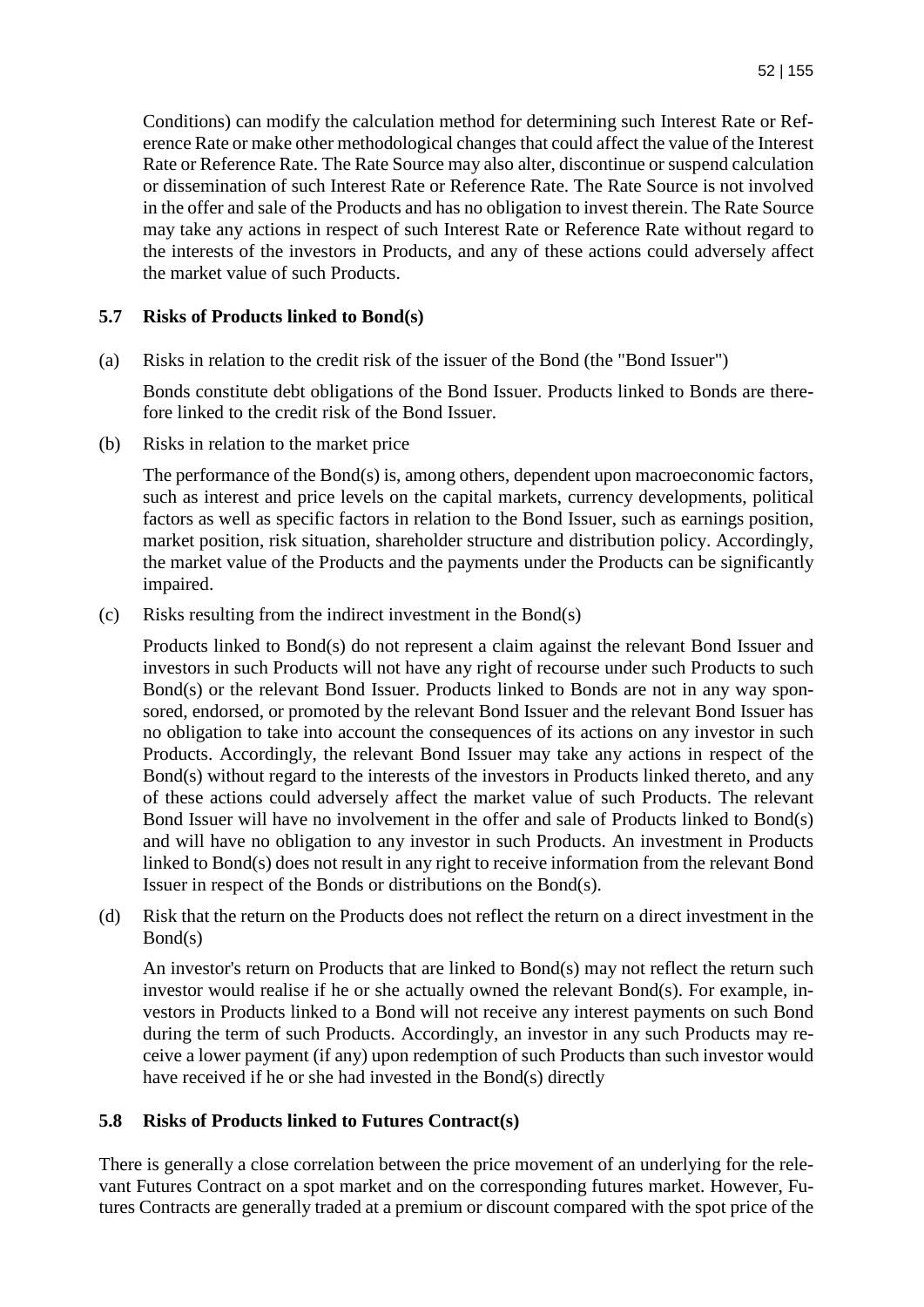underlying of the Futures Contract. This difference between the spot and futures prices, called the "basis" in futures exchange terminology, on the one hand is the result of taking into account the costs customarily arising in connection with spot transactions (warehousing, delivery, insurance, etc.) and/or the income customarily arising in connection with spot transactions (interest, dividends, etc.), and on the other hand the different methods used to evaluate general market factors affecting the spot and the futures market. Furthermore, depending on the relevant underlying, there can be significant differences in the liquidity of the spot and respective futures market. Investors therefore bear such risks in addition to the risks associated with the underlying of the Futures Contract.

#### **5.9 Risks of Products linked to Reference Entity**

(a) Risks in relation to the credit risk of the reference entity

Investment Products with Reference Entities will be subject to the risk that a credit event occurs in relation to the reference entity. The creditworthiness of the reference entity is not only expected to be significantly influenced by company-specific conditions, but also by external national and international economic developments relating to the company's industry sector and political developments. See also section 1.4.

(b) Risks resulting from the indirect investment in the Investment Products with Reference **Entities** 

Investment Products with Reference Entities do not represent a claim against the reference entity, and, in the event of any loss under such Product, a potential investor will have no right of recourse against the reference entity, nor shall a potential investor have any legal, beneficial or other interest whatsoever in the reference obligation. The reference entity is not involved in the issuance of such Products in any way and has no obligation to consider the interests of the potential investors. The reference entity may, and is entitled to, take actions that will adversely affect the value of such Products. Potential investors will not have any voting rights in the reference entity or rights to receive dividends from the reference entity, or any other rights (such as rights to receive interest payments) that holders of debt obligations of the reference entity may have.

(c) Risk that the return on the Products does not reflect the return on a direct investment in the reference entity or its obligations

An investment in Investment Products with Reference Entities is not comparable to a direct investment in the reference entity or in a debt obligation issued by the reference entity (including the reference obligation of the reference entity). Changes in the value of the reference entity or the reference obligation may not necessarily lead to a comparable change in the market value of such Investment Products with Reference Entities.

(d) Risks in relation with liquidity risk of the reference obligation

The reference obligation may have no, or only a limited, trading market. The liquidity of a reference obligation will generally fluctuate with, among other things, the underlying liquidity of the loan and bond markets, general economic conditions, domestic and international political events, developments or trends in a particular industry and the financial condition of the entity which issued such reference obligation. Financial markets have experienced periods of volatility and reduced liquidity that may re-occur and reduce the market value of the reference obligations.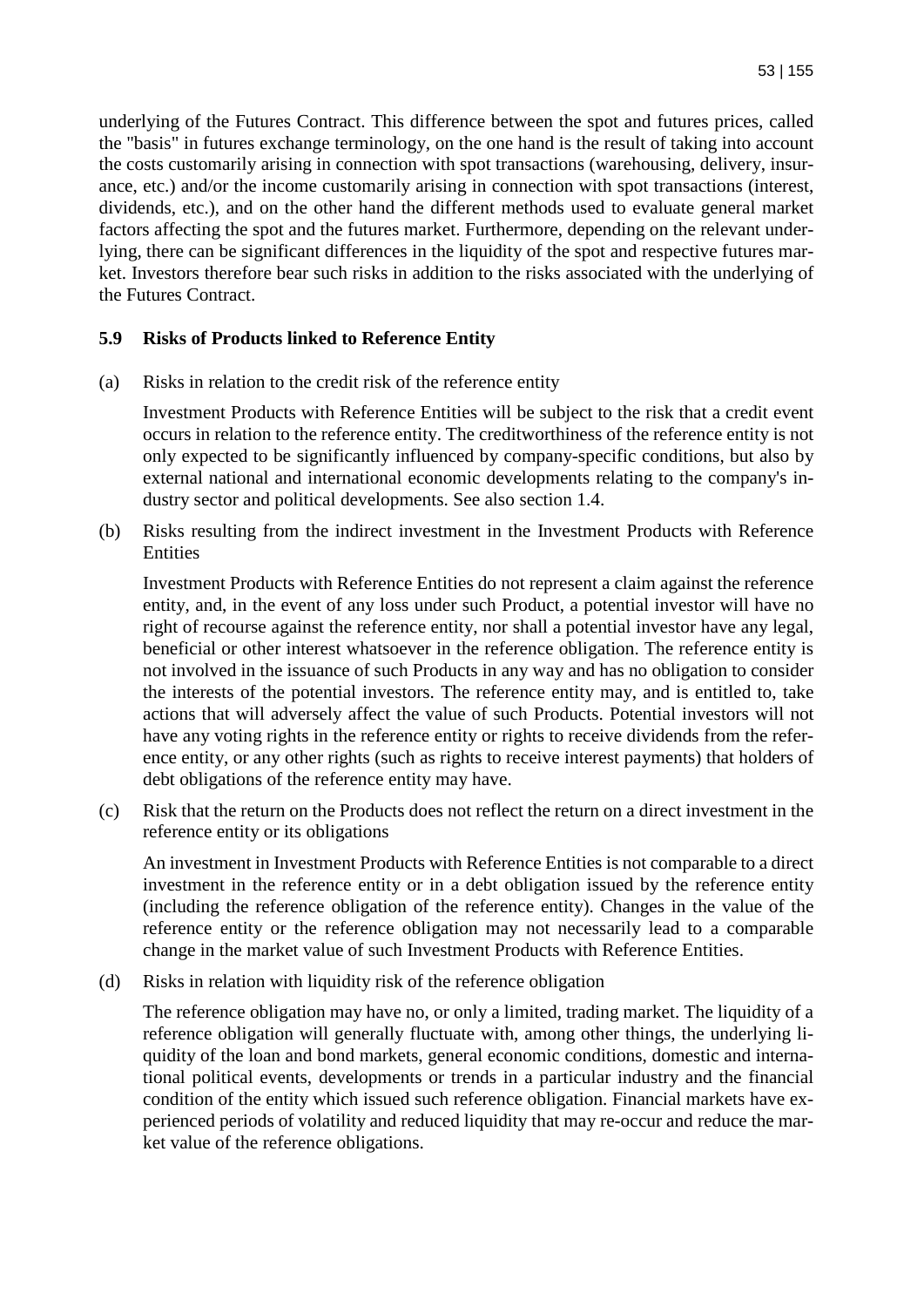## **C. Risk Factors Relating to the Issuer**

The Issuer is exposed to a variety of risks that could adversely affect its results of operations, financial condition and prospects. In case one or more of these risks materialises, the Issuer may not be able to fulfil all or a part of its obligations under the Products and investors in the Products could lose all or a part of their investment in, and any expected return on, Products.

An investor assumes with the purchase of Products in addition to product specific risks also the counter-party risk, i.e. the risk that the Issuer is unable to fulfil its payment obligations. The following description, which is not exhaustive, entails significant risks, which in light of current understanding could impair the Issuer's ability to fulfil its obligations towards the investors of Products. The order in which the following risk factors are presented is not an indication of the likelihood of their occurrence or their importance. Also to be taken into account is the fact that the risk factors described below may also apply cumulatively and therefore their effect may be increased as a result.

The materialisation of one or more of the risk factors described below may have considerable negative effects on the Issuer's results of operation, business and financial position. As a result, investors may lose part or all of their investment (i.e. the total loss of their invested capital may occur). The decision on any investment must be made on the basis of an independent examination made by the potential investor and, insofar as the investor considers it necessary, on the basis of professional advice, such as that provided by an investment advisor.

In this section the risks specific to the Issuer are set out. The assessment of materiality of each risk has been made by the Issuer as of the date of this Base Prospectus based on the probability of their occurrence and the expected magnitude of their negative impact on the Issuer.

The assessment of materiality is disclosed by specifying whether the realization of the respective risk results in adverse effects on the Issuer's business, results of operations, profitability, financial condition or prospects.

In this context the expressions "material" and "significant" denote a higher expected magnitude of materiality of the respective risk. If any of such denoted risks materialise, the market value of securities issued by the Issuer can fall significantly or even to zero. Furthermore, the Issuer may not be able to fulfil its obligations under the Products issued by it. Accordingly, investors in the Products which are issued by the Issuer may lose parts of their investment or their entire investment (risk of total loss).

The risks described below may also occur cumulatively and thus be mutually reinforcing. In particular in the event that several of the risks listed below occur cumulatively and are mutually reinforcing, the ability of the Issuer to meet its payment or delivery obligations under such securities to investors may be adversely affected.

### **1. Risks related to the financial situation of the Issuer**

### **1.1 Credit risk**

Each investor bears the risk that the financial situation of the Issuer could deteriorate. The Issuer's obligations relating to the Products are not protected by any statutory or voluntary deposit guarantee system or compensation scheme. In the event of insolvency of the Issuer, investors may thus experience a total loss of their investment in the Products.

Unless specified otherwise, the Products constitute unsecured and unsubordinated obligations of the Issuer, which, in particular in case of insolvency of the Issuer, rank pari passu with each and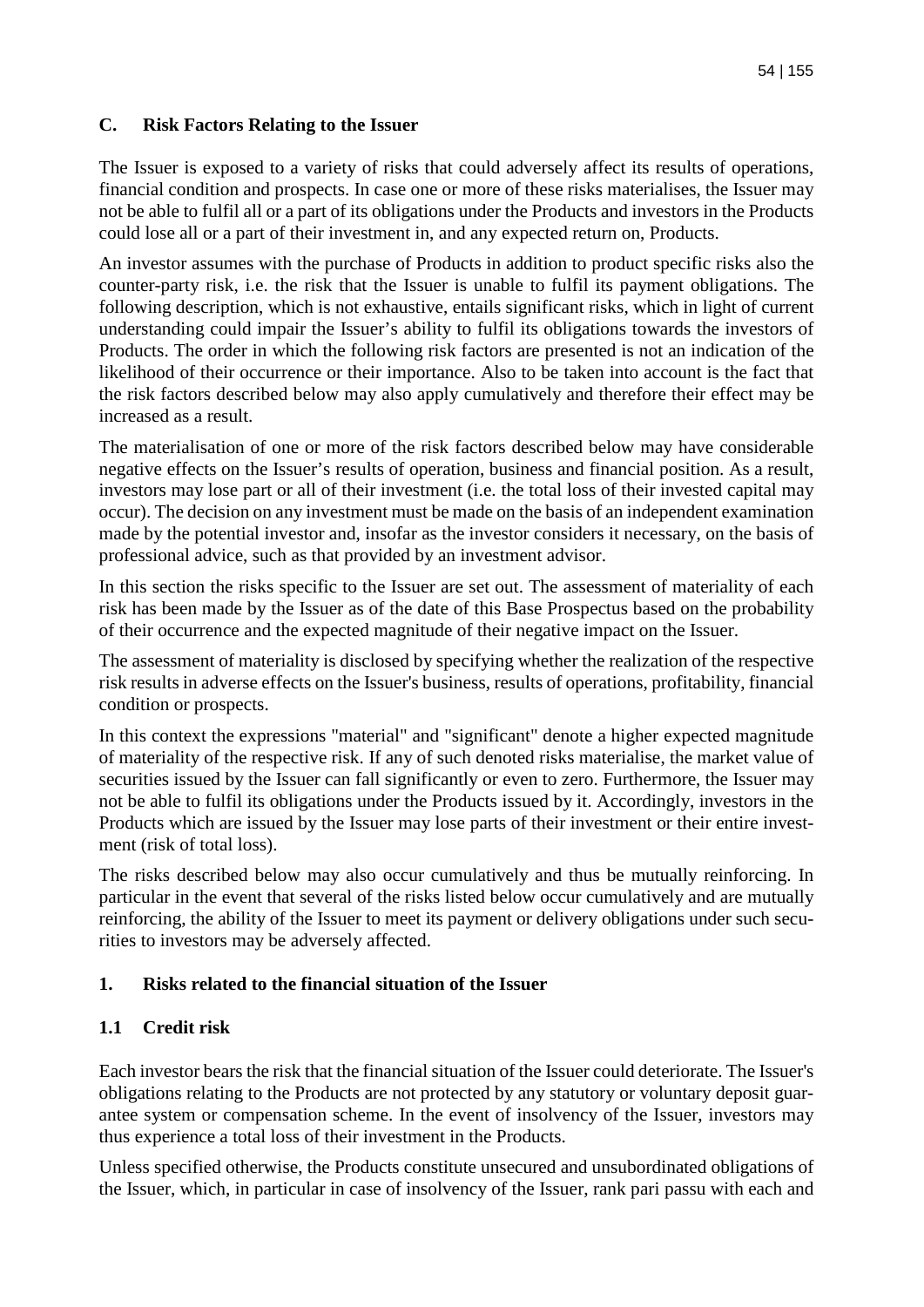all other current and future unsecured and unsubordinated obligations of the Issuer, with the exception of those that have priority due to mandatory statutory provisions. The insolvency of the Issuer may lead to a partial or total loss of the invested capital.

The Issuer's financial situation depends, among others, on the risk that third parties that owe the Issuer money, securities or other assets default on their payment or other obligations. Furthermore, the Issuer is exposed to the risk that a foreign debtor, despite its own ability to pay its debts, is not able to make its interest and/or redemption (re-)payments or to make such payments on the respective maturity date, for example as a result of a lack of foreign exchange reserves at the involved central bank ("economic risk") or as a result of political governmental intervention ("political risk"). Finally, the Issuer is exposed to the risk that one party fulfils its delivery or payment obligation under a transaction, the counterparty, however fails to deliver or defaults on the counter delivery or payment obligation during the applicable settlement period ("settlement risk").

# **1.2 Liquidity risk**

Liquidity and liquidity management are of critical importance to the Issuer. Liquidity could at any given time be affected by the inability to access the long-term or short-term debt, repurchase, or securities lending markets or to draw under credit facilities, whether due to factors specific to the Issuer or to general market conditions. In addition, the amount and timing of contingent events, such as unfunded commitments and guarantees, as well as unforeseen cash or capital requirements could adversely affect the liquidity of the Issuer.

The Issuer benefits from short-term funding sources, including primary demand deposits, interbank loans, time deposits and cash bonds. Although deposits have been, over time, a stable source of funding, this may not continue. In that case, the liquidity position of the Issuer could be adversely affected and it might be unable to meet deposit withdrawals on demand or at their contractual maturity, to repay borrowings as they mature or to fund new loans, investments and businesses.

A diminution of the Issuer's liquidity may be caused by events over which it has little or no control. Failure by the Issuer to effectively manage its liquidity could constrain its ability to fulfil its obligations and fund or invest in its businesses, and thereby significantly affect its results of operations.

### **2. Risks related to the business activities of the Issuer**

### **2.1 Market risk**

The Issuer is exposed to market risks arising from open positions in e.g. interest rate, foreign exchange rates and equity and commodities prices, which could have adverse effects on the Issuer's results of operations.

The market risk is the risk of making a loss as a result of changes in market prices, in particular as a result of changes in foreign exchange rates, interest rates, equity and commodities prices as well as price fluctuations of goods and derivatives. Market risks result primarily because of adverse and unexpected developments in the economic environment, the competitive position, the interest rates, equity and exchange rates as well as in the prices of commodities. Changes in market price may, not least, result from the extinction of markets and accordingly no market price may any longer be determined for a product. The credit- and country-specific risk factors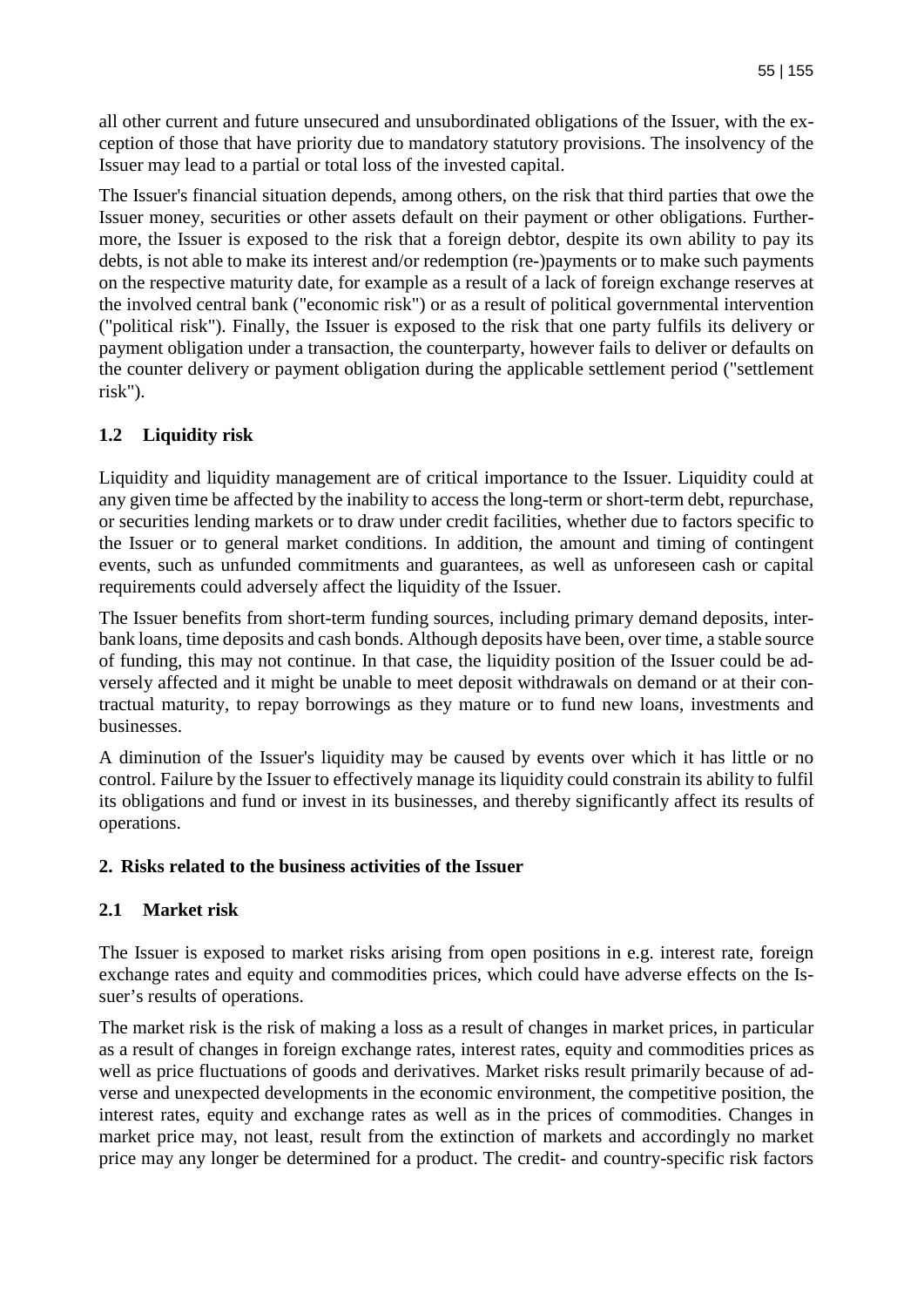or company intrinsic events arising from price changes of the underlying values are to be considered also as a market risk. In times of high market uncertainty with regard to the development of the world economy, the investor should be particularly considerate of the market risk.

# **2.2 Operational risk**

The Issuer faces a wide variety of operational risks, the realisation of which could have a material adverse effect on the Issuer's profitability and results of operations.

Operational risk is the risk of loss resulting from inadequate or failed internal processes, people and systems or from external events. The Issuer is subject to a number of operational risk types including information security and data privacy risk, technology risk, data processing risk, third party management risk, people management risk, model risk, business continuity and infrastructure risk as well as processing and settlement risk which may be caused by, for example, faulty information systems, unsuitable organisational structures or deficient control mechanisms.

Information security, data privacy and integrity are of critical importance for the business of the Issuer. For instance, the loss of confidentiality, availability or integrity of its systems would deprive the Issuer from being able to serve its clients. In particular, for a private bank such as the Issuer, trust of its clients is most important to be able to maintain its franchise.

Furthermore, the Issuer is exposed to risk from potential non-compliance with policies, employee misconduct or negligence and fraud, which could result in regulatory sanctions and serious reputational or financial harm. Fraud risk also includes fraudulent activities or respective attempts committed by external third parties. It is not always possible to prevent such misconduct, and the precautions the Issuer takes to prevent and detect these activities may not always be effective.

# **2.3 Reputational risk**

The Issuer is exposed to the risk that negative or adverse publicity, press speculation and threatened or actual legal proceedings concerning the Issuer's business or the Issuer's clients could damage the Issuer's reputation. Such reputational damage could (i) cause existing clients to cease doing business with and to withdraw their assets from the Issuer, (ii) impair the Issuer's ability to attract new clients, or to expand its relationships with existing clients, (iii) require the Issuer to cease its business relationship with certain clients or (iv) diminish the Issuer's ability to hire or retain employees. In addition, negative or adverse publicity, press speculation and threatened or actual legal proceedings concerning the Issuer's business or the Issuer's clients may result in increasing regulatory scrutiny and influence market perception of the Issuer.

Any of these negative effects could have a material adverse effect on the Issuer's business, operating results and profitability and its prospects.

# **3. Legal and regulatory risks**

# **3.1 Risks resulting from non-compliance with legal and regulatory requirements**

Union Bancaire Privée, UBP SA is a Swiss bank and has operations in various jurisdictions. As such, it must comply with the laws and regulations that apply to its operations in all of the jurisdictions in which it does business and its operations / activities are subject to supervision by regulatory authorities in multiple jurisdictions. Potential non-compliance with legal and regulatory requirements may result in enforcement investigations and potentially in measures by regulatory authorities or compensation payments to third parties or subject the Issuer to significant penalties and could adversely affect the Issuer's reputation, all of which could result in a decline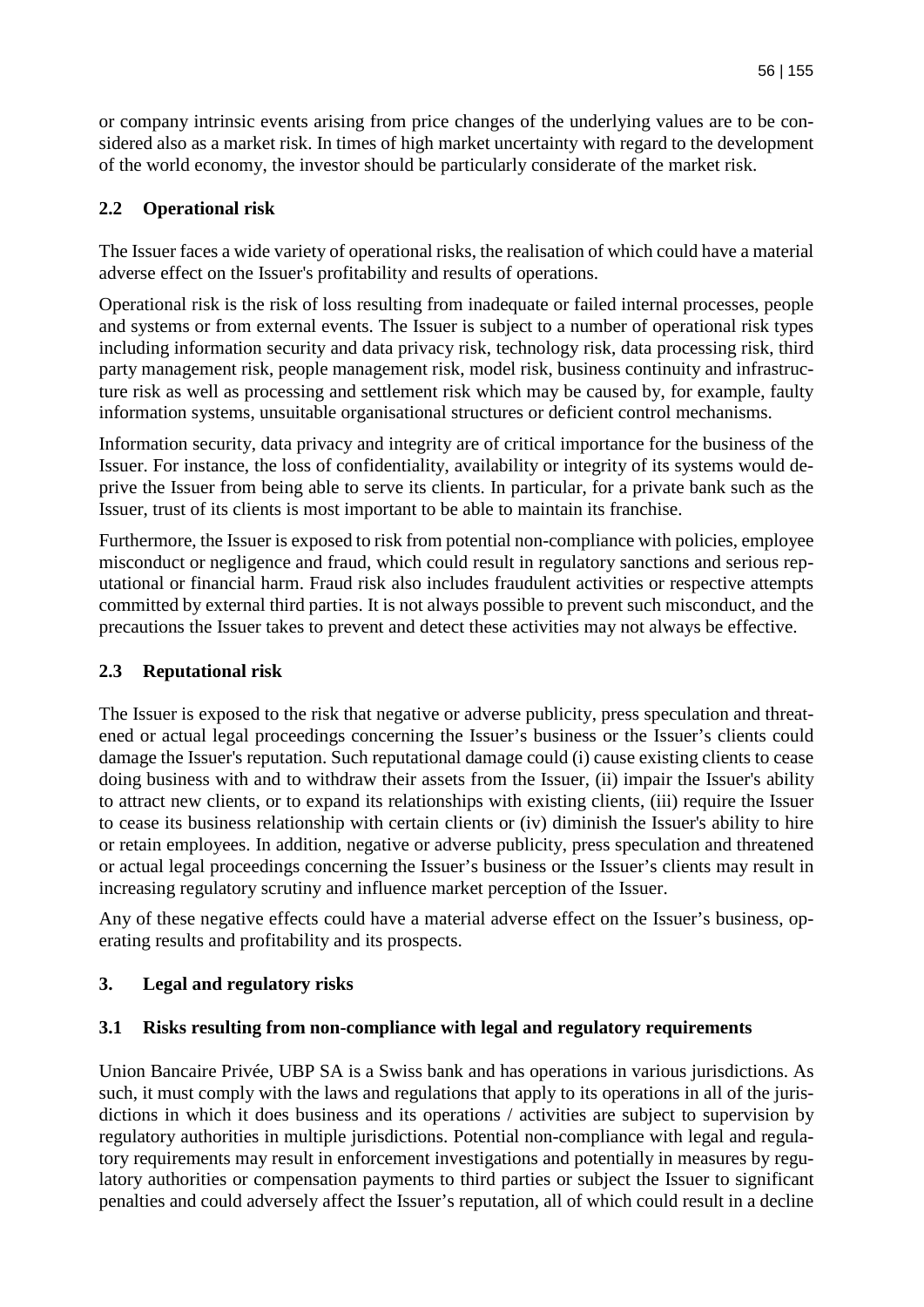in assets under management and increased costs and hence, significantly affect the Issuer's financial situation, revenues and profitability. This may affect the Issuer's ability to make payments or comply with its other obligations under the Products.

# **3.2 Risks resulting from changes in laws and regulations**

Changes in laws, rules and regulations, or in their interpretation or enforcement, or the implementation of new laws, rules or regulations or expanded regulatory supervision may require the Issuer to make changes to its business and operations / activities and materially affect the Issuer's financial situation, revenues and profitability as well as its ability to conduct certain businesses. This may affect the Issuer's ability to make payments or comply with its other obligations under the Products.

# **3.3 Risks resulting from legal or regulatory proceedings**

In the ordinary course of business the Issuer and its officers and employees are involved in, and may become involved in, legal or other regulatory proceedings. These may be costly to defend and could result in large monetary losses, including punitive damage awards, and cause significant harm to the Issuer's reputation. As a participant in the financial services industry, it is likely that the Issuer will experience a high level of litigation and regulatory investigations related to its businesses and operations/activities.

This may require the Issuer to restructure its operations and activities or to cease offering certain products or services. All of these potential outcomes could harm the Issuer's reputation or lead to higher operational costs, thereby reducing the Issuer's profitability.

# **3.4 Risks resulting from financial crime**

The Issuer is exposed to the risk of (i) fraudulent transfer operations, and|or (ii) not complying with Anti-Money Laundering (AML), Counter Financing of Terrorism (CFT), and applicable anti-corruption / bribery laws and regulations as well as sanctions and embargos (e.g. SECO, OFAC, UN, EU and other local applicable sanctions).

Any non-compliance with the applicable laws and regulations may lead to significant reputational and/or financial damage for the Issuer including fines and penalties, costs related to remediation and external enforcement actions as well as imposed business restrictions.

Possible sanctions include, without limitation:

- the suspension or revocation of all or part of licences to operate certain businesses,
- the suspension or expulsion from a particular jurisdiction or market of any of the Issuer's business organisations or their key personnel,
- the imposition or restrictions on certain business activities, or
- the imposition of fines and other administrative sanctions on the Issuer, its officers or employees.

The measures described above could result in a decline in assets under management and increased costs and hence, significantly affect the Issuer's financial situation, revenues and profitability. This may affect the Issuer's ability to make payments or comply with its other obligations under the Products.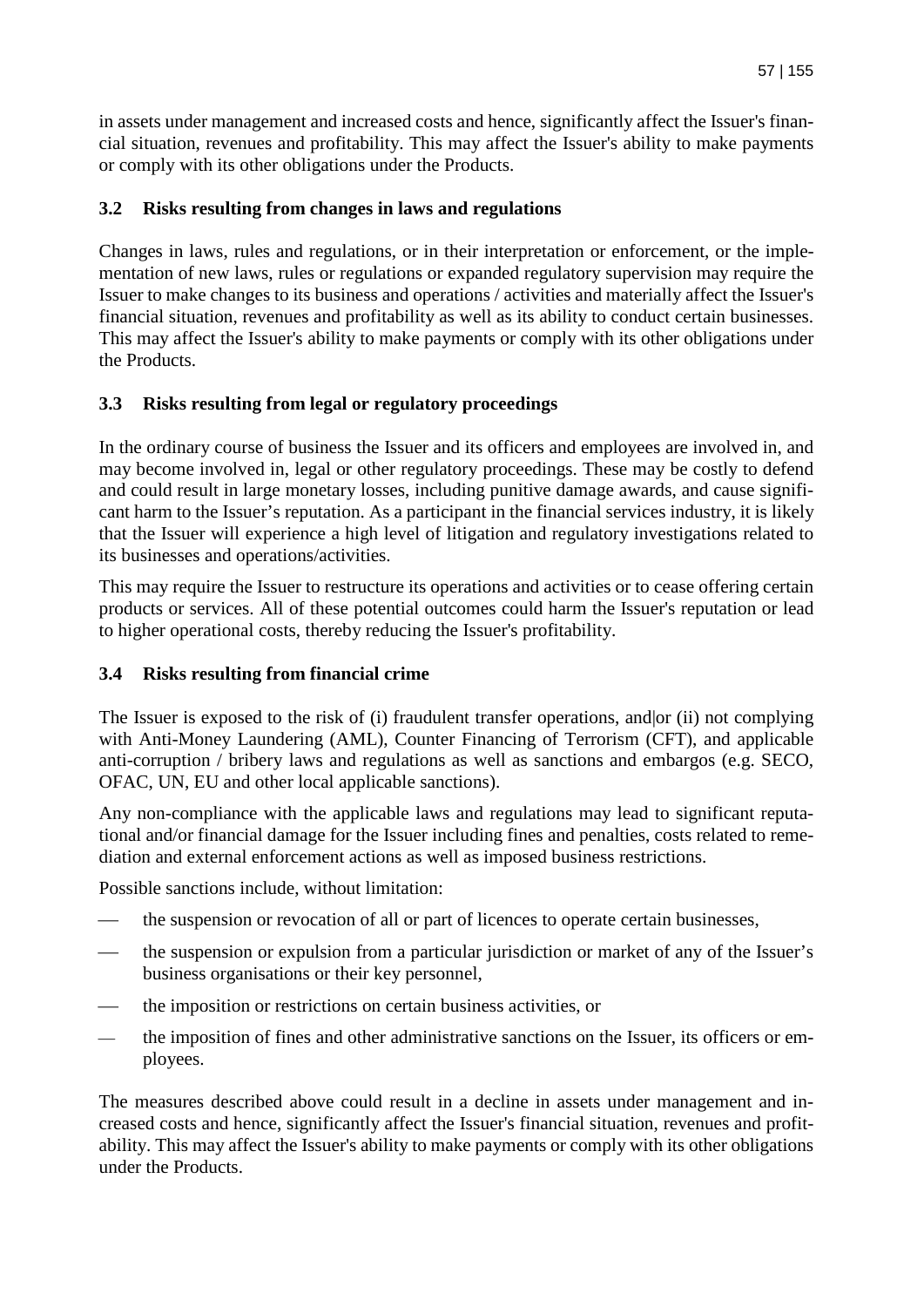#### **3.5 Risks resulting from insolvency law**

As a Swiss bank, Union Bancaire Privée, UBP SA is subject to the special restructuring and insolvency regime set out in article 25 et seq. of the Swiss Banking Act, which gives FINMA broad powers and considerable discretion in taking measures it deems appropriate for purposes of facilitating the restructuring of Swiss banks. Accordingly, it is uncertain which measures or actions FINMA and/or other authorities would take in connection with a potential insolvency of Union Bancaire Privée, UBP SA and such measures may affect the Issuer's ability to fulfil its duties in connection with the Products.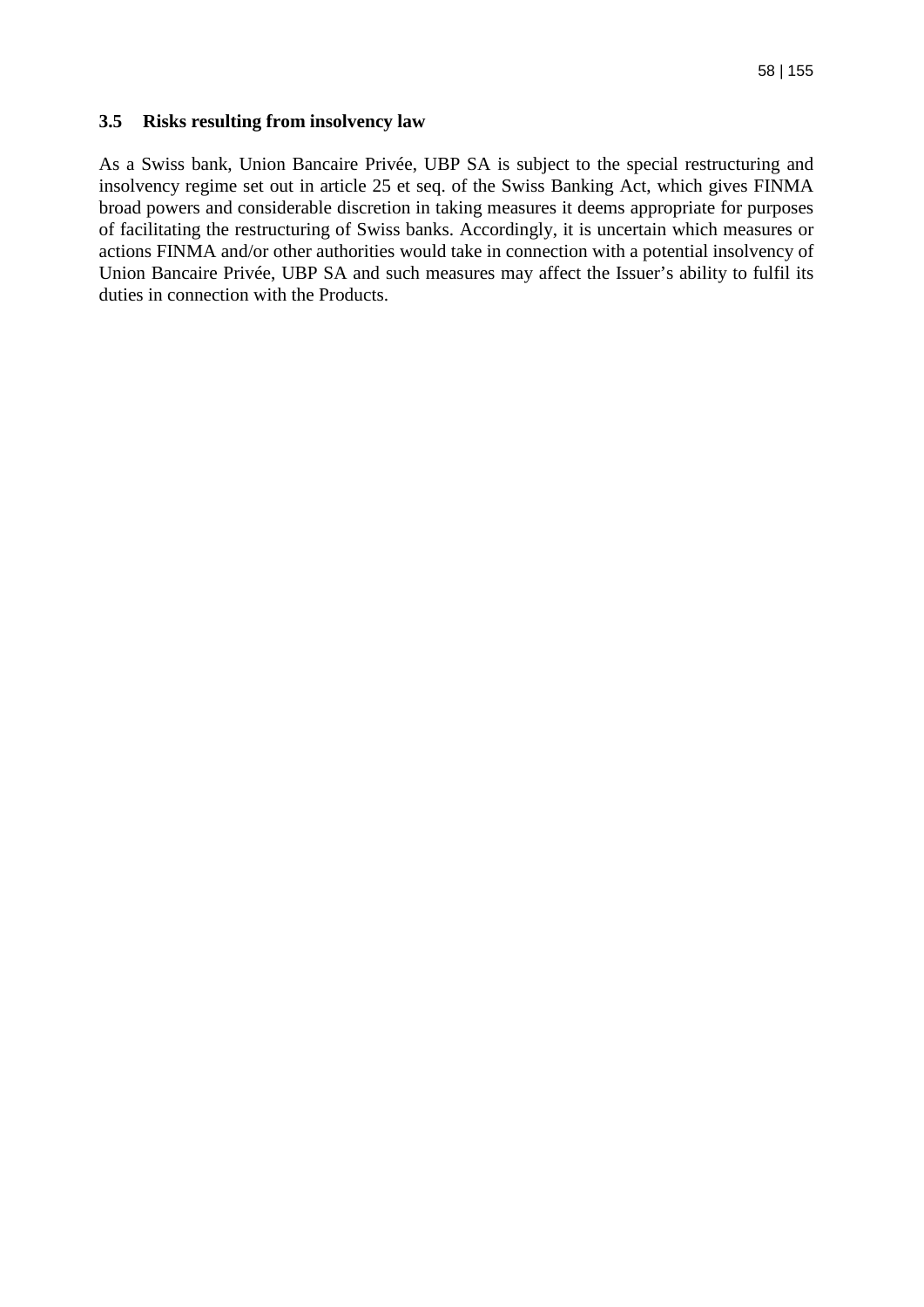# **IV. General Terms and Conditions of the Products**

## **A. General Terms and Conditions**

### **1. Introduction**

The following provisions are the general terms and conditions that apply to the Products (the **General Terms and Conditions**), subject to completion and amendment by the provisions contained in the relevant Final Terms (the **Product Specific Terms and Conditions**). The Product Specific Terms and Conditions contained in the Final Terms for a specific Product shall complete and/or amend the following General Terms and Conditions for the purpose of such Product.

These General Terms and Conditions will be supplemented by the relevant underlying specific terms and conditions in respect of (i) a Share or Shares (the "Share Linked Provisions"), (ii) an Index or Indices (the "Index Linked Provisions"), (iii) a Foreign Exchange Rate or Foreign Exchange Rates (the "Foreign Exchange Rate Linked Provisions"), (iv) a Commodity or Commodities (the "Commodity Linked Provisions"), (v) a Fund or Funds (the "Fund Linked Provisions") and (vi) a Bond or Bonds (the "Bond Linked Provisions") set out under section B. "Underlying Specific Terms and Conditions" and they apply in respect of Products linked to the relevant Underlying Asset(s) specified in the relevant Final Terms, unless otherwise specified in the Final Terms for such Products.

These General Terms Conditions, as completed and/or amended by any applicable Underlying Specific Terms and Conditions, in each case subject to completion and/or amendment by the Product Specific Terms and Conditions contained in the relevant Final Terms, shall constitute the full terms and conditions of the Products (the **Terms and Conditions**). The rights and obligations of holders of the Products in relation to the Issuer are determined solely by the Terms and Conditions.

To the extent that there is any inconsistency between the Underlying Specific Terms and Conditions and these General Terms and Conditions, the Underlying Specific Terms and Conditions shall prevail. To the extent that there is any inconsistency between the Product Specific Terms and Conditions contained in the relevant Final Terms and the Underlying Specific Terms and Conditions and/or these General Terms and Conditions, the Product Specific Terms and Conditions contained in the relevant Final Terms shall prevail.

### **2. Definitions**

Capitalised terms that are not defined in these General Terms and Conditions will have the meanings given to them in the Product Specific Terms and Conditions contained in the relevant Final Terms or in the Underlying Specific Terms and Conditions.

If a capitalised term is not defined in the Terms and Conditions, it shall have the meaning in relation to a particular Product determined by the Issuer taking into account the relevant market practices that apply in respect of such Products.

**Affiliate** means any entity controlled, directly or indirectly by the Issuer, any entity that controls, directly or indirectly, the Issuer or any entity under common control with the Issuer.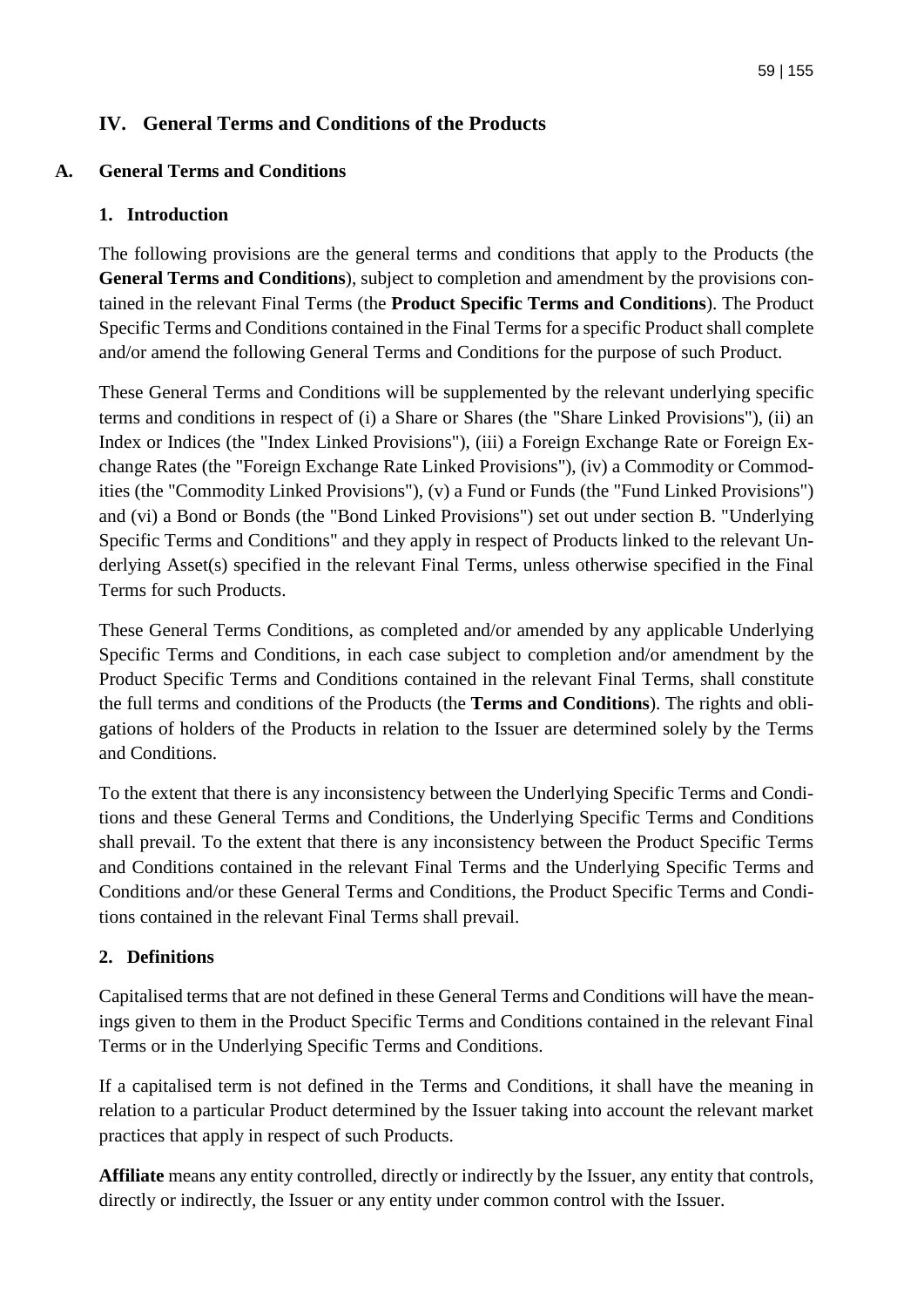**American Exercise** or **American Option** or **American Exercise Style** means that the Products can be exercised by the Holder on any Exchange Trading Day within the Exercise Period as specified in the relevant Final Terms.

**Business Day** means in connection with any payment and settlement procedure a day on which (a) relevant clearing systems are open and Products can be settled, (b) relevant commercial banks are open, (c) banks in Geneva are open, (d) foreign exchange markets execute payments in the relevant currency and (e) any other day, as specified in the Product Specific Terms and Conditions contained in the relevant Final Terms.

**Clearing System** means (i) in relation to Products listed on the SIX Swiss Exchange or BX Swiss, the SIX SIS Ltd, Olten, Switzerland, or any additional Clearing System approved by the Regulatory Board of the SIX Exchange Regulation or BX Swiss, as applicable (ii) in relation to any Products which are not listed, SIS or any Clearing System specified in the Final Terms and (iii), as the case may be, the clearing system or other appropriate method selected by the Issuer to effect the settlement and delivery of a relevant Underlying in the case of an issue of Products to which Physical Settlement applies.

**Denomination** means the nominal value of a single Product as specified in the Final Terms.

**European Exercise** or **European Option** or **European Exercise Style** means that the Product can only be exercised at the Exercise Date as specified in the relevant Final Terms.

**Exchange Trading Day** or **Exchange Business Day** means if not otherwise specified in the relevant Final Terms:

- (i) in respect of Products with a Share as Underlying a Trading Day on which the Reference Exchange is operating, on which the relevant Share is quoted on the Reference Exchange and on which such futures or options on the relevant Share (if any) are traded on the Futures and Options Exchange, subject to the provisions set forth under "Market Disruption Event" of the Underlying Specific Terms and Conditions;
- (ii) in respect of Products with an Index as Underlying a day, on which the relevant Index is calculated and announced by the Index Provider, subject to the provisions set forth under "Market Disruption Event" of the Underlying Specific Terms and Conditions;
- (iii) in respect of Products with any Underlying other than an Index or a Share, a day as determined by the Calculation Agent or as specified in the relevant Final Terms.

**Exercise Notice** means a notice in the form satisfactory to the Paying Agent.

**Exercise Period** means, in the case of Products with American Exercise Style, a period during which a Holder can exercise the American Opinion, as specified in the relevant Final Terms.

**Expiration Date** or **Expiry Date** means the date on which the American Option or European Option expires, as specified in the relevant Final Terms.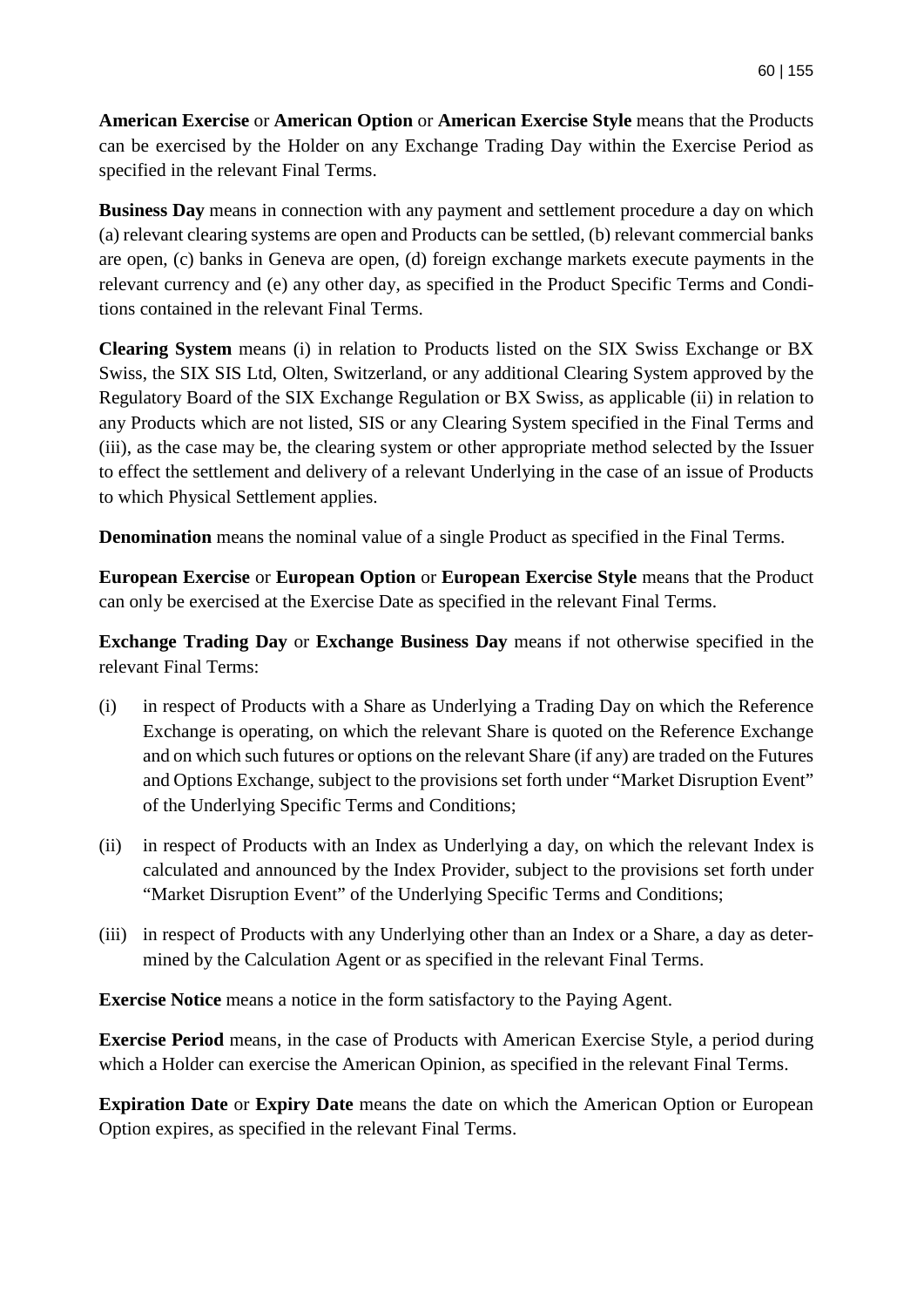**Settlement Type** is either cash settlement ("Cash Settlement") and/or physical delivery of the Underlying or a component of the Underlying ("Physical Settlement"), as specified in the Final Terms.

**SIX Swiss Exchange** means the SIX Swiss Exchange Ltd, Zurich, Switzerland, or any successor exchange thereof.

**Trading Day** means any day on which the Reference Exchange for an Underlying or of a component of the Underlying, to the extent this is an exchange or a trading system which is open for scheduled trading during regular trading hours; and, to the extent the Relevant Exchange is not a securities exchange or trading system, a Business Day, except for days on which business banks and currency markets in the country in which the Reference Exchange is located, are closed.

## **3. Form of the Products**

The Products may be issued in (i) the form of a global certificate (*Globalurkunde*) pursuant to article 973b of the Swiss Code of Obligations or (ii) in uncertificated form in accordance with article 973c of the Swiss Code of Obligations as uncertificated securities (*Wertrechte*).

The global certificate (*Globalurkunde*) will be issued by the Issuer.

The uncertificated securities (*Wertrechte*) will be created by the Issuer by means of a registration in a register of uncertificated securities (*Wertrechtebuch*) maintained by the Issuer or the Paying Agent on behalf of the Issuer.

If "Intermediated Securities" is specified in the relevant Final Terms, the global certificate will be deposited with SIX SIS as custodian (*Verwahrungsstelle*) or any other custodian specified in the relevant Final Terms and the uncertificated securities will be entered into the main register (*Hauptregister*) of SIX SIS as custodian (*Verwahrungsstelle*) or any other custodian specified in the relevant Final Terms, and will, by operation of Swiss law, in each case constitute intermediated securities (*Bucheffekten*) (**Intermediated Securities**).

**The Holders shall not have the right to effect or demand the conversion of the Products issued (i) as uncertificated securities (***Wertrechte***) into, or the delivery of, a global certificate (***Globalurkunde***) or definitive securities (***Wertpapiere***) or (ii) in the form of a global certificate (***Globalurkunde***) into, or the delivery of, a definitive securities (***Wertpapiere***). The Issuer may convert global certificates (***Globalurkunden***) into uncertificated securities and vice versa at any time and without the consent of the Holders.** 

### **4. Title to the Products and transfer of the Products**

In the case of Products qualifying as Intermediated Securities, (i) the legal holders of such Products (the **Holder**) are each person holding any such Products in a securities account (*Effektenkonto*) that is in such person's name or, in the case of a custodian (*Verwahrungsstelle*), each custodian (*Verwahrungsstelle*) holding any such Products for its own account in a securities account (*Effektenkonto*) that is in such custodian's name (and the expression "Holder" as used herein shall be construed accordingly), and (ii) such Products may only be transferred by the entry of the transferred Products in a securities account of the transferee.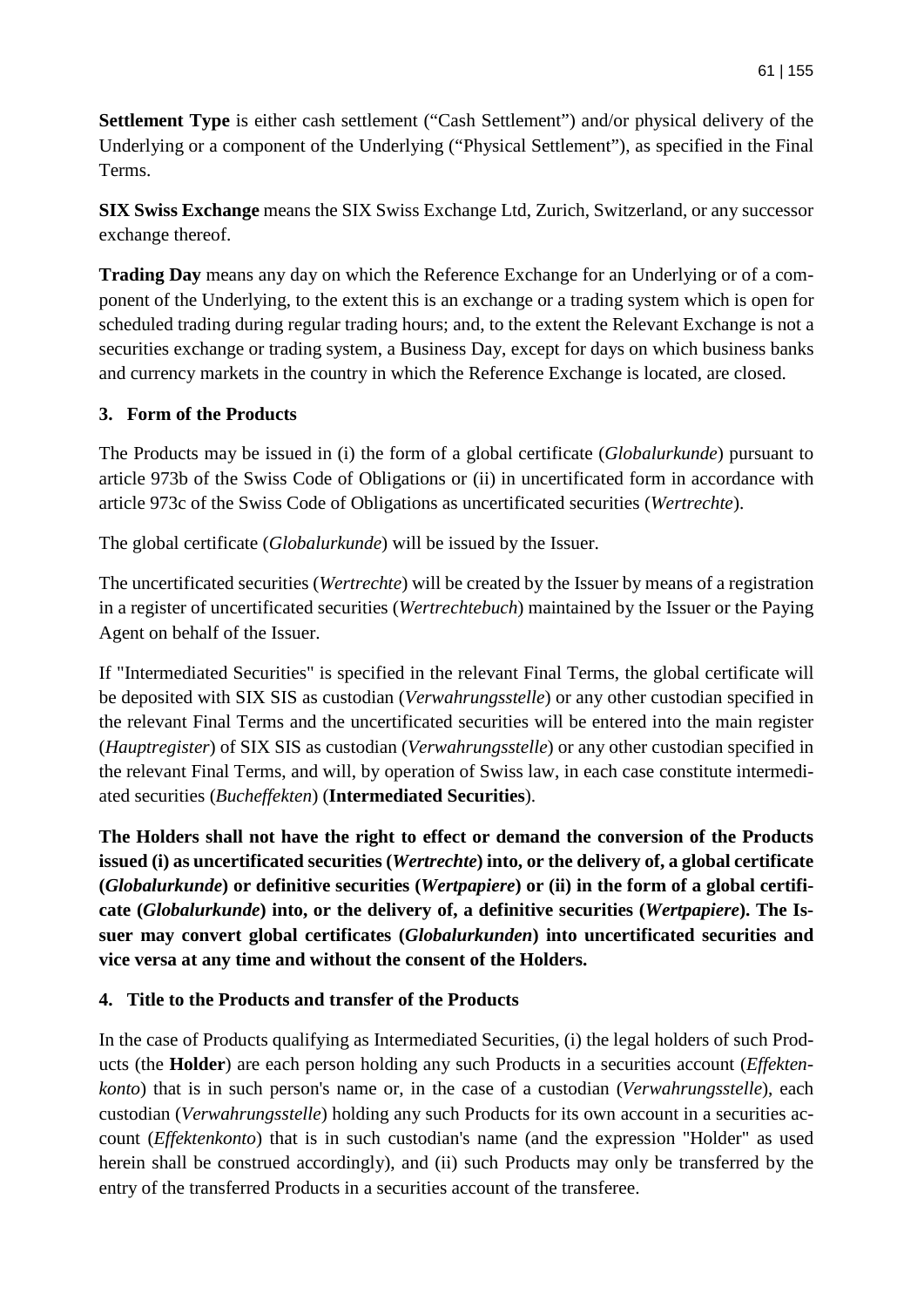In case of Products in the form of uncertificated securities that are not Intermediated Securities, the Products may only be transferred to the Issuer, unless otherwise specified in the relevant Final Terms.

# **5. Redemption / settlement of the Products**

If so specified in the relevant Final Terms, a Product shall be redeemed or settled, as applicable, on the Maturity Date or Settlement Date, as applicable, and each Product entitles its Holder to receive from the Issuer payment of a cash amount in the relevant currency and/or delivery of certain number of the relevant Underlying(s), as applicable, as determined and/or calculated by the Calculation Agent, against transfer of the Product in accordance with and subject to the Product Specific Terms and Conditions contained in the relevant Final Terms.

## **6. Interest / coupon payment**

If so specified in the relevant Final Terms, each Product entitles its Holder to receive from the Issuer interest or coupon payments, as applicable, in the relevant currency on the relevant interest or coupon payment date as determined and/or calculated by the Calculation Agent in accordance with and subject to the Product Specific Terms and Conditions contained in the relevant Final Terms.

## **7. Exercise and exercise terms**

If so specified in the relevant Final Terms, a Product must be exercised by the Holder by delivering to the Paying Agent a duly completed Exercise Notice on or prior to the Expiration Date or Expiry Date, as specified in the relevant Final Terms, in order for the Holder to be entitled to receive from the Issuer payment of a cash amount in the relevant currency and/or delivery of certain number of the relevant Underlying(s), as applicable, as determined and/or calculated by the Calculation Agent in accordance with and subject to the Product Specific Terms and Conditions contained in the relevant Final Terms.

# **8. Redemption at the option of the Issuer**

If so specified in the relevant Final Terms, the Issuer may, on giving no less than 15 nor more than 30 calendar days' irrevocable notice to the Holders (or such other notice period as may be specified in the relevant Final Terms), redeem all of the Products on the date specified in the relevant Final Terms at the redemption amount specified in the relevant Final Terms.

# **9. Redemption at the option of the Holder**

If so specified in the relevant Final Terms, the Issuer shall, at the option of the Holder of any such Product, upon the Holder of such Product giving no less than 15 nor more than 30 calendar days' irrevocable notice to the Issuer delivering to the Paying Agent a duly completed Exercise Notice (or such other notice period as may be specified in the relevant Final Terms), redeem such Product on the date specified in the relevant Final Terms at the redemption amount specified in the relevant Final Terms.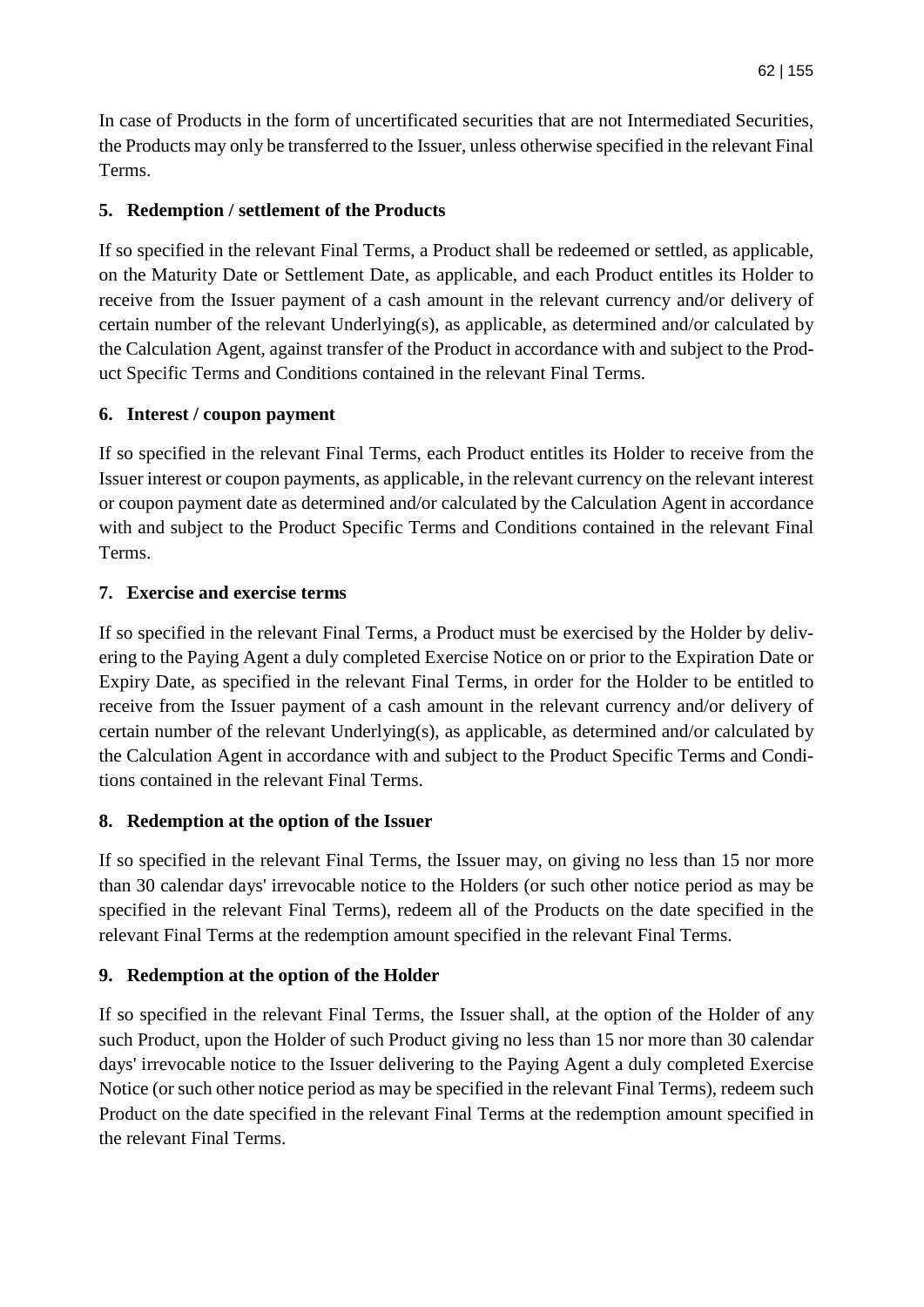# **10. Payment day**

If the date for payment of any amount in respect of any Product is not a Payment Day, the Holder shall not be entitled to payment until the next following Payment Day in the relevant place and shall not be entitled to further interest or other payment in respect of such delay.

For these purposes (unless otherwise specified in the Final Terms), **Payment Day** means any day which is:

- (i) a day on which commercial banks and foreign exchange markets settle payments and are open for general business (including dealing in foreign exchange and foreign currency deposits) in (a) the relevant place of payment; and (b) any Financial Centre specified in the Final Terms; and
- (ii) in relation to any sum payable in a specified currency, a day on which commercial banks and foreign exchange markets settle payments and are open for general business (including dealing in foreign exchange and foreign currency deposits) in the relevant financial centre of the country of the relevant specified currency.

## **11. Payment disruption**

In the event that the Calculation Agent, at any time and from time to time, determines that a Payment Disruption Event has occurred, then the Calculation Agent shall as soon as practicable notify the Issuer and the Holders of the relevant Products of the occurrence of a Payment Disruption Event.

Upon the occurrence of a Payment Disruption Event, the date on which the Products may be exercised or redeemed or any amount that is due and payable in respect of the relevant Products may be extended by the Issuer to a date falling 14 calendar days (or such other date as may be determined by the Calculation Agent and notified to the Holders) after the date on which the Payment Disruption Event is no longer occurring and notice thereof shall be given to the Holders and Holder are not entitled to any default interest and no liability shall attach to the Issuer in respect of the occurrence of a Payment Disruption Event.

### A **Payment Disrupting Event** means any of

- (i) an event which has the effect of preventing, restricting or delaying the Calculation Agent or Issuer from:
	- (a) converting a relevant currency into another relevant currency through customary legal channels; or
	- (b) converting a relevant currency into another relevant currency at a rate at least as favourable as the rate for domestic institutions located in the relevant payment jurisdiction; or
	- (c) delivering any relevant currency from accounts inside the relevant payment jurisdiction to accounts outside the relevant payment jurisdiction; or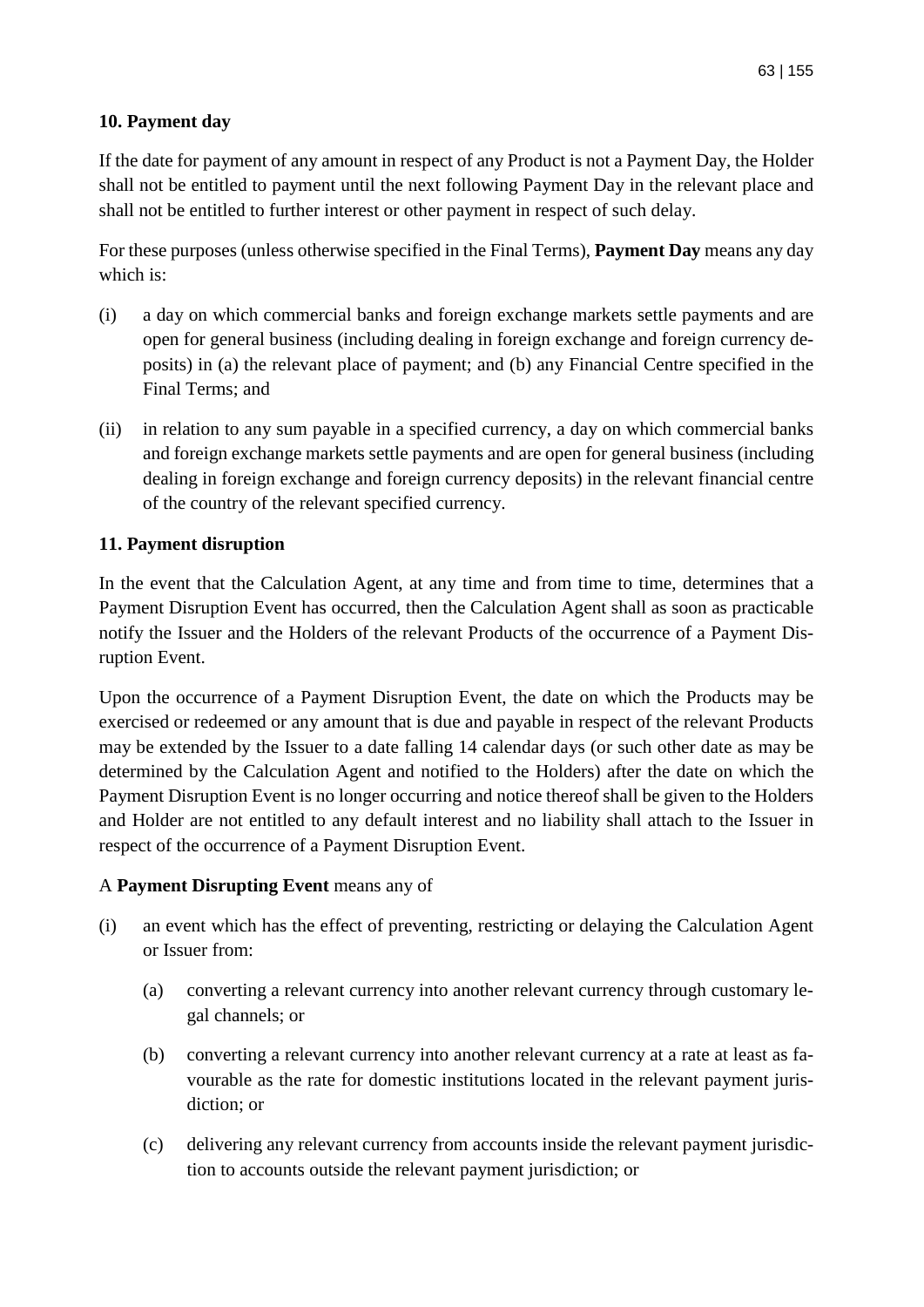- (d) delivering a relevant currency between accounts inside the relevant payment jurisdiction or to a party that is a non-resident of the relevant payment jurisdiction;
- (ii) the imposition by the relevant payment jurisdiction (or any political or regulatory authority thereof) of any capital controls, or the publication of any notice of an intention to do so, which the Calculation Agent determines is likely to materially affect the Products, and notice thereof is given by the Issuer to the Holders; and
- (iii) the implementation by the relevant payment jurisdiction (or any political or regulatory authority thereof) or the publication of any notice of an intention to implement any changes to the laws or regulations relating to foreign investment in the relevant payment jurisdiction (including, but not limited to, changes in tax laws and/or laws relating to capital markets and corporate ownership), which the Calculation Agent determines are likely to affect materially the Issuer's ability to hedge its obligations under the Products; and
- (iv) an event as a result of which the Issuer is prohibited, unable, or otherwise fails to make any payment, or any portion thereof under the Products, or to perform any other obligation under the Products because or arising out of an act of war, insurrection or civil strife, an action by any government or governmental authority or instrumentality thereof (whether de jure or de facto), legal constraint, terrorism, riots or catastrophe.

## **12. Currency of the Products**

The Products may be issued in Swiss francs or any other currency and the relevant currency or currencies are specified in the relevant Final Terms.

### **13. Currency exchange rates**

Unless otherwise specified in the relevant Final Terms, any amounts to be determined by the relevant Issuer or any Agent pursuant to the Terms and Conditions of the Products, which have to be converted in a different currency shall be converted in such currency at the spot exchange rate applied by the converting person in its normal course of business.

### **14. Business Day Convention**

If any date scheduled to make a payment under the Products falls on a calendar day which is not a Business Day then (unless otherwise specified in the relevant Final Terms):

- (i) if the Business Day Convention specified in the relevant Final Terms is "Following", such date shall be postponed to the next following calendar day which is a Business Day;
- (ii) if the Business Day Convention specified in the relevant Final Terms is "Modified Following", such date shall be postponed to the next following calendar day which is a Business Day unless that calendar day falls in the next calendar month, in which case such date will be brought forward to the immediately preceding calendar day that is a Business Day;
- (iii) if the Business Day Convention specified in the relevant Final Terms is "Preceding", such date will be brought forward to the immediately preceding calendar day which is a Business Day; and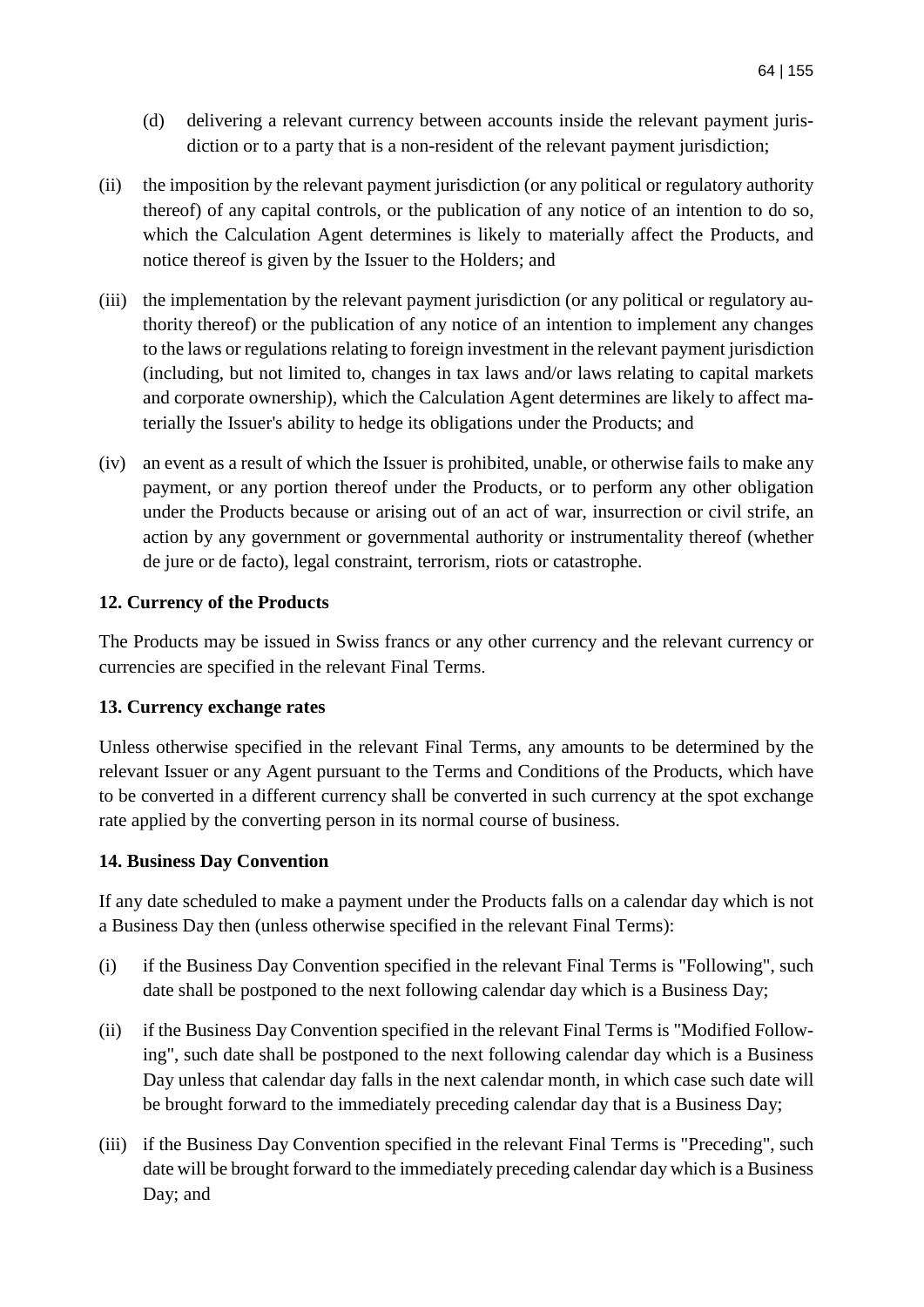(iv) if the Business Day Convention specified in the relevant Final Terms is "Floating Rate", such date will be postponed to the next following calendar day which is a Business Day unless that calendar day falls in the next calendar month, in which event (such date shall be brought forward to the immediately preceding Business Day and (ii) each subsequent such date (if any) shall be the last Business Day of the month in which such date would have fallen had it not been subject to adjustment.

If the Final Terms do not make any reference to the applicable Business Day Convention, the Business Day Convention referred to in sub-section (i), "Following", as default convention shall apply.

### **15. Settlement Disruption Event**

If a Settlement Disruption Event prevents delivery of a relevant Underlying on a delivery date, then the delivery date will be the first succeeding date on which delivery of the Underlying can take place through the relevant Clearing System unless a Settlement Disruption Event prevents settlement on each of the eight Clearing System Business Days immediately following the original date that, but for the occurrence of the Settlement Disruption Event, would have been the delivery date. In that case, (i) if such Underlying can be delivered in any other commercially reasonable manner (in the determination of the Calculation Agent), then the delivery date will be the first date on which settlement of a sale of the Underlying executed on that eighth Clearing System Business Day customarily would take place using such other commercially reasonable manner of delivery (which other manner of delivery will be deemed the relevant Clearing System for the purposes of delivery of the relevant Underlying), and (ii) if such Underlying cannot be delivered in any other commercially reasonable manner (in the determination of the Calculation Agent), then the delivery date will be postponed until delivery can be effected through the relevant Clearing System or in any other commercially reasonable manner.

A Holder shall not be entitled to any payment, whether of interest or otherwise, on the Product in the event of any delay in the delivery of the Underlying due to the occurrence of a Settlement Disruption Event and no liability in respect thereof shall attach to the Issuer or the Paying Agent.

For so long as delivery of a relevant Underlying is not practicable by reason of a Settlement Disruption Event, then notwithstanding that "Physical Settlement" is specified to be applicable in the relevant Final Terms, or any other provision of the Terms and Conditions, the Issuer may elect to satisfy its obligations in respect of the relevant Product by payment to the relevant Holder of the Disruption Cash Settlement Price not later than on the third Clearing System Business Day following the date that the notice of such election is given to the Holders. Payment of the relevant Disruption Cash Settlement Price will be made (i) in such manner as shall be notified to the Holders or (ii) to the Relevant Clearing System for the credit of the account of the relevant accountholder in the Relevant Clearing System.

**Settlement Disruption Event** means an event beyond the control of the Issuer (including illiquidity in the market for the relevant Underlying or any legal prohibition, or material restriction imposed by any law, order or regulation on the ability of the Issuer, to deliver the relevant Underlying) as a result of which, in the determination of the Calculation Agent, delivery of the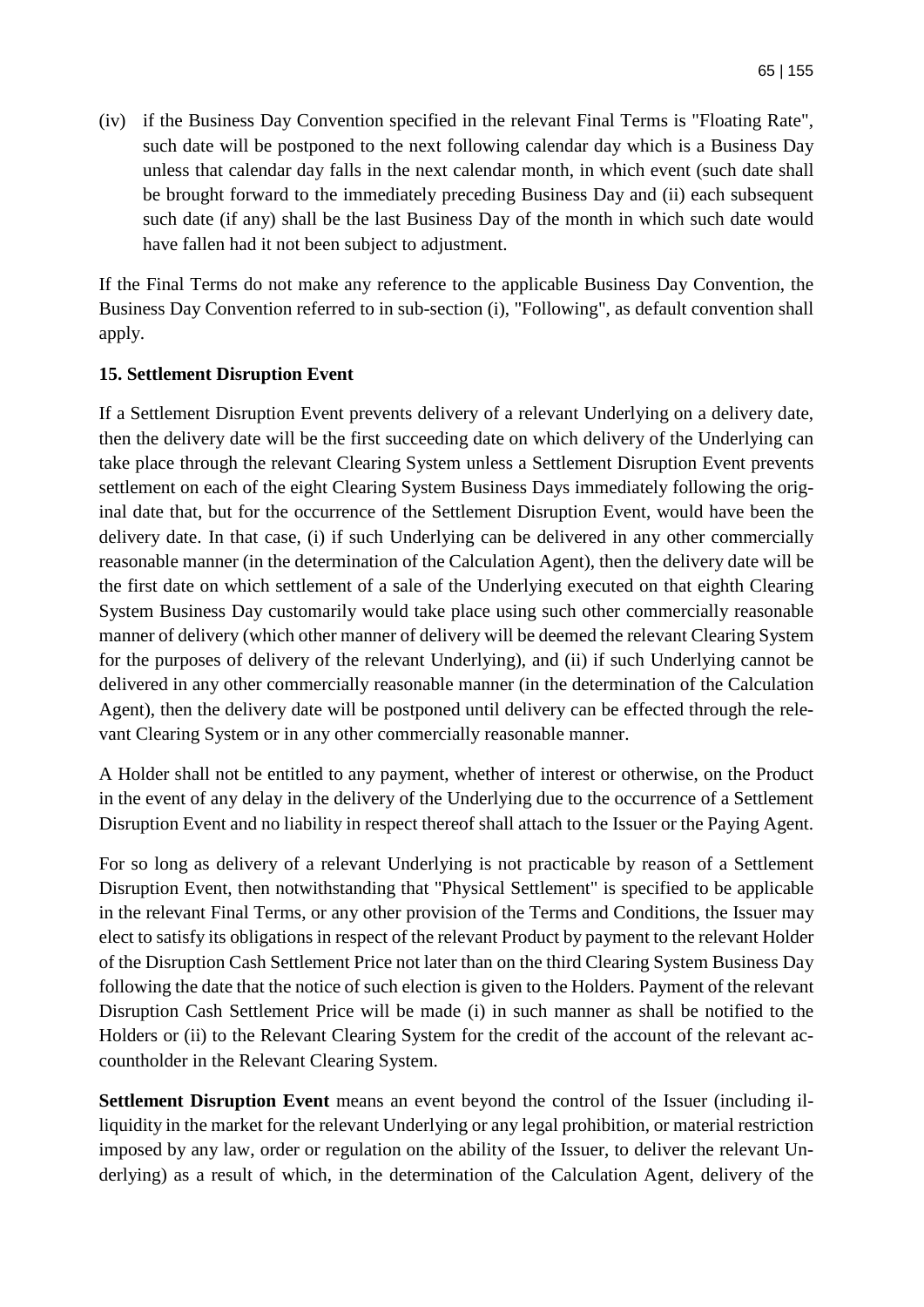Underlying by or on behalf of the Issuer is illegal or is not practicable, or as a result of which the relevant Clearing System cannot clear the transfer of the relevant Underlying.

**Clearing System Business Day** means, in respect of any relevant Clearing System, any day on which such relevant Clearing System is (or, but for the occurrence of a Settlement Disruption Event, would have been) open for the acceptance and execution of settlement instructions.

**Disruption Cash Settlement Price** means such amount as specified in the relevant Final Terms, or, if not so specified, an amount equal to the fair market value of the relevant Product (but not taking into account any interest accrued on any Product) on such day as shall be selected by the Calculation Agent in its discretion adjusted to take account fully for any losses, expenses and costs to the Issuer and/or any affiliate of the Issuer of unwinding or adjusting any underlying or related hedging arrangements, all as calculated by the Calculation Agent.

## **16. Early redemption or termination for illegality and illiquidity**

The Issuer may, at its option, redeem or terminate (as applicable) the Products early (on giving not less than 7 nor more than 30 days' irrevocable notice to the Holders (or such other notice period as may be specified in the relevant Final Terms)) (i) in the event that it determines in its sole and absolute discretion that its performance of its obligations under the terms of the Products has become unlawful in whole or in part as a result of (x) any change in financial, political or economic conditions or currency exchange rates, or (y) compliance in good faith by the Issuer or any relevant subsidiaries or affiliates with any applicable present or future law, rule, regulation, judgement, order or directive of any governmental, administrative or judicial authority or power or in interpretation thereof, or (ii) if the Issuer determines in its sole and absolute discretion that (x) the total amount invested in the Products has fallen below the amount, which is considered by the Issuer as being the minimum amount required to manage the Products in an economically efficient way, or (y) there is not sufficient liquidity in the relevant Underlying Asset(s) (each such event, a **Termination Event**). In the event of an early redemption or termination (as applicable) of the Products following a Termination Event, the Issuer will cause to be paid to each Holder in respect of each such Product held by it the Early Payment Amount.

**Early Payment Amount** means an amount determined by the Calculation Agent on the second Business Day immediately preceding the due date for the early redemption or settlement, as applicable, of the Products, representing the fair market value of such Products, determined using its internal models and methodologies by reference to such factors as the Calculation Agent may consider to be appropriate including, without limitation:

- (i) market prices or values for the underlying(s) and other relevant economic variables (such as interest rates and, if applicable, exchange rates) at the relevant time taking into account the bid or offer prices of the underlying(s) (as relevant);
- (ii) the remaining term of the Products had they remained outstanding to scheduled maturity or expiry and/or any scheduled early redemption;
- (iii) the value at the relevant time of any minimum redemption or cancellation amount which would have been payable had the Products remained outstanding to scheduled maturity or expiry and/or any scheduled early redemption or exercise date;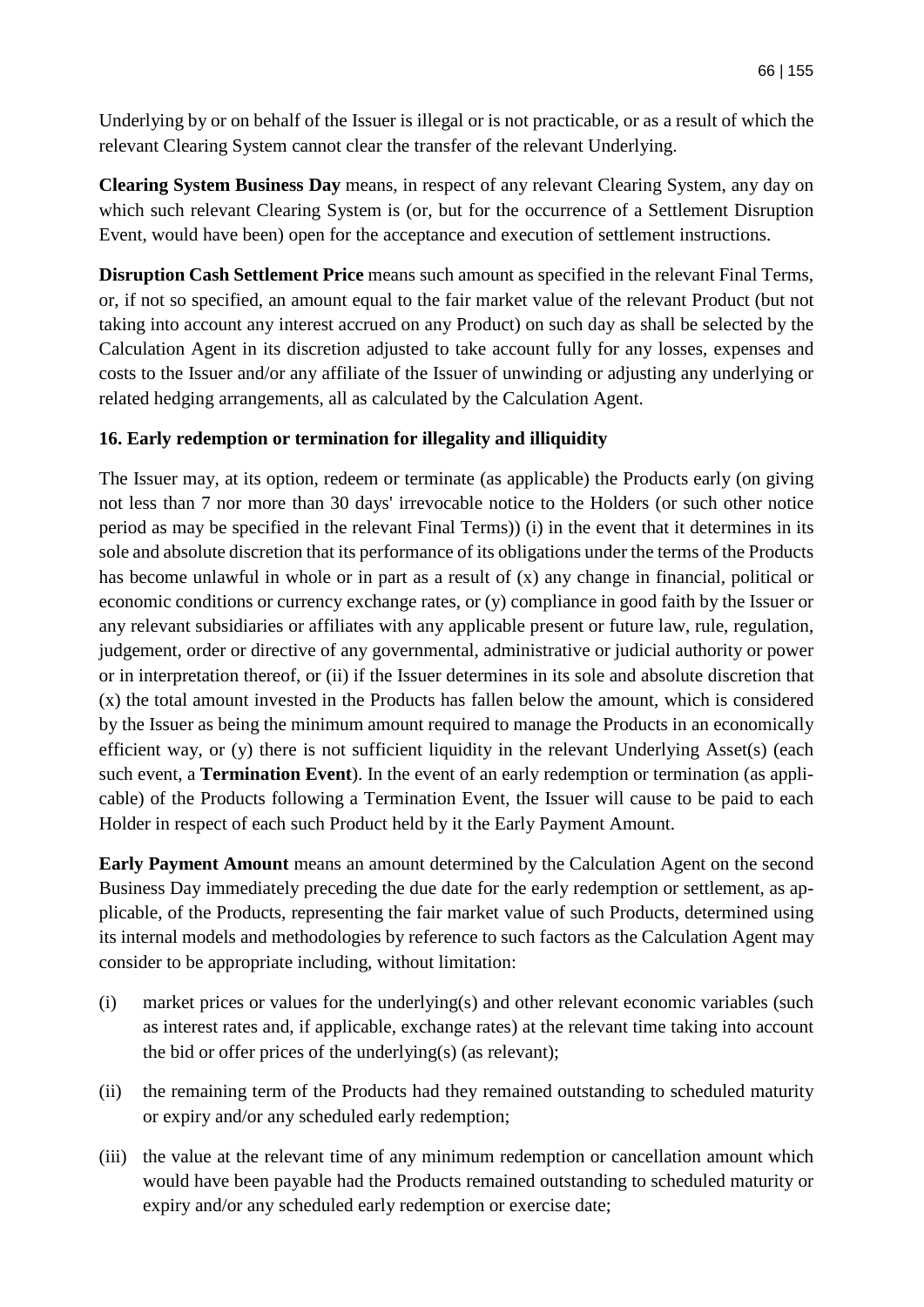- (iv) if applicable, accrued interest;
- (v) internal pricing models;
- (vi) prices at which other market participants might bid for securities similar to the Products; and
- (vii) any other information which the Calculation Agent considers to be relevant (but ignoring the event which resulted in such early redemption).

### **17. Extraordinary Hedge Disruption Event**

Upon the occurrence of an Extraordinary Hedge Disruption Event in relation to any Products, the Issuer may (but shall not be obliged to) in its sole and absolute discretion redeem the Products on such day as determined by the Issuer in its sole and absolute discretion and as notified to the Holders and will, if and to the extent permitted by applicable law, pay to the Holders in respect of each such Product the Early Payment Amount.

An "**Extraordinary Hedge Disruption Event**" means, in relation to any Products, the occurrence of any of the following events (as applicable):

- (i) unless otherwise specified in the relevant Final Terms, an Extraordinary Hedge Sanctions Event;
- (ii) unless otherwise specified in the relevant Final Terms, an Extraordinary Hedge Bail-in Event; and
- (iii) unless otherwise specified in the relevant Final Terms, an Extraordinary Hedge Currency Disruption Event.

For such purpose, the following terms shall have the following meanings:

**Extraordinary Hedge Sanctions Event** means (and shall be deemed to have occurred where), in relation to any Products, the Calculation Agent determines that, on or after the Issue Date, due to:

- (i) the adoption of, or announcement of, any change in, any applicable law, rule, regulation, judgment, order, sanction, or directive of any governmental, administrative, legislative or judicial authority or power, in each case, relating to financial sanctions and embargo programmes, including but not limited to any restrictions applicable to designated or blocked persons, as enacted, administered and/or enforced, from time to time, by the U.S. Department of the Treasury's Office of Foreign Assets Control, the U.S. Department of State, the UK Treasury Department, the United Nations, the European Union, Switzerland or other relevant authority (for the purposes of this definition, "applicable law"); or
- (ii) the promulgation of, or any change in, the formal or informal interpretation of any applicable law by a court, tribunal or regulatory authority with competent jurisdiction,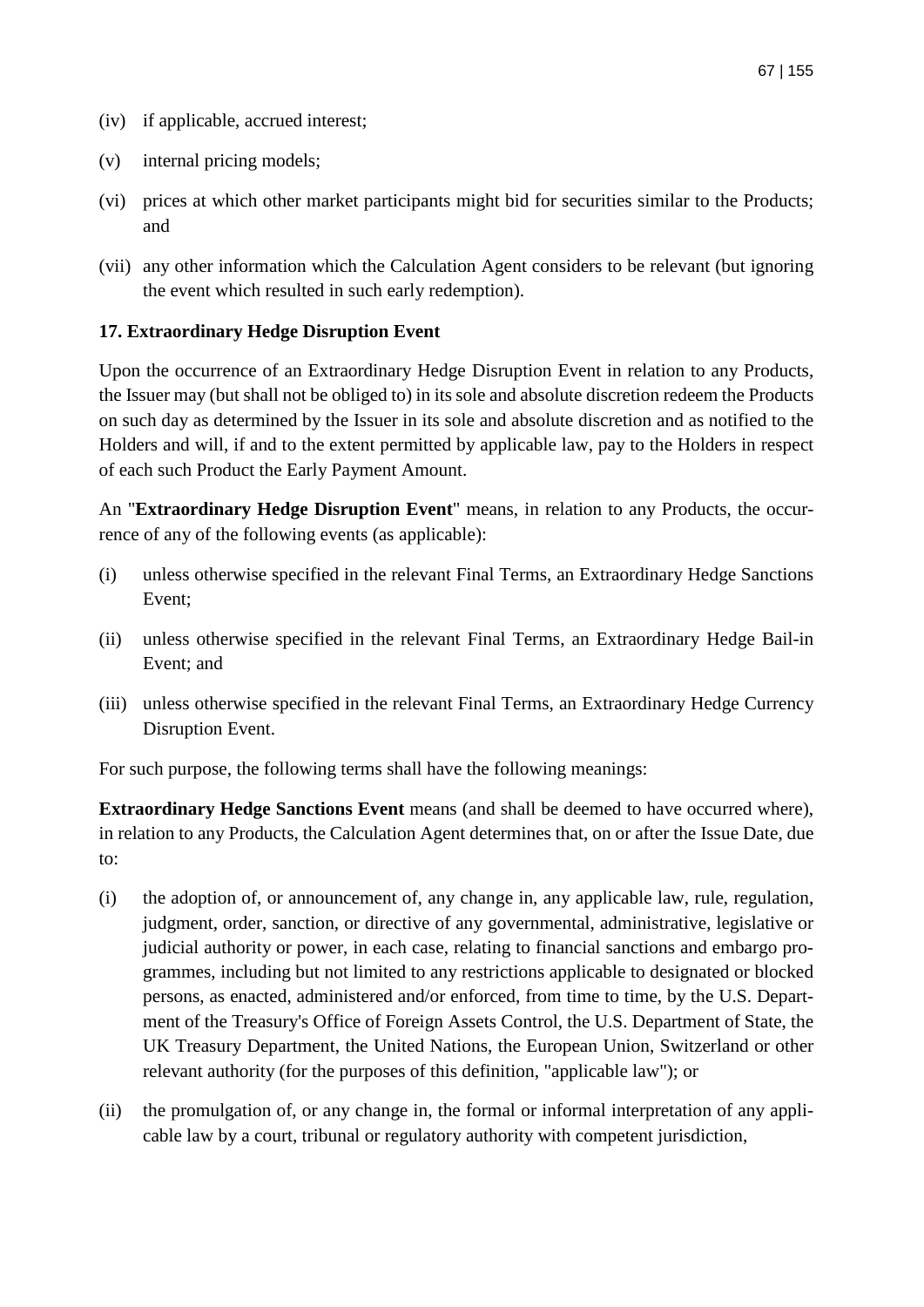(iii) the performance by the Hedging Entity under the related Underlying Hedge Transactions has become or (based on any announcements of any of the authorities referred to in paragraph (a) above or any other publicly available information which the Calculation Agent reasonably considers relevant) there is a substantial likelihood that it will become within the next 90 days, unlawful in whole or in part, and the Hedging Entity is unable, through commercially reasonable efforts, to modify the Underlying Hedge Transactions and/or establish alternate hedging arrangements such that performance thereunder would not be unlawful and the risks and/or costs of the Issuer and the Hedging Entity would not be materially increased thereby.

**Extraordinary Hedge Bail-in Event** means (and shall be deemed to have occurred where), in relation to any Products, on or after the Issue Date, the Hedging Entity or the counterparty (or counterparties) to the Hedging Entity under the related Underlying Hedge Transactions become(s) the subject of a resolution regime by an applicable resolution authority and, as a direct or indirect result (including without limitation due to the exercise, or publicly announced exercise, or (based on any publicly available information which the Calculation Agent reasonably considers relevant) there is a substantial likelihood that the relevant resolution authority will exercise within the next 90 days, a "bail-in" or other power by such authority under such regime), the Calculation Agent determines that (i) the obligations of the Hedging Entity or the counterparty (or counterparties) to the Hedging Entity under the related Underlying Hedge Transactions are or will be the subject of the exercise of a "bail-in" or (ii) there has otherwise been (or there will be) a material adverse effect on the related Underlying Hedge Transactions, and the Hedging Entity is unable, through commercially reasonable efforts, to modify the Underlying Hedge Transactions and/or establish alternate hedging arrangements which do not materially increase the risks and/or costs of the Issuer and the Hedging Entity.

**Extraordinary Hedge Currency Disruption Event** means (and shall be deemed to have occurred where), in relation to any Products, on or after the Issue Date, the Calculation Agent determines that:

- (i) a Relevant Governmental Authority has introduced, or has announced its intention to introduce or (based on any publicly available information which the Calculation Agent reasonably considers relevant) there is a substantial likelihood that it will introduce within the next 90 days, a new currency (the "**Substitute Currency**") as the lawful currency within its territory or any part of its territory (and including beyond its territory where a bloc of countries has jointly agreed to adopt the Substitute Currency) in substitution for (or to circulate together with) its existing lawful currency (the "**Initial Currency**") (such event, a "**Currency Substitution Event**"); and/or
- (ii) a Relevant Governmental Authority has introduced, or has announced its intention to introduce or (based on any publicly available information which the Calculation Agent reasonably considers relevant) there is a substantial likelihood that it will introduce within the next 90 days, restrictions on movements of capital or on payments and transfers into or out of its territory or any part of its territory (and including beyond its territory where a bloc of countries has jointly agreed to adopt the Substitute Currency) (such event, an "**Exchange Control Event**"),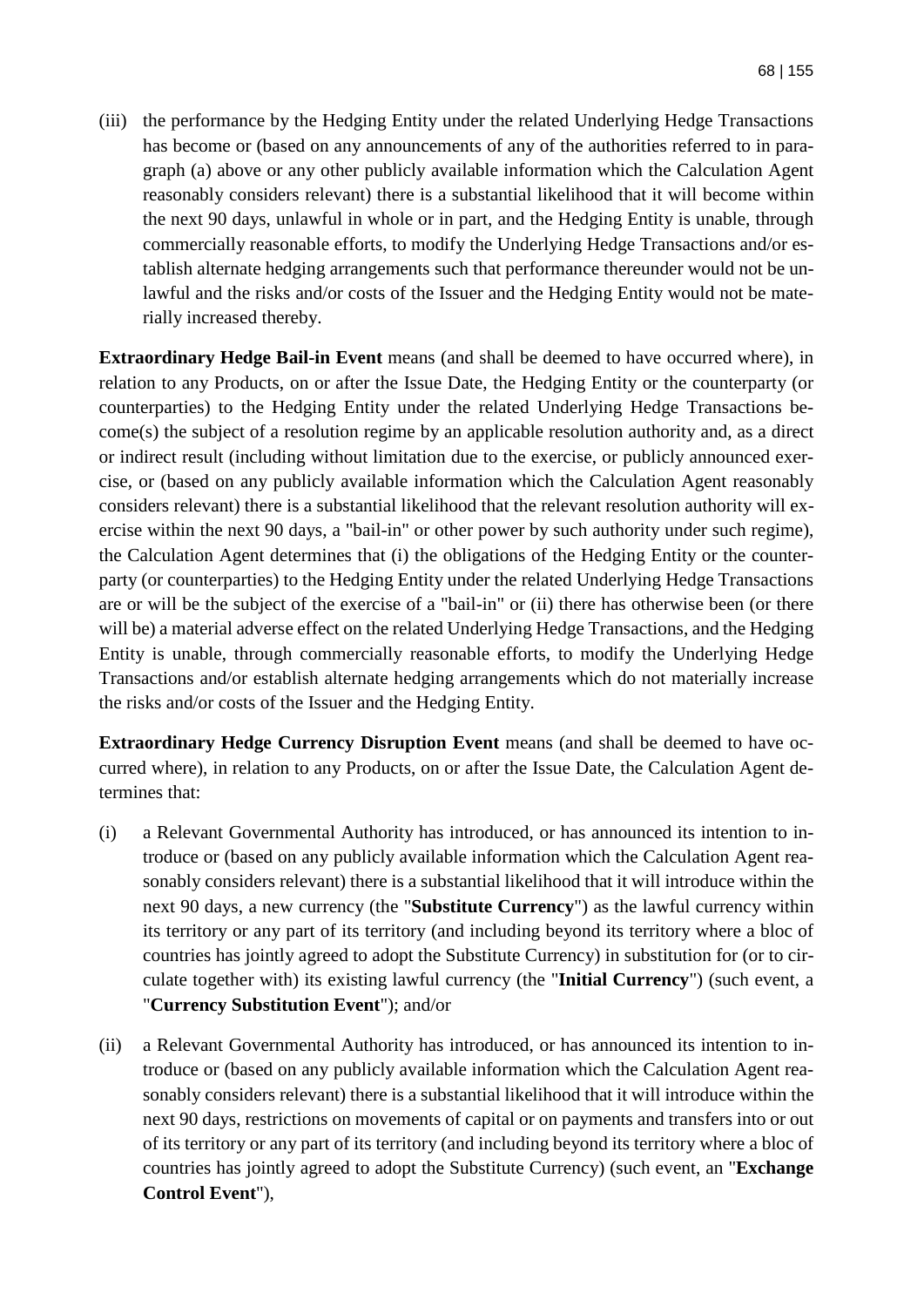and, in the case of each of paragraphs (i) and (ii) above:

- (a) whether or not such event is in accordance with or in breach of applicable international treaties or other obligations; and
- (b) for the avoidance of doubt, including the circumstance whereby a country (a "Departing Country") within a bloc of countries in a currency union effects, or announces its intention to effect, its withdrawal from the currency bloc and the replacement of the common currency of the currency union with another currency as the lawful currency of the Departing Country; and

any of, as a direct or indirect result:

- (a) the payment obligations under the Underlying Hedge Transactions are redenominated into another currency following the Currency Substitution Event and/or the Exchange Control Event; and/or
- (b) the payment obligations under the Underlying Hedge Transactions are subject to capital controls due to the Exchange Control Event; and/or
- (c) the Underlying Hedge Transactions in respect of the Products have been (or will be) otherwise materially adversely affected by the Currency Substitution Event and/or the Exchange Control Event,
- (d) and the Hedging Entity is unable, through commercially reasonable efforts, to modify the Underlying Hedge Transactions and/or establish alternate hedging arrangements which do not materially increase the risks and/or costs of the Issuer and the Hedging Entity.

For such purpose, "**Relevant Governmental Authority**" means, in relation to any applicable territory, any de facto or de jure government (or any agency or instrumentality thereof), court, tribunal, administrative or other governmental authority or any other entity (private or public) charged with the regulation of the financial markets (including the central bank) of such territory**.** 

### **18. Disruption Event**

If the Underlying Specific Terms and Conditions are not applicable to the Products and the Calculation Agent determines that a Disruption Event has occurred, then the Calculation Agent may, in its discretion:

- (i) make such adjustment to the exercise, settlement, payment or any other terms of the Products as the Calculation Agent determines appropriate to account for the economic effect on the Products of such Disruption Event; and/or
- (ii) determine and give notice to Holders that the Products shall be redeemed on a date determined by the Calculation Agent, in which event the Issuer shall redeem the Products and cause to be paid to each Holder in respect of each Product held by it an amount equal to the Early Payment Amount.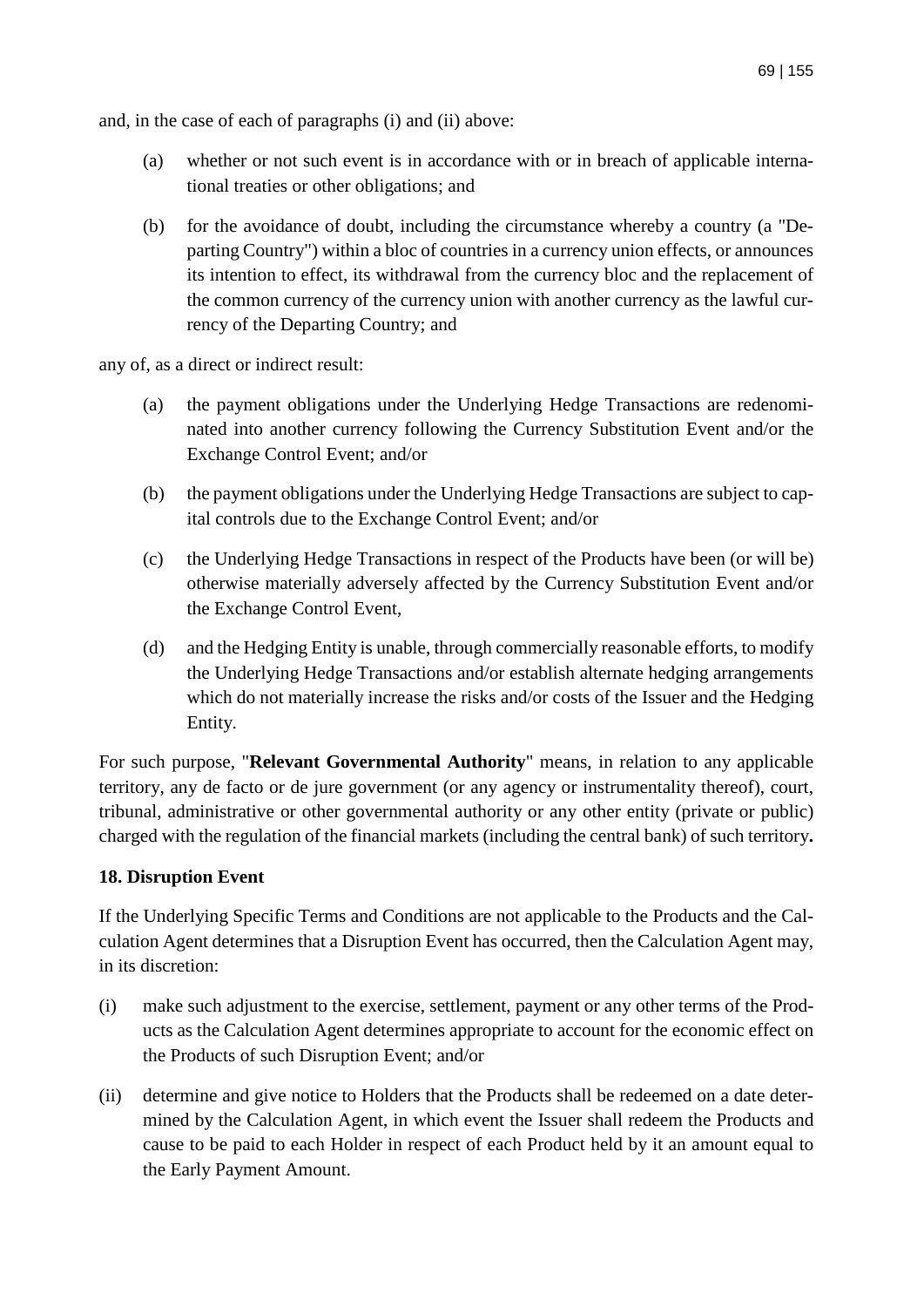**Disruption Event** means in relation to any Products the occurrence of any of the following events (as applicable):

- (i) unless otherwise specified in the relevant Final Terms, a "Change in Law (Hedge)"; and
- (ii) unless otherwise specified in the relevant Final Terms, a "Hedging Disruption".

For such purpose, the following terms shall have the following meanings:

**Change in Law (Hedge)** means that, on or after the Issue Date of the Products (a) due to the adoption of or any change in any applicable law or regulation (including, without limitation, any tax law), or (b) due to the promulgation of or any change in the interpretation by any court, tribunal or regulatory authority with competent jurisdiction of any applicable law or regulation (including any action taken by a taxing authority), the Calculation Agent determines that  $(x)$  it has, or it will, within the next 15 calendar days but on or prior to the Maturity Date, Redemption Date, Settlement Date or Final Payment Date, as is applicable to the Products, become illegal to hold, acquire or dispose of any asset in relation to the Underlying Hedge Transactions, or (y) the Hedging Entity will incur a materially increased cost in performing its obligations in relation to the Products (including, without limitation, due to any increase in tax liability, decrease in tax benefit or other adverse effect on its tax position).

**Hedging Disruption** means that the Underlying Hedge Entity is unable, after using commercially reasonable efforts, to (a) acquire, establish, re-establish, substitute, maintain, unwind or dispose of any transaction(s) or asset(s) it deems necessary to hedge the price risk of the Issuer issuing and the Issuer performing its obligations with respect to or in connection with the Products, or (b) realise, recover or remit the proceeds of any such transaction(s) or asset(s).

**Hedging Entity** means the Issuer or any affiliate(s) of the Issuer or any entity (or entities) acting on behalf of the Issuer engaged in any underlying or hedging transactions relating to the Products and/or Underlying in respect of the Issuer's obligations under the Products. **Underlying Hedge Entity** means the Issuer or any affiliate(s) of the Issuer or any entity (or entities) acting on behalf of the Issuer.

**Underlying Hedge Transaction**s means, in relation to the Products, any purchase, sale, entry into or maintenance of one or more (a) positions or contracts in securities, options, futures, derivatives or foreign exchange or (b) other instruments or arrangements (howsoever described) in order to hedge individually or on a portfolio basis the Issuer's obligations under such Products.

### **19. Occurrence of an Extraordinary Event**

If the Calculation Agent and the Issuer determine in their reasonable discretion that an Extraordinary Event has occurred and is continuing, the Calculation Agent and the Issuer, acting together, shall have the right, but not the obligation to redeem the Products in their reasonable discretion in accordance with procedures (including fixing or valuation procedures) adopted by the Calculation Agent and the Issuer at such time, or to take any other action which the Calculation Agent and the Issuer deem to be appropriate in light of all of the circumstances which exist at the time, provided that, in their pursuit of any of the foregoing actions, the Calculation Agent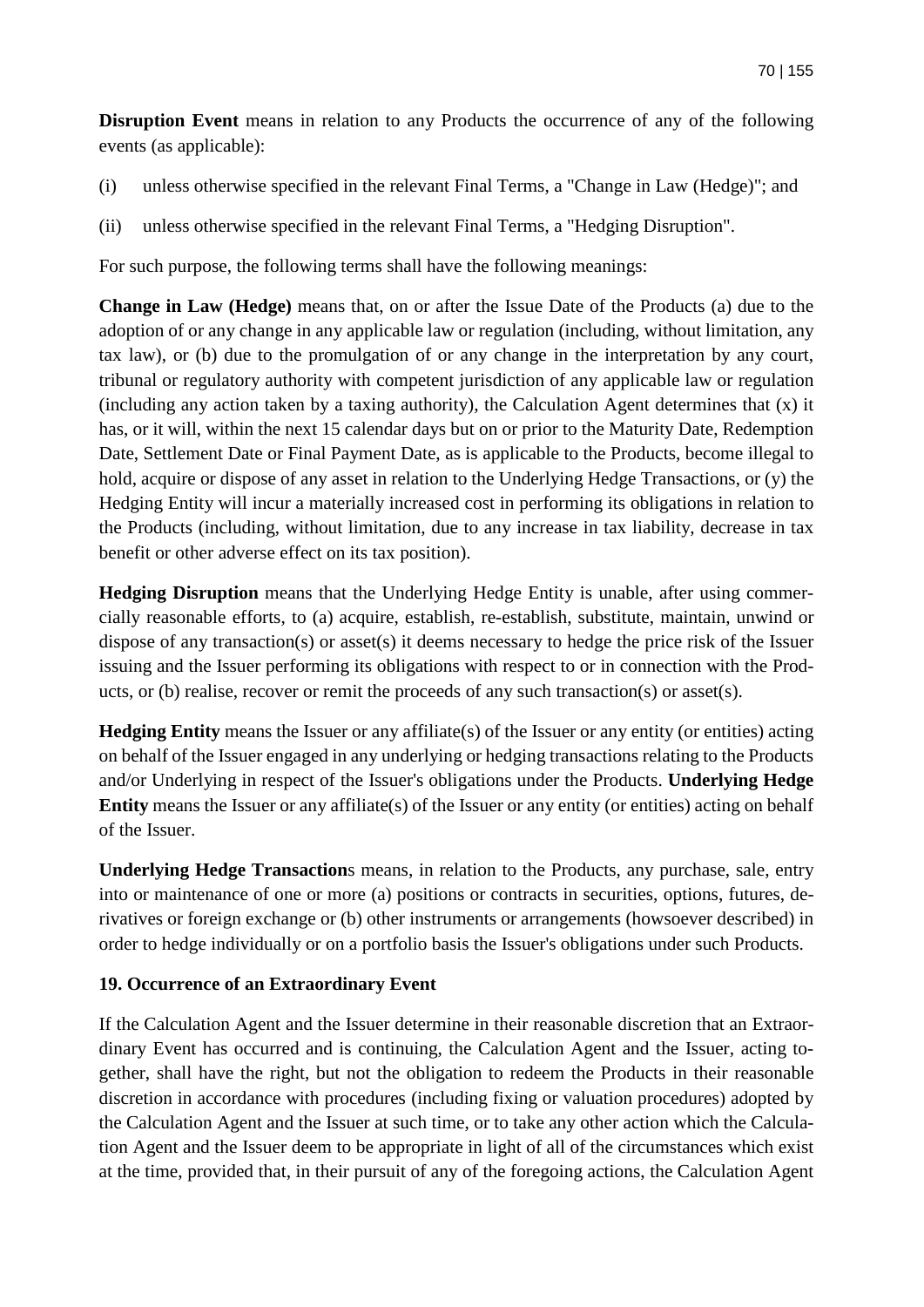and the Issuer will use such efforts as they reasonably deem practicable to preserve the value of, or provide reasonable value for, the Products.

Upon the occurrence of any Extraordinary Event the Issuer shall, if it determines that it is reasonably practicable to do so, use its best efforts

- (i) to give notice to the holders that an Extraordinary Event has occurred, and
- (ii) within fourteen (14) calendar days of the date of notice referred to in clause (i) above, to give notice to the holders of the action which the Calculation Agent and the Issuer propose to take in connection with such Extraordinary Event.

**Extraordinary Event** means in relation to any Products the occurrence of any of the following events:

- (i) any event (whether or not reasonably foreseeable) beyond the reasonable control of the person or entity whose performance is affected thereby which has had or could reasonably be expected to have a material adverse effect on the ability of the Issuer to perform its obligations under, or hedge its position with respect to, the Products, including but not limited to any of the following events:
	- (a) any outbreak or escalation of hostilities or other national or international calamity or crisis,
	- (b) the enactment, publication, decree or other promulgation of any statute, regulation, rule or order of any court or other governmental authority, which affects, or would affect, the payment of any amount (or delivery of any other benefit) under the Products,
	- (c) the taking of any action by any governmental, administrative, legislative, or judicial authority or power of any Jurisdictional Event Jurisdiction, or any political subdivisions thereof, in respect of its monetary or fiscal affairs or stock exchanges which has a material adverse effect on the financial markets,
	- (d) the closing of any Clearing System with no substitution of a successor clearing organization within one week after such closing, and
	- (e) a Market Disruption Event, or
- (ii) any event similar to any of the events described in clause (i) above, which has had or could reasonably be expected to have a material adverse effect on the ability of the Issuer to perform its obligations under, or to hedge its position with respect to, any option or any other financial instrument held by the Issuer to hedge its obligations under the Products.

### **20. Occurrence of an Additional Adjustment Event**

If upon the occurrence of an Additional Adjustment Event with respect to an Underlying, the Issuer determines that it is unable to make the applicable adjustment described in the applicable Underlying Specific Terms and Conditions, if any, having given notice to Holders, the Issuer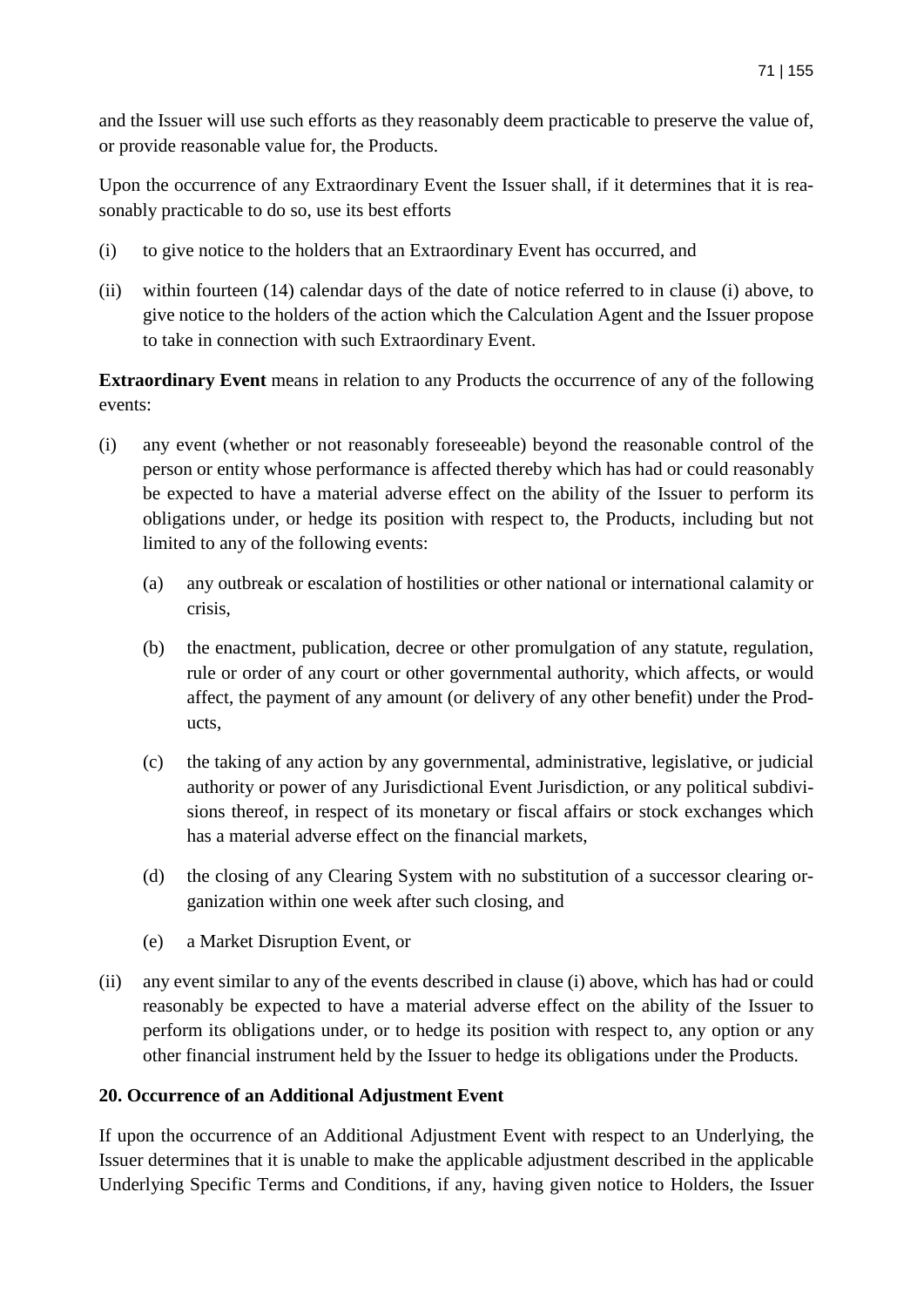may early terminate the Products on such day as the Issuer shall select in its reasonable discretion and redeem the Products at an amount determined by the Calculation Agent as representing their fair market value on such day. The occurrence of an Additional Adjustment Event shall be determined in accordance with the definition "Additional Adjustment Event" set forth in the Underlying Specific Terms and Conditions.

# **21. Transferability**

Unless otherwise specified in the relevant Final Terms, the Products are freely transferable but they may be subject to certain selling restrictions (including those specified in the relevant Final Terms) which may de facto restrict the transferability of the Products.

# **22. Clearing, payments and deliveries**

The Products will be cleared through SIX SIS or any other clearing system specified as clearing system in the relevant Final Terms from time to time (each a **Clearing System**).

All payments are subject in all cases to any applicable laws, regulations and directives in the place of payment and shall be made to the Clearing System or the relevant intermediary or to its order for credit to the accounts of the relevant account holders of the Clearing System or the relevant intermediary in accordance with applicable laws and regulations and the rules and regulations of the relevant Clearing System.

The delivery of any asset(s) in respect of the Products will be affected to the order of the relevant Holder and ultimately be credited to a securities account which forms part of the relevant Clearing System or the relevant intermediary to which the Products were credited to. No Holder will be entitled to receive any interest (if any) declared or paid in respect of the asset(s) to be delivered if the date of such payment falls before the date on which the asset(s) is/are credited into the securities account of the relevant Holder. All expenses arising from the delivery of such asset(s) shall be for the account of the relevant Holder and no delivery and/or transfer of the asset(s) in respect of a Product shall be made until all such expenses have been discharged to the satisfaction of the relevant Issuer by the relevant Holder.

The relevant Issuer shall be discharged from any and all of its payment and/or delivery obligations by payment or delivery to, or to the order of, the relevant Clearing System(s) or the relevant intermediary or intermediaries.

Payments due on the Products will be made without collection costs to the Holders and without any restrictions, whatever the circumstances may be, irrespective of nationality, domicile or residence of the Holders and without requiring any certification, affidavit or the fulfilment of any other formality.

All payments in relation to the Products are subject to (i) any applicable fiscal or other laws, regulations and directives, (ii) any withholding or deduction required pursuant to section 871(m) of the U.S. Internal Revenue Code of 1986 (the "IRC") and (iii) any withholding or deduction required pursuant to an agreement described in Section 1471(b) of the IRC or otherwise imposed pursuant to Sections 1471 through 1474 of the IRC, any regulations or agreements thereunder, official interpretations thereof, or any law implementing an intergovernmental approach thereto.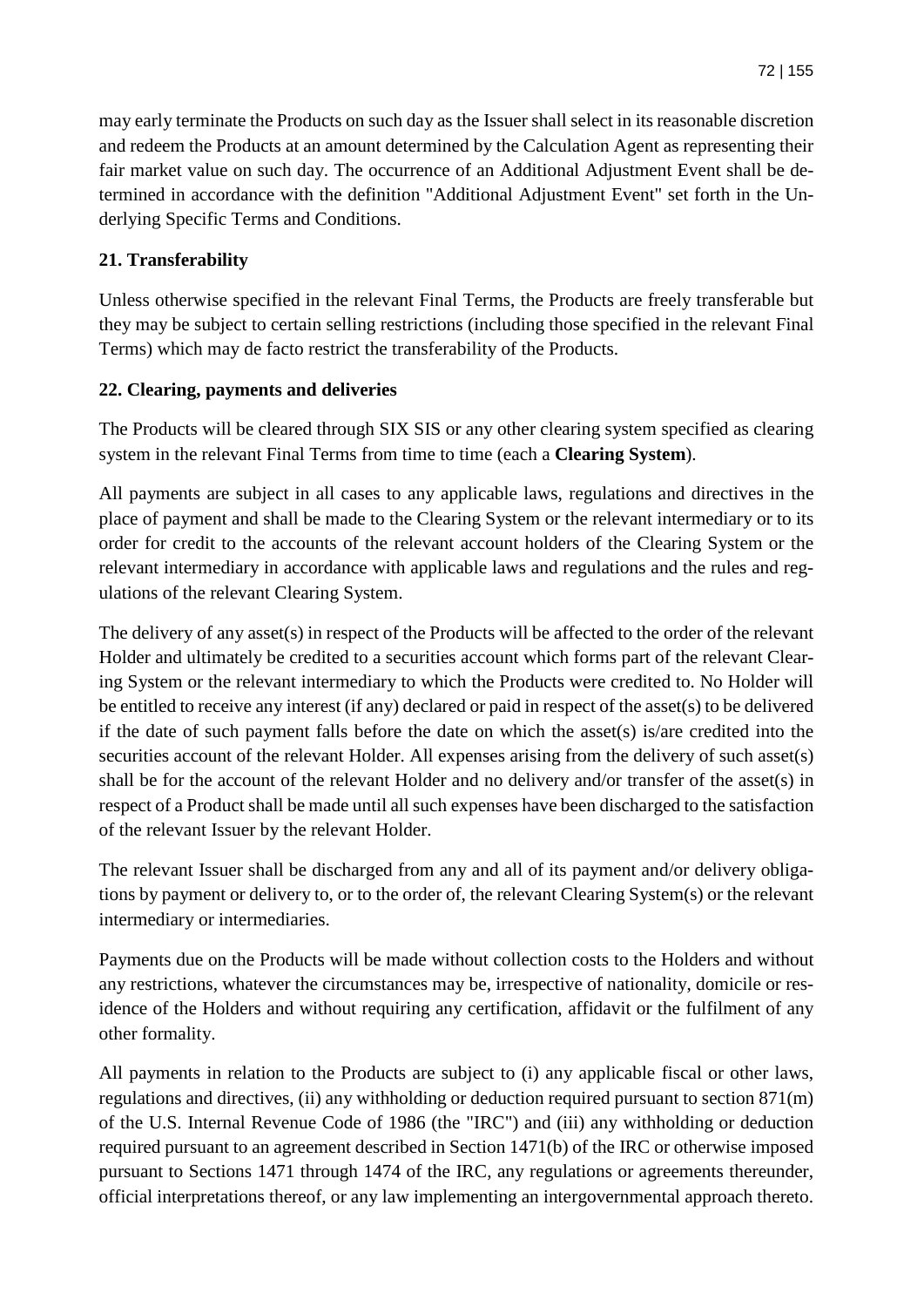### **23. Status of the Products**

Unless otherwise specified in the relevant Final Terms, the Products constitute direct, unconditional, unsecured and unsubordinated obligations of the Issuer and rank pari passu with all other present and future unsecured and unsubordinated obligations of the Issuer and without any preference among themselves, except for such preferences as are provided by any mandatory applicable provision of law. The Products are not covered by any compensation or insurance scheme (such as a bank deposit or protection scheme).

## **24. Default interest**

Unless otherwise specified in the relevant Final Terms, if the Issuer fails to render any payment in respect of the Products when due, interest shall accrue at the default rate of 1.00 per cent. per annum (or such other rate as specified in the relevant Final Terms) on the due amount from and including the due date to but excluding the day on which such payment is made by the Issuer, it being understood that such payment is deemed to have been made at that time it is made to, or to the order of, the relevant Clearing System or the relevant intermediary or intermediaries. In no event shall the Issuer have any liability for indirect, incidental, consequential or other damages other than default interest.

### **25. Listing**

The Issuer will apply for a listing of the Products on SIX Swiss Exchange or any other exchange or trading venue if so specified in the relevant Final Terms. The Issuer has no duty to maintain the listing and/or admission to trading of such Products over their entire term.

Products that are listed and/or admitted to trading on any exchange or trading venue may be suspended from trading and/or delisted at any time in accordance with applicable rules and regulations of the relevant exchange or trading venue.

In addition, the Issuer may decide at any time at its sole discretion and without any further consent from the Holders to delist Products listed on the SIX Swiss Exchange by giving notice to the Holders at least three months prior to the last trading day stating that such Products will be delisted from the SIX Swiss Exchange and no longer traded on SIX Swiss Exchange.

### **26. Issuance of additional Products**

The Issuer reserves the right from time to time and without the consent of the Holders to create or issue additional tranches of products at any time, which shall be fungible with the Products (*i.e.*, identical in respect of the Terms and Conditions (other than the Issue Price and the Issue Date/Payment Date) so as to be consolidated and form a single series with the Products.

### **27. Issuer purchases and cancellation**

The Issuer may at any time directly or indirectly purchase Products in the open market or otherwise and at any price. Products purchased by the Issuer may, at the option of the Issuer, be held, resold or cancelled.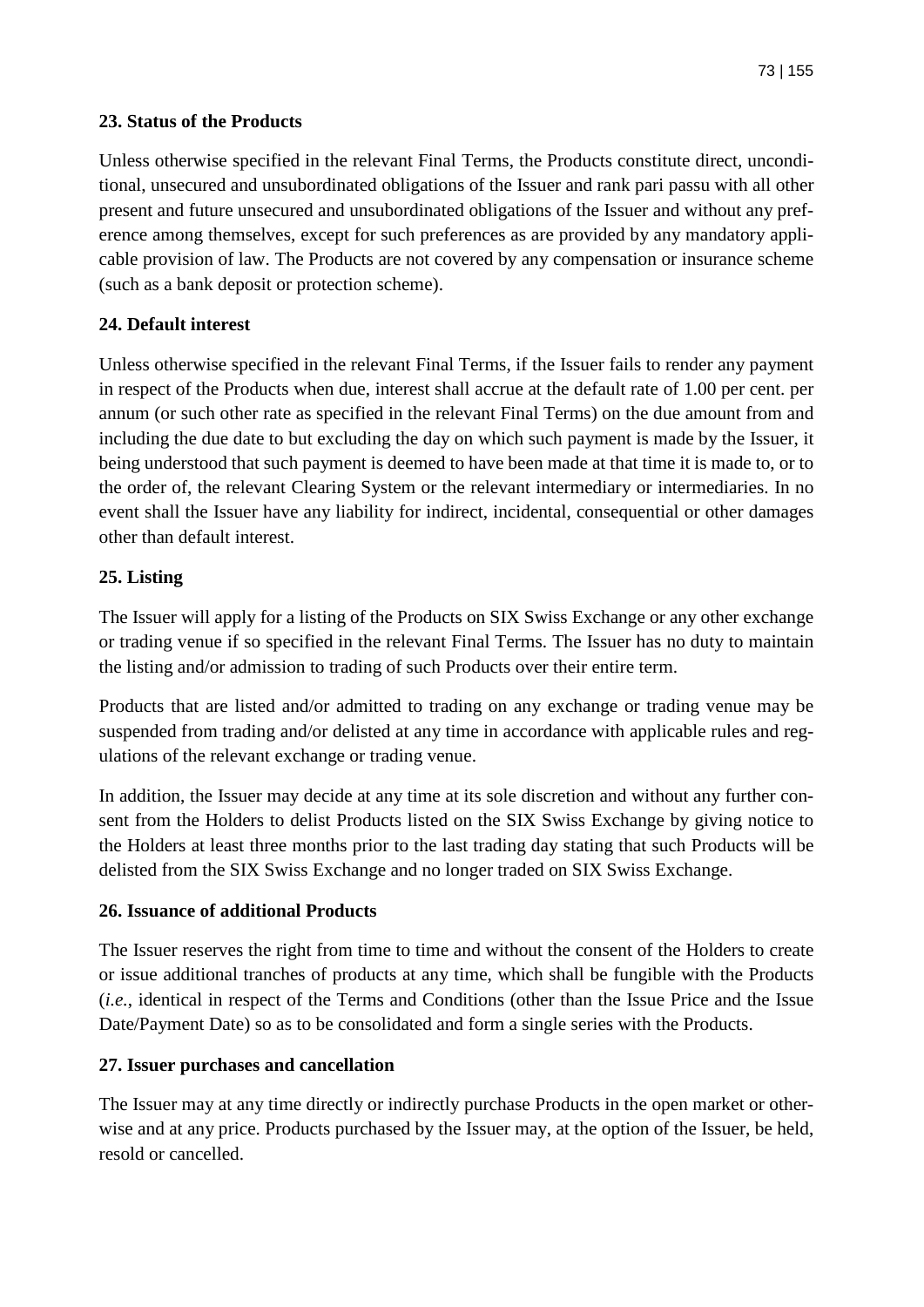### **28. Issuer substitution**

The Issuer may at any time, without the consent of the Holders, substitute for itself as principal obligor under the Products any person that is (a) a Swiss or foreign Affiliate of the Issuer or (b) another company with which the Issuer consolidates, into which it merges or to which it sells, leases, transfers or conveys all or substantially all its assets (any such company under (a) or (b), a **Substitute Issuer**), provided that:

- (i) the Substitute Issuer has a long-term unsecured debt rating equal to or higher than that of the Issuer given by Moody's Investors Service, Inc. (or an equivalent rating from another internationally recognised rating agency) or has the benefit of a guarantee from the Issuer or another Affiliate of the Issuer with such a debt rating;
- (ii) all actions, conditions and things required to be taken, fulfilled and done (including the obtaining of any necessary consents) to ensure that the Products represent legal, valid and binding obligations of the Substitute Issuer have been taken, fulfilled and done and are in full force and effect; and
- (iii) the Issuer has given prior notice of the date of such substitution to the Holders.

In the event of any substitution of the Issuer, the Substitute Issuer assumes in every respect the role of the Issuer and the latter shall be released as principal obligor under the Products. Any reference in the Base Prospectus and any relevant Final Terms to the previous Issuer shall be construed as a reference to the Substitute Issuer.

Any substitution shall as soon as reasonably possible be notified to the Holders.

### **29. Agents**

The Calculation Agent and the Paying Agent (**Agents**) will be specified in the relevant Final Terms. The Agents are acting solely as agents of the Issuer and do not assume any obligation or duty to, or any relationship of agency or trust for or with, the Holders. In making any determination or exercising any discretion, the Agents are not obliged to (and shall not) consider the individual interests or circumstances of any particular Holder.

The Issuer may at any time replace any Agent and appoint additional and/or other Agents who may be persons not affiliated with the Issuer and notify the Holders of such replacement or additional appointment.

The calculation functions and other discretionary actions (including, but not limited to duties to make determinations) required of the Calculation Agent may be delegated to any such person as the Calculation Agent, in its sole and absolute discretion, may decide.

### **30. Determinations and calculations**

The Issuer and any Agent shall as soon as practicably after any relevant time on such date as may be specified in the relevant Final Terms make any determination or calculation pursuant to the Terms and Conditions.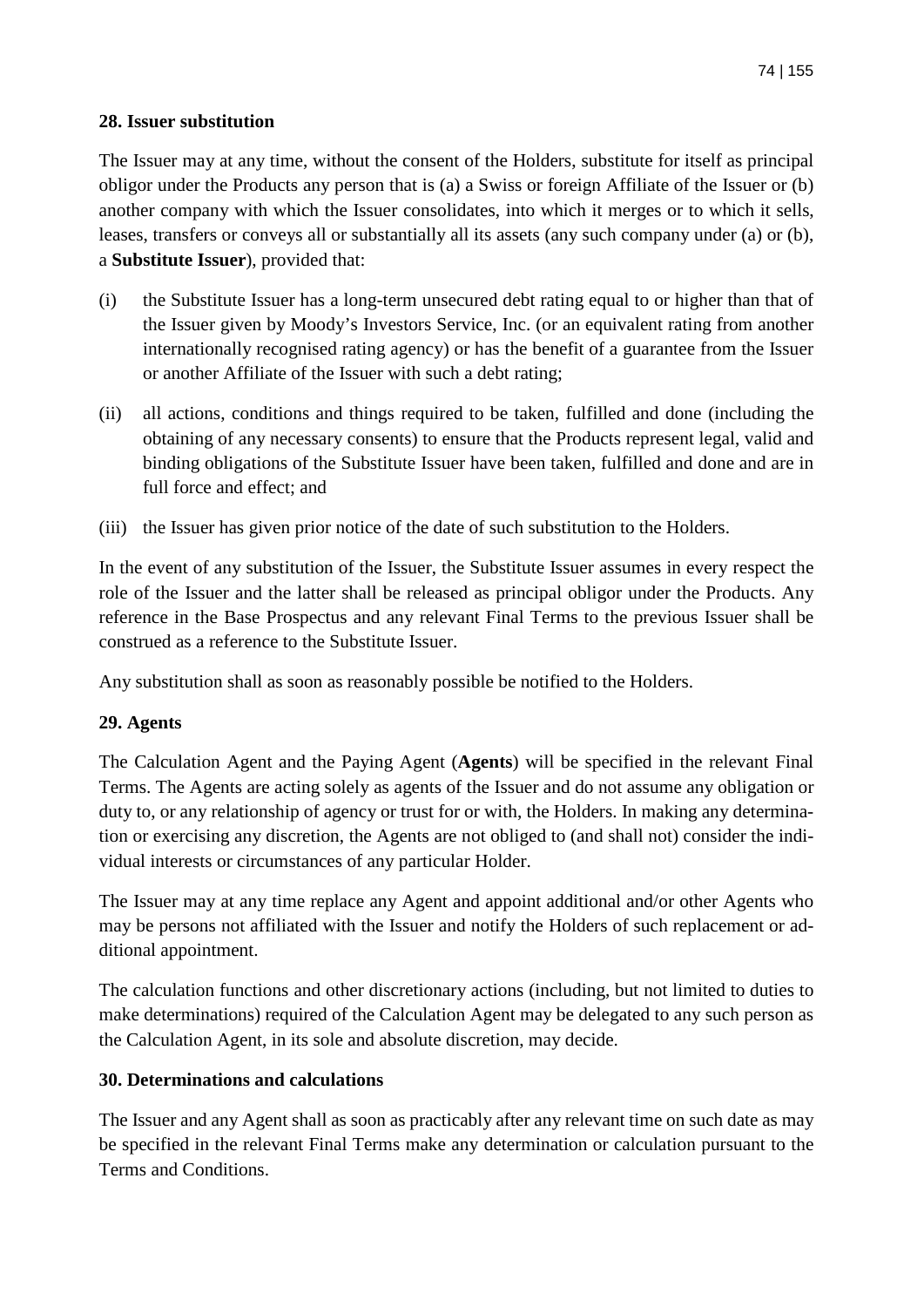Save as otherwise provided for in the relevant Final Terms, any determination or calculation made by the Issuer or any Agent shall be made in its sole and absolute discretion having regard to standard market practices, provided such determination or calculation is made in good faith and in a commercially reasonable manner. All such determinations and calculations in respect of the Products shall (in the absence of manifest or proven error or willful misconduct) be conclusive and binding.

Unless otherwise specified in the relevant Final Terms, for the purposes of any calculations by the Issuer or any Agent,

- (i) all percentages resulting from such calculations will be rounded, if necessary, to the nearest one hundred thousandth of a percentage point (with halves being rounded up),
- (ii) all currency amounts in Swiss francs used in or resulting from such calculations will be rounded to the nearest cent (with halves being rounded up), and,
- (iii) all amounts denominated in any other currency used in or resulting from such calculations will be rounded to the nearest two decimal places in such currency (with halves being rounded up).

Investors shall not be entitled to make any claim against the Issuer or any Agent in the case where any relevant exchange, index sponsor or any third party shall have made any mis-statement in relation to any Underlying(s) of a Product.

## **31. Liability of the Issuer, Lead Arranger and the Agents**

To the extent permitted by applicable law, none of the Issuer, the Lead Manager or any Agent shall have any responsibility for any errors or omissions in the calculation, determination, communication or publication in relation to the Products, whether caused by negligence or otherwise (other than gross negligence of willful misconduct) and none of the Issuer or any Agent shall have any liability for indirect, incidental or consequential damages (whether or not such party has been advised of the possibility of such damages). Holders are entitled to damages only and are not entitled to the remedy of specific performance of a Product.

# **32. Severability**

If any of the provisions of the Terms and Conditions is or becomes invalid or unenforceable in whole or in part, the validity and enforceability of the remaining provisions shall not in any way be affected or impaired thereby. The invalid or unenforceable provision shall be replaced by a valid provision, which, to the extent legally possible, serves the economic purposes of the invalid or unenforceable provision.

### **33. Modifications and Amendments**

The Issuer shall be entitled to modify or amend, as the case may be, the Products (including the Terms and Conditions) in each case without the consent of the Holders in such manner as the Issuer deems necessary, if the modification or amendment (i) is of a formal, minor or technical nature; or (ii) is made to cure a manifest or proven error; or (iii) is made to cure any ambiguity; or (iv) is made to correct an error or omission such that, in the absence of such correction, the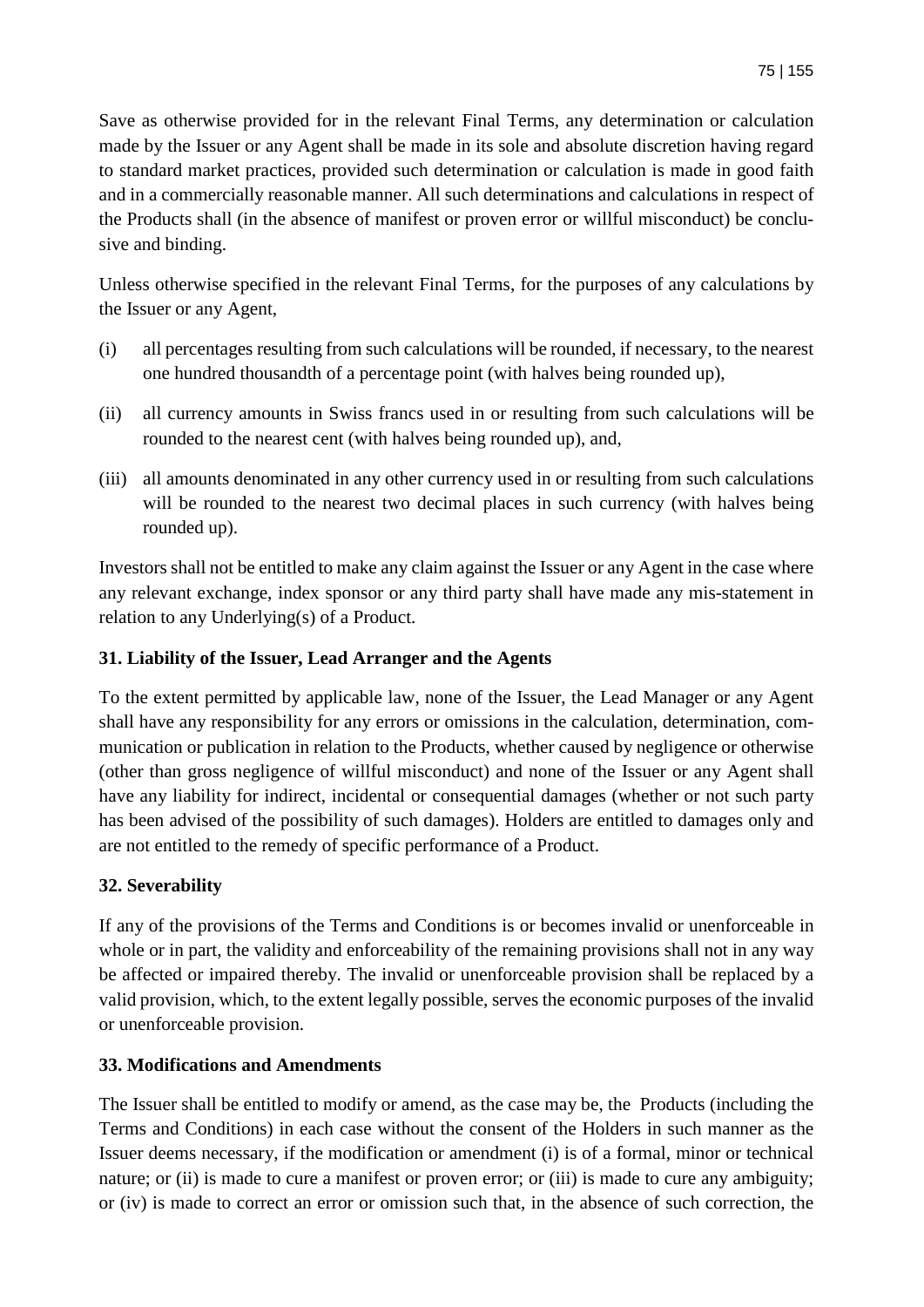Terms and Conditions would not otherwise represent the intended terms and conditions of the Products on which the Products were issued; or (v) will not materially and adversely affect the interests of the Holders.

Notwithstanding the above, the Issuers shall be entitled to modify or amend the Terms and Conditions where the Issuer reasonably believes that such modification or amendment is necessary or appropriate as a result of a change in any law or regulation or decisions taken by courts of law or governmental authorities in Switzerland or any other relevant jurisdiction.

All modifications or amendments made in accordance with this clause shall be conclusive and binding on the Holders. The Holders will not be entitled to any compensation from the Issuer or any Agent for any losses suffered as a result of such modifications or amendments.

Any modification or amendment of the Terms and Conditions shall be notified to the Holders (but failure to give such notice shall not affect the validity of such modification or amendment).

### **34. Notices**

Notices to Holders of Products shall be valid and binding if published by way of making them available at the registered offices of Union Bancaire Privée, UBP SA at: Union Bancaire Privée, UBP SA, rue du Rhône 96-98, CH-1204 Geneva, Switzerland**,** and, in addition and voluntarily, by any means in the discretion of the Issuer, unless specified otherwise in the relevant Final Terms, and, in relation to Products listed on SIX Swiss Exchange, if (i) published by the Issuer on the website of the SIX Swiss Exchange (www.six-swiss-exchange.com), where notices are currently published under the address www.six-swiss-exchange.com/news/official\_notices/search\_en.html, or (ii) otherwise published in accordance with the regulations of the SIX Swiss Exchange.

Any notice so published shall be deemed to be validly given on the date of such publication or, if published more than once, on the date of the first such publication, unless otherwise specified in the relevant notice.

Notices to the Issuer have to be given to the Paying Agent by delivering such notice in writing to Union Bancaire Privée, UBP SA at: Union Bancaire Privée, UBP SA, rue du Rhône 96-98, CH-1204 Geneva, Switzerland or such other address as may be notified to the Holders in accordance with this Section or as specified in the relevant Final Terms.

# **35. Prescription**

Claims against the Issuer in respect of Products will become time-barred after 5 years (in the case of interest payments) and 10 years (in the case any other claims) from the due date by virtue of the statute of limitations of Swiss law.

# **36. Governing Law and Jurisdiction**

Unless specified otherwise in the relevant Final Terms, the Products (incl. the Terms and Conditions) shall be subject to and governed by Swiss law.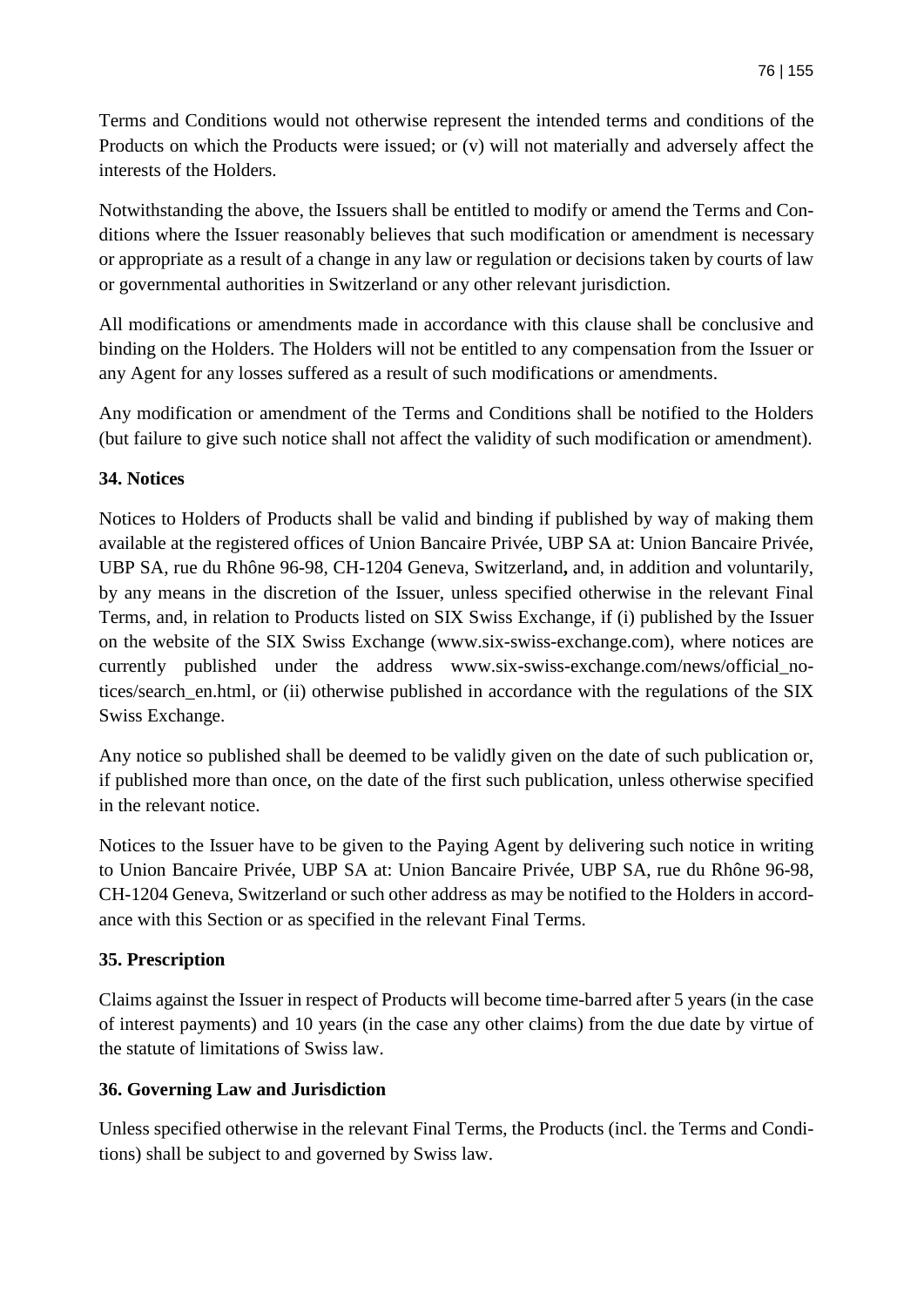Any dispute which might arise between the Holders, on the one hand, and the Issuer, Lead Manager or any Agent on the other hand, in respect of the Products shall fall within the jurisdiction of the ordinary courts of the Canton of Geneva, venue being in Geneva. The aforementioned jurisdiction shall also be valid for the cancellation and replacement of lost, stolen, defaced, mutilated or destroyed Products.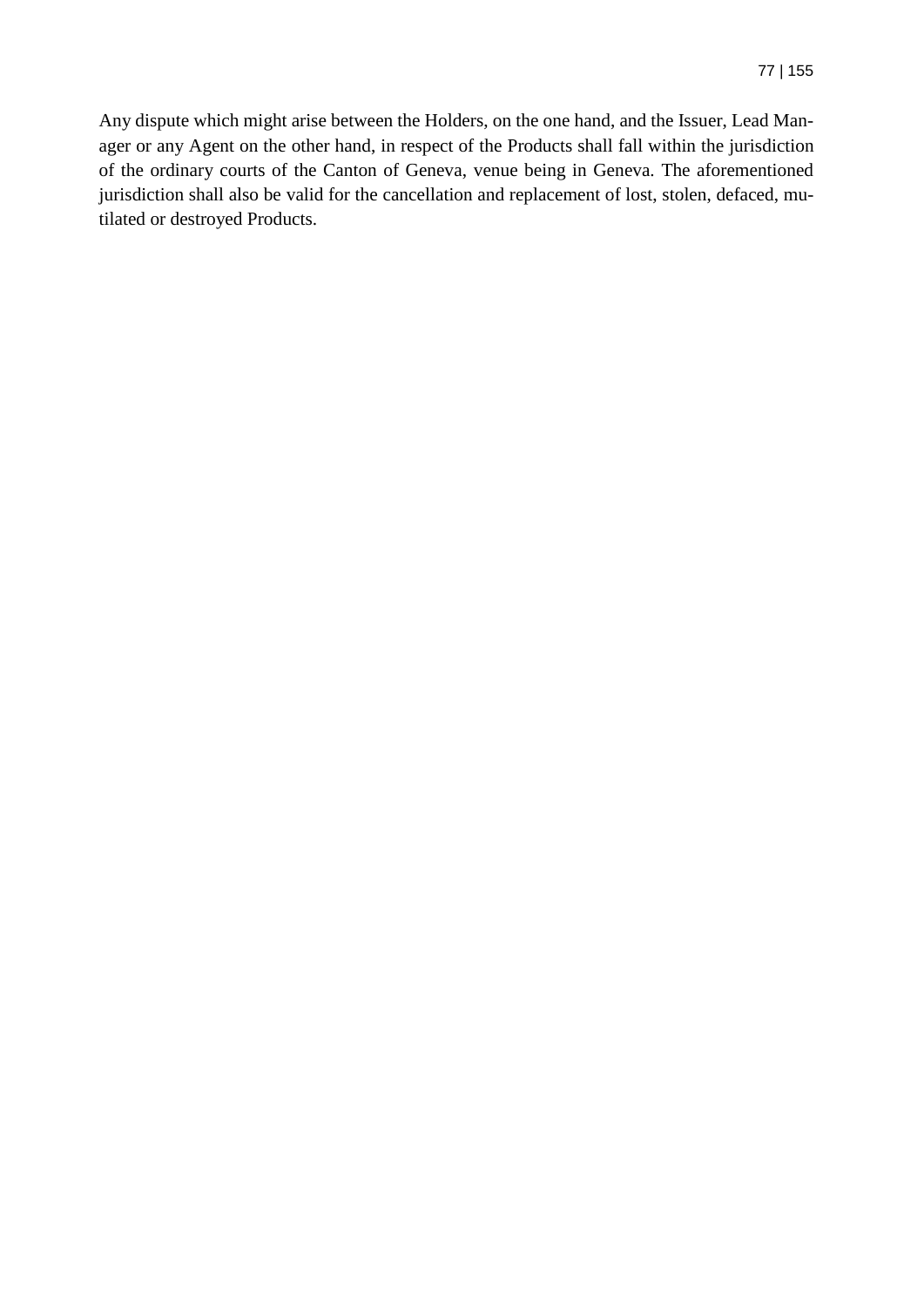### **B. Underlying Specific Terms and Conditions**

### **1. Introduction**

The following provisions are the Underlying Specific Terms and Conditions supplementing the General Terms and Conditions. These Underlying Specific Terms and Conditions contain specific provisions in respect of (i) Products linked to a Share or Shares ("Share Linked Provisions"), (ii) Products linked to an Index or Indices ("Index Linked Provisions"), (iii) Products linked a Foreign Exchange Rate or Foreign Exchange Rates ("Foreign Exchange Linked Provisions") (iv) Products linked to a Commodity or Commodities ("Commodity linked Provisions"), (v) Products linked to a Fund or Funds ("Fund Linked Provisions") and (vi) Products linked to a Bond or Bonds ("Bond Linked Provisions") and they apply in respect of Products linked to the relevant Underlying Asset(s) as specified in the relevant Final Terms, unless otherwise specified in the Final Terms for such Products.

Capitalised terms that are not defined in these Underlying Specific Terms and Conditions will have the meanings given to them in the General Terms and Conditions or the Product Specific Terms and Conditions contained in the relevant Final Terms.

In case of a basket consisting of any of the above mentioned Underlyings, if in relation to a component of such basket (a "Basket Component") an adjustment (as described in the relevant provisions in the Underlying Specific Conditions) is necessary, the Issuer and/or Calculation Agent shall (in addition to the adjustments pursuant to these provisions in relation to each Basket Component) be entitled, but not obliged to either (i) remove from the Basket the affected Basket Component without replacement (if applicable by implementing correction factors with respect to the remaining Basket Components) or (ii) replace the Basket Component in whole or in part by a new Basket Component (if applicable by implementing correction factors with respect to the Basket Components contained in the Basket) (the "Successor Basket Component"). In this case the Successor Basket Component will be deemed to be the Basket Component and any reference in the Underlying Specific Conditions to the affected Basket Component, to the extent permitted by the context, shall be deemed to refer to the Successor Basket Component.

### **2. Underlying Specific Terms and Conditions in respect of a Share or Shares ("Share Linked Provisions")**

### **2.1 Additional Definitions relating to a Share or Shares**

| <b>Additional Adjustment</b><br>Event | in respect of a Share, a Potential Adjustment Event, Merger Event,<br>Tender Offer, Nationalisation, Delisting, Liquidation, Additional<br>Disruption Event or, in respect of such Share or the Share Issuer, a<br>change of Exchange. |
|---------------------------------------|----------------------------------------------------------------------------------------------------------------------------------------------------------------------------------------------------------------------------------------|
| <b>Additional Disruption</b><br>Event | in respect of a Share, a Change in Law, an Insolvency Filing or a<br>Tax Disruption, a Hedging Disruption or Increased Cost of Hedg-<br>ing.                                                                                           |
| <b>Change in Law</b>                  | in respect of a Share, on or after the Issue Date (i) due to the adop-<br>tion of or any change in any applicable law or regulation (including,<br>without limitation, any tax law), or (ii) due to the promulgation of                |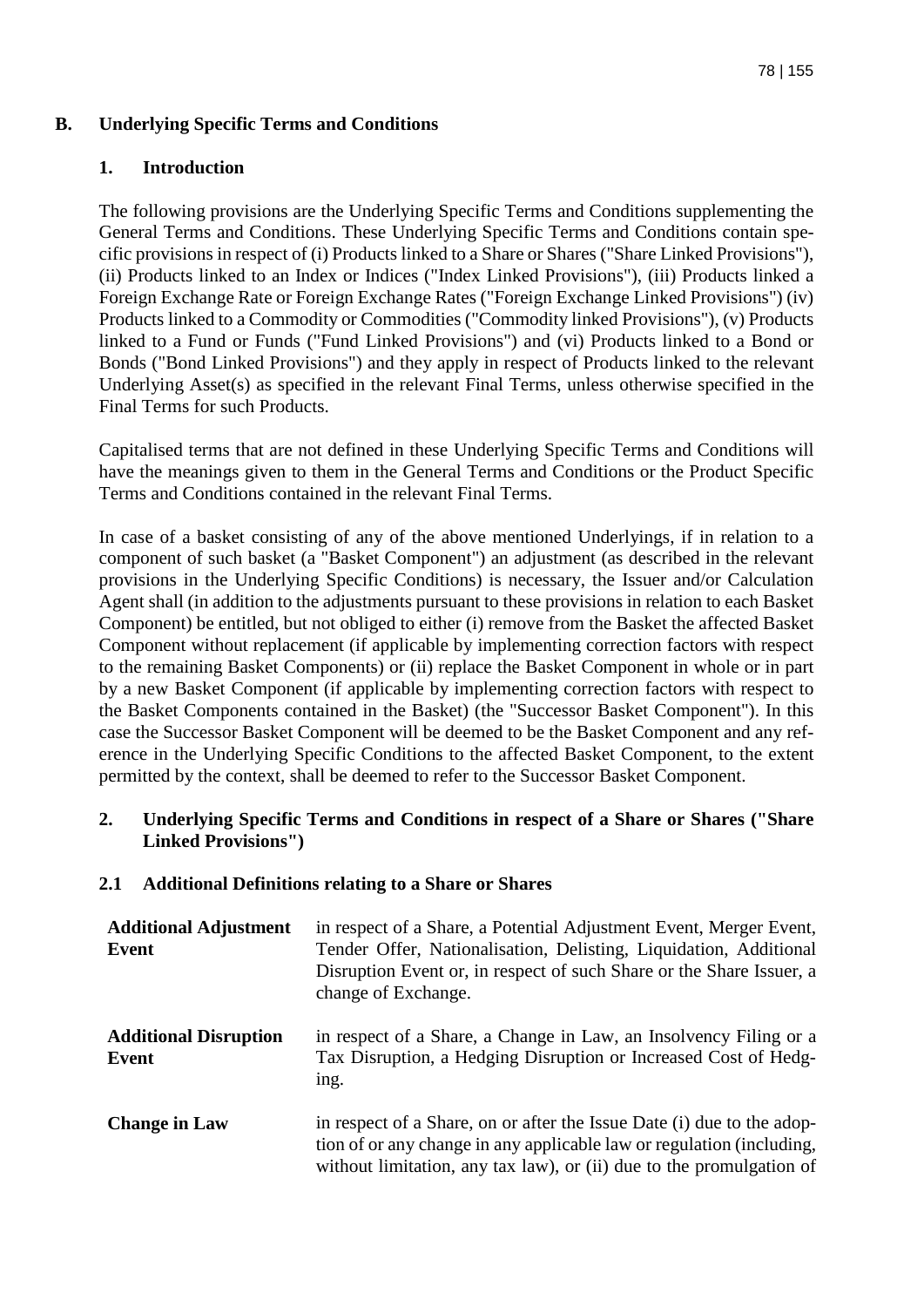|                              | or any change in the interpretation by any court, tribunal or regula-<br>tory authority with competent jurisdiction of any applicable law or<br>regulation (including any action taken by a taxing authority), the<br>Issuer determines that (a) it has become illegal for it to hold, acquire<br>or dispose of such Share, or (b) it will incur a materially increased<br>cost in performing its obligations under the Products (including,<br>without limitation, due to any increase in tax liability, decrease in<br>tax benefit or other adverse effect on its tax position).                                                                   |
|------------------------------|------------------------------------------------------------------------------------------------------------------------------------------------------------------------------------------------------------------------------------------------------------------------------------------------------------------------------------------------------------------------------------------------------------------------------------------------------------------------------------------------------------------------------------------------------------------------------------------------------------------------------------------------------|
| <b>Delisting</b>             | in respect of a Share, the Exchange announces that pursuant to the<br>rules of such exchange, such Share ceases (or will cease) to be<br>listed, traded or publicly quoted on such Exchange for any reason<br>(other than a Merger Event or Tender Offer) and is not (or will not<br>be) immediately re-listed, re-traded or re-quoted on an exchange or<br>quotation system located in the same country as such Exchange (or,<br>where such Exchange is within the European Union, in any member<br>state of the European Union).                                                                                                                   |
| <b>Disrupted Day</b>         | In respect of a Share, any Scheduled Trading Day on which (i) the<br>Exchange fails to open for trading during its regular trading session,<br>(ii) any Related Exchange fails to open for trading during its regular<br>trading session, or (iii) a Market Disruption Event has occurred.                                                                                                                                                                                                                                                                                                                                                           |
| <b>Early Closure</b>         | in respect of a Share, the closure on any Exchange Business Day of<br>the Exchange or any Related Exchange prior to its Scheduled Clos-<br>ing Time, unless such earlier closing time is announced by the Ex-<br>change or such Related Exchange, as the case may be, at least one<br>hour prior to the earlier of (i) the actual closing time for the regular<br>trading session on the Exchange or such Related Exchange on such<br>Exchange Business Day, and (ii) the submission deadline for orders<br>to be entered into the Exchange or such Related Exchange system<br>for execution at the Valuation Time on such Exchange Business<br>Day. |
| <b>Exchange</b>              | in respect of a Share, (i) the exchange or quotation system specified<br>as such in the relevant Final Terms, or (ii) such other exchange or<br>quotation system on which such Share is, in the determination of the<br>Calculation Agent, traded or quoted as the Calculation Agent may<br>select, or (iii) in the case of clauses (i) and (ii) above, any transferee<br>or successor exchange or quotation system.                                                                                                                                                                                                                                 |
| <b>Exchange Business Day</b> | in respect of a Share, any Scheduled Trading Day on which the Ex-<br>change and each Related Exchange are open for trading in such<br>Share during their respective regular trading sessions, notwithstand-<br>ing the Exchange or any such Related Exchange closing prior to its<br>Scheduled Closing Time.                                                                                                                                                                                                                                                                                                                                         |
| <b>Exchange Disruption</b>   | in respect of a Share, any event (other than an Early Closure) that<br>disrupts or impairs (as determined by the Calculation Agent) the<br>ability of market participants in general (i) to effect transactions in,<br>or obtain market values for, such Share on the Exchange, or (ii) to                                                                                                                                                                                                                                                                                                                                                           |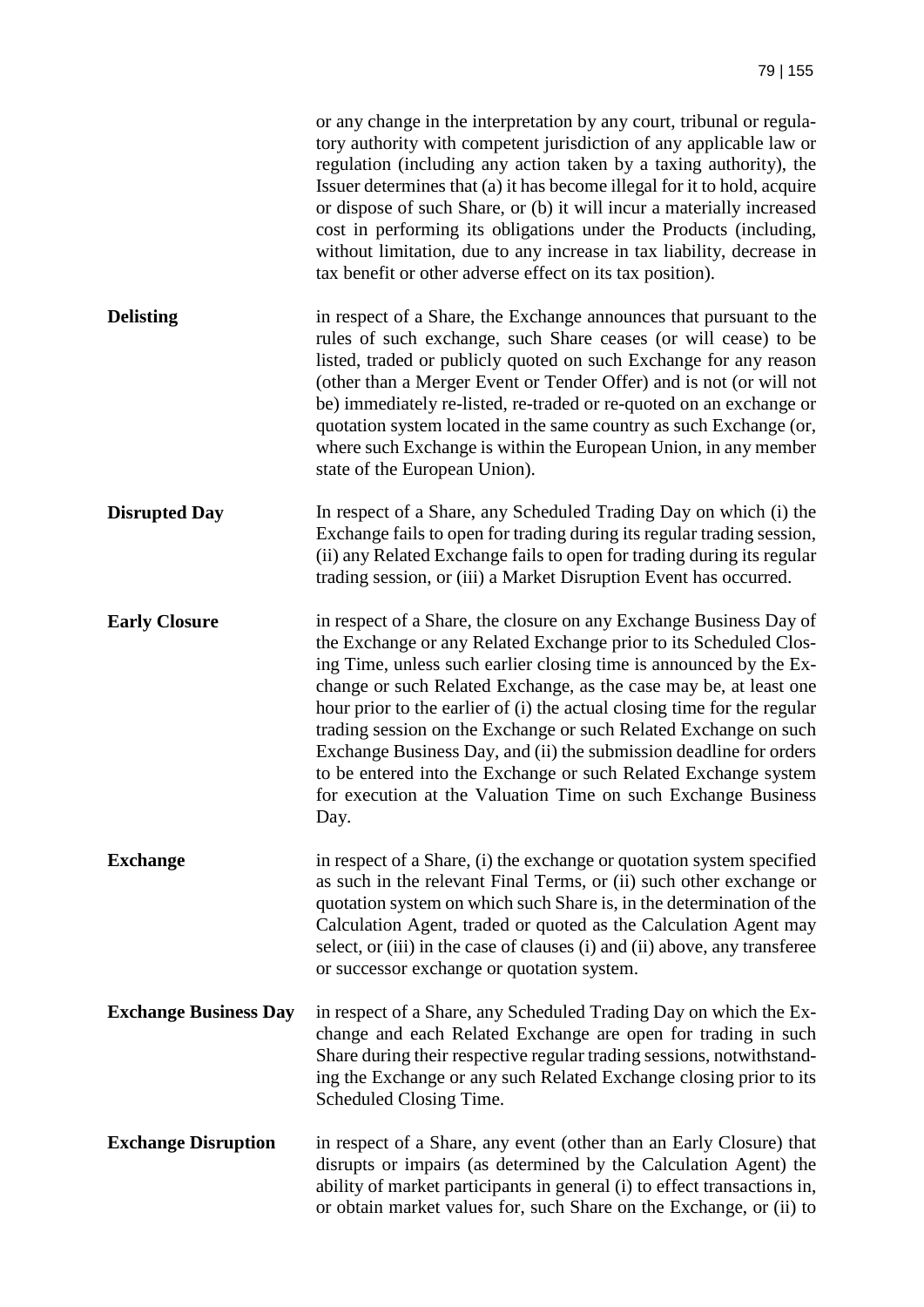effect transactions in, or obtain market values for, futures or options contracts relating to such Share on any Related Exchange.

- **Hedge Proceeds** the cash amount constituting the proceeds received by the Issuer in respect of any Hedging Arrangements; for the avoidance of doubt Hedge Proceeds shall not be less than zero.
- **Hedging Arrangements** any hedging arrangements entered into by the Issuer at any time for the payment of an amount equal to any amount payable under the Products, including, without limitation, the purchase and/or sale of any securities, any options or futures on such securities and any associated foreign exchange transactions.
- **Hedging Disruption** in the opinion of the Calculation Agent, the Issuer is unable, after using commercially reasonable efforts, to (i) acquire, establish, reestablish, substitute, maintain, unwind or dispose of any transaction(s) or asset(s) it deems necessary to hedge the price risk of entering into and performing its obligations with respect to the Products, or (ii) realise, recover or remit the proceeds of any such trans $action(s)$  or asset $(s)$ .
- **Increased Cost of Hedging**  in the opinion of the Calculation Agent, the Issuer would incur a materially increased (as compared to circumstances existing on the Issue Date/Payment Date) amount of tax, duty, expense or fee (other than brokerage commissions) to (i) acquire, establish, re-establish, substitute, maintain, unwind or dispose of any transaction(s) or asset(s) it deems necessary to hedge the price risk of entering into and performing its obligations with respect to the Products, or (ii) realise, recover or remit the proceeds of any such transaction(s) or asset(s), provided that any such materially increased amount that is, in the opinion of the Calculation Agent, incurred solely due to the deterioration of the creditworthiness of the Issuer shall not be deemed an Increased Cost of Hedging.
- **Insolvency Filing** in respect of a Share, the Calculation Agent determines that the Share Issuer has instituted, or has had instituted against it by a regulator, supervisor or any similar official with primary insolvency, rehabilitative or regulatory jurisdiction over the Share Issuer in the jurisdiction of its incorporation or organisation or the jurisdiction of the Share Issuer's head or home office, or the Share Issuer consents to, a proceeding seeking a judgment of insolvency or bankruptcy or any other relief under any bankruptcy or insolvency law or other similar law affecting creditor's rights, or a petition is presented for the Share Issuer's winding-up or liquidation by it or such regulator, supervisor or similar official or the Share Issuer consents to such a petition, provided that proceedings instituted or petitions presented by creditors and not consented to by the Share Issuer shall not be an Insolvency Filing.
- **Jurisdictional Event** in respect of a Share, (i) any event which occurs, whether of general application or otherwise as a result of present or future risks in or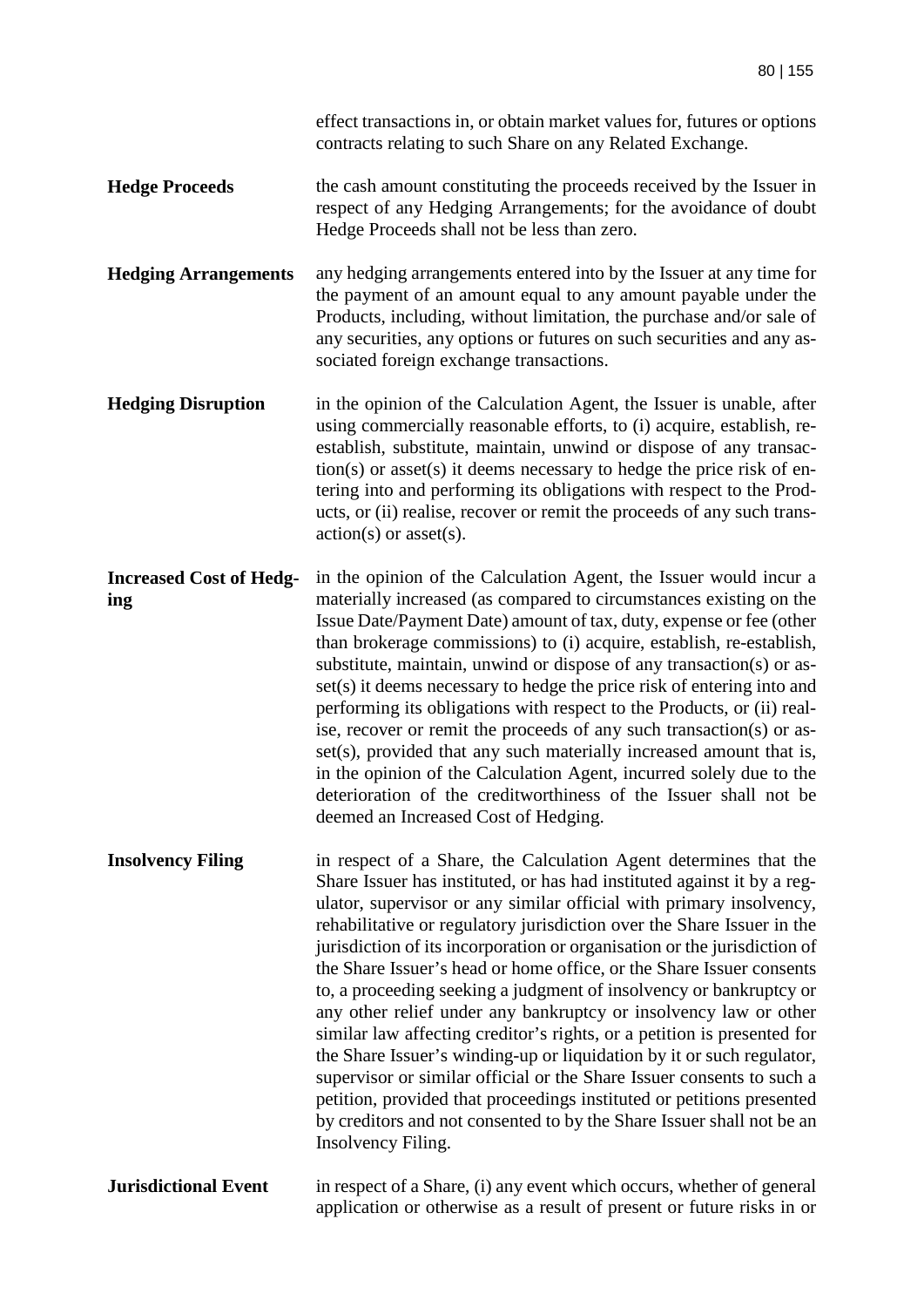|                                                    | connected with any Jurisdictional Event Jurisdiction, including, but<br>not limited to, risks associated with fraud and/or corruption, politi-<br>cal risk, legal uncertainty, imposition of foreign exchange controls,<br>changes in laws or regulations and changes in the interpretation<br>and/or enforcement of laws and regulations (including without lim-<br>itation those relating to taxation) and other legal and/or sovereign<br>risks, or (ii) the Calculation Agent determines that the Issuer is not<br>able to buy and/or sell such Share with or for a currency acceptable<br>to the Calculation Agent on the Exchange or the Exchange fails to<br>calculate and publish the equivalent, in a currency acceptable to the<br>Calculation Agent, of the Share Price on a day on which the Calcu-<br>lation Agent determines that such calculation and publication was<br>otherwise expected to be made, and, in the case of (i) and (ii), which<br>has or may have, in the determination of the Calculation Agent, the<br>effect of reducing or eliminating the value of the Hedge Proceeds at<br>any time. |
|----------------------------------------------------|----------------------------------------------------------------------------------------------------------------------------------------------------------------------------------------------------------------------------------------------------------------------------------------------------------------------------------------------------------------------------------------------------------------------------------------------------------------------------------------------------------------------------------------------------------------------------------------------------------------------------------------------------------------------------------------------------------------------------------------------------------------------------------------------------------------------------------------------------------------------------------------------------------------------------------------------------------------------------------------------------------------------------------------------------------------------------------------------------------------------------|
| <b>Jurisdictional Event Ju-</b><br>risdiction      | any jurisdiction or country relevant for the issue of the Products, as<br>determined by the Issuer.                                                                                                                                                                                                                                                                                                                                                                                                                                                                                                                                                                                                                                                                                                                                                                                                                                                                                                                                                                                                                        |
| Liquidation                                        | in respect of a Share, by reason of the voluntary or involuntary liq-<br>uidation, winding-up, dissolution, bankruptcy or insolvency or anal-<br>ogous proceedings affecting the Share Issuer (i) all such Shares are<br>required to be transferred to any trustee, liquidator or other similar<br>official, or (ii) holders of such Shares become legally prohibited<br>from transferring them.                                                                                                                                                                                                                                                                                                                                                                                                                                                                                                                                                                                                                                                                                                                           |
| <b>Market</b><br><b>Disruption</b><br><b>Event</b> | In respect of a Share, (i) the occurrence or existence on any Sched-<br>uled Trading Day of (a) a Trading Disruption or an Exchange Dis-<br>ruption, which in either case the Calculation Agent determines is<br>material and which occurs at any time during the one hour period<br>that ends at the Valuation Time, or (b) an Early Closure, or (ii) a<br>general moratorium declared in respect of banking activities in any<br>Jurisdictional Event Jurisdiction, in each case without regard to<br>whether or not the Exchange or any Related Exchange has declared<br>an official market disruption event.                                                                                                                                                                                                                                                                                                                                                                                                                                                                                                           |
| <b>Merger Event</b>                                | in respect of a Share, any of the following:<br>a reclassification or change of such Share (unless resulting in a<br>(i)<br>Potential Adjustment Event) that results in a transfer of or an<br>irrevocable commitment to transfer all such Shares outstanding<br>to another entity or person;<br>(ii) the consolidation, amalgamation, merger or binding share<br>exchange of the Share Issuer with or into another entity or<br>person (other than a consolidation, amalgamation, merger or                                                                                                                                                                                                                                                                                                                                                                                                                                                                                                                                                                                                                               |
|                                                    | binding share exchange in which the Share Issuer is the<br>continuing entity and which does not result in reclassification<br>or change of all such Shares outstanding);<br>(iii) a takeover offer, tender offer, exchange offer, solicitation,                                                                                                                                                                                                                                                                                                                                                                                                                                                                                                                                                                                                                                                                                                                                                                                                                                                                            |
|                                                    |                                                                                                                                                                                                                                                                                                                                                                                                                                                                                                                                                                                                                                                                                                                                                                                                                                                                                                                                                                                                                                                                                                                            |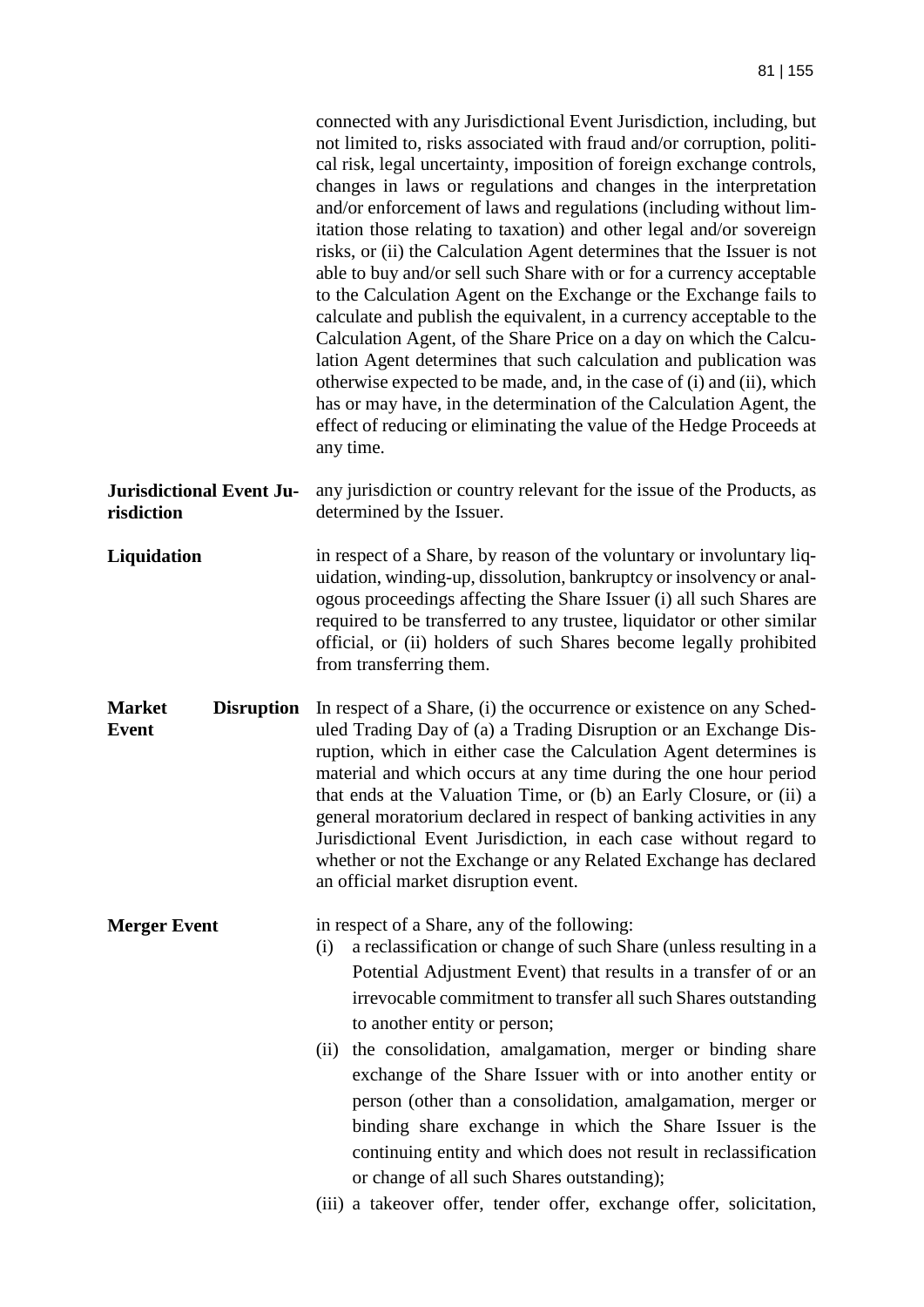|                                             | proposal or other event by any other entity or person to<br>purchase or otherwise obtain 100 per cent. of such Shares<br>outstanding, which results in a transfer of or an irrevocable<br>commitment to transfer all such Shares (other than such Shares<br>owned or controlled by such other entity or person); or<br>(iv) the consolidation, amalgamation, merger or binding share<br>exchange of the Share Issuer or its subsidiaries with or into<br>another entity or person in which the Share Issuer is the<br>continuing entity and that does not result in a reclassification<br>or change of all such Shares outstanding, but results in all such<br>Shares outstanding (other than such Shares owned or<br>controlled by such other entity or person) immediately prior to<br>such event collectively representing less than 50 per cent. of all<br>such Shares outstanding immediately following such event. |
|---------------------------------------------|--------------------------------------------------------------------------------------------------------------------------------------------------------------------------------------------------------------------------------------------------------------------------------------------------------------------------------------------------------------------------------------------------------------------------------------------------------------------------------------------------------------------------------------------------------------------------------------------------------------------------------------------------------------------------------------------------------------------------------------------------------------------------------------------------------------------------------------------------------------------------------------------------------------------------|
| <b>Nationalisation</b>                      | in respect of a Share, all such Shares, or all the assets or substan-<br>tially all the assets, of the Share Issuer are nationalised, expropriated<br>or are otherwise required to be transferred to any governmental<br>agency, authority, entity or instrumentality.                                                                                                                                                                                                                                                                                                                                                                                                                                                                                                                                                                                                                                                   |
| <b>Potential Adjustment</b><br><b>Event</b> | in respect of a Share, any of the following:<br>a subdivision, consolidation or re-classification of any such<br>(i)<br>Shares (unless resulting in a Merger Event), or a free<br>distribution or dividend of any such Shares to existing holders                                                                                                                                                                                                                                                                                                                                                                                                                                                                                                                                                                                                                                                                        |
|                                             | of such Shares by way of bonus, capitalisation or similar issue;<br>a distribution, issue or dividend to existing holders of such<br>(ii)<br>Shares of (a) any such Shares, or (b) other share capital or<br>securities granting the right to payment of dividends and/or the<br>proceeds of liquidation of the Share Issuer equally or<br>proportionally with such payments to such holders, or (c) share<br>capital or other securities of another company acquired or<br>owned (directly or indirectly) by the Share Issuer as a result of<br>a spin-off or other similar transaction, or (d) any other type of<br>securities, rights or warrants or other assets, in any case for<br>payment (cash or other consideration) at less than the<br>prevailing market price as determined by the Calculation<br>Agent;                                                                                                    |
|                                             | (iii) an amount per Share that the Calculation Agent determines is                                                                                                                                                                                                                                                                                                                                                                                                                                                                                                                                                                                                                                                                                                                                                                                                                                                       |
|                                             |                                                                                                                                                                                                                                                                                                                                                                                                                                                                                                                                                                                                                                                                                                                                                                                                                                                                                                                          |

(v) a repurchase by the Share Issuer or any of its subsidiaries of any such Shares whether out of profits or capital and whether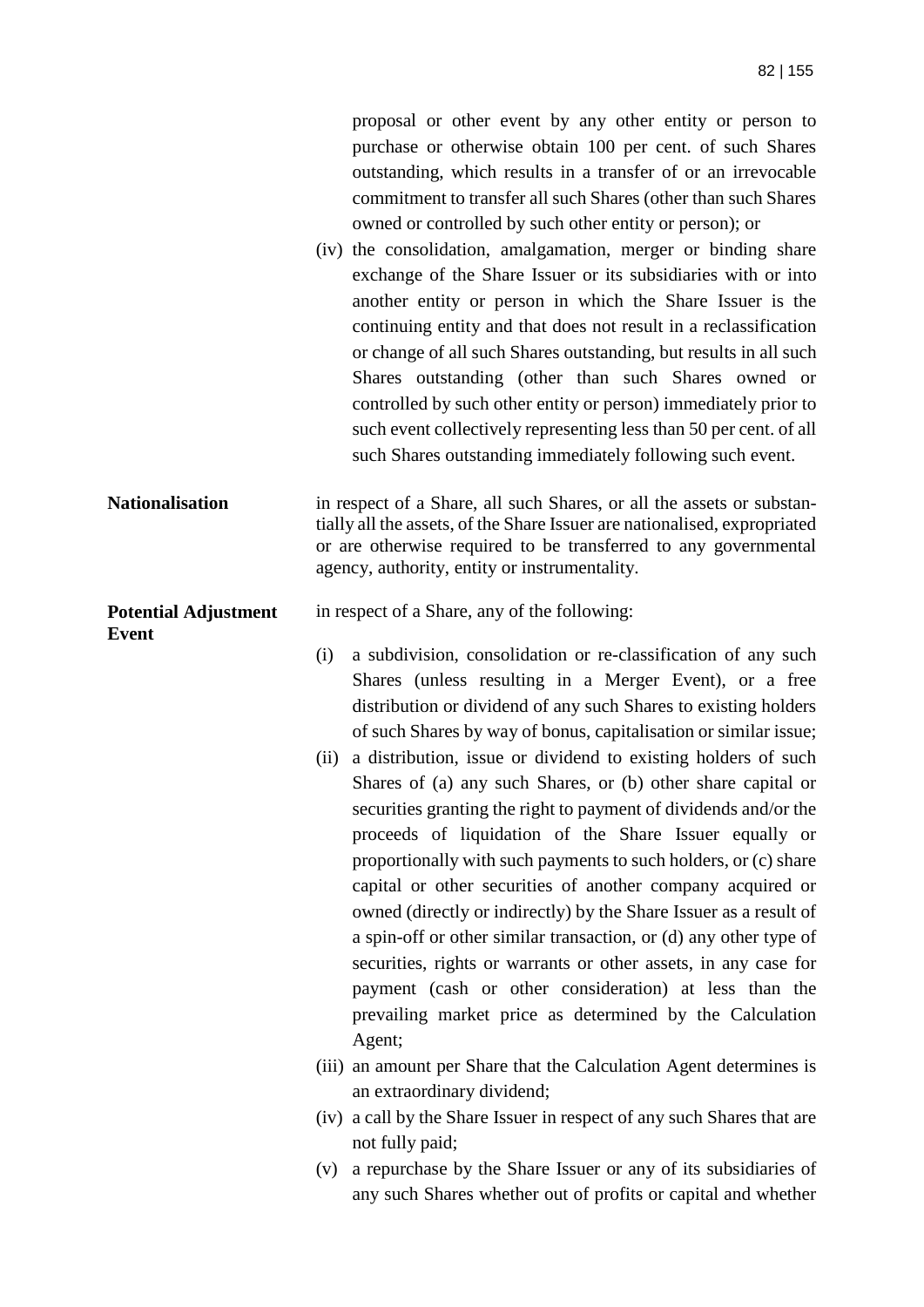the consideration for such repurchase is cash, securities or otherwise; (vi) an event that results in any shareholder rights being distributed

|                                                      | (vi) an event that results in any shareholder rights being distributed<br>or becoming separated from shares of common stock or other<br>shares of the capital stock of the Share Issuer pursuant to a<br>shareholder rights plan or arrangement directed against hostile<br>takeovers that provides upon the occurrence of certain events<br>for a distribution of preferred stock, warrants, debt instruments<br>or stock rights at a price below their market value, as<br>determined by the Calculation Agent, provided that any<br>adjustment effected as a result of such an event shall be<br>readjusted upon any redemption of such rights; or<br>(vii) any other event that may have a diluting or concentrating effect<br>on the theoretical value of any such Shares |
|------------------------------------------------------|--------------------------------------------------------------------------------------------------------------------------------------------------------------------------------------------------------------------------------------------------------------------------------------------------------------------------------------------------------------------------------------------------------------------------------------------------------------------------------------------------------------------------------------------------------------------------------------------------------------------------------------------------------------------------------------------------------------------------------------------------------------------------------|
| <b>Related Exchange(s)</b>                           | in respect of a Share, each exchange or quotation system where trad-<br>ing has a material effect (as determined by the Calculation Agent)<br>on the overall market for futures or options contracts relating to such<br>Share.                                                                                                                                                                                                                                                                                                                                                                                                                                                                                                                                                |
| <b>Scheduled Closing Time</b>                        | in respect of the Exchange or any Related Exchange of a Share and<br>a Scheduled Trading Day, the scheduled weekday closing time of<br>the Exchange or such Related Exchange on such Scheduled Trading<br>Day, without regard to after hours or any other trading outside the<br>regular trading session hours.                                                                                                                                                                                                                                                                                                                                                                                                                                                                |
| <b>Scheduled Trading Day</b>                         | in respect of a Share, any day on which the Exchange and each Re-<br>lated Exchange are scheduled to be open for trading in such Share<br>for their respective regular trading sessions.                                                                                                                                                                                                                                                                                                                                                                                                                                                                                                                                                                                       |
| <b>Settlement Cycle</b>                              | in respect of a Share, the period of Share Clearance System Business<br>Days following a trade in such Share on the Exchange in which set-<br>tlement will customarily occur according to the rules of the Ex-<br>change.                                                                                                                                                                                                                                                                                                                                                                                                                                                                                                                                                      |
| <b>Share Clearance System</b>                        | in respect of a Share, (i) the principal domestic clearance system<br>customarily used for settling trades in such Share or (ii) if the clear-<br>ance system described in clause (i) above ceases to settle trades in<br>such Share, such other clearance system as determined by the Cal-<br>culation Agent.                                                                                                                                                                                                                                                                                                                                                                                                                                                                 |
| <b>Share Clearance System</b><br><b>Business Day</b> | in respect of a Share, any day on which the Share Clearance System<br>is (or, but for the occurrence of a Share Settlement Disruption<br>Event, would have been) open for the acceptance and execution of<br>settlement instructions.                                                                                                                                                                                                                                                                                                                                                                                                                                                                                                                                          |
| <b>Share Price</b>                                   | in respect of any Share, on any Scheduled Trading Day, the price of<br>such Share quoted on the Exchange for such day, as determined by<br>the Calculation Agent.                                                                                                                                                                                                                                                                                                                                                                                                                                                                                                                                                                                                              |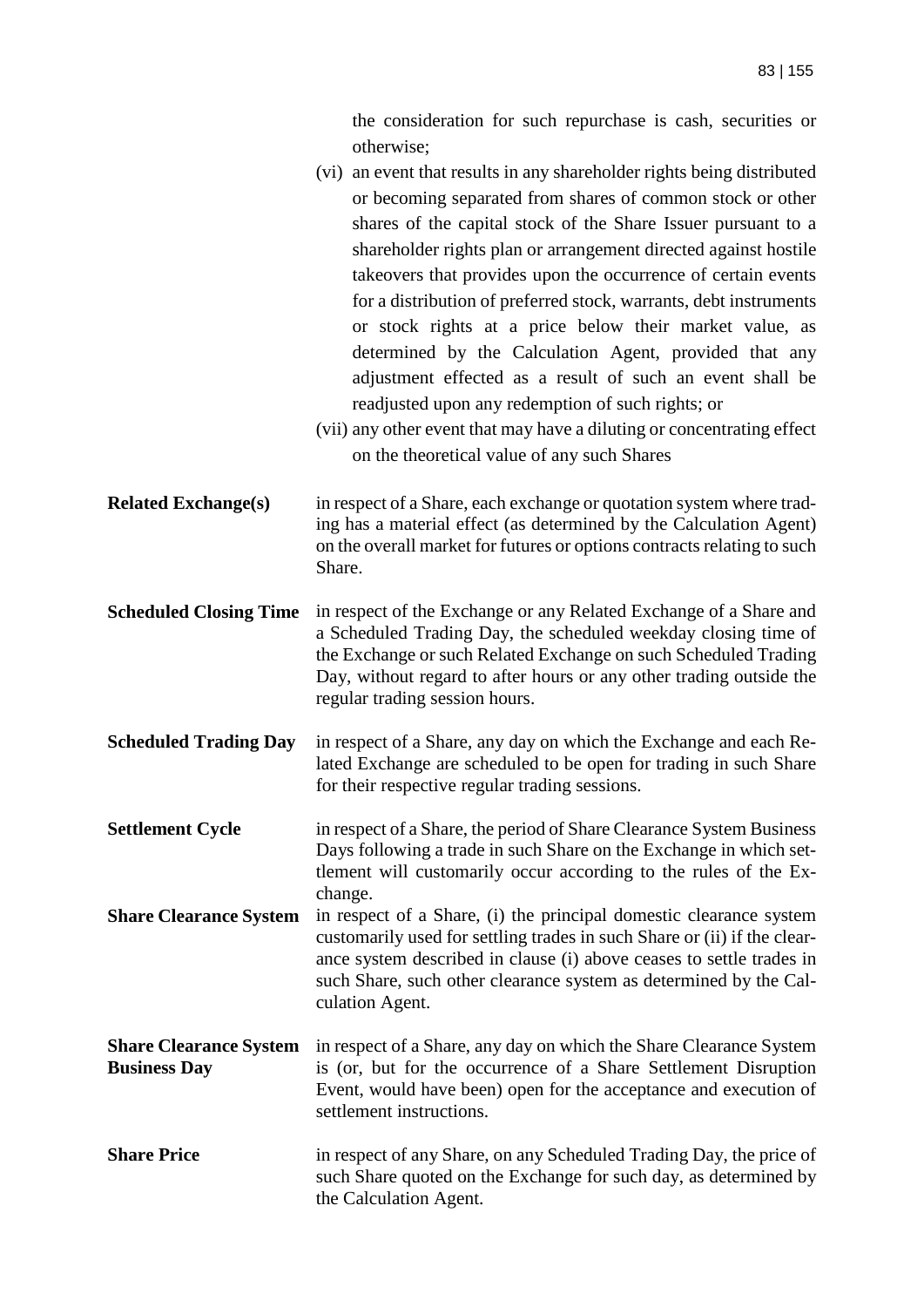|               | <b>Share</b> Settlement Dis- in respect of a Share, an event that the Calculation Agent determines |
|---------------|----------------------------------------------------------------------------------------------------|
| ruption Event | is beyond the control of the Issuer and/or its affiliates as a result of                           |
|               | which the Share Clearance System cannot clear the transfer of such                                 |
|               | Share.                                                                                             |

**Tax Disruption** in respect of a Share, the imposition of, change in or removal of an excise, severance, sales, use, value-added, transfer, stamp, documentary, recording or similar tax on, or measured by reference to, such Share (other than a tax on, or measured by reference to, overall gross or net income) by any government or taxation authority after the Issue Date/Payment Date, if the direct effect of such imposition, change or removal is to raise or lower the Share Price on the day on which the Share Price would otherwise be determined from what it would have been without that imposition, change or removal.

**Tender Offer in respect of a Share, a takeover offer, tender offer, exchange offer,** solicitation, proposal or other event by any entity or person that results in such entity or person purchasing, or otherwise obtaining or having the right to obtain, by conversion or other means, more than 10 per cent. and less than 100 per cent. of the outstanding voting shares of the Share Issuer, as determined by the Calculation Agent, based upon the making of filings with governmental or self-regulatory agencies or such other information as the Calculation Agent determines to be relevant.

**Trading Disruption** in respect of a Share, any suspension of or limitation imposed on trading (i) in such Share by the Exchange or any Related Exchange or otherwise and whether by reason of movements in price exceeding limits permitted by the Exchange or such Related Exchange or otherwise, or (ii) in futures or options contracts relating to such Share.

**Valuation Time** in respect of a Share, (i) the time specified as such in the Final Terms, or (ii) if no such time is specified as such in the Final Terms, the Scheduled Closing Time, or (iii) in the case of clauses (i) and (ii) above, such other time as the Calculation Agent may select; *provided*, *however*, that (x) if on any Scheduled Trading Day the Exchange closes prior to the Scheduled Closing Time and (y) the scheduled Valuation Time is after the actual closing time for its regular trading session, then the Valuation Time for such Scheduled Trading Day shall be such actual closing time.

### **2.2 Adjustments and Determinations relating to a Share or Shares**

#### (a) Correction of Share Price

With respect to a Share, in the event that (i) the Exchange subsequently corrects any published Share Price that was utilised by the Calculation Agent (x) for purposes of determining any amount payable (or other benefit to be received) under the Products, or (y) any in any other way in connection with the Products, and (ii) such correction is published by the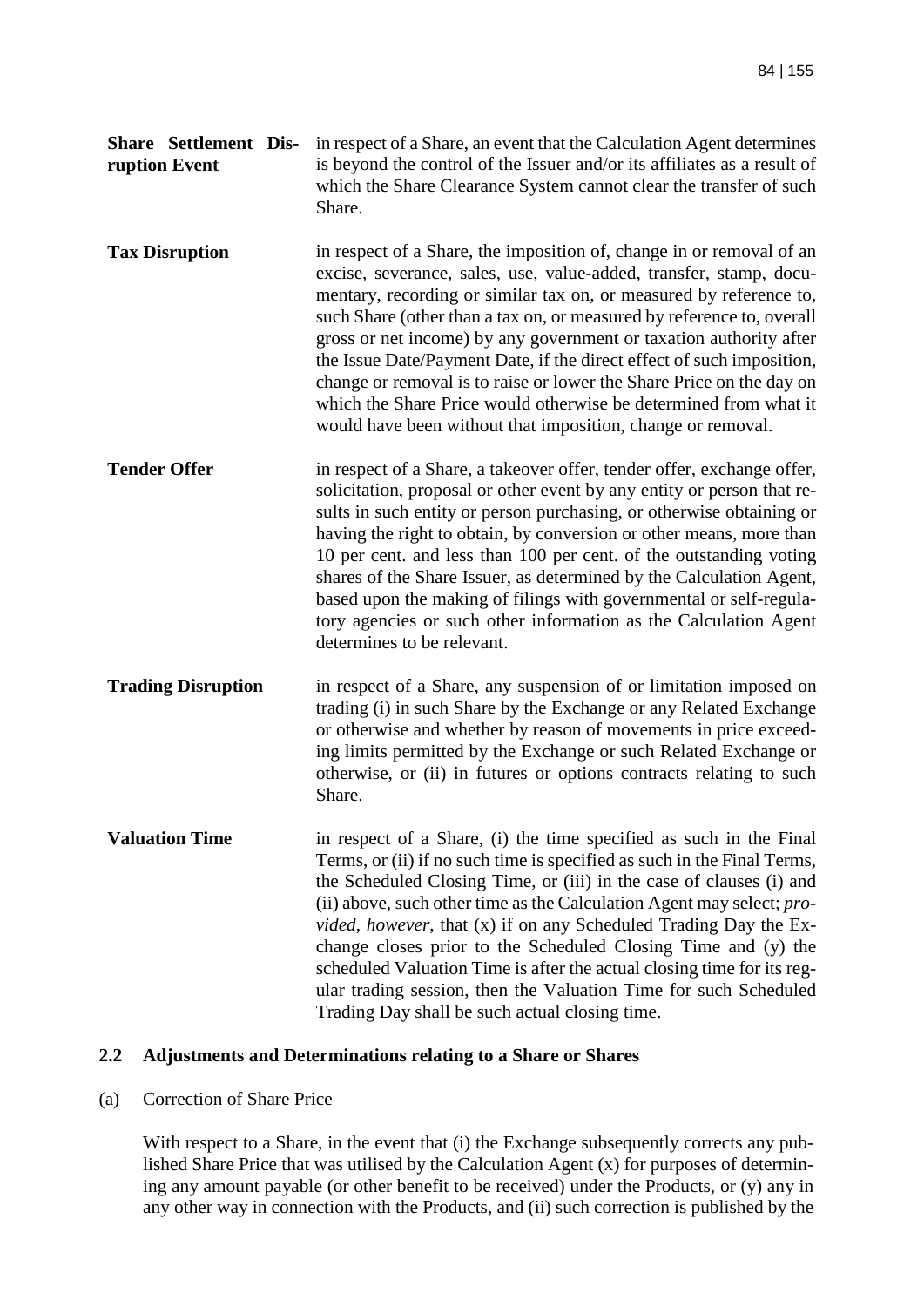Exchange within one Settlement Cycle after such Share Price's original publication but in any event 2 (two) Business Days prior to the date on which such amount (or other benefit to be received) is paid, the Calculation Agent may recalculate such amount payable (or other benefit to be received) under the Products using such corrected Share Price.

(b) Non-Business Days, Disrupted Days and Additional Adjustment Events

If a day in respect of which the Share Price is to be determined is not a Scheduled Trading Day or is a Disrupted Day, such day may be deferred for up to 8 (eight) Exchange Business Days after the original date, as determined by the Calculation Agent. If such eighth Exchange Business Day is also a Disrupted Day, the Calculation Agent shall make its own determination of the relevant Share Price.

Where a Product relates to more than one Share and if a day in respect of which the Share Price is to be determined is not a Scheduled Trading Day or is a Disrupted Day in respect of a Share, the Calculation Agent may make its own determination of the relevant Share Price for such affected Share without having to defer such day pursuant to the above paragraph.

In addition, upon the occurrence of an Additional Adjustment Event in respect of a Share, the Calculation Agent may make such adjustment to the calculation or definition of the relevant Share Price or any amount payable (or other benefit to be received) under the Products (which may include the substitution of such Share with a share or shares of another company or companies, irrespective of whether such share or shares are then currently used for the purposes of the calculation of amounts payable (or other benefit to be received) under the Products) as it may determine to be appropriate. If it determines that it is unable to make such an adjustment, the Issuer may early terminate the Products, in whole but not in part, on such day as the Issuer shall select in its reasonable discretion by giving notice to Holders, and redeem the Products on such day at an amount determined by the Calculation Agent as representing their fair market value on such day.

(c) Adjustment in respect of Jurisdictional Events

If, in the determination of the Issuer, a Jurisdictional Event in respect of a Share has occurred, the Calculation Agent may make such downward adjustment to any amount otherwise payable (or other benefit otherwise to be received) under the Products as it shall determine in its reasonable discretion to take account of the effect of such Jurisdictional Event on the Hedging Arrangements and any difference between the Hedge Proceeds and the amount (or other benefit) that, but for the occurrence of such Jurisdictional Event, would otherwise be payable (or received). The Issuer will use commercially reasonable endeavours to preserve the value of the Hedge Proceeds, but it shall not be obliged to take any measures which it determines to be commercially impracticable.

### **3. Underlying Specific Terms and Conditions in respect of an Index or Indices ("Index Linked Provisions")**

### **3.1 Additional Definitions relating to an Index or Indices**

**Additional Adjustment Event**  in respect of an Index, a Disrupted Day, Change in Law, Tax Disruption, Hedging Disruption, Increased Cost of Hedging, a change in the Licensor/Index Sponsor, a change in the formula for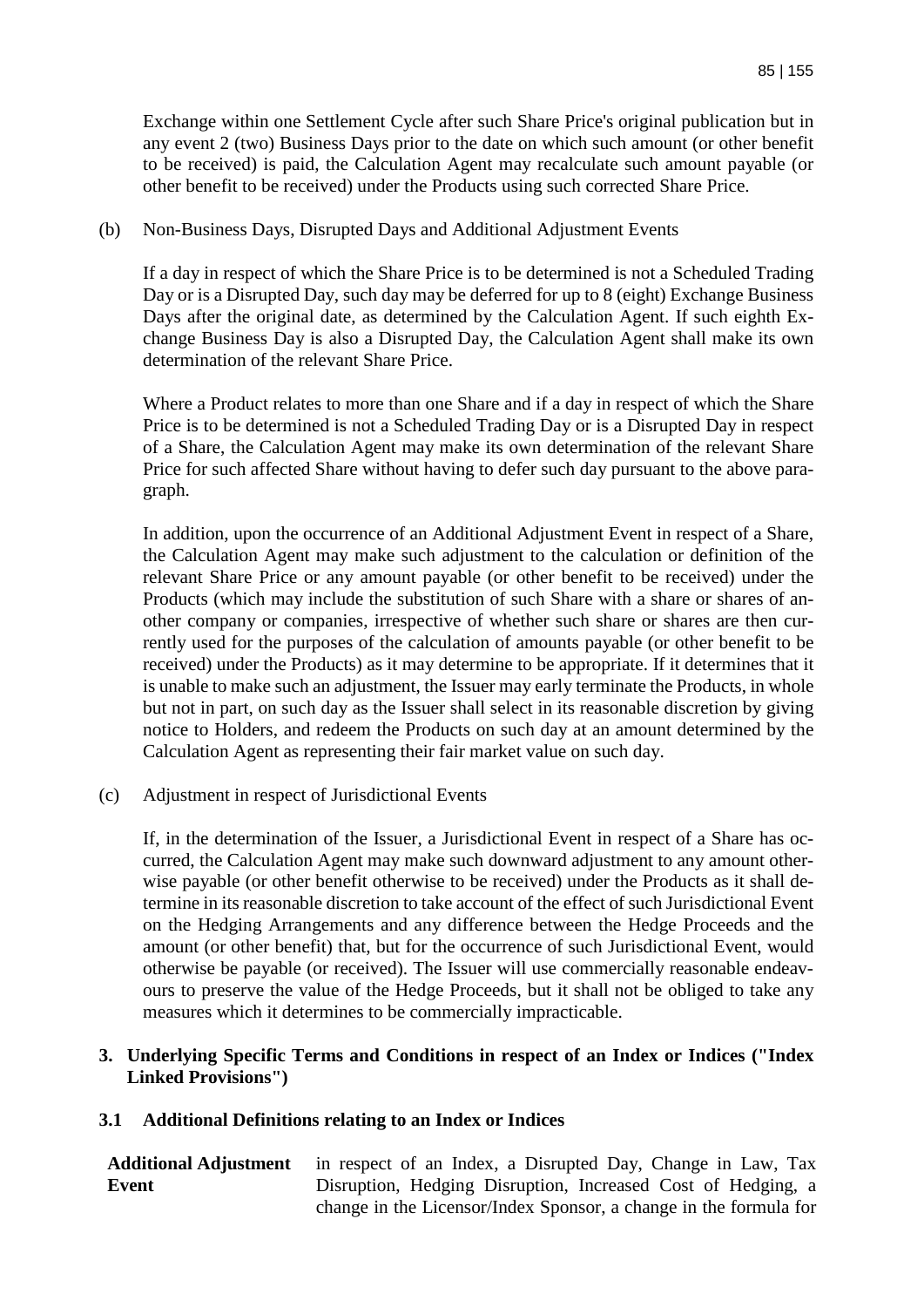or method of calculating such Index or such Index is not calculated and published at all.

**Change in Law** in respect of an Index, on or after the Issue Date/Payment Date (i) due to the adoption of or any change in any applicable law or regulation (including, without limitation, any tax law), or (ii) due to the promulgation of or any change in the interpretation by any court, tribunal or regulatory authority with competent jurisdiction of any applicable law or regulation (including any action taken by a taxing authority), the Issuer determines that (a) it has become illegal for it to hold, acquire or dispose of such Index or its Components, or (b) it will incur a materially increased cost in performing its obligations under the Products (including, without limitation, due to any increase in tax liability, decrease in tax benefit or other adverse effect on its tax position).

**Component** in respect of an Index, any share, security, commodity, rate, index or other component included in such Index, as determined by the Calculation Agent.

**Component Clearance System**  in respect of any Component of an Index, (i) the principal domestic clearance system customarily used for settling trades in such Component or (ii) if the component clearance system described in clause (i) above ceases to settle trades in such Component, such other clearance system as determined by the Calculation Agent.

**Component Clearance System Business Day**  in respect of any Component of an Index, any day on which the Component Clearance System is (or, but for the occurrence of an Index Settlement Disruption Event, would have been) open for the acceptance and execution of settlement instructions.

**Disrupted Day** in respect of an Index, any Scheduled Trading Day on which (i), in the case of a (Multi-Exchange) Index, if such Index is a (Multi-Exchange) Index, the Licensor/Index Sponsor fails to publish the Index Level, in the case of any Index other than (Multi-Exchange) Index, any Exchange fails to open for trading during its regular trading session, and in the case of multiple Indices, including both a (Multi-Exchange) Index and a non-(Multi-Exchange) Index, (x) if such Index is a (Multi-Exchange) Index, the Licensor/Index Sponsor fails to publish the Index Level, or (y) otherwise, any Exchange fails to open for trading during its regular trading session, (ii) any Related Exchange fails to open for trading during its regular trading session, or (iii) a Market Disruption Event has occurred. **Early Closure in respect of an Index, the closure on any Exchange Business Day** of any Exchange or Related Exchange relating to, in the case of a (Multi-Exchange) Index, any Component, in the case of any Index other than a (Multi-Exchange) Index, Components that comprise 20 per cent. or more of the Index Level, in the case of multiple Indices, including both a (Multi-Exchange) Index and a non-(Multi-Exchange) Index, (x) if such Index is a (Multi-Exchange) Index, any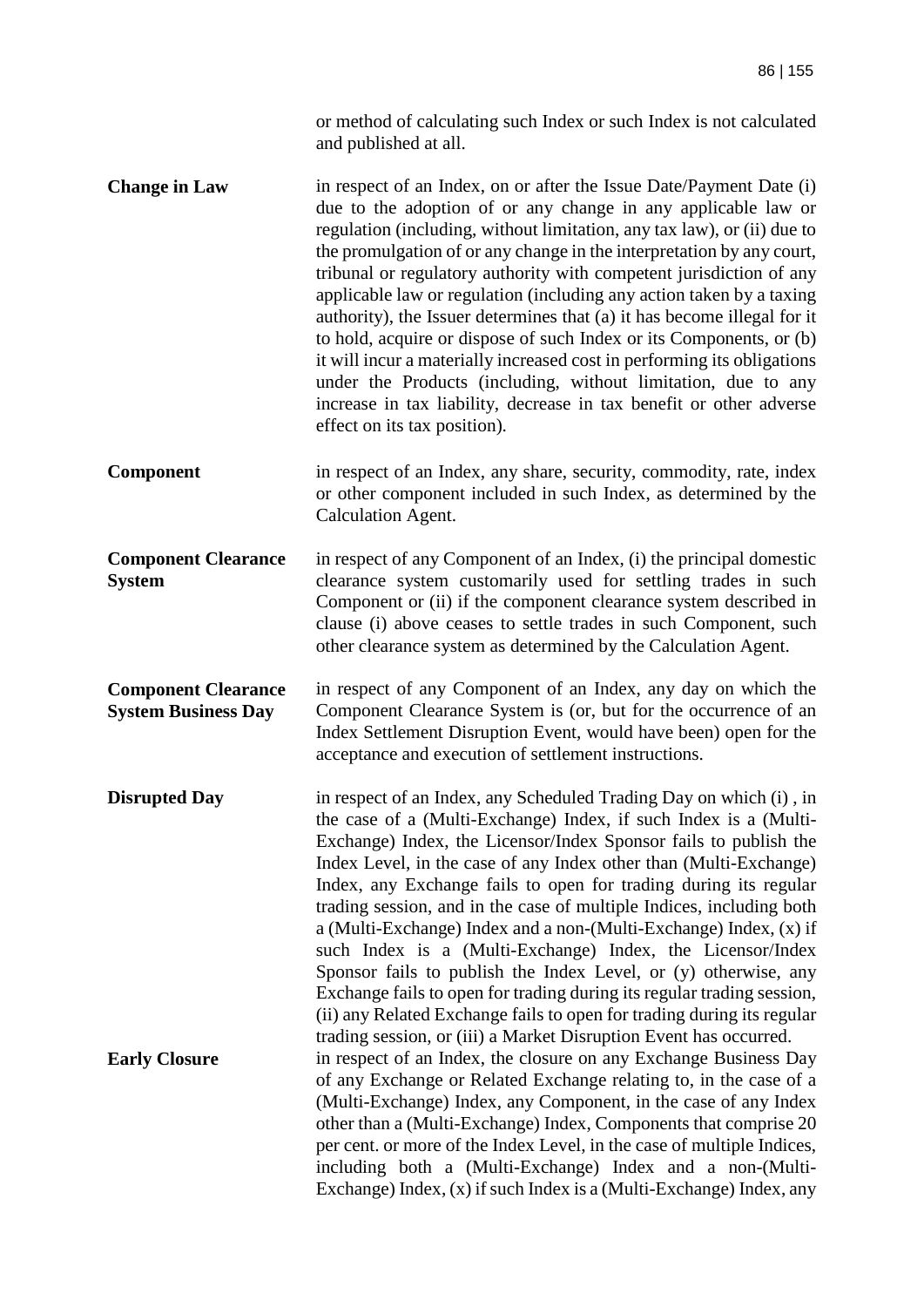Component, or (y) otherwise, Components that comprise 20 per cent. or more of the Index Level, prior to its Scheduled Closing Time, unless such earlier closing time is announced by such Exchange or Related Exchange, as the case may be, at least one hour prior to the earlier of (i) the actual closing time for the regular trading session on such Exchange or Related Exchange on such Exchange Business Day, and (ii) the submission deadline for orders to be entered into such Exchange or Related Exchange system for execution at the Valuation Time on such Exchange Business Day.

**Exchange in respect of any Component of an Index, the stock exchange(s) or** quotation system(s) (from time to time) (i) on which, in the determination of the Licensor/Index Sponsor for the purposes of such Index, such Component is listed or quoted, and (ii) if the Calculation Agent so determines, on which any depositary receipts in respect of such Component is listed or quoted, in which case references to the Components may, where the Calculation Agent determines the context to permit, include such depositary receipts. **Exchange Business Day** in respect of an Index, in the case of any Index other than a (Multi-Exchange) Index, any Scheduled Trading Day on which each Exchange and Related Exchange is open for trading during its regular trading sessions, notwithstanding any such Exchange or Related Exchange closing prior to its Scheduled Closing Time, in the case of a (Multi-Exchange) Index, any Scheduled Trading Day on which the Licensor/Index Sponsor publishes the Index Level and each Related Exchange is open for trading during its regular trading session, notwithstanding any such Related Exchange closing prior to its Scheduled Closing Time, in the case of multiple Indices, including both a (Multi-Exchange) Index and a non-(Multi-Exchange) Index, any Scheduled Trading Day on which (x) if such Index is a (Multi-Exchange) Index, each Exchange and Related Exchange is open for trading during its regular trading sessions, notwithstanding any such Exchange or Related Exchange closing prior to its Scheduled Closing Time, or (y) otherwise, the Licensor/Index Sponsor publishes the Index Level and each Related Exchange is open for trading during its regular trading session, notwithstanding any such Related Exchange closing prior to its Scheduled Closing Time.

**Exchange Disruption** in respect of an Index, any event (other than an Early Closure) that disrupts or impairs (as determined by the Calculation Agent) the ability of market participants in general (i) to effect transactions in, or obtain market values for, in the case of a (Multi-Exchange) Index, any Component on any relevant Exchange, in the case of any Index other than a (Multi-Exchange) Index, Components that comprise 20 per cent. or more of the Index Level, in the case of multiple Indices, including both a (Multi-Exchange) Index and a non-(Multi-Exchange) Index, (x) in the case of a (Multi-Exchange) Index, any Component on any relevant Exchange, or (y) otherwise, Components that comprise 20 per cent. or more of the Index Level,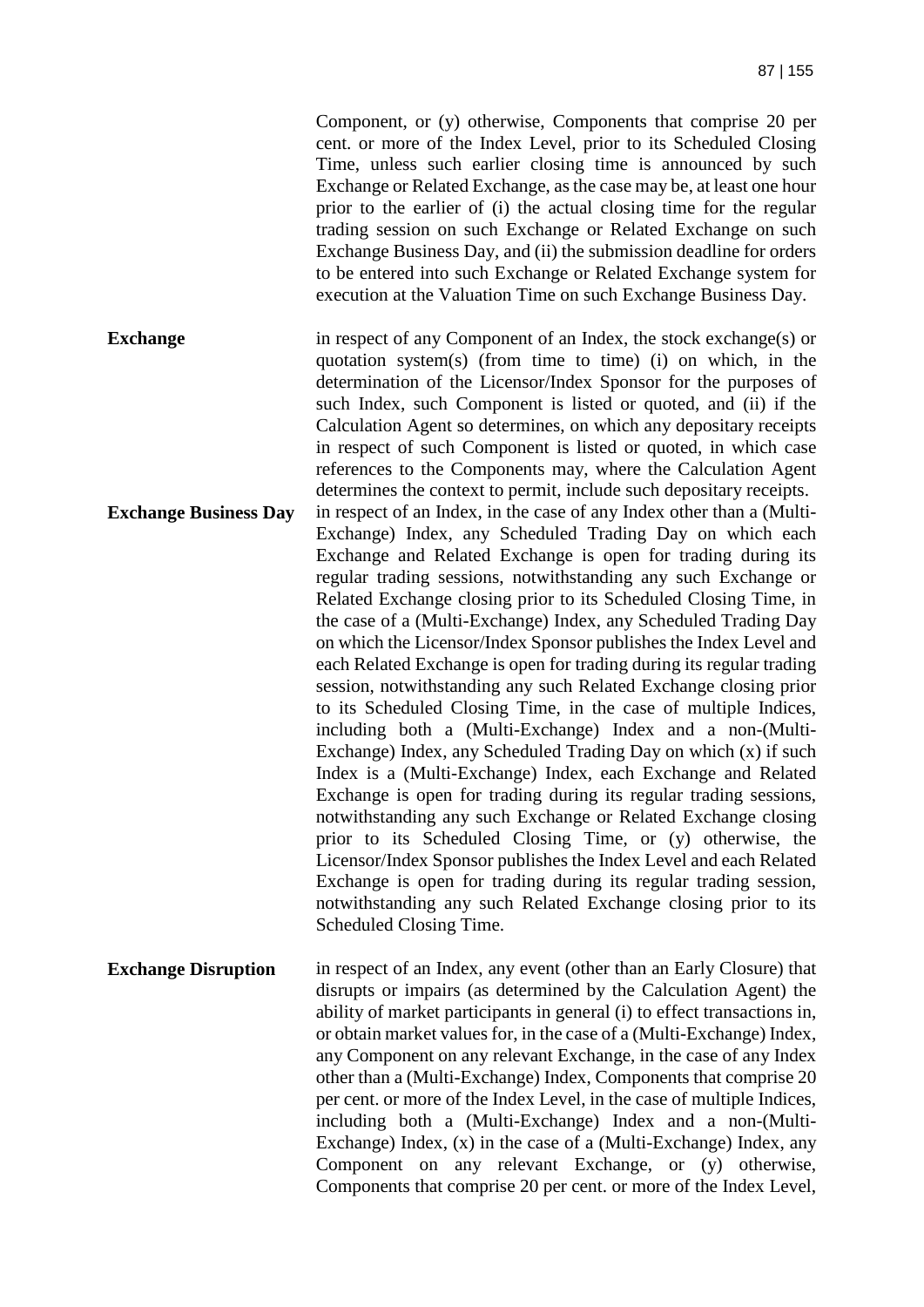or (ii) to effect transactions in, or obtain market values for, futures or options relating to such Index on any Related Exchange.

- **Hedge Proceeds** the cash amount constituting the proceeds received by the Issuer in respect of any Hedging Arrangements; for the avoidance of doubt Hedge Proceeds shall not be less than zero.
- **Hedging Arrangements** any hedging arrangements entered into by the Issuer at any time for the payment of an amount equal to any amount payable under the Products, including, without limitation, the purchase and/or sale of any Components or shares of companies whose depository receipts are Components, any options or futures on any Components and any associated foreign exchange transactions.
- **Hedging Disruption** in the opinion of the Calculation Agent, the Issuer is unable, after using commercially reasonable efforts, to (i) acquire, establish, reestablish, substitute, maintain, unwind or dispose of any transaction(s) or asset(s) it deems necessary to hedge the price risk of entering into and performing its obligations with respect to the Products, or (ii) realise, recover or remit the proceeds of any such transaction(s) or asset(s).
- **Increased Cost of Hedging**  in the opinion of the Calculation Agent, the Issuer would incur a materially increased (as compared to circumstances existing on the Issue Date/Payment Date) amount of tax, duty, expense or fee (other than brokerage commissions) to (i) acquire, establish, re-establish, substitute, maintain, unwind or dispose of any transaction(s) or asset(s) it deems necessary to hedge the price risk of entering into and performing its obligations with respect to the Products, or (ii) realise, recover or remit the proceeds of any such transaction(s) or asset(s), provided that any such materially increased amount that is, in the opinion of the Calculation Agent, incurred solely due to the deterioration of the creditworthiness of the Issuer shall not be deemed an Increased Cost of Hedging.
- **Index Level in respect of an Index, on any Scheduled Trading Day, the level of** such Index for such day as calculated and published by the Licensor/Index Sponsor, as determined by the Calculation Agent.
- **Index Settlement Disruption Event**  in respect of any Component of an Index, an event that the Calculation Agent determines is beyond the control of the Issuer and/or its affiliates as a result of which the relevant Component Clearance System cannot clear the transfer of such Component.
- **Jurisdictional Event** in respect of an Index, (i) any event which occurs, whether of general application or otherwise, as a result of present or future risks in or connected with any Jurisdictional Event Jurisdiction, including, but not limited to, risks associated with fraud and/or corruption, political risk, legal uncertainty, imposition of foreign exchange controls, changes in laws or regulations and changes in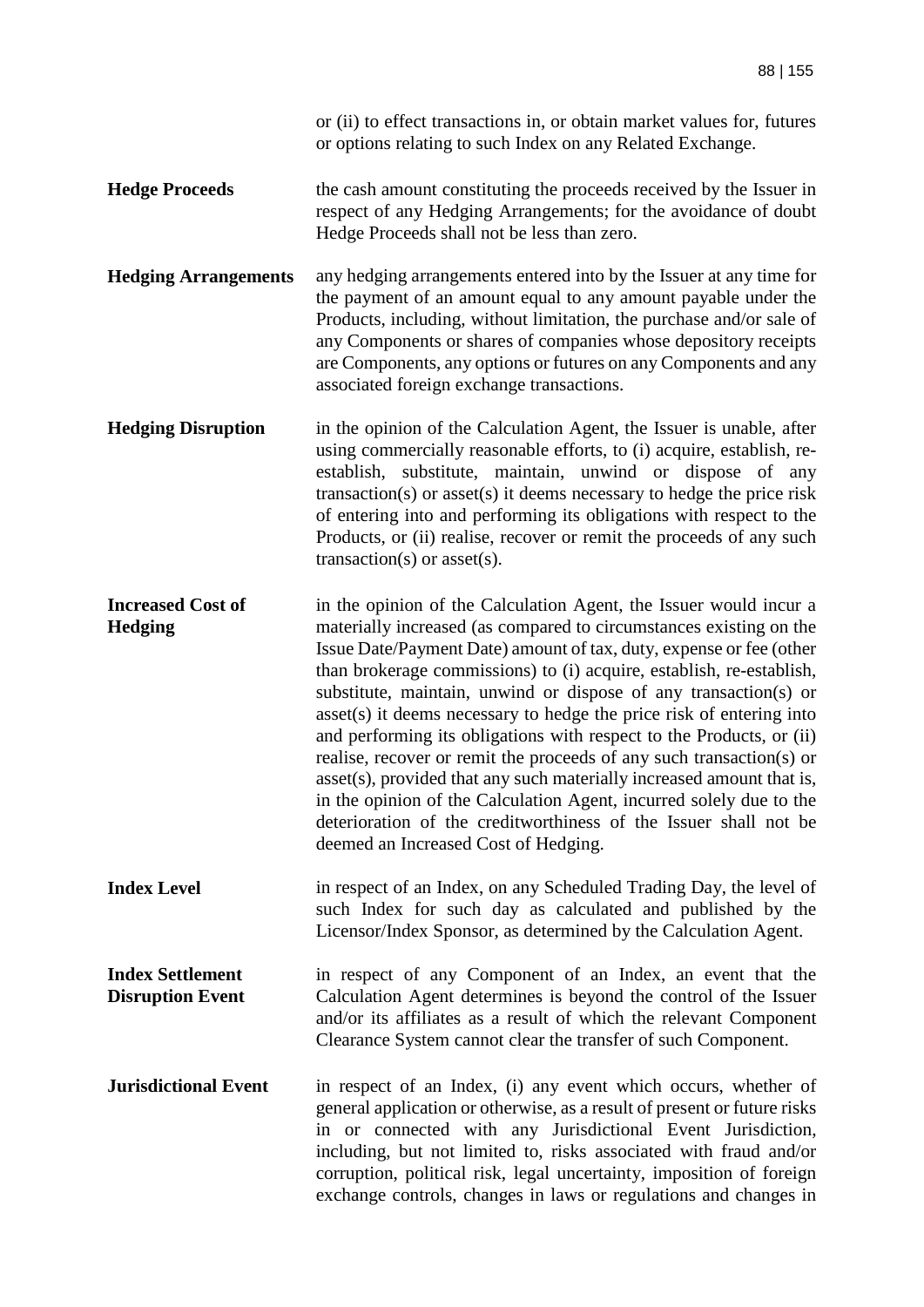the interpretation and/or enforcement of laws and regulations (including without limitation those relating to taxation) and other legal and/or sovereign risks, or (ii) the Calculation Agent determines that the Issuer is not able to buy and/or sell any Components or shares of any company whose depository receipts are Components ("**Related Shares**") with or for a currency acceptable to the Calculation Agent on any relevant Exchange (or the exchange or quotation system on which such Related Shares are listed or quoted) or any relevant Exchange (or the exchange or quotation system on which any Related Shares are listed or quoted) fails to calculate and publish the price, in a currency acceptable to the Calculation Agent, of any Components (or Related Shares) on a day on which the Calculation Agent determines that such calculation and publication was otherwise expected to be made, and, in the case of each of clauses (i) and (ii) above, which has or may have, in the determination of the Calculation Agent, the effect of reducing or eliminating the value of the Hedge Proceeds at any time.

**Jurisdictional Event Jurisdiction**  any jurisdiction or country relevant for the issue of the Products, as determined by the Issuer.

**Licensor/Index Sponsor** in respect of an Index, (i) the corporation or other entity specified as such in the Final Terms, which is the corporation or entity that (a) is responsible for setting and reviewing the rules and procedures and the methods of calculation and adjustments if any, related to such Index, and (b) announces (directly or through an agent) the Index Level on a regular basis during each Scheduled Trading Day, or (ii) if the corporation or entity specified as such in the Final Terms fails to act as described in sub-clauses (a) and (b) of clause (i) above, such person acceptable to the Calculation Agent who calculates and announces the Index or any agent or person acting on behalf of such person.

**Market Disruption Event**  in respect of an Index, (i) the occurrence or existence on any Scheduled Trading Day of (a) a Trading Disruption or an Exchange Disruption, which in either case the Calculation Agent determines is material and which occurs any time during the one hour period that ends at the Valuation Time, or (b) an Early Closure, in the case of a (Multi-Exchange) Index, provided that, (other than where the Market Disruption Event relates to futures or options contracts relating to such Index) the Components in respect of which an Early Closure, Exchange Disruption and/or Trading Disruption occurs or exists amount, in the determination of the Calculation Agent, in the aggregate to 20 per cent. or more of the Index Level, in the case of multiple Indices, including both a (Multi-Exchange) Index and a non-(Multi-Exchange) Index, provided that, if such Index is a (Multi-Exchange) Index and other than where the Market Disruption Event relates to futures or options contracts relating to such Index, the Components in respect of which an Early Closure, Exchange Disruption and/or Trading Disruption occurs or exists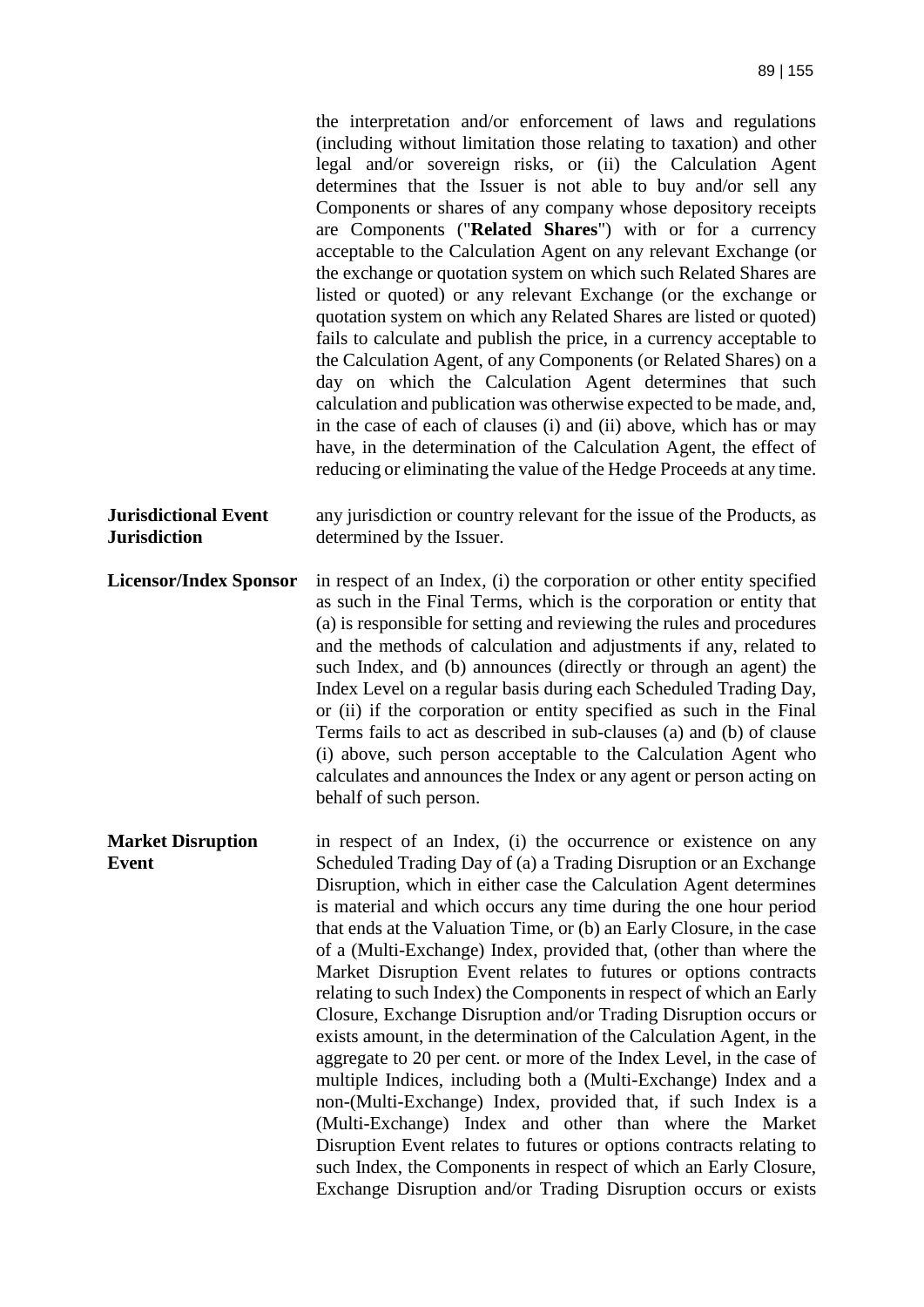amount, in the determination of the Calculation Agent, in the aggregate to 20 per cent. or more of the Index Level, or (ii) a general moratorium declared in respect of banking activities in any Jurisdictional Event Jurisdiction, in each case without regard to whether or not any Exchange or Related Exchange has declared an official market disruption event.

For the purpose of determining whether a Market Disruption Event exists at any time in respect of any Component, the relevant percentage contribution of such Component to the Index Level shall be based on a comparison of (a) the portion of the Index Level attributable to such Component and (b) the overall Index Level, in each case immediately before the occurrence of such Market Disruption Event, as determined by the Calculation Agent.

**Related Exchange(s)** in respect of an Index, each exchange or quotation system where trading has a material effect, in the determination of the Calculation Agent, on the overall market for futures or options contracts relating to such Index.

**Scheduled Closing Time**  in respect of any Exchange or Related Exchange of an Index and a Scheduled Trading Day, the scheduled weekday closing time of such Exchange or Related Exchange, as the case may be, on such Scheduled Trading Day, without regard to after hours or any other trading outside the regular trading session hours.

**Scheduled Trading Day** in respect of an Index, in the case of an Index other than a (Multi-Exchange) Index, any day on which each Exchange and Related Exchange is scheduled to be open for trading for its regular trading sessions, in the case of a (Multi-Exchange) Index, any day on which the Licensor/Index Sponsor is scheduled to publish the Index Level and each Required Exchange (if any) and Related Exchange is scheduled to be open for trading for its regular trading sessions, in the case of multiple Indices, including both a (Multi-Exchange) Index and a non-(Multi-Exchange) Index, any day on which (x) if such Index is a (Multi-Exchange) Index, each Exchange and Related Exchange is scheduled to be open for trading for its regular trading sessions, or (y) otherwise, the Licensor/Index Sponsor is scheduled to publish the Index Level and each Required Exchange (if any) and Related Exchange is scheduled to be open for trading for its regular trading sessions.

- **Settlement Cycle** in respect of an Index, the period of Component Clearance System Business Days following a trade in the Components on the relevant Exchange in which settlement will customarily occur according to the rules of the Exchange (or, if there is more than one Exchange, the longest such period).
- **Tax Disruption** in respect of an Index, the imposition of, change in or removal of an excise, severance, sales, use, value-added, transfer, stamp, documentary, recording or similar tax on, or measured by reference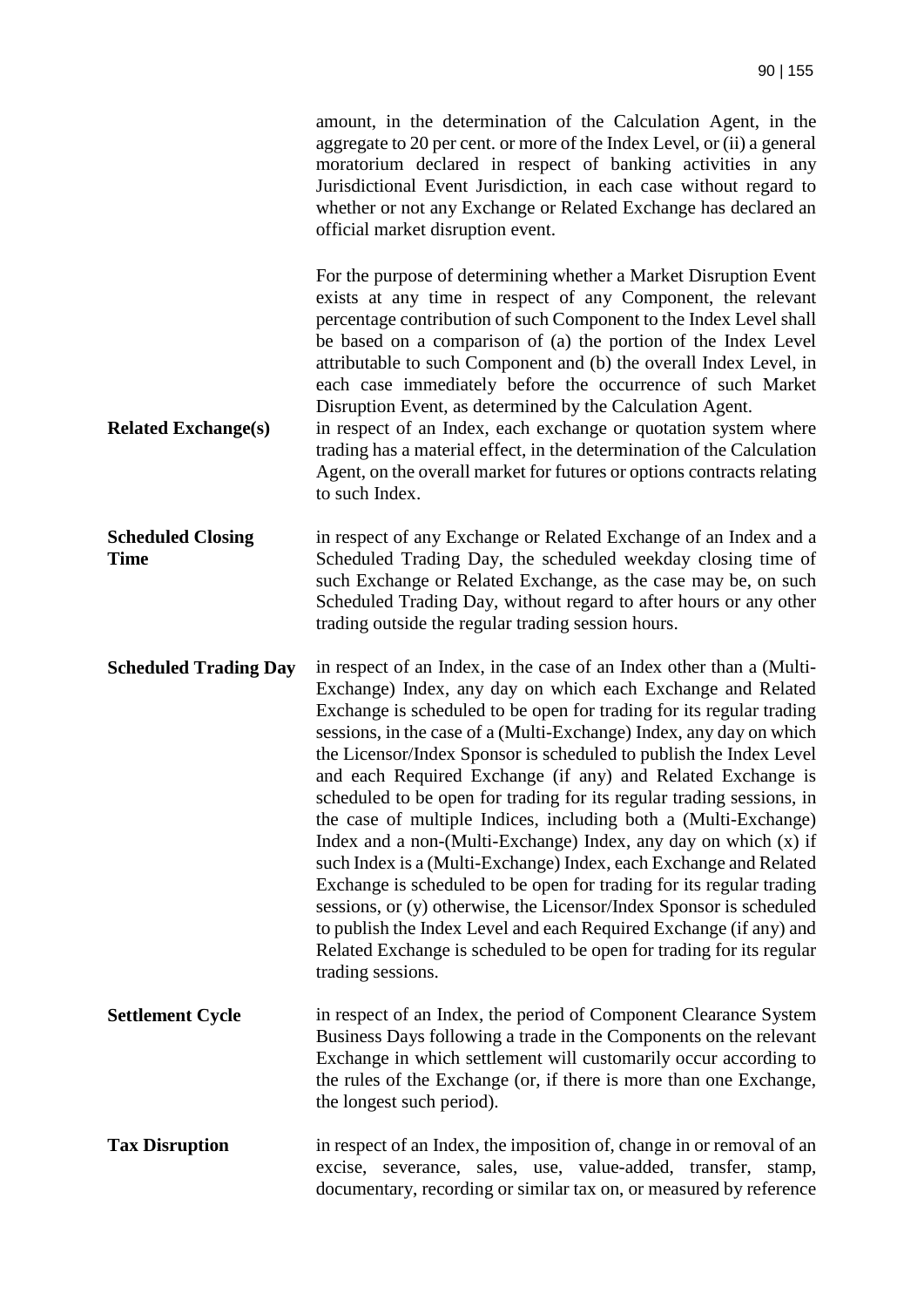to, such Index (other than a tax on, or measured by reference to, overall gross or net income) by any government or taxation authority after the Issue Date/Payment Date, if the direct effect of such imposition, change or removal is to raise or lower the Index Level on the day on which the Index Level would otherwise be determined from what it would have been without that imposition, change or removal.

- **Trading Disruption** in respect of an Index, any suspension of or limitation imposed on trading, whether by reason of movements in price exceeding limits permitted by any relevant Exchange or Related Exchange or otherwise, (i) on any relevant Exchange relating to, in the case of a (Multi-Exchange) Index: any Component, in the case of any Index other than a (Multi-Exchange) Index: Components that comprise 20 per cent. or more of the Index Level, in the case of multiple Indices, including both a (Multi-Exchange) Index and a non-(Multi-Exchange) Index: (x) if such Index is a (Multi-Exchange) Index, any Component, or (y) otherwise, Components that comprise 20 per cent. or more of the Index Level, or (ii) in futures or options contracts relating to such Index on any Related Exchange.
- **Valuation Time** in respect of an Index, in the case of a (Multi-Exchange) Index, (i) for the purposes of determining whether a Market Disruption Event has occurred, (a) in respect of any Component, the Scheduled Closing Time on any relevant Exchange in respect of such Component, and (b) in respect of any options or futures contracts relating to such Index, the close of trading on any Related Exchange, and (ii) in all other circumstances, the time with reference to which the Licensor/Index Sponsor calculates the closing Index Level, or such other time as the Calculation Agent may determine, in the case of any Index other than a (Multi-Exchange) Index: the time with reference to which the Licensor/Index Sponsor calculates the closing Index Level, or such other time as the Calculation Agent may determine, in the case of multiple Indices, including both a (Multi-Exchange) Index and a non-(Multi-Exchange) Index, the time with reference to which the Licensor/Index Sponsor calculates the closing Index Level, or such other time as the Calculation Agent may determine; provided, however, that, if such Index is a (Multi-Exchange) Index, the Valuation Time for the purposes of determining whether a Market Disruption Event has occurred shall be (a) in respect of any Component, the Scheduled Closing Time on any relevant Exchange in respect of such Component, and (b) in respect of any options or futures contracts relating to such Index, the close of trading on any Related Exchange.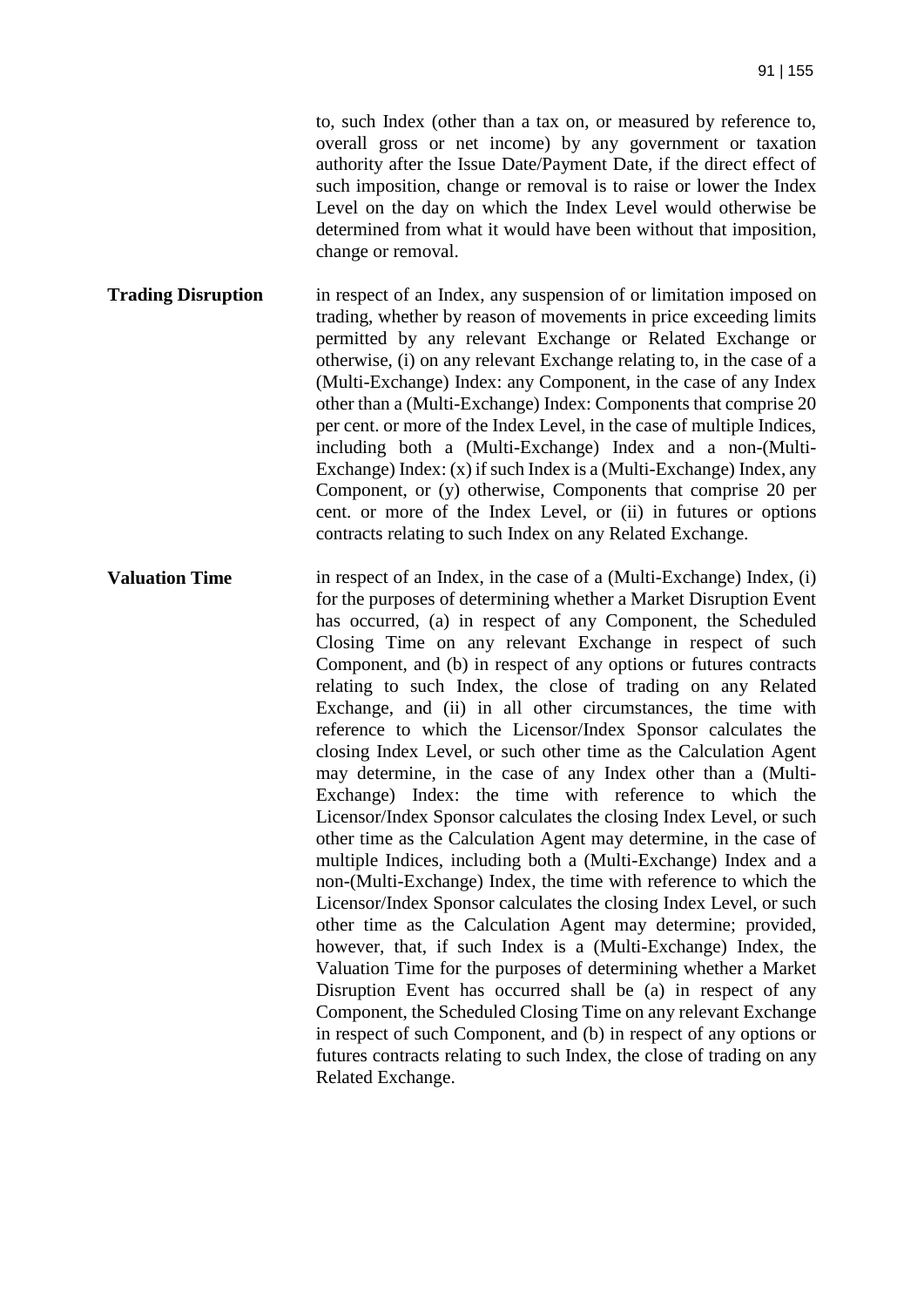### **3.2 Adjustments and Determinations relating to Indices**

(a) Correction of Index Level

With respect to an Index, in the event that (i) the Licensor/Index Sponsor subsequently corrects any published Index Level that was utilised by the Calculation Agent (x) for purposes of determining any amount payable under the Products, or (y) in any other way in connection with the Products, and (ii) such correction is published by the Licensor/Sponsor within one Settlement Cycle after such Index Level's original publication but in any event 2 (two) Business Days prior to the date on which such amount is paid, the Calculation Agent may recalculate such amount payable under the Products using such corrected Index Level.

(b) Non-Business Days, Modification or Discontinuation of an Index, Disrupted Days and Additional Adjustment Events

With respect to an Index and a day in respect of which the Index Level is to be determined, if such day is not a Scheduled Trading Day or is a Disrupted Day, such day may be deferred for up to 8 (eight) Exchange Business Days after the original date, as determined by the Calculation Agent. If such eighth Exchange Business Day is also a Disrupted Day, the Calculation Agent shall make its own determination of the relevant Index Level.

Where a Product relates to more than one Index, if a day in respect of which the Index Level is to be determined is not a Scheduled Trading Day or is a Disrupted Day in respect of an Index, the Calculation Agent may make its own determination of the relevant Index Level for such affected Index without having to defer such day pursuant to the above paragraph.

In addition, upon the occurrence of an Additional Adjustment Event in respect of an Index, the Calculation Agent may make its own determination of the relevant Index Level or make such adjustment to the calculation or definition of the relevant Index Level or any amount payable under the Products (which may include the substitution of the Index with a different index or indices, irrespective of whether such index or indices are then currently used for the purposes of the calculation of amounts payable under the Products) as it may determine in its reasonable discretion to be appropriate. If it determines that it is unable to make such an adjustment, the Issuer may early terminate the Products, in whole but not in part, on such day as the Issuer shall select in its reasonable discretion by giving notice to Holders, and redeem the Products on such day at an amount determined by the Calculation Agent as representing their fair market value on such day. Modifications regarding the composition of an Index or changes in the formula or method of calculation of an Index will generally not be published.

(c) Adjustment in respect of Jurisdictional Events

If, in the determination of the Issuer, a Jurisdictional Event in respect of an Index has occurred, the Calculation Agent may make such downward adjustment to any amount otherwise payable under the Products as it shall determine in its reasonable discretion to take account of the effect of such Jurisdictional Event on the Hedging Arrangements and any difference between the Hedge Proceeds and the amount that, but for the occurrence of such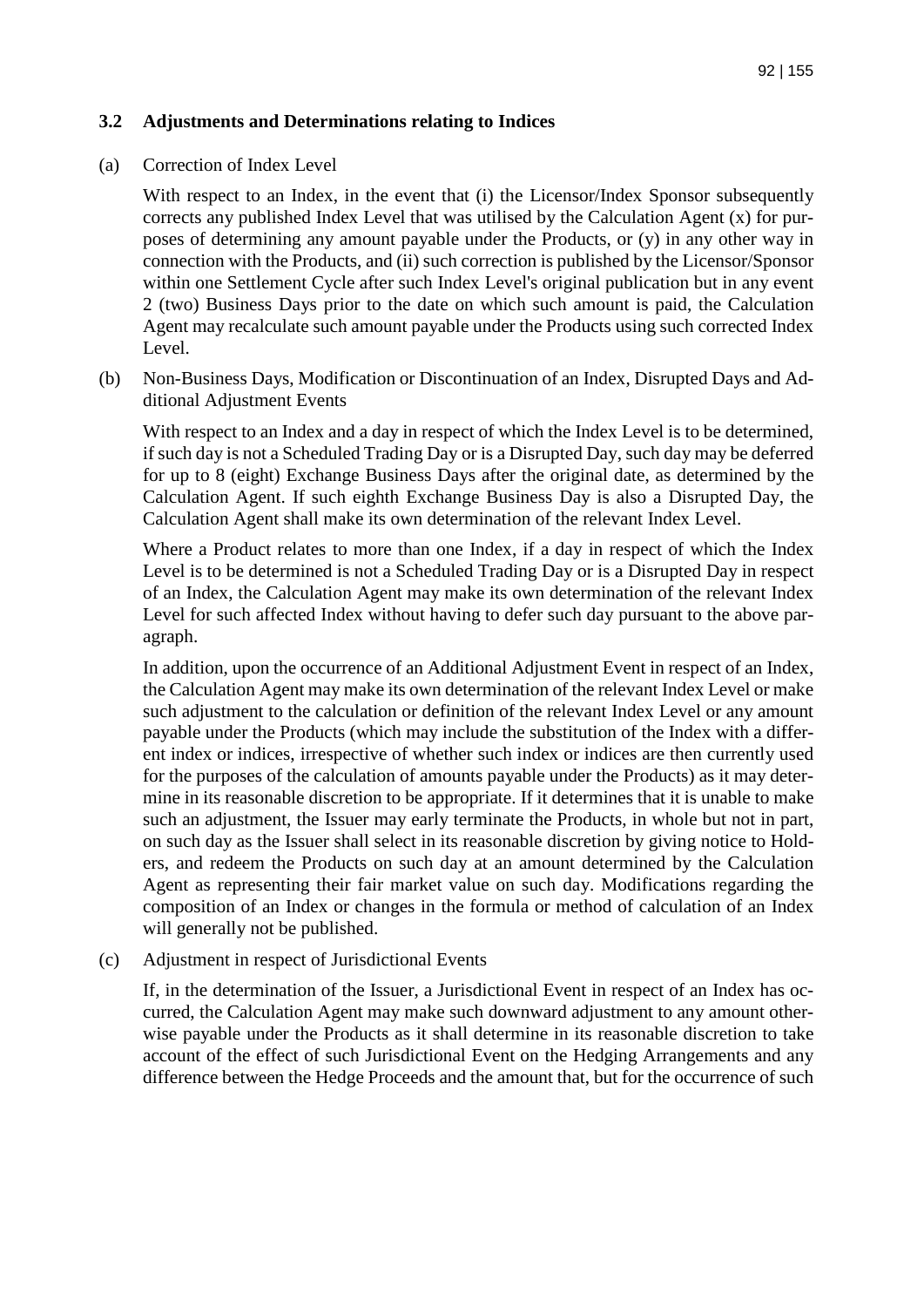Jurisdictional Event, would otherwise be payable. The Issuer will use commercially reasonable endeavours to preserve the value of the Hedge Proceeds, but it shall not be obliged to take any measures that it determines to be commercially impracticable.

(d) Responsibility

Neither the Issuer nor the Calculation Agent shall have any responsibility in respect of any error or omission or subsequent corrections made in the calculation or announcement of an Index, whether caused by negligence or otherwise.

### **4. Underlying Specific Terms and Conditions in respect of Foreign Exchange Rate or Foreign Exchange Rates ("Foreign Exchange Rate Linked Provisions")**

#### **4.1 Additional Definitions relating to a Foreign Exchange Rate or Foreign Exchange Rates**

| <b>Additional Adjust-</b> | in respect of an FX Rate, a Change in Law, Tax Disruption,                                                                                                                                                                                                                                                                                                                                                                                                                                                                                                                                                                                                                                                                                                                                                                                               |
|---------------------------|----------------------------------------------------------------------------------------------------------------------------------------------------------------------------------------------------------------------------------------------------------------------------------------------------------------------------------------------------------------------------------------------------------------------------------------------------------------------------------------------------------------------------------------------------------------------------------------------------------------------------------------------------------------------------------------------------------------------------------------------------------------------------------------------------------------------------------------------------------|
| ment Event                | Hedging Disruption, Increased Cost of Hedging or Market<br>Disruption Event.                                                                                                                                                                                                                                                                                                                                                                                                                                                                                                                                                                                                                                                                                                                                                                             |
| <b>Change in Law</b>      | in respect of an FX Rate, on or after the Issue Date/Payment Date<br>(i) due to the adoption of or any change in any applicable law or<br>regulation (including, without limitation, any tax law), or (ii) due<br>to the promulgation of or any change in the interpretation by any<br>court, tribunal or regulatory authority with competent<br>jurisdiction of any applicable law or regulation (including any<br>action taken by a taxing authority), the Issuer determines that (a)<br>it has become illegal for it to hold, acquire or dispose of any Sale<br>Currency or Purchase Currency, or (b) it will incur a materially<br>increased cost in performing its obligations under the Products<br>(including, without limitation, due to any increase in tax liability,<br>decrease in tax benefit or other adverse effect on its tax position). |
| <b>FX Business Day</b>    | in respect of an FX Rate, a day on which the rate for such FX<br>Rate can, in the determination of the Calculation Agent, be<br>determined.                                                                                                                                                                                                                                                                                                                                                                                                                                                                                                                                                                                                                                                                                                              |
| <b>FX</b> Page            | in respect of an FX Rate, (i) the page of the relevant screen<br>provider specified as such in the Final Terms, or (ii) any<br>successor page on which the Calculation Agent determines that<br>such FX Rate is displayed.                                                                                                                                                                                                                                                                                                                                                                                                                                                                                                                                                                                                                               |
| <b>FX</b> Rate            | in the case of FX-Linked Products with not more than one<br>Purchase Currency and the FX Page is specified in the Final<br>Terms: in respect of an FX Rate, at any time, (i) the amount of<br>the Sale Currency, as determined by the Calculation Agent,<br>required for the spot purchase with the Sale Currency of one unit<br>of the Purchase Currency as displayed as a rate as at such time<br>on the FX Page, or (ii) if the Calculation Agent determines that,<br>as at such time, such rate is not displayed on the FX Page, as<br>determined by the Calculation Agent.                                                                                                                                                                                                                                                                          |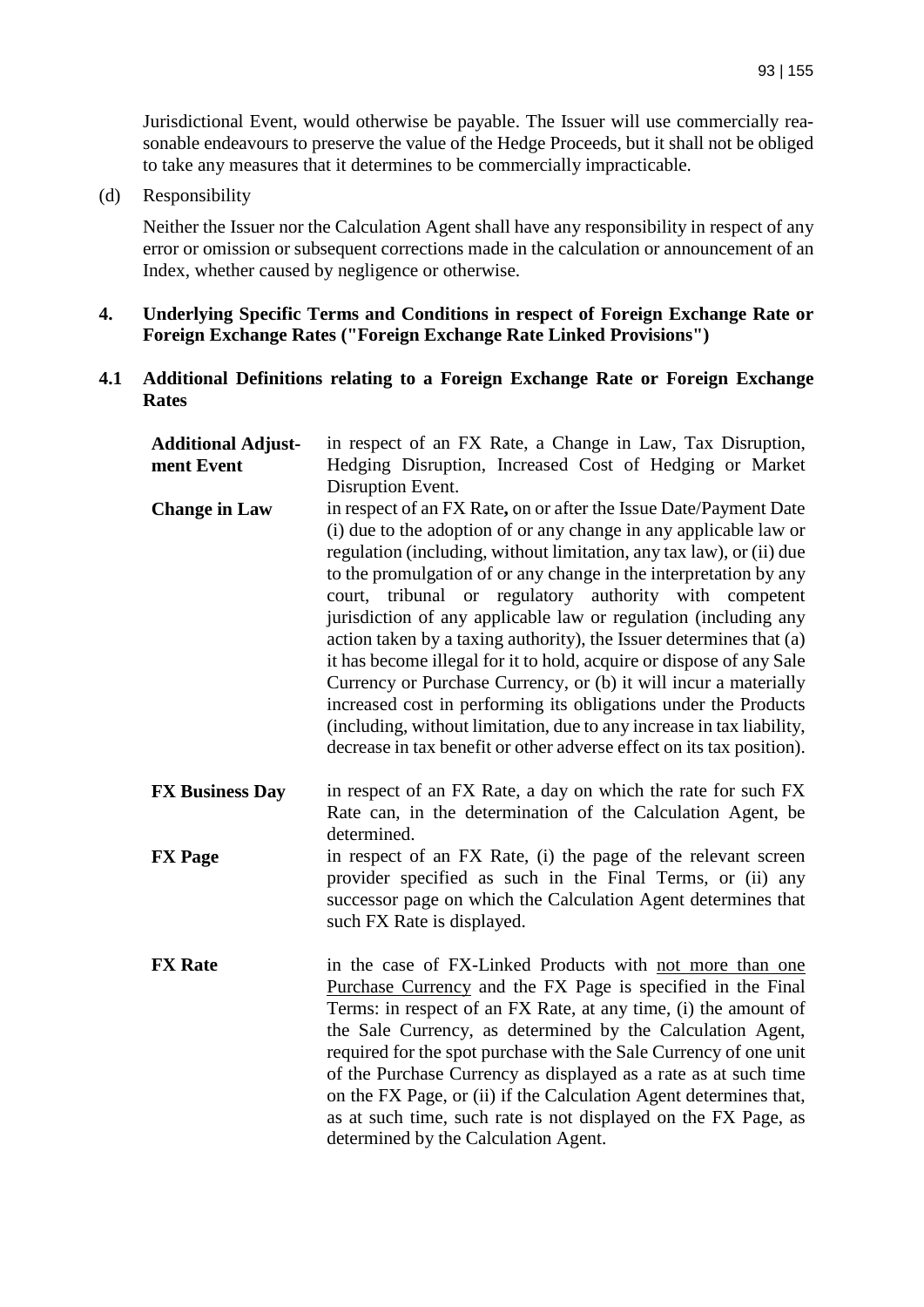in the case of FX-Linked Products with not more than one Purchase Currency and no FX Page is specified in the Final Terms:

in respect of an FX Rate, at any time, the amount of the Sale Currency, as determined by the Calculation Agent, required for the spot purchase with the Sale Currency of one unit of the Purchase Currency at such time.

in the case of FX-Linked Products with more than one Purchase Currency and the relevant FX Page is specified in the Final Terms:

in respect of an FX Rate, at any time, (i) the aggregate amount of the Sale Currency, as determined by the Calculation Agent, required for the spot purchase with the Sale Currency of the specified amount of each Purchase Currency set out in the Final Terms as displayed as rates as at such time in respect of the relevant currency on the FX Page, or (ii) if the Calculation Agent determines that, as at such time, such rates are not displayed on the FX Page, as determined by the Calculation Agent.

in the case of FX-linked Products with more than one Purchase Currency and no relevant FX Page is specified in the Final Terms:

in respect of an FX Rate, at any time, the aggregate amount of the Sale Currency, as determined by the Calculation Agent, required for the spot purchase with the Sale Currency of the specified amount of each Purchase Currency set out in the Final Terms at such time.

in the case of multiple FX Rates with a combination of specified FX Pages, unspecified FX Pages, one Purchase Currency and/or multiple Purchase Currencies:

in respect of an FX Rate, at any time, (i) for which the FX Page is specified in the Final Terms, (x) in the case of only one Purchase Currency, (A) the amount of the Sale Currency, as determined by the Calculation Agent, required for the spot purchase with the Sale Currency of one unit of the Purchase Currency as displayed as a rate as at such time on the FX Page, or (B) if the Calculation Agent determines that, as at such time, such rate is not displayed on the FX Page, as determined by the Calculation Agent, and (y) in the case of more than one Purchase Currency, (A) the aggregate amount of the Sale Currency, as determined by the Calculation Agent, required for the spot purchase with the Sale Currency of the specified amount of each Purchase Currency set out in the Final Terms as displayed as rates as at such time in respect of the relevant currency on the FX Page, or (B) if the Calculation Agent determines that, as at such time, such rates are not displayed on the FX Page, as determined by the Calculation Agent, and (ii) for which the FX Page is not specified in the Final Terms, (x) in the case of only one Purchase Currency, the amount of the Sale Currency, as determined by the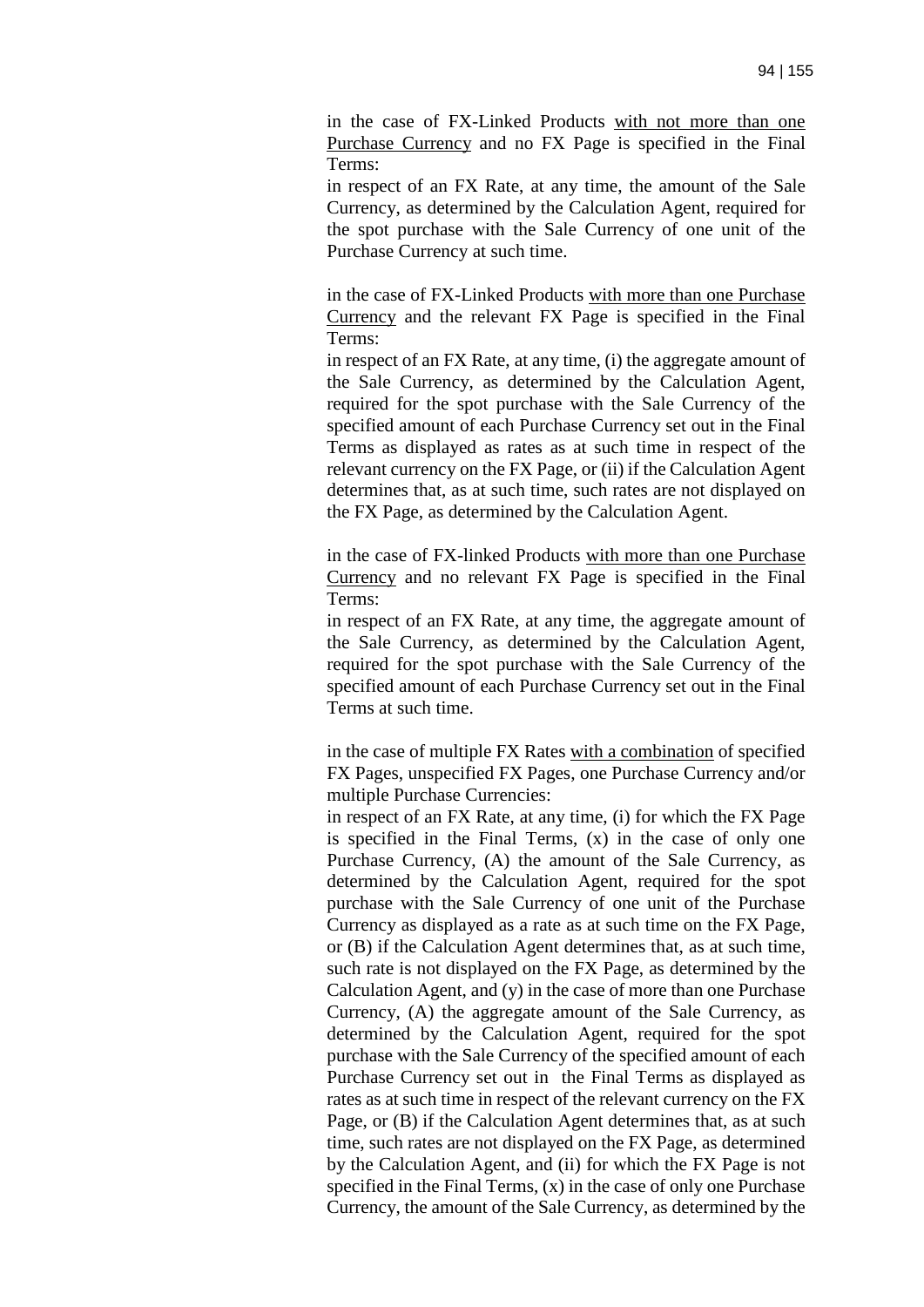|                                       | Calculation Agent, required for the spot purchase with the Sale<br>Currency of one unit of the Purchase Currency at such time, and<br>(y) in the case of more than one Purchase Currency, the aggregate<br>amount of the Sale Currency, as determined by the Calculation<br>Agent, required for the spot purchase with the Sale Currency of<br>the specified amount of each Purchase Currency at such time.                                                                                                                                                                                                                                                                                                                                                                                                                                       |
|---------------------------------------|---------------------------------------------------------------------------------------------------------------------------------------------------------------------------------------------------------------------------------------------------------------------------------------------------------------------------------------------------------------------------------------------------------------------------------------------------------------------------------------------------------------------------------------------------------------------------------------------------------------------------------------------------------------------------------------------------------------------------------------------------------------------------------------------------------------------------------------------------|
| <b>Hedge Proceeds</b>                 | the cash amount constituting the proceeds received by the Issuer<br>in respect of any Hedging Arrangements; for the avoidance of<br>doubt Hedge Proceeds shall not be less than zero.                                                                                                                                                                                                                                                                                                                                                                                                                                                                                                                                                                                                                                                             |
| <b>Hedging</b><br><b>Arrangements</b> | any hedging arrangements entered into by the Issuer at any time<br>for the payment of an amount equal to any amount payable under<br>the Products, including, without limitation, the purchase and/or<br>sale of any Sale or Purchase Currencies of which any FX Rate is<br>composed, any options or futures on such currencies or such FX<br>Rate and any associated foreign exchange transactions.                                                                                                                                                                                                                                                                                                                                                                                                                                              |
| <b>Hedging Disruption</b>             | in the opinion of the Calculation Agent, the Issuer is unable, after<br>using commercially reasonable efforts, to (i) acquire, establish,<br>re-establish, substitute, maintain, unwind or dispose of any<br>$transaction(s)$ or asset $(s)$ it deems necessary to hedge the price<br>risk of entering into and performing its obligations with respect<br>to the Products, or (ii) realise, recover or remit the proceeds of<br>any such transaction(s) or asset(s).                                                                                                                                                                                                                                                                                                                                                                             |
| <b>Increased Cost of</b><br>Hedging   | in the opinion of the Calculation Agent, the Issuer would incur a<br>materially increased (as compared to circumstances existing on<br>the Issue Date/Payment Date) amount of tax, duty, expense or<br>fee (other than brokerage commissions) to (i) acquire, establish,<br>re-establish, substitute, maintain, unwind or dispose of any<br>transaction(s) or asset(s) it deems necessary to hedge the price<br>risk of entering into and performing its obligations with respect<br>to the Products, or (ii) realise, recover or remit the proceeds of<br>any such transaction(s) or asset(s), provided that any such<br>materially increased amount that is, in the opinion of the<br>Calculation Agent, incurred solely due to the deterioration of the<br>creditworthiness of the Issuer shall not be deemed an Increased<br>Cost of Hedging. |
| <b>Jurisdictional</b><br>Event        | in respect of an FX Rate, (i) any event which occurs, whether of<br>general application or otherwise, as a result of present or future<br>risks in or connected with any Jurisdictional Event Jurisdiction,<br>including, but not limited to, risks associated with fraud and/or<br>corruption, political risk, legal uncertainty, imposition of foreign<br>exchange controls, changes in laws or regulations and changes in<br>the interpretation and/or enforcement of laws and regulations<br>(including without limitation those relating to taxation) and other<br>legal and/or sovereign risks, or (ii) the Calculation Agent<br>determines that the Issuer is not able to buy and/or sell any Sale<br>or Purchase Currencies or such FX Rate, and, in the case of each                                                                     |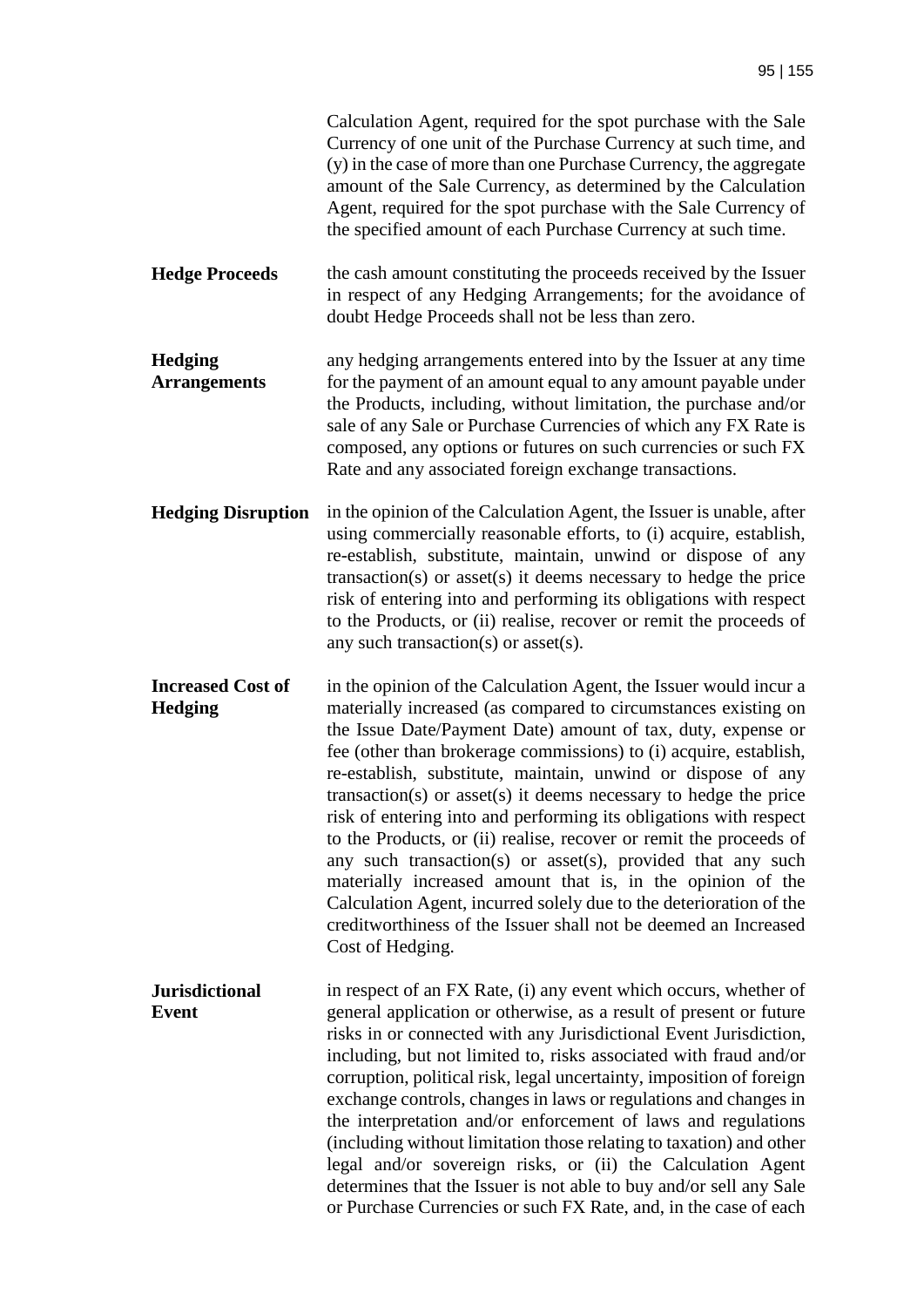of clauses (i) and (ii) above, which has or may have, in the determination of the Calculation Agent, the effect of reducing or eliminating the value of the Hedge Proceeds at any time.

- **Jurisdictional Event Jurisdiction**  the jurisdiction(s) or country(ies) relevant for the issue of the Products, as determined by the Issuer.
- **Market Disruption Event**  in respect of an FX Rate, (i) the suspension or restriction of foreign exchange trading in at least one of the currencies of the currency pair (including options and futures contracts) or the limitation of the convertibility of the currencies of the currency pair or the inability to obtain an exchange rate for the same on economically reasonable terms, (ii) events other than those described above but whose effects are comparable in economic terms with the events mentioned, provided that the events referred to above are material as determined by the Issuer in its reasonable discretion.
- **Tax Disruption** in respect of an FX Rate, the imposition of, change in or removal of an excise, severance, sales, use, value-added, transfer, stamp, documentary, recording or similar tax on, or measured by reference to, such FX Rate (other than a tax on, or measured by reference to, overall gross or net income) by any government or taxation authority after the Issue Date/Payment Date, if the direct effect of such imposition, change or removal is to raise or lower such FX Rate on the day on which such FX Rate would otherwise be determined from what it would have been without that imposition, change or removal.
- **Valuation Time** in respect of an FX Rate, the time specified as such in the Final Terms or such other time as the Calculation Agent may determine.

### **4.2 Adjustments and Determinations relating to a Foreign Exchange Rate or Foreign Exchange Rates**

(a) Corrections to FX Rate

If (i) an FX Rate used by the Calculation Agent (x) to determine any amount payable under the Products or (y) in any other way in connection with the Products is based on information published or announced by any financial information service provider, and (ii) such financial information service provider subsequently corrects such information within one hour of such information's original publication or announcement, the Calculation Agent may recalculate such amount payable under the Products using such corrected information.

Notwithstanding the preceding paragraph, if (i) an FX Rate used by the Calculation Agent  $(x)$  to determine any amount payable under the Products or  $(y)$  in any other way in connection with the Products is based on information published or announced by any governmental authority and (ii) such governmental authority subsequently corrects such information within five days of such information's original publication or announcement but in any event 2 (two) Business Days prior to the date on which such amount is paid, the Calculation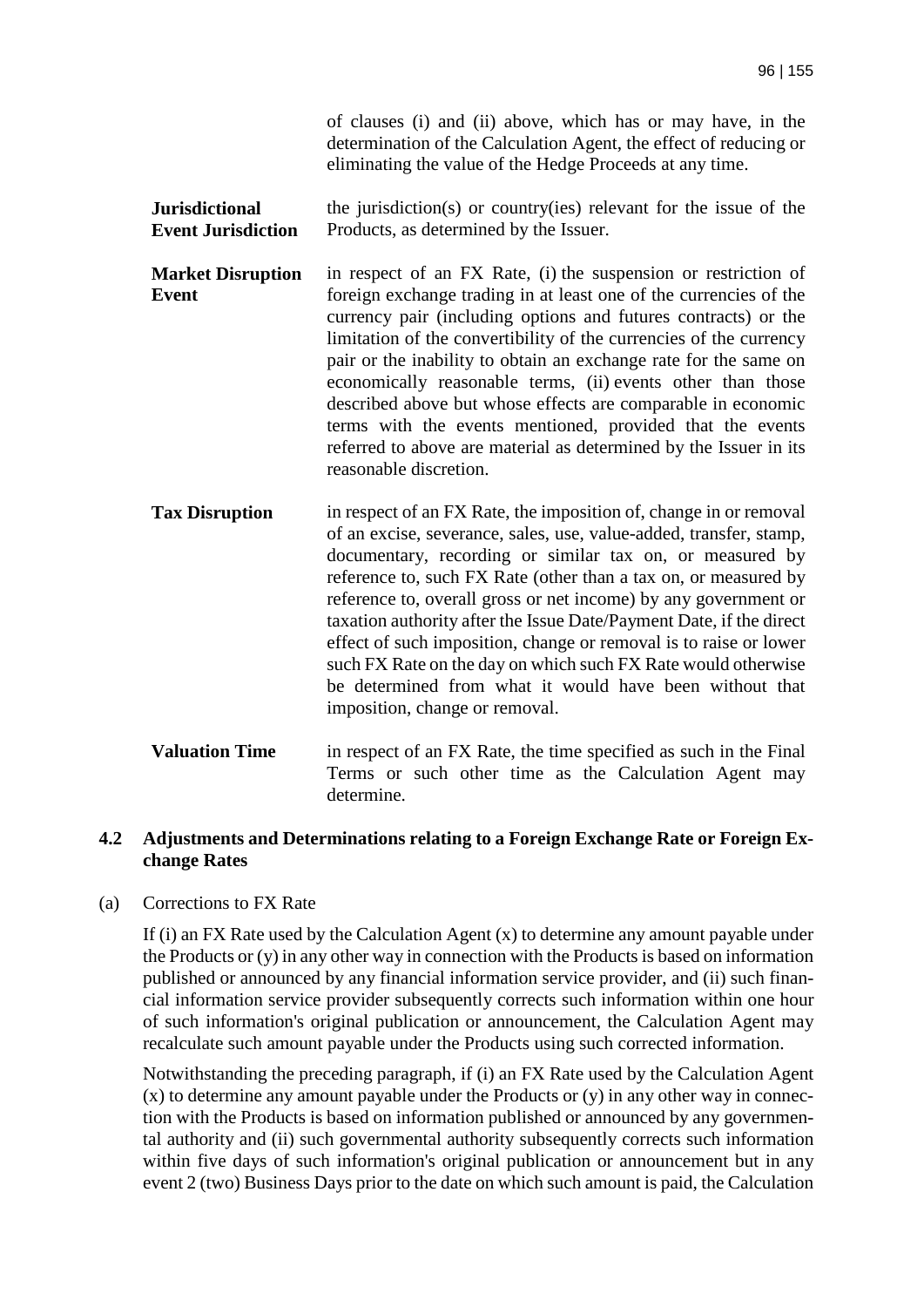Agent may recalculate such amount payable under the Products using such corrected information.

(b) Non-Business Days, Market Disruption Events and Additional Adjustment Events

With respect to an FX Rate and a day in respect of which such FX Rate is to be determined, if such day is not a FX Business Day or is a day on which a Market Disruption occurs in relation to such FX Rate through the suspension or limitation in trading, such day may be deferred for up to 8 (eight) FX Business Days after the original date, as determined by the Calculation Agent. If such eighth FX Business Day is also a day on which a Market Disruption Event occurs in relation to such FX Rate through the suspension or limitation in trading, the Calculation Agent shall make its own determination of the relevant FX Rate.

Where a Product relates to more than one FX Rate and with respect to an FX Rate and a day in respect of which an FX Rate is to be determined, if such day is not a FX Business Day or is a day on which a Market Disruption occurs in relation to an FX Rate through the suspension or limitation in trading, the Calculation Agent may make its own determination of the relevant FX Rate for such affected FX Rate without having to defer such day pursuant to the above paragraph.

In addition, upon the occurrence of an Additional Adjustment Event in respect of an FX Rate, the Calculation Agent may make such adjustment to the calculation or definition of such an FX Rate or any amount payable under the Products (which may include the substitution of such an FX Rate with a different foreign exchange rate or foreign exchange rates, irrespective of whether such foreign exchange rate or foreign exchange rates are then currently used for the purposes of the calculation of amounts payable under the Products) as it may determine to be appropriate. If it determines that it is unable to make such an adjustment, the Issuer may early terminate the Products, in whole but not in part, on such day as the Issuer shall select in its reasonable discretion by giving notice to Holders, and redeem the Products on such day at an amount determined by the Calculation Agent as representing their fair market value on such day.

(c) Adjustment in respect of Jurisdictional Events

If, in the determination of the Issuer, a Jurisdictional Event in respect of an FX Rate has occurred, the Calculation Agent may make such downward adjustment to any amount otherwise payable under the Products as it shall determine in its reasonable discreation to take account of the effect of such Jurisdictional Event on the Hedging Arrangements and any difference between the Hedge Proceeds and the amount that, but for the occurrence of such Jurisdictional Event, would otherwise be payable. The Issuer will use commercially reasonable endeavours to preserve the value of the Hedge Proceeds, but it shall not be obliged to take any measures that it determines to be commercially impracticable.

**5. Underlying Specific Terms and Conditions in respect of Commodity or Commodities ("Commodity Linked Provisions")** 

### **5.1 Additional Definitions relating to a Commodity or Commodities**

| <b>Additional</b>       | in respect of a Commodity, a Market Disruption Event, Change in                                                                                                                                                    |
|-------------------------|--------------------------------------------------------------------------------------------------------------------------------------------------------------------------------------------------------------------|
| <b>Adjustment Event</b> | Law, Hedging Disruption or Increased Cost of Hedging.                                                                                                                                                              |
| <b>Change in Law</b>    | in respect of a Commodity, on or after the Issue Date/Payment Date<br>(i) due to the adoption of or any change in any applicable law or<br>regulation (including, without limitation, any tax law), or (ii) due to |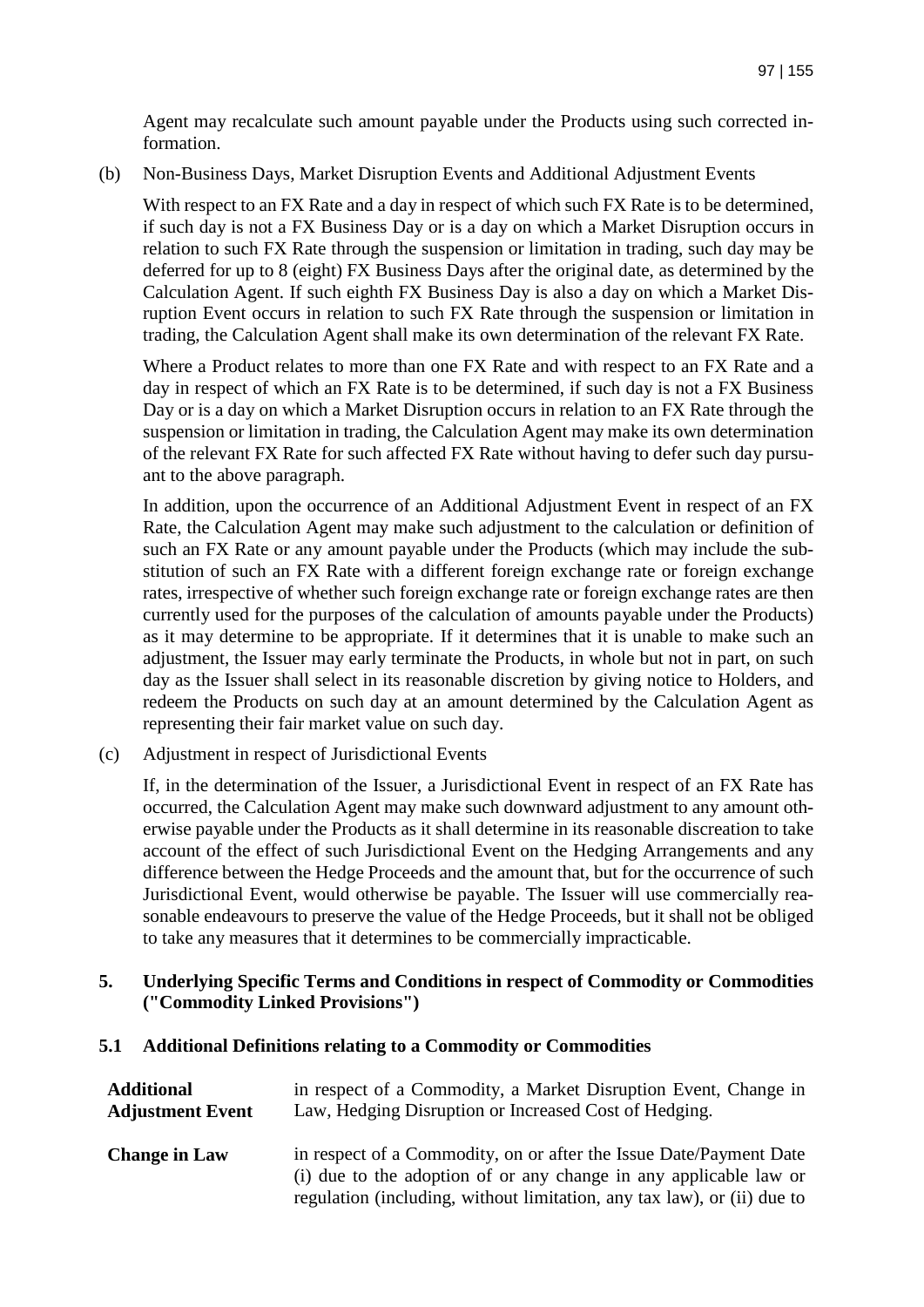the promulgation of or any change in the interpretation by any court, tribunal or regulatory authority with competent jurisdiction of any applicable law or regulation (including any action taken by a taxing authority), the Issuer determines that (a) it has become illegal for it to hold, acquire or dispose of such Commodity, or (b) it will incur a materially increased cost in performing its obligations under the Products (including, without limitation, due to any increase in tax liability, decrease in tax benefit or other adverse effect on its tax position).

#### **Commodity Business Day**  in the case of any Commodity for which the Commodity Reference Price is a price announced or published by an Exchange: in respect of a Commodity, a day that is (or, but for the occurrence of a Market Disruption Event, would have been) a day on which the Exchange is open for trading during its regular trading session, notwithstanding the Exchange closing prior to its Scheduled Closing Time.

in the case of any Commodity for which the Commodity Reference Price is not a price announced or published by an Exchange: in respect of a Commodity, a day in respect of which the Price Source published (or, but for the occurrence of a Market Disruption Event, would have published) a price.

in the case of multiple Commodities, including both a Commodity for which the Commodity Reference Price is a price announced or published by an Exchange and a Commodity for which the Commodity Reference Price is not a price announced or published by an Exchange: in respect of a Commodity (i) for which the Commodity Reference Price is a price announced or published by an Exchange, a day that is (or, but for the occurrence of a Market Disruption Event, would have been) a day on which the Exchange is open for trading during its regular trading session, notwithstanding the Exchange closing prior to its Scheduled Closing Time, or (ii) for which the Commodity Reference Price is not a price announced or published by an Exchange, a day in respect of which the Price Source published (or, but for the occurrence of a Market Disruption Event, would have published) a price.

**Commodity Reference Dealers** in respect of a Commodity, in the case of multiple Commodities, including both a Commodity for which the Commodity Reference Price is Commodity Reference Dealers and a Commodity for which it is not, for which the Commodity Reference Price is Commodity Reference Dealers**,** and on any day, the Commodity Reference Price for such day will be determined on the basis of quotations provided by Reference Dealers on such day of such day's Specified Price for such Commodity for delivery on the Delivery Date. If four quotations are provided as requested, the Commodity Reference Price for such day will be the arithmetic mean of the Specified Prices for such Commodity provided by each Reference Dealer, without regard to the Specified Prices having the highest and lowest values. If exactly three quotations are provided as requested, the Commodity Reference Price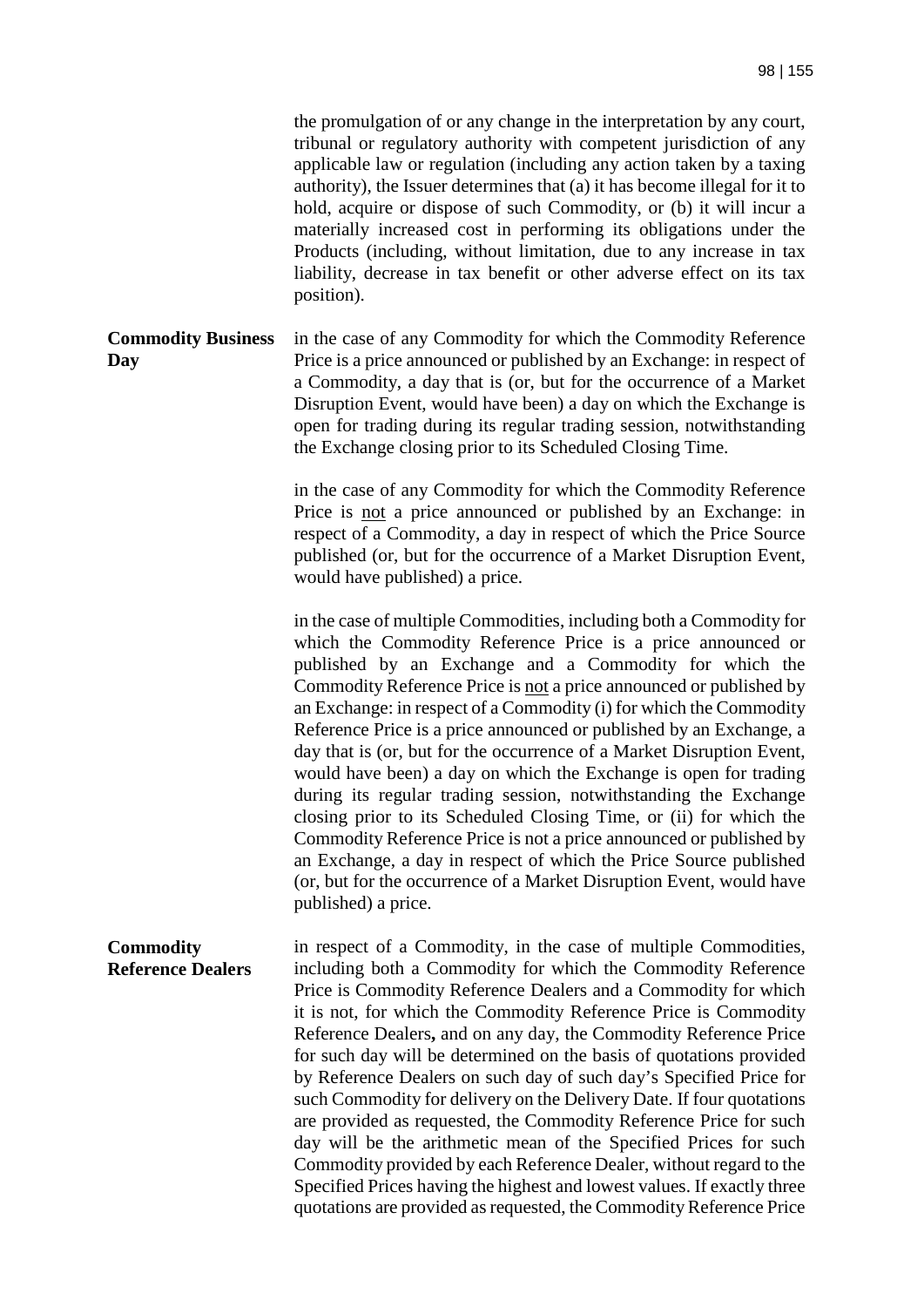|                                                                | for such day will be the Specified Price provided by the relevant<br>Reference Dealer that remains after disregarding the Specified Prices<br>having the highest and lowest values. In either case, if more than one<br>Specified Price has the same highest value or lowest value, then one<br>such Specified Price shall be disregarded. If fewer than three<br>quotations are provided, it will be deemed that the Commodity<br>Reference Price for such day cannot be determined.     |
|----------------------------------------------------------------|-------------------------------------------------------------------------------------------------------------------------------------------------------------------------------------------------------------------------------------------------------------------------------------------------------------------------------------------------------------------------------------------------------------------------------------------------------------------------------------------|
| <b>Delivery Date</b>                                           | in respect of a Commodity, if:<br>(i) a date is, or a month and year are, specified in the Final Terms,<br>that date or that month and year;<br>a Nearby Month is specified in Final Terms, the month of<br>(i)<br>expiration of the relevant Futures Contract; or<br>iii) a method for the purpose of determining the Delivery Date is<br>specified in the Final Terms, the date or the month and year<br>determined pursuant to that method.                                            |
| Disappearance of<br><b>Commodity</b><br><b>Reference Price</b> | in respect of a Commodity and a Commodity Reference Price, (i) the<br>disappearance of, or of trading in, such Commodity, or (ii) the<br>disappearance or permanent discontinuance or unavailability of such<br>Commodity Reference Price, notwithstanding the availability of the<br>Price Source or the status of trading in such Commodity or the<br>relevant Futures Contract, or (iii) the permanent discontinuation of<br>trading in the relevant Futures Contract on the Exchange. |
| <b>Exchange</b>                                                | in respect of a Commodity, (i) the exchange or principal trading<br>market specified as such the Final Terms, or (ii) such other exchange<br>or principal trading market on which such Commodity or relevant<br>Futures Contract is traded or quoted as the Calculation Agent may<br>determine, or (iii) in the case of clauses (i) and (ii) above, any<br>transferee or successor exchange or principal trading market.                                                                  |
| <b>Futures Contract</b>                                        | in respect of a Commodity, the contract specified as such the Final<br>Terms, which, in respect of a Commodity Reference Price, is the<br>contract for future delivery of a contract size in respect of the<br>Delivery Date.                                                                                                                                                                                                                                                             |
| <b>Hedge Proceeds</b>                                          | the cash amount constituting the proceeds received by the Issuer in<br>respect of any Hedging Arrangements; for the avoidance of doubt<br>Hedge Proceeds shall not be less than zero.                                                                                                                                                                                                                                                                                                     |
| <b>Hedging</b><br><b>Arrangements</b>                          | any hedging arrangements entered into by the Issuer at any time for<br>the payment of an amount equal to any amount payable under the<br>Products, including, without limitation, the purchase and/or sale of<br>the Commodity, any options or futures on such Commodity and any<br>associated foreign exchange transactions.                                                                                                                                                             |
| <b>Hedging Disruption</b>                                      | in the opinion of the Calculation Agent, the Issuer is unable, after<br>using commercially reasonable efforts, to (i) acquire, establish, re-                                                                                                                                                                                                                                                                                                                                             |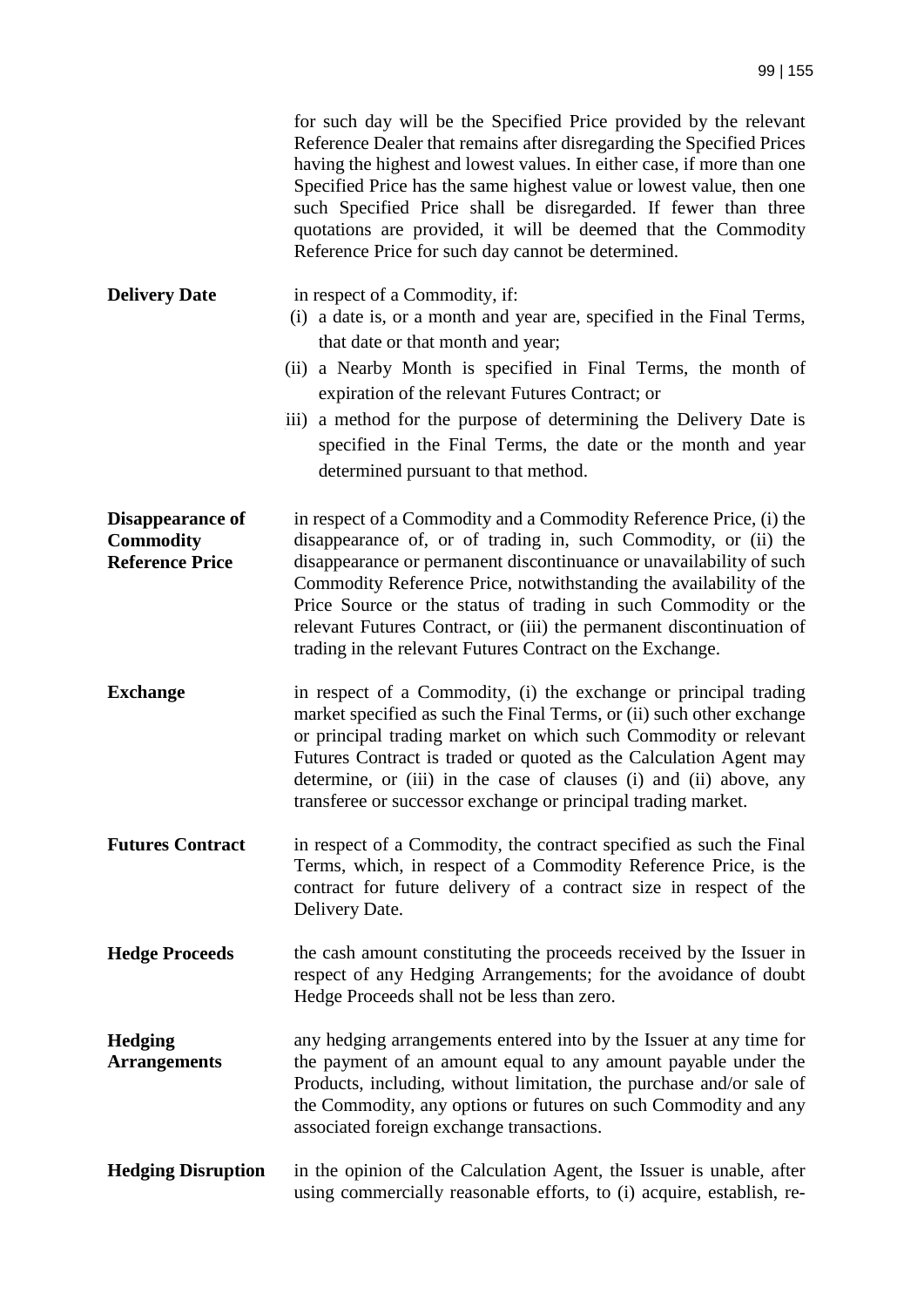establish, substitute, maintain, unwind or dispose of any transaction(s) or asset(s) it deems necessary to hedge the price risk of entering into and performing its obligations with respect to the Products, or (ii) realise, recover or remit the proceeds of any such transaction(s) or asset(s).

**Increased Cost of Hedging**  in the opinion of the Calculation Agent, the Issuer would incur a materially increased (as compared to circumstances existing on the Issue Date/Payment Date) amount of tax, duty, expense or fee (other than brokerage commissions) to (i) acquire, establish, re-establish, substitute, maintain, unwind or dispose of any transaction(s) or asset(s) it deems necessary to hedge the price risk of entering into and performing its obligations with respect to the Products, or (ii) realise, recover or remit the proceeds of any such transaction(s) or asset(s), provided that any such materially increased amount that is, in the opinion of the Calculation Agent, incurred solely due to the deterioration of the creditworthiness of the Issuer shall not be deemed an Increased Cost of Hedging.

- **Jurisdictional Event** in respect of an Commodity, (i) any event which occurs, whether of general application or otherwise, as a result of present or future risks in or connected with any Jurisdictional Event Jurisdiction, including, but not limited to, risks associated with fraud and/or corruption, political risk, legal uncertainty, imposition of foreign exchange controls, changes in laws or regulations and changes in the interpretation and/or enforcement of laws and regulations (including without limitation those relating to taxation) and other legal and/or sovereign risks, or (ii) the Calculation Agent determines that the Issuer is not able to buy and/or sell such Commodity with or for a currency acceptable to the Calculation Agent or the Exchange fails to calculate and publish the equivalent, in a currency acceptable to the Calculation Agent, of the Commodity Reference Price on a day which the Calculation Agent determines that such calculation and publication was otherwise expected to be made, and, in the case of each of clauses (i) and (ii) above, which has or may have, in the determination of the Calculation Agent, the effect of reducing or eliminating the value of the Hedge Proceeds at any time.
- **Jurisdictional Event Jurisdiction**  any jurisdiction or country relevant for the issue of the Products, as determined by the Issuer.

#### **Market Disruption Event**  in respect of a Commodity, (i) the occurrence of a Price Source Disruption, Trading Disruption, Disappearance of Commodity Reference Price, Material Change in Formula, Material Change in Content or Tax Disruption, or (ii) a general moratorium declared in respect of banking activities in any Jurisdictional Event Jurisdiction, if the Commodity Reference Price is a price announced or published by an Exchange, in each case without regard to whether or not the Exchange has declared an official market disruption event, in the case of multiple Commodities, including both a Commodity for which the Commodity Reference Price is a price announced or published by an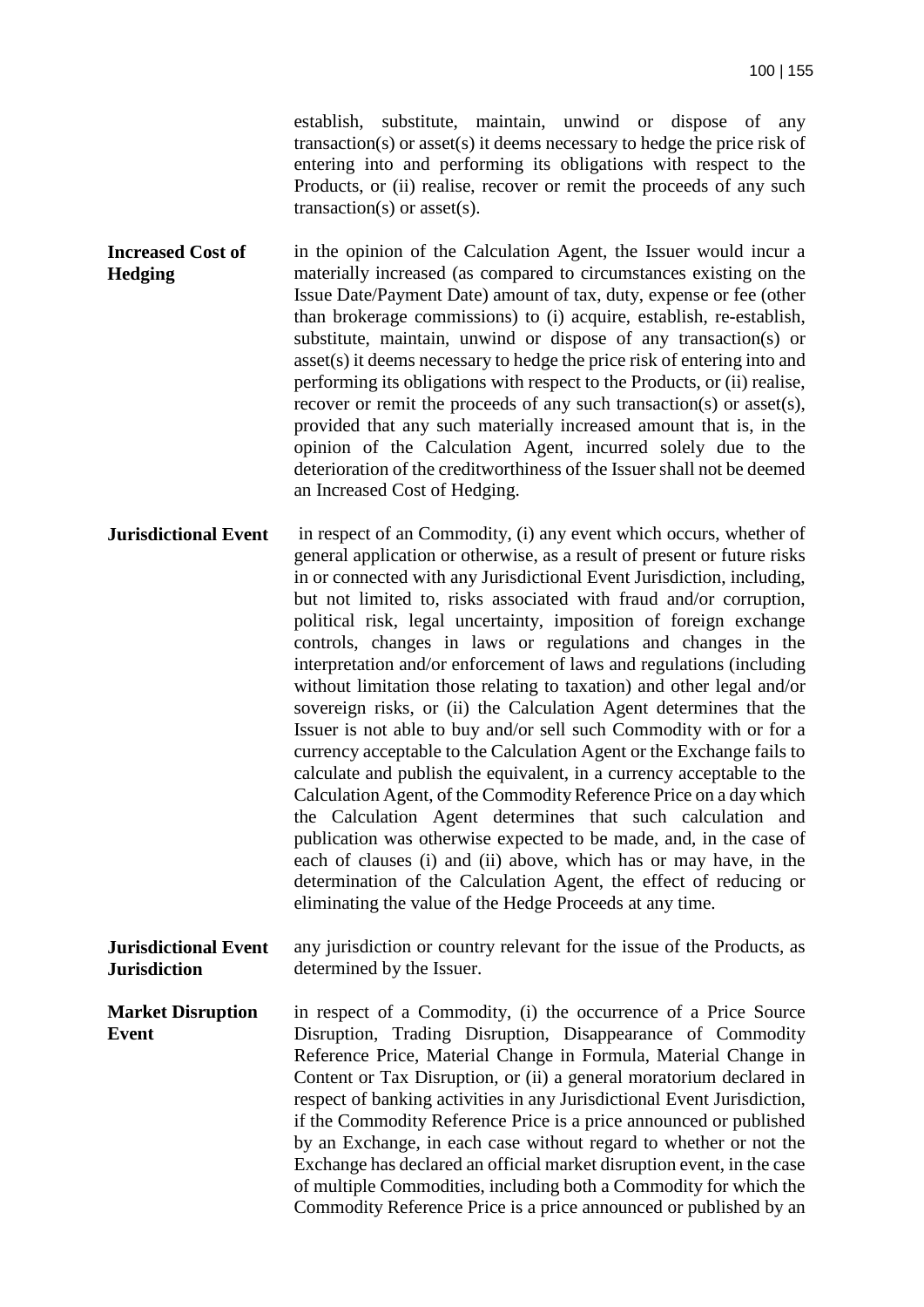Exchange and a Commodity for which the Commodity Reference Price is not, in the case of each of clauses (i) and (ii) and a Commodity for which the Commodity Reference Price is a price announced or published by an Exchange, without regard to whether or not the Exchange has declared an official market disruption event.

- **Material Change in Content**  in respect of a Commodity, the occurrence since the Issue Date/Payment Date of a material change in the content, composition or constitution of such Commodity or relevant Futures Contract.
- **Material Change in Formula**  in respect of a Commodity, the occurrence since the Issue Date/Payment Date of a material change in the formula for or method of calculating the Commodity Reference Price.
- **Nearby Month** when preceded by an ordinal adjective, means, in respect of a date, the month of expiration of the Futures Contract identified by that ordinal adjective, so that: (i) "**First Nearby Month**" means the month of expiration of the first Futures Contract to expire following that date; (ii) "**Second Nearby Month**" means the month of expiration of the second Futures Contract to expire following that date; and, for example, (iii) "**Sixth Nearby Month**" means the month of expiration of the sixth Futures Contract to expire following that date.
- **Price Source Disruption**  if the Commodity Reference Price is not Commodity Reference Dealers: in respect of a Commodity, (i) the failure of the Price Source to announce or publish the Specified Price (or the information necessary for determining the Specified Price) for the relevant Commodity Reference Price, or (ii) the temporary or permanent discontinuance or unavailability of the Price Source.

if the Commodity Reference Price is Commodity Reference Dealers: in respect of a Commodity, (i) the failure of the Price Source to announce or publish the Specified Price (or the information necessary for determining the Specified Price) for the relevant Commodity Reference Price, (ii) the temporary or permanent discontinuance or unavailability of the Price Source, (iii) the failure to obtain at least three quotations as requested from the Reference Dealers, or (iv) if a Price Materiality Percentage is specified in the Final Terms, the Specified Price for the relevant Commodity Reference Price differs from the Specified Price determined in accordance with the Commodity Reference Price by such Price Materiality Percentage.

in the case of multiple Commodities, including both a Commodity for which the Commodity Reference Price is Commodity Reference Dealers and a Commodity for which the Commodity Reference Price is not: in respect of a Commodity, (i) the failure of the Price Source to announce or publish the Specified Price (or the information necessary for determining the Specified Price) for the relevant Commodity Reference Price, (ii) the temporary or permanent discontinuance or unavailability of the Price Source, or (iii) if the Commodity Reference Price for such Commodity is Commodity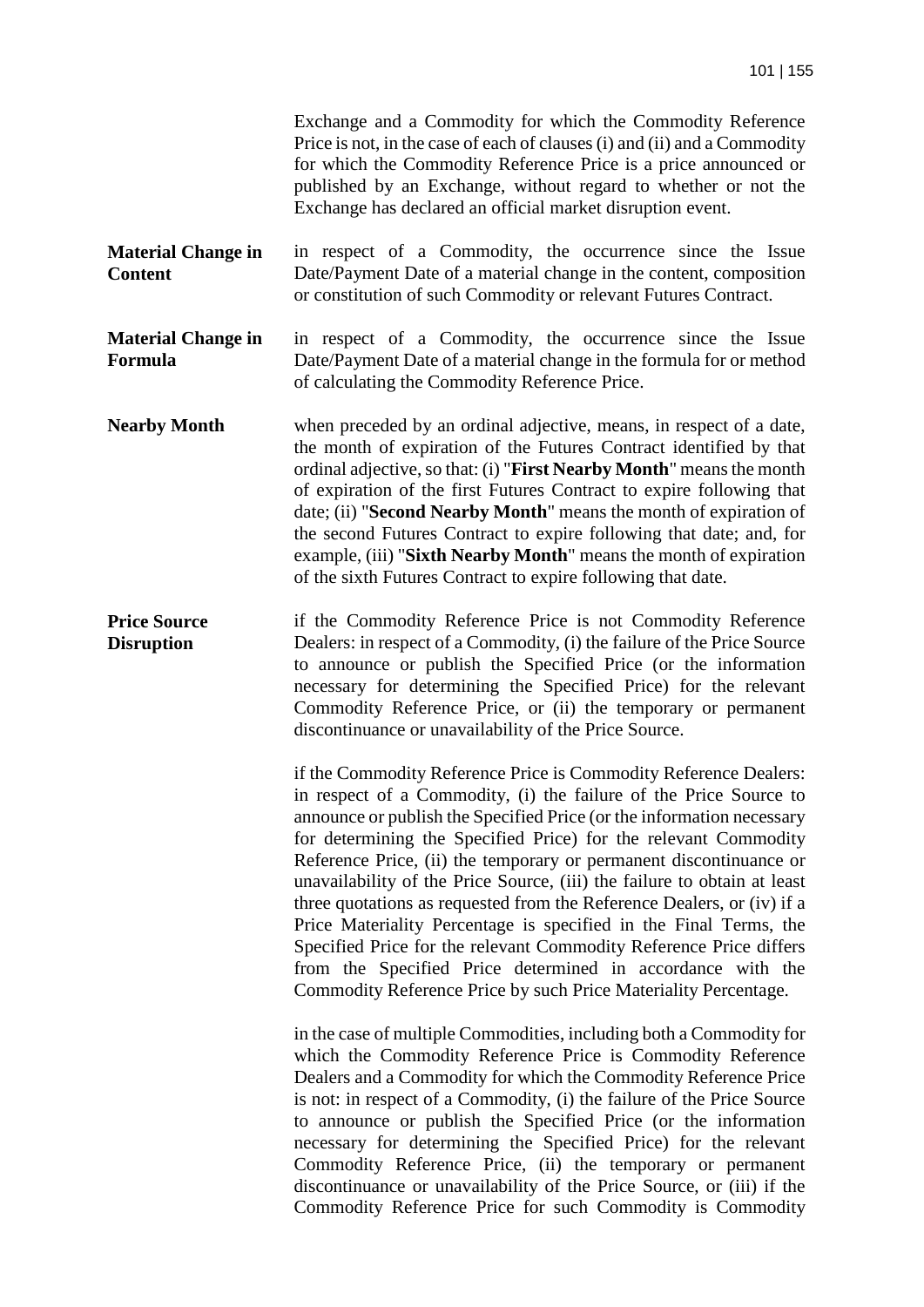|                                           | Reference Dealers, (x) the failure to obtain at least three quotations<br>as requested from the Reference Dealers, or (y) if a Price Materiality<br>Percentage is specified in the Final Terms, the Specified Price for the<br>relevant Commodity Reference Price differs from the Specified Price<br>determined in accordance with the Commodity Reference Price by<br>such Price Materiality Percentage.                                                                                                                                                                                                                                                                                                                                                                                                                                                                                                                                            |
|-------------------------------------------|-------------------------------------------------------------------------------------------------------------------------------------------------------------------------------------------------------------------------------------------------------------------------------------------------------------------------------------------------------------------------------------------------------------------------------------------------------------------------------------------------------------------------------------------------------------------------------------------------------------------------------------------------------------------------------------------------------------------------------------------------------------------------------------------------------------------------------------------------------------------------------------------------------------------------------------------------------|
| <b>Reference Dealers</b>                  | in respect of a Commodity for which the Commodity Reference Price<br>is Commodity Reference Dealers, the four leading dealers in the<br>relevant market selected by the Calculation Agent.                                                                                                                                                                                                                                                                                                                                                                                                                                                                                                                                                                                                                                                                                                                                                            |
| <b>Relevant Commodity</b><br><b>Price</b> | in respect of a Commodity and on any Commodity Business Day, the<br>price of such Commodity or the relevant Futures Contract quoted on<br>the Exchange for such day, as determined by the Calculation Agent.                                                                                                                                                                                                                                                                                                                                                                                                                                                                                                                                                                                                                                                                                                                                          |
| <b>Tax Disruption</b>                     | in respect of a Commodity, the imposition of, change in or removal<br>of an excise, severance, sales, use, value-added, transfer, stamp,<br>documentary, recording or similar tax on, or measured by reference<br>to, such Commodity or relevant Futures Contract (other than a tax on,<br>or measured by reference to, overall gross or net income) by any<br>government or taxation authority after the Issue Date/Payment Date,<br>if the direct effect of such imposition, change or removal is to raise<br>or lower the Commodity Reference Price on the day on which the<br>Commodity Reference Price would otherwise be determined from<br>what it would have been without that imposition, change or removal.                                                                                                                                                                                                                                 |
| <b>Trading Disruption</b>                 | in respect of a Commodity, the material suspension of, or the material<br>limitation imposed on, trading in such Commodity or relevant<br>Futures Contract or any other futures contract or options contract<br>relating to such Commodity (any such relevant Futures Contract or<br>other contract, a "Related Contract") on the Exchange. For these<br>purposes:                                                                                                                                                                                                                                                                                                                                                                                                                                                                                                                                                                                    |
|                                           | (1) a suspension of the trading in such Commodity or any Related<br>Contract on any Commodity Business Day shall be deemed to be<br>material only if:<br>(a) all trading in such Commodity or Related Contract, as<br>applicable, is suspended for the entire day; or<br>(b) all trading in such Commodity or Related Contract, as<br>applicable, is suspended subsequent to the opening of trading<br>on such day, trading does not recommence prior to the<br>regularly scheduled close of trading in such Commodity or<br>Related Contract, as applicable, on such day and such<br>suspension is announced less than one hour preceding its<br>commencement; and<br>(ii) a limitation of trading in such Commodity or Related Contract, as<br>applicable, on any Commodity Business Day shall be deemed to<br>be material only if there are or the Exchange establishes limits on<br>the range within which the price of such Commodity or Related |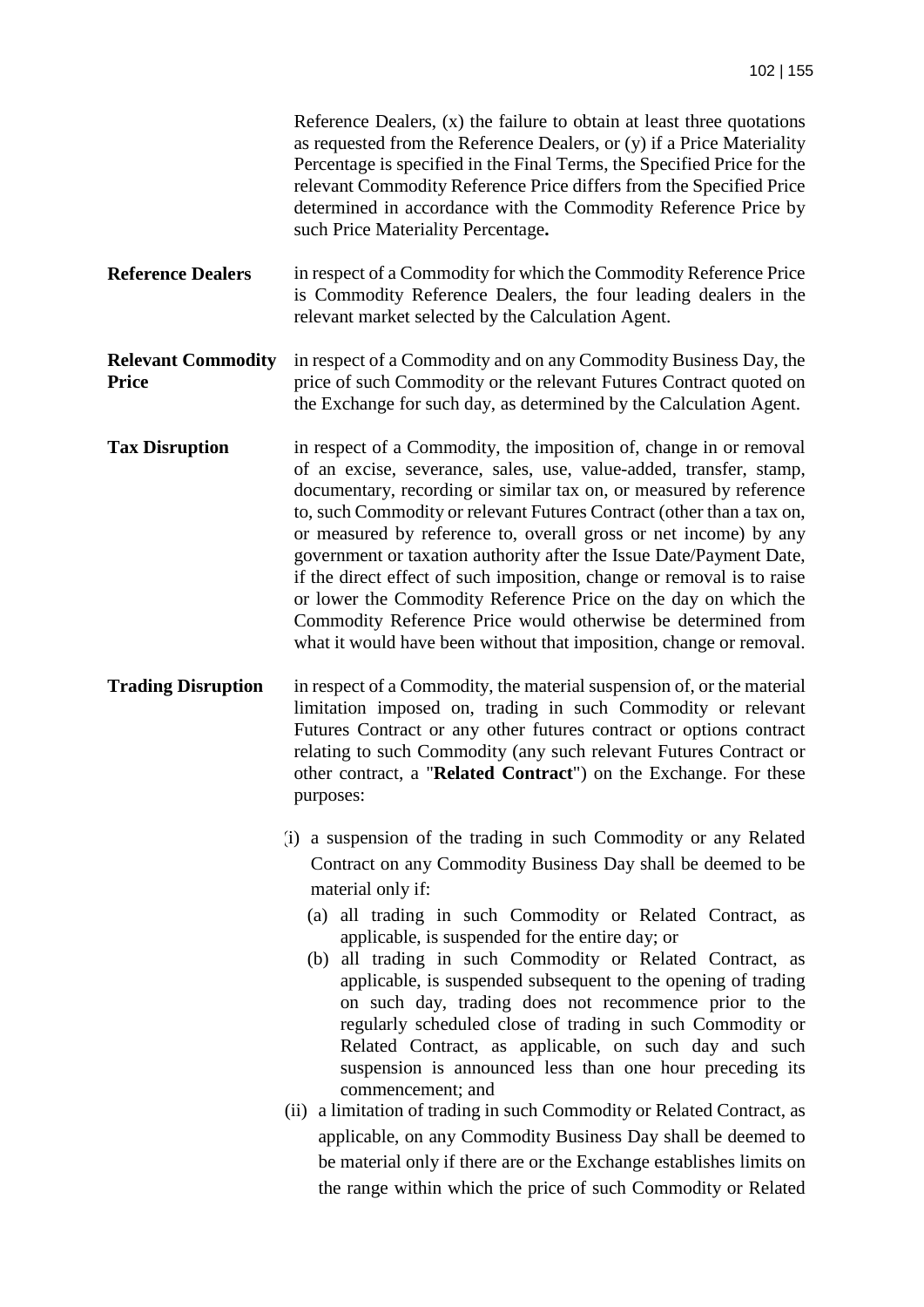Contract, as applicable, may fluctuate and the closing or settlement price of such Commodity or Related Contract, as applicable, on such Commodity Business Day is at the upper or lower limit of that range.

### **5.2 Adjustments and Determinations relating to a Commodity or Commodities**

#### (a) Correction to Commodity Reference Price

With respect to a Commodity, in the event that (i) the Price Source subsequently corrects any published Commodity Reference Price that was utilised by the Calculation Agent (x) for purposes of determining any amount payable (or other benefit to be received) under the Products, or (y) in any other way in connection with the Products, and (ii) such correction is published by the Price Source within 30 days after such Commodity Reference Price's original publication but in any event 2 (two) Business Days prior to the date on which such amount (or other benefit to be received) is paid, the Calculation Agent may recalculate such amount payable (or other benefit to be received) under the Products using such corrected Commodity Reference Price.

(b) Non-Business Days, Market Disruption Events and Additional Adjustment Events

With respect to a Commodity and a day in respect of which the Commodity Reference Price is to be determined, if such day is not a Commodity Business Day or is a day on which a Market Disruption Event occurs, such day may be deferred for up to 8 (eight) Commodity Business Days after the original date, as determined by the Calculation Agent. If such eighth Commodity Business Day is also a Disrupted Day, the Calculation Agent shall make its own determination of the relevant Commodity Reference Price.

Where a Product relates to more than one Commodity and with respect to a Commodity and a day in respect of which the Commodity Reference Price is to be determined, if such day is not a Commodity Business Day or is a day on which a Market Disruption Event occurs, the Calculation Agent may make its own determination of the relevant Commodity Reference Price for such affected Commodity without having to defer such day pursuant to the above paragraph.

In addition, upon the occurrence of an Additional Adjustment Event in respect of a Commodity, the Calculation Agent may make such adjustment to the calculation or definition of the relevant Commodity Reference Price or any amount payable (or other benefit to be received) under the Products (which may include the substitution of such Commodity with a different commodity or commodities, irrespective of whether such commodity or commodities are then currently used for the purposes of the calculation of amounts payable (or other benefit to be received) under the Products) as it may determine to be appropriate. If it determines that it is unable to make such an adjustment, the Issuer may early terminate the Products, in whole but not in part, on such day as the Issuer shall select in its reasonable discretion by giving notice to Holders, and redeem the Products on such day at an amount determined by the Calculation Agent as representing their fair market value on such day.

(c) Adjustment in respect of Jurisdictional Events

If, in the determination of the Issuer, a Jurisdictional Event in respect of a Commodity has occurred, the Calculation Agent may make such downward adjustment to any amount otherwise payable (or other benefit otherwise to be received) under the Products as it shall determine in its reasonable discretion to take account of the effect of such Jurisdictional Event on the Hedging Arrangements and any difference between the Hedge Proceeds and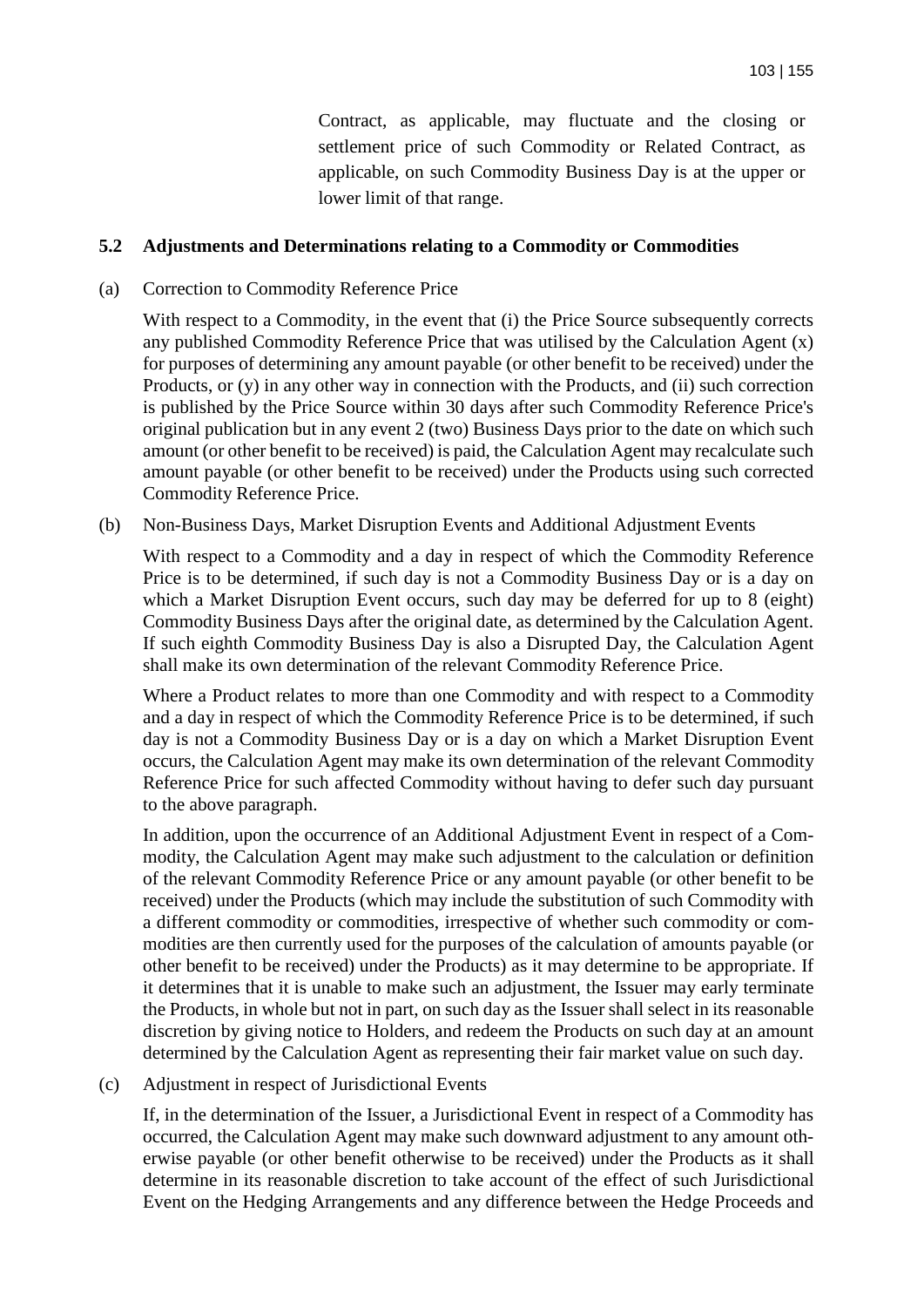the amount (or other benefit) that, but for the occurrence of such Jurisdictional Event, would otherwise be payable (or be received). The Issuer will use commercially reasonable endeavours to preserve the value of the Hedge Proceeds, but it shall not be obliged to take any measures that it determines to be commercially impracticable.

### **6. Underlying Specific Terms and Conditions in respect of Fund or Funds ("Fund Linked Provisions")**

### **6.1 Additional Definitions relating to a Fund or Funds**

| <b>Additional</b><br><b>Adjustment Event</b> | in respect of a Fund, a Potential Adjustment Event, Merger Event,<br>Liquidation, Lock-in Event, Disrupted Day, or Additional Disruption<br>Event or, if such Fund is listed on an Exchange, a Delisting or change<br>of Exchange.                                                                                                                                                                                                                                                                                                                                                                                                                                                                                                                                                                                           |
|----------------------------------------------|------------------------------------------------------------------------------------------------------------------------------------------------------------------------------------------------------------------------------------------------------------------------------------------------------------------------------------------------------------------------------------------------------------------------------------------------------------------------------------------------------------------------------------------------------------------------------------------------------------------------------------------------------------------------------------------------------------------------------------------------------------------------------------------------------------------------------|
| <b>Additional</b><br><b>Disruption Event</b> | in respect of a Fund, a Change in Law, an Insolvency Filing or a Tax<br>Disruption, a Hedging Disruption or Increased Cost of Hedging.                                                                                                                                                                                                                                                                                                                                                                                                                                                                                                                                                                                                                                                                                       |
| <b>Change in Law</b>                         | in respect of a Fund, on or after the Issue Date/Payment Date (i) due<br>to the adoption of or any change in any applicable law or regulation<br>(including, without limitation, any tax law), or (ii) due to the<br>promulgation of or any change in the interpretation by any court,<br>tribunal or regulatory authority with competent jurisdiction of any<br>applicable law or regulation (including any action taken by a taxing<br>authority), the Issuer determines that (a) it has become illegal for it to<br>hold, acquire or dispose of Fund Interests, or (b) it will incur a<br>materially increased cost in performing its obligations under the<br>Products (including, without limitation, due to any increase in tax<br>liability, decrease in tax benefit or other adverse effect on its tax<br>position). |
| <b>Delisting</b>                             | in respect of a Fund that is listed on an Exchange, the Exchange<br>announces that pursuant to the rules of the Exchange, the Fund<br>Interests cease (or will cease) to be listed, traded or publicly quoted<br>on the Exchange for any reason (other than a Merger Event) and are<br>not (or will not be) immediately re-listed, re-traded or re-quoted on<br>an exchange or quotation system located in the same country as the<br>Exchange (or, where the Exchange is within the European Union, in<br>any member state of the European Union).                                                                                                                                                                                                                                                                          |
| <b>Disrupted Day</b>                         | in respect of a Fund, any Scheduled Trading Day on which (i) a<br>Market Disruption Event has occurred, (ii) if such Fund is listed on<br>an Exchange, (x) the Exchange fails to open for trading during its<br>regular trading session, or (y) any Related Exchange fails to open for<br>trading during its regular trading session, or (iii) if such Fund is not<br>listed on an Exchange, the Management Company fails to calculate<br>and publish the Fund Interest Price.                                                                                                                                                                                                                                                                                                                                               |
| <b>Early Closure</b>                         | in respect of a Fund, in the case of multiple Funds, including both a<br>Fund listed on an Exchange and a Fund not listed on an Exchange,<br>that is listed on an Exchange, the closure on any Exchange Business                                                                                                                                                                                                                                                                                                                                                                                                                                                                                                                                                                                                             |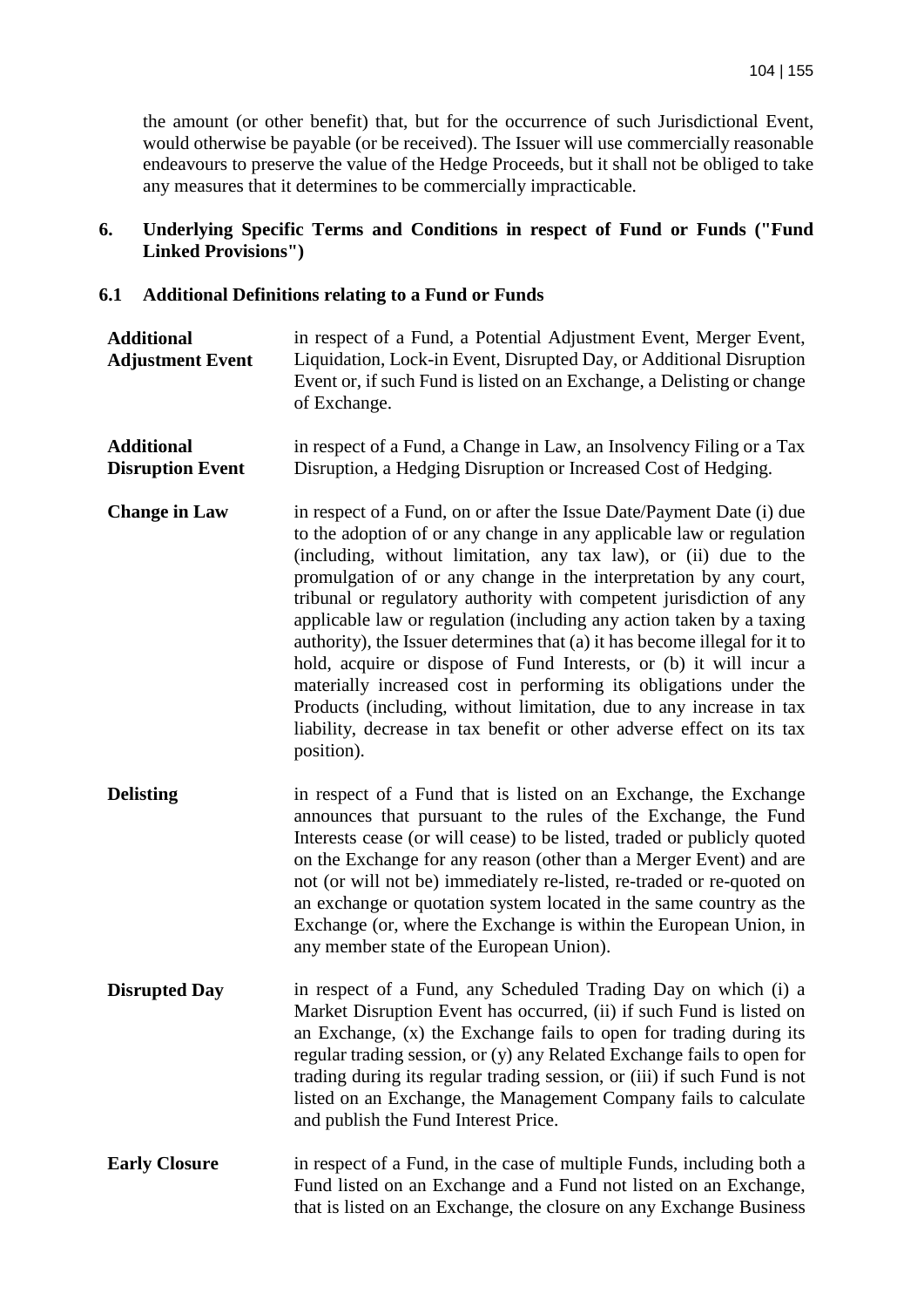|                                                     | Day of the Exchange or any Related Exchange prior to its Scheduled<br>Closing Time, unless such earlier closing time is announced by the<br>Exchange or such Related Exchange, as the case may be, at least one<br>hour prior to the earlier of (i) the actual closing time for the regular<br>trading session on the Exchange or such Related Exchange on such<br>Exchange Business Day, and (ii) the submission deadline for orders<br>to be entered into the Exchange or such Related Exchange system for<br>execution at the Valuation Time on such Exchange Business Day.       |
|-----------------------------------------------------|--------------------------------------------------------------------------------------------------------------------------------------------------------------------------------------------------------------------------------------------------------------------------------------------------------------------------------------------------------------------------------------------------------------------------------------------------------------------------------------------------------------------------------------------------------------------------------------|
| <b>Exchange</b>                                     | in respect of a Fund, in the case of multiple Funds, including both a<br>Fund listed on an Exchange and a Fund not listed on an Exchange,<br>that is listed on an Exchange, (i) the exchange or quotation system<br>specified as such in the Final Terms, or (ii) such other exchange or<br>quotation system on which the Fund Interests are, in the<br>determination of the Calculation Agent, traded or quoted as the<br>Calculation Agent may select, or (iii) in the case of clauses (i) and (ii)<br>above, any transferee or successor exchange or quotation system.            |
| <b>Exchange Business</b><br>Day                     | in respect of a Fund, in the case of multiple Funds, including both a<br>Fund listed on an Exchange and a Fund not listed on an Exchange,<br>that is listed on an Exchange, any Scheduled Trading Day on which<br>the Exchange and each Related Exchange are open for trading during<br>their regular trading sessions, notwithstanding any such Exchange or<br>Related Exchange closing prior to their Scheduled Closing Time.                                                                                                                                                      |
| <b>Exchange Disruption</b>                          | in respect of a Fund, in the case of multiple Funds, including both a<br>Fund listed on an Exchange and a Fund not listed on an Exchange,<br>that is listed on an Exchange, any event (other than an Early Closure)<br>that disrupts or impairs (as determined by the Calculation Agent) the<br>ability of market participants in general (i) to effect transactions in,<br>or obtain market values for, the Fund Interests on the Exchange, or<br>(ii) to effect transactions in, or obtain market values for, futures or<br>options relating to such Fund on any Related Exchange. |
| <b>Fund Business Day</b>                            | in respect of a Fund, in the case of multiple Funds, including both a<br>Fund listed on an Exchange and a Fund not listed on an Exchange,<br>that is not listed on an Exchange, a day on which the Fund Interest<br>Price can, in the determination of the Calculation Agent, be<br>determined.                                                                                                                                                                                                                                                                                      |
| <b>Fund Clearance</b><br><b>System</b>              | in respect of a Fund, (i) the principal domestic clearance system<br>customarily used for settling trades in the Fund Interests or (ii) if the<br>fund clearance system described in clause (i) above ceases to settle<br>trades in the Fund Interests, such other clearance system as<br>determined by the Calculation Agent.                                                                                                                                                                                                                                                       |
| <b>Fund Clearance</b><br><b>System Business Day</b> | in respect of a Fund, any day on which the Fund Clearance System is<br>(or, but for the occurrence of a Fund Settlement Disruption Event,<br>would have been) open for the acceptance and execution of<br>settlement instructions.                                                                                                                                                                                                                                                                                                                                                   |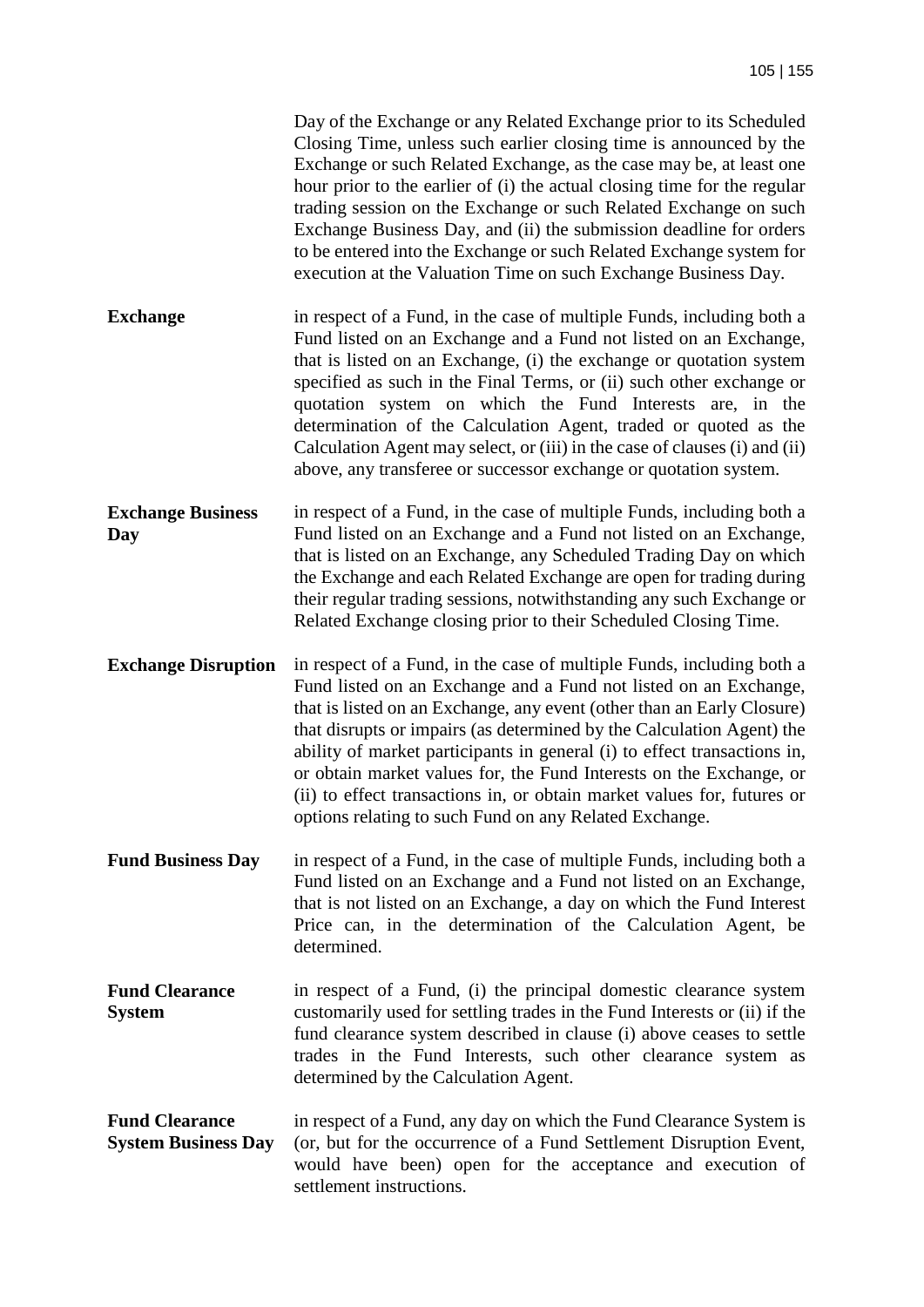**Fund Interest** in respect of a Fund, a share in such Fund or, if interests in such Fund are not denominated as shares, a unit of ownership in such Fund.

- **Fund Interest Price** in respect of a Fund, on any Scheduled Trading Day, (i) if such Fund is listed on an Exchange, the price of a Fund Interest quoted on the Exchange for such day, as determined by the Calculation Agent, or (ii) otherwise, the net asset value per Fund Interest, as calculated and published by, or on behalf of, the Management Company on such day.
- **Fund Settlement Disruption Event**  in respect of a Fund, an event that the Calculation Agent determines is beyond the control of the Issuer and/or its affiliates as a result of which the relevant Fund Clearance System cannot clear the transfer of Fund Interests.
- **Hedge Proceeds** the cash amount constituting the proceeds received by the Issuer in respect of any Hedging Arrangements; for the avoidance of doubt Hedge Proceeds shall not be less than zero.
- **Hedging Arrangements**  any hedging arrangements entered into by the Issuer at any time for the payment of an amount equal to any amount payable under the Products, including, without limitation, the purchase and/or sale of any securities, any options or futures on such securities and any associated foreign exchange transactions.
- **Hedging Disruption** in the opinion of the Calculation Agent, the Issuer is unable, after using commercially reasonable efforts, to (i) acquire, establish, reestablish, substitute, maintain, unwind or dispose of any transaction(s) or asset(s) it deems necessary to hedge the price risk of entering into and performing its obligations with respect to the Products, or (ii) realise, recover or remit the proceeds of any such transaction(s) or asset(s).
- **Increased Cost of Hedging**  in the opinion of the Calculation Agent, the Issuer would incur a materially increased (as compared to circumstances existing on the Issue Date/Payment Date) amount of tax, duty, expense or fee (other than brokerage commissions) to (i) acquire, establish, re-establish, substitute, maintain, unwind or dispose of any transaction(s) or asset(s) it deems necessary to hedge the price risk of entering into and performing its obligations with respect to the Products, or (ii) realise, recover or remit the proceeds of any such transaction(s) or asset(s), provided that any such materially increased amount that is, in the opinion of the Calculation Agent, incurred solely due to the deterioration of the creditworthiness of the Issuer shall not be deemed an Increased Cost of Hedging.
- **Insolvency Filing** in respect of a Fund, the Calculation Agent determines that the Fund or the Management Company has instituted, or has had instituted against it by a regulator, supervisor or any similar official with primary insolvency, rehabilitative or regulatory jurisdiction over the Fund or the Management Company in the jurisdiction of its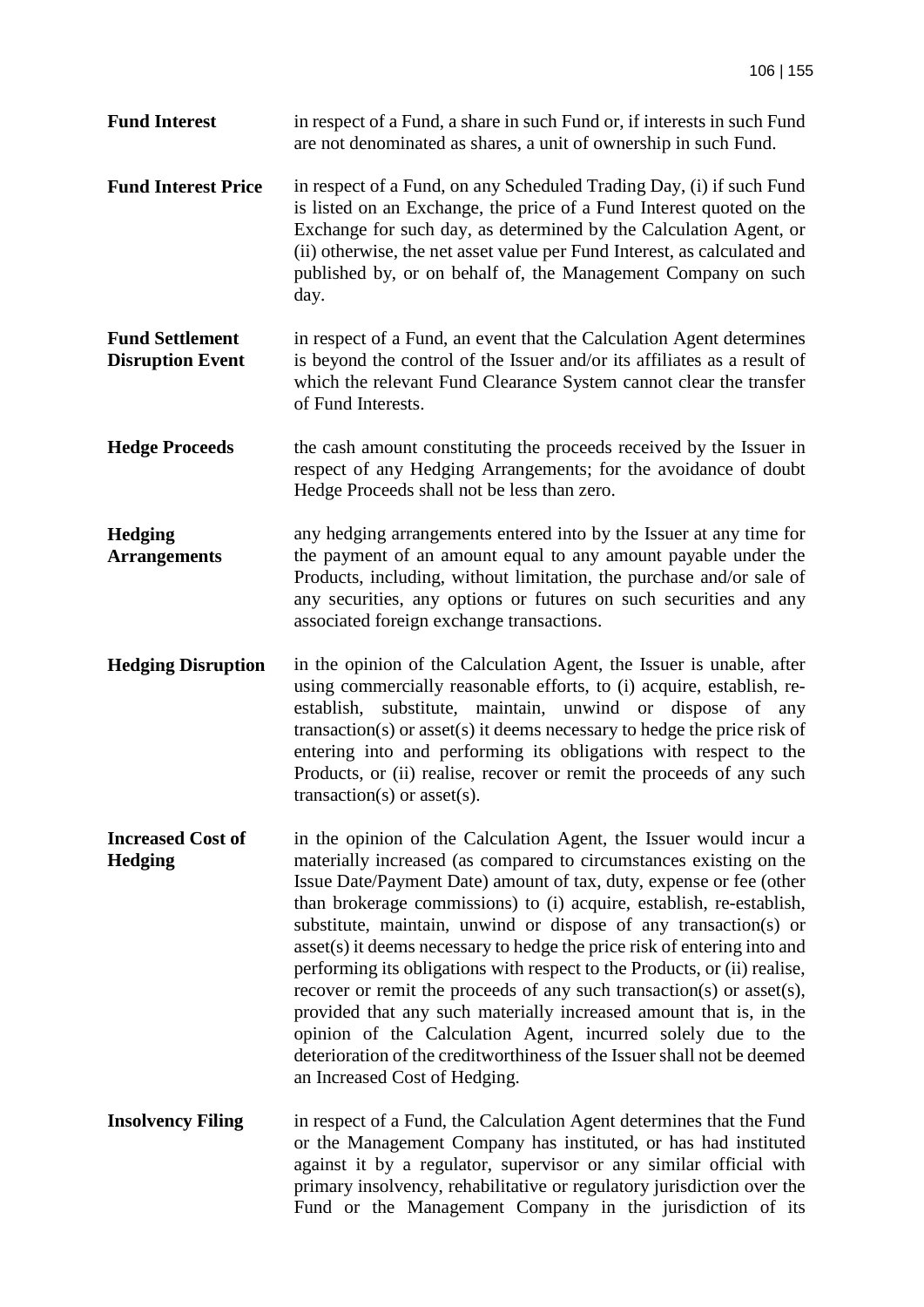incorporation or organisation or the jurisdiction of the Fund's or the Management Company's head or home office, or the Fund or the Management Company consents to, a proceeding seeking a judgment of insolvency or bankruptcy or any other relief under any bankruptcy or insolvency law or other similar law affecting creditor's rights, or a petition is presented for the Fund's or the Management Company's winding-up or liquidation by it or such regulator, supervisor or similar official or the Fund or the Management Company consents to such a petition, provided that proceedings instituted or petitions presented by creditors and not consented to by the Fund or the Management Company shall not be an Insolvency Filing.

**Jurisdictional Event** in respect of a Fund, (i) any event that occurs, whether of general application or otherwise, as a result of present or future risks in or connected with any Jurisdictional Event Jurisdiction, including, but not limited to, risks associated with fraud and/or corruption, political risk, legal uncertainty, imposition of foreign exchange controls, changes in laws or regulations and changes in the interpretation and/or enforcement of laws and regulations (including without limitation those relating to taxation) and other legal and/or sovereign risks, or (ii) the Calculation Agent determines that the Issuer is not able to buy and/or sell Fund Interests with or for a currency acceptable to the Calculation Agent (x) if such Fund is listed on an Exchange, the Exchange fails to publish, or (y) if such Fund is not listed on an Exchange, the Management Company fails to calculate and publish, the equivalent, in a currency acceptable to the Calculation Agent, of the Fund Interest Price on a day on which the Calculation Agent determines that such calculation and publication was otherwise expected to be made, and, in the case of each of clauses (i), (ii) and (iii) above, which has or may have, in the determination of the Calculation Agent, the effect of reducing or eliminating the value of the Hedge Proceeds at any time.

**Jurisdictional Event Jurisdiction**  any jurisdiction or country relevant for the issue of the Products, as determined by the Issuer.

**Liquidation** in respect of a Fund, by reason of the voluntary or involuntary liquidation, winding-up, dissolution, bankruptcy or insolvency or analogous proceedings affecting the Fund or the Management Company (i) the Fund is required to be transferred to any trustee, liquidator or other similar official, or (ii) holders of Fund Interests become legally prohibited from transferring such Fund Interests.

Lock-in Event in respect of a Fund, if the Calculation Agent determines that its occurrence is material, any of the following events (for the avoidance of doubt, the Calculation Agent has no obligation actively to monitor whether or not any of the following events has occurred):

> (i) a change is made to the investment objective or restrictions of the Fund, as the case may be, or the Fund has failed to comply with its investment objective and restrictions set out in its offering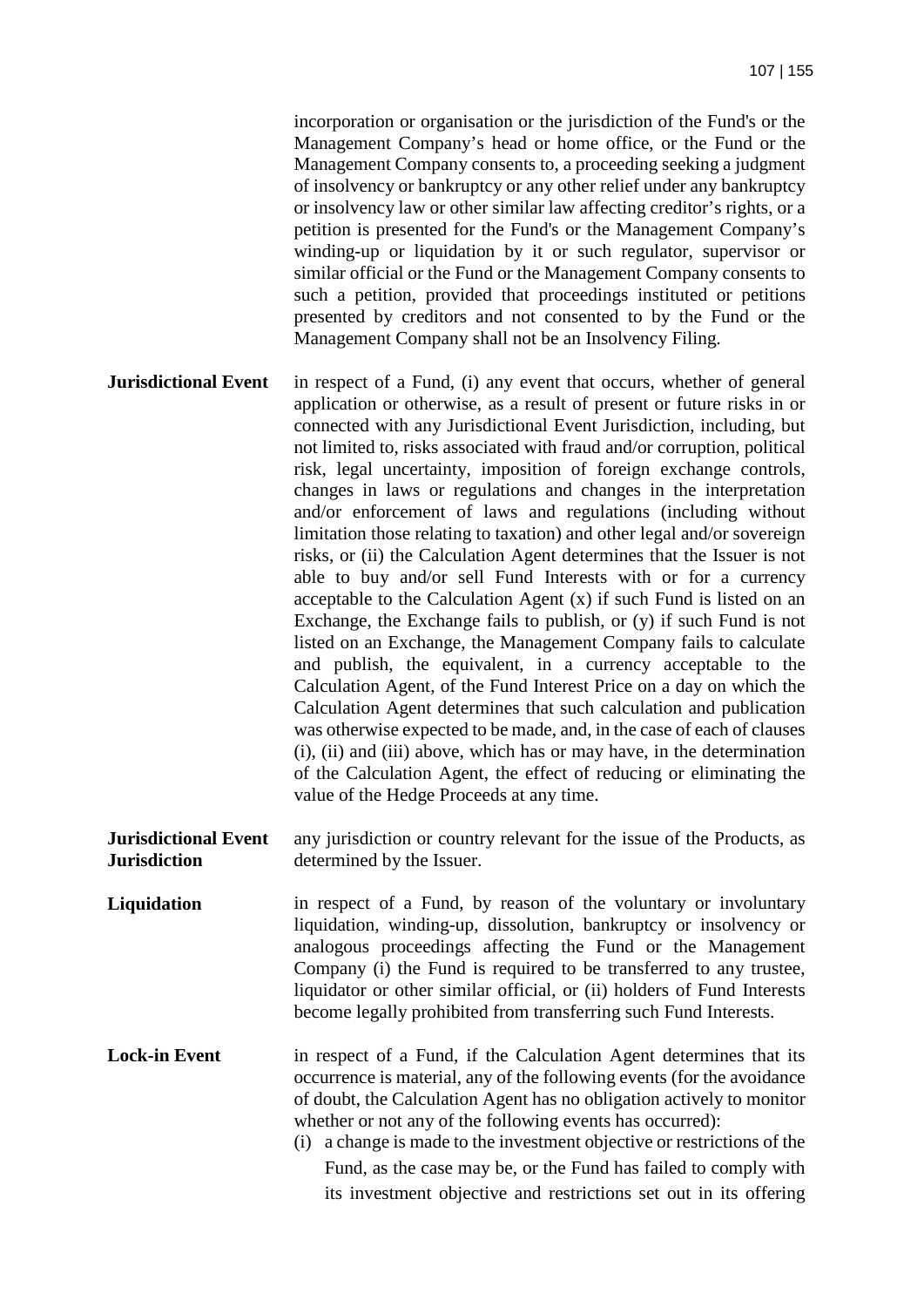documents, as applicable;

- (ii) the currency of denomination of the Fund or any class thereof is amended in accordance with its rules so that the Fund Interest Price is no longer calculated and/or published in the same currency as at the Issue Date/Payment Date;
- (iii)the activities of the Fund or the Management Company and/or any of their respective employees, directors, agents or service providers are placed under review or investigation by any regulatory authority and/or are subject to any charges or actions by any regulatory authority for reasons of wrongdoing or suspected wrongdoing, breach or suspected breach of any rule or regulation or other similar reason and/or have any of their respective registrations, authorisations, licences or memberships with any regulatory authority revoked, suspended, terminated, limited or qualified;
- (iv)the Fund, the Management Company or any custodian or other service provider to the Fund becomes party to any litigation or dispute;
- (v)the Management Company ceases to be the investment manager of the Fund and the Calculation Agent determines that this could have an adverse economic impact for the Issuer or any hedging counterparty as a holder of a Fund Interest;
- (vi) if the Issuer or any hedging counterparty were to redeem any Fund Interests, they would not receive full proceeds of such redemption in cash within the time frame specified in the prospectus in place on the Issue Date/Payment Date, as amended by any side letter;
- (vii) the Issuer or any hedging counterparty would be obliged (whether by the Management Company or otherwise) to redeem all or some of the Fund Interests (as the case may be) that it is holding in relation to its Hedging Arrangements in respect of the Products; and
- (viii) there is an amendment, variation or modification to the constitutional and offering documents of the Fund, which in the reasonable determination of the Calculation Agent, would adversely affect the Issuer or any hedging counterparty in relation to its Hedging Arrangements in respect of the Products.
- **Management Company**  in respect of a Fund, (i) the corporation or other entity specified as such in the Final Terms, which is the corporation or entity that (a) is responsible for setting and reviewing the rules and procedures and the methods of calculation and adjustments if any, related to such Fund, and (b) if such Fund is not listed on an Exchange, announces (directly or through an agent) the Fund Interest Price on a regular basis during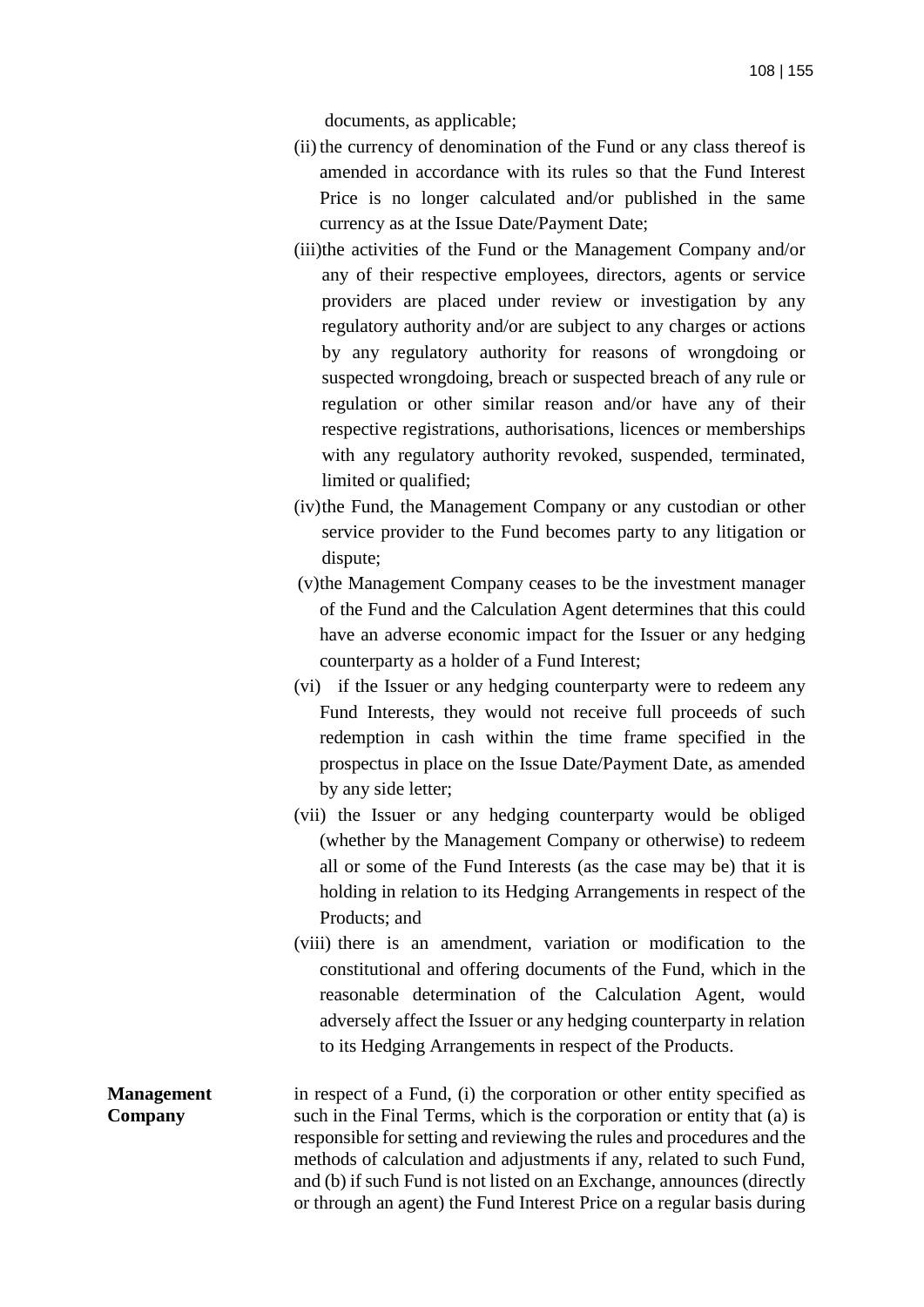each Scheduled Trading Day, or (ii) if such Fund is not listed on an Exchange and the corporation or entity specified as such in the Final Terms fails to act as described in sub-clauses (a) and (b) of clause (i) above, such person acceptable to the Calculation Agent who calculates and announces the Fund Interest Price or any agent or person acting on behalf of such person.

**Market Disruption Event**  in respect of a Fund, (i) the occurrence or existence on any Scheduled Trading Day of (a) if such Fund is listed on an Exchange, (x) a Trading Disruption or an Exchange Disruption that the Calculation Agent determines is material and occurs any time during the one hour period that ends at the Valuation Time, or (y) an Early Closure, or (b) if such Fund is not listed on an Exchange, a Trading Disruption that the Calculation Agent determines is material and occurs any time during the one hour period that ends at the Valuation Time, or (ii) a general moratorium declared in respect of banking activities in any Jurisdictional Event Jurisdiction, in each case if such Fund is traded on an Exchange, without regard to whether or not any Exchange or Related Exchange has declared an official market disruption event.

## **Merger Event** in respect of a Fund, any of the following:

- (i) a reclassification or change of such Fund (unless resulting in a Potential Adjustment Event) that results in a transfer of or an irrevocable commitment to transfer all of the outstanding Fund Interests to another entity or person;
- (ii) the consolidation, amalgamation or merger of the Fund with or into another entity or person (other than a consolidation, amalgamation or merger in which the Fund is the continuing entity and that does not result in reclassification or change of the outstanding Fund Interests);
- (iii) a takeover offer, tender offer, exchange offer, solicitation, proposal or other event by any other entity or person to purchase or otherwise obtain 100 per cent. of the outstanding Fund Interests, which results in a transfer of or an irrevocable commitment to transfer all the outstanding Fund Interests (other than the Fund Interests owned or controlled by such other entity or person); or
- (iv) the consolidation, amalgamation or merger of the Fund with or into another entity or person in which the Fund is the continuing entity and that does not result in a reclassification or change of the outstanding Fund Interests, but results in all the outstanding Fund Interests (other than the Fund Interests owned or controlled by such other entity or person) immediately prior to such event collectively representing less than 50 per cent. of all the outstanding Fund Interests immediately following such event.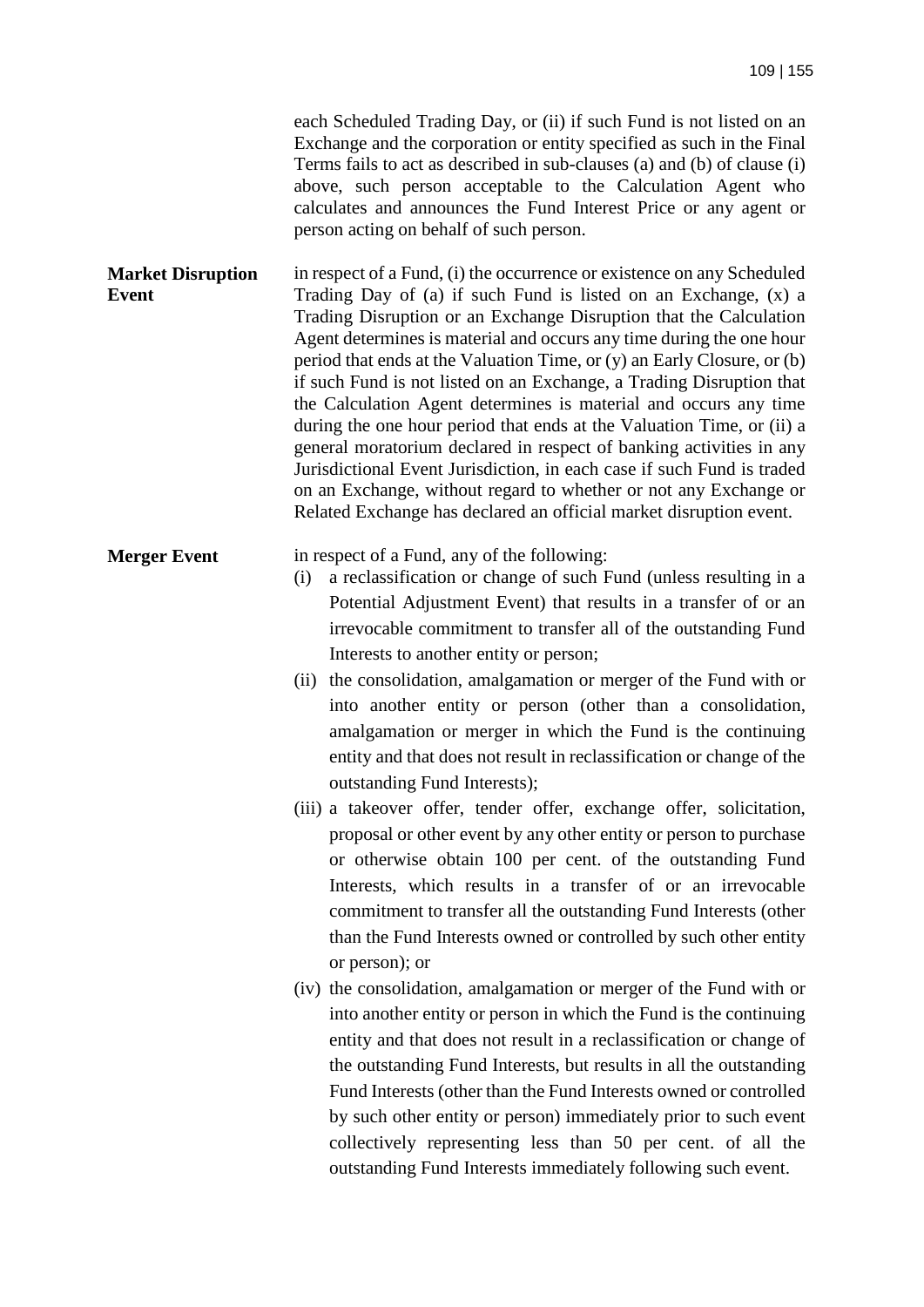**Potential Adjustment Event**  in respect of a Fund, any event (other than a Merger Event, Liquidation, Lock-in Event, Disrupted Day, Additional Disruption Event or, if such Fund is listed on an Exchange, a Delisting or change of Exchange) that may have a diluting or concentrating effect on the theoretical value of the Fund Interests, as determined by the Calculation Agent.

**Related Exchanges** in respect of a Fund, in the case of multiple Funds, including both a Fund listed on an Exchange and a Fund not listed on an Exchange, that is listed on an Exchange, each exchange or quotation system where trading has a material effect, in the determination of the Calculation Agent, on the overall market for futures or options contracts relating to such Fund.

**Scheduled Closing Time**  in respect of any Exchange or Related Exchange of a Fund, in the case of multiple Funds, including both a Fund listed on an Exchange and a Fund not listed on an Exchange, that is listed on an Exchange, and a Scheduled Trading Day, the scheduled weekday closing time of such Exchange or Related Exchange, as the case may be, on such Scheduled Trading Day, without regard to after hours or any other trading outside the regular trading session hours.

- **Scheduled Trading Day**  in respect of a Fund, (x) if such Fund is listed on an Exchange, any day on which the Exchange and each Related Exchange is scheduled to be open for trading for its regular trading sessions, or (y) if such Fund is not listed on an Exchange, any day on which the Management Company is scheduled to calculate and publish the Fund Interest Price.
- **Settlement Cycle** in respect of a Fund, the period of Fund Clearance System Business Days following a trade in Fund Interests (on, if such Fund is listed on an Exchange, the relevant Exchange) in which settlement will customarily occur (according to, if such Fund is listed on an Exchange, the rules of the Exchange).
- **Tax Disruption** in respect of a Fund, the imposition of, change in or removal of an excise, severance, sales, use, value-added, transfer, stamp, documentary, recording or similar tax on, or measured by reference to, such Fund (other than a tax on, or measured by reference to, overall gross or net income) by any government or taxation authority after the Issue Date/Payment Date, if the direct effect of such imposition, change or removal is to raise or lower the Fund Interest Price on the day on which the Fund Interest Price would otherwise be determined from what it would have been without that imposition, change or removal.
- **Trading Disruption** in respect of a Fund, any suspension of or limitation imposed on trading (if such Fund is listed on an Exchange, whether by reason of movements in price exceeding limits permitted by the Exchange or Related Exchange or otherwise, (x) on the Exchange relating to the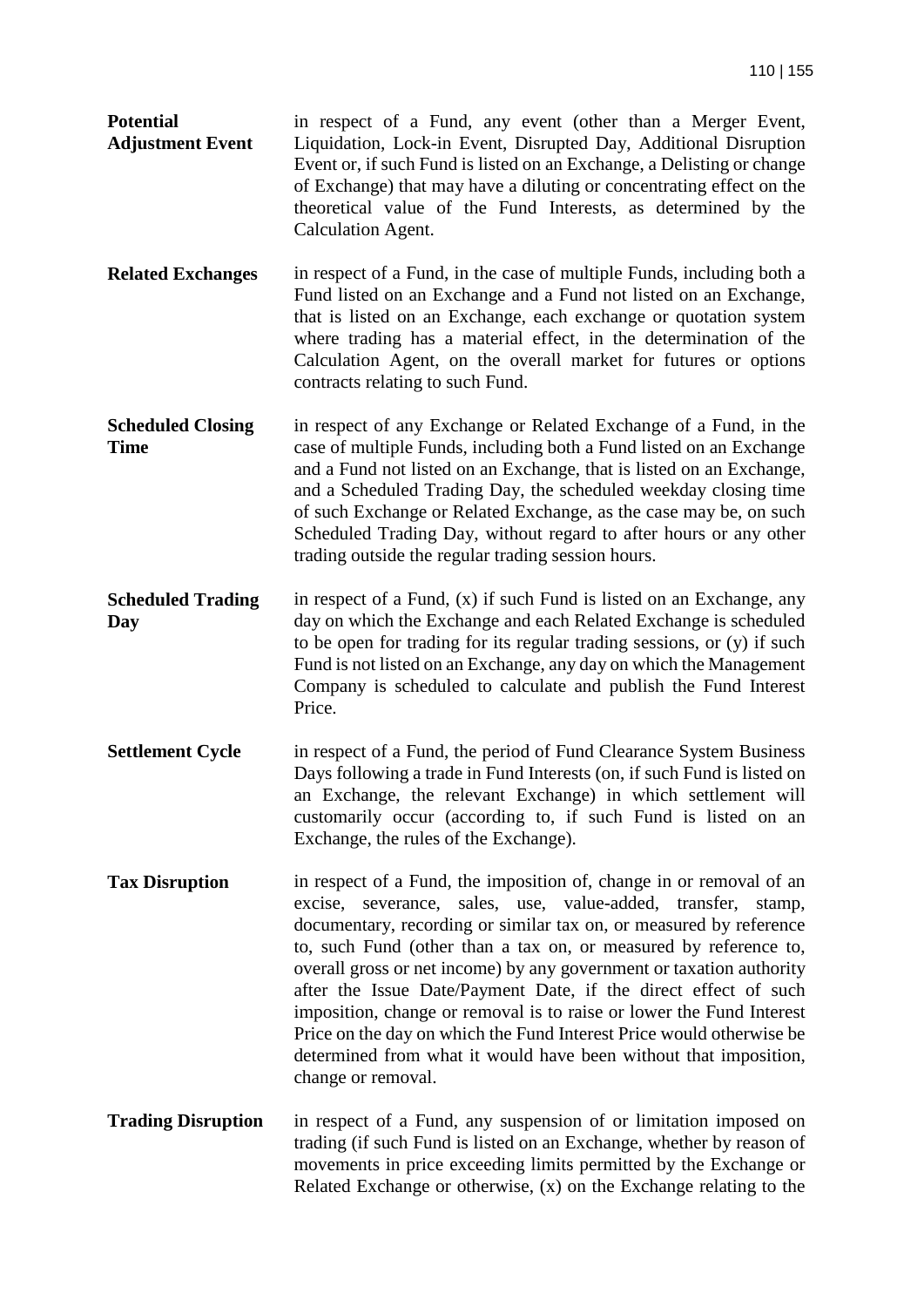Fund or (y) in futures or options contracts relating to such Fund on any Related Exchange).

**Valuation Time** in respect of a Fund, (i) the time specified as such in the Final Terms, or (ii) if such Fund is listed on an Exchange and no time is specified as such in the Final Terms, the Scheduled Closing Time, or (iii) in the case of clauses (i) and (ii) above, such other time as the Calculation Agent may select; *provided*, *however*, that, if such Fund is listed on an Exchange, (x) if on any Scheduled Trading Day the Exchange closes prior to the Scheduled Closing Time and (y) the scheduled Valuation Time is after the actual closing time for its regular trading session, then the Valuation Time for such Scheduled Trading Day shall be such actual closing time.

## **6.2 Adjustments and Determinations relating to a Fund or Funds**

(a) Correction of Fund Interest Price

With respect to a Fund, in the event that (i) (x) if such Fund is listed on an Exchange, the Exchange, or (y) if such Fund is not listed on an Exchange, the Management Company, subsequently corrects and publishes a Fund Interest Price that was utilised by the Calculation Agent (x) for purposes of determining any amount payable (or other benefit to be received) under the Products, or  $(v)$  in any other way, and  $(ii)$  such correction is published by the Exchange or the Management Company, as applicable, within one Settlement Cycle after such Fund Interest Price's original publication but in any event 2 (two) Business Days prior to the date on which such amount (or other benefit to be received) is paid, the Calculation Agent may recalculate such amount payable (or other benefit to be received) under the Products using such corrected Fund Interest Price.

(b) Non-Business Days, Modification or Discontinuation of a Fund, Disrupted Days and Additional Adjustment Events

With respect to a Fund and a day in respect of which the Fund Interest Price is to be determined, if such day is not a Scheduled Trading Day or is a Disrupted Day, such day may be deferred for up to 8 (eight) Exchange Business Days (if such Fund is listed on an Exchange) or Fund Business Days (if such Fund is not listed on an Exchange) after the original date, as determined by the Calculation Agent. If such eighth Exchange Business Day or Fund Business Day, as applicable, is also a Disrupted Day, the Calculation Agent shall make its own determination of the relevant Fund Interest Price.

Where a Product relates to more than one Fund, if a day in respect of which the Fund Interest Price is to be determined is not a Scheduled Trading Day or is a Disrupted Day in respect of a Fund, the Calculation Agent may make its own determination of the relevant Fund Interest Price for such affected Fund without having to defer such day pursuant to the above paragraph.

In addition, upon the occurrence of an Additional Adjustment Event in respect of a Fund, the Calculation Agent may make its own determination of the relevant Fund Interest Price or make such adjustment to the calculation or definition of the relevant Fund Interest Price or any amount payable under the Products (which may include the substitution of the Fund with a different fund or funds, irrespective of whether such fund or funds are then currently used for the purposes of the calculation of amounts payable (or other benefit to be received) under the Products) as it may determine to be appropriate. If it determines that it is unable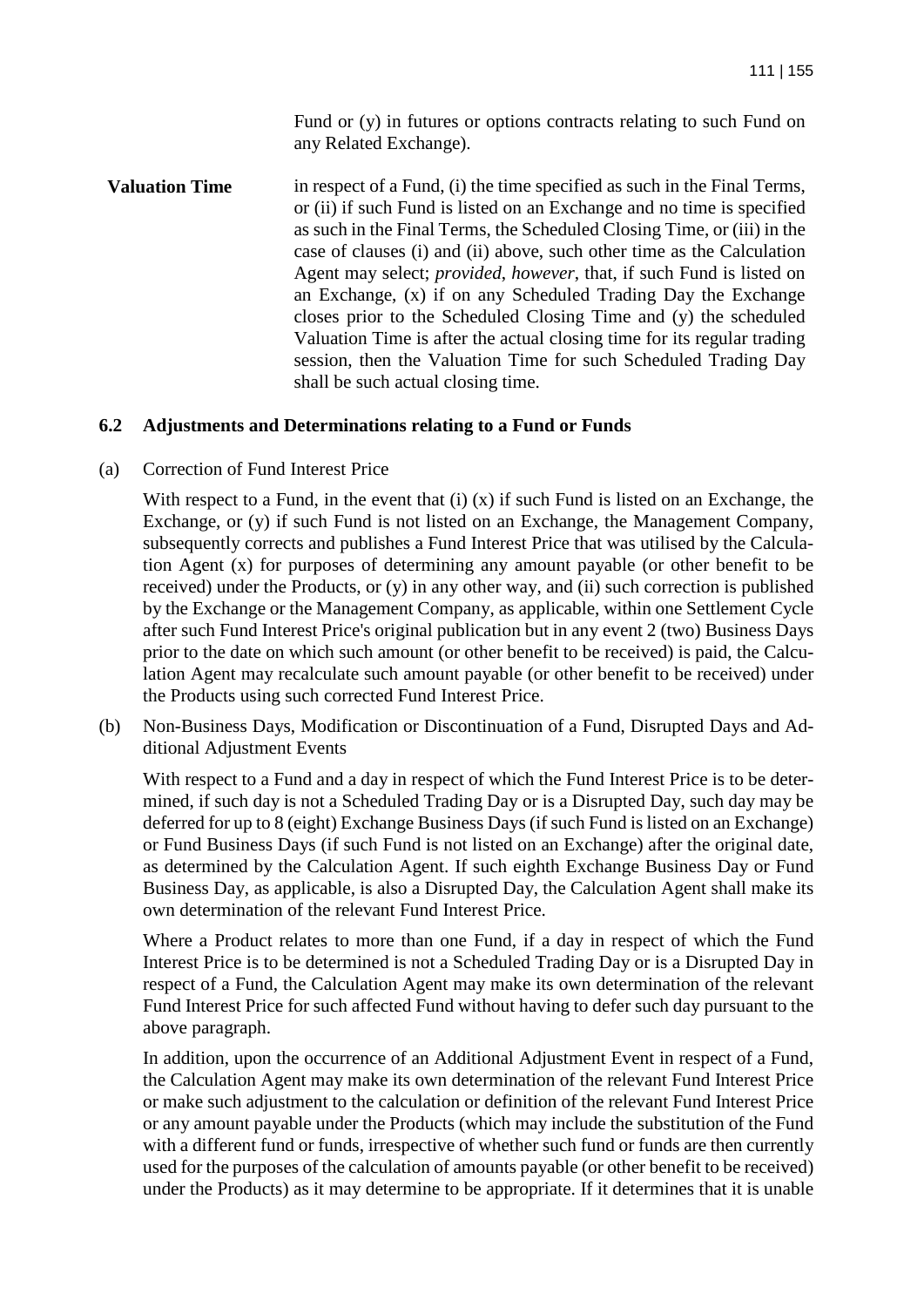to make such an adjustment, the Issuer may early terminate the Products, in whole but not in part, on such day as the Issuer shall select in its reasonable discretion by giving notice to Holders, and redeem the Products on such day at an amount determined by the Calculation Agent as representing their fair market value on such day.

(c) Adjustment in respect of Jurisdictional Events

If, in the determination of the Issuer, a Jurisdictional Event in respect of a Fund has occurred, the Calculation Agent may make such downward adjustment to any amount otherwise payable (or other benefit otherwise to be received) under the Products as it shall determine to take account of the effect of such Jurisdictional Event on the Hedging Arrangements and any difference between the Hedge Proceeds and the amount (or other benefit) that, but for the occurrence of such Jurisdictional Event, would otherwise be payable (or received). The Issuer will use commercially reasonable endeavours to preserve the value of the Hedge Proceeds, but it shall not be obliged to take any measures which it determines to be commercially impracticable.

(d) Responsibility

Neither the Issuer nor the Calculation Agent shall have any responsibility in respect of any error or omission or subsequent corrections made in the calculation or announcement of a Fund, whether caused by negligence or otherwise.

**7. Underlying Specific Terms and Conditions in respect of Bond or Bonds ("Bond Linked Provisions")** 

| <b>Additional</b><br><b>Adjustment Event</b>        | in respect of a Bond, a Market Disruption Event, Change in Law,<br>Hedging Disruption or Increased Cost of Hedging.                                                                                                                                                                                     |  |
|-----------------------------------------------------|---------------------------------------------------------------------------------------------------------------------------------------------------------------------------------------------------------------------------------------------------------------------------------------------------------|--|
| <b>Bond Business</b><br>Day                         | in respect of a Bond, a day that is (or, but for the occurrence of a Market<br>Disruption Event, would have been) a day on which the Exchange is<br>open for trading during its regular trading session, notwithstanding the<br>Exchange closing prior to its Scheduled Closing Time.                   |  |
| <b>Bond Clearance</b><br><b>System</b>              | in respect of a Bond, (i) the principal domestic clearance system<br>customarily used for settling trades in such Bond or (ii) if the clearance<br>system described in clause (i) above ceases to settle trades in such<br>Bond, such other clearance system as determined by the Calculation<br>Agent. |  |
| <b>Bond Clearance</b><br><b>System Business Day</b> | in respect of a Bond, any day on which the Bond Clearance System is<br>(or, but for the occurrence of a Bond Settlement Disruption Event,<br>would have been) open for the acceptance and execution of settlement<br>instructions.                                                                      |  |
| <b>Bond Price</b>                                   | in respect of a Bond, (i) the price of such Bond or the relevant Futures<br>Contract specified in the Final Terms or (ii) on any Scheduled Trading<br>Day, the price of such Bond or the relevant Futures Contract quoted on<br>the Exchange for such day, as determined by the Calculation Agent.      |  |

### **7.1 Additional Definitions relating to a Bond or Bonds**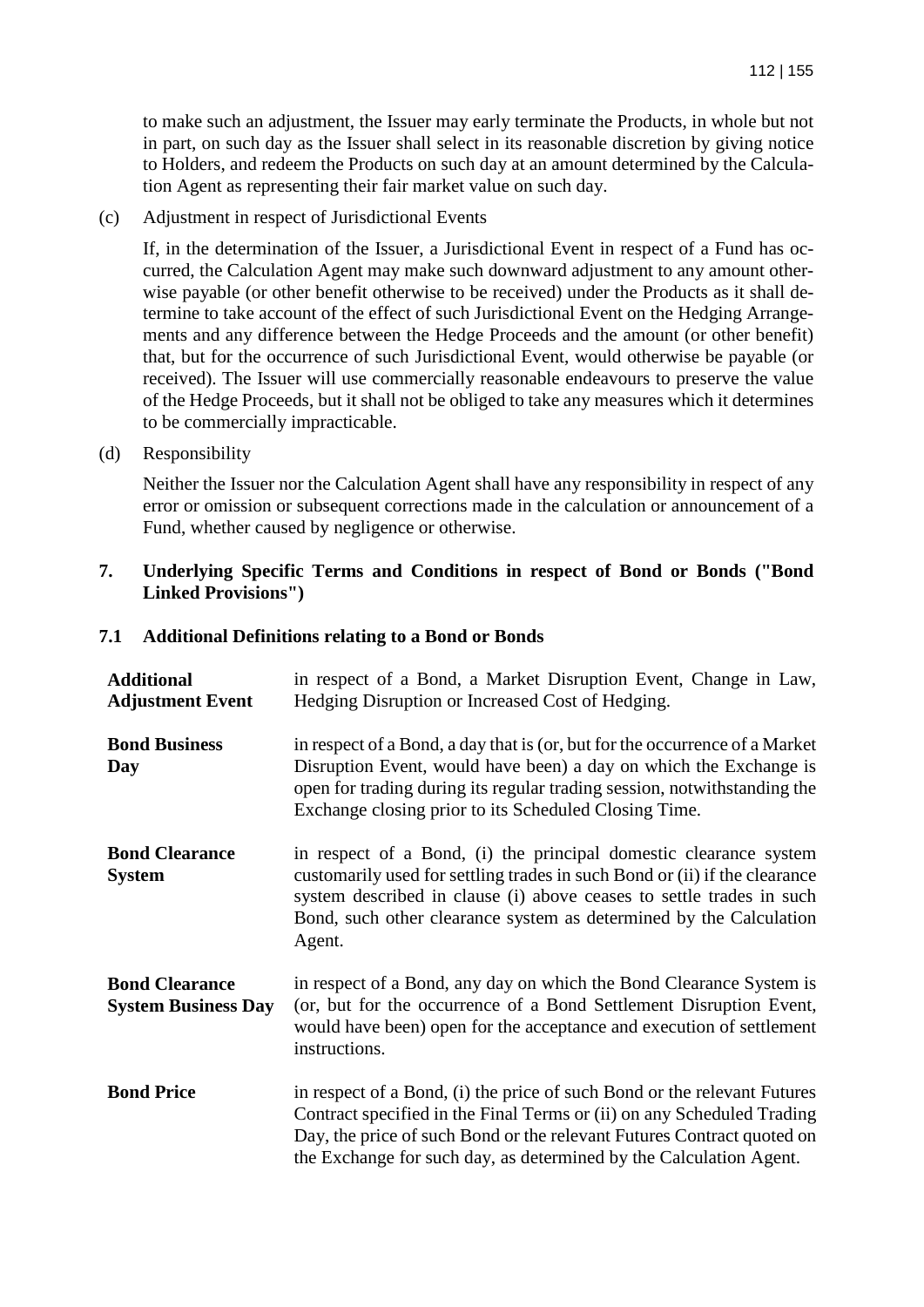| <b>Bond Settlement</b>  | in respect of a Bond, an event that the Calculation Agent determines is     |
|-------------------------|-----------------------------------------------------------------------------|
| <b>Disruption Event</b> | beyond the control of the Issuer and/or its affiliates as a result of which |
|                         | the Bond Clearance System cannot clear the transfer of such Bond.           |

**Change in Law** in respect of a Bond, on or after the Issue Date/Payment Date (i) due to the adoption of or any change in any applicable law or regulation (including, without limitation, any tax law), or (ii) due to the promulgation of or any change in the interpretation by any court, tribunal or regulatory authority with competent jurisdiction of any applicable law or regulation (including any action taken by a taxing authority), the Issuer determines that (a) it has become illegal for it to hold, acquire or dispose of Bonds or Futures Contracts, or (b) it will incur a materially increased cost in performing its obligations under the Products (including, without limitation, due to any increase in tax liability, decrease in tax benefit or other adverse effect on its tax position).

**Delivery Date** in respect of a Bond, if:

- (i) a date is, or a month and year are, specified in the Final Terms, that date or that month and year;
	- (ii) a Nearby Month is specified in the Final Terms, the month of expiration of the relevant Futures Contract; or
- (iii) a method for the purpose of determining the Delivery Date is specified in the Final Terms, the date or the month and year determined pursuant to that method.
- **Disrupted Day** in respect of a Bond, any Scheduled Trading Day on which (i) the Exchange fails to open for trading during its regular trading session, (ii) any Related Exchange fails to open for trading during its regular trading session, or (iii) a Market Disruption Event has occurred.
- **Exchange** in respect of a Bond or Futures Contract, (i) the exchange or principal trading market specified as such in the Final Terms, or (ii) such other exchange or principal trading market on which the Bonds or relevant Futures Contract are traded or quoted as the Calculation Agent may determine, or (iii) in the case of clauses (i) and (ii) above, any transferee or successor exchange or principal trading market.
- **Futures Contract** in respect of a Bond, the contract specified as such in the Final Terms, which, in respect of a Bond Price, is the contract for future delivery of a contract size in respect of the Delivery Date.
- **Hedge Proceeds** the cash amount constituting the proceeds received by the Issuer in respect of any Hedging Arrangements; for the avoidance of doubt Hedge Proceeds shall not be less than zero.
- **Hedging Arrangements**  any hedging arrangements entered into by the Issuer at any time for the payment of an amount equal to any amount payable under the Products, including, without limitation, the purchase and/or sale of the Bond or Futures Contract, any options or futures on such Bond and any associated foreign exchange transactions.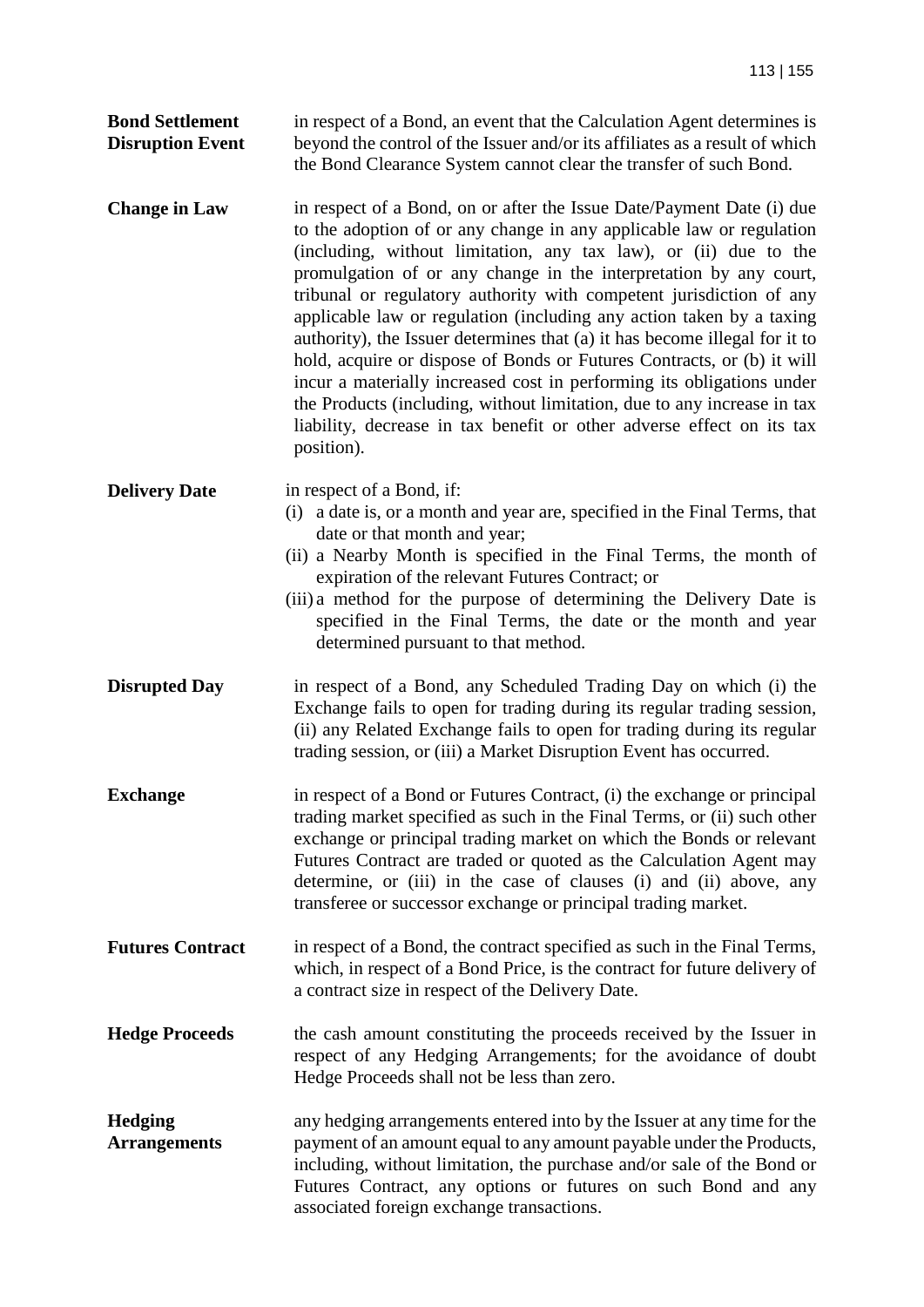- **Hedging Disruption** in the opinion of the Calculation Agent, the Issuer is unable, after using commercially reasonable efforts, to (i) acquire, establish, re-establish, substitute, maintain, unwind or dispose of any transaction(s) or asset(s) it deems necessary to hedge the price risk of entering into and performing its obligations with respect to the Products, or (ii) realise, recover or remit the proceeds of any such transaction(s) or asset(s).
- **Increased Cost of Hedging** in the opinion of the Calculation Agent, the Issuer would incur a materially increased (as compared to circumstances existing on the Issue Date/Payment Date) amount of tax, duty, expense or fee (other than brokerage commissions) to (i) acquire, establish, re-establish, substitute, maintain, unwind or dispose of any transaction(s) or asset(s) it deems necessary to hedge the price risk of entering into and performing its obligations with respect to the Products, or (ii) realise, recover or remit the proceeds of any such transaction(s) or asset(s), provided that any such materially increased amount that is, in the opinion of the Calculation Agent, incurred solely due to the deterioration of the creditworthiness of the Issuer shall not be deemed an Increased Cost of Hedging.
- **Jurisdictional Event** in respect of a Bond, (i) any event which occurs, whether of general application or otherwise, as a result of present or future risks in or connected with any Jurisdictional Event Jurisdiction, including, but not limited to, risks associated with fraud and/or corruption, political risk, legal uncertainty, imposition of foreign exchange controls, changes in laws or regulations and changes in the interpretation and/or enforcement of laws and regulations (including without limitation those relating to taxation) and other legal and/or sovereign risks, or (ii) the Calculation Agent determines that the Issuer is not able to buy and/or sell the Bond or Futures Contract with or for a currency acceptable to the Calculation Agent or the Exchange fails to calculate and publish the equivalent, in a currency acceptable to the Calculation Agent, of the Bond Price or Futures Contract price on a day which the Calculation Agent determines that such calculation and publication was otherwise expected to be made, and, in the case of each of clauses (i) and (ii) above, which has or may have, in the determination of the Calculation Agent, the effect of reducing or eliminating the value of the Hedge Proceeds at any time.
- **Jurisdictional Event Jurisdiction**  any jurisdiction or country relevant for the issue of the Products, as determined by the Issuer.
- **Market Disruption Event**  in respect of a Bond, (i) the occurrence of a Trading Disruption or Tax Disruption, or (ii) a general moratorium declared in respect of banking activities in any Jurisdictional Event Jurisdiction, in each case without regard to whether or not the Exchange has declared an official market disruption event.
- **Nearby Month** when preceded by an ordinal adjective, means, in respect of a date, the month of expiration of the Futures Contract identified by that ordinal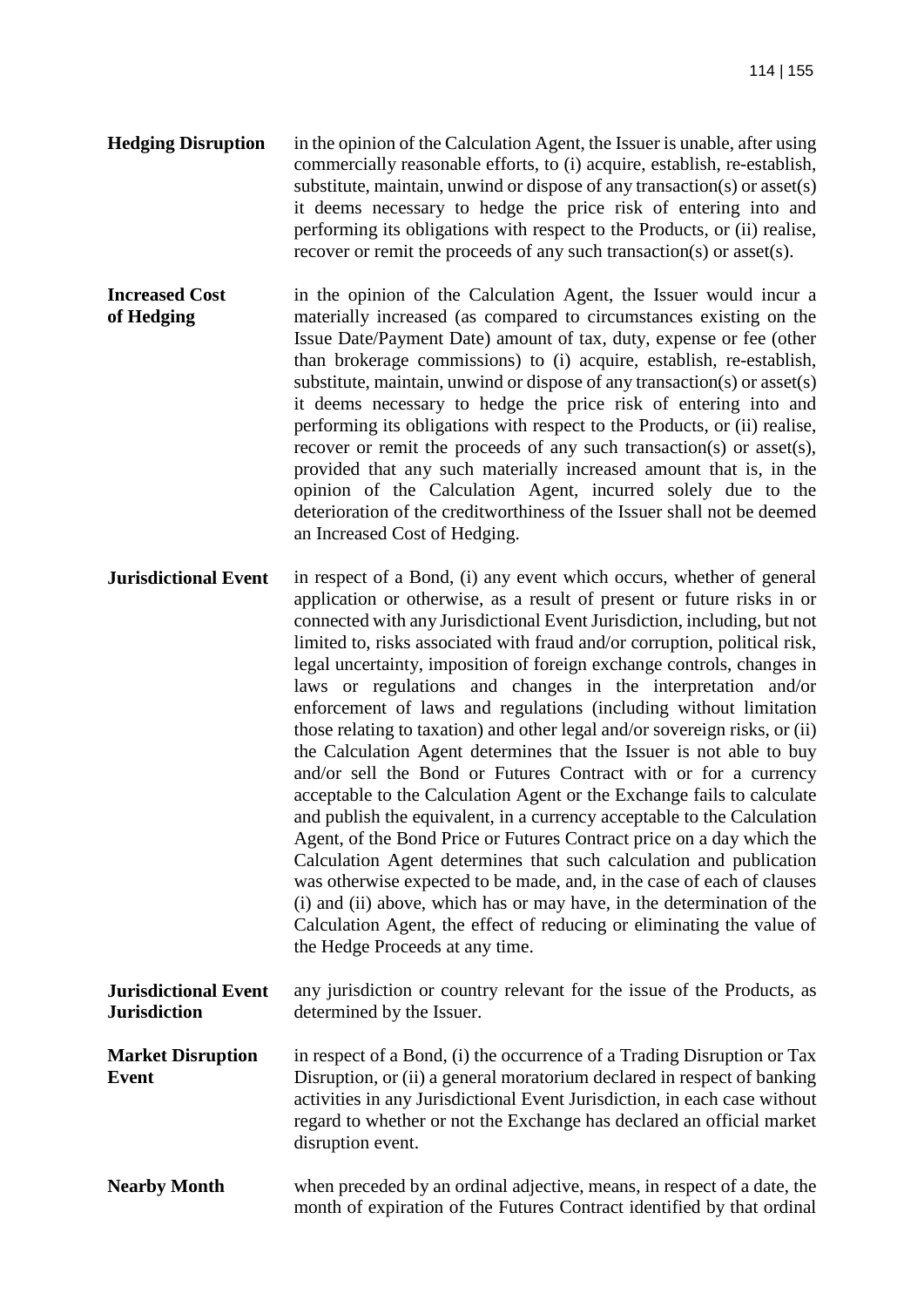adjective, so that: (i) "**First Nearby Month**" means the month of expiration of the first Futures Contract to expire following that date; (ii) "**Second Nearby Month**" means the month of expiration of the second Futures Contract to expire following that date; and, for example, (iii) "**Sixth Nearby Month**" means the month of expiration of the sixth Futures Contract to expire following that date.

**Related Exchange(s)** in respect of a Bond, each exchange or quotation system where trading has a material effect (as determined by the Calculation Agent) on the overall market for futures or options contracts relating to such Bond.

**Scheduled Trading Day**  in respect of a Bond, any day on which the Exchange is scheduled to be open for trading in such Bond for its respective regular trading sessions.

- **Scheduled Closing Time**  in respect of the Exchange or any Related Exchange of a Bond and a Scheduled Trading Day, the scheduled weekday closing time of the Exchange or such Related Exchange on such Scheduled Trading Day, without regard to after hours or any other trading outside the regular trading session hours.
- **Settlement Cycle** the period of Bond Clearance System Business Days following a trade in the Bond on the Exchange in which settlement will customarily occur according to the rules of the Exchange.
- **Tax Disruption** in respect of a Bond, the imposition of, change in or removal of an excise, severance, sales, use, value-added, transfer, stamp, documentary, recording or similar tax on, or measured by reference to, such Bond or relevant Futures Contract (other than a tax on, or measured by reference to, overall gross or net income) by any government or taxation authority after the Issue Date/Payment Date, if the direct effect of such imposition, change or removal is to raise or lower the Bond Price on the day on which the Bond Price would otherwise be determined from what it would have been without that imposition, change or removal.
- **Trading Disruption** in respect of a Bond, the material suspension of, or the material limitation imposed on, trading in such Bond or relevant Futures Contract or any other futures contract or options contract relating to such Bond (any such relevant Futures Contract or other contract, a "**Related Contract**") on the Exchange. For these purposes:
	- (i) a suspension of the trading in such Bond or any Related Contract on any Bond Business Day shall be deemed to be material only if:
		- (a) all trading in such Bond or Related Contract, as applicable, is suspended for the entire day; or
		- (b) all trading in such Bond or Related Contract, as applicable, is suspended subsequent to the opening of trading on such day, trading does not recommence prior to the regularly scheduled close of trading in such Bond or Related Contract, as applicable, on such day and such suspension is announced less than one hour preceding its commencement; and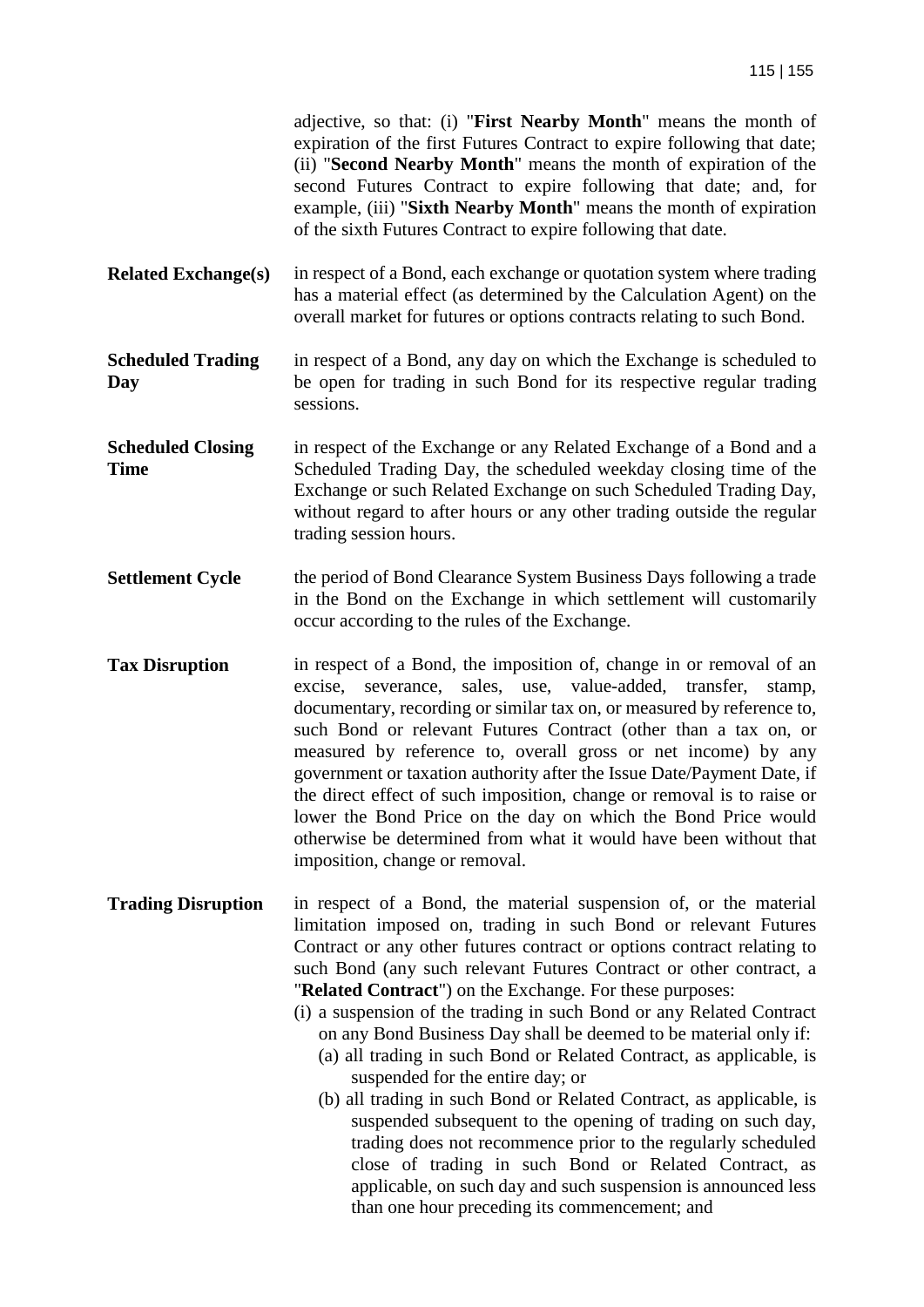- (ii) a limitation of trading in such Bond or Related Contract, as applicable, on any Bond Business Day shall be deemed to be material only if the Exchange establishes limits on the range within which the price of such Bond or Related Contract, as applicable, may fluctuate and the closing or settlement price of such Bond or Related Contract, as applicable, on such Bond Business Day is at the upper or lower limit of that range.
- **Valuation Time** in respect of a Bond, (i) the time specified as such in the Final Terms, or (ii) if no such time is specified as such in Final Terms, the Scheduled Closing Time, or (iii) in the case of clauses (i) and (ii) above, such other time as the Calculation Agent may select; provided, however, that (x) if on any Scheduled Trading Day the Exchange closes prior to the Scheduled Closing Time and (y) the scheduled Valuation Time is after the actual closing time for its regular trading session, then the Valuation Time for such Scheduled Trading Day shall be such actual closing time.

### **7.2 Adjustments and Determinations relating to a Bond or Bonds**

(a) Correction to Bond Price

With respect to a Bond, in the event that (i) the Exchange subsequently corrects any published Bond Price that was utilised by the Calculation Agent for purposes of determining  $(x)$  any amount payable (or other benefit to be received) under the Products, or  $(y)$  in any other way, and (ii) such correction is published by the Exchange within one Settlement Cycle after such Bond Price's original publication but in any event 2 (two) Business Days prior to the date on which such amount (or other benefit to be received) is paid, the Calculation Agent may recalculate such amount payable (or other benefit to be received) under the Products using such corrected Bond Price.

(b) Non-Business Days and Market Disruption Events and Additional Adjustment Events

With respect to a Bond and a day in respect of which the Bond Price is to be determined, if such day is not a Bond Business Day or is a day on which a Market Disruption Event occurs, such day may be deferred for up to 8 (eight) Bond Business Days after the original date, as determined by the Calculation Agent. If such eighth Bond Business Day is also a Disrupted Day, the Calculation Agent shall make its own determination of the relevant Bond Price.

Where a Product relates to more than one Bond and if a day in respect of which the Bond Price is to be determined is not a Bond Business Day or is a day on which a Market Disruption Event occurs in respect of a Bond, the Calculation Agent may make its own determination of the relevant Bond Price for such affected Bond without having to defer such day pursuant to the above paragraph.

In addition, upon the occurrence of an Additional Adjustment Event in respect of a Bond, the Calculation Agent may make such adjustment to the calculation or definition of the relevant Bond Price or any amount payable (or other benefit to be received) under the Products (which may include the substitution of such Bond with a different bond or bonds, irrespective of whether such bond or bonds are then currently used for the purposes of the calculation of amounts payable (or other benefit to be received) under the Products) as it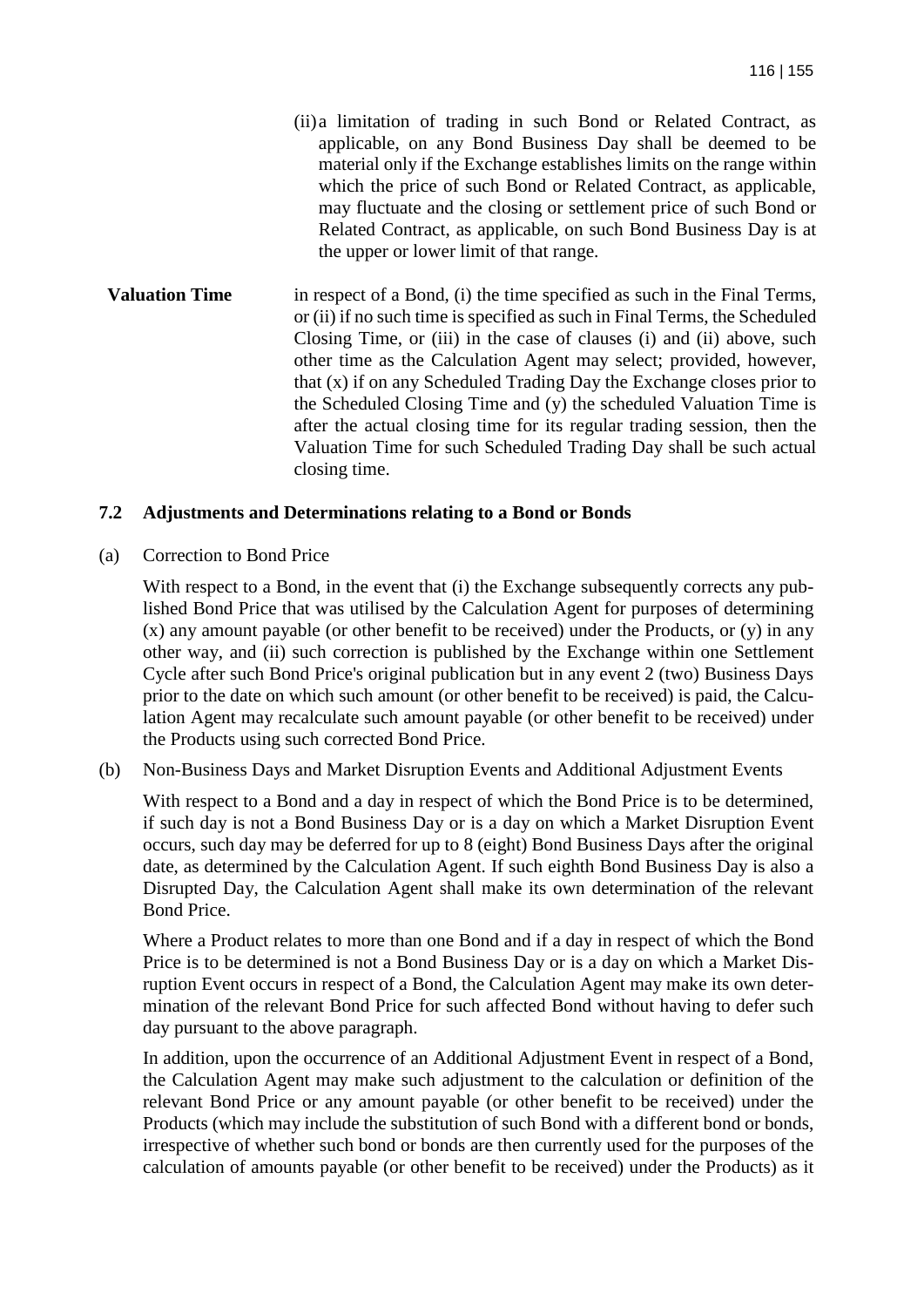may determine to be appropriate. If it determines that it is unable to make such an adjustment, having given notice to the Holders, the Issuer may early terminate the Products on such day as the Issuer shall select in its reasonable discretion and redeem the Products at an amount determined by the Calculation Agent as representing their fair market value on such day.

(c) Adjustment in respect of Jurisdictional Events

If, in the determination of the Issuer, a Jurisdictional Event in respect of a Bond has occurred, the Calculation Agent may make such downward adjustment to any amount otherwise payable under the Products as it shall determine in its reasonable discretion to take account of the effect of such Jurisdictional Event on the Hedging Arrangements and any difference between the Hedge Proceeds and the amount that, but for the occurrence of such Jurisdictional Event, would otherwise be payable. The Issuer will use commercially reasonable endeavours to preserve the value of the Hedge Proceeds, but it shall not be obliged to take any measures that it determines to be commercially impracticable.

\_\_\_\_\_\_\_\_\_\_\_\_\_\_\_\_\_\_\_\_\_\_\_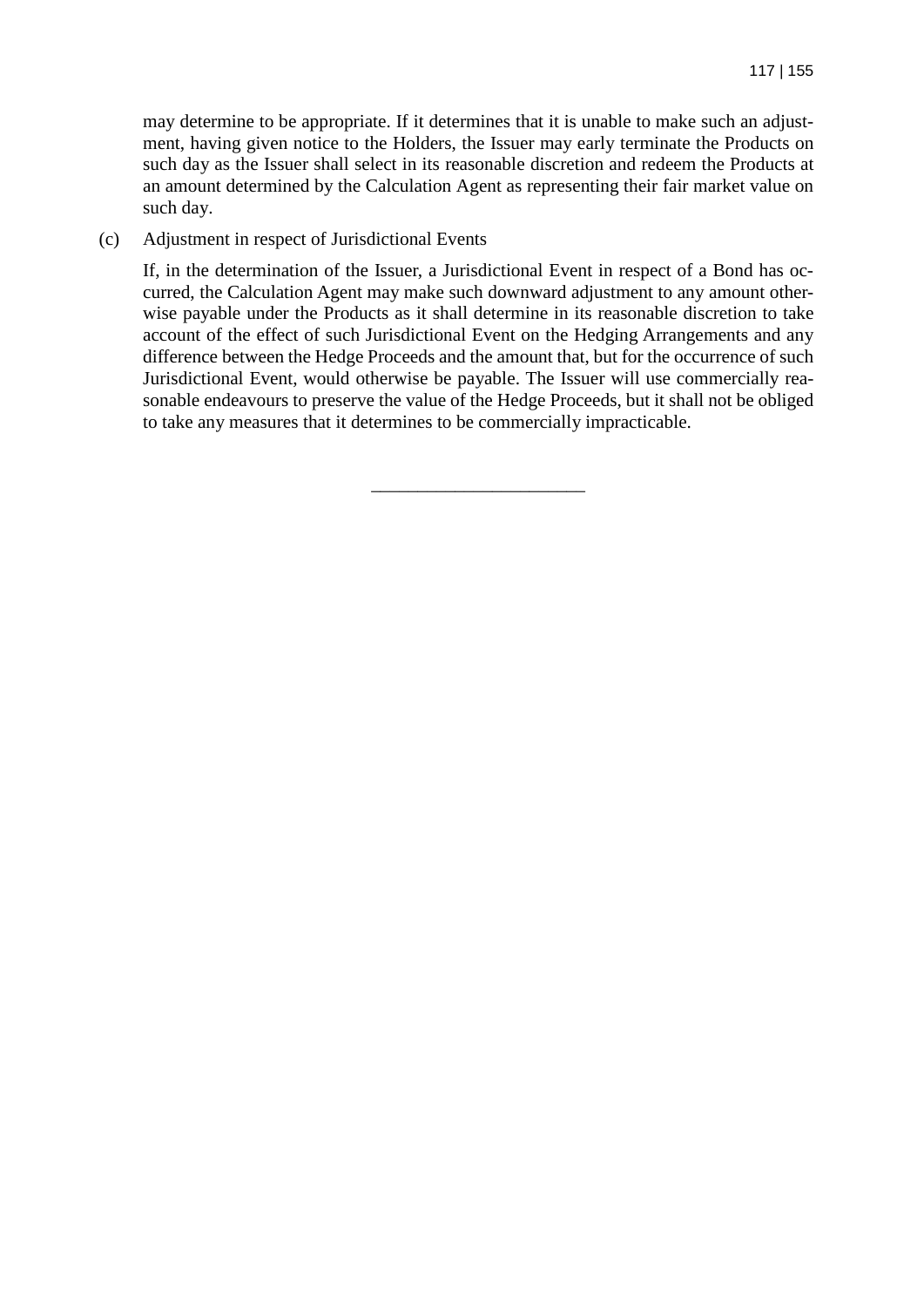## **V. Form of Final Terms**

## **[Indicative] [Definitive] Final Terms**

[DATE]<sup>1</sup>

# [Product Name]

*[This Document includes indicative information only and the terms of the Products will be finalized on the Trade Date.]* 

## 1  **Summary**

### **NOTE TO INVESTORS**

This Summary is an introduction to the final terms ("the Final Terms" or "this Document") for the financial instrument (the "Product") referred in this Document and must be read together with the Base Prospectus.

Any investment decision in relation to the Product should not be made based only on this Summary but on the information contained in the Base Prospectus and the Final Terms. Investors should, in particular, read the section "Risk Factors" in the Base Prospectus and the section "Significant Risks for Investors" in this Document.

**Any liability for information contained in this Summary is limited to cases where the information contained herein is misleading, inaccurate or inconsistent when read together with the Base Prospectus and the other parts of the Final Terms.** 

The Product does not constitute a collective investment scheme within the meaning of the Swiss Federal Act on Collective Investment Schemes ("CISA") and is therefore not subject to the authorization or supervision by the Swiss Financial Market Supervisory Authority FINMA (FINMA). Accordingly, the investor does not have the benefit of the specific protection provided under the CISA, particularly as regards the segregation of fund assets. Investors are exposed to and bear the credit risk of the Issuer.

This Document is only available in English.

### **KEY PRODUCT INFORMATION**

| <b>Issuer</b>                 | [Union Bancaire Privée, UBP SA Jersey Branch, 40 Esplanade. P.O.<br>Box 526, Saint Hélier, JE4 5UH Jersey.<br>Union Bancaire Privée, UBP SA Jersey Branch is a branch of Union<br>Bancaire Privée, UBP SA, rue du Rhône 96-98, CH-1204 Geneva,<br>Switzerland. |  |
|-------------------------------|----------------------------------------------------------------------------------------------------------------------------------------------------------------------------------------------------------------------------------------------------------------|--|
|                               | [Union Bancaire Privée, UBP SA, rue du Rhône 96-98, CH-1204<br>Geneva, Switzerland.                                                                                                                                                                            |  |
| <b>Rating of the Issuer</b>   | [Moody's Long Term Deposit Rating of Union Bancaire Privée, UBP SA<br>is Aa2.1                                                                                                                                                                                 |  |
| <b>Product Identification</b> | [Swiss Security Number: [■]]                                                                                                                                                                                                                                   |  |
|                               | $[$ ISIN: $[$ $\blacksquare$ ]]                                                                                                                                                                                                                                |  |
|                               | [SIX Ticker: [∎]]                                                                                                                                                                                                                                              |  |
| <b>Product Type</b>           | [ $\blacksquare$ ] (SSPA Category [ $\blacksquare$ ]; Additional Feature [ $\blacksquare$ ]). For more details, see<br>the [SSPA Swiss Derivative Map 2020] (www.sspa.ch).                                                                                     |  |
| <b>Underlying</b>             | 0                                                                                                                                                                                                                                                              |  |

<sup>1</sup> [The information in this section is indicative and subject to amendment by the Issuer.]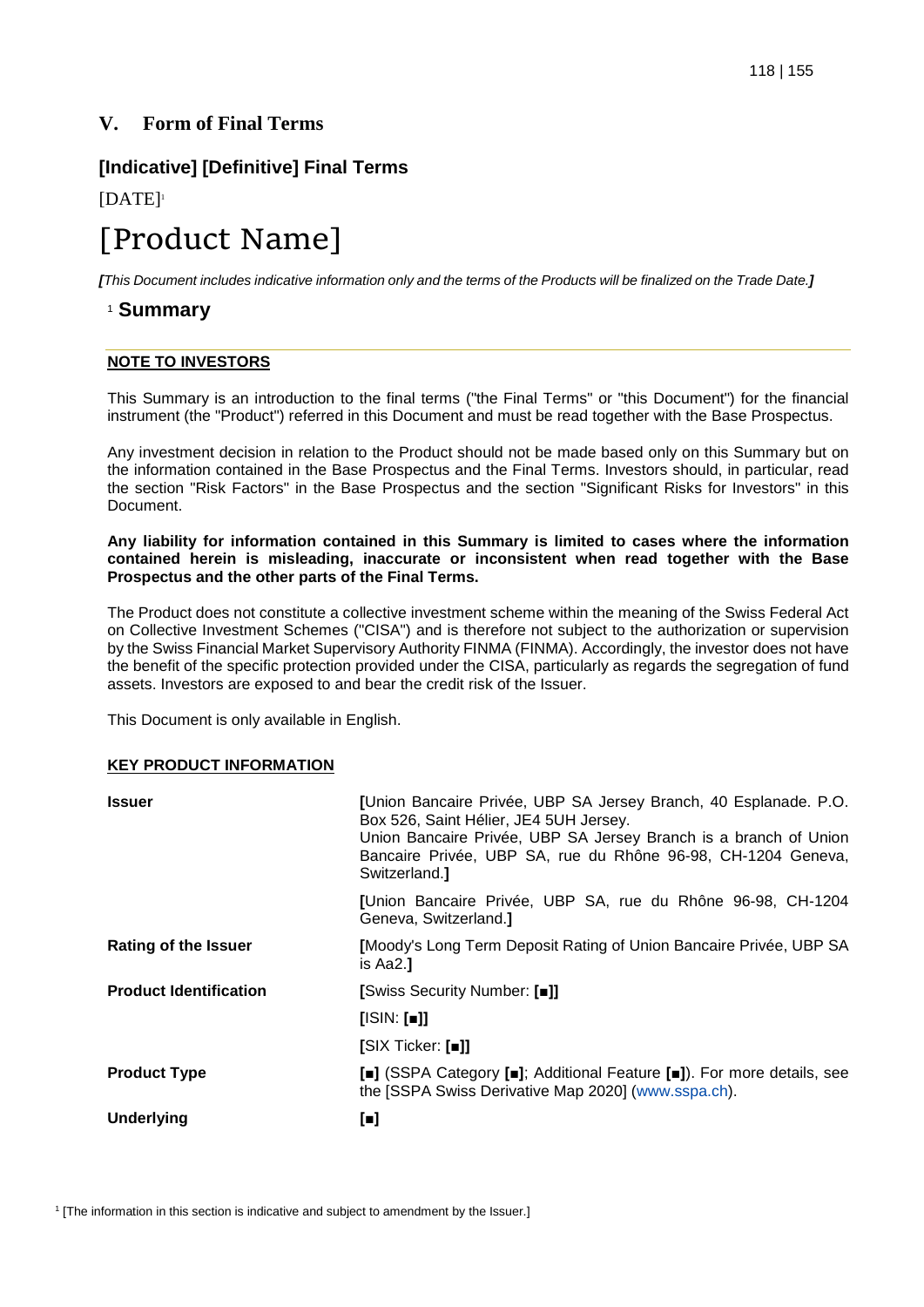| <b>Settlement Type</b>                         | $\blacksquare$ |
|------------------------------------------------|----------------|
| [Denomination]                                 | o              |
| [Settlement Currency]                          | $\blacksquare$ |
| <b>Issue Date</b>                              | o              |
| [Maturity Date]                                | o              |
| [Additional items to be added as<br>necessary] | m              |

#### **KEY OFFERING AND TRADING INFORMATION**

| [Offer Mode]                                                      | [Public offer in Switzerland] [Private placement] [Prospectus exempt<br>offer in Switzerland]                                                                                                                                                        |  |
|-------------------------------------------------------------------|------------------------------------------------------------------------------------------------------------------------------------------------------------------------------------------------------------------------------------------------------|--|
| [Issue Size] [Notional]                                           | [■] [(subject to modification at the Issuer's discretion)]                                                                                                                                                                                           |  |
| [Subscription Period]                                             | $[From [ = ] until [ = ]]$                                                                                                                                                                                                                           |  |
| <b>Issue Price</b>                                                | $\begin{bmatrix} \blacksquare \end{bmatrix}$                                                                                                                                                                                                         |  |
| Listing                                                           | [Listing on SIX Swiss Exchange will be applied for.] [None]                                                                                                                                                                                          |  |
| [Minimum Investment Size]                                         | $\blacksquare$                                                                                                                                                                                                                                       |  |
| [Minimum Trading Lot]                                             | $\blacksquare$                                                                                                                                                                                                                                       |  |
| <b>Selling Restrictions</b>                                       | No action has been taken by the Issuer to permit a public offering of the<br>Products in any jurisdiction [other than Switzerland] (for more details see<br>section "Selling Restriction" under "General Information" of these Final<br>Terms below. |  |
| [Additional items to be added as [ $\blacksquare$ ]<br>necessary] |                                                                                                                                                                                                                                                      |  |

## <sup>1</sup>**PRODUCT DESCRIPTION**

#### **[Insert short product description, as appropriate]**

The following provision constitute the Product Specific Terms and Conditions for purposes of the Terms and Conditions that apply to the Products.

#### **PRODUCT DETAILS**

| <b>Issuer</b>                          | [Union Bancaire Privée, UBP SA Jersey Branch, 40<br>Esplanade. P.O. Box 526, Saint Hélier, JE4 5UH Jersey.<br>Union Bancaire Privée, UBP SA Jersey Branch is a<br>branch of Union Bancaire Privée, UBP SA, rue du Rhône<br>96-98, CH-1204 Geneva, Switzerland.]                                                                                                                                                                                                  |
|----------------------------------------|------------------------------------------------------------------------------------------------------------------------------------------------------------------------------------------------------------------------------------------------------------------------------------------------------------------------------------------------------------------------------------------------------------------------------------------------------------------|
|                                        | [Union Bancaire Privée, UBP SA, rue du Rhône 96-98,<br>CH-1204 Geneva, Switzerland.]                                                                                                                                                                                                                                                                                                                                                                             |
| <b>Regulatory Status of the Issuer</b> | [Union Bancaire Privée, UBP SA Jersey Branch is li-<br>censed by the Jersey Financial Services Commission to<br>carry on deposit taking business under the Banking Busi-<br>ness (Jersey) Law 1991 and to carry on investment busi-<br>ness and fund services business under the Financial Ser-<br>vices (Jersey) Law 1998.]<br>Union Bancaire Privée, UBP SA is a bank licensed and<br>supervised by the Swiss Financial Market Supervisory<br>Authority FINMA. |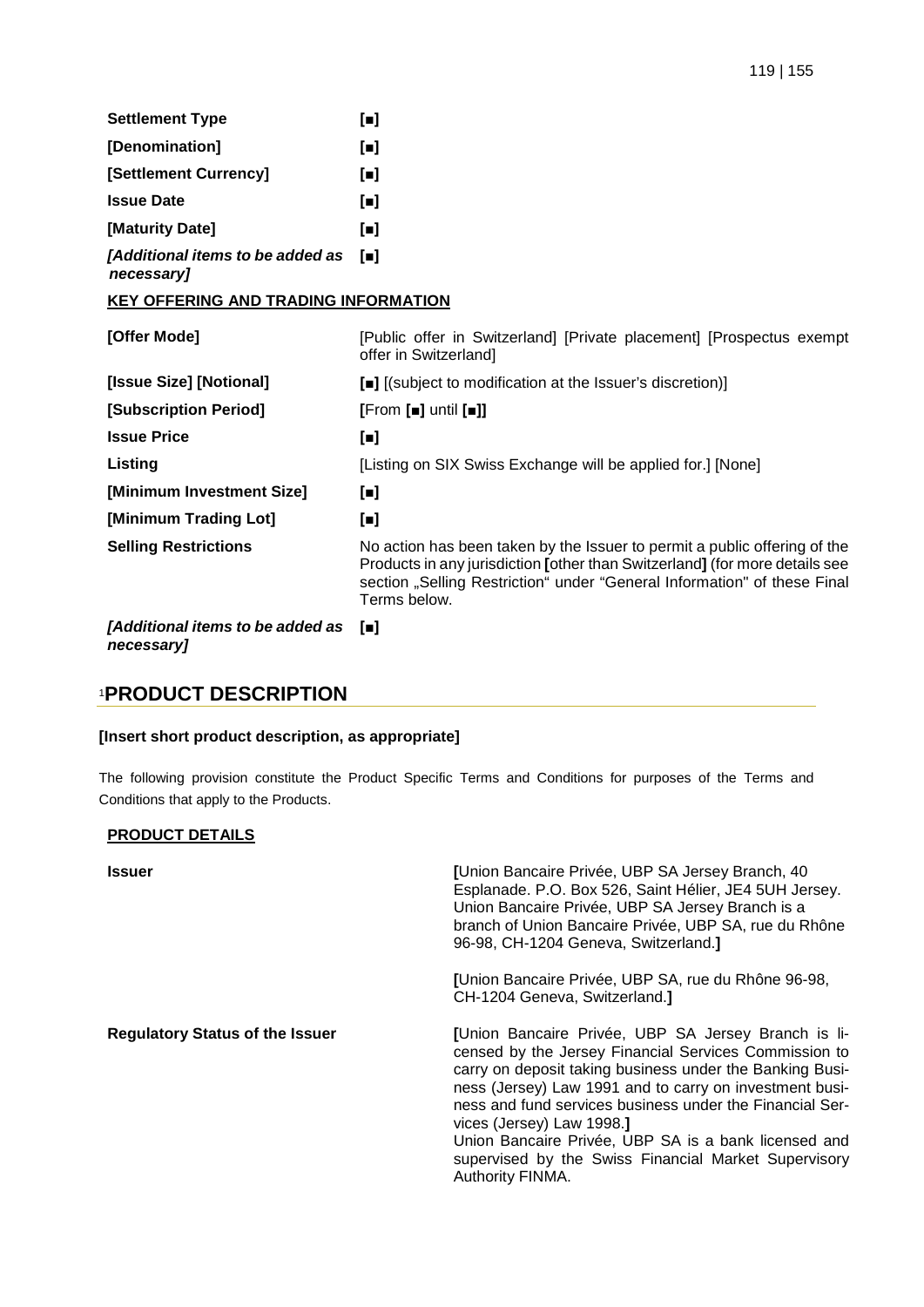| <b>Rating of the Issuer</b>                                     | [Moody's Long Term Deposit Rating of Union Bancaire<br>Privée, UBP SA is Aa2.]                                                                                                |
|-----------------------------------------------------------------|-------------------------------------------------------------------------------------------------------------------------------------------------------------------------------|
| <b>Product Identification</b>                                   | [Swiss Security Number: [.]]<br>[ISIN: []]<br>[SIX Ticker: [■]]                                                                                                               |
| <b>Product Type</b>                                             | [ $\blacksquare$ ] (SSPA Category [ $\blacksquare$ ], Additional Feature [ $\blacksquare$ ]). For<br>more details, see the [SSPA Swiss Derivative Map 2020]<br>(www.sspa.ch). |
| [Trade Date]                                                    | $\lbrack \bullet \rbrack$                                                                                                                                                     |
| <b>Issue Date</b>                                               | $\blacksquare$                                                                                                                                                                |
| <b>Issue Price</b>                                              | $[$                                                                                                                                                                           |
| [Issue Size] [Notional]                                         | [■] [(subject to modification at the Issuer's discretion)]                                                                                                                    |
| [Denomination]                                                  | $[$                                                                                                                                                                           |
| [Maturity Date]                                                 | $[$                                                                                                                                                                           |
| [Settlement Date]                                               | $\blacksquare$                                                                                                                                                                |
| [Reimbursement Date]                                            | $\blacksquare$                                                                                                                                                                |
| <b>Settlement Type</b>                                          | $\lbrack \bullet \rbrack$                                                                                                                                                     |
| [Additional items to be added as necessary]                     | $\lbrack \blacksquare \rbrack$                                                                                                                                                |
| <b>ENTITLEMENT</b>                                              |                                                                                                                                                                               |
| [Early Redemption]                                              | $\lbrack \bullet \rbrack$                                                                                                                                                     |
| [Early Redemption Event]                                        | $\lbrack \bullet \rbrack$                                                                                                                                                     |
| [Redemption]                                                    | $\blacksquare$                                                                                                                                                                |
| [Settlement]                                                    | $[ \blacksquare ]$                                                                                                                                                            |
| [Barrier]                                                       | $[$                                                                                                                                                                           |
| [Barrier Event]                                                 | $[$                                                                                                                                                                           |
| [Strike Price]                                                  | $[$                                                                                                                                                                           |
| [Pricing Data]                                                  | $[$                                                                                                                                                                           |
| [Initial Fixing Date]                                           | $\blacksquare$                                                                                                                                                                |
| [Initial Fixing Level]                                          | $[$                                                                                                                                                                           |
| [Redemption Valuation Date]                                     | $\blacksquare$                                                                                                                                                                |
| [Final Fixing Level]                                            | $[$                                                                                                                                                                           |
| [Observation Dates / Payment Dates /<br><b>Autocall Levels]</b> | $\lbrack \bullet \rbrack$                                                                                                                                                     |
| [Final Observation Date]                                        | $[$                                                                                                                                                                           |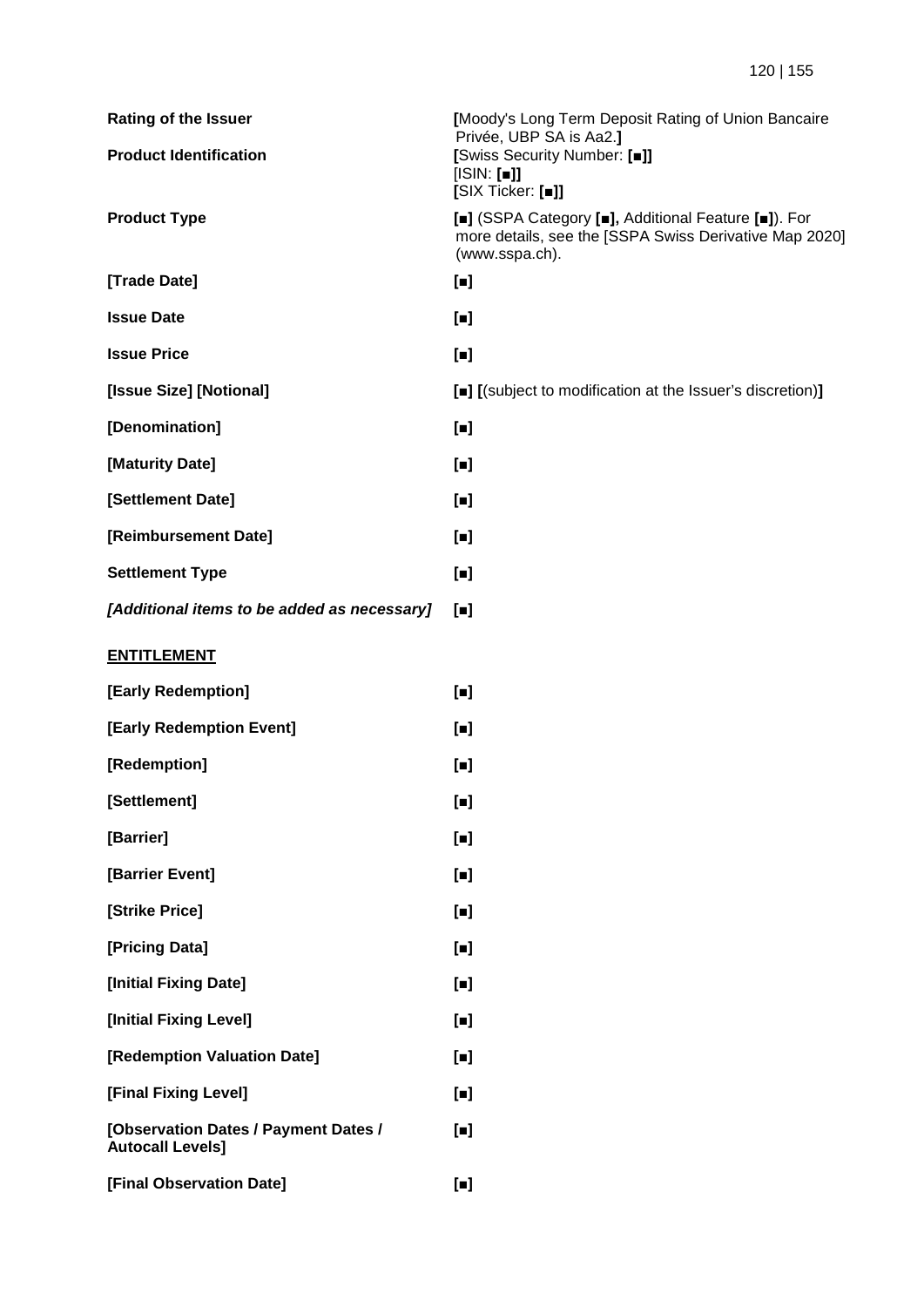**[Settlement Currency] [■]**

- **[Exercise Period] [■]**
- **[Expiration Date] [■]**
- **[Exercise Price] [■]**
- **[Maximum Exercise Number] [■]**
- **[Minimum Exercise Number] [■]**
- **[Coupon] [■] [Coupon Payment Date(s)] [■]**
- **[Day Count Fraction] [■]**
- **[Quoting] [■]**
- *[Additional items to be added as necessary]* **[■]**

### **UNDERLYING**

**Underlying [■]**

**[Underlying Information] [**General Information relating to the Underlying:

- general designation of the underlying instruments and, if no description of the underlying instruments is publicly accessible, a brief description of the underlying instruments;
- where available, the ISIN of the underlying instruments; otherwise an alternative unique identifier
- if the underlying instruments are traded on a trading venue: the name of the trading venue, otherwise information on where the price-setting mechanism for the underlying instruments is available to the public.**]**

**[**Additional Information for Products on participation rights and claims:**]**

- **[**note if a delivery of the underlying is planned and transferability of the underlying instruments is restricted, if applicable
- information on where the current annual reports for the issuers of the underlying instruments may be obtained free of charge for the term of the Certificate, provided they are not available on the website of the issuer of the underlying instruments or cannot be obtained via the latter.**]**

**[**Additional information for Products on collective investment schemes:

• Information on the fund management or issuing company, and details of the composition or investment

**[Exercise Style] [**American Exercise Style**] [**European Exercise Style**]**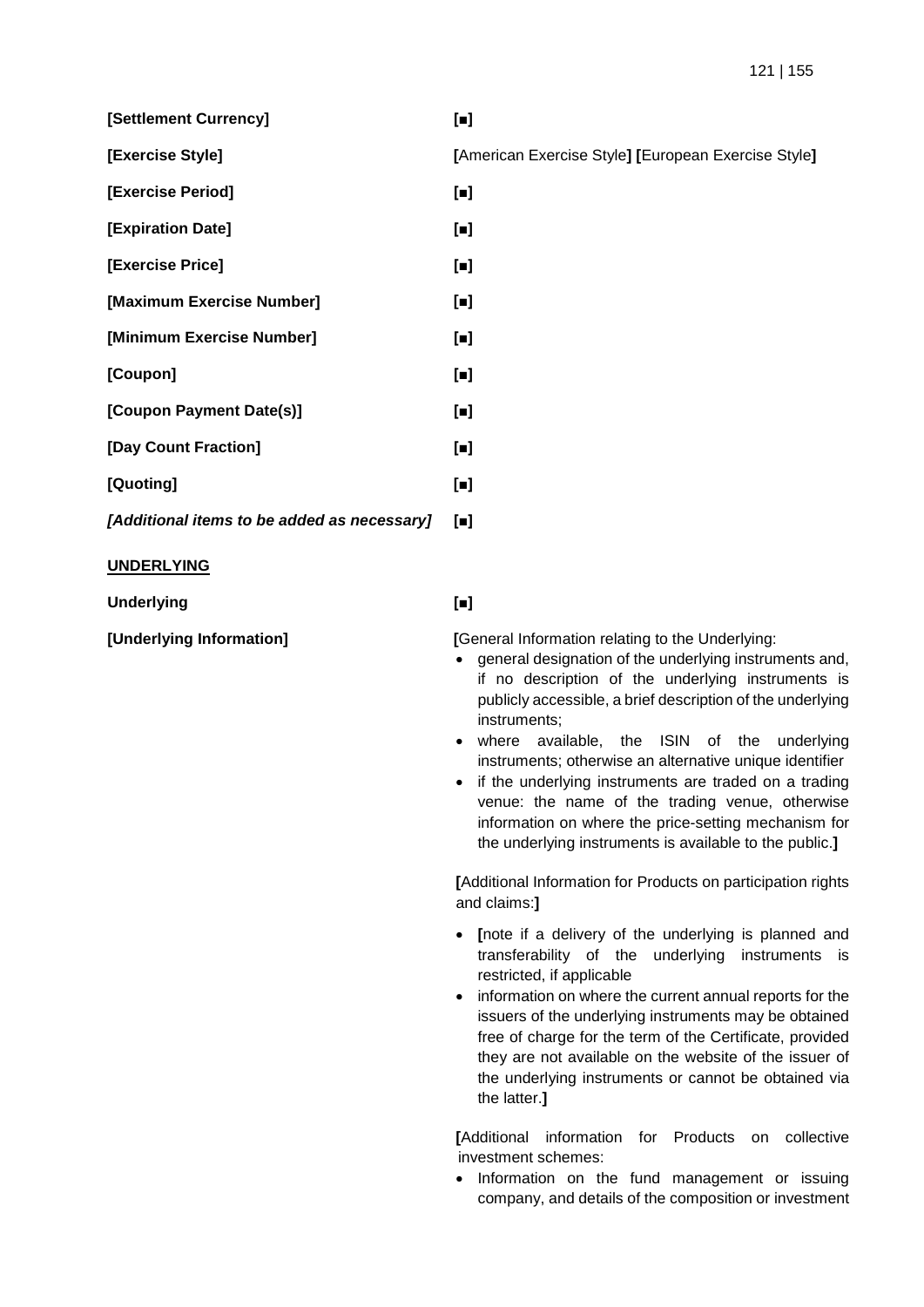universe of the collective investment scheme in question, if this information is not publicly accessible.**]**

**[**Additional information for Products on indices:

- name of the agency that calculates and publishes the index (index sponsor), if this information is not publicly accessible;
- details of where the information on the securities universe is publicly accessible and on the method of calculating the index is available;
- indication of whether the index in question is a price or performance (total return) index.**]**

**[**Additional information for Products on standardised options and futures contracts:

- contract months, including the term and the expiry, or information on the roll-over mechanism;
- contract unit and price quotation.**]**

**[**Additional information for Products on baskets of underlying instruments:

- initial fixing plus the percentage and, where appropriate, shares of the initial weighting of basket instruments;
- if the composition of the basket is subject to predefined modifications, then the permitted investment universe must be defined.**]**

**[Investment Strategy] [**in case of actively managed Products:**]**

- **[**key data on the investment strategy, such as securities universe, criteria for selecting securities, information on how income from underlying instruments is treated;
- name or company name and place of residence or registered office of the manager of the investment strategy as well as information on the supervisory authority or, if applicable, a declaration that the manager is not prudentially supervised;
- details of all compensation paid, such as, in particular, management fees for the manager of the investment strategy for the product;
- note on where the information on the investment strategy can be obtained free of charge;
- note on where the updated and percentage-weighted composition of the underlying basket available / accessible, at least on a monthly basis.**]**

*[Additional items to be added as necessary] [■]*

**GENERAL INFORMATION**

| [Paying Agent]      | [Union Bancaire Privée, UBP SA] |
|---------------------|---------------------------------|
| [Calculation Agent] | [Union Bancaire Privée, UBP SA] |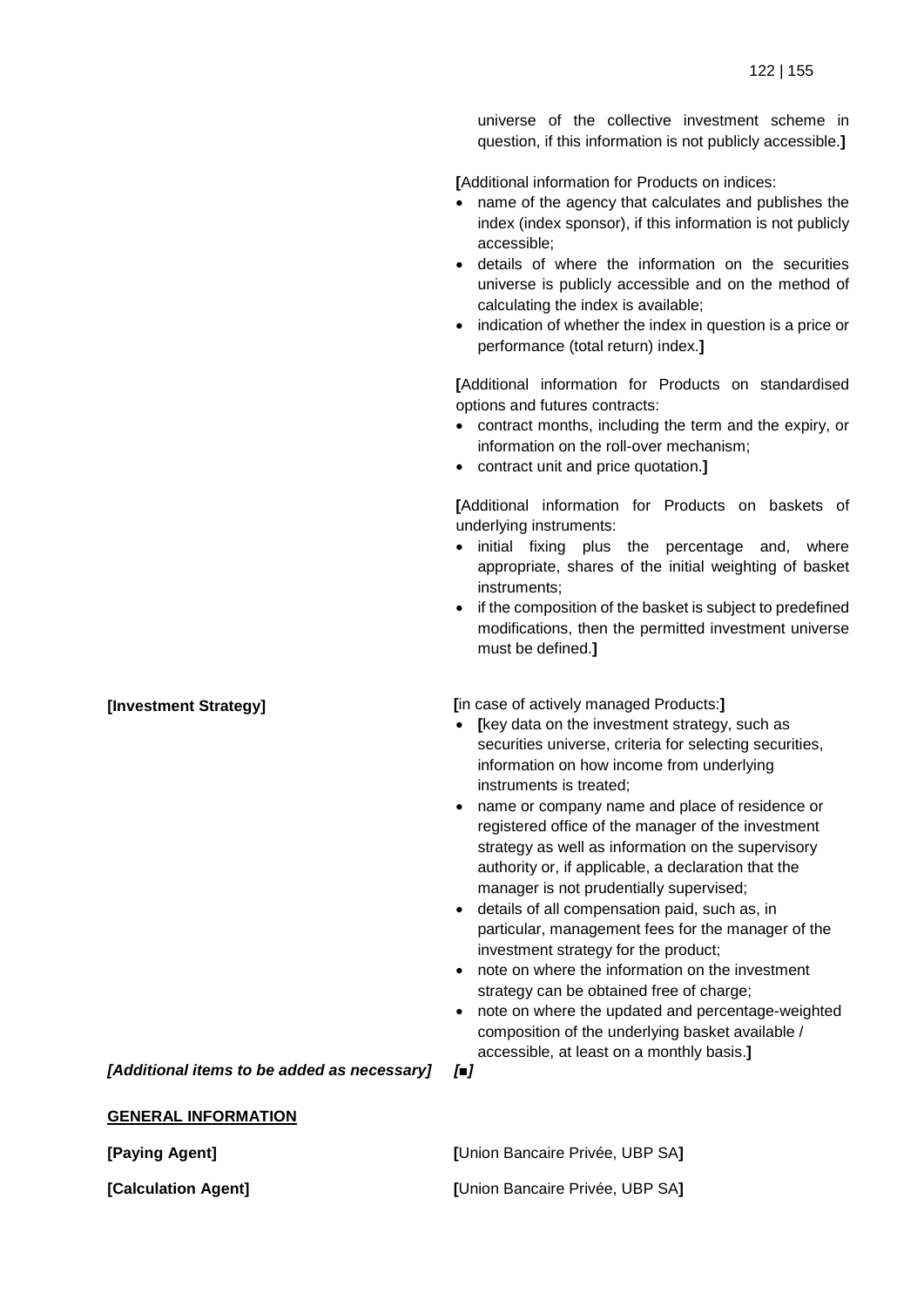**[Lead Manager] [**Union Bancaire Privée, UBP SA**] [Investment Manager] [**Union Bancaire Privée, UBP SA**] [Business Day Convention] [**Following**] [**Modified Following**] [**Preceding**] [**Floating Rate**] [Business Days] [■] [Financial Center] [■] Governing Law / Jurisdiction] Swiss law | Geneva, Switzerland [Clearing / Settlement] [■] [Form of the Products] [**Uncertificated Securities**] [**Global Certificate**] [**Uncertificated Securities / Intermediated Securities**] [**Global Certificate / Intermediated Securities**] [Status of the Products] [**The Products represent general unsecured, unsubordinated contractual obligations of the Issuer and ranking pari passu with each other and with all other unsecured, unsubordinated contractual obligations of the Issuer.**] [Listing] [**Listing on SIX Swiss Exchange will be applied for.**] [**None**] [First Trading Day] [■] [Last Trading Day] [■] [Minimum Investment Size] [■] [Minimum Trading Lot] [■] [Transfer Restrictions] [■] [Selling Restrictions] [**The restrictions listed below must not be taken as

definitive guidance as to whether the Products may be sold in any particular jurisdiction. Additional restrictions on offering, selling or holding of the Products may apply in other jurisdictions. Investors should seek specific advice before purchasing any Products.**][■]**

#### **[Switzerland] [Bahamas] [Dubai] [EEA] [Hong Kong] [Israel] [Jersey] [Monaco] [Singapore] [USA] [UK] [■]**

**[**Further details are set out in section "Additional Information - Details of Selling Restrictions" of this Document.**]**

## **[Switzerland]**

**[**The Products must not be publicly offered, directly or indirectly, in Switzerland, except pursuant to and in accordance with an exemption from the prospectus requirement of the Swiss Financial Services Act ("FinSA") and only in compliance with all other applicable laws and regulations.**][■]**

**[Notices to Investors] [**Notices to Holders of Products shall be valid and binding if published by way of making them available at the registered offices of Union Bancaire Privée, UBP SA at: Union Bancaire Privée, UBP SA, rue du Rhône 96-98, CH-1204 Geneva, Switzerland, and, in addition and voluntarily, by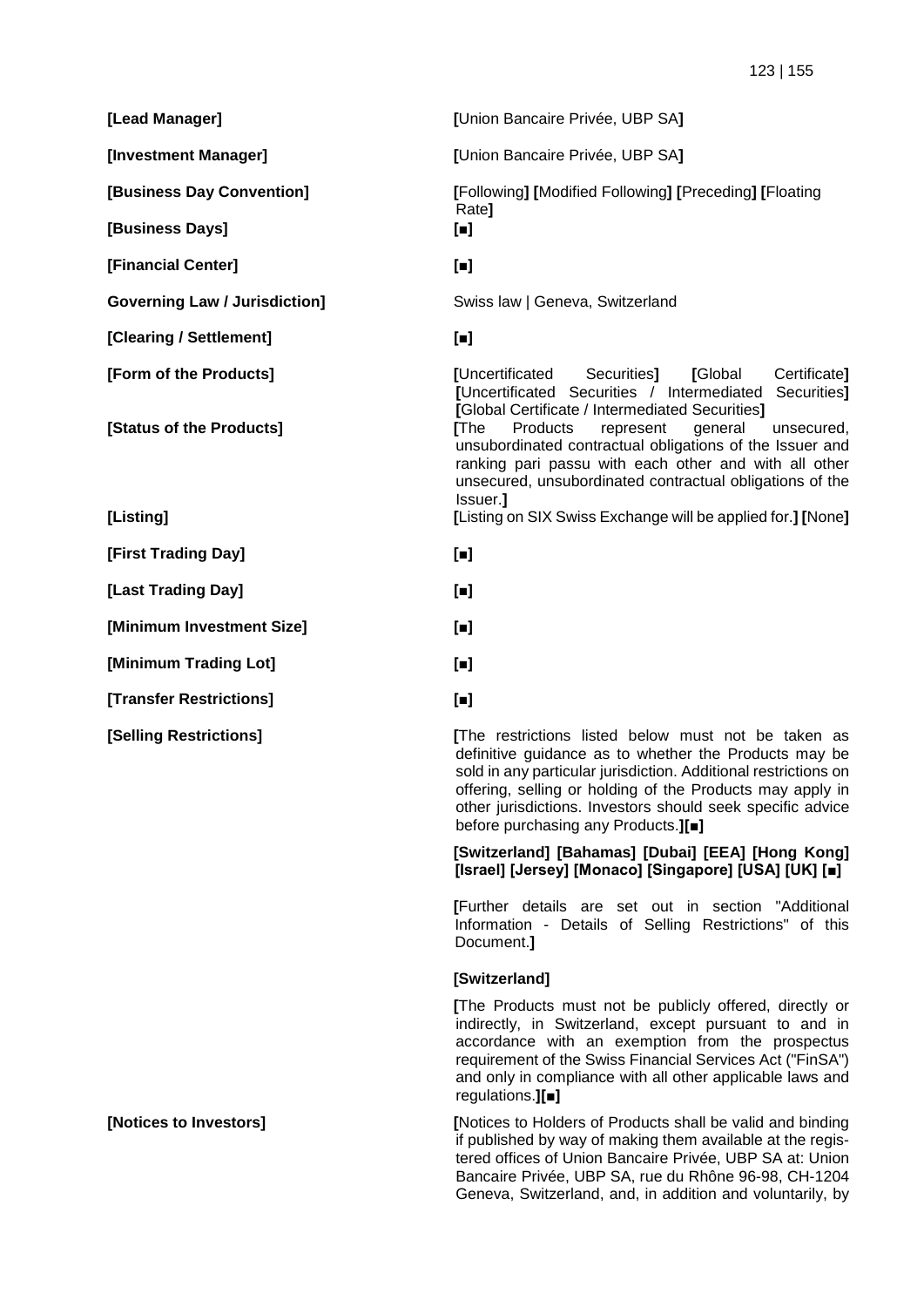| [Distribution Fee]                                                                                                        | any means in the discretion of the Issuer[, and, in relation<br>to Products listed on SIX Swiss Exchange, if (i) published<br>by the Issuer on the website of the SIX Swiss Exchange<br>(www.six-swiss-exchange.com), where notices are cur-<br>rently published under the address www.six-swiss-ex-<br>change.com/news/official_notices/search_en.html, or (ii)<br>otherwise published in accordance with the regulations of<br>the SIX Swiss Exchange].] [.]<br>$\blacksquare$                                                                                                                                                                                                                                                                                                                                  |
|---------------------------------------------------------------------------------------------------------------------------|-------------------------------------------------------------------------------------------------------------------------------------------------------------------------------------------------------------------------------------------------------------------------------------------------------------------------------------------------------------------------------------------------------------------------------------------------------------------------------------------------------------------------------------------------------------------------------------------------------------------------------------------------------------------------------------------------------------------------------------------------------------------------------------------------------------------|
| [Fees charged to holders of Products after<br>the issuance of the relevant Products and<br>during their respective terms] | $\blacksquare$                                                                                                                                                                                                                                                                                                                                                                                                                                                                                                                                                                                                                                                                                                                                                                                                    |
| [Investor's Withdrawal Right]                                                                                             | [If an obligation to prepare a supplement to the Base<br>Prospectus pursuant to article 56 para 5 FinSA is triggered<br>during the Subscription Period, subscriptions may be<br>withdrawn within two days of publication of the<br>supplement.][ $\blacksquare$ ]                                                                                                                                                                                                                                                                                                                                                                                                                                                                                                                                                 |
| [Additional items to be added as necessary]                                                                               | $\blacksquare$                                                                                                                                                                                                                                                                                                                                                                                                                                                                                                                                                                                                                                                                                                                                                                                                    |
| <b>TAX INFORMATION</b>                                                                                                    |                                                                                                                                                                                                                                                                                                                                                                                                                                                                                                                                                                                                                                                                                                                                                                                                                   |
| General                                                                                                                   | [The following tax summary is valid at the time of the<br>issuance of the Product. It is for general information only<br>and does not purport to be a comprehensive description<br>of all tax consequences that may be relevant to a<br>decisioon to purchase, own or dispose of the Products.<br>Tax laws and the practice of the tax authorities may<br>change, possibly with retroactive effect. The Issuer<br>explicilty excludes all and any liability in respect of any tax<br>implications based upon the information contained in this<br>should<br>their<br>Document.<br>Investors<br>consult<br>own<br>independent legal and tax advisors concerning the tax<br>consequences of purchasing, holding and disposing of the<br>Product in the light of their particular circumstances.] [ $\blacksquare$ ] |
| <b>Swiss Federal Stamp Tax</b>                                                                                            | $\blacksquare$                                                                                                                                                                                                                                                                                                                                                                                                                                                                                                                                                                                                                                                                                                                                                                                                    |
| <b>Swiss Income Tax</b>                                                                                                   | $\blacksquare$                                                                                                                                                                                                                                                                                                                                                                                                                                                                                                                                                                                                                                                                                                                                                                                                    |
| <b>Swiss Withholding Tax</b>                                                                                              | $\blacksquare$                                                                                                                                                                                                                                                                                                                                                                                                                                                                                                                                                                                                                                                                                                                                                                                                    |
| [Section 871(m) of the U.S. Internal Revenue<br>Code of 1986, as amended]                                                 | $\blacksquare$                                                                                                                                                                                                                                                                                                                                                                                                                                                                                                                                                                                                                                                                                                                                                                                                    |

## **PROSPECTS OF PROFITS AND LOSS**

**[**The following seeks to highlight certain key aspects of the profit and loss prospects of the proposed issue of Products and is qualified in its entirety by, and should be read together with, the entirety of this Document, in particular the Section "Significant Risks for Investors".**]** 

| <b>Profit Potential</b> | Гш       |
|-------------------------|----------|
| <b>Loss Potential</b>   | $\lceil$ |
| [Market expectations]   | $\lceil$ |

## **SIGNIFICANT RISKS FOR INVESTORS**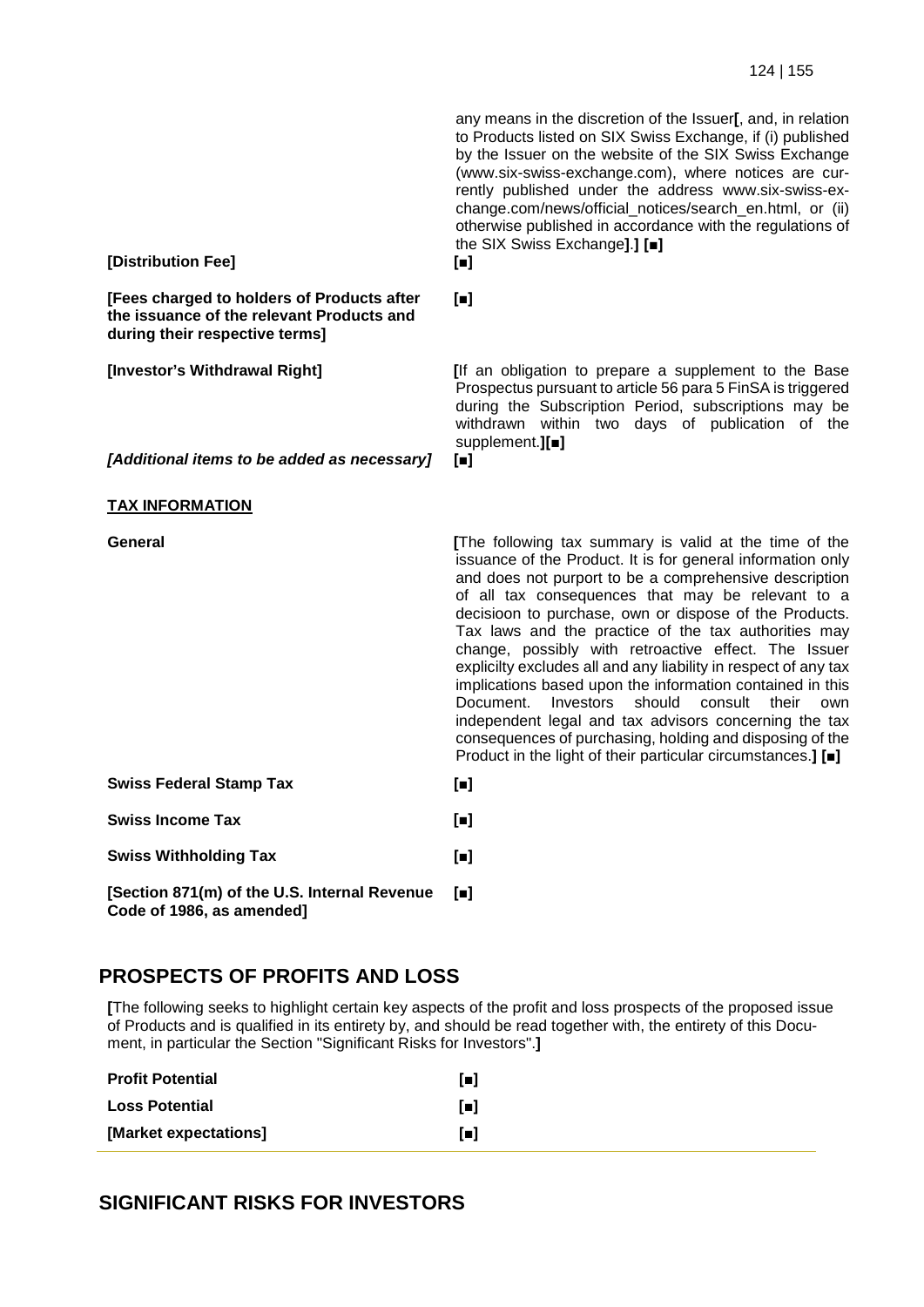**[Risks relating to the type of Product] [■] [Risks relating to a Product feature] [■]**

**Liquidity risk in connection with the secondary market** 

**[General]** *I Investing in the proposed issue of Products involves a* number of risks. The following factors are material for the purpose of assessing the risks associated with the Product. The factors listed below are not exhaustive, and additional risks and uncertainties that are not presently known to the Issuer or that the Issuer currently believes to be immaterial, could also have a material impact on the Product. All of these risks are contingencies that may or may not occur and the Issuer does not express a view on the likelihood of any such contingency occurring. Further information on the risk associated with the Product, including risks relating to the Issuer are set out in the Base Prospectus.**] [■]**

**[Suitability of the Product]** *IThe Product involves significant risks including, without* limitation, the risks discussed below and in the Base Prospectus. The Investor should ensure that it understands the nature of all these risks before making a decision to invest in the Product. The Investor should carefully consider whether the Product is suitable for it in light of its experience, objectives, financial position and other relevant circumstances. If in any doubt, the Investor should obtain relevant and specific professional advice before making any investment decision.

> In particular, a prospective Investor should be aware that the Products may decline in value and should be prepared to sustain a substantial or total loss of its investment in the Products and ensure that its acquisition is fully consistent with its financial needs and investment policies, is lawful under the laws of the jurisdiction of its location or incorporation and/or in which it operates, and is a suitable investment for it to make.**] [■]**

**Issuer risk The investors bear the credit risk of the Issuer as issuer The investors bear the credit risk of the Issuer as issuer** of the Products. The value of the Products is, among other factors, subject to the creditworthiness and the solvency of the Issuer, which may be negatively affected during the term of the Products. Investors bear the risk that the financial situation of the Issuer may deteriorate and the Issuer may become insolvent. If the Issuer becomes insolvent, investors will lose some or all of their investment.

**Market risk** Market risk may have a negative impact on the value of and the return on an investment in the Product. Market risk is the risk associated with the effect of changes in market factors such as interest and foreign exchange rates, equity and commodity prices, credit spreads or implied volatilities, on the value of assets and liabilities held for both the short and long term.

> The Issuer or a third party appointed by the Issuer intends to act as market maker in relation to the Product and it will use commercially reasonable efforts to provide indicative bid and offer prices for the Product on a regular basis under normal market conditions. However, neither the Issuer nor any third party appointed by the Issuer has an obligation to provide prices for the Product. Any market making activity if commenced may be discontinued at any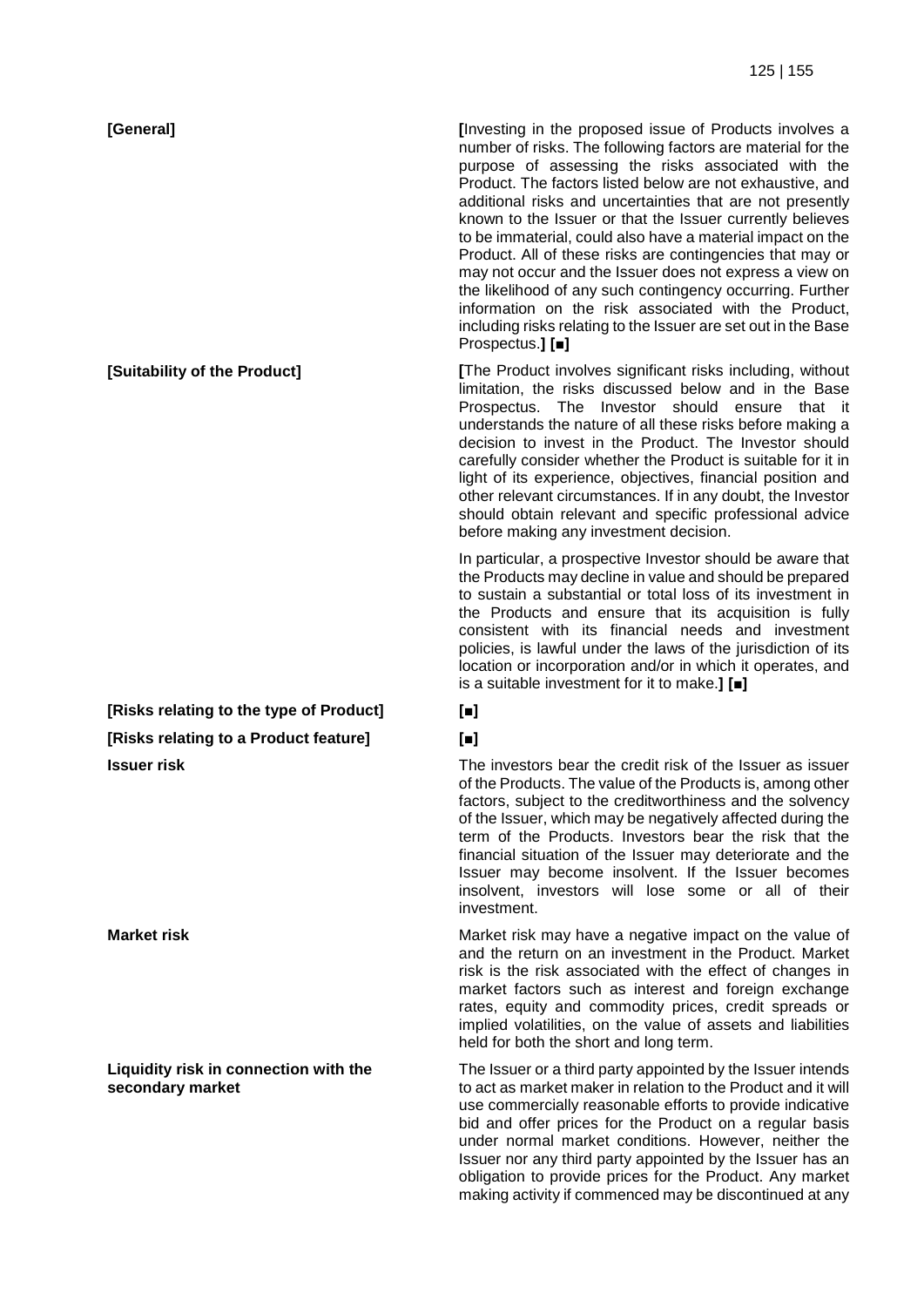|                                             | time. Liquidity of the Product in the secondary market may<br>be limited and an active trading market for the Product<br>may not develop. Accordingly, investors may not be able<br>to sell their Product and the Products may constitute<br>illiquid financial instruments. Hence, investors should not<br>rely on the possibility to buy or sell the Product in a<br>specific moment in time or to a specific price and should<br>be ready to hold the Product until maturity.                                                                                                                                                                                                                                                                           |
|---------------------------------------------|------------------------------------------------------------------------------------------------------------------------------------------------------------------------------------------------------------------------------------------------------------------------------------------------------------------------------------------------------------------------------------------------------------------------------------------------------------------------------------------------------------------------------------------------------------------------------------------------------------------------------------------------------------------------------------------------------------------------------------------------------------|
|                                             | In the case of secondary market transactions, there is a<br>possibility that costs, including taxes, may arise out of or<br>in connection with the Products for Investors, which are<br>not borne by the Issuer or are transferred from the Issuer<br>to the investor.                                                                                                                                                                                                                                                                                                                                                                                                                                                                                     |
| <b>Currency risk</b>                        | If the investor's reference currency is different from the<br>currency, in which the Product is denominated, the<br>investor bears the currency risk between the two<br>currencies. The fluctuations in exchange rates could have<br>an adverse effect on the value of or return on an<br>investment in the Product, even if the redemption amount<br>would otherwise provide for a positive return.                                                                                                                                                                                                                                                                                                                                                       |
| [Early termination and reinvestment risk]   | [The Product may be early redeemed prior to the maturity<br>of the Product and investors must consider that in case of<br>such an early redemption, investors may not receive any<br>further coupon payments or certain other payments in<br>connection with the Product (if applicable) after the<br>occurrence of the early redemption and the redemption<br>amount may be significantly below the issue / purchase<br>price paid and the early redemption amount payable at<br>maturity. Investors may not be able to reinvest the early<br>redemption amount in a financial instrument with the<br>same profit potential and additional transaction costs may<br>be incurred as a consequence of a reinvestment of the<br>early redemption amount.][.] |
| [Underlying risks]                          | [Investing in the Product is not equivalent to investing<br>directly in the Underlying. Since the Product is linked to<br>the Underlying, investors are, however, exposed to and<br>must assess the risks specific to the Underlying.] [.]                                                                                                                                                                                                                                                                                                                                                                                                                                                                                                                 |
| [Additional items to be added as necessary] | $\blacksquare$                                                                                                                                                                                                                                                                                                                                                                                                                                                                                                                                                                                                                                                                                                                                             |

## **ADDITIONAL INFORMATION**

**General Disclaimer** This Document shall not be used or considered as an offer, a recommendation, or a solicitation to subscribe, buy or sell the Product. This Document has been prepared and is being provided solely for the purpose of an offer of the financial instruments described in this Document and it must not be used for any other purpose or in any other context than for which it is prepared and provided. Neither the Issuer nor any intermediary or other person undertakes to update the information contained in this Document. The Issuer does not make any representation, express or implied, as to the performance of the Products either in absolute terms or relative to competing investments. The Issuer has not taken any steps to ensure that the Product is suitable for any particular investor. Therefore, the Issuer makes no representation as to the suitability or appropriateness of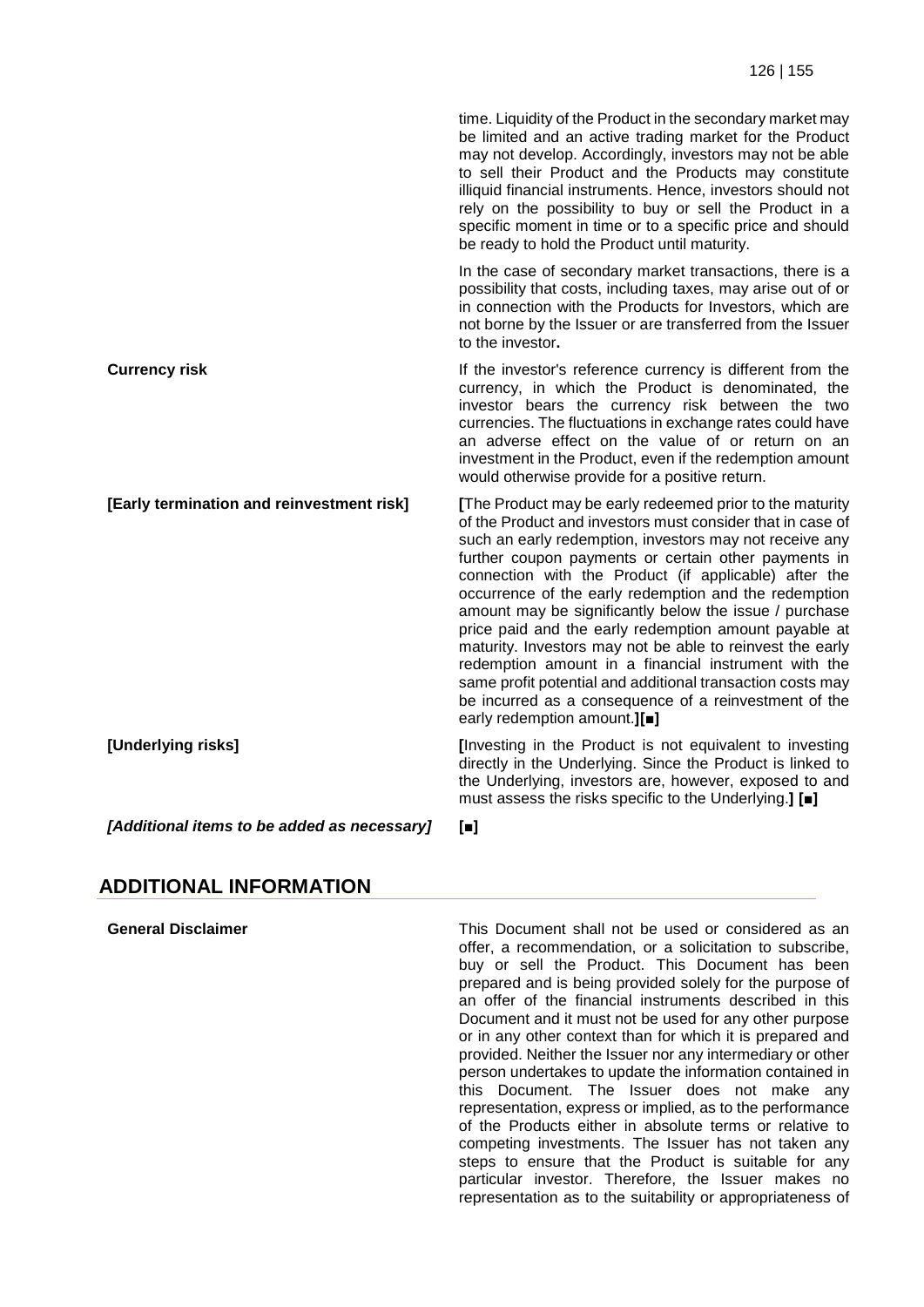the financial instrument described in this Document for any particular investor. Any individual intending to invest in such financial instrument should consult his or her professional adviser. Neither this Document nor the Base Prospectus constitute the investment policy of the Issuer as a general matter. The Issuer may or may not have long or short positions in, and buy or sell any of the financial instruments mentioned herein (including, in particular, the Underlying), or derivatives on any of the same.

**Documentation COLLEGE 1 COLLEGE 1 COLLEGE 1 COLLEGE 1 COLLEGE 1 COLLEGE 1 COLLEGE 1 COLLEGE 1 COLLEGE 1 COLLEGE 1 COLLEGE 1 COLLEGE 1 COLLEGE 1 COLLEGE 1 COLLEGE 1 COLLEGE 1 COLLEGE 1 C** read together with the Base Prospectus dated and approved by the prospectus reviewing body, as supplemented from time to time (the "**Base Prospectus**"). This Document as well as the Base Prospectus may be obtained free of charge from the Issuer under: Union Bancaire Privée, UBP SA, rue du Rhône 96-98, CH-1204 Geneva, Switzerland. Any capitalized terms used in this Document that are not defined shall have the meaning ascribed to them in the Base Prospectus.**][■]**

> [The Products may (continue to) be publicly offered after the expiry date of the Base Prospectus on the basis of one or more succeeding base prospectuses (each a "**Succeeding Base Prospectus**"), to the extent the Succeeding Base Prospectus envisages a continuation of the public offer of the Products. In this context, this Final Terms is, in each case, to be read in conjunction with the most recent Succeeding Base Prospectus. The respective Succeeding Base Prospectus will be approved and published prior to the expiry of the validity of the respective preceding Base Prospectus.]

> **[**The [public ]offering of the Product in Switzerland is exempt from the prospectus requirement under the Swiss Financial Services Act ("**FinSA**"). Neither this Document nor the Base Prospectus constitute a prospectus as such term is understood pursuant to the FinSA for purposes of the [public ]offering of the Products.**][■]**

**[Confirmation and Responsibility Statement] [**As of the date of this Document, there has been no material adverse change in the assets and liabilities or financial position of the Issuer since the date of its most recently published financial statements.

> The Issuer accepts responsibility for the information contained in this Document. The Issuer states that the information contained in this Document is, to the best of its knowledge, correct as of the date of this Document and that, to the best of its knowledge, no material facts or circumstances have been omitted as of the date of this Document.**][■]**

**[Conflict of Interest] [The Issuer may have a position or a material interest in** any investment referred to in this material or related investments. The Issuer or any of its Affiliates may engage in transactions involving the Underlying for their own account for business reasons or in connection with hedging of the obligation under the Products. Conflicts of interest may arise as a result of such transactions within the Issuer and its Affiliates and with the interest of Investors. The Issuer and its respective Affiliates have not considered, and are not required to consider, the interests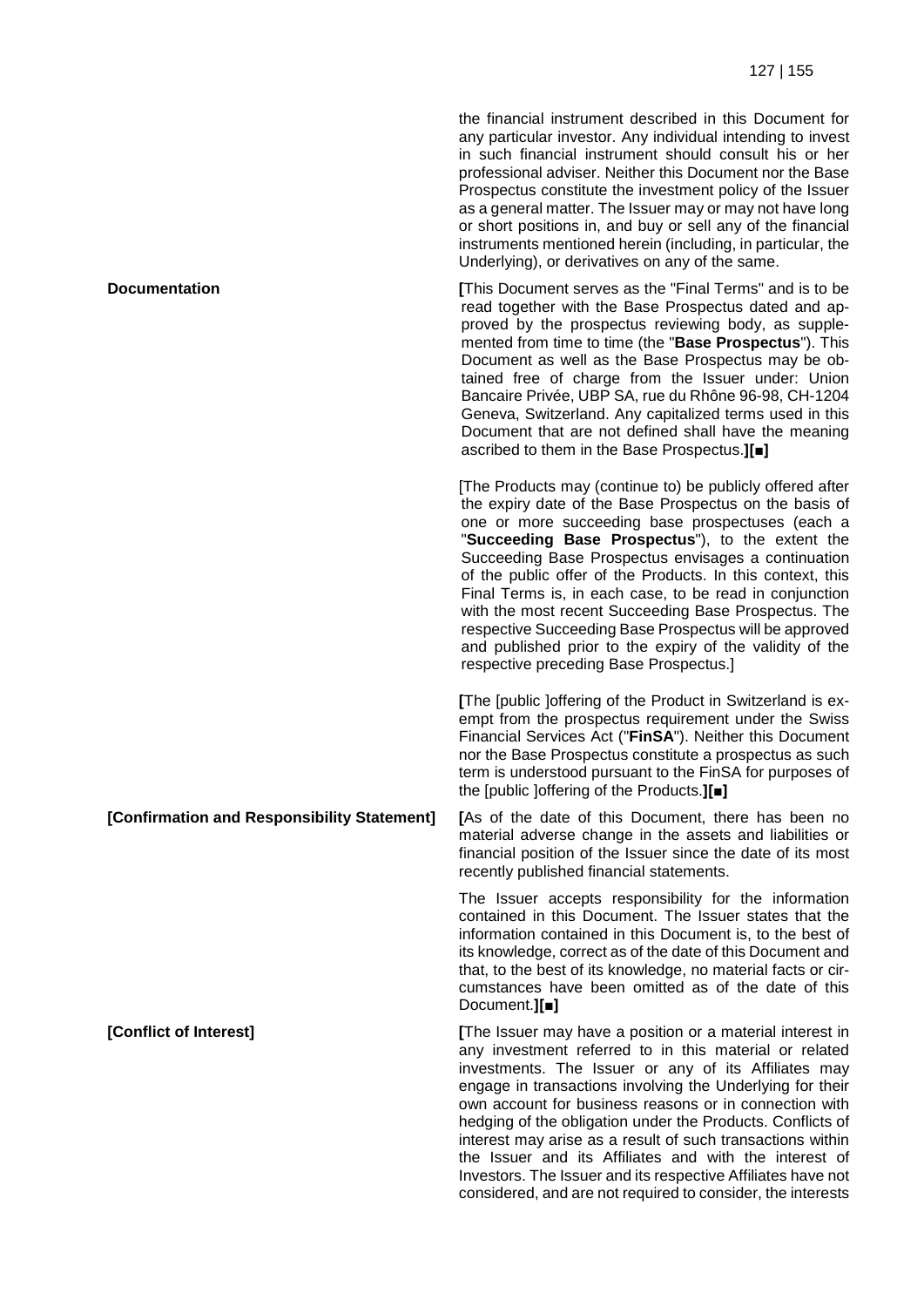of the holders of the Products in connection with entering into any of the above mentioned transactions. The Issuer expects to make a profit in connection with the issuance and offering of the Products.**] [■]**

**[Secondary Market] [**Union Bancaire Privée, UBP SA **[**intends to provide**][**provides**]**, on a commercially reasonable effort basis only **[**and with no obligation to do so**]**, bid and offer prices for the Products on a regular basis under normal market conditions.**][■]**

**[Details of Selling Restrictions] [**The restrictions listed below must not be taken as definitive guidance as to whether the Products may be sold in any particular jurisdiction. Additional restrictions on offering, selling or holding of the Products may apply in the jurisdictions listed below or in other jurisdictions. Investors should seek specific advice before purchasing any Products.**]**

### [**General**

No action has been or will be taken that would permit a public offering of any Products or possession or distribution of any offering material in relation to any Products in any jurisdiction [(other than Switzerland)] where action for that purpose is required. For purposes of this section "Selling Restrictions" the term "Document" shall comprise both of the terms Base Prospectus and Final Terms, unless the context requires otherwise.

No offers, sales, re-sales, deliveries or transfers of Products or the Underlying(s) (if any) to be delivered upon redemption of the Products, or distribution or publication of any offering material relating to Products, may be made in or from any jurisdiction except in circumstances which will result in compliance with any applicable laws and regulations and will not impose any obligations on the Issuer or Lead Manager.

Additional restrictions on offering, selling or holding of the Products may apply in other jurisdictions.]

### **[Switzerland]**

**[**The Products must not be publicly offered, directly or indirectly, in Switzerland, except pursuant to and in accordance with an exemption from the prospectus requirement of the Swiss Financial Services Act ("FinSA") and only in compliance with all other applicable laws and regulations.**] [■]**

### **[Bahamas]**

**[**This Document has not been registered with the Securities Commission of The Bahamas, nor have any applications been made to exempt the offer from the filing of a prospectus with the Securities Commission of The Bahamas under the Securities Industries Act, 2011 as amended, and the Investment Funds Act 2019, as amended and in the circumstances, no such offer or sale of the Products can occur in The Commonwealth of The Bahamas ("The Bahamas").

The Products to be issued under this Document may not be sold, offered or distributed, and will not be sold, offered

**[Index Disclaimer] [■]**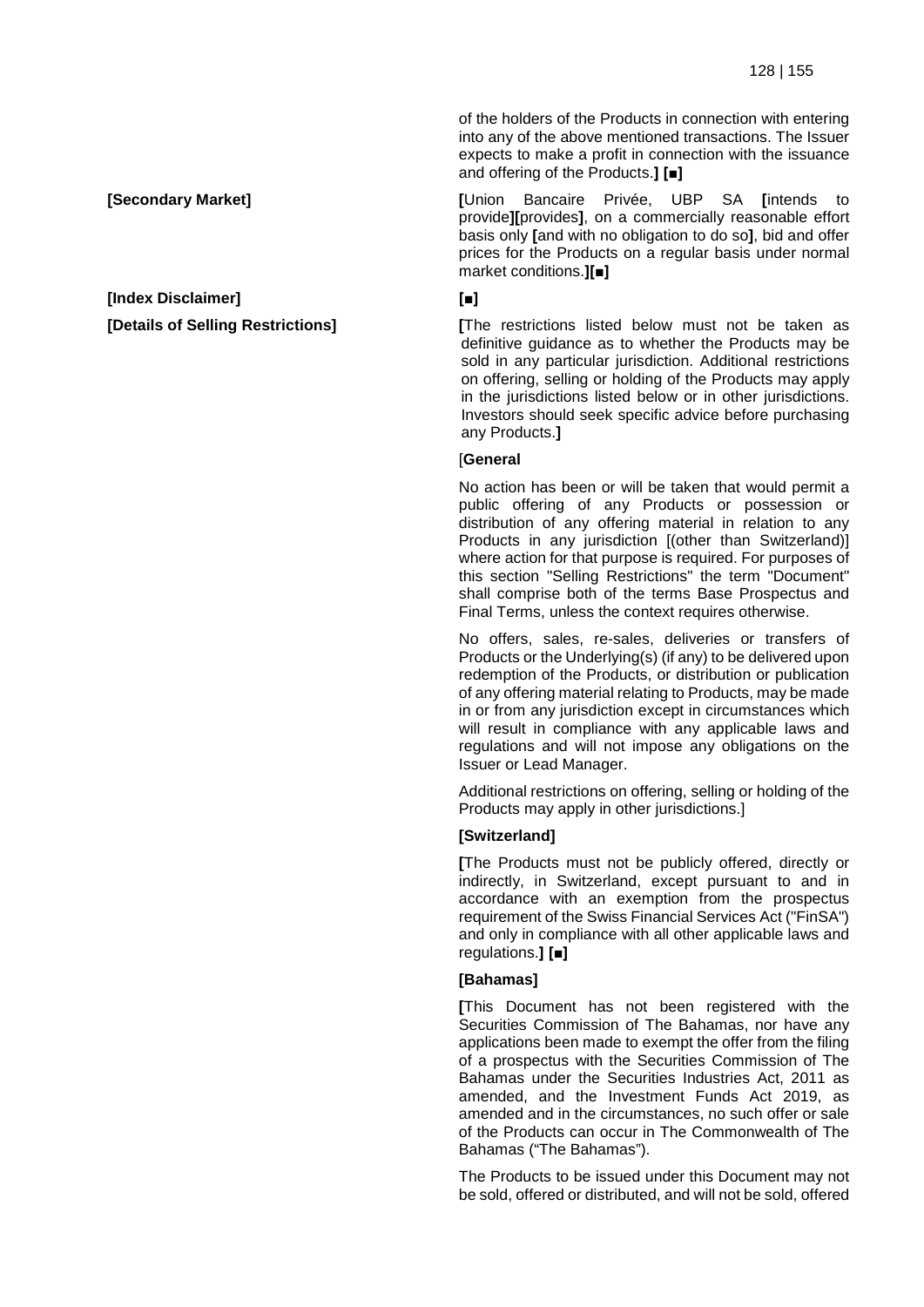or distributed in The Bahamas except in compliance with applicable Bahamian laws or pursuant to an exemption therefrom. This Document is not, and shall not be construed as, an offer to sell, or a solicitation of an offer to buy, or a distribution of the Securities in, or to the public, in The Bahamas.

Furthermore, no Products may be issued, transferred to, registered in favour of or beneficially owned by any person (legal or natural) deemed resident in The Bahamas pursuant to the Exchange Control Regulations Act 1956, as amended, of The Bahamas and the Regulations promulgated thereunder except with the prior approval of The Central Bank of The Bahamas.**] [■]**

#### **[Dubai International Financial Centre ("DIFC")]**

**[**This Document has been distributed by Union Bancaire Privée (Middle East) Limited., an entity duly authorised and regulated by the Dubai Financial Services Authority (DFSA). This Document is not intended to be construed as an offer to buy or sell, or a solicitation for an offer to buy or sell any financial instruments, or to participate in any particular trading strategy in any jurisdiction unless such offer is an Exempt offer in accordance with the Markets Law No 1 of 2012 and the Market Rules of the Rulebook of DFSA and made only to persons who meet the professional clients criteria as set out in the Rule 2.3.2 of Conduct of Business module of the DFSA Rule Book.

The DFSA does not accept any responsibility for the content of the information included in this Document, including the accuracy or completeness of such information. Accordingly, the DFSA has neither approved this Document nor taken any steps to verify the information set out in this Document, and admits no responsibility. The Products to which this Document relates may be illiquid and/or subject to restrictions on their resale. The DFSA has also not assessed the suitability of the Products to which this Document relates to any particular investor or type of investor. If the potential purchasers do not understand the contents of this Document or are unsure whether the securities to which the Document relates are suitable for their individual investment objectives and circumstances, they should consult an authorised financial advisor.**] [■]**

#### **[European Economic Area]**

**[**The Products must not be offered, sold or otherwise made available and each offeror represents that it will not offer, sell or otherwise make available any Products which are the subject of the offering contemplated by this Document in relation thereto to any retail investor in the European Economic Area ("EEA"). For these purposes, a retail investor means a person who is one (or more) of: (i) a retail client as defined in point (11) of Article 4(1) of Directive 2014/65/EU on Markets in Financial Instruments (as amended, "MiFID II"); (ii) a customer within the meaning of Directive (EU) 2016/97 (as amended, the "Insurance Distribution Directive"), where that customer would not qualify as a professional client as defined in point (10) of Article 4(1) of MiFID II; or (iii) not a qualified investor as defined in the Prospectus Regulation.**][■]**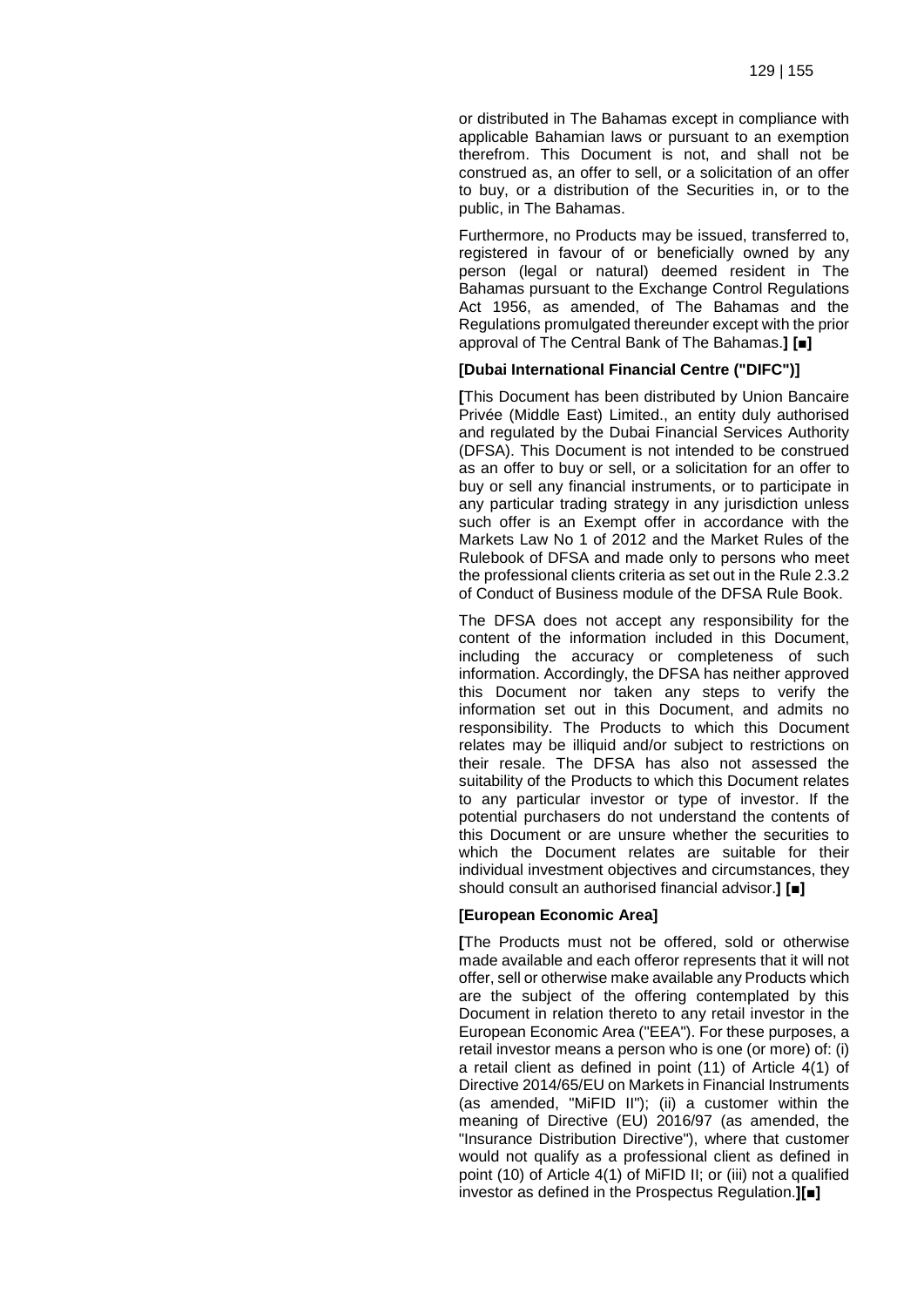**[**The Issuer has prepared and published a Key Information Document in accordance with the PRIIPs Regulation. An offer of Products in any member state of the EEA may be made pursuant to an exemption under the Regulation (EU) 2017/1129 of the European Parliament and of the Council (the "Prospectus Regulation"), as implemented in that relevant member state, from the requirement to publish a prospectus for offers of Products. Accordingly, any person making or intending to make an offer in a member state of the EEA of Products which are the subject of a placement contemplated in this Document may only do so in circumstances in which no obligation arises for the Issuer to publish a prospectus pursuant to Article 3 of the Prospectus Regulation in relation to such offer. The Issuer has not authorized any offer of Products which would require the Issuer or any other entity to publish a prospectus in respect of such offer under the Prospectus Regulations.**][■]**

### **[Hong Kong]**

**[**The Products have not been offered or sold and will not be offered or sold in Hong Kong, by means of any document, other than (a) to "professional investors" as defined in the Securities and Futures Ordinance (Cap. 571) of Hong Kong (the "SFO") and any rules made under the SFO; or (b) in other circumstances which do not result in the document being a "prospectus" as defined in the Companies (Winding Up and Miscellaneous Provisions Ordinance (Cap. 32) of Hong Kong (the "C(WUMP)O") or which do not constitute an offer to the public within the meaning of the C(WUMP)O; and (2) it has not issued or had in its possession for the purposes of issue, whether in Hong Kong or elsewhere, any advertisement, invitation or document relating to the Products, which is directed at, or the contents of which are likely to be accessed or read by, the public of Hong Kong (except if permitted to do so under the securities laws of Hong Kong) other than with respect to the Products which are or are intended to be disposed of only to person outside Hong Kong or only to "professional investors" as defined in the SFO and any rules made under the SFO.**] [■]**

### **[Israel]**

**[**No action has been or will be taken in Israel that would permit an offering of the Products or a distribution of this Document to the public in Israel. In particular, this Document has not been reviewed or approved by the Israel Securities Authority. Accordingly, the Products shall only be sold in Israel to investors of the type listed in the First Schedule to Israel's Securities Law, 1968 (an "eligible investor").

Each investor shall be required to warrant, as a condition precedent to purchasing the Products, that he is an eligible investor, that he is aware of the implications of being treated as an eligible investor, and consents to such treatment. Further, each investor shall be required to warrant, as a condition precedent to purchasing the Products, that it is acquiring the Products for its own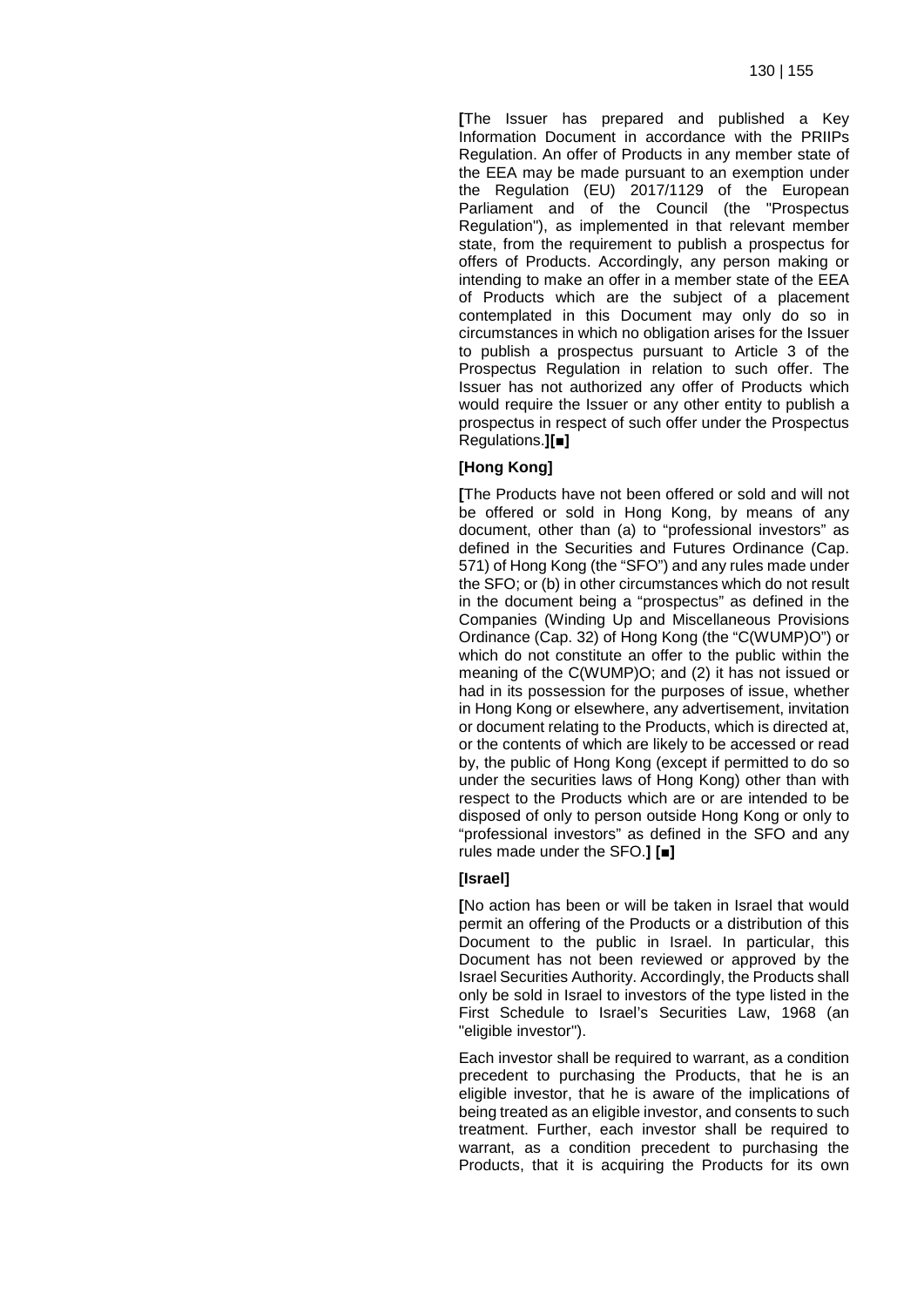account and without intent to market, re-sell, or otherwise distribute the Products to any other person.

Neither Union Bancaire Privée, UBP SA, nor its agents, are licensed under the Regulation of Investment Advice, Investment Marketing and Portfolio Management Law, 1995, nor do they carry insurance as required from a licensee thereunder. This Document and any other advertising material regarding the offered Product should not be treated as investment advice as defined therein, and does not replace and should not serve as substitute for Investment Advice services which take into account the special characteristics and needs of each investor. In making an investment decision, investors must only rely on their own examination of the Product and the terms of the offering, including the merits and risks involved, and should seek advice from appropriate advisers with respect to the legal, accounting, tax and financial ramifications of purchasing Interests.**] [■]**

#### **[Jersey]**

**[**This Document does not constitute an offer or solicitation to any person in Jersey.**] [■]**

#### **[Monaco]**

**[**This Document is not intended to constitute a public offering or a comparable solicitation under the Principality of Monaco's laws, but might be made available for information purposes to clients of Union Bancaire Privée, UBP SA, Monaco Branch, a regulated bank under the supervision of the Autorité de Contrôle Prudentiel et de Résolution (ACPR) for banking activities and under the supervision of the Commission de Contrôle des Activités Financières for financial activities.**] [■]**

#### **[Singapore]**

**[**This Document has not been registered as a prospectus with the Monetary Authority of Singapore. Accordingly, this Document and any Document or material in connection with the offer or sale, or invitation for subscription or purchase, of the Products may not be circulated or distributed, nor may the Products be offered or sold, or be made the subject of an invitation for subscription or purchase, whether directly or indirectly, to persons in Singapore other than (i) to an institutional investor under Section 274 of the Securities and Futures Act, Cap. 289 of Singapore (the "SFA"), (ii) to a relevant person pursuant to Section 275(1), or any person pursuant to Section 275(1A), and in accordance with the conditions specified in Section 275, of the SFA, or (iii) otherwise pursuant to, and in accordance with the conditions of, any other applicable provision of the SFA.

Where the Products are subscribed or purchased pursuant under Section 275 of the SFA by a relevant person which is:

(a) a corporation (which is not an accredited investor (as defined in Section 4A of the SFA)) the sole business of which is to hold investments and the entire share capital of which is owned by one or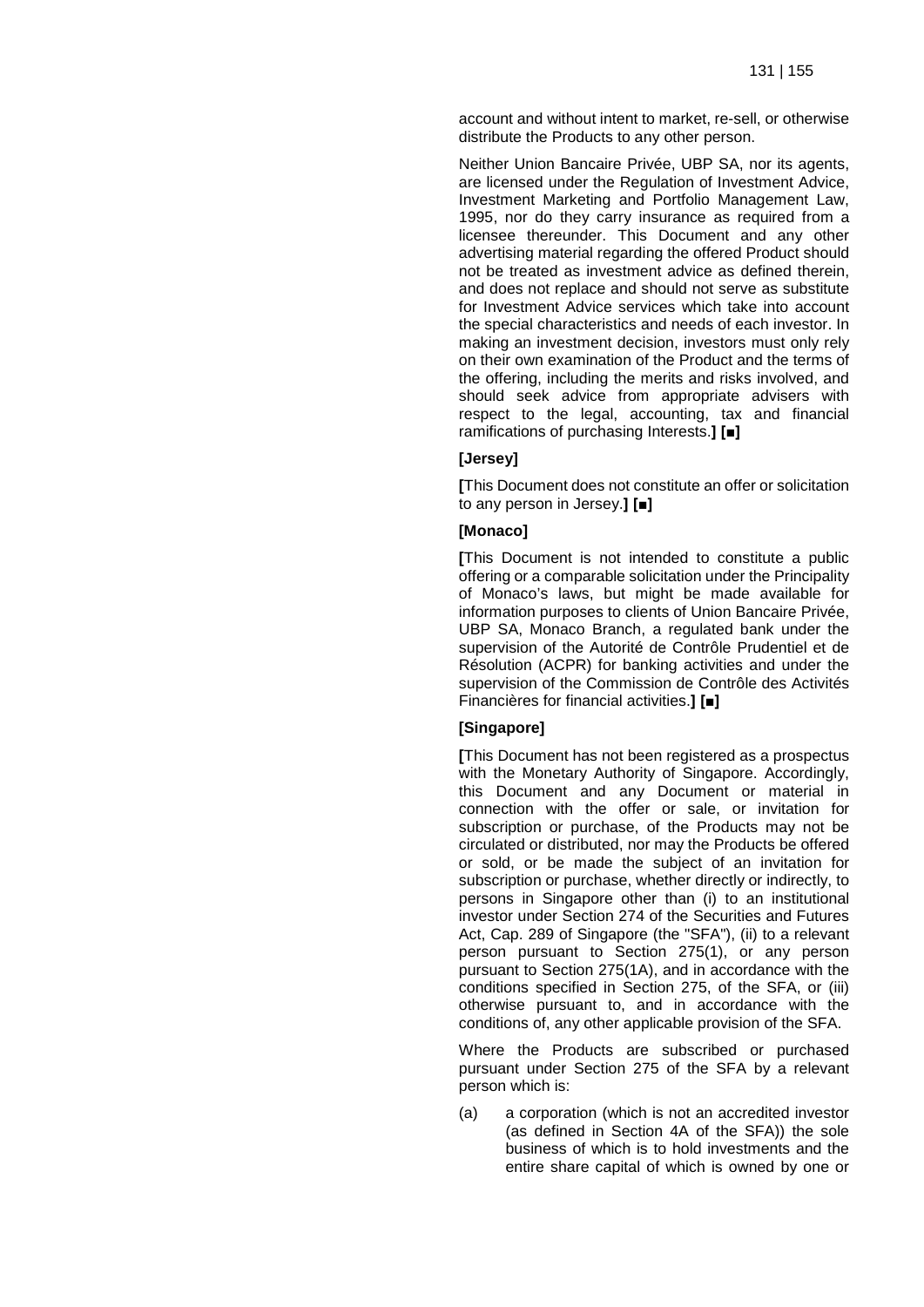more individuals, each of whom is an accredited investor; or

(b) a trust (where the trustee is not an accredited investor) whose sole purpose is to hold investments and each beneficiary of the trust is an individual who is an accredited investor;

the securities (as defined in Section 239(1) of the SFA) of that corporation or the beneficiaries' rights and interest (howsoever described) in that trust shall not be transferred within six months after that corporation or that trust has acquired the Products pursuant to an offer under Section 275 of the SFA except:

- (1) to an institutional investor or to a relevant person as defined in Section 275(2) of the SFA, or to any person arising from an offer referred to in Section 275(1A) or Section 276(4)(i)(B) of the SFA;
- (2) where no consideration is or will be given for the transfer;
- (3) where the transfer is by operation of law;
- (4) as specified in Section 276(7) of the SFA; or
- (5) as specified in Regulation 32 of the Securities and Futures (Offers of Investments) (Shares and Debentures) Regulations 2005 of Singapore.

This Document and such other documents or materials have been made available to the recipients thereof solely on the basis that they are persons falling within the ambit of sections 274 and 275 of the SFA and may not be relied upon by any person. Recipients of this Document shall not reissue, circulate or distribute this Document or any part thereof in any manner whatsoever.**] [■]**

#### **[United Kingdom]**

**[**Each dealer of the Products has represented and agreed, and each dealer further appointed will be required to represent and agree, to the following:

- a) in relation to Products which have a maturity of less than one year, (i) it is the persons whose ordinary activities involve them in acquiring, holding, managing or disposing of investments (as principal or agent) for the purposes of their businesses and (ii) it has not offered or sold and will not offer or sell Products other than to persons whose ordinary activities involve them in acquiring, holding, managing or disposing of investments (as principal or agent) for the purposes of their businesses where the issue of the Products would otherwise constitute a contravention of section 19 of the financial services and markets act 2000 (the "FSMA") by the Issuer;
- b) it has only communicated or caused to be communicated and will only communicate or cause to be communicated an invitation or inducement to engage in investment activity (within the meaning of section 21 of the FSMA) received by it in connection with the issue or sale of any Products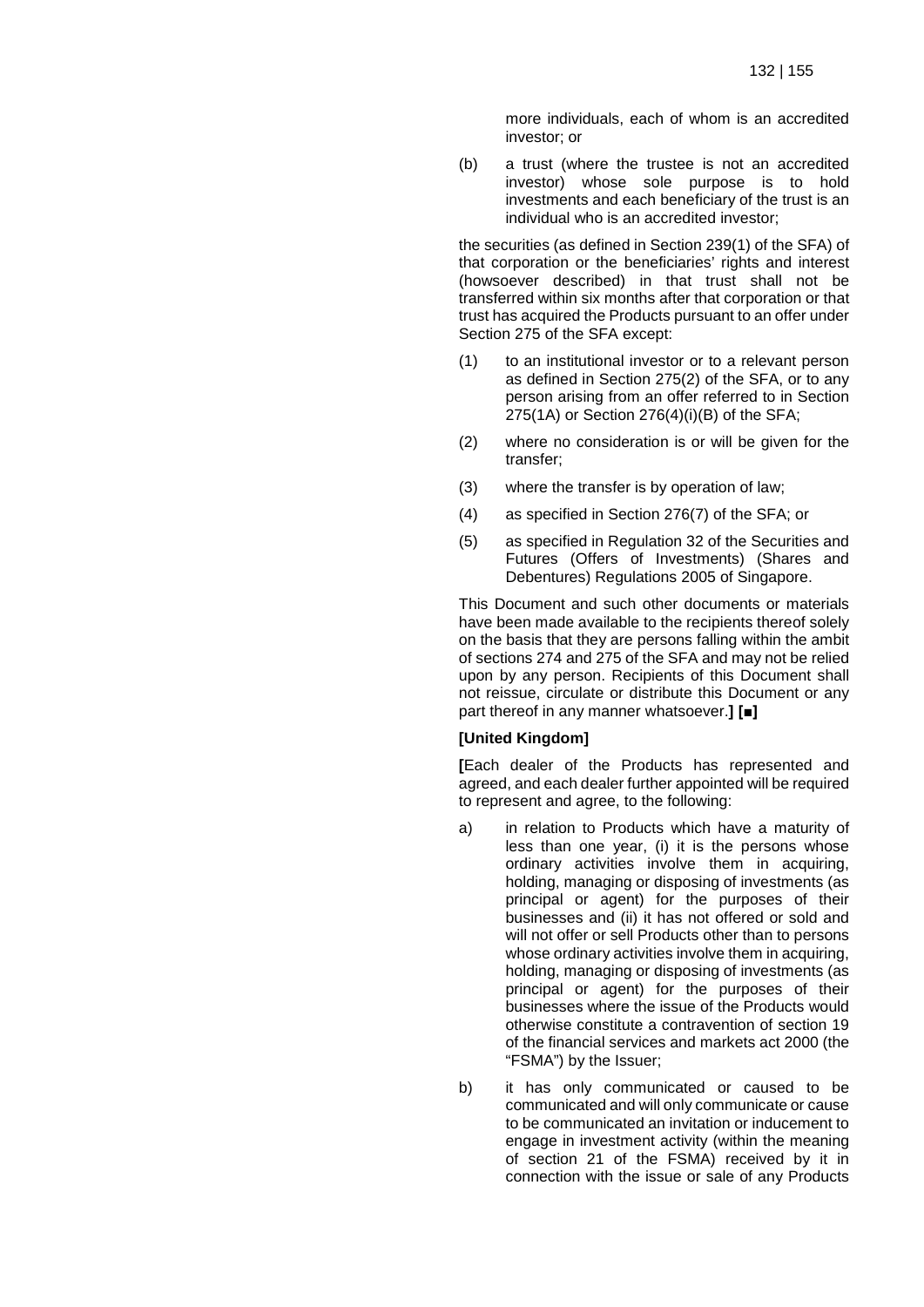in circumstances in which section 21(1) of the FSMA does not apply to the Issuer; and

c) it has and will comply with all applicable provisions of the FSMA with respect to anything done by it in relation to any Products in, from or otherwise involving the United Kingdom.**] [■]**

#### **[United States]**

\_\_\_\_\_\_\_\_\_\_\_\_\_\_\_\_\_\_\_\_\_\_\_\_\_\_\_\_\_\_\_\_\_\_\_\_\_\_\_\_\_\_\_\_\_\_\_\_\_\_\_\_\_\_\_\_\_\_\_\_\_\_\_\_\_\_\_\_\_\_\_\_\_\_\_\_

**[**The Products may not be offered or sold in the United States or to U.S. persons at any time (as defined in Regulation S under the U.S. Securities Act of 1933 or the U.S. Internal Revenue Code). The Products have not been and will not be registered under the U.S. Securities Act of 1933, as amended, or the securities laws of any state in the United States and may be subject to United States tax requirements. The Products have also not been approved by the CFTC nor are the Products intended for any U.S. Person as such term is defined for any purpose under the CEA. In purchasing any Product, the investors represent and warrant that they are neither located in United States nor U.S. persons and that they are not purchasing for the account or benefit of any such person. The Products may not be offered, sold, transferred or delivered without compliance with all applicable securities laws and regulations.] **[■]**

*[Additional items to be added as necessary]* **[■]**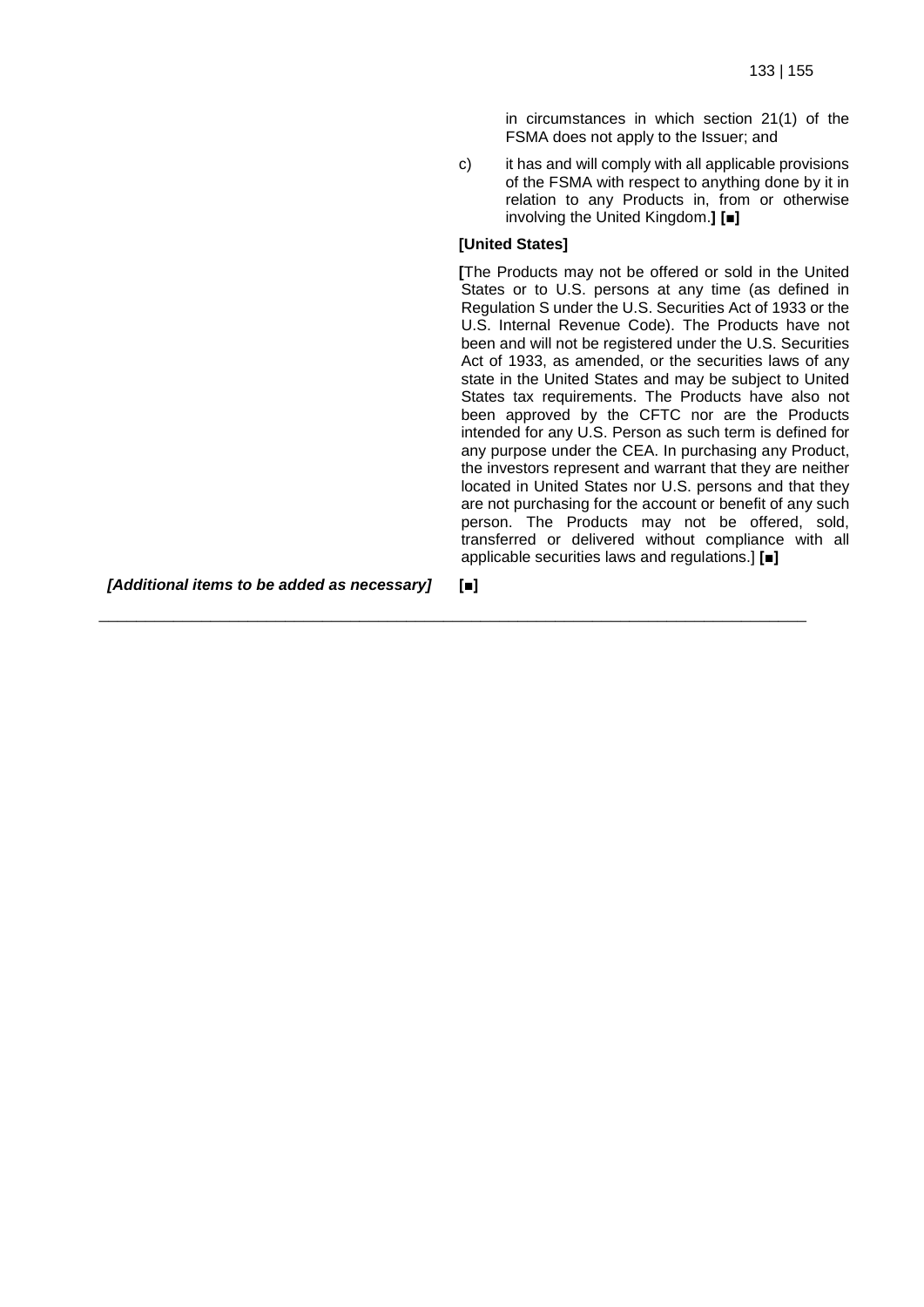## **VI. Information about the Issuer**

## **A. Company name, registered office, principal place of business**

Union Bancaire Privée, UBP SA has its registered office and principal place of business at rue du Rhône 96-98, CH-1204 Geneva, Switzerland.

Union Bancaire Privée, UBP SA Jersey Branch has its registered office and principal place of business at 40 Esplanade, P.O. Box 526, Saint Hélier, JE4 5UH Jersey and is a branch of Union Bancaire Privée, UBP SA.

## **B. Legal form, jurisdiction and regulatory status**

Union Bancaire Privée, UBP SA is incorporated as a stock corporation (*Aktiengesellschaft; société anonyme*) with limited liability under the laws of Switzerland.

Union Bancaire Privée, UBP SA is a Swiss bank licensed and supervised by the Swiss Financial Market Supervisory Authority FINMA.

Union Bancaire Privée, UBP SA Jersey Branch is licensed by the Jersey Financial Services Commission to carry on deposit taking business under the Banking Business (Jersey) Law 1991 and to carry on investment business and fund services business under the Financial Services (Jersey) Law 1998.

## **C. Incorporation, registration**

Union Bancaire Privée, UBP SA was founded and registered with the Commercial Register of the Canton of Geneva on July 3, 1956. Its unique enterprise identification number (UID) is CHE-105.923.869.

### **D. Purpose**

The purpose of Union Bancaire Privée, UBP SA (as stated in article 3 of its articles of association) is the operation of a bank and the performance of activities of a securities dealer as well as the representation and distribution of foreign collective investment schemes and the distribution of collective investment schemes. Within the scope of its corporate purpose, Union Bancaire Privée, UBP SA shall be involved, among others, in Switzerland and abroad, in wealth management, investment banking, mergers and acquisitions and the development of international trade. Furthermore, Union Bancaire Privée, UBP SA may acquire, represent and manage direct or indirect participations in any commercial, industrial or financial company or business, as well as buy, sell and develop real estate in Switzerland and abroad and participate in any mortgage transaction.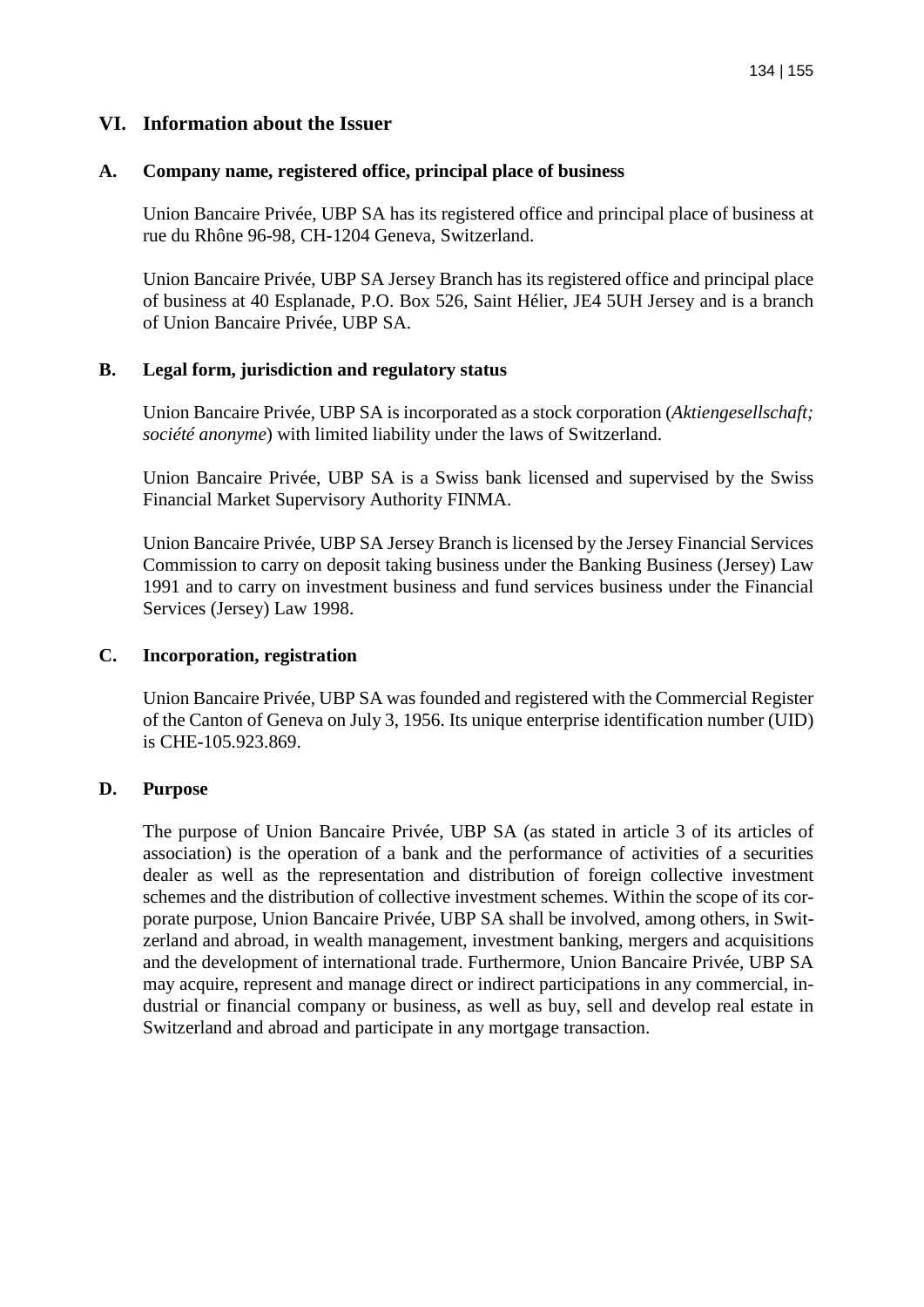## **E. Articles of association**

The current version of Union Bancaire Privée, UBP SA's articles of association is dated March 21, 2014.

## **F. Board of Directors**

The following table lists the members of the Board of Directors of Union Bancaire Privée, UBP SA as of the date of this Base Prospectus:

| <b>Name</b>                 | <b>Position</b> | <b>Business Address</b>                                                           |
|-----------------------------|-----------------|-----------------------------------------------------------------------------------|
| Daniel de Picci-<br>otto    | Chairman        | Union Bancaire Privée, UBP SA, rue du Rhône<br>96-98, CH-1204 Geneva, Switzerland |
| <b>Marcel Rohner</b>        | Vice-Chairman   | Union Bancaire Privée, UBP SA, rue du Rhône<br>96-98, CH-1204 Geneva, Switzerland |
| Nicolas Brun-<br>schwig     | Director        | Union Bancaire Privée, UBP SA, rue du Rhône<br>96-98, CH-1204 Geneva, Switzerland |
| Eftychia Fischer            | Director        | Union Bancaire Privée, UBP SA, rue du Rhône<br>96-98, CH-1204 Geneva, Switzerland |
| <b>Richard Katz</b>         | Director        | Union Bancaire Privée, UBP SA, rue du Rhône<br>96-98, CH-1204 Geneva, Switzerland |
| <b>Johann Manser</b>        | Director        | Union Bancaire Privée, UBP SA, rue du Rhône<br>96-98, CH-1204 Geneva, Switzerland |
| Anne Rotman de<br>Picciotto | Director        | Union Bancaire Privée, UBP SA, rue du Rhône<br>96-98, CH-1204 Geneva, Switzerland |
| <b>Olivier Vodoz</b>        | Director        | Union Bancaire Privée, UBP SA, rue du Rhône<br>96-98, CH-1204 Geneva, Switzerland |

## **G. Executive Committee**

The following table lists the member of the Executive Committee of Union Bancaire Privée, UBP SA as of the date of this Base Prospectus: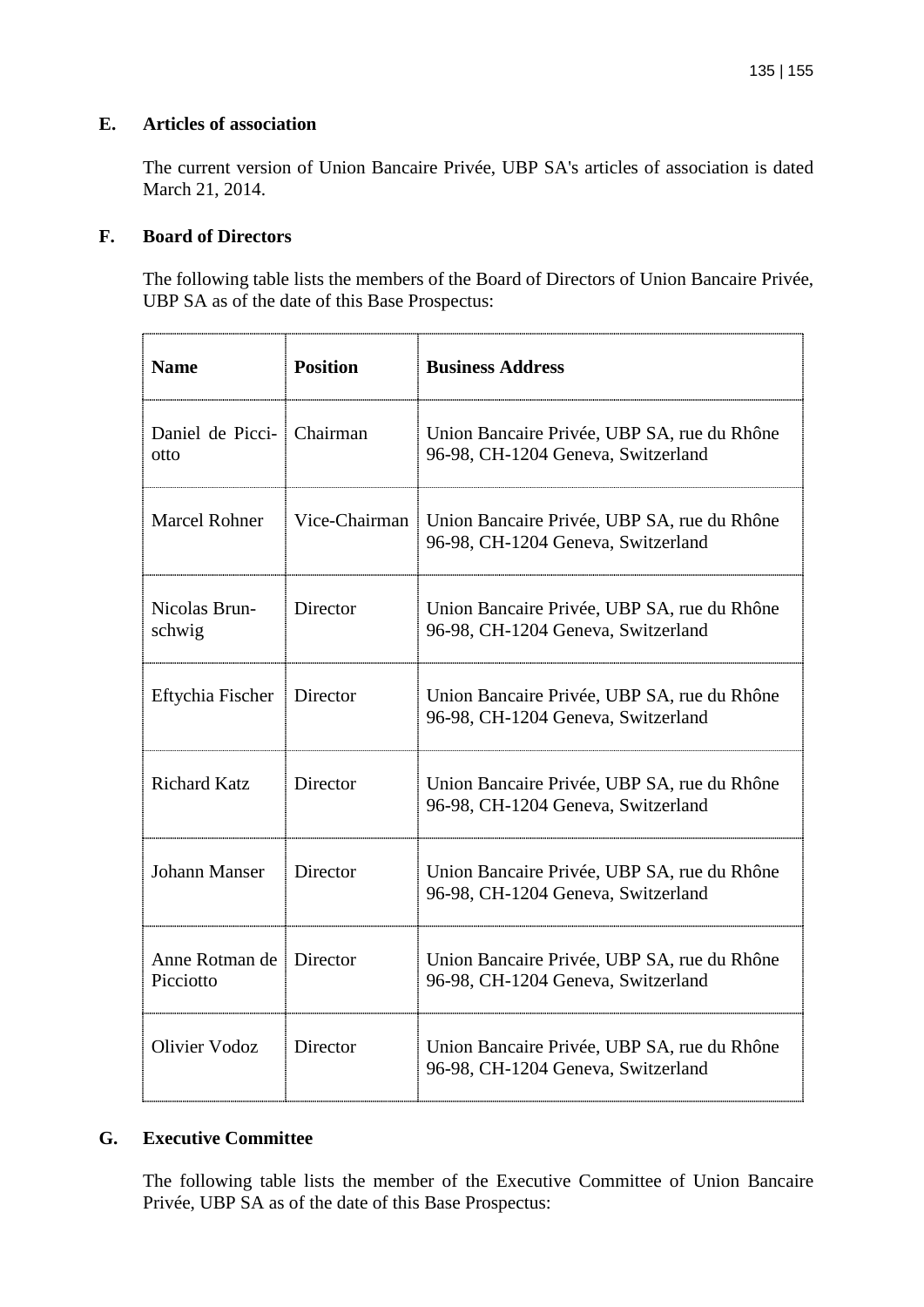| <b>Name</b>               | <b>Position</b>                                                | <b>Business Address</b>                                                           |
|---------------------------|----------------------------------------------------------------|-----------------------------------------------------------------------------------|
| Guy de Picciotto          | <b>Chief Execut-</b><br>ive Officer                            | Union Bancaire Privée, UBP SA, rue du Rhône<br>96-98, CH-1204 Geneva, Switzerland |
| Ian Cramb                 | <b>Chief Operat-</b><br>ing Officer                            | Union Bancaire Privée, UBP SA, rue du Rhône<br>96-98, CH-1204 Geneva, Switzerland |
| Nadège Lesu-<br>eur-Pène  | Head of<br>Wealth Man-<br>agement De-<br>veloping Mar-<br>kets | Union Bancaire Privée, UBP SA, rue du Rhône<br>96-98, CH-1204 Geneva, Switzerland |
| <b>Michael Blake</b>      | Head of<br><b>Wealth Man-</b><br>agement Asia                  | Union Bancaire Privée, UBP SA, rue du Rhône<br>96-98, CH-1204 Geneva, Switzerland |
| <b>Nicolas Faller</b>     | <b>Co-CEO</b> Asset<br>Management                              | Union Bancaire Privée, UBP SA, rue du Rhône<br>96-98, CH-1204 Geneva, Switzerland |
| Michaël Lok               | Co-CEO Asset<br>Management                                     | Union Bancaire Privée, UBP SA, rue du Rhône<br>96-98, CH-1204 Geneva, Switzerland |
| Philip Adler              | Head of Trea-<br>sury & Trading                                | Union Bancaire Privée, UBP SA, rue du Rhône<br>96-98, CH-1204 Geneva, Switzerland |
| Raoul Jacot-<br>Descombes | <b>Head of Risk</b><br>& Compliance                            | Union Bancaire Privée, UBP SA, rue du Rhône<br>96-98, CH-1204 Geneva, Switzerland |

## **H. External auditors**

For the financial years ended December 31, 2018, and December 31, 2019, the independent external auditors of Union Bancaire Privée, UBP SA was Ernst & Young SA (registered seat at Aeschengraben 27, CH-4051 Basel). For the financial year ending December 31, 2020, Ernst & Young SA has been elected as external auditor.

Ernst & Young SA has audited the statutory financial statements of Union Bancaire Privée, UBP SA for the financial years ended December 31, 2018 and December 31, 2019.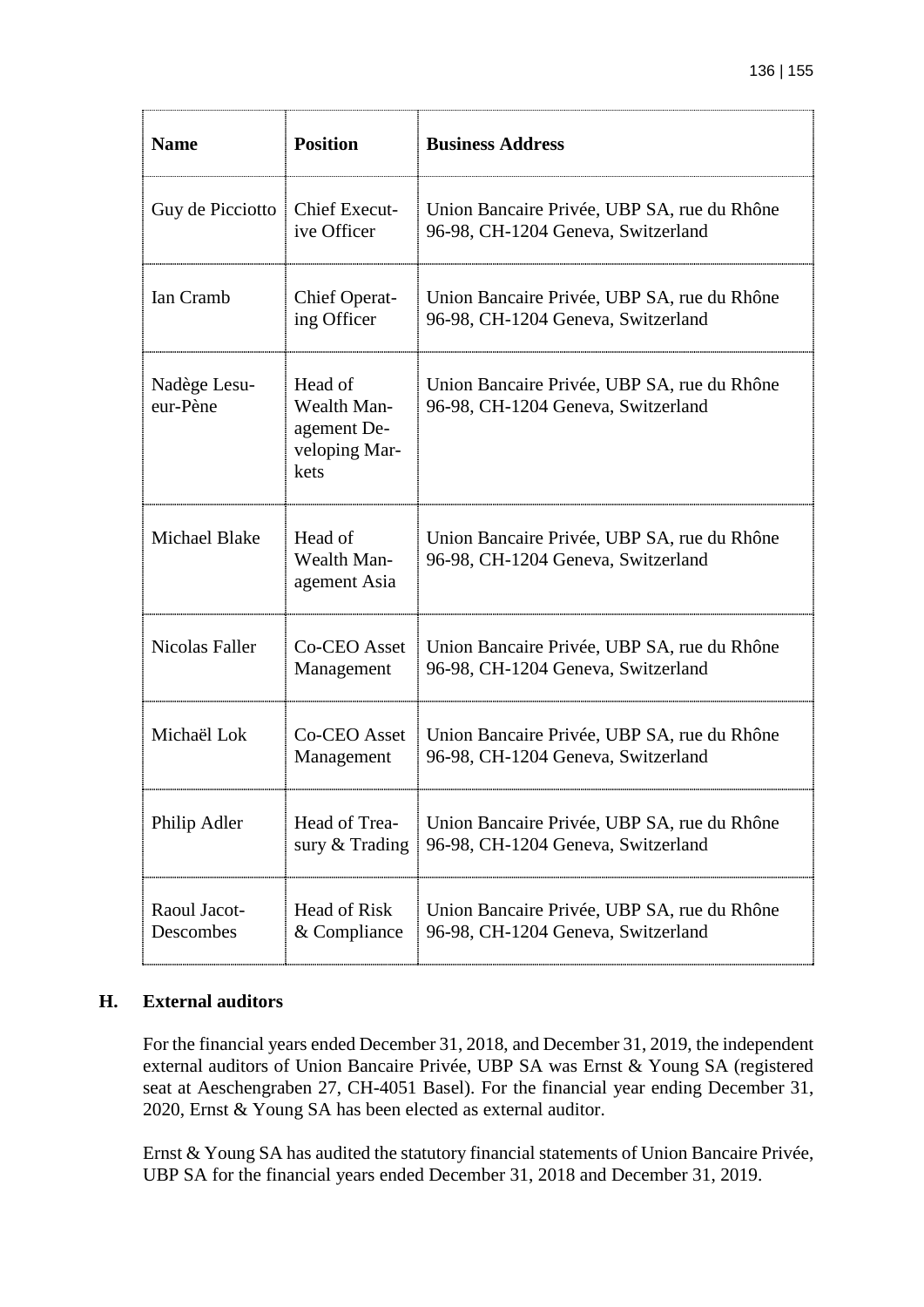## **I. Business activities**

Union Bancaire Privée, UBP SA and its Affiliates engage in a variety of banking activities and in particular in the asset management for private and institutional clients.

According to its company purpose, Union Bancaire Privée, UBP SA's business activities may include the following:

- (d) acceptance of deposits in any form;
- (e) wealth management and any activities connected therewith, in particular safe-keeping of securities and other valuables and rental of safe-deposit boxes;
- (f) advice and financial activities in the context of international payment services;
- (g) establishment, management, representation and distribution of collective investment schemes;
- (h) granting of secured or unsecured credits
- (i) issuance of sureties or guarantees;
- (j) issuance of letters of credit;
- (k) foundation and management of companies;
- (l) issuing, discounting and collecting Swiss or foreign bills of exchange;
- (m) purchasing and selling, safe-keeping and management of securities
- (n) acquisition of participations, underwriting and arranging of capital market issues;
- (o) foreign exchange, foreign bills, precious metals and raw materials transactions as well as transactions on various financial instruments on both the time and option markets;
- (p) exercising fiduciary functions; and
- (q) investment banking activities, including those related to mergers and acquisitions.

The following chart represents the structure of Union Bancaire Privée, UBP SA and its Affiliates as of September 30, 2020



Branches, Representative Offices, subsidiaries and affiliates of the Union Bancaire Privée Group (30.09.2020)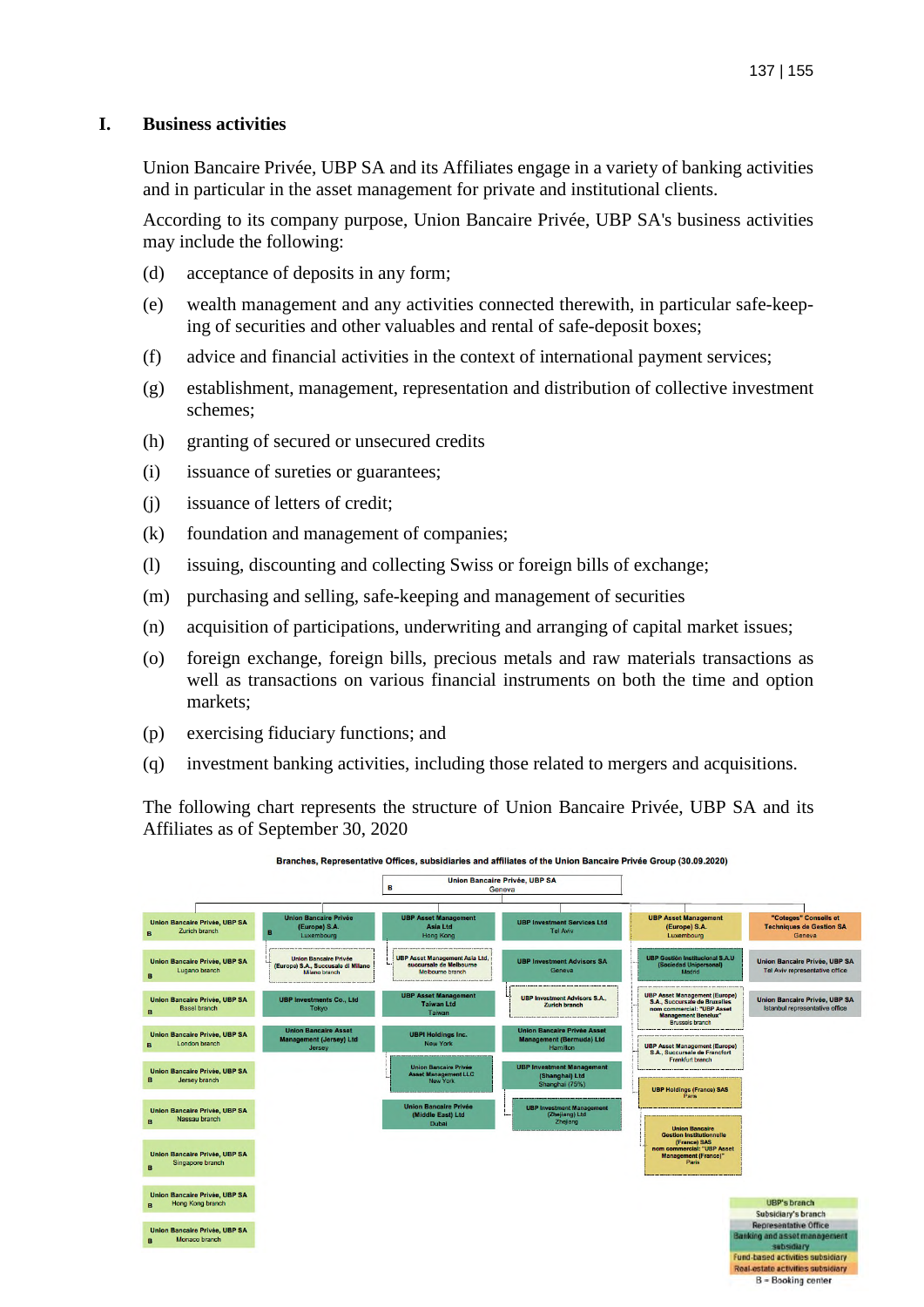## **J. Court, arbitration and administrative proceedings**

From time to time, Union Bancaire Privée, UBP SA and its Affiliates may be subject to litigation or other legal proceedings (including without limitation court, arbitration, criminal and administrative proceedings) in the ordinary course of its business.

As of the date of this Base Prospectus, Union Bancaire Privée, UBP SA and its Affiliates are not aware of any litigation or other proceedings that could directly and materially jeopardize the financial stability of Union Bancaire Privée, UBP SA.

## **K. Historical financial information**

For the financial year ended as of December 31, 2019, Union Bancaire Privée, UBP SA has prepared financial statements, comprising the consolidated financial statements and the statutory financial statements. These financial statements and the respective report of the external auditors are incorporated by reference into this Base Prospectus.

The consolidated half-year financial results as at June 30, 2020 of Union Bancaire Privée, UBP SA comprising of a consolidated statement of income and consolidated balance sheet are incorporated by reference into this Base Prospectus.

## **L. Capital structure**

As of December 31, 2019, the share capital of Union Bancaire Privée, UBP SA amounts to CHF 300,000,000. The share capital is divided into 30,000,000 fully paid-up ordinary registered shares, each with a nominal amount of CHF 10. At the general meeting, each share carries one vote. There is no category of shares that carry preferential rights.

As of December 31, 2019, Union Bancaire Privée, UBP SA has neither authorised nor conditional capital and there is no capital made up of participation certificates or profitsharing certificates.

## **M. Information on main business prospects**

The financial sector continues to face multiple challenges such as persistent negative interest rates, pressure on margins, new forms of competition, the blurring of lines between the private and institutional segments, the acceleration of the digital revolution and lately the mid- and long-term impact of the Covid-19 pandemic.

To tackle these challenges, the Issuer intents to continue to set itself apart through the quality of its services and the performances of its investment solutions, and with its ability to innovate, enhance its offering and adapt it to shifting demands and new market patterns.

This is a strategy that the Issuer has pursued and intents to continue to pursue actively, particularly in the following ways:

• Favouring responsible wealth and asset management by extending environmental, social and governance (ESG) criteria across the Issuer's entire investment universe, and further developing innovative investment strategies.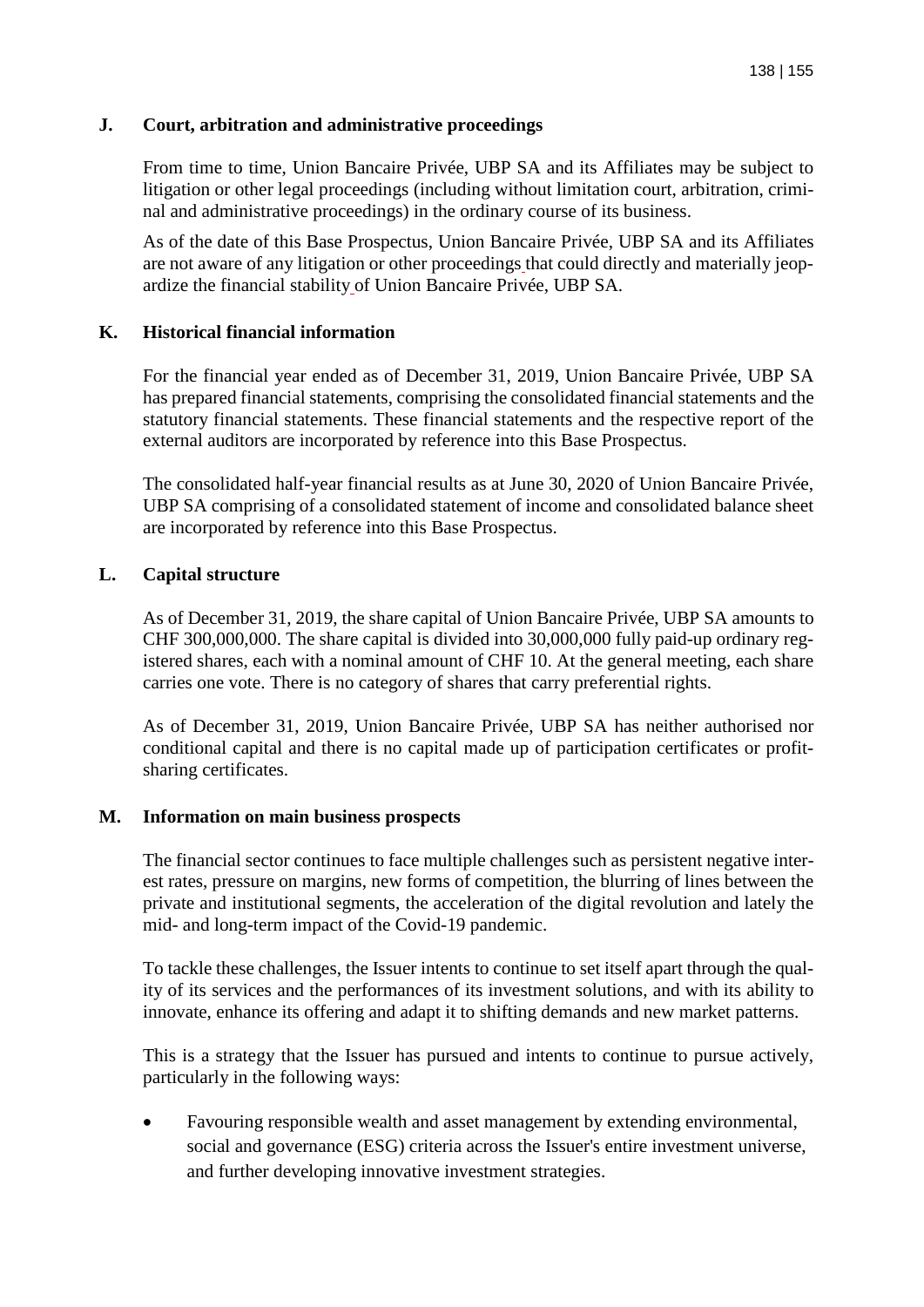- Managing the Issuer's own environmental and social footprint by further developing its corporate social responsibility (CSR) approach.
- Further tailoring the wealth management services the Issuer offers to the specific features of each of its markets.
- Continuing along the path of the Issuer's integrated bank model, combining wealth and asset management.
- Keeping the digital revolution a high priority and continuing to invest in technology, including developing further functionalities on the Issuer's e-Banking system and the mobile app.

With these objectives UBP seeks to maintain its profitability and remain one of the bestcapitalised and strongest banks among its peers. The Issuer expects that this will give it the financial means needed to continue its development not only in Switzerland but also worldwide.

**Warning:** Please note that this outlook is a forward-looking statement, which is subject to uncertainty and may prove to be incorrect. Therefore, Potential Investors in Products should under no circumstances base their respective investment decisions and|or any other decisions in connection with the Products on the outlook provided in this section.

## **N. Negative confirmation**

There has been no material change in the financial position of Union Bancaire Privée, UBP SA since June 30, 2020, the date of the Issuer's half-year financial results 2020.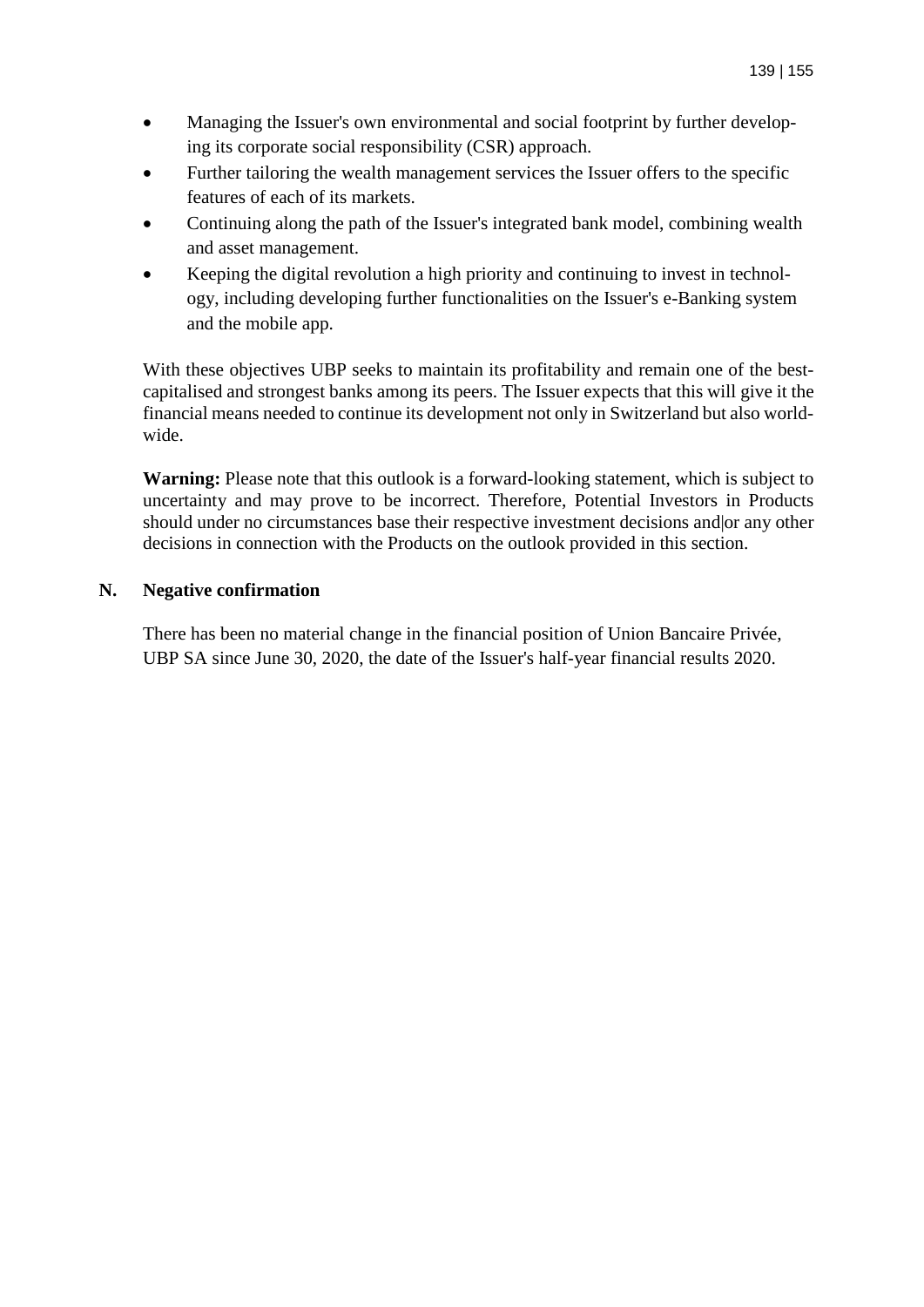## **VII. Selling Restrictions**

## **A. General**

Except as set out in this Document, no action has been or will be taken that would permit a public offering of any Products or possession or distribution of any offering material in relation to any Products in any jurisdiction where action for that purpose is required. For purposes of this section "Selling Restrictions" the term "Document" shall comprise both of the terms Base Prospectus and Final Terms, unless the context requires otherwise.

No offers, sales, re-sales, deliveries or transfers of Products or the Underlying(s) (if any) to be delivered upon redemption of the Products, or distribution or publication of any offering material relating to Products, may be made in or from any jurisdiction except in circumstances which will result in compliance with any applicable laws and regulations and will not impose any obligations on the Issuer or Lead Manager.

In addition, and subject to any specific selling restriction contained in the relevant Final Terms, the following selling restrictions apply. The restrictions listed below must not be taken as definitive guidance as to whether any Products may be sold in any particular jurisdiction. Additional restrictions on offering, selling or holding of the Products may apply in other jurisdictions.

## **B. Switzerland**

If so specified in the applicable Final Terms, the Products must not be publicly offered, directly or indirectly, in Switzerland, except pursuant to and in accordance with an exemption from the prospectus requirement of the FinSA and only in compliance with all other applicable laws and regulations.

## **C. Bahamas**

This Document has not been registered with the Securities Commission of The Bahamas, nor have any applications been made to exempt the offer from the filing of a prospectus with the Securities Commission of The Bahamas under the Securities Industries Act, 2011 as amended, and the Investment Funds Act 2019, as amended and in the circumstances, no such offer or sale of the Products can occur in The Commonwealth of The Bahamas ("The Bahamas").

The Products to be issued under this Document may not be sold, offered or distributed, and will not be sold, offered or distributed in The Bahamas except in compliance with applicable Bahamian laws or pursuant to an exemption therefrom. This Document is not, and shall not be construed as, an offer to sell, or a solicitation of an offer to buy, or a distribution of the Securi-ties in, or to the public, in The Bahamas.

Furthermore, no Products may be issued, transferred to, registered in favour of or beneficially owned by any person (legal or natural) deemed resident in The Bahamas pursuant to the Exchange Control Regulations Act 1956, as amended, of The Bahamas and the Regulations promulgated thereunder except with the prior approval of The Central Bank of The Bahamas.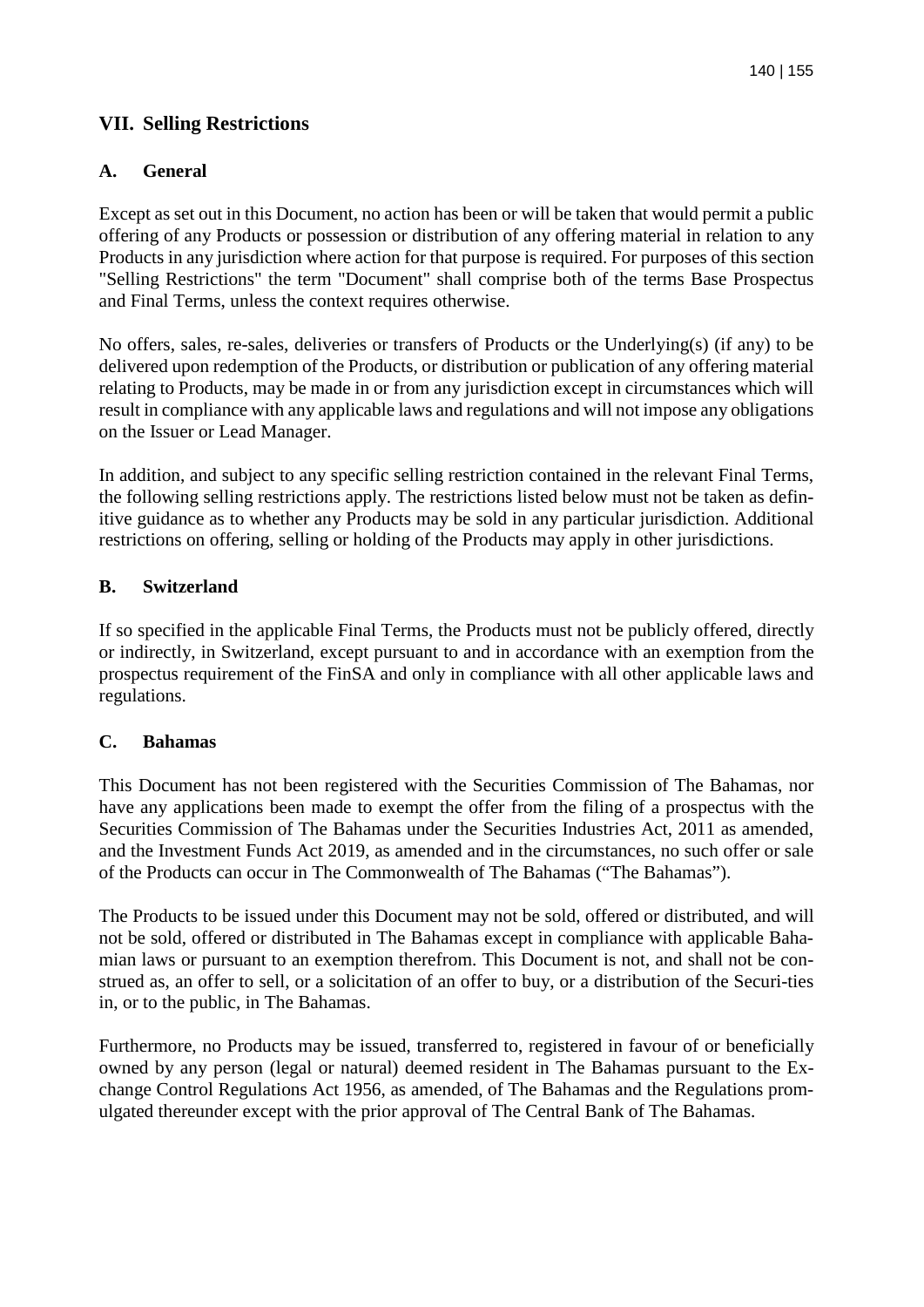## **D. Dubai International Financial Centre ("DIFC")**

This Base Prospectus has been distributed by Union Bancaire Privée (Middle East) Limited, an entity duly authorised and regulated by the Dubai Financial Services Authority (DFSA). This Base Prospectus is not intended to be construed as an offer to buy or sell, or a solicitation for an offer to buy or sell any financial instruments, or to participate in any particular trading strategy in any jurisdiction unless such offer is an Exempt offer in accordance with the Markets Law No 1 of 2012 and the Market Rules of the Rulebook of DFSA and made only to persons who meet the professional clients criteria as set out in the Rule 2.3.2 of Conduct of Business module of the DFSA Rule Book.

The DFSA does not accept any responsibility for the content of the information included in this Base Prospectus, including the accuracy or completeness of such information. Accordingly, the DFSA has neither approved this Document nor taken any steps to verify the information set out in this Base Prospectus, and admits no responsibility. The Products to which this Base Prospectus relates may be illiquid and/or subject to restrictions on their resale. The DFSA has also not assessed the suitability of the Products to which this Base Prospectus relates to any particular investor or type of investor. If the potential purchasers do not understand the contents of this Base Prospectus or are unsure whether the securities to which the Base Prospectus relates are suitable for your individual investment objectives and circumstances, you should consult an authorised financial advisor.

## **E. European Economic Area**

Unless otherwise specified in the relevant Final Terms, the Products must not be offered, sold or otherwise made available and each offeror represents that it will not offer, sell or otherwise make available any Products which are the subject of the offering contemplated by the Base Prospectus as completed by the relevant Final Terms in relation thereto to any retail investor in the European Economic Area ("EEA"). For these purposes, a retail investor means a person who is one (or more) of: (i) a retail client as defined in point (11) of Article 4(1) of Directive 2014/65/EU on Markets in Financial Instruments (as amended, "MiFID II"); (ii) a customer within the meaning of Directive (EU) 2016/97 (as amended, the "Insurance Distribution Directive"), where that customer would not qualify as a professional client as defined in point (10) of Article 4(1) of MiFID II; or (iii) not a qualified investor as defined in the Prospectus Regulation.

If the Issuer has prepared and published a Key Information Document in accordance with the PRIIPs Regulation and the relevant Final Terms specifiy so, an offer of Products in any member state of the EEA may be made pursuant to an exemption under the Regulation (EU) 2017/1129 of the European Parliament and of the Council (the "Prospectus Regulation"), as implemented in that Relevant Member State, from the requirement to publish a prospectus for offers of Products. Accordingly, any person making or intending to make an offer in a member State of the EEA of Products which are the subject of a placement contemplated in this Base Prospectus by the relevant Final Terms may only do so in circumstances in which no obligation arises for the Issuer to publish a prospectus pursuant to Article 3 of the Prospectus Regulation in relation to such offer. The Issuer has not authorized any offer of Products which would require the Issuer or any other entity to publish a prospectus in respect of such offer under the Prospectus Regulations.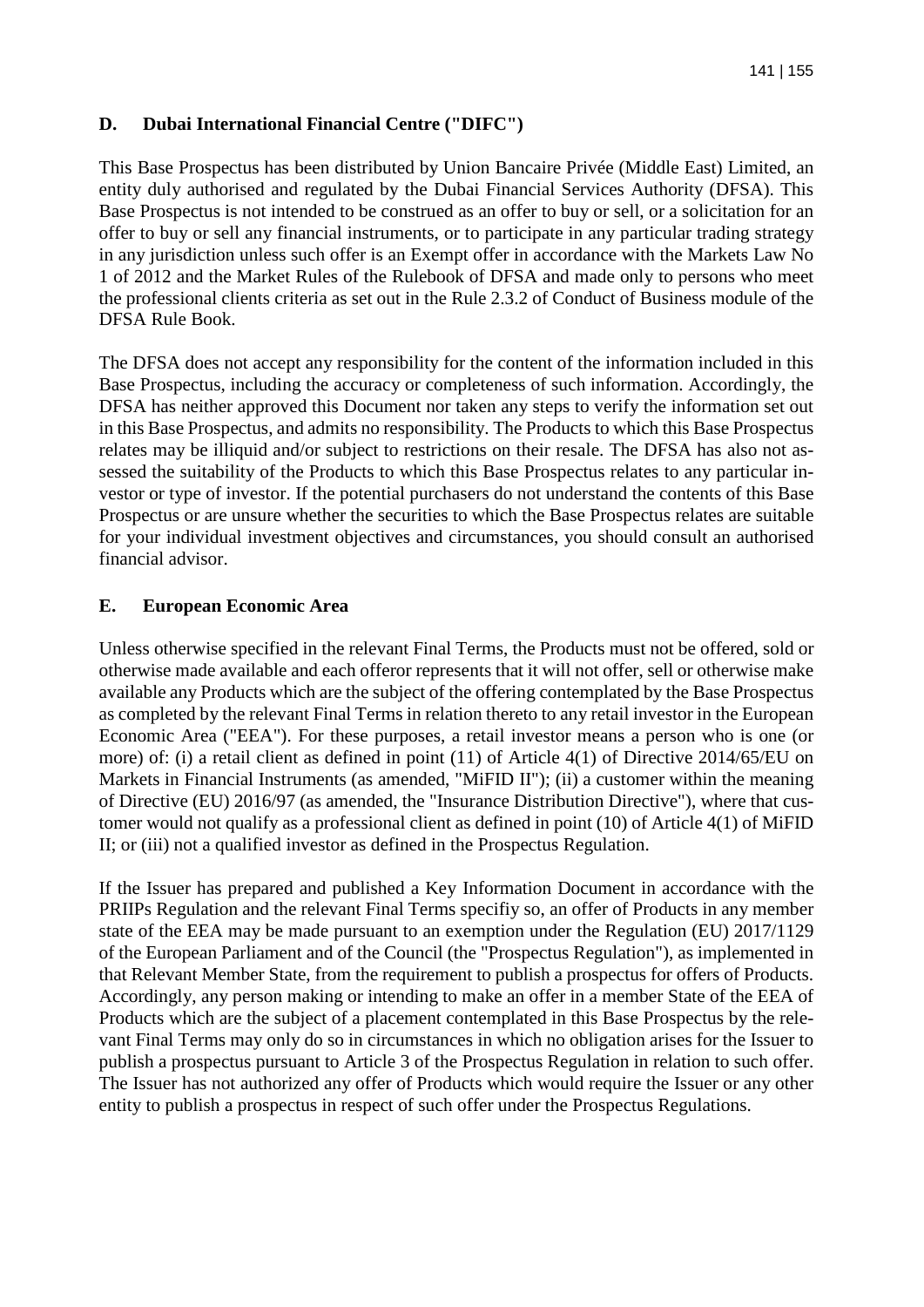## **F. Hong Kong**

The Products have not been offered or sold and will not be offered or sold in Hong Kong, by means of any document,other than (a) to "professional investors" as defined in the Securities and Futures Ordinance (Cap. 571) of Hong Kong (the "SFO") and any rules made under the SFO; or (b) in other circumstances which do not result in the document being a "prospectus" as defined in the Companies (Winding Up and Miscellaneous Provisions Ordinance (Cap. 32) of Hong Kong (the "C(WUMP)O") or which do not constitute an offer to the public within the meaning of the C(WUMP)O; and (2) it has not issued or had in its possession for the purposes of issue, whether in Hong Kong or elsewhere, any advertisement, invitation or document relating to the Products, which is directed at, or the contents of which are likely to be accessed or read by, the public of Hong Kong (except if permitted to do so under the securities laws of Hong Kong) other than with respect to the Products which are or are intended to be disposed of only to person outside Hong Kong or only to "professional investors" as defined in the SFO and any rules maded under the SFO.

## **G. Israel**

No action has been or will be taken in Israel that would permit an offering of the Products or a distribution of this Document to the public in Israel. In particular, this Document has not been reviewed or approved by the Israel Securities Authority. Accordingly, the Products shall only be sold in Israel to investors of the type listed in the First Schedule to Israel's Securities Law, 1968 (an "eligible investor").

Each investor shall be required to warrant, as a condition precedent to purchasing the Products, that he is an eligible investor, that he is aware of the implications of being treated as an eligible investor, and consents to such treatment. Further, each investor shall be required to warrant, as a condition precedent to purchasing the Products, that it is acquiring the Products for its own account and without intent to market, re-sell, or otherwise distribute the Products to any other person.

Neither Union Bancaire Privée, UBP SA, nor its agents, are licensed under the Regulation of Investment Advice, Investment Marketing and Portfolio Management Law, 1995, nor do they carry insurance as required from a licensee thereunder. This Document and any other advertising material regarding the offered product should not be treated as investment advice as defined therein, and does not replace and should not serve as substitute for Investment Advice services which take into account the special characteristics and needs of each investor. In making an investment decision, investors must only rely on their own examination of the product and the terms of the offering, including the merits and risks involved, and should seek advice from appropriate advisers with respect to the legal, accounting, tax and financial ramifications of purchasing Interests

## **H. Jersey**

This Base Prospectus does not constitute an offer or solicitation to any person in Jersey.

## **I. Monaco**

This Document is not intended to constitute a public offering or a comparable solicitation under the Principlity of Monaco's laws, but might be made available for information purposes to clients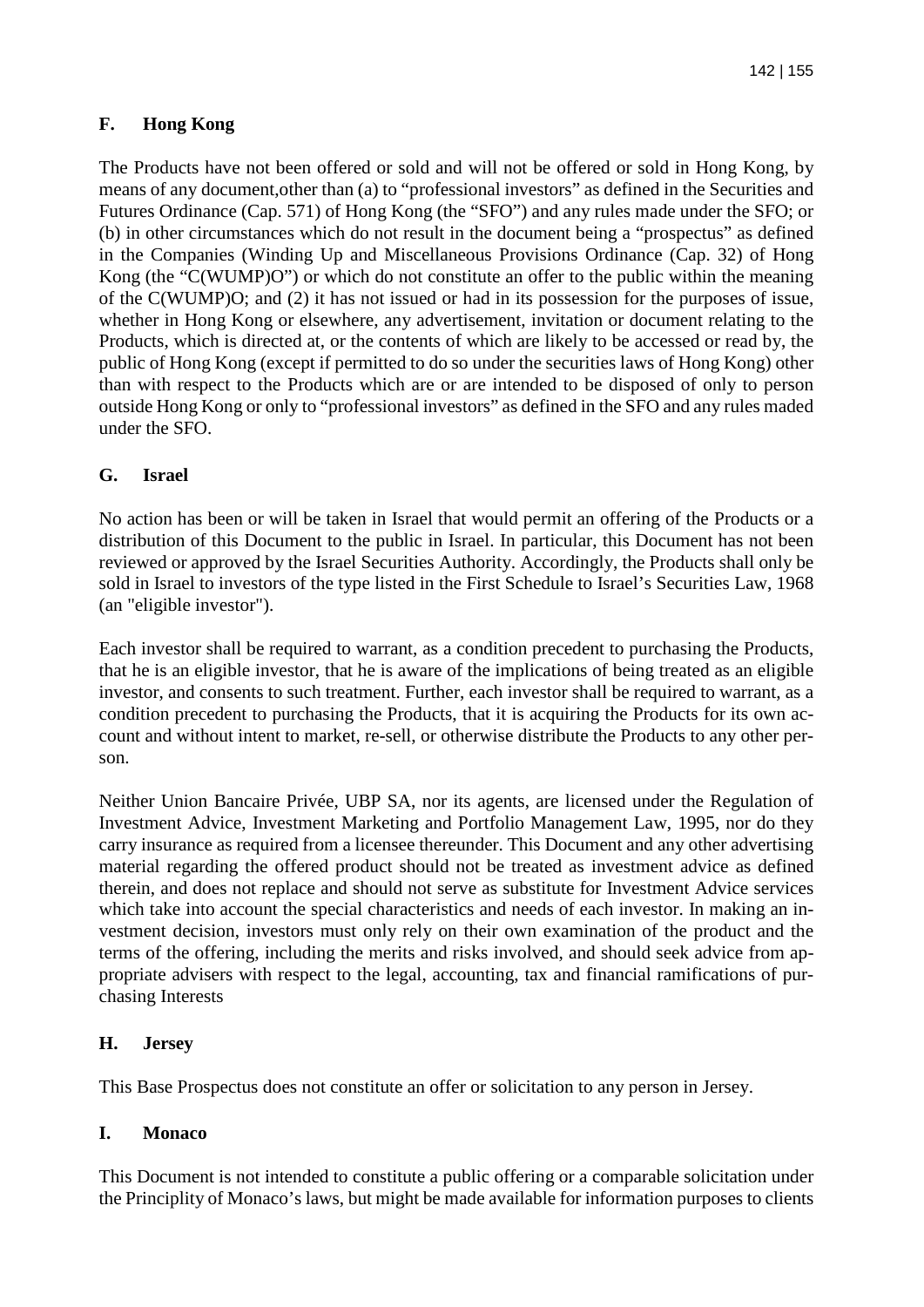of Union Bancaire Privée, UBP SA, Monaco Branch, a regulated bank under the supervision of the *Autorité de Contrôle Prudentiel et de Résolution* (ACPR) for banking activities and under the supervision of the *Commission de Contrôle des Activités Financières* for financial activities.

## **J. Singapore**

This Base Prospectus has not been registered as a prospectus with the Monetary Authority of Singapore. Accordingly, this Base Prospectus and any Document or material in connection with the offer or sale, or invitation for subscription or purchase, of the Products may not be circulated or distributed, nor may the Products be offered or sold, or be made the subject of an invitation for subscription or purchase, whether directly or indirectly, to persons in Singapore other than (i) to an institutional investor under Section 274 of the Securities and Futures Act, Cap. 289 of Singapore (the "**SFA**"), (ii) to a relevant person pursuant to Section 275(1), or any person pursuant to Section 275(1A), and in accordance with the conditions specified in Section 275, of the SFA, or (iii) otherwise pursuant to, and in accordance with the conditions of, any other applicable provision of the SFA.

Where the Products are subscribed or purchased pursuant under Section 275 of the SFA by a relevant person which is:

- (a) a corporation (which is not an accredited investor (as defined in Section 4A of the SFA)) the sole business of which is to hold investments and the entire share capital of which is owned by one or more individuals, each of whom is an accredited investor; or
- (b) a trust (where the trustee is not an accredited investor) whose sole purpose is to hold investments and each beneficiary of the trust is an individual who is an accredited investor;

the securities (as defined in Section 239(1) of the SFA) of that corporation or the beneficiaries' rights and interest (howsoever described) in that trust shall not be transferred within six months after that corporation or that trust has acquired the Products pursuant to an offer under Section 275 of the SFA except:

- (1) to an institutional investor or to a relevant person as defined in Section 275(2) of the SFA, or to any person arising from an offer referred to in Section 275(1A) or Section 276(4)(i)(B) of the SFA;
- (2) where no consideration is or will be given for the transfer;
- (3) where the transfer is by operation of law;
- (4) as specified in Section 276(7) of the SFA; or
- (5) as specified in Regulation 32 of the Securities and Futures (Offers of Investments) (Shares and Debentures) Regulations 2005 of Singapore.

This Base Prospectus and such other documents or materials have been made available to the recipients thereof solely on the basis that they are persons falling within the ambit of sections 274 and 275 of the SFA and may not be relied upon by any person. Recipients of this Base Prospectus shall not reissue, circulate or distribute this Document or any part thereof in any manner whatsoever.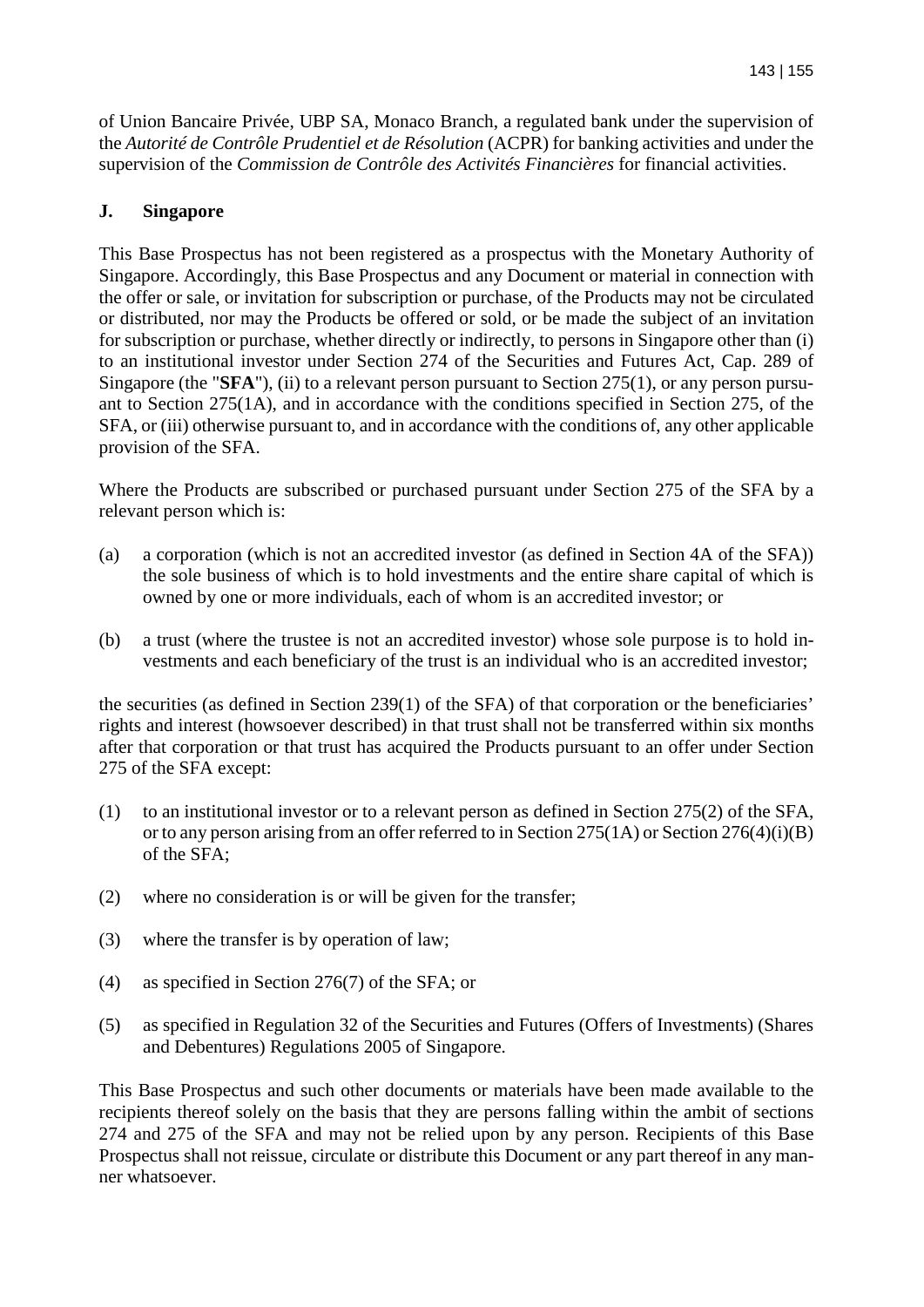## **K. United Kingdom**

Each dealer of the Products has represented and agreed, and each dealer further appointed will be required to represent and agree, to the following:

- a) in relation to Products which have a maturity of less than one year, (i) it is the persons whose ordinary activities involve them in acquiring, holding, managing or disposing of investments (as principal or agent) for the purposes of their businesses and (ii)it has not offered or sold and will not offer or sell Products other than to persons whose ordinary activities involve them in acquiring, holding, managing or disposing of investments (as principal or agent) for the purposes of their businesses where the issue of the Products would otherwise constitute a contravention of section 19 of the financial services and markets act 2000 (the "FSMA") by the Issuer;
- b) it has only communicated or caused to be communicated and will only communicate or cause to be communicated an invitation or inducement to engage in investment activity (within the meaning of section 21 of the FSMA) received by it in connection with the issue or sale of any Products in circumstances in which section 21(1) of the FSMA does not apply to the Issuer; and
- c) it has and will comply with all applicable provisions of the FSMA with respect to anything done by it in relation to any Products in, from or otherwise involving the United Kingdom.

## **L. United States of America, U.S. Persons**

The Products may not be offered or sold in the United States or to U.S. persons at any time (as defined in Regulation S under the U.S. Securities Act of 1933 or the U.S. Internal Revenue Code). The Products have not been and will not be registered under the U.S. Securities Act of 1933, as amended, or the securities laws of any state in the United States and may be subject to United States tax requirements. The Products have also not been approved by the CFTC nor are the Products intended for any U.S. Person as such term is defined for any purpose under the CEA. In purchasing any Product, the investors represent and warrant that they are neither located in United States nor U.S. persons and that they are not purchasing for the account or benefit of any such person. The Products may not be offered, sold, transferred or delivered without compliance with all applicable securities laws and regulations.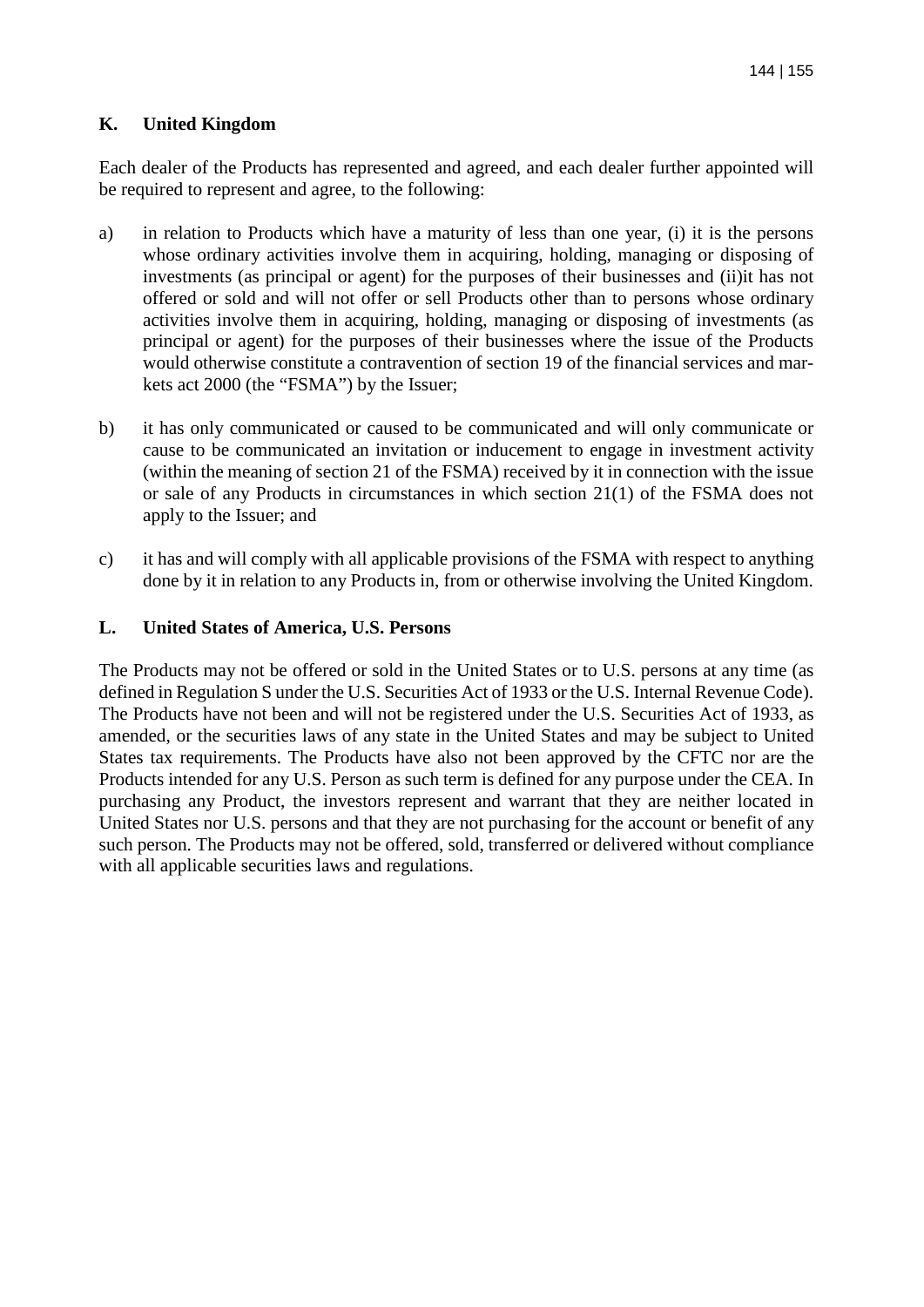# **VIII. Tax Description**

## **A. General**

The following summary of certain tax considerations is of a general nature and for information purposes only and does not address every potential tax consequence of an investment in Products. Products with special features may have a different tax impact. This summary is based on treaties, laws, regulations, rulings and decisions in effect on the date of the Base Prospectus, all of which are subject to change. No investor shall relay on the following summary and each investor should consult a tax adviser as to the tax consequences relating to its particular circumstances resulting from holding Products.

### **B. Switzerland**

*The following discussion is a summary of certain material Swiss tax considerations relating to (i) Products issued by the Issuer where the holder is tax resident in Switzerland or has a tax presence in Switzerland or (ii) Products where the Paying Agent, custodian or securities dealer is located in Switzerland. The discussion is based on legislation as of the date of this Base Prospectus. It does not aim to be a comprehensive description of all the Swiss tax considerations that may be relevant for a decision to invest in Products. The tax treatment for each investor depends on the particular situation. All investors are advised to consult with their professional tax advisers as to the respective Swiss tax consequences of the purchase, ownership, disposition, lapse, exercise or redemption of Products (or options embedded therein) in light of their particular circumstances.* 

### **1. Swiss Withholding Tax**

## *(a) Union Bancaire Privée, UBP SA, acting through its Jersey branch*

Payments on Products and repayment of principal of Products by Union Bancaire Privée, UBP SA, Jersey Branch are not subject to Swiss withholding tax (*Verrechnungssteuer*), provided that, for so long as any Products are outstanding, (i) Union Bancaire Privée, UBP SA, Jersey Branch is licensed in Jersey to operate banking activities and constitutes a permanent establishment situated and effectively managed outside Switzerland, and (ii) Union Bancaire Privée, UBP SA, Jersey Branch receives and uses the bond related proceeds from the issuance of the Products outside Switzerland (unless their use in Switzerland is permitted under the Swiss taxation laws in force from time to time without payments in respect of the Products becoming subject to withholding or deduction by the Issuer for Swiss withholding tax as a consequence of the use of such proceeds in Switzerland).

### *(b) Union Bancaire Privée, UBP SA acting through its Swiss head office*

Payments on Products issued by Union Bancaire Privée, UBP SA acting through its Swiss head office, which classify as interest (including payments reflecting accrued interest) may be subject to Swiss withholding tax (Verrechnungssteuer). The tax is currently levied at a rate of 35%. The taxable amounts depend on the tax classification of the Product (see below "—Income Taxation, Products held by Swiss resident Holders as Private Assets"). Issue discounts, repayment premiums or payments reflecting accrued interest are taxable at redemption or maturity of the Product, as applicable.

A Holder of a Product who, at the time a taxable payment on the Product is due, is the beneficial owner of the taxable payment, is entitled to a full refund of or a full tax credit for the Swiss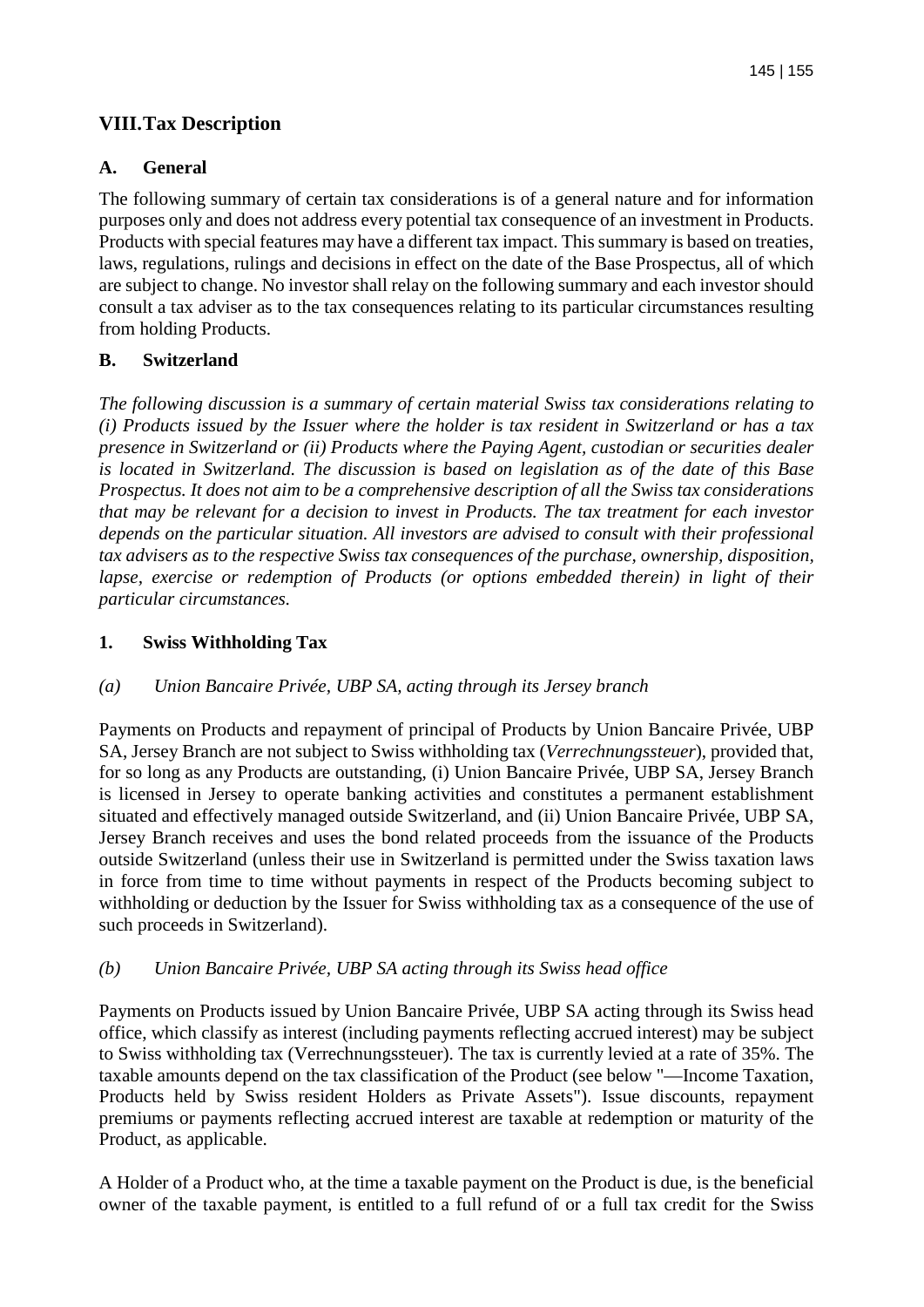withholding tax, provided that certain conditions are met, in particular, (i) in the case of a Holder who is an individual resident in Switzerland and holding the Product as private asset, duly reports the gross amount of the taxable payment in his or her tax return and, (ii) in the case of a Holder who is a legal entity or an individual holding the Product in a Swiss business, includes such payment as earnings in its income statement. A Holder of a Product who is resident outside Switzerland and who during the taxation year has not engaged in a trade or business carried on through a permanent establishment or fixed place of business in Switzerland to which such Product is attributable may be able to claim a full or partial refund of the Swiss withholding tax by virtue of the provisions of a double taxation treaty, if any, between Switzerland and the country of residence of the Holder.

#### *(c) Proposed Amendment of the Swiss Federal Withholding Tax Act*

On 3 April 2020, the Swiss Federal Council proposed draft legislation and opened the consultation procedure regarding the reform of the Swiss federal withholding tax regime, which had previously been suspended. A main aspect of the draft legislation is the exemption of Swissdomiciled legal entities and foreign investors from withholding tax on Swiss domestic interestbased investments. In essence, the draft legislation would replace the current debtor-based regime applicable to interest payments with a paying agent-based regime for Swiss withholding tax. Broadly, this paying agent-based regime would (i) subject all interest payments made through paying agents in Switzerland to individuals resident in Switzerland to Swiss withholding tax and (ii) exempt from Swiss withholding tax interest payments to all other persons, including to Swissdomiciled legal entities and foreign investors (other than for indirect interest payments via foreign and domestic collective investments vehicles). If such a new paying agent-based regime were to be enacted and were to result in the deduction or withholding of Swiss federal withholding tax on any interest payments in respect of the Products, the holders of such Products would not be entitled to receive any additional amounts as a result of such deduction or withholding under the terms of such Products.

### **2. Income Taxation**

### **2.1 Products held as Private Assets by a Swiss resident Holder**

#### *(a) Structured Notes*

If a Product classifies as a structured note, *i.e.* as derivative financial instrument(s) with a bondlike prefunding component embedded therein, its income taxation depends on whether (i) the embedded bond component and the embedded derivative financial instrument(s) are reported separately from each other, or, if the Product is a standard product, alternatively the values of the embedded bond component and the embedded derivative financial instrument(s) can at any time be determined analytically by using standard valuation programmes, and (ii) the Product classifies as a structured note with or without a predominant one-time interest payment:

*Non-transparent derivative financial instruments*: If the embedded bond is not recorded separately from the embedded derivative financial instrument(s) and if the conditions for analytical determination of the values of the embedded bond and the embedded derivative financial instrument(s) set forth above do not apply, then the Product classifies as non-transparent structured note and any return over the initial investment classifies as a taxable interest payment. Non-transparent derivative financial instruments generally include a predominant one-time interest payment and are taxed in accordance with the principles set forth below under "Transparent derivative financial instruments with a predominant one-time interest payment".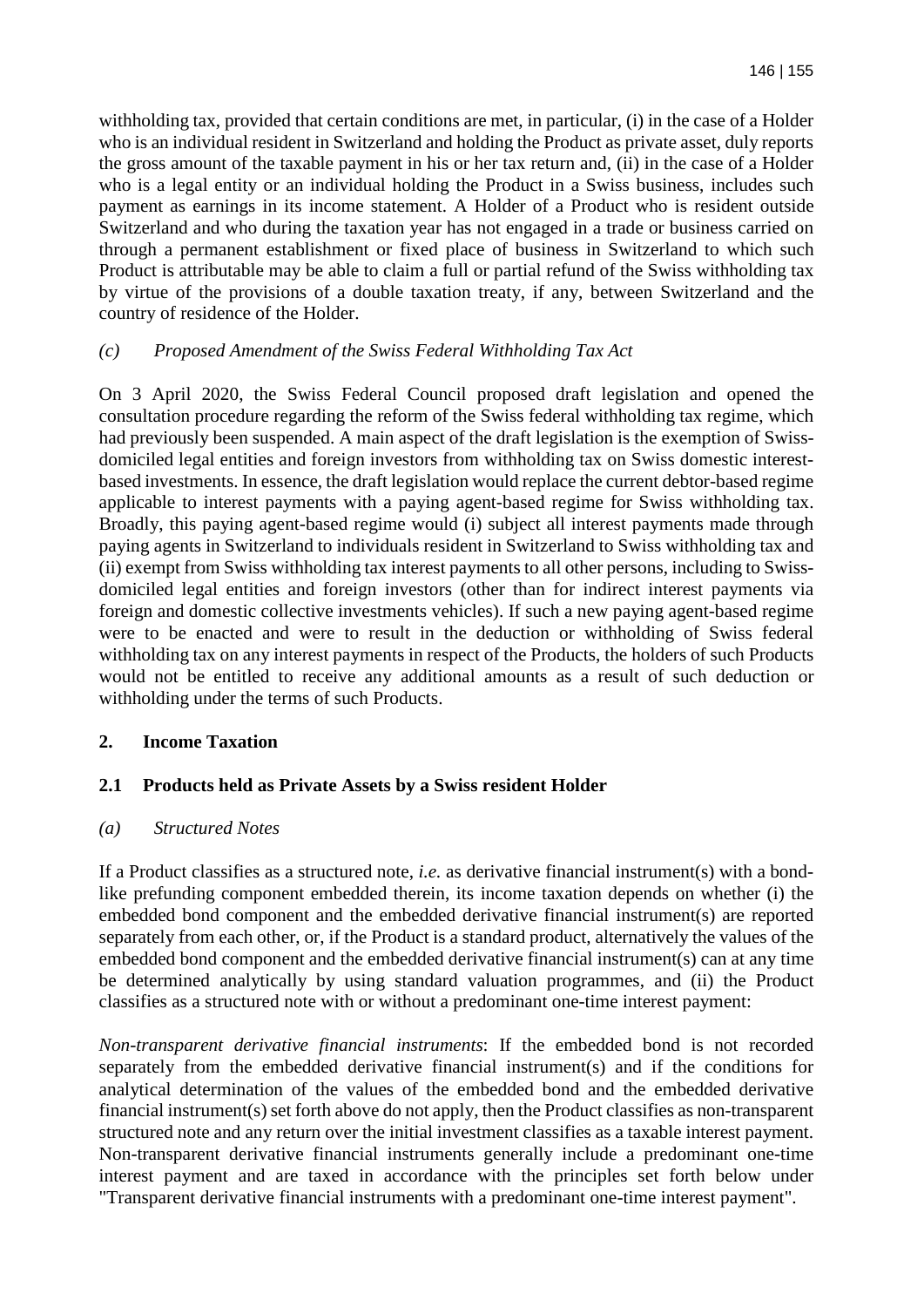*Transparent derivative financial instruments without a predominant one-time interest payment*: If the embedded bond is recorded separately from the embedded derivative financial instrument(s) or if the values of the embedded bond and the embedded derivative financial instrument(s) can be determined analytically as set forth above and if the yield-to-maturity predominantly derives from periodic interest payments and not from a one-time-interest-payment such as an original issue discount or a repayment premium (see below "*Transparent derivative financial instruments with a predominant one-time interest payment*"), then a person, who is an individual resident in Switzerland holding such a Product as a private asset is required to include any periodic and one-time interest payments received on the Product, converted in each case into Swiss Francs at the exchange rate prevailing at the time of payment, in his or her personal income tax return for the relevant tax period and will be taxable on any net taxable income (including such amounts) for the relevant tax period. Option premium received, and a gain, including in respect of interest accrued, a loss, respectively, realised on the sale of such a Product is a tax-free private capital gain, a non-tax-deductible private capital loss, respectively.

*Transparent derivative financial instruments with a predominant one-time interest payment*: If the embedded bond is recorded separately from the embedded derivative financial instrument(s) or if the values of the embedded bond and the embedded derivative financial instrument(s) can be determined analytically as set forth above and if the yield-to-maturity predominantly derives from a one-time-interest-payment such as an original issue discount or a repayment premium and not from periodic interest payments, then a person who is an individual resident in Switzerland holding such a Product as a private asset, is required to include any periodic interest payments received on the Product and, in addition, any amount equal to the difference between the value of the Product at redemption or sale, as applicable, and its value at issuance or secondary market purchase, as applicable, and converted in each case into Swiss Francs at the exchange rate prevailing at the time of sale or redemption, issuance or purchase, respectively, in his or her personal income tax return for the relevant tax period and will be taxable on any net taxable income (including such amounts, i.e., including, *inter alia*, any gain in respect of interest accrued or foreign exchange rate) for the relevant tax period. Any compensation received by such a holder for the embedded derivative, i.e., option premium received, and any residual gain, and a loss, respectively, realised on the sale of such a Product is a tax-free private capital gain, a non-taxdeductible private capital loss, respectively. However, notwithstanding the foregoing, such a holder may offset any decrease in value realised by him or her within the same taxation period on sale or redemption of such a Product against any gain (including periodic interest payments) realised by him or her from other securities with a predominant one-time interest payment.

#### *(b) Bonds*

*Bonds without a predominant one-time interest payment*: If a Product classifies as a pure bond without a predominant one-time interest payment (i.e., the yield-to-maturity of which predominantly derives from periodic interest payments and not from a one-time-interest-payment such as an original issue discount or a repayment premium), then a person who is an individual resident in Switzerland holding such a Product as a private asset is required to include any periodic and one-time interest payments received on such Product, converted into Swiss Francs at the exchange rate prevailing at the time of payment, in his or her personal income tax return for the relevant tax period and will be taxable on any net taxable income (including such amounts) for the relevant tax period. A gain, including, *inter alia*, in respect of interest accrued or foreign exchange rate, a loss, respectively, realised on the sale of such a Product is a tax-free private capital gain, a non-tax-deductible private capital loss, respectively.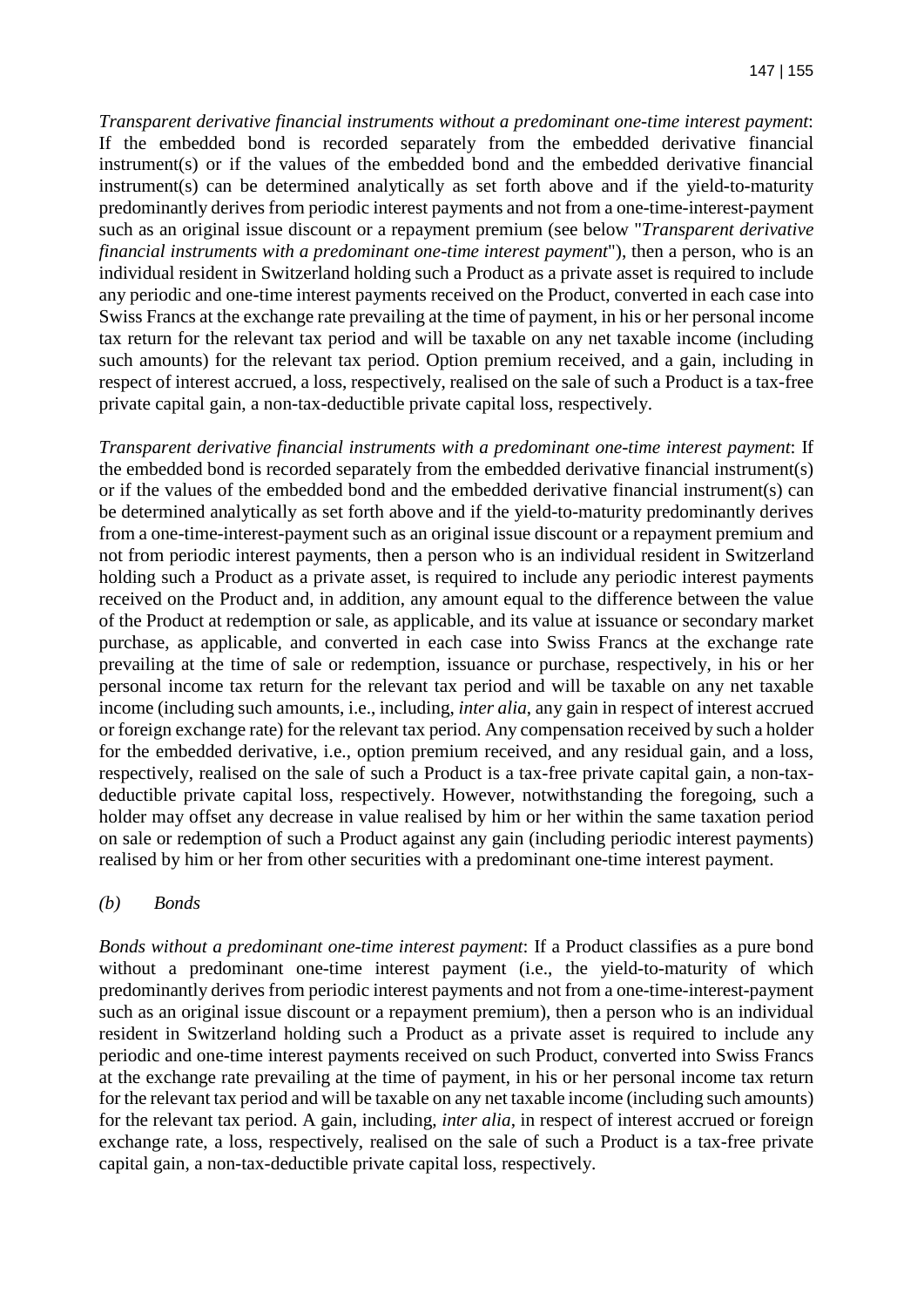*Bonds with a predominant one-time interest payment*: If a Product classifies as a pure bond with a predominant one-time interest payment (the yield-to-maturity of which predominantly derives from a one-time-interest-payment such as an original issue discount or a repayment premium and not from periodic interest payments), then a person who is an individual resident in Switzerland holding such a Product as a private asset, is required to include any periodic interest payments received on the Product and, in addition, any amount equal to the difference between the value of the Product at redemption or sale, as applicable, and its value at issuance or secondary market purchase, as applicable, and converted in each case into Swiss Francs at the exchange rate prevailing at the time of sale or redemption, issuance or purchase, respectively, in his or her personal income tax return for the relevant tax period and will be taxable on any net taxable income (including such amounts, i.e., including, *inter alia*, any gain in respect of interest accrued or foreign exchange rate) for the relevant tax period. Such a holder may offset any decrease in value realised by him or her within the same taxation period on sale or redemption of such a Product against any gain (including periodic interest payments) realised by him or her from other securities with a predominant one-time interest payment.

#### *(c) Pure Derivative Financial Instruments*

A capital gain realised by an individual on the sale or redemption of a Product which classifies as a pure derivative financial instrument (such as pure call and put options, pure futures, static certificates replicating an index or a basket of at least five shares and with a fixed maturity or an annual redemption right and discount certificates with a maturity not exceeding twelve months) and which is held as part of the individual's private assets is a tax-free private capital gain. Conversely, a capital loss realised on the sale or redemption of such a Product cannot be set off against taxable income. Dividend equalisation payments on such a Product constitute taxable investment income.

#### *(d) Low Exercise Price Warrants*

A fully pre-funded call option with a term of not more than one year classifies as pure derivative financial instrument (see taxation treatment above "Pure Derivative Financial Instruments"). If the term of a call option exceeds one year and the instrument underlying the call option is prefinanced by 50 per cent. or more at the time of issuance then the interest component embedded in such an instrument (i.e., issue discount) constitutes taxable interest income (see taxation treatment above "Structured Notes").

#### *(e) Fund-like Products*

A Product which is classified as a fund-like instrument will be considered a pass-through instrument for Swiss tax purposes if dividend and interest income (less attributable costs) from, and capital gains and losses (less costs attributable) realised on, the underlying investments, are reported and distributed separately. Under such conditions, an individual holding a fund-like Product as part of his or her private assets receives taxable income (which he or she must report annually) over such portion of distributions (in case the fund is distributing the income realised on the underlying investments) or earnings credits (in case the fund is reinvesting the income realised on the underlying investment) as derive from dividends and interest (less attributable costs) on the underlying instruments. Any distributions or credits deriving from capital gains realised on the underlying investments constitute a tax-free private capital gain, and any respective loss is a non-tax-deductible private capital loss. Any gain realised within a taxation period on the sale of a fund-like Product (including accrued dividends and interest) is exempt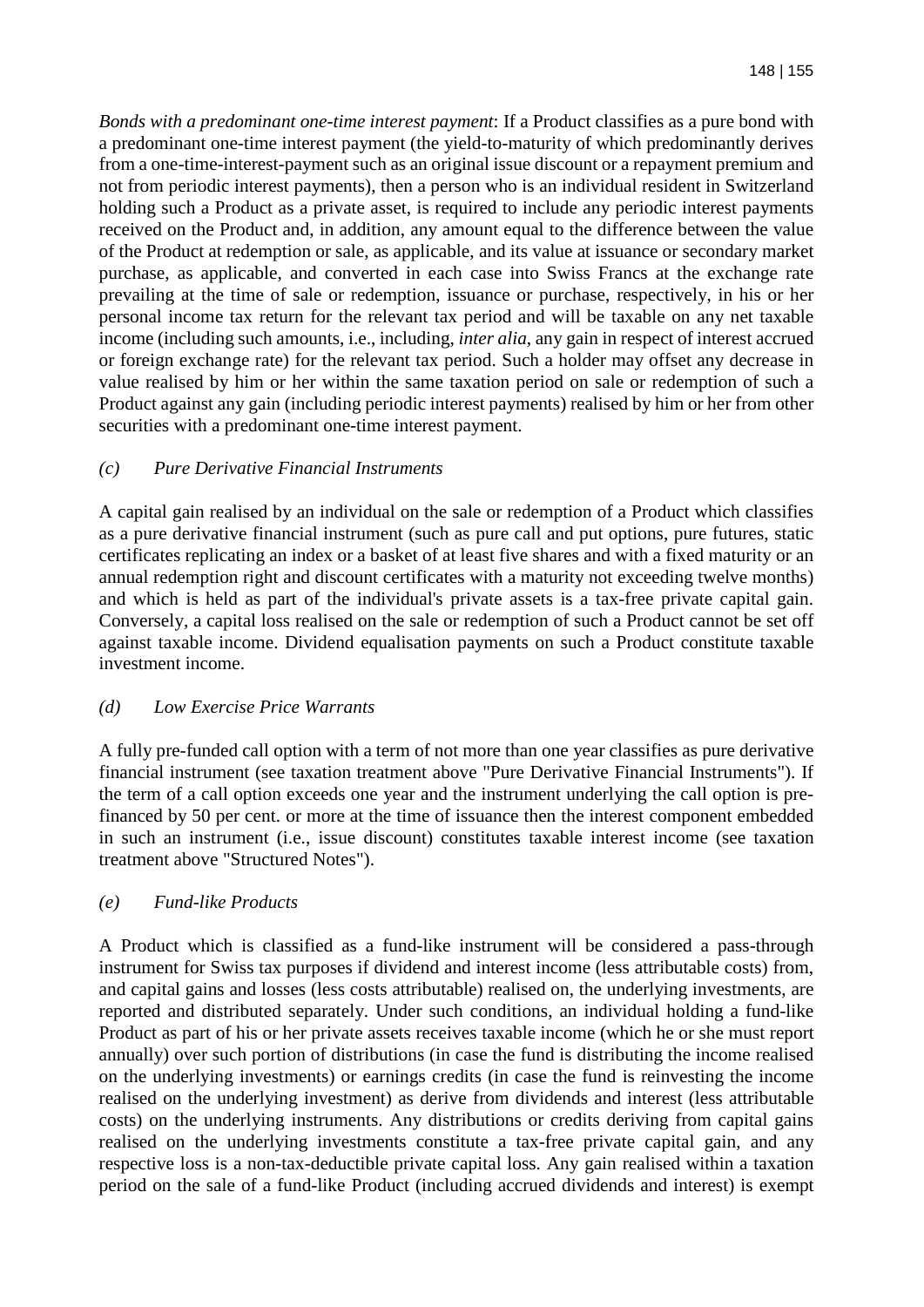from income taxation as a private capital gain, and, conversely, any loss realised on such a Product a non-tax-deductible capital loss.

## **2.2 Products held as Assets of a Swiss Business**

Corporate entities and individuals who hold Products as part of a trade or business in Switzerland, in the case of residents abroad carried on through a permanent establishment or a fixed place of business in Switzerland, are required to recognise any payments on, and any capital gains or losses realised on the sale or redemption of, such Products (irrespective of their classification) in their income statement for the respective taxation period and will be taxed on any net taxable earnings for such period.

The same taxation treatment also applies to Swiss-resident individuals who, for income tax purposes, are classified as "professional securities dealers" for reasons of, *inter alia*, frequent dealing and leveraged investments in securities.

## **3. Capital Gains Taxation**

## **3.1 Products held as Private Assets by a Swiss resident Holder**

A gain, a loss, respectively, realised by an individual resident in Switzerland for tax purposes upon the sale or other disposal of a Product held as part of his or her private assets is a tax-free private capital gain, or a non-tax deductible capital loss, respectively, unless such individual is classified, for income tax purposes, as a "professional securities dealer" for reasons of, *inter alia*, frequent dealing and leveraged investments in securities. If an individual is classified as "professional securities dealer" he or she will be taxed in accordance with the principles set forth above under "—*Income Taxation, Products held as Assets of a Swiss Business*". Concerning the bifurcation of a tax-exempt capital gain component, or a non-tax deductible capital loss component, respectively, from taxable income components of a Product see the bifurcation principles set forth above with regard to the different instruments under "*—Income Taxation, Products held as Private Assets by a Swiss resident Holder*").

### **3.2 Products held as Assets of a Swiss Business**

Capital gains realised on Products held as Assets of a Swiss Business are taxed in accordance with the taxation principles set forth above under "—*Income Taxation, Products held as Assets of a Swiss Business*").

### **4. Swiss Federal Stamp Taxes**

The issuance of Products on the Issue Date (primary market) is exempt from Swiss federal securities turnover tax (*Umsatzabgabe*), except that the issuance of Products which are classified as fund-like instruments may be subject to Swiss federal securities turnover tax of up to 0.3 per cent. on the offering price, however, only if a Swiss securities dealer (as defined in the Swiss federal stamp tax act) is a party or an intermediary to the transaction and, additionally, if no exemption applies.

Dealings in Products (secondary market) which classify as pure derivative financial instruments (such as pure call and put options, including low exercise price options with a maturity not exceeding twelve months, pure futures with a maximal pre-financing of 25 per cent., fully-funded Products statically replicating an index or a basket of at least five shares and with a fixed maturity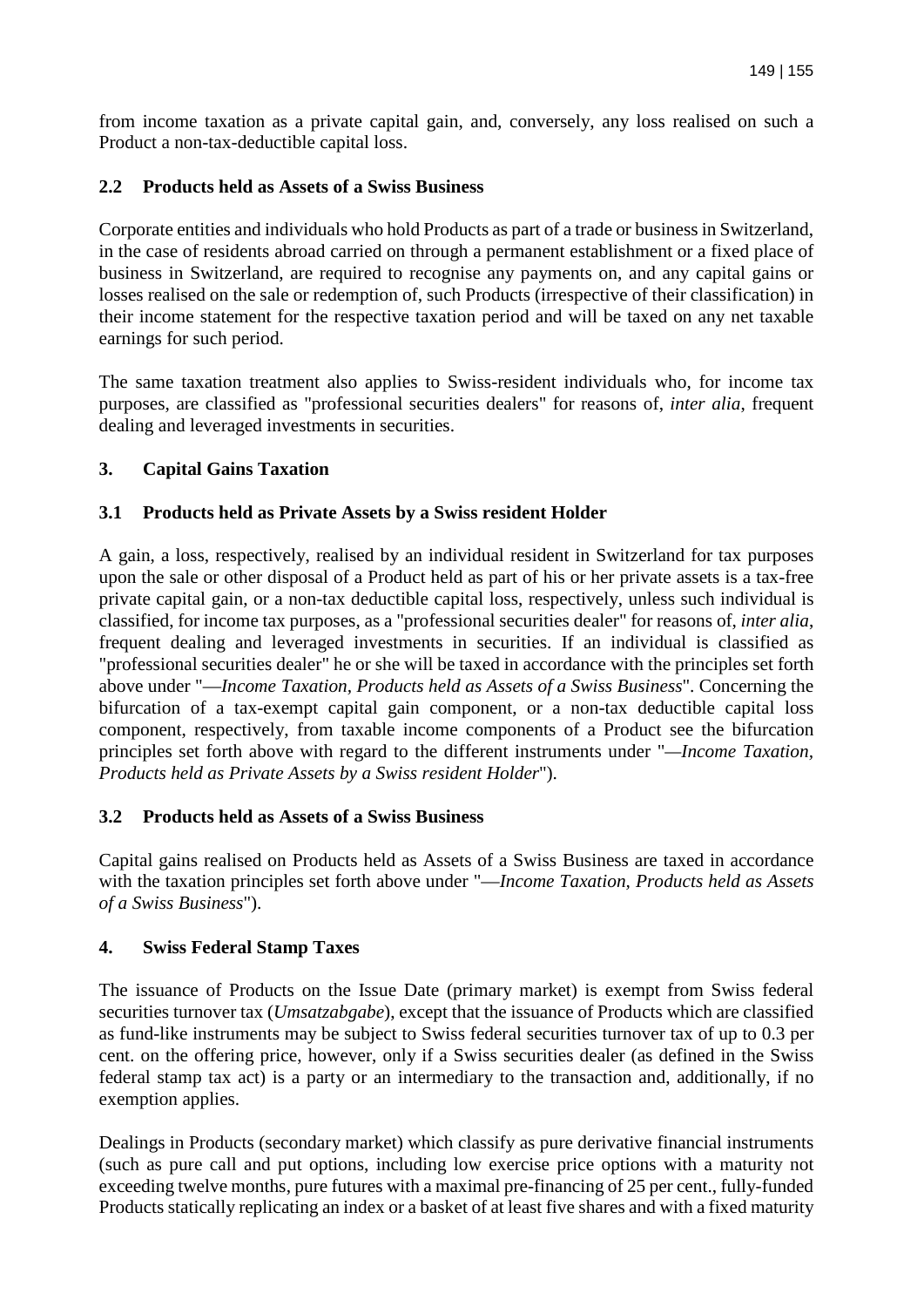or an annual redemption right) are exempt from Swiss federal securities turnover tax. Dealings in other Products may be subject to Swiss federal securities turnover tax of up to 0.3 per cent. on the consideration paid, however, only if a Swiss securities dealer (as defined in the Swiss federal stamp tax act) is a party or an intermediary to the transaction and, additionally, if no exemption applies.

The physical settlement of a security at exercise or redemption to the holder of the Product may be subject to Swiss federal securities turnover tax of 0.3 per cent. in case a security issued by an issuer outside Switzerland is delivered and of 0.15 per cent. in case a security issued by a Swiss domestic issuer is delivered, however, in each case, only if a Swiss domestic securities dealer (as defined in the Swiss federal stamp tax act) is a party or an intermediary to the delivery and, additionally, if no exemption applies.

## **5. Gift, Inheritance and Estate Taxes**

Subject to an applicable tax treaty in an international situation, transfers of Products may be subject to cantonal and/or communal inheritance tax, estate tax or gift tax if the deceased person has had his or her last domicile in Switzerland, the donor is resident in Switzerland, respectively, or in the case of a foreign deceased or resident person the transfer involves an unincorporated business in Switzerland and Products are held as part of such business. No such taxes exist at the federal level. Rates depend upon the existing relationship (i.e. the relationship between the deceased and the heirs, or between the donor and the donee) and the size of the inheritance or gift. Interspousal gifts and gifts to descendants and inheritances collected by the surviving spouse and descendants are frequently exempt or taxed at low rates (up to 6 per cent.). Gifts and inheritances received from unrelated persons attract rates ranging from 20 per cent. to 40 per cent. The taxable base is usually the market value of the property transferred.

## **6. Net Worth and Capital Taxes**

A holder of Products who is an individual resident in Switzerland for tax purposes or is a non-Swiss resident holding Products as part of a Swiss business operation or a Swiss permanent establishment is required to report Products as part of private wealth or as part of Swiss business assets, as the case may be, and is subject to annual cantonal and/or communal private wealth tax on any net taxable wealth (including the Products), in the case of a non-Swiss resident individual holding Products as part of a Swiss business operation or a Swiss permanent establishment to the extent the aggregate taxable wealth is allocable to Switzerland. Incorporated holders of Products are subject to cantonal and communal capital tax on net taxable equity, in the case of non-Swiss resident person holding Products as part of a Swiss permanent establishment, to the extent the aggregate taxable equity is allocable to Switzerland. No net worth and capital taxes are levied at the federal level.

### **7. Non-Swiss resident Holders**

A holder of a Product who is not resident in Switzerland and who during the taxation year has not engaged in a trade or business carried on through a permanent establishment or fixed place of business in Switzerland will in respect of such Product not be subject to income tax in Switzerland.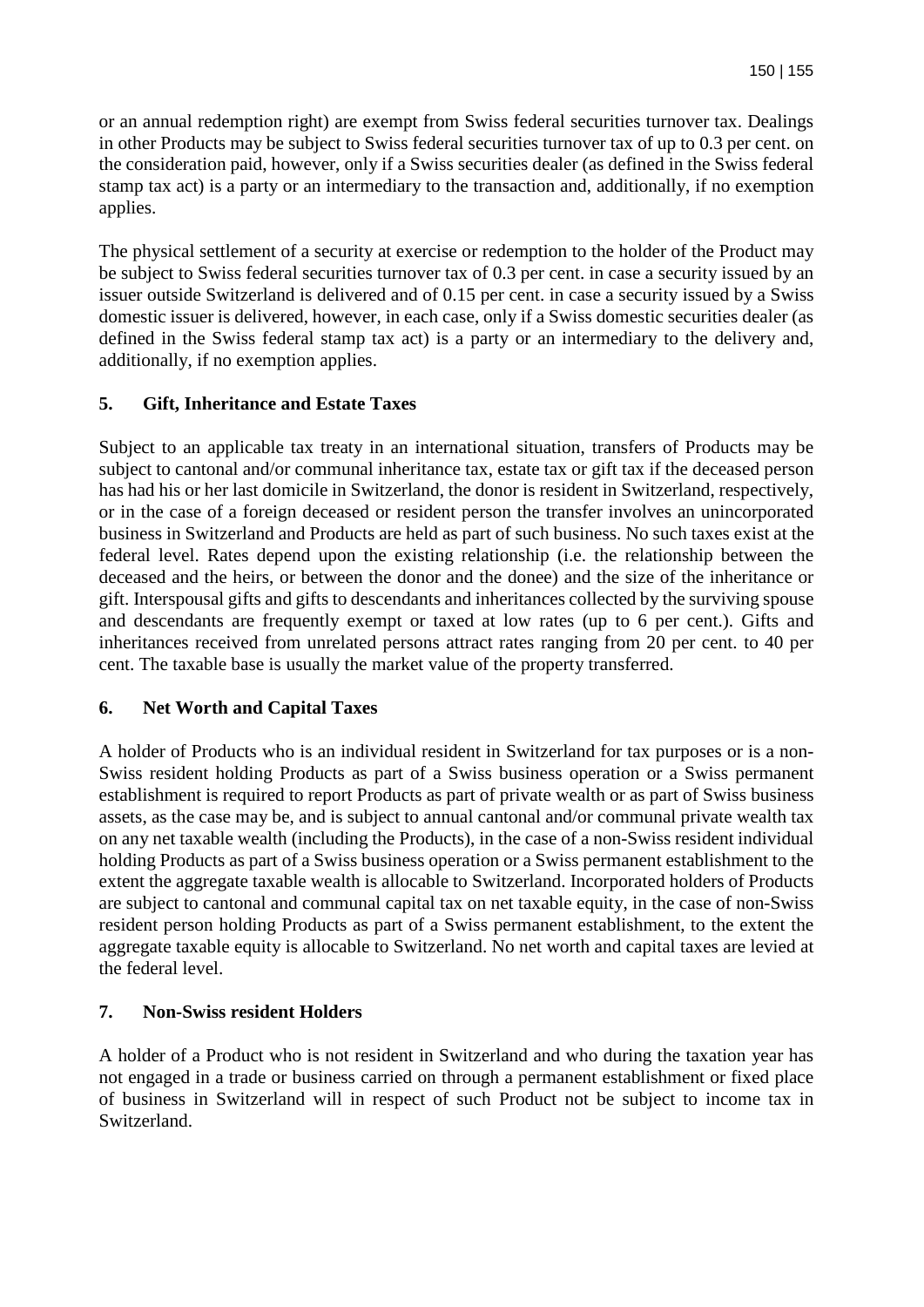### **8. Automatic Exchange of Information in Tax Matters**

On November 19, 2014, Switzerland signed the Multilateral Competent Authority Agreement (the "MCAA"). The MCAA is based on article 6 of the OECD/Council of Europe administrative assistance convention and is intended to ensure the uniform implementation of Automatic Exchange of Information (the "AEOI"). The Federal Act on the International Automatic Exchange of Information in Tax Matters (the "AEOI Act") entered into force on January 1, 2017. The AEOI Act is the legal basis for the implementation of the AEOI standard in Switzerland.

The AEOI is being introduced in Switzerland through bilateral agreements or multilateral agreements. The agreements have, and will be, concluded on the basis of guaranteed reciprocity, compliance with the principle of speciality (i.e. the information exchanged may only be used to assess and levy taxes (and for criminal tax proceedings)) and adequate data protection.

Based on such multilateral or bilateral agreements and the implementing laws of Switzerland, Switzerland exchanges data in respect of financial assets, including, as the case may be, the Products held in, and income derived thereon and credited to, accounts or deposits with a paying agent in Switzerland for the benefit of individual residents in a EU member state or in a treaty state.

### **9. Swiss Facilitation of the Implementation of the U.S. Foreign Account Tax Compliance Act**

Switzerland has concluded an intergovernmental agreement with the U.S. to facilitate the implementation of FATCA. The agreement ensures that the accounts held by U.S. persons with Swiss financial institutions are disclosed to the U.S. tax authorities either with the consent of the account holder or by means of group requests within the scope of administrative assistance. Information will not be transferred automatically in the absence of consent, and instead will be exchanged only within the scope of administrative assistance on the basis of the double taxation agreement between the U.S. and Switzerland. On 8 October 2014, the Swiss Federal Council approved a mandate for negotiations with the U.S. on changing the current direct-notificationbased regime to a regime where the relevant information is sent to the Swiss Federal Tax Administration, which in turn provides the information to the U.S. tax authorities.

### **C. United States**

### **Payments under the Products may be subject to U.S. withholding under the U.S. Internal Revenue Code**

A 30% withholding tax or other tax is imposed under Section 871(m) of the U.S. Internal Revenue Code of 1986, as amended, ("Section 871(m)") on certain "dividend equivalents" paid or deemed paid to a non-U.S. Holder with respect to a "specified equity-linked instrument" that references one or more dividend-paying U.S. equity Products. The withholding tax can apply even if the instrument does not provide for payments that reference dividends. U.S. Treasury Department regulations provide that the withholding tax applies to all dividend equivalents paid or deemed paid on specified equity-linked instruments that have a delta of one issued after 2016 and to all dividend equivalents paid or deemed paid on all other specified equity-linked instruments issued after 2022.

The Issuer will determine whether dividend equivalents on the Products are subject to withholding as of the close of the relevant market(s) on the fixing date. If withholding is required, the Issuer (or the applicable Paying Agent) will withhold 30% in respect of dividend equivalents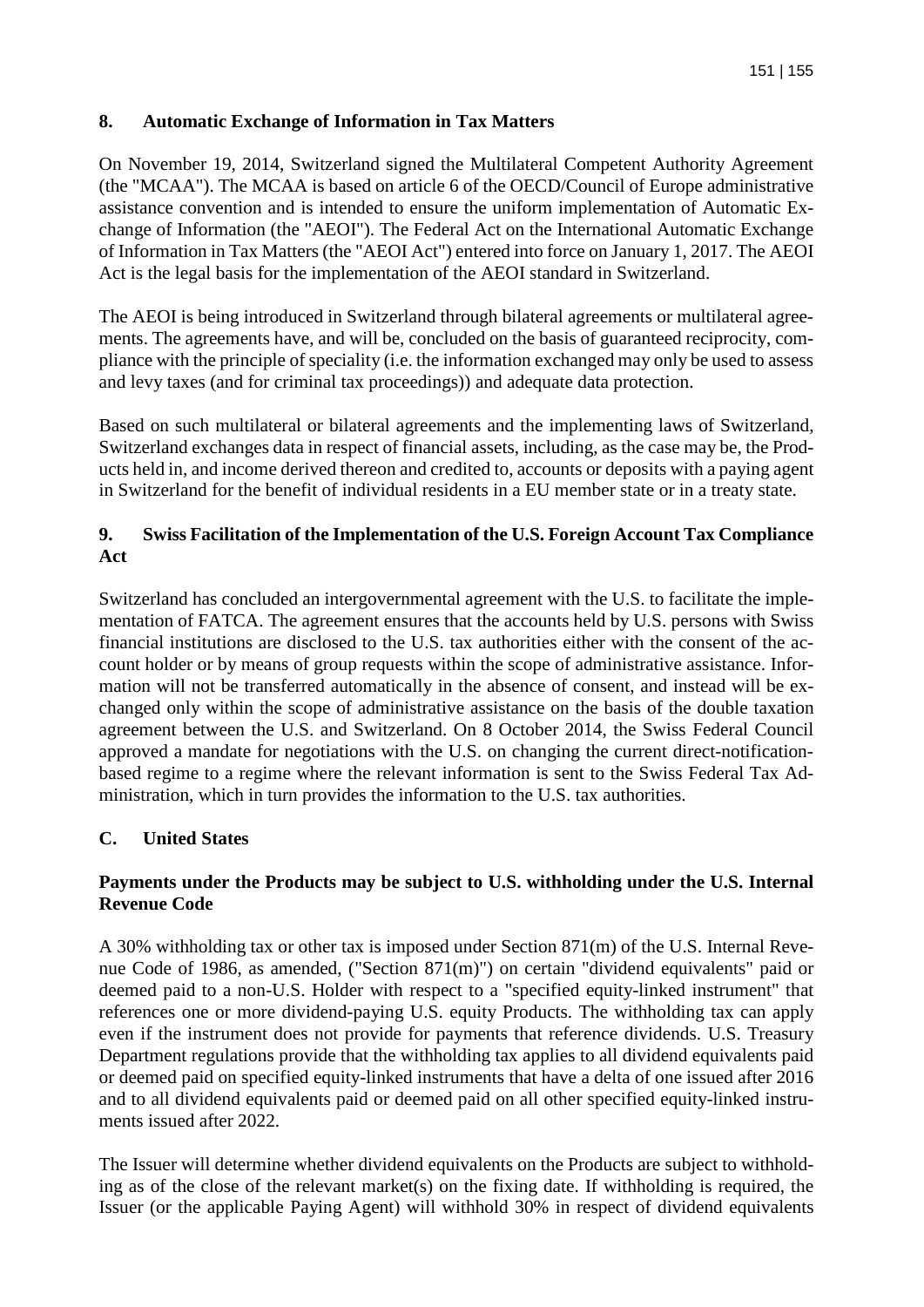paid or deemed paid on the Products and will not pay any additional amounts to the Holders with respect to any such taxes withheld. If the terms and conditions of the Products provide that all or a portion of the dividends on U.S. underlying equity securities are reinvested in the Underlyings during the term of the Security, the terms and conditions of the Products may also provide that only 70% of a deemed dividend equivalent will be reinvested. The remaining 30% of such deemed dividend equivalent will be treated, solely for U.S. federal income tax purposes, as having been withheld from a gross dividend equivalent payment due to the investor and remitted to the U.S. Internal Revenue Service on behalf of the investor. The Issuer will withhold amounts required pursuant to section 871(m) of the U.S. Internal Revenue Code and regulations enacted thereunder and pursuant to the terms of its Qualified Intermediary ("QI") Agreement with the U.S. Internal Revenue Service.

Even if the Issuer determines that a Holder's Products are not specified equity-linked instruments that are subject to withholding on dividend equivalents, it is possible that a Holder's Products could be deemed to be reissued for tax purposes upon the occurrence of certain events affecting the relevant Underlying or Basket Component or a Holder's Products, and following such occurrence a Holder's Products could be treated as specified equity-linked instruments that are subject to withholding on dividend equivalent payments. It is also possible that withholding tax or other tax under Section 871(m) could apply to the Products under these rules if a non-U.S. Holder enters, or has entered, into certain other transactions in respect of the relevant Underlying or Basket Component. As described above, if withholding is required, the Issuer will withhold 30% or at rates as otherwise required pursuant to section 871(m) of the U.S. Internal Revenue Code and regulations enacted thereunder and pursuant to the terms of its QI Agreement with the U.S. Internal Revenue Service in respect of dividend equivalents paid or deemed paid on the Products and will not pay any additional amounts to the Holders with respect to any such taxes withheld.

Additionally, in the event that withholding is required, the Issuer hereby notifies each Holder that for purposes of Section 871(m), that the Issuer will withhold in respect of dividend equivalents paid or deemed paid on the Products on the dividend payment date as described in U.S. Treasury Department regulations section 1.1441-2(e)(4) and 1.441-2(e)(7) and section 3.03(B) of the form of Qualified Intermediary Agreement contained in Revenue Procedure 2017-15, as applicable. Regardless of our good-faith efforts as required under applicable US tax rules and regulations to take into account that such investor would otherwise be entitled to an exemption from or reduction of withholding on such payments (e.g., a United States person for U.S. federal income tax purposes or a non-United States person eligible for an exemption from or reduction in withholding pursuant to an income tax treaty), there is the risk that withholding will be done at a higher rate and that Holder will not be able to successfully claim a refund of the tax withheld in excess of the tax rate that would otherwise apply to such payments.

Each Holder acknowledges and agrees that in the event that a Product references an Index as the Underlying or Basket Component, as the case may be, then regardless of whether the relevant Underlying or Basket Component is a net price return, a price return or a total return index, the payments on the Products (including any amounts deemed reinvested in the Product) will reflect the gross dividend payments paid by the issuers of the securities comprising the index less applicable withholding tax amounts in respect of such gross dividends, which in the case of U.S. source dividends, will be paid by or on behalf of the Issuer to the U.S. Internal Revenue Service in accordance with the U.S. withholding tax rules under Section 871(m).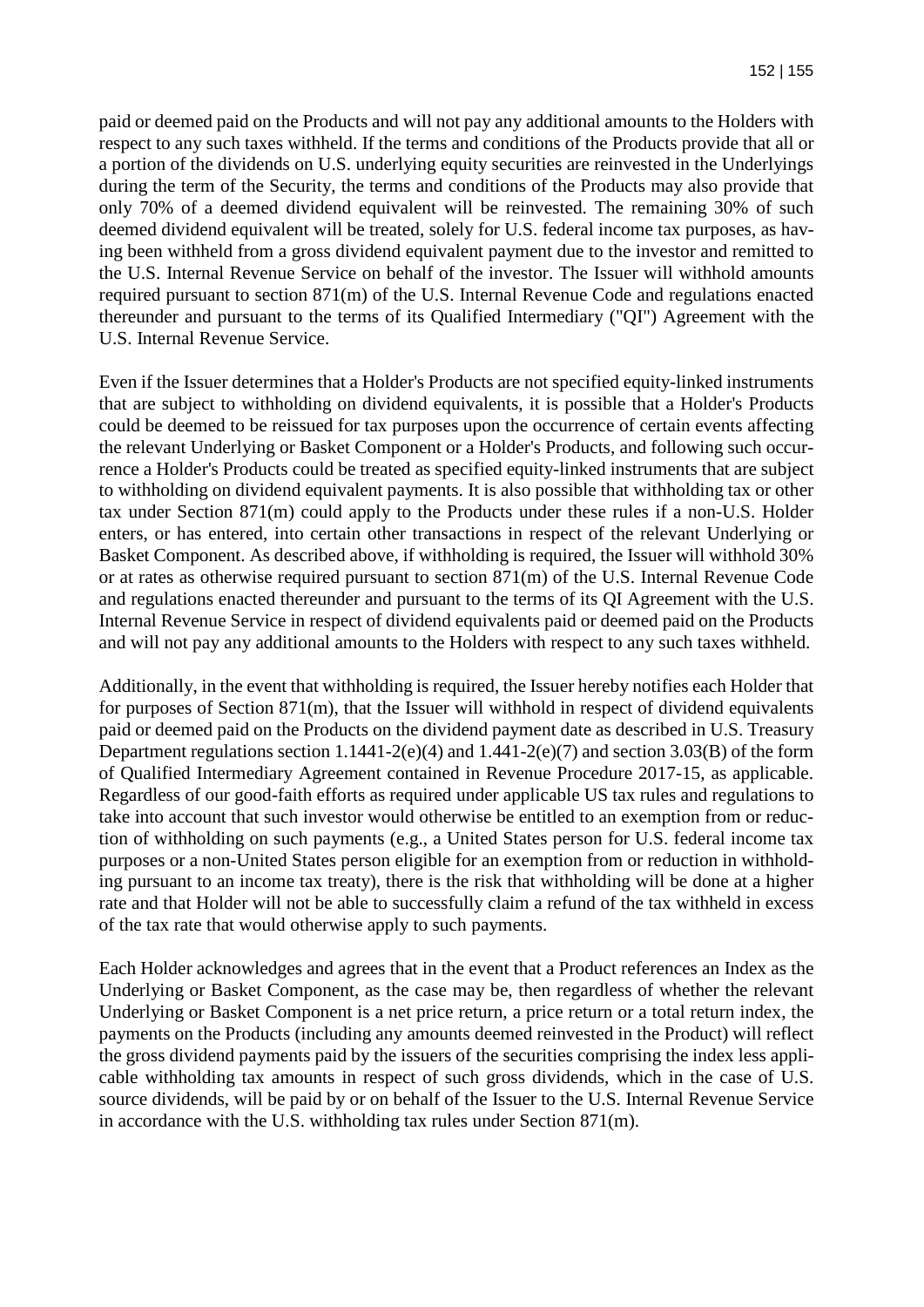**Holders should consult with their tax advisors regarding the application of Section 871(m) and the regulations thereunder in respect of their acquisition and ownership of the Products, including a non-U.S. Holder that enters, or has entered, into other transactions in respect of the relevant Underlying or Basket Component, as the case may be.**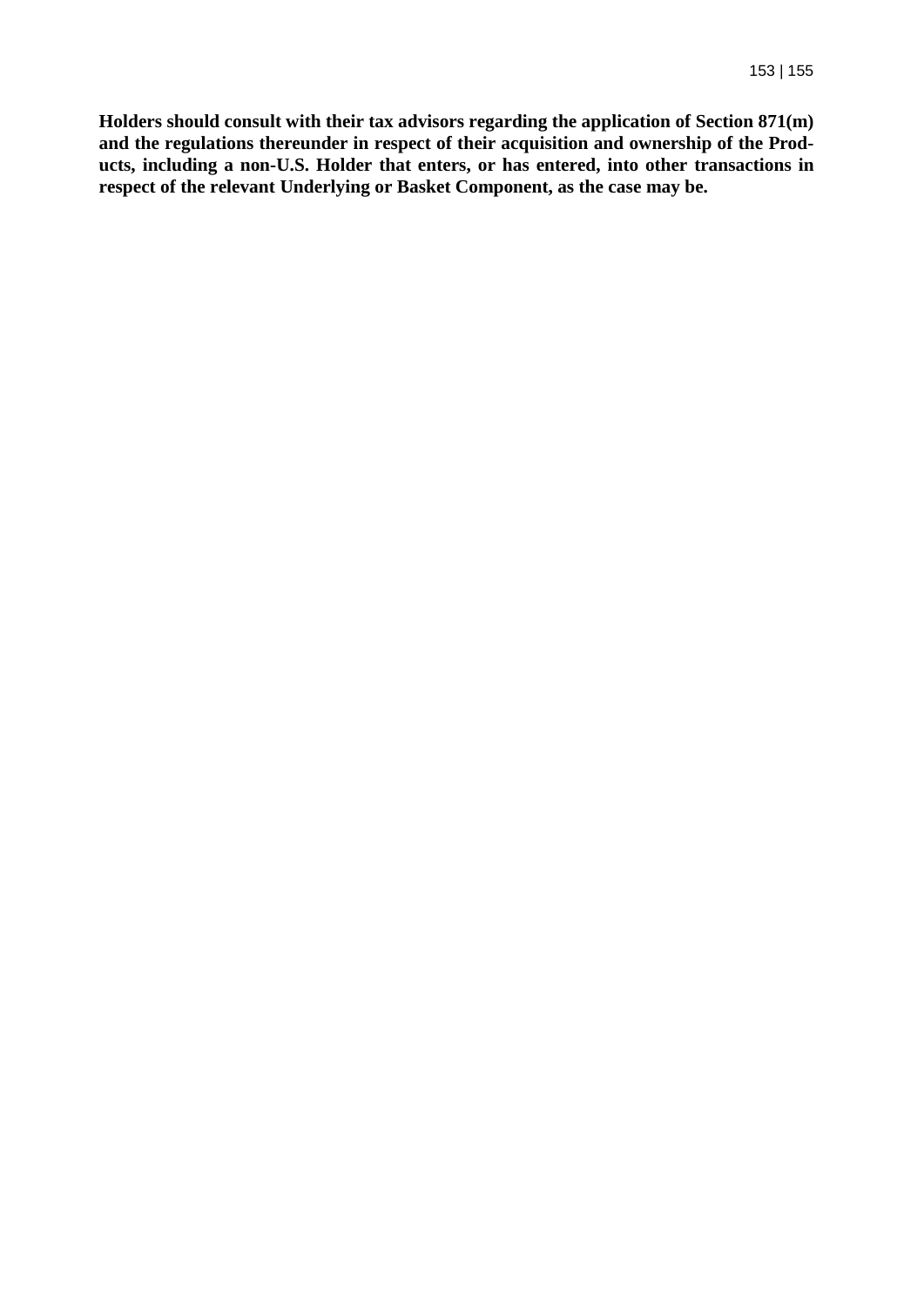# **IX. Documents incorporated by Reference**

The following documents are hereby incorporated by reference into this Base Prospectus and form an integral part of this Base Prospectus:

| (a) | Financial Re-<br>ports 2019 of<br>the Issuer                                                                                              | https://www.ubp.com/files/live/sites/ubp/files/Discover-ubp/an-<br>nual re-<br>ports/2019/2019_RF_EN_light.pdf?pdf=2019_RF_EN_light&csrt=1<br>4298506386697541635             |
|-----|-------------------------------------------------------------------------------------------------------------------------------------------|-------------------------------------------------------------------------------------------------------------------------------------------------------------------------------|
| (b) | Half-year Fi-<br>nancial Re-<br>sults 2020 of<br>the Issuer                                                                               | https://www.ubp.com/files/live/sites/ubp/files/press-<br>area/CP/2020/20200630_Financial-re-<br>sults_EN.pdf?pdf=20200630_Financial-re-<br>sults EN&csrt=14298506386697541635 |
| (c) | Swiss Bank-<br>Associa-<br>ers<br>tion's<br>bro-<br>chure "Risks"<br>Involved<br>in<br>$Fi-$<br>Trading<br>nancial<br>$In-$<br>struments" | https://www.swissbanking.org/library/richtlinien/risiken-im-handel-<br>mit-finanzinstrumenten/                                                                                |

All document incorporated by reference into this Base Prospectus can be obtained free of charge from the Issuer under Union Bancaire Privée, UBP SA, rue du Rhône 96-98, CH-1204 Geneva, Switzerland.